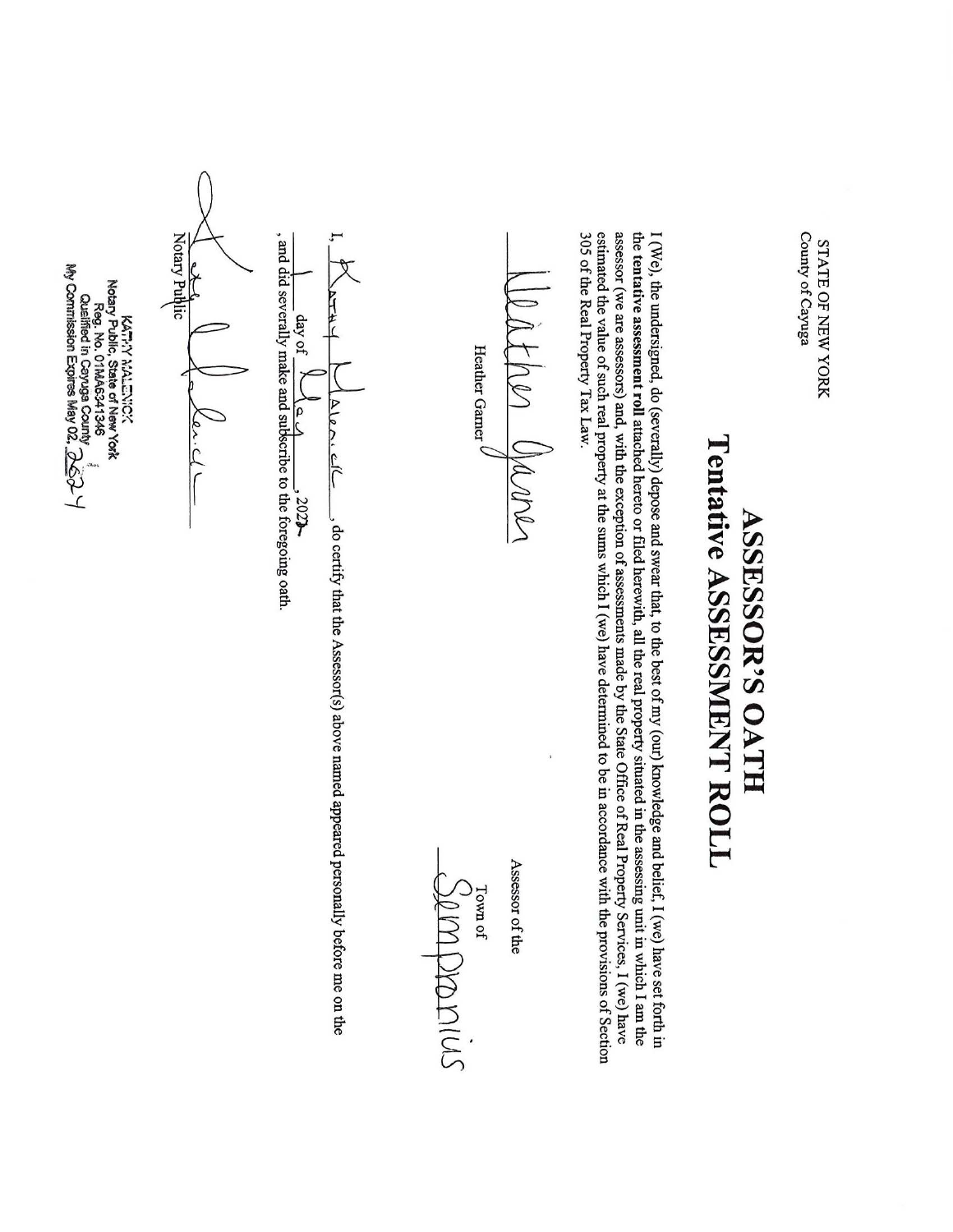| 2022 TENTATIVE ASSESSMENT ROLL<br>STATE OF NEW YORK<br>TAXABLE SECTION OF THE ROLL - 1<br>COUNTY - Cayuqa<br>TOWN - Sempronius<br>TAX MAP NUMBER SEOUENCE<br>$-055000$<br>SWIS<br>UNIFORM PERCENT OF VALUE IS 083.00 | PAGE<br>VALUATION DATE-JUL 01, 2021<br>TAXABLE STATUS DATE-MAR 01, 2022 |
|----------------------------------------------------------------------------------------------------------------------------------------------------------------------------------------------------------------------|-------------------------------------------------------------------------|
|----------------------------------------------------------------------------------------------------------------------------------------------------------------------------------------------------------------------|-------------------------------------------------------------------------|

| TAX MAP PARCEL NUMBER<br>TAX MAP PARCES NOWERS ADDRESS FROM DISTRICT COORD TOTAL THAT DESCRIPTION TAXABLE VALUE<br>CURRENT OWNERS ADDRESS SCHOOL DISTRICT TOTAL TAND TAXABLE VALUE TRANSFORM TAXABLE VALUE<br>CURRENT OWNERS ADDRESS PARCEL SIZE/GRID COORD T    | PROPERTY LOCATION & CLASS ASSESSMENT EXEMPTION CODE----------------COUNTY-------TOWN------SCHOOL |         |           |                           |
|------------------------------------------------------------------------------------------------------------------------------------------------------------------------------------------------------------------------------------------------------------------|--------------------------------------------------------------------------------------------------|---------|-----------|---------------------------|
|                                                                                                                                                                                                                                                                  |                                                                                                  |         |           |                           |
|                                                                                                                                                                                                                                                                  | 3359 White Rd                                                                                    |         |           | 16015010                  |
|                                                                                                                                                                                                                                                                  | 3314 White Rd                                                                                    |         |           | 16022201                  |
| 178.00-1-3.1<br>Lago Robert 210 1 Family Res BAS STAR 41854 0<br>Moravia, NY 13118-3203 MORES 49.00<br>Moravia, NY 13118-3203 EAST-0879805 NRTH-1012480 FD501 3 TOWN FIRE DIST 106,300 TO<br>EAST-0879805 NRTH-1012480 FD501 3 TOWN F                            | DEED BOOK 981<br>$PG-1$                                                                          |         |           | $\overline{0}$<br>27,600  |
|                                                                                                                                                                                                                                                                  |                                                                                                  |         |           |                           |
|                                                                                                                                                                                                                                                                  | 3298 White Rd                                                                                    |         |           | 16022200                  |
|                                                                                                                                                                                                                                                                  |                                                                                                  |         |           |                           |
|                                                                                                                                                                                                                                                                  |                                                                                                  |         |           |                           |
| White Rd<br>20178.00-1-5<br>20178.00-1-5<br>2017 Moravia US Vac farmland<br>2018 Moravia 2018<br>2018 Moravia 2019939 NRTH-1013221<br>202,048<br>202,048<br>202,048<br>202,048<br>202,048<br>202,048<br>202,048<br>202,048<br>202,048<br>202,048<br>202,048<br>2 |                                                                                                  |         | 84,700 TO | 16013050<br>40,730 40,730 |
| MAY BE SUBJECT TO PAYMENT<br>UNDER AGDIST LAW TIL 2026                                                                                                                                                                                                           |                                                                                                  |         |           |                           |
|                                                                                                                                                                                                                                                                  | 3415 State Route 41A                                                                             |         |           | 16006080                  |
| 178.00-1-6.1 3415 State Route 41A<br>288,900 COUNTY TAXABLE VALUE 337,044<br>288,900 COUNTY TAXABLE VALUE 337,044<br>288,900 COUNTY TAXABLE VALUE 337,044<br>288,900 COUNTY TAXABLE VALUE 337,044<br>288,900 COUNTY TAXABLE VALUE 337,04                         | $PG-255$                                                                                         |         |           |                           |
| DEED BOOK 890<br>MAY BE SUBJECT TO PAYMENT FULL MARKET VALUE<br>UNDER AGDIST LAW TIL 2026                                                                                                                                                                        |                                                                                                  | 562,651 |           |                           |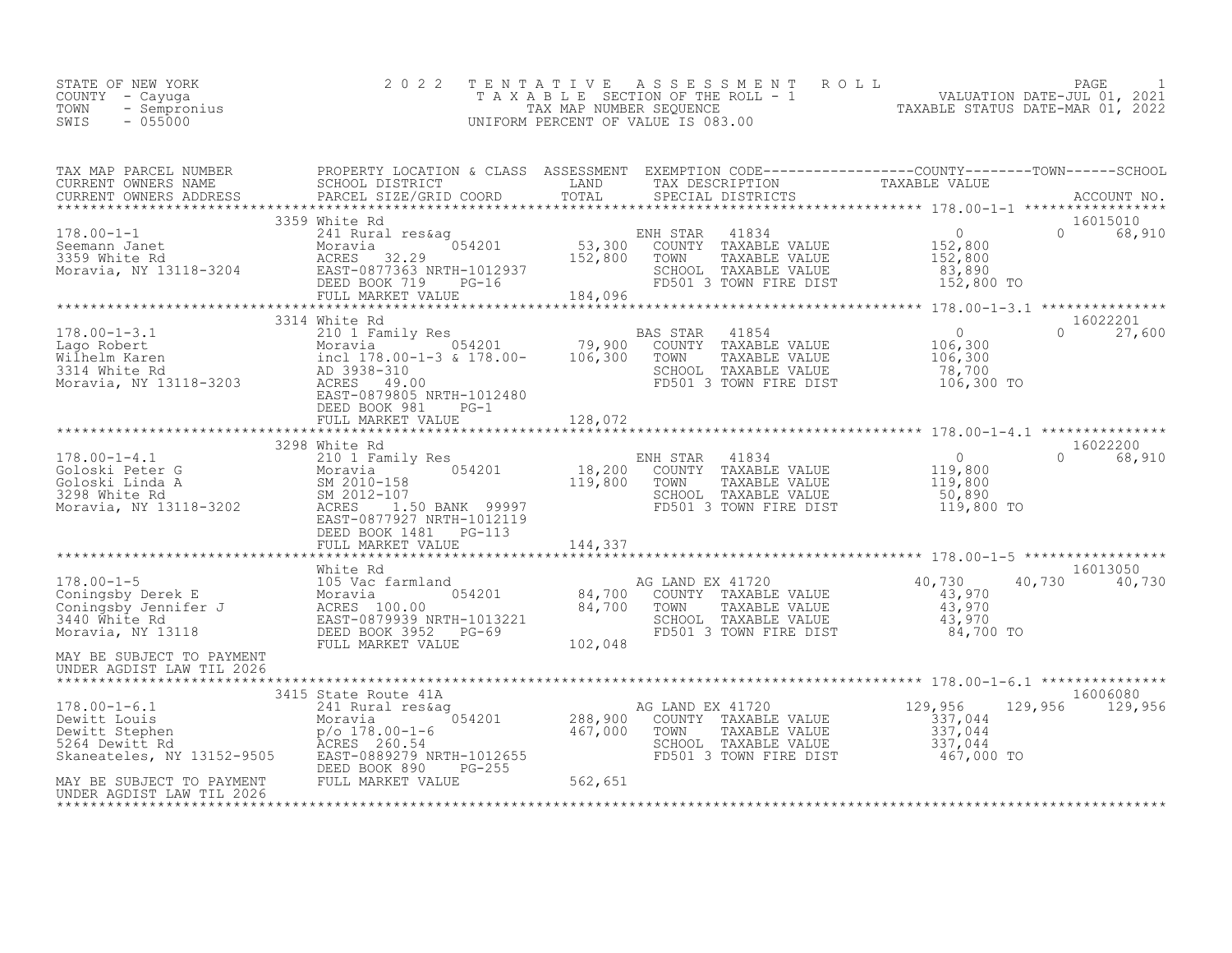| STATE OF NEW YORK<br>COUNTY - Cayuga<br>TOWN - Sempronius<br>SWIS - 055000                                                                                                                                                                                                                                                                                                                                  | 2 0 2 2                                      |          |                                                                                                                                                                   | TENTATIVE ASSESSMENT ROLL PACE PAGE 2<br>TAXABLE SECTION OF THE ROLL - 1 VALUATION DATE-JUL 01, 2021<br>TAX MAP NUMBER SEQUENCE TAXABLE STATUS DATE-MAR 01, 2022<br>UNIFORM PERCENT OF VALUE IS 083.00 |                           |
|-------------------------------------------------------------------------------------------------------------------------------------------------------------------------------------------------------------------------------------------------------------------------------------------------------------------------------------------------------------------------------------------------------------|----------------------------------------------|----------|-------------------------------------------------------------------------------------------------------------------------------------------------------------------|--------------------------------------------------------------------------------------------------------------------------------------------------------------------------------------------------------|---------------------------|
| TAX MAP PARCEL NUMBER PROPERTY LOCATION & CLASS ASSESSMENT EXEMPTION CODE----------------COUNTY--------TOWN------SCHOOL SCHOOL DISTRICT LAND TAX DESCRIPTION TAXABLE VALUE<br>CURRENT OWNERS ADDRESS PARCEL SIZE/GRID COORD TOTAL                                                                                                                                                                           |                                              |          |                                                                                                                                                                   |                                                                                                                                                                                                        |                           |
|                                                                                                                                                                                                                                                                                                                                                                                                             | Off White Rd                                 |          |                                                                                                                                                                   |                                                                                                                                                                                                        | 16017061                  |
| UNDER AGDIST LAW TIL 2026                                                                                                                                                                                                                                                                                                                                                                                   |                                              |          |                                                                                                                                                                   |                                                                                                                                                                                                        |                           |
| $\begin{array}{lllllllllll} 178.00-1-8.11 & 3243 \text{ White Rd} & \text{COUNTY TAXABLE VALUE} & 159,900 \\ \text{Baran Caleb Timothy} & \text{Moravia} & 054201 & 70\text{WIN} & \text{TXABLE VALUE} & 159,900 \\ \text{3161 Briefk Church Road} & \text{Smed } & 169,900 & 159,900 \\ \text{Aurora, NY } 13026 & \text{ACRES} & 6.70 BANK & 99999 & 159,900 \\ \text{Aurora, NY } 13026 & \text{EAST} &$ | DEED BOOK 4159 PG-162                        |          |                                                                                                                                                                   |                                                                                                                                                                                                        | 16006130                  |
|                                                                                                                                                                                                                                                                                                                                                                                                             | DEED BOOK 660 PG-340                         |          |                                                                                                                                                                   | $\Omega$                                                                                                                                                                                               | 27,600                    |
| 178.00-1-9<br>Underwood Cynthia E 210 1 Family Res<br>1142 White Rd<br>24,700<br>Moravia, NY 13118-3208<br>Moravia, NY 13118-3208<br>EAST-08791941 NRTH-1009422<br>EAST-08791941 NRTH-1009422<br>24,700<br>EAST-08791941 NRTH-1009422                                                                                                                                                                       | DEED BOOK 867<br>PG-287<br>FULL MARKET VALUE | 143, 373 | AS STAR 41854<br>COUNTY TAXABLE VALUE 119,000<br>TOWN TAXABLE VALUE 119,000<br>SCHOOL TAXABLE VALUE 91,400<br>FD501 3 TOWN FIRE DIST 119,000 TO<br>BAS STAR 41854 |                                                                                                                                                                                                        | 16005060<br>$0 \t 27,600$ |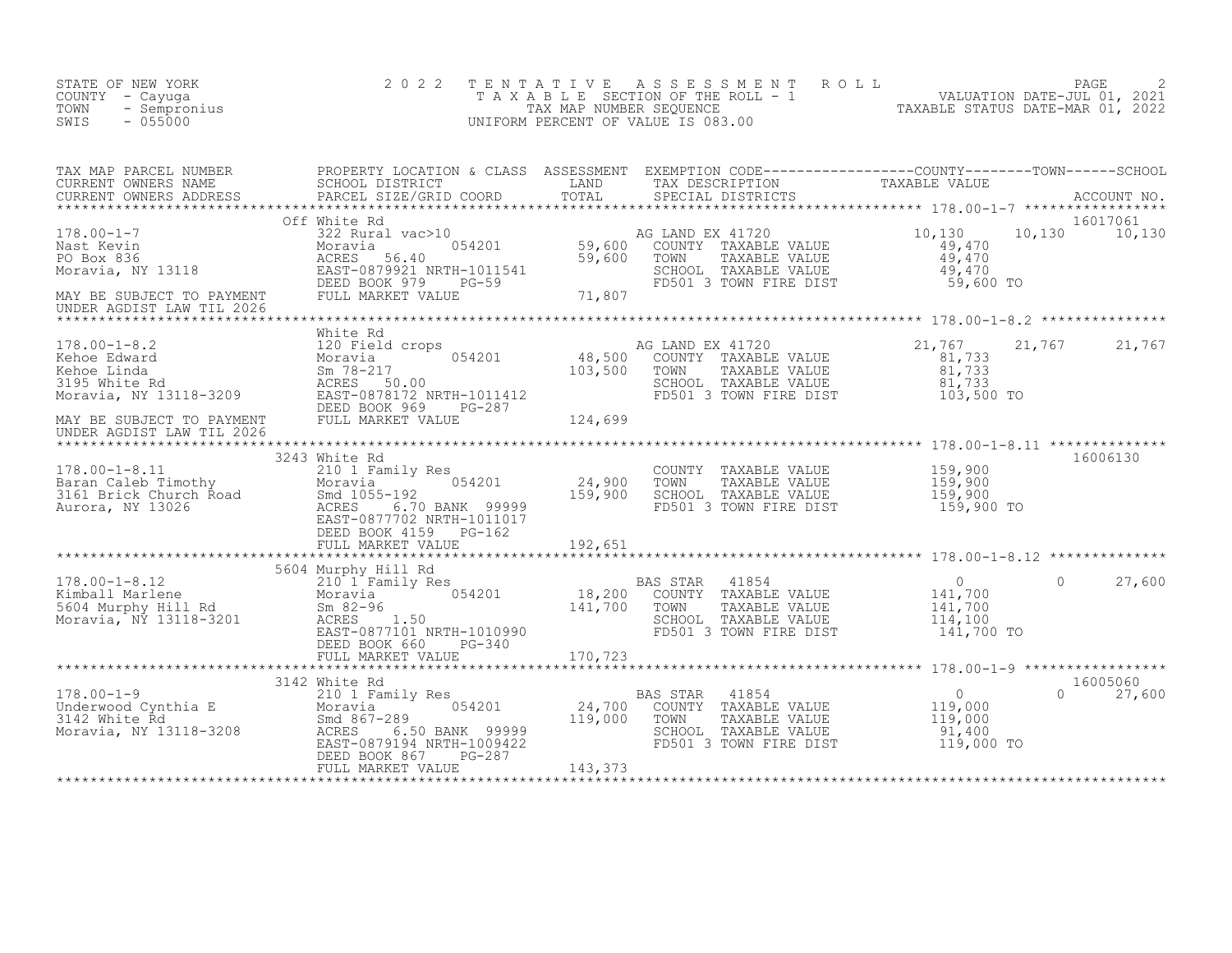| P NEW YORK<br>- Cayuga<br>- Sempronius<br>- 055000<br>STATE OF NEW YORK<br>COUNTY - Cayuga<br>TOWN<br>SWIS                                                                                                                                       | 2022 |  | TENTATIVE ASSESSMENT ROLL PAGE 3<br>TAXABLE SECTION OF THE ROLL - 1 VALUATION DATE-JUL 01, 2021<br>TAX MAP NUMBER SEQUENCE TAXABLE STATUS DATE-MAR 01, 2022<br>UNIFORM PERCENT OF VALUE IS 083.00 |  |
|--------------------------------------------------------------------------------------------------------------------------------------------------------------------------------------------------------------------------------------------------|------|--|---------------------------------------------------------------------------------------------------------------------------------------------------------------------------------------------------|--|
|                                                                                                                                                                                                                                                  |      |  |                                                                                                                                                                                                   |  |
|                                                                                                                                                                                                                                                  |      |  |                                                                                                                                                                                                   |  |
|                                                                                                                                                                                                                                                  |      |  |                                                                                                                                                                                                   |  |
|                                                                                                                                                                                                                                                  |      |  |                                                                                                                                                                                                   |  |
|                                                                                                                                                                                                                                                  |      |  |                                                                                                                                                                                                   |  |
|                                                                                                                                                                                                                                                  |      |  |                                                                                                                                                                                                   |  |
|                                                                                                                                                                                                                                                  |      |  |                                                                                                                                                                                                   |  |
|                                                                                                                                                                                                                                                  |      |  |                                                                                                                                                                                                   |  |
|                                                                                                                                                                                                                                                  |      |  |                                                                                                                                                                                                   |  |
| 178.00-1-10.114<br>178.00-1-10.114<br>Notavia Montevia Monte Rd<br>Moravia NY 13118-3208<br>Moravia NY 13118-3208<br>Moravia NY 13118-3208<br>Moravia NY 13118-3208<br>Moravia NY 13118-3208<br>MORE SALTER TO POLOTIC DEED BOOK 901 FG-2<br>UND |      |  |                                                                                                                                                                                                   |  |
|                                                                                                                                                                                                                                                  |      |  |                                                                                                                                                                                                   |  |
|                                                                                                                                                                                                                                                  |      |  |                                                                                                                                                                                                   |  |
|                                                                                                                                                                                                                                                  |      |  |                                                                                                                                                                                                   |  |
|                                                                                                                                                                                                                                                  |      |  |                                                                                                                                                                                                   |  |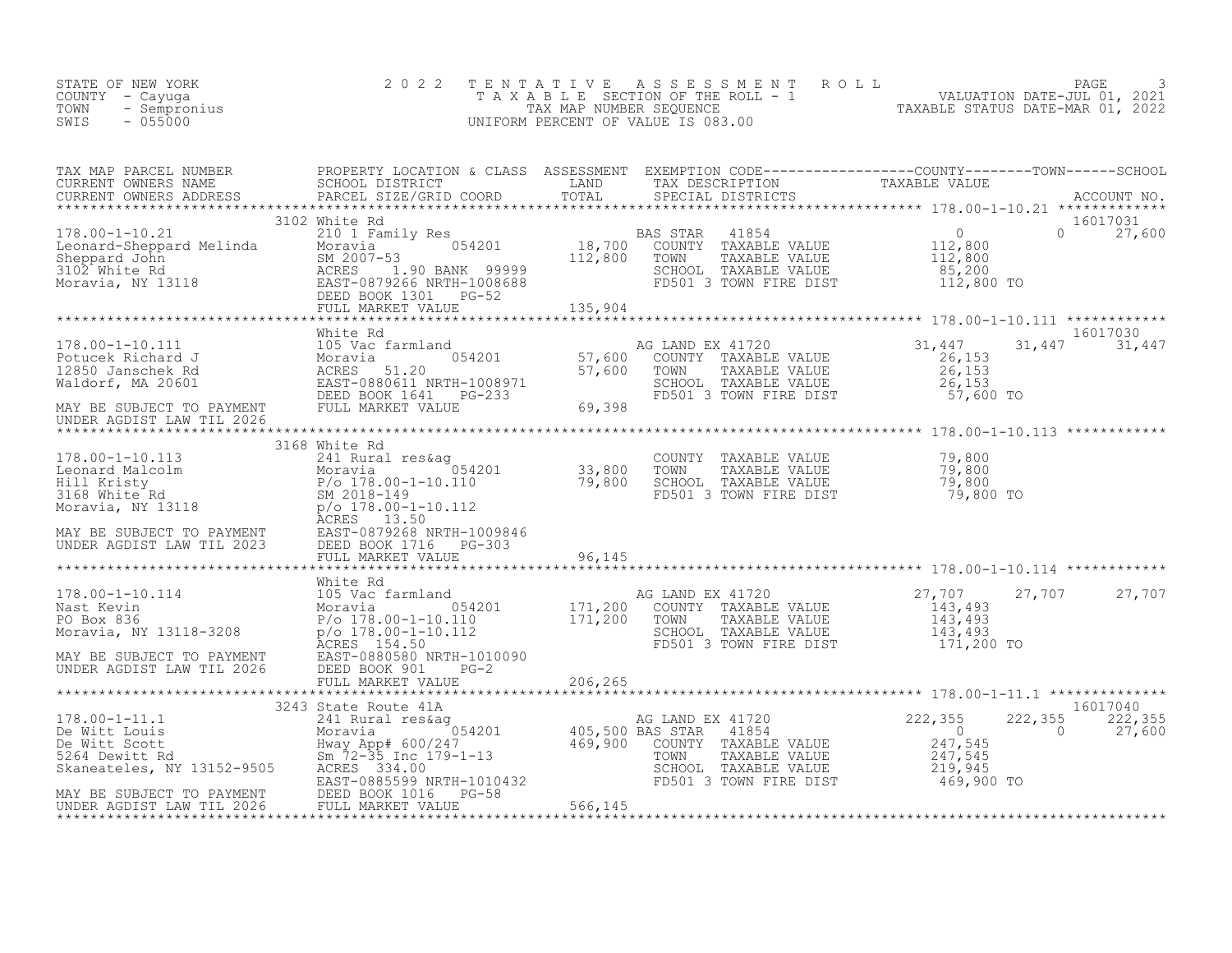| STATE OF NEW YORK<br>COUNTY - Cayuga<br>TOWN<br>- Sempronius<br>SWIS<br>$-055000$                                                                                                                                                                               | 2 0 2 2<br>TAXABLE                                                                                                                                                                                                                                                                                                                                                                                   | T E N T A T I V E<br>TAX MAP NUMBER SEQUENCE | ROLL<br>A S S E S S M E N T<br>SECTION OF THE ROLL - 1<br>UNIFORM PERCENT OF VALUE IS 083.00                                                                                                                                                                                                               | 1<br>VALUATION DATE-JUL 01, 2021<br>TAXABLE STATUS DATE-MAR 01 2022                                                                                                                                                                                 | PAGE                                            |
|-----------------------------------------------------------------------------------------------------------------------------------------------------------------------------------------------------------------------------------------------------------------|------------------------------------------------------------------------------------------------------------------------------------------------------------------------------------------------------------------------------------------------------------------------------------------------------------------------------------------------------------------------------------------------------|----------------------------------------------|------------------------------------------------------------------------------------------------------------------------------------------------------------------------------------------------------------------------------------------------------------------------------------------------------------|-----------------------------------------------------------------------------------------------------------------------------------------------------------------------------------------------------------------------------------------------------|-------------------------------------------------|
| TAX MAP PARCEL NUMBER<br>CURRENT OWNERS NAME<br>CURRENT OWNERS ADDRESS                                                                                                                                                                                          | SCHOOL DISTRICT<br>PARCEL SIZE/GRID COORD                                                                                                                                                                                                                                                                                                                                                            | LAND<br>TOTAL                                | PROPERTY LOCATION & CLASS ASSESSMENT EXEMPTION CODE----------------COUNTY-------TOWN------SCHOOL<br>TAX DESCRIPTION<br>SPECIAL DISTRICTS                                                                                                                                                                   | TAXABLE VALUE                                                                                                                                                                                                                                       | ACCOUNT NO.                                     |
| $178.00 - 1 - 12.11$<br>Boyer Larry A<br>Boyer Kathy M<br>21 <sup>'</sup> Mallard <sup>'</sup> Path<br>Liverpool, NY 13090                                                                                                                                      | White Rd<br>322 Rural vac>10<br>054201<br>Moravia<br>Sm 2007-124 Lot A<br>$p$ /o 178.00-1-12.1<br><b>ACRES</b><br>40.99<br>EAST-0880930 NRTH-1008232<br>DEED BOOK 1312 PG-46<br>FULL MARKET VALUE                                                                                                                                                                                                    | 50,900<br>50,900<br>61,325                   | COUNTY TAXABLE VALUE<br>TOWN<br>TAXABLE VALUE<br>SCHOOL TAXABLE VALUE<br>FD501 3 TOWN FIRE DIST                                                                                                                                                                                                            | 50,900<br>50,900<br>50,900<br>50,900 TO                                                                                                                                                                                                             | 16014030                                        |
|                                                                                                                                                                                                                                                                 |                                                                                                                                                                                                                                                                                                                                                                                                      | ************                                 | ******************************** 178.00-1-12.12 *************                                                                                                                                                                                                                                              |                                                                                                                                                                                                                                                     |                                                 |
| $178.00 - 1 - 12.12$<br>Hrynko Raymond E<br>Hrynko Thea E<br>3076 White Rd<br>PO Box 1107<br>Moravia, NY 13118<br>MAY BE SUBJECT TO PAYMENT<br>UNDER AGDIST LAW TIL 2026<br>$178.00 - 1 - 13.1$<br>Stayton Garrett L<br>3060 White Rd<br>Moravia, NY 13118-3207 | 3076 White Rd<br>240 Rural res<br>054201<br>E Moravia 0!<br>Sm 07-124 Lot B<br>p/o 178.00-1-12.1<br>ACRES 40.97<br>EAST-0880999 NRTH-1007663<br>DEED BOOK 1312<br>PG-50<br>FULL MARKET VALUE<br>3060 White Rd<br>210 1 Family Res<br>054201<br>Moravia<br>$Sm$ 91-113<br>Inc 178-1-13 (See Card)<br>SM 2012-108<br>ACRES<br>7.40 BANK 99999<br>EAST-0879563 NRTH-1007740<br>DEED BOOK 1481<br>PG-172 | 25,800<br>153,000                            | VET COM CT 41131<br>69,500 VET DIS C 41142<br>307,900 VET DIS T 41143<br>AG LAND EX 41720<br>COUNTY TAXABLE VALUE<br>TOWN<br>TAXABLE VALUE<br>SCHOOL TAXABLE VALUE<br>370,964 FD501 3 TOWN FIRE DIST<br>COUNTY<br>TAXABLE VALUE<br>TOWN<br>TAXABLE VALUE<br>SCHOOL TAXABLE VALUE<br>FD501 3 TOWN FIRE DIST | $\frac{12}{24}$ , 450<br>12,450<br>24,900<br>$\overline{0}$<br>$\overline{0}$<br>24,900<br>15,558<br>15,558<br>254,992<br>254,992<br>292,342<br>307,900 TO<br>********* 178.00-1-13.1 **************<br>153,000<br>153,000<br>153,000<br>153,000 TO | 16014030<br>0<br>$\Omega$<br>$\Omega$<br>15,558 |
| 178.00-1-14<br>Mantey Albert R<br>Mantey Anne E<br>3045 White Rd<br>Moravia, NY 13118-3206<br>Moravia, NY 13118-3206<br>Moravia, NY 13118-3206<br>Moravia, NY 13118-3206<br>Moravia, NY 13118-3206<br>Moravia, NY 13118-3206<br>Moravia, NY 13118-              | FULL MARKET VALUE<br>3045 White Rd                                                                                                                                                                                                                                                                                                                                                                   | 184,337<br>84,800                            | VET WAR CT 41121<br>16,800 ENH STAR<br>41834<br>COUNTY TAXABLE VALUE<br>TOWN<br>TAXABLE VALUE<br>SCHOOL TAXABLE VALUE                                                                                                                                                                                      | 7,470<br>7,470<br>$\bigcirc$<br>77,330<br>77,330<br>15,890                                                                                                                                                                                          | 16013141<br>$\Omega$<br>$\Omega$<br>68,910      |
|                                                                                                                                                                                                                                                                 | DEED BOOK 426<br>$PG-88$<br>FULL MARKET VALUE                                                                                                                                                                                                                                                                                                                                                        | 102,169                                      | FD501 3 TOWN FIRE DIST                                                                                                                                                                                                                                                                                     | 84,800 TO                                                                                                                                                                                                                                           |                                                 |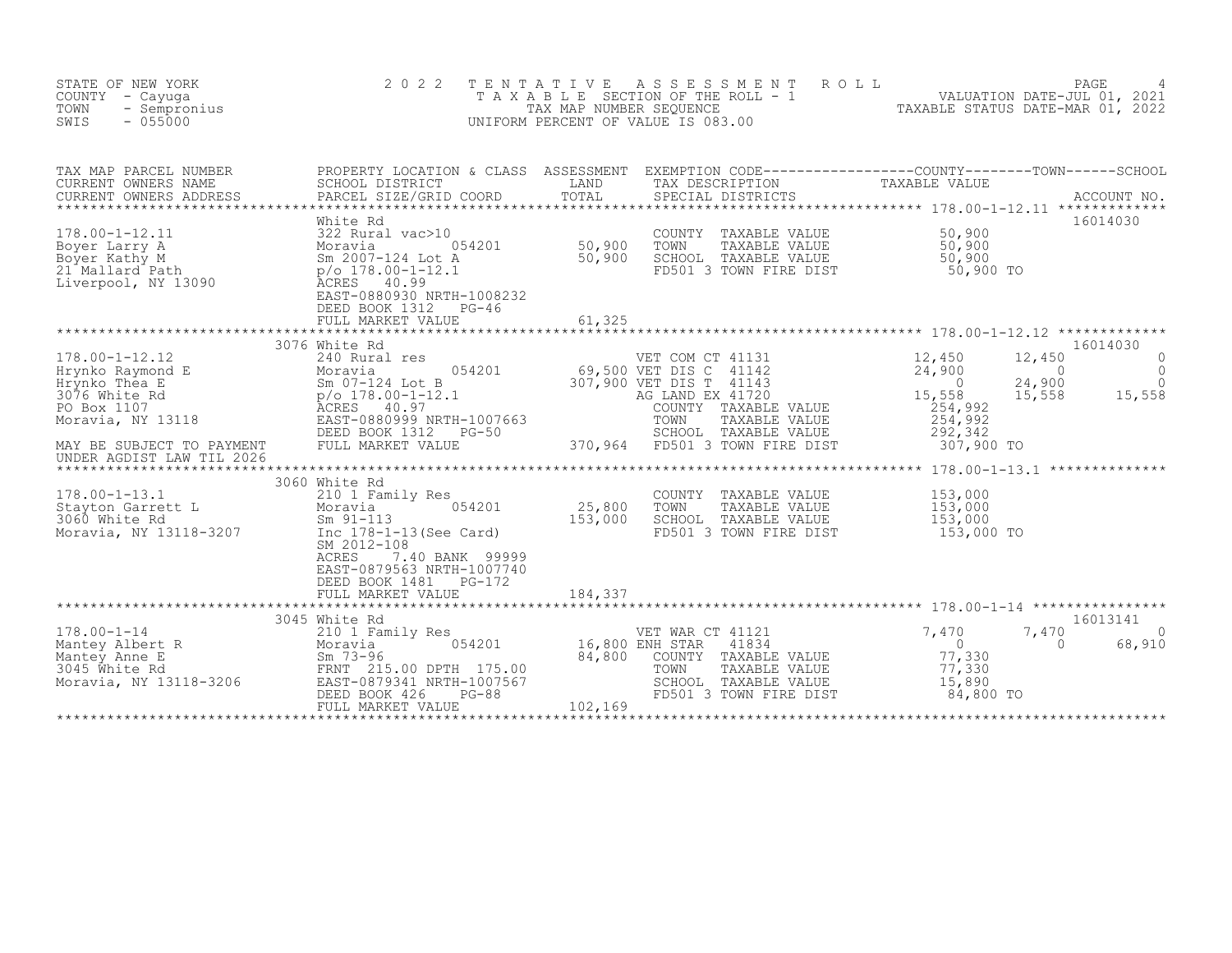| STATE OF NEW YORK<br>COUNTY - Cayuga<br>- Sempronius<br>TOWN<br>$-055000$<br>SWIS                                                                                                                                                                      | 2 0 2 2                                                   | TENTATIVE<br>UNIFORM PERCENT OF VALUE IS 083.00 |                                                                                                                   | TENTATIVE ASSESSMENT ROLL<br>TAXABLE SECTION OF THE ROLL - 1 VALUATION DATE-JUL 01, 2021<br>TAX MAP NUMBER SEQUENCE TAXABLE STATUS DATE-MAR 01, 2022<br>JNIFORM PERCENT OF VALUE IS 083.00 |               |          |
|--------------------------------------------------------------------------------------------------------------------------------------------------------------------------------------------------------------------------------------------------------|-----------------------------------------------------------|-------------------------------------------------|-------------------------------------------------------------------------------------------------------------------|--------------------------------------------------------------------------------------------------------------------------------------------------------------------------------------------|---------------|----------|
|                                                                                                                                                                                                                                                        | PARCEL SIZE/GRID COORD                                    |                                                 |                                                                                                                   |                                                                                                                                                                                            |               |          |
| 178.00-1-15.2<br>Kehoe Linda 2195 White Kd<br>210 17,600 COUNTY TAXABLE VALUE<br>3195 White Rd Sm 83-50<br>Moravia, NY 13118-3209 ACRES 1.10<br>Moravia, NY 13118-3209 ACRES 1.10<br>EAS STAR 41854<br>Sm 83-50<br>EAS 169,000 TOWN TAXABLE VA         | 3195 White Rd<br>DEED BOOK 711 PG-98<br>FULL MARKET VALUE | 203,614                                         |                                                                                                                   | $\overline{0}$<br>169,000<br>169,000<br>141,400<br>169,000 TO                                                                                                                              |               | 27,600   |
|                                                                                                                                                                                                                                                        |                                                           |                                                 |                                                                                                                   |                                                                                                                                                                                            |               |          |
| 178.00-1-15.31<br>Palmer Donald Moravia (1834<br>Moravia (1834<br>Moravia (1834<br>2003 White Rd Sm 2003-139<br>Moravia, NY 13118 (178.00-1-15.3 & 15.4<br>ACRES 41.75<br>2003 Moravia, NY 13118<br>ACRES 41.75                                        | EAST-0878074 NRTH-1007942<br>DEED BOOK 1136 PG-56         |                                                 | SCHOOL TAXABLE VALUE<br>FD501 3 TOWN FIRE DIST                                                                    | $\overline{0}$<br>177,100<br>177,100<br>108,190<br>177,100 TO                                                                                                                              | $\Omega$      | 68,910   |
|                                                                                                                                                                                                                                                        | FULL MARKET VALUE                                         | 213,373                                         |                                                                                                                   |                                                                                                                                                                                            |               |          |
|                                                                                                                                                                                                                                                        |                                                           |                                                 |                                                                                                                   |                                                                                                                                                                                            |               |          |
| 178.00-1-15.112<br>Mantey Albert 312 Vac w/imprv<br>Mantey Albert 29,500<br>Mantey Anne Sm 96-34<br>3045 White Rd ACRES 17.80<br>Moravia, NY 13118-3206 EAST-0878738 NRTH-1007655<br>DEED BOOK 932 PG-170<br>TULL MARKET VALUE<br>TULL MARKET          | 3027 White Rd                                             |                                                 | COUNTY TAXABLE VALUE 30,500<br>TOWN TAXABLE VALUE 30,500<br>SCHOOL TAXABLE VALUE 30,500<br>FD501 3 TOWN FIRE DIST | 30,500 TO                                                                                                                                                                                  |               |          |
|                                                                                                                                                                                                                                                        |                                                           |                                                 |                                                                                                                   |                                                                                                                                                                                            |               |          |
|                                                                                                                                                                                                                                                        | White Rd                                                  |                                                 |                                                                                                                   |                                                                                                                                                                                            |               |          |
| White Rd<br>Mite Rd AG LAND EX 41720<br>Rehoe Edward Moravia (120 Field crops (104,100 COUNTY TAXABLE VALUE<br>Rehoe Linda $P/0 178.00-1-15.12$ (104,100 COUNTY TAXABLE VALUE<br>Rehoe Linda $P/0 178.00-1-15.12$ 121,700 TOWN TAXABL                  | DEED BOOK 804 PG-53                                       |                                                 |                                                                                                                   | 56,993<br>64,707<br>64,707<br>64,707<br>121,700 TO                                                                                                                                         | 56,993 56,993 |          |
| MAY BE SUBJECT TO PAYMENT<br>UNDER AGDIST LAW TIL 2026                                                                                                                                                                                                 | FULL MARKET VALUE                                         | 146,627                                         |                                                                                                                   |                                                                                                                                                                                            |               |          |
|                                                                                                                                                                                                                                                        | State Route 41A                                           |                                                 |                                                                                                                   |                                                                                                                                                                                            |               | 16015020 |
| 179.00-1-1<br>DeWitt Scott A<br>322 Rural vac>10<br>Moravia 054201<br>Moravia 054201<br>87,200 TOWN TAXABLE VALUE<br>TAXABLE VALUE<br>Moravia, NY 13118<br>Moravia, NY 13118<br>Moravia, NY 13118<br>ACRES<br>ACRES 74.80<br>EAST-0886187 NRTH-1013345 | DEED BOOK 3825 PG-96                                      |                                                 | COUNTY TAXABLE VALUE 87,200<br>TOWN TAXABLE VALUE 87,200                                                          | 87,200<br>87,200 TO                                                                                                                                                                        |               |          |
|                                                                                                                                                                                                                                                        | FULL MARKET VALUE                                         | 105,060                                         |                                                                                                                   |                                                                                                                                                                                            |               |          |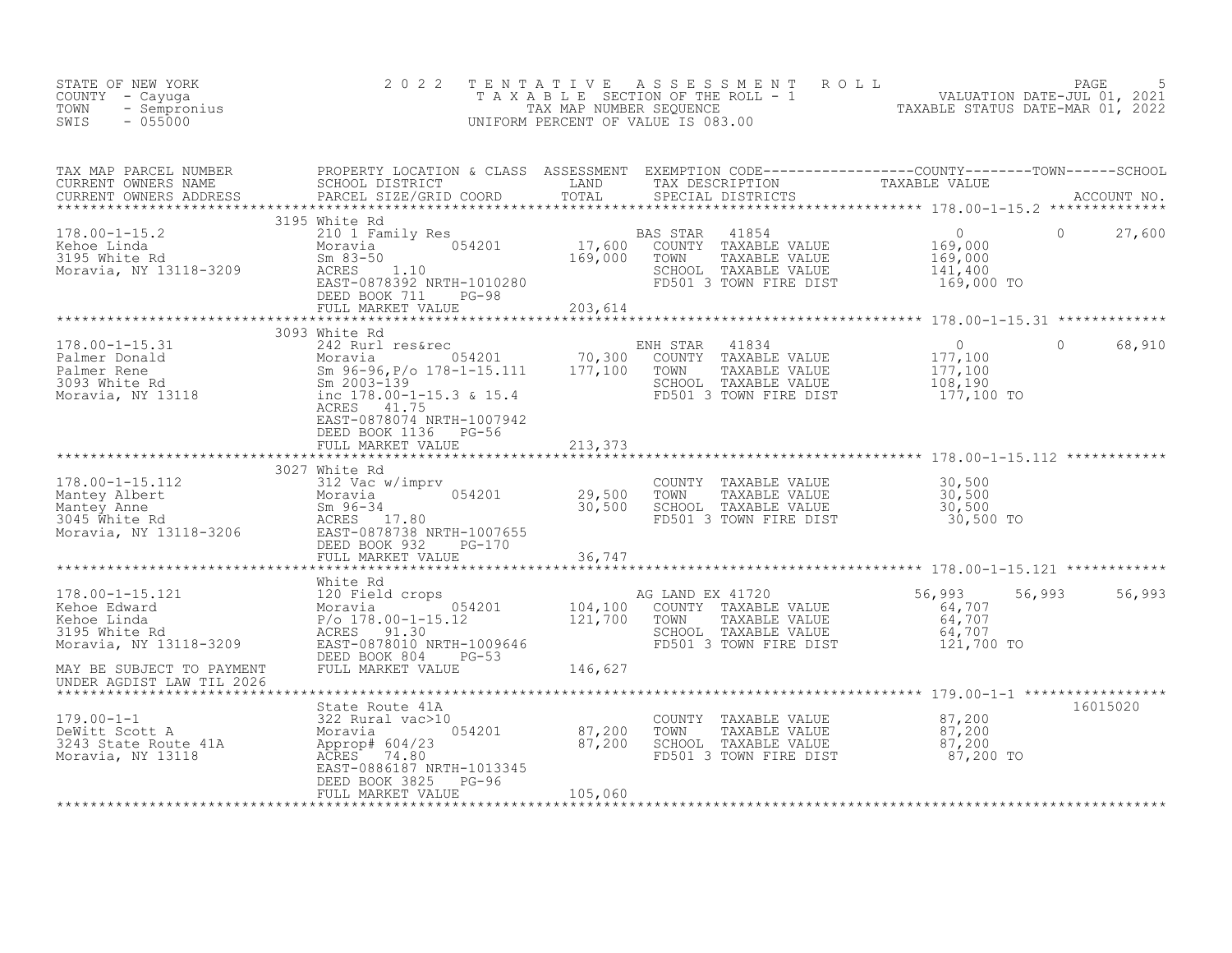| STATE OF NEW YORK<br>COUNTY - Cayuga<br>TOWN<br>- Sempronius<br>$-055000$<br>SWIS | 2022 TENTATIVE ASSESSMENT ROLL<br>T A X A B L E SECTION OF THE ROLL - 1<br>TAX MAP NUMBER SEOUENCE<br>UNIFORM PERCENT OF VALUE IS 083.00 | TAXABLE STATUS DATE-MAR 01, 2022 | PAGE<br>VALUATION DATE-JUL 01, 2021 | 6 |
|-----------------------------------------------------------------------------------|------------------------------------------------------------------------------------------------------------------------------------------|----------------------------------|-------------------------------------|---|
|                                                                                   |                                                                                                                                          |                                  |                                     |   |

| TAX MAP PARCEL NUMBER                                                                                                                                                                                                                                                                                                                          | PROPERTY LOCATION & CLASS ASSESSMENT EXEMPTION CODE----------------COUNTY-------TOWN-----SCHOOL |                         |                                                                                                   |                      |          |
|------------------------------------------------------------------------------------------------------------------------------------------------------------------------------------------------------------------------------------------------------------------------------------------------------------------------------------------------|-------------------------------------------------------------------------------------------------|-------------------------|---------------------------------------------------------------------------------------------------|----------------------|----------|
| CURRENT OWNERS NAME<br>CURRENT OWNERS NAME SCHOOL DISTRICT - - ----- LAND TAX DESCRIPTION TAXABLE VALUE<br>CURRENT OWNERS ADDRESS PARCEL SIZE/GRID COORD TOTAL SPECIAL DISTRICTS ACCOUNT NO.                                                                                                                                                   |                                                                                                 |                         |                                                                                                   |                      |          |
|                                                                                                                                                                                                                                                                                                                                                |                                                                                                 |                         |                                                                                                   |                      |          |
|                                                                                                                                                                                                                                                                                                                                                | 3191 Ridge Rd                                                                                   |                         |                                                                                                   |                      | 16009190 |
| 179.00-1-3<br>Klein Eric Moravia 054201<br>Klein Karl Moravia 054201<br>114 Copleigh Dr EAST-0893248 NRTH-1013961<br>Syracuse, NY 13209-2217<br>EED BOOK 1018 PG-279<br>FULL MARKET VALUE                                                                                                                                                      |                                                                                                 |                         |                                                                                                   |                      |          |
|                                                                                                                                                                                                                                                                                                                                                |                                                                                                 | s<br>054201 14,300 TOWN | COUNTY TAXABLE VALUE $20,000$<br>TOWN TAXABLE VALUE $20,000$<br>SCHOOL TAXABLE VALUE $20,000$     |                      |          |
|                                                                                                                                                                                                                                                                                                                                                |                                                                                                 | 20,000                  |                                                                                                   |                      |          |
|                                                                                                                                                                                                                                                                                                                                                |                                                                                                 |                         | FD501 3 TOWN FIRE DIST 20,000 TO                                                                  |                      |          |
|                                                                                                                                                                                                                                                                                                                                                |                                                                                                 |                         |                                                                                                   |                      |          |
|                                                                                                                                                                                                                                                                                                                                                |                                                                                                 |                         |                                                                                                   |                      |          |
|                                                                                                                                                                                                                                                                                                                                                |                                                                                                 |                         |                                                                                                   |                      |          |
| Bear Swamp Rd<br>Bear Swamp Rd<br>24,375 = 34,375 = 34,375 = 34,375 = 34,375 = 34,375<br>DeWitt Revocable Trust The Don Moravia = 054201<br>dated November, 27 2019 = Ad 529-87 = 054201<br>Saneateles, NY 13152 = 2022105.NRTH-1013938<br>                                                                                                    | Bear Swamp Rd                                                                                   |                         |                                                                                                   |                      | 16006070 |
|                                                                                                                                                                                                                                                                                                                                                |                                                                                                 |                         |                                                                                                   |                      |          |
|                                                                                                                                                                                                                                                                                                                                                |                                                                                                 |                         |                                                                                                   |                      |          |
|                                                                                                                                                                                                                                                                                                                                                |                                                                                                 |                         |                                                                                                   |                      |          |
|                                                                                                                                                                                                                                                                                                                                                |                                                                                                 |                         |                                                                                                   |                      |          |
|                                                                                                                                                                                                                                                                                                                                                |                                                                                                 |                         |                                                                                                   |                      |          |
|                                                                                                                                                                                                                                                                                                                                                |                                                                                                 | 63,855                  |                                                                                                   |                      |          |
| ewick November, 27 2019<br>dated November, 27 2019<br>53,<br>5506 Split Rock Road<br>Skaneateles, NY 13152<br>MAY BE SUBJECT TO PAYMENT<br>MAY BE SUBJECT TO PAYMENT<br>MAY BE SUBJECT TO PAYMENT<br>TULL MARKET VALUE<br>FULL MARKET VALUE<br>FUL                                                                                             |                                                                                                 |                         |                                                                                                   |                      |          |
|                                                                                                                                                                                                                                                                                                                                                |                                                                                                 |                         |                                                                                                   |                      |          |
|                                                                                                                                                                                                                                                                                                                                                | 3147 Ridge Rd                                                                                   |                         |                                                                                                   |                      | 16029030 |
|                                                                                                                                                                                                                                                                                                                                                |                                                                                                 |                         |                                                                                                   | 8,300                |          |
|                                                                                                                                                                                                                                                                                                                                                |                                                                                                 | $054201$ 2,000          |                                                                                                   | 8,300                |          |
|                                                                                                                                                                                                                                                                                                                                                |                                                                                                 | 8,300                   |                                                                                                   | 8,300                |          |
| 179.00-1-5<br>Loveless Larry N<br>942 Hencoop Rd<br>Skaneateles, NY 13152<br>EAST-0894915 NRTH-1014672<br>DEED BOOK 1693<br>PG-105                                                                                                                                                                                                             |                                                                                                 |                         | COUNTY TAXABLE VALUE<br>TOWN    TAXABLE VALUE<br>SCHOOL   TAXABLE VALUE<br>FD501 3 TOWN FIRE DIST | 8,300 TO             |          |
|                                                                                                                                                                                                                                                                                                                                                |                                                                                                 |                         |                                                                                                   |                      |          |
|                                                                                                                                                                                                                                                                                                                                                |                                                                                                 |                         |                                                                                                   |                      |          |
|                                                                                                                                                                                                                                                                                                                                                | 3181 State Route 41A                                                                            |                         |                                                                                                   |                      | 16013170 |
| 179.00-1-10.11<br>$\begin{array}{ccccccccc}\n 179.00-1-10.11 & 3101 \text{ S}41 \text{ Rural res\& 054201 & 111,900 \text{ BAS STAR} & 41854 \text{ Underwood } \text{B.} & 6 & 0.000 \text{ F.} & 0.000 \text{ F.} & 0.000 \text{ F.} & 0.000 \text{ F.} & 0.000 \text{ F.} & 0.000 \text{ F.} & 0.000 \text{ F.} & 0.000 \text{ F.} & 0.000$ |                                                                                                 |                         | AG LAND EX 41720<br>Pas star 41854                                                                | 62,853<br>62,853     | 62,853   |
|                                                                                                                                                                                                                                                                                                                                                |                                                                                                 |                         |                                                                                                   | $\overline{0}$       | 27,600   |
|                                                                                                                                                                                                                                                                                                                                                |                                                                                                 |                         |                                                                                                   |                      |          |
|                                                                                                                                                                                                                                                                                                                                                |                                                                                                 |                         |                                                                                                   | $208,147$<br>208,147 |          |
|                                                                                                                                                                                                                                                                                                                                                |                                                                                                 |                         |                                                                                                   | 180,547              |          |
|                                                                                                                                                                                                                                                                                                                                                |                                                                                                 |                         |                                                                                                   | 271,000 TO           |          |
|                                                                                                                                                                                                                                                                                                                                                |                                                                                                 |                         |                                                                                                   |                      |          |
|                                                                                                                                                                                                                                                                                                                                                |                                                                                                 |                         |                                                                                                   |                      |          |
|                                                                                                                                                                                                                                                                                                                                                | FULL MARKET VALUE                                                                               | 326,506                 |                                                                                                   |                      |          |
|                                                                                                                                                                                                                                                                                                                                                |                                                                                                 |                         |                                                                                                   |                      | 16009050 |
| $179.00 - 1 - 11$                                                                                                                                                                                                                                                                                                                              | Off State Route 41A<br>322 Rural vac>10                                                         |                         |                                                                                                   |                      |          |
| 179.00-1-11<br>Farm East LLC Moravia 054201<br>890 McLean Rd ACRES 15.00<br>Cortland, NY 13045-9393 EAST-0891053 NRTH-1009487                                                                                                                                                                                                                  |                                                                                                 | 054201 18,700           | COUNTY TAXABLE VALUE 18,700<br>TOWN TAXABLE VALUE 18,700<br>TOWN                                  |                      |          |
|                                                                                                                                                                                                                                                                                                                                                |                                                                                                 |                         | TOWN TAAADDE WALLE<br>SCHOOL TAXABLE VALUE<br>CLOSS TOWN FIRE DIST                                | 18,700               |          |
|                                                                                                                                                                                                                                                                                                                                                | 18,700<br>RTH-1009487<br>PG-62                                                                  |                         |                                                                                                   | 18,700 TO            |          |
|                                                                                                                                                                                                                                                                                                                                                | DEED BOOK 1501    PG-62                                                                         |                         |                                                                                                   |                      |          |
|                                                                                                                                                                                                                                                                                                                                                |                                                                                                 |                         |                                                                                                   |                      |          |
|                                                                                                                                                                                                                                                                                                                                                |                                                                                                 |                         |                                                                                                   |                      |          |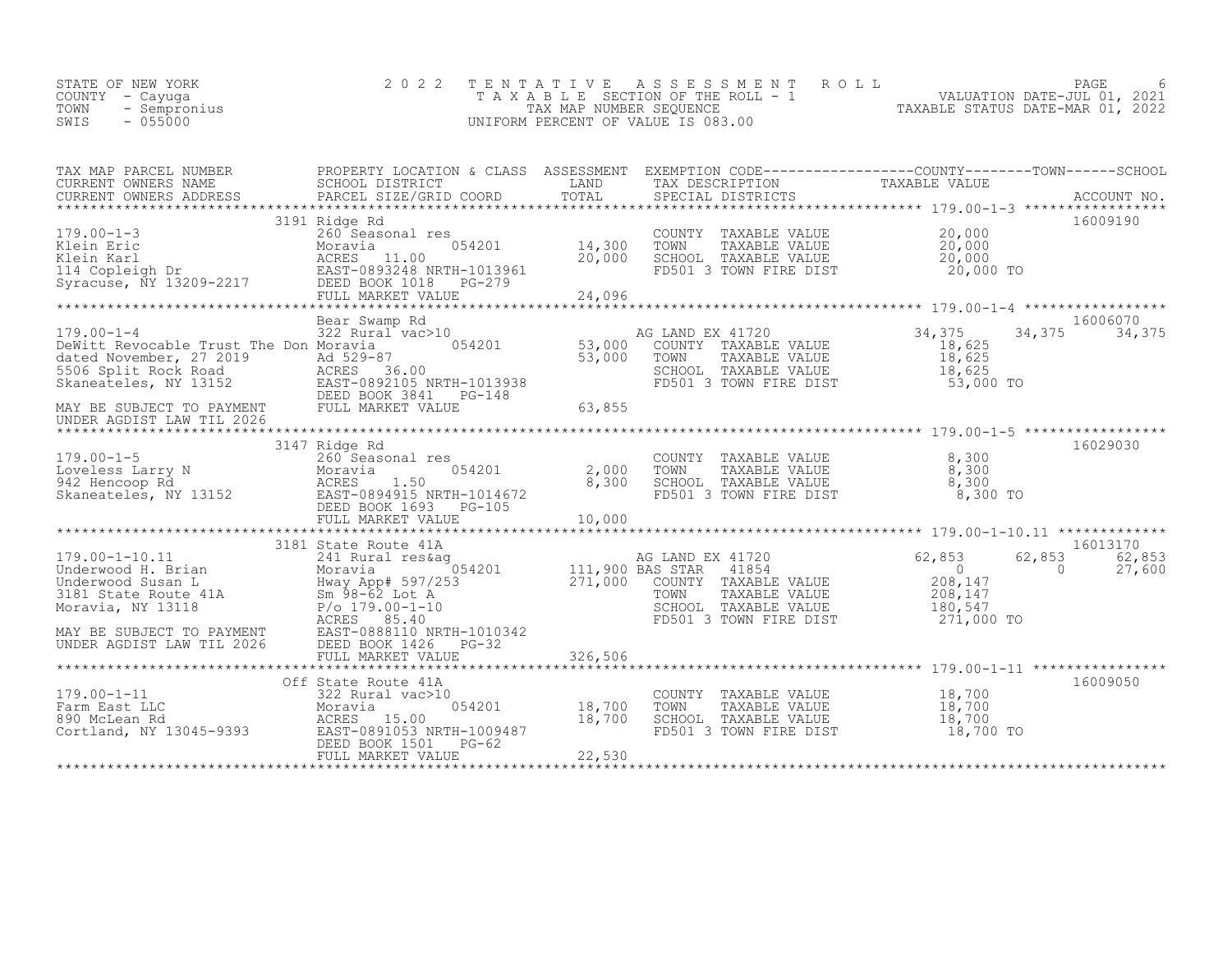| STATE OF NEW YORK<br>COUNTY - Cayuga<br>- Sempronius<br>TOWN<br>$-055000$<br>SWIS                                                                                                                                         | 2 0 2 2                                                                                                     | TENTATIVE | A S S E S S M E N T A O L L<br>UNIFORM PERCENT OF VALUE IS 083.00                                           | PAGE<br>TAXABLE SECTION OF THE ROLL - 1 WALUATION DATE-JUL 01, 2021                                                                                                                                                                                                                                                                                                                                                                                     |
|---------------------------------------------------------------------------------------------------------------------------------------------------------------------------------------------------------------------------|-------------------------------------------------------------------------------------------------------------|-----------|-------------------------------------------------------------------------------------------------------------|---------------------------------------------------------------------------------------------------------------------------------------------------------------------------------------------------------------------------------------------------------------------------------------------------------------------------------------------------------------------------------------------------------------------------------------------------------|
|                                                                                                                                                                                                                           |                                                                                                             |           |                                                                                                             |                                                                                                                                                                                                                                                                                                                                                                                                                                                         |
|                                                                                                                                                                                                                           |                                                                                                             |           |                                                                                                             | $\begin{tabular}{lllllllllllllllllllll} \textsc{rank} & \textsc{PROE1 NUMBER} & \textsc{PROPERY LOCATION & \textsc{CLASS} & \textsc{SSESSMENT} & \textsc{EXEMPTION COD} & \textsc{CORD} & \textsc{TANABLE} & \textsc{VANDENS} & \textsc{NAMDENS} & \textsc{NAMDENS} & \textsc{NAMDENS} & \textsc{NAMDENS} & \textsc{PARCEI. SIEZ (GRTD COOD & \textsc{LMD} & \textsc{TOLN} & \textsc{SSESMENT} & \textsc{NAMDENS} & \textsc{NAMDENS} & \textsc{NAMDENS$ |
| 179.00-1-15.11 910 Priv forest<br>Farm East LLC 910 Priv forest<br>890 McLean Rd Moravia Mew Parcel'93 Prev. List. 71,100<br>Cortland, NY 13045 Erron. Under 179.00-1-12<br>inc 179.00-1-14.1,15,14.2                     | Off State Route 41A<br>910 Priv forest<br>ACRES 64.50<br>EAST-0890517 NRTH-1010316<br>DEED BOOK 1014 PG-171 |           | COUNTY TAXABLE VALUE<br>TOWN      TAXABLE VALUE<br>SCHOOL TAXABLE VALUE<br>FD501 3 TOWN FIRE DIST 71,100 TO | 71,100<br>$71,100$<br>$71,100$<br>$71,100$                                                                                                                                                                                                                                                                                                                                                                                                              |
|                                                                                                                                                                                                                           | FULL MARKET VALUE                                                                                           | 85,663    |                                                                                                             |                                                                                                                                                                                                                                                                                                                                                                                                                                                         |
| 1/9.00-1-16<br>Coningsby Barry 240 Rural res<br>Coningsby Jeri A Sm 09-201 33,200<br>33,200<br>33,200<br>282 State Route 41A p/o 178.00-1-6<br>Moravia, NY 13118-2430 ACRES 13.06 BANK 99999<br>EAST-0886484 NRTH-1012008 | DEED BOOK 1401 PG-305                                                                                       |           | COUNTY TAXABLE VALUE<br>TOWN<br>TAXABLE VALUE<br>SCHOOL TAXABLE VALUE<br>FD501 3 TOWN FIRE DIST             | 16006080<br>193,700<br>193,700<br>193,700<br>193,700 TO                                                                                                                                                                                                                                                                                                                                                                                                 |
|                                                                                                                                                                                                                           | FULL MARKET VALUE                                                                                           | 233,373   |                                                                                                             |                                                                                                                                                                                                                                                                                                                                                                                                                                                         |
| 180.00-1-1.1<br>Wellauer Michael Moravia (10)<br>PO Box 272<br>Auburn, NY 13021 (13021 EAST-0897888 NRTH-1013290 5,900<br>EED BOOK 1035 PG-58<br>FULL MARKET VALUE 7,108                                                  |                                                                                                             |           | COUNTY TAXABLE VALUE<br>TOWN TAXABLE VALUE 5,900<br>TOWN THE VALUE 5,900<br>FD501 3 TOWN FIRE DIST          | 16029020<br>5,900 TO                                                                                                                                                                                                                                                                                                                                                                                                                                    |
|                                                                                                                                                                                                                           | 3051 Ridge Rd                                                                                               |           |                                                                                                             |                                                                                                                                                                                                                                                                                                                                                                                                                                                         |
| 180.00-1-1.2<br>Landers Ryan 260 Seasonal res<br>7398 Oxbow Rd ACRES 42.20<br>Canastota, NY 13032<br>Canastota, NY 13032<br>PEED BOOK 3775 PC-53<br>PEED BOOK 3775 PC-53                                                  | FULL MARKET VALUE                                                                                           | 69,157    | COUNTY TAXABLE VALUE<br>TOWN<br>TAXABLE VALUE<br>SCHOOL TAXABLE VALUE<br>FD501 3 TOWN FIRE DIST             | 57,400<br>57,400<br>57,400<br>$57,400$ TO                                                                                                                                                                                                                                                                                                                                                                                                               |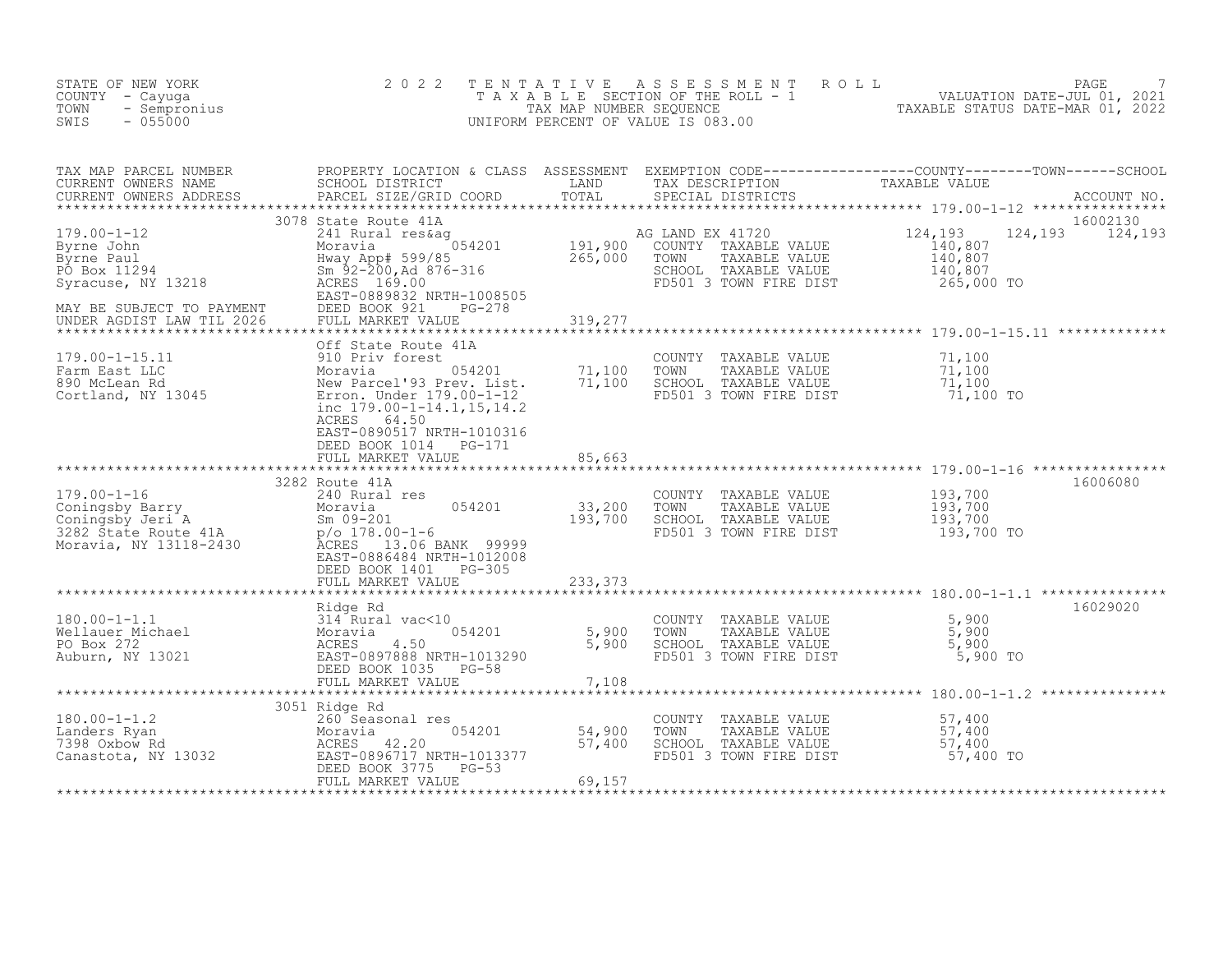| STATE OF NEW YORK<br>COUNTY - Cayuga<br>- Sempronius<br>TOWN<br>$-055000$<br>SWIS                                        | 2 0 2 2                                                                                                                                                                                                                                                         | TENTATIVE                     | ASSESSMENT ROLL<br>UNIFORM PERCENT OF VALUE IS 083.00                                           | T A X A B L E SECTION OF THE ROLL - 1 VALUATION DATE-JUL 01, 2021                                                                                                                    | PAGE        |
|--------------------------------------------------------------------------------------------------------------------------|-----------------------------------------------------------------------------------------------------------------------------------------------------------------------------------------------------------------------------------------------------------------|-------------------------------|-------------------------------------------------------------------------------------------------|--------------------------------------------------------------------------------------------------------------------------------------------------------------------------------------|-------------|
| TAX MAP PARCEL NUMBER<br>CURRENT OWNERS NAME<br>CURRENT OWNERS ADDRESS                                                   | PARCEL SIZE/GRID COORD                                                                                                                                                                                                                                          | TOTAL                         | SPECIAL DISTRICTS                                                                               | PROPERTY LOCATION & CLASS ASSESSMENT EXEMPTION CODE-----------------COUNTY--------TOWN------SCHOOL<br>SCHOOL DISTRICT_________________LAND TAX_DESCRIPTION_____________TAXABLE_VALUE | ACCOUNT NO. |
| $180.00 - 1 - 2$<br>Poole Darryl<br>Poole Arlene<br>2422 Villa Vera Dr<br>2422 Villa Vera Dr<br>Arlington, TX 76017-2635 | N Glen Haven Rd<br>314 Rural vac<10<br>054201<br>Moravia<br>Sm 2002-126<br>ACRES 1.90<br>EAST-0898978 NRTH-1014934<br>DEED BOOK 1098 PG-179<br>FULL MARKET VALUE                                                                                                | 2,500<br>2,500<br>3,012       | COUNTY TAXABLE VALUE<br>TOWN<br>TAXABLE VALUE<br>SCHOOL TAXABLE VALUE<br>FD501 3 TOWN FIRE DIST | 2,500<br>2,500<br>2,500<br>2,500 TO                                                                                                                                                  | 16009210    |
|                                                                                                                          |                                                                                                                                                                                                                                                                 |                               |                                                                                                 |                                                                                                                                                                                      |             |
| $180.00 - 1 - 3.1$<br>180.00-1-3.1<br>Lang Donald<br>Lang Jill<br>344 Reese Rd<br>Earlville, NY 13332                    | N Glen Haven Rd<br>314 Rural vac<10<br>$\begin{array}{r} 0.54201 \\ 1,500 \\ 1,500 \end{array}$<br>Moravia<br>Sm $74 - 293$<br>$p$ /o 180.00-1-3<br>1.17<br>ACRES<br>EAST-0899480 NRTH-1014985                                                                  |                               | COUNTY TAXABLE VALUE<br>TAXABLE VALUE<br>TOWN<br>SCHOOL TAXABLE VALUE<br>FD501 3 TOWN FIRE DIST | 1,500<br>$\frac{1}{1}$ , 500<br>1, 500<br>1,500 TO                                                                                                                                   | 16008170    |
|                                                                                                                          | DEED BOOK 1015 PG-188<br>FULL MARKET VALUE                                                                                                                                                                                                                      | 1,807                         |                                                                                                 |                                                                                                                                                                                      |             |
| $180.00 - 1 - 4.1$<br>Lang Donald<br>Lang Jill<br>344 Reese Rd<br>Earlville, NY 13332                                    | 6869 N Glen Haven Rd<br>210 1 Family Res - WTRFNT<br>$\frac{1}{25}$ - WTREN <sub>1</sub><br>Moravia<br>SMs 74-293;2013-88L-1;202<br>$p/\circ 180.00 - 1 - 4$<br>8.00<br><b>ACRES</b><br>EAST-0899680 NRTH-1014825<br>DEED BOOK 1015 PG-188<br>FULL MARKET VALUE | 369,600<br>530,500<br>639,157 | COUNTY TAXABLE VALUE<br>TOWN<br>TAXABLE VALUE<br>SCHOOL TAXABLE VALUE<br>FD501 3 TOWN FIRE DIST | 530,500<br>530,500<br>530,500<br>530,500 TO                                                                                                                                          | 16023010    |
|                                                                                                                          |                                                                                                                                                                                                                                                                 | * * * * * * * * * * * * * *   |                                                                                                 | ***************** 180.00-1-4.2 ***************                                                                                                                                       |             |
| $180.00 - 1 - 4.2$<br>Conroy Christine F<br>90 W. GENESEE STREET<br>SKANEATELES, NY 13152                                | 6869 N Glen Haven Rd<br>311 Res vac land<br>vac Ianu<br>054201 120,000<br>93;2013-88 L-1; 120,000<br>Moravia<br>SMs 74-293;2013-88 L-1;<br>2021-166 L-2A<br>$p$ /o 180.00-1-3 & 4<br><b>ACRES</b><br>8.50                                                       |                               | COUNTY TAXABLE VALUE<br>TOWN<br>TAXABLE VALUE<br>SCHOOL TAXABLE VALUE<br>FD501 3 TOWN FIRE DIST | 120,000<br>120,000<br>120,000<br>120,000 TO                                                                                                                                          | 16023010    |
|                                                                                                                          | EAST-0899085 NRTH-1014580<br>DEED BOOK 4161 PG-144<br>FULL MARKET VALUE                                                                                                                                                                                         | 144,578                       |                                                                                                 |                                                                                                                                                                                      |             |
| $180.00 - 1 - 5.1$<br>$180.00 - 1$<br>Barden Eric B<br>86 South Main Street<br>Homer NY 13077<br>Homer, NY 13077         | 6877 N Glen Haven Rd<br>260 Seasonal res<br>Moravia $054201$<br>SMs P-59; 2013-88 L-2;202<br>2021-166 Lot A. inc 180.0<br>& p/o 180.00-1-4 AD 4177-<br>ACRES<br>4.30<br>EAST-0899720 NRTH-1014400<br>DEED BOOK 3827 PG-51<br>FULL MARKET VALUE                  | 237,900<br>270,300<br>325,663 | COUNTY TAXABLE VALUE<br>TOWN<br>TAXABLE VALUE<br>SCHOOL TAXABLE VALUE<br>FD501 3 TOWN FIRE DIST | 270,300<br>270,300<br>270,300<br>270,300 TO                                                                                                                                          | 16014070    |
|                                                                                                                          |                                                                                                                                                                                                                                                                 |                               |                                                                                                 |                                                                                                                                                                                      |             |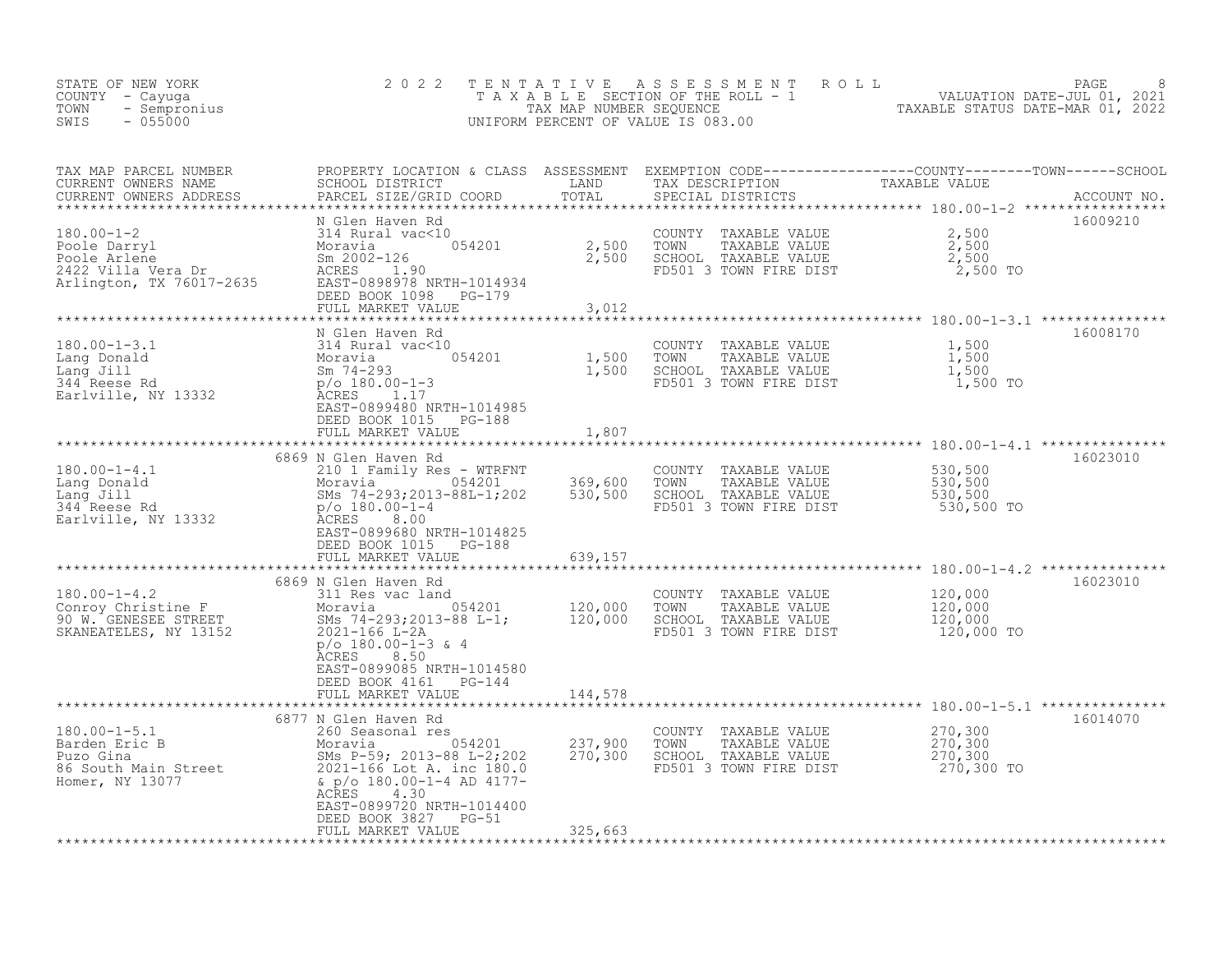| STATE OF NEW YORK<br>COUNTY - Cayuga<br>TOWN<br>- Sempronius<br>SWIS<br>$-055000$                                                                                                                                                                                                                        | 2 0 2 2                                                                                                                                                                                                 | TENTATIVE                                 | A S S E S S M E N T<br>ROLL<br>UNIFORM PERCENT OF VALUE IS 083.00                               | PAGE<br>T A X A B L E SECTION OF THE ROLL - 1<br>VALUATION DATE-JUL 01, 2021<br>TAXABLE STATUS DATE-MAR 01. 2022              |
|----------------------------------------------------------------------------------------------------------------------------------------------------------------------------------------------------------------------------------------------------------------------------------------------------------|---------------------------------------------------------------------------------------------------------------------------------------------------------------------------------------------------------|-------------------------------------------|-------------------------------------------------------------------------------------------------|-------------------------------------------------------------------------------------------------------------------------------|
| TAX MAP PARCEL NUMBER<br>CURRENT OWNERS NAME<br>CURRENT OWNERS ADDRESS                                                                                                                                                                                                                                   | PARCEL SIZE/GRID COORD                                                                                                                                                                                  | TOTAL                                     | SPECIAL DISTRICTS                                                                               | PROPERTY LOCATION & CLASS ASSESSMENT EXEMPTION CODE----------------COUNTY-------TOWN------SCHOOL SCHOOL SCHOOL<br>ACCOUNT NO. |
| $180.00 - 1 - 6$<br>180.00-1-6<br>Barnett John<br>Barnett Barbara<br>1500 Pippen Ct<br>Hanover, MD 21076-1609                                                                                                                                                                                            | 6879 N Glen Haven Rd<br>260 Seasonal res<br>054201<br>Moravia<br>Sm $G-2$ Lot H $P-59$<br>ACRES<br>2.50<br>EAST-0899766 NRTH-1014310<br>DEED BOOK 960<br>PG-167<br>FULL MARKET VALUE                    | 205,400<br>247,000<br>297,590             | COUNTY TAXABLE VALUE<br>TAXABLE VALUE<br>TOWN<br>SCHOOL TAXABLE VALUE<br>FD501 3 TOWN FIRE DIST | 16003120<br>247,000<br>247,000<br>247,000<br>247,000 TO                                                                       |
| $180.00 - 1 - 8.1$<br>Calkins Family Cottage Trust Moravia<br>Calkins raming coccage in the Caroline<br>Caroline Sm G-2 P-59<br>Caroline Calkins Trustee Inc 180.00-1-7 & 8<br>4508 33 Ave W ACRES 10.80<br>Seattle, WA 98199 BAST-0899880 NRTH-1014116<br>FAST-0899880 NRTH-1014116<br>FAST-0899880 NRT | ************************<br>6888 N Glen Haven Rd<br>260 Seasonal res<br>054201<br>DEED BOOK 1383 PG-11<br>FULL MARKET VALUE                                                                             | 321,800<br>454,000<br>546,988             | COUNTY TAXABLE VALUE<br>TOWN<br>TAXABLE VALUE<br>SCHOOL TAXABLE VALUE<br>FD501 3 TOWN FIRE DIST | 16008140<br>454,000<br>454,000<br>454,000<br>454,000 TO                                                                       |
| $180.00 - 1 - 15$<br>Weed Daniel<br>5967 Apple Tree Point Ln<br>Moraria NY 12119 2271<br>Moravia, NY 13118-2271                                                                                                                                                                                          | *************************<br>Off N Glen Haven Rd<br>322 Rural vac>10<br>054201<br>Moravia<br>$Sm$ $H-31$<br>ACRES 13.30<br>EAST-0900336 NRTH-1012824<br>DEED BOOK 1557 PG-169                           | 16,500<br>16,500                          | COUNTY TAXABLE VALUE<br>TOWN<br>TAXABLE VALUE<br>SCHOOL TAXABLE VALUE<br>FD501 3 TOWN FIRE DIST | **************************************580.00-1-15 *****************<br>16020090<br>16,500<br>16,500<br>16,500<br>16,500 TO    |
| $180.00 - 1 - 29$                                                                                                                                                                                                                                                                                        | 2985 Ridge Rd<br>DEED BOOK 3657 PG-233<br>FULL MARKET VALUE                                                                                                                                             | 12,900<br>22,900<br>27,590<br>*********** | COUNTY TAXABLE VALUE<br>TOWN<br>TAXABLE VALUE<br>SCHOOL TAXABLE VALUE<br>FD501 3 TOWN FIRE DIST | 16015090<br>22,900<br>22,900<br>22,900<br>22,900 TO                                                                           |
| $180.00 - 1 - 30$<br>Badman Allan L<br>Badman David L Sr<br>2020 St Rto 41A<br>3939 St Rte 41A<br>Moravia, NY 13118                                                                                                                                                                                      | Ridge Rd<br>314 Rural vac<10<br>Ally Aural vac<1<br>Moravia<br>ACRES 9.90<br>EAST-0898578 NF<br>DEED BOOK 3780<br>FIII MAPYET WAT<br>054201<br>EAST-0898578 NRTH-1010993<br>PG-248<br>FULL MARKET VALUE | 12,900<br>12,900<br>15,542                | COUNTY TAXABLE VALUE<br>TOWN<br>TAXABLE VALUE<br>SCHOOL TAXABLE VALUE<br>FD501 3 TOWN FIRE DIST | 018120<br>12,900<br>12,900<br>12,900<br>12,900 TO                                                                             |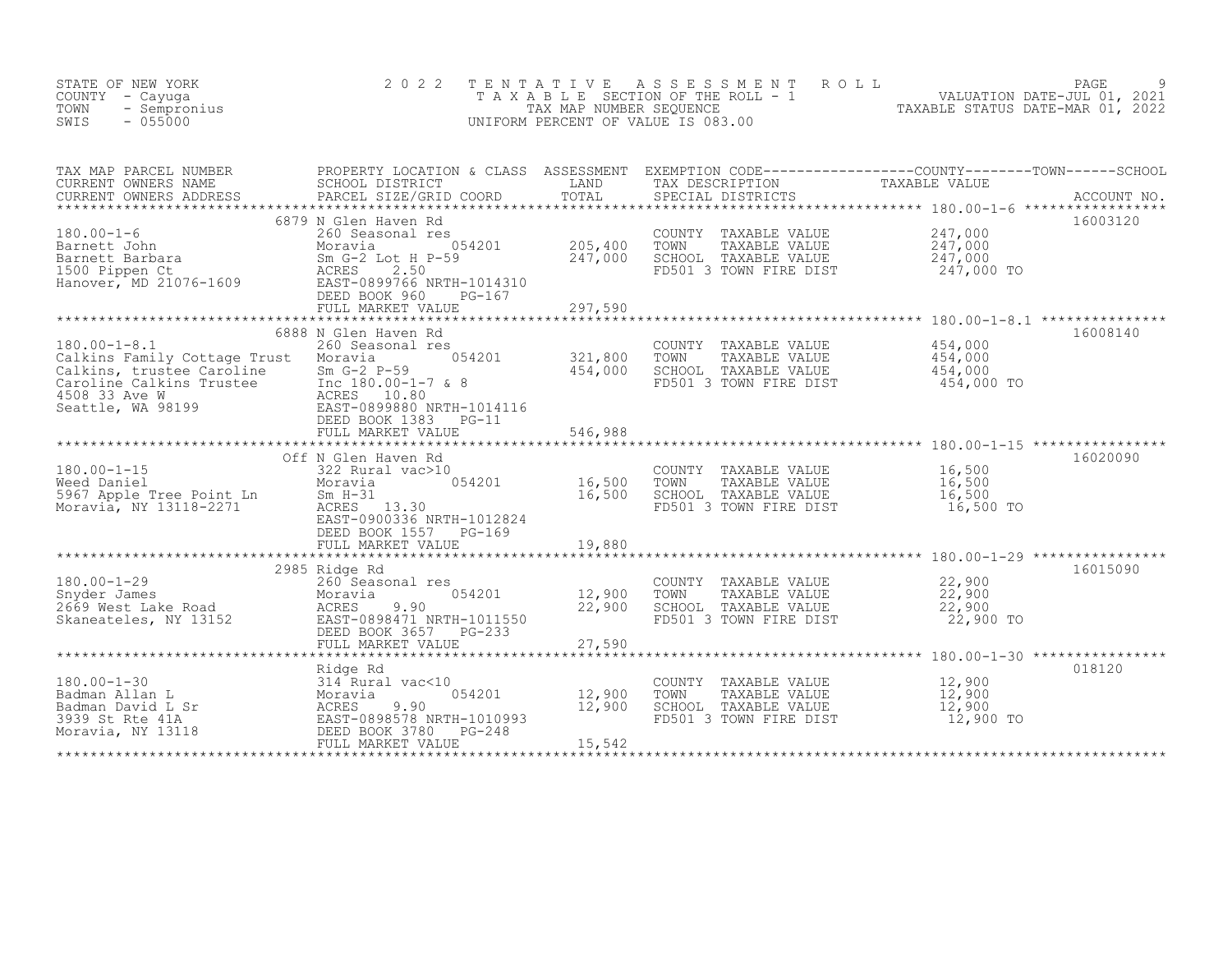| F NEW YORK<br>- Cayuga<br>- Sempronius<br>- 055000<br>STATE OF NEW YORK<br>COUNTY - Cayuga<br>TOWN<br>SWIS                                                                                                                                            | 2 0 2 2                                            |         | TENTATIVE ASSESSMENT ROLL PAGE 10<br>TAXABLE SECTION OF THE ROLL - 1 VALUATION DATE-JUL 01, 2021<br>TAX MAP NUMBER SEQUENCE TAXABLE STATUS DATE-MAR 01, 2022<br>UNIFORM PERCENT OF VALUE IS 083.00 |          |
|-------------------------------------------------------------------------------------------------------------------------------------------------------------------------------------------------------------------------------------------------------|----------------------------------------------------|---------|----------------------------------------------------------------------------------------------------------------------------------------------------------------------------------------------------|----------|
| TAX MAP PARCEL NUMBER BROPERTY LOCATION & CLASS ASSESSMENT EXEMPTION CODE-----------------COUNTY--------TOWN------SCHOOL CURRENT OWNERS NAME SCHOOL DISTRICT LAND TAX DESCRIPTION TAXABLE VALUE<br>CURRENT OWNERS ADDRESS PARCEL                      |                                                    |         |                                                                                                                                                                                                    |          |
|                                                                                                                                                                                                                                                       |                                                    |         | COUNTY TAXABLE VALUE $13,000$<br>TOWN TAXABLE VALUE $13,000$<br>SCHOOL TAXABLE VALUE $13,000$<br>FD501 3 TOWN FIRE DIST $13,000$                                                                   | 16017050 |
|                                                                                                                                                                                                                                                       |                                                    |         |                                                                                                                                                                                                    | 16009040 |
|                                                                                                                                                                                                                                                       | Off N Glen Haven Rd                                |         |                                                                                                                                                                                                    |          |
|                                                                                                                                                                                                                                                       |                                                    |         |                                                                                                                                                                                                    |          |
| 180.00-1-64<br>180.00-1-64<br>2946 Ridge Rd<br>2946 Ridge Rd<br>200 Seasonal res<br>Murray Phomas C<br>Murray Patricia Sn Aaraloo, Ad 791-287<br>2414 County TAXABLE VALUE<br>2414 County Ramagnetics<br>2414 County Report of the Sn AcRES<br>241    |                                                    |         |                                                                                                                                                                                                    | 16009200 |
|                                                                                                                                                                                                                                                       |                                                    |         |                                                                                                                                                                                                    | 16020070 |
| Ridge Rd<br>180.00-1-65<br>Shipman David L<br>7267 County Line Rd<br>Auburn, NY 13021<br>RULL MARKET VALUE 59,157<br>FULL MARKET VALUE 59,157<br>FULL MARKET VALUE 59,157<br>FULL MARKET VALUE 59,157<br>FULL MARKET VALUE 59,157<br>FULL MARKET      |                                                    |         | COUNTY TAXABLE VALUE 49,100<br>TOWN TAXABLE VALUE 49,100<br>SCHOOL TAXABLE VALUE 49,100<br>FD501 3 TOWN FIRE DIST 49,100 TO                                                                        |          |
|                                                                                                                                                                                                                                                       |                                                    |         |                                                                                                                                                                                                    |          |
| Ridge Rd 23,500<br>Cotton-Hanlon Inc 23,500<br>Cotton-Hanlon Inc 23,500<br>PO Box 65<br>Cayuta, NY 14824-0065<br>Cayuta, NY 14824-0065<br>Call DEED BOOK 361<br>CEED BOOK 361<br>CEED BOOK 361<br>PO BOX 23,500<br>DEED BOOK 361<br>PO BOX 65<br>PULL | FULL MARKET VALUE                                  | 28,313  |                                                                                                                                                                                                    | 16005200 |
|                                                                                                                                                                                                                                                       |                                                    |         |                                                                                                                                                                                                    |          |
| 00.10-1-1.1<br>Carver, III, as Trustee H. Bur Moravia<br>Carver 2010 Trust The Carolyn Sm 73-65 Form 180-1-11<br>Media, PA 19063<br>Media, PA 19063<br>CARES 11.96<br>CARES 11.96<br>CARES 11.96                                                      | EAST-0900134 NRTH-1013687<br>DEED BOOK 4015 PG-184 |         |                                                                                                                                                                                                    | 16013060 |
|                                                                                                                                                                                                                                                       | FULL MARKET VALUE                                  | 611,084 |                                                                                                                                                                                                    |          |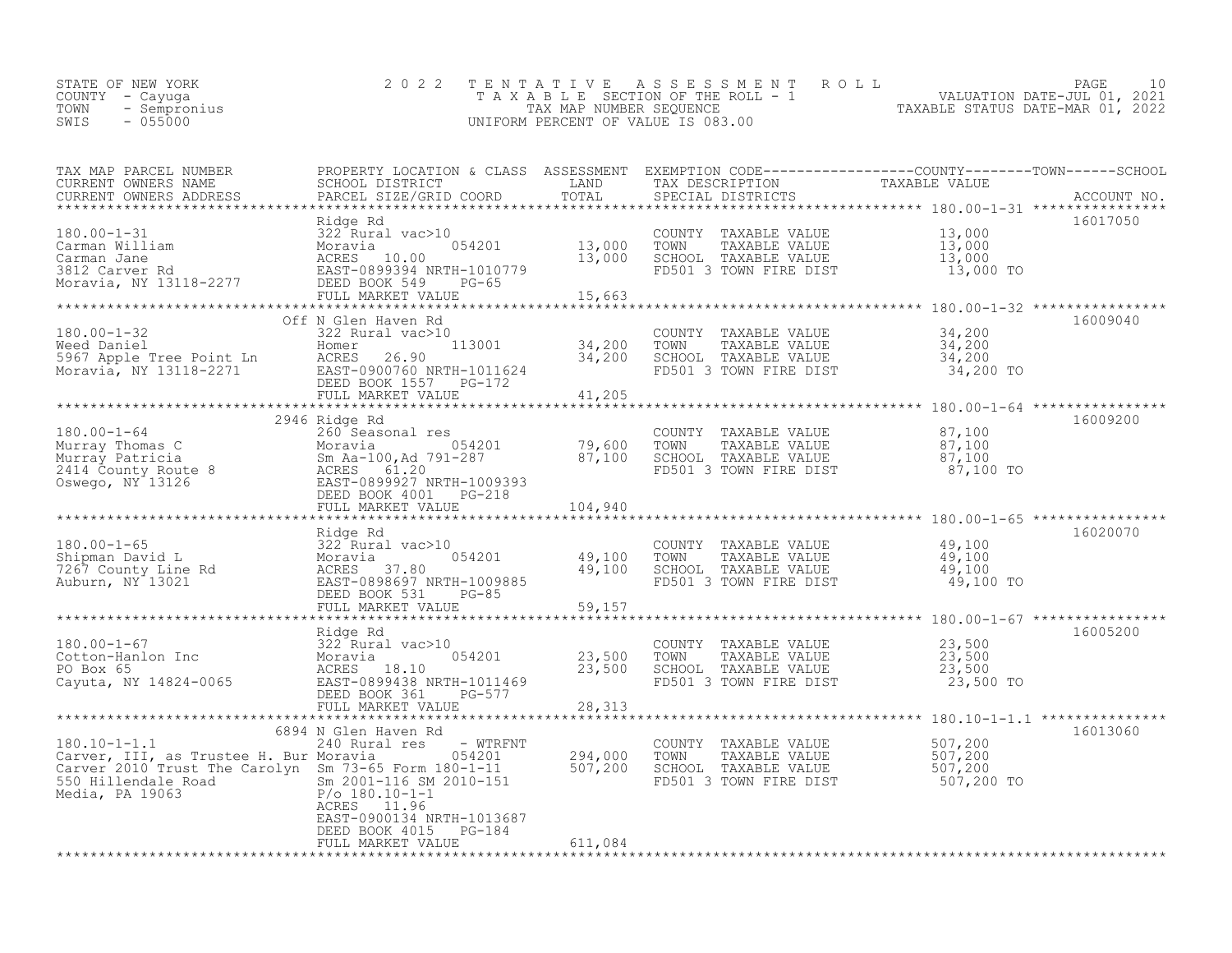| STATE OF NEW YORK<br>COUNTY - Cayuga<br>TOWN<br>- Sempronius<br>$-055000$<br>SWIS                                                                                       | 2 0 2 2                                                                                                                                                                                                                                      | TENTATIVE<br>TAX MAP NUMBER SEQUENCE | A S S E S S M E N T<br>TAXABLE SECTION OF THE ROLL - 1<br>UNIFORM PERCENT OF VALUE IS 083.00    | R O L L<br>VALUATION DATE-JUL 01, 2021<br>TAXABLE STATUS DATE-MAR 01, 2022 | PAGE<br>11 |
|-------------------------------------------------------------------------------------------------------------------------------------------------------------------------|----------------------------------------------------------------------------------------------------------------------------------------------------------------------------------------------------------------------------------------------|--------------------------------------|-------------------------------------------------------------------------------------------------|----------------------------------------------------------------------------|------------|
| TAX MAP PARCEL NUMBER<br>CURRENT OWNERS NAME<br>CURRENT OWNERS ADDRESS                                                                                                  | PARCEL SIZE/GRID COORD                                                                                                                                                                                                                       | TOTAL                                | SPECIAL DISTRICTS                                                                               |                                                                            |            |
| $180.10 - 1 - 1.2$<br>Blue Haven Properties, LLC<br>6890 North Glen Haven Road<br>Homer, NY 13077                                                                       | 6890 N Glen Haven Rd<br>210 1 Family Res - WTRFNT<br>054201<br>Moravia<br>Sm 2003-228<br>$P/O$ 180.10-1-1<br>169' Lake Front<br>4.34 BANK 99998<br>ACRES<br>EAST-0900068 NRTH-1013932<br>DEED BOOK 3765 PG-212<br>FULL MARKET VALUE          | 290,100<br>429,900<br>517,952        | COUNTY TAXABLE VALUE<br>TOWN<br>TAXABLE VALUE<br>SCHOOL TAXABLE VALUE<br>FD501 3 TOWN FIRE DIST | 429,900<br>429,900<br>429,900<br>429,900 TO                                |            |
|                                                                                                                                                                         |                                                                                                                                                                                                                                              |                                      |                                                                                                 |                                                                            |            |
| $180.10 - 1 - 2$<br>Alexander David C<br>Alexander Carol A<br>44 Tompkins Street<br>Cortland, NY 13045                                                                  | 6895 N Glen Haven Rd<br>260 Seasonal res - WTRFNT<br>054201<br>Moravia<br>USPALL<br>Form 180-1-9 Declaration<br>Restrict 914 121<br>Restrict 914-131<br>139' Lake Front<br>FRNT 135.00 DPTH 43.30<br>BANK 99999<br>EAST-0900726 NRTH-1013990 | 213,200<br>259,000                   | COUNTY TAXABLE VALUE<br>TOWN<br>TAXABLE VALUE<br>SCHOOL TAXABLE VALUE<br>FD501 3 TOWN FIRE DIST | 259,000<br>259,000<br>259,000<br>259,000 TO                                | 16004170   |
|                                                                                                                                                                         | DEED BOOK 3800 PG-64                                                                                                                                                                                                                         |                                      |                                                                                                 |                                                                            |            |
|                                                                                                                                                                         | FULL MARKET VALUE                                                                                                                                                                                                                            | 312,048                              |                                                                                                 |                                                                            |            |
| 180.10-1-3<br>Giamichael Benjamin J Moravia USALED Moravia<br>Giamichael Jaclyn C Form 180-1-10 Smd 472-185<br>711 Sleepy Hollow ad 1208-168; SM 2019-104<br>98 Lakefrt | 6897 N North Glen Haven Rd<br>FRNT<br>90.00 DPTH<br>33.00                                                                                                                                                                                    | 196,700<br>409,000                   | COUNTY TAXABLE VALUE<br>TOWN<br>TAXABLE VALUE<br>SCHOOL TAXABLE VALUE<br>FD501 3 TOWN FIRE DIST | 409,000<br>409,000<br>409,000<br>409,000 TO                                | 16011180   |
|                                                                                                                                                                         | BANK 99998<br>EAST-0900790 NRTH-1013895<br>DEED BOOK 3752 PG-227<br>FULL MARKET VALUE                                                                                                                                                        | 492,771                              |                                                                                                 |                                                                            |            |
| $180.10 - 1 - 4$                                                                                                                                                        | 6902 N Glen Haven Rd<br>260 Seasonal res - WTRFNT<br>054201<br>FRNT 125.00 DPTH 133.65<br>EAST-0900815 NRTH-1013665<br>DEED BOOK 3913<br>PG-87                                                                                               | 270,800<br>298,000                   | COUNTY TAXABLE VALUE<br>TAXABLE VALUE<br>TOWN<br>SCHOOL TAXABLE VALUE<br>FD501 3 TOWN FIRE DIST | 298,000<br>298,000<br>298,000<br>298,000 TO                                | 16005140   |
|                                                                                                                                                                         | FULL MARKET VALUE                                                                                                                                                                                                                            | 359,036                              |                                                                                                 |                                                                            |            |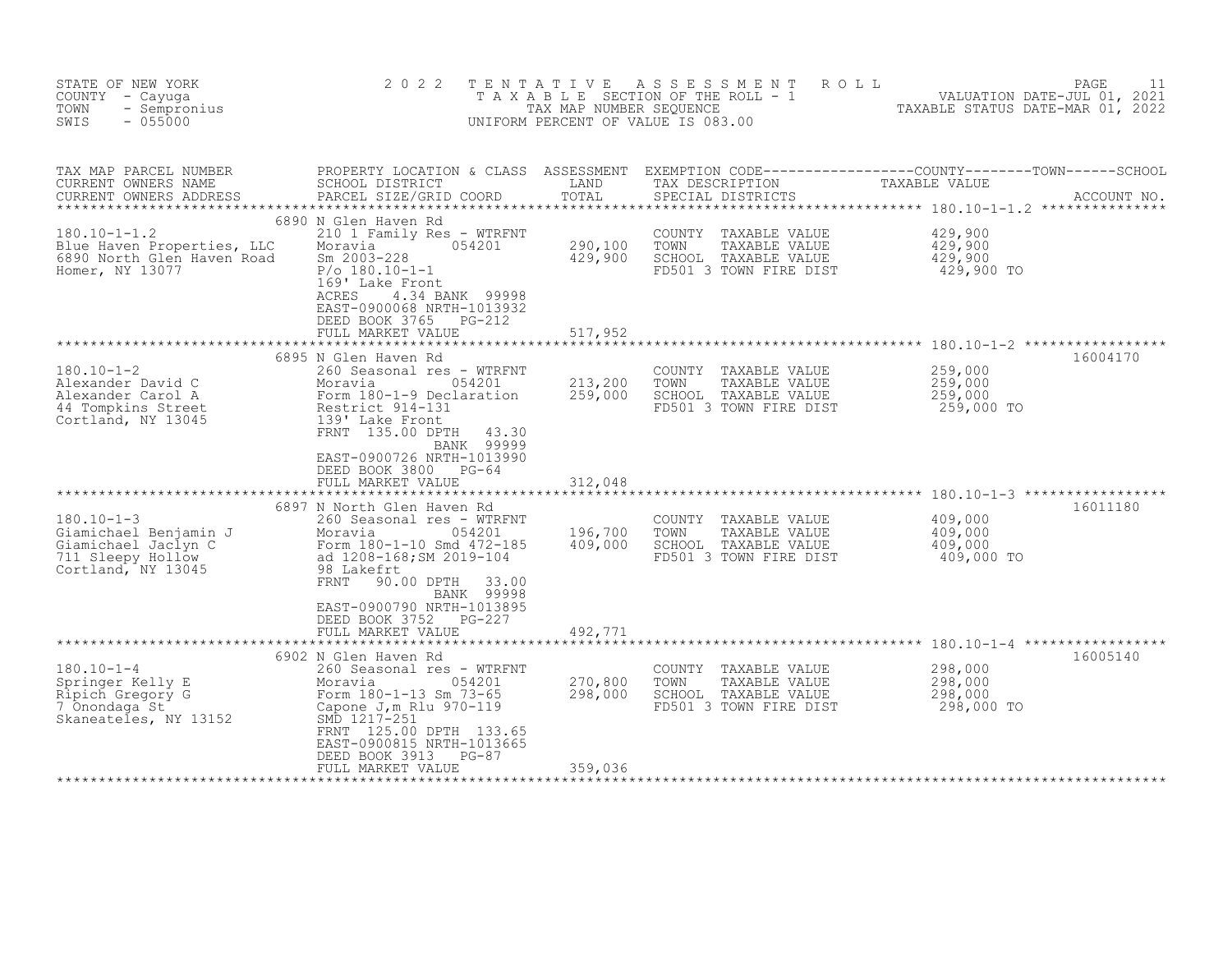| STATE OF NEW YORK<br>COUNTY - Cayuga<br>- Sempronius<br>TOWN<br>$-055000$<br>SWIS                                                                                                                                                                       | 2 0 2 2                                                                                                                                                                                                                            |                               | UNIFORM PERCENT OF VALUE IS 083.00                                                                                                                                             | TENTATIVE ASSESSMENT ROLL PACE 12<br>TAXABLE SECTION OF THE ROLL - 1 VALUATION DATE-JUL 01, 2021<br>TAX MAP NUMBER SEQUENCE TAXABLE STATUS DATE-MAR 01, 2022<br>UNIFORM PERCENT OF VALUE IS 083.00 |  |
|---------------------------------------------------------------------------------------------------------------------------------------------------------------------------------------------------------------------------------------------------------|------------------------------------------------------------------------------------------------------------------------------------------------------------------------------------------------------------------------------------|-------------------------------|--------------------------------------------------------------------------------------------------------------------------------------------------------------------------------|----------------------------------------------------------------------------------------------------------------------------------------------------------------------------------------------------|--|
|                                                                                                                                                                                                                                                         |                                                                                                                                                                                                                                    |                               |                                                                                                                                                                                |                                                                                                                                                                                                    |  |
| 180.10-1-5.1 260 Seasonal res - WTRFNT COUNTY TAXABLE VALUE 384,800<br>Smallman Bettina Moravia 054201 301,400 TOWN TAXABLE VALUE 384,800<br>3 Chestnut Cir Form 180-1-12 384,800 SCHOOL TAXABLE VALUE 384,800<br>Skaneateles, NY 13                    | 6904 N Glen Haven Rd<br><b>ACRES</b><br>7.09<br>EAST-0900266 NRTH-1013378<br>DEED BOOK 1696 PG-186<br>FULL MARKET VALUE                                                                                                            | 463,614                       |                                                                                                                                                                                | 16015200<br>384,800 TO                                                                                                                                                                             |  |
| $180.10 - 1 - 6.2$<br>180.10-1-6.2<br>North Glen Haven LLC<br>225 10th Street NW<br>Charlottesville, VA 22903                                                                                                                                           | 6908 N Glen Haven Rd<br>210 1 Family Res<br>Moravia 054201 220,900<br>Sm 81-165 Form 180-1-14.2 285,000<br>ACRES 380<br>ACRES 3.80<br>ACRES 3.80<br>EAST-0900378_NRTH-1013160<br>DEED BOOK 4182 PG-54<br>FULL MARKET VALUE 343,373 |                               | COUNTY TAXABLE VALUE $285,000$<br>TOWN TAXABLE VALUE $285,000$<br>SCHOOL TAXABLE VALUE $285,000$<br>FD501 3 TOWN FIRE DIST $285,000$ TO<br>OMTAX Omitted Tax 520/551 161.77 MT |                                                                                                                                                                                                    |  |
| $180.10 - 1 - 6.11$<br>180.10-1-6.11 260 Seasonal res - WTRFNT<br>Willits Lee E Moravia 054201<br>Willits Constance M Sm 81-165 Form 180-1-14.1<br>1116 Hawk's Nest Ct sm04-4, ad851-45, SM 2018<br>Punta Gorda, FL 33950 inc_man 180.10-1-6.1 & p/o 50 | 6907 N Glen Haven Rd<br>260 Seasonal res - WTRFNT<br>FRNT 76.10 DPTH 40.20<br>EAST-0901011 NRTH-1013495<br>DEED BOOK 1713 PG-18<br>FULL MARKET VALUE                                                                               | 182,500<br>230,300<br>277,470 | COUNTY TAXABLE VALUE $230,300$<br>TOWN TAXABLE VALUE $230,300$<br>SCHOOL TAXABLE VALUE $230,300$<br>FD501 3 TOWN FIRE DIST $230,300$                                           | 16005180                                                                                                                                                                                           |  |
| ANALy Kes Christopher C Moravia (954201 50,400<br>Rudolph, Trustee Suzanne E Sm H-31 Form 180-1-16 183,000<br>649 Blairshire Cir SMD 1011-329 & 1426-58<br>Winter Park, FL 32792-4767 FRNT 193.88 DPTH 286.00<br>EAST-0900926 NRTH-101                  | N Glen Haven Rd<br>210 1 Family Res<br>DEED BOOK 1426 PG-52<br>FULL MARKET VALUE                                                                                                                                                   | 220,482                       | COUNTY TAXABLE VALUE<br>TOWN     TAXABLE VALUE<br>SCHOOL TAXABLE VALUE<br>FD501 3 TOWN FIRE DIST                                                                               | 16007080<br>183,000<br>183,000<br>183,000<br>183,000 TO                                                                                                                                            |  |
|                                                                                                                                                                                                                                                         | 6911 N Glen Haven Rd                                                                                                                                                                                                               |                               |                                                                                                                                                                                | 16005050                                                                                                                                                                                           |  |
| 180.10-1-8<br>Rudolph, Trustee Christopher C Moravia 180-1-17 Ad 979-94<br>Rudolph, Trustee Suzanne E Form 180-1-17 Ad 979-94<br>649 Blairshire Cir 182792-4767<br>Winter Park, FL 32792-4767<br>SMD 1011-329 & 1426-58<br>FRNT 190.00 DPT              | FRNT 190.00 DPTH 46.25<br>EAST-0901116 NRTH-1013321<br>DEED BOOK 1426 PG-52<br>FULL MARKET VALUE                                                                                                                                   | 293,614                       | COUNTY TAXABLE VALUE $243,700$<br>TOWN TAXABLE VALUE $243,700$<br>SCHOOL TAXABLE VALUE $243,700$<br>FD501 3 TOWN FIRE DIST $243,700$                                           |                                                                                                                                                                                                    |  |
|                                                                                                                                                                                                                                                         |                                                                                                                                                                                                                                    |                               |                                                                                                                                                                                |                                                                                                                                                                                                    |  |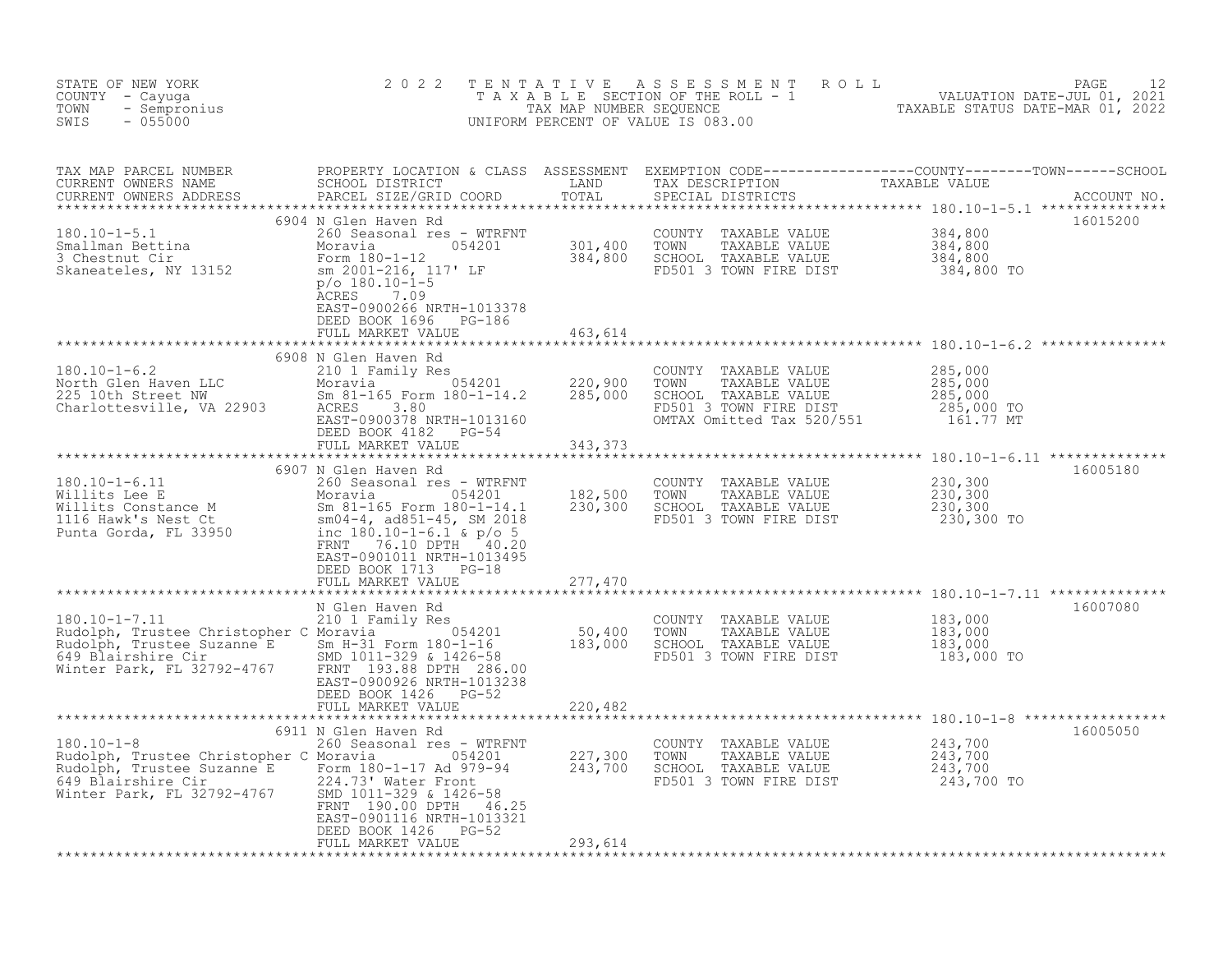| STATE OF NEW YORK<br>COUNTY - Cayuga<br>- Sempronius<br>TOWN<br>SWIS<br>$-055000$                                                                                                   | 2 0 2 2                                                                                                                                                                                                                                 | TENTATIVE<br>TAX MAP NUMBER SEQUENCE | ASSESSMENT<br>T A X A B L E SECTION OF THE ROLL - 1<br>UNIFORM PERCENT OF VALUE IS 083.00       | $\begin{tabular}{ccccc} 1 & & - & - & \text{VALUATION DATE–JUL 01, 2021} \\ & & \text{YALUATION DATE–JUL 01, 2021} \\ & & \text{TXABLE STATIVE DAMPIN DAMP.} \end{tabular}$ | 13          |
|-------------------------------------------------------------------------------------------------------------------------------------------------------------------------------------|-----------------------------------------------------------------------------------------------------------------------------------------------------------------------------------------------------------------------------------------|--------------------------------------|-------------------------------------------------------------------------------------------------|-----------------------------------------------------------------------------------------------------------------------------------------------------------------------------|-------------|
| TAX MAP PARCEL NUMBER<br>CURRENT OWNERS NAME<br>CURRENT OWNERS ADDRESS                                                                                                              | SCHOOL DISTRICT<br>PARCEL SIZE/GRID COORD                                                                                                                                                                                               | LAND<br>TOTAL                        | TAX DESCRIPTION<br>SPECIAL DISTRICTS                                                            | PROPERTY LOCATION & CLASS ASSESSMENT EXEMPTION CODE----------------COUNTY-------TOWN------SCHOOL<br>TAXABLE VALUE                                                           | ACCOUNT NO. |
| $180.10 - 1 - 9$<br>Thomas Stephen James<br>Thomas Erica Barnes<br>Thomas Erica Barnes<br>Thomas Erica Barnes<br>So State St.<br>Skaneateles, NY 13152<br>FRNT 100.00 DPTH 334.18   | 6917 N Glen Haven Rd<br>260 Seasonal res - WTRFNT<br>BANK 99999<br>EAST-0901034 NRTH-1013127<br>DEED BOOK 4085 PG-188<br>FULL MARKET VALUE                                                                                              | 261,400<br>347,400<br>418,554        | COUNTY TAXABLE VALUE<br>TAXABLE VALUE<br>TOWN<br>SCHOOL TAXABLE VALUE<br>FD501 3 TOWN FIRE DIST | 16014050<br>347,400<br>347,400<br>347,400<br>347,400 TO                                                                                                                     |             |
| $180.10 - 1 - 10$<br>Lemoine Tamara L<br>Zuliani Tracey L<br>5 Phelps Drive<br>Homer, NY 13077                                                                                      | 6919 N Glen Haven Rd<br>260 Seasonal res - WTRFNT<br>054201<br>0542<br>Smd 654-169 1065-49<br>Form 180-1-19.1<br>ACRES 1.10 BANK<br>ACRES<br>1.10 BANK 99999<br>EAST-0901068 NRTH-1013000<br>DEED BOOK 3941 PG-226<br>FULL MARKET VALUE | 147,600<br>179,900<br>216,747        | COUNTY TAXABLE VALUE<br>TOWN<br>TAXABLE VALUE<br>SCHOOL TAXABLE VALUE<br>FD501 3 TOWN FIRE DIST | 16020080<br>179,900<br>179,900<br>179,900<br>179,900 TO                                                                                                                     |             |
| $180.10 - 1 - 11$<br>Carfagno, RLU Michael Jr<br>Carfagno Gary J<br>4939 S Salina St<br>Syracuse, NY 13205-2747                                                                     | 6921 N Glen Haven Rd<br>260 Seasonal res - WTRFNT<br>054201<br>Unr Sm<br>FRNT 118.00 DPTH 50.00<br>EAST-0901269 NRTH-1013044<br>DEED BOOK 1303 PG-260<br>FULL MARKET VALUE                                                              | 246,000<br>299,700<br>361,084        | COUNTY TAXABLE VALUE<br>TOWN<br>TAXABLE VALUE<br>SCHOOL TAXABLE VALUE<br>FD501 3 TOWN FIRE DIST | 299,700<br>299,700<br>299,700<br>299,700 TO                                                                                                                                 |             |
| $180.10 - 1 - 12$<br>Butts, 1/2 interest Stephen<br>Payne Declaration of Trust, 1/2 Sm H- 31 Form 180-1-20<br>5799 State Route 41<br>an an Aonaichte<br>Bailtean<br>Homer, NY 13077 | 6923 N Glen Haven Rd<br>260 Seasonal res - WTRFNT<br>Moravia<br>054201<br>Smd 813-194<br>A/D 813-192<br>75.00 DPTH 50.00<br>FRNT<br>EAST-0901310 NRTH-1012958<br>PG-59<br>DEED BOOK 1342<br>FULL MARKET VALUE                           | 192,000<br>235,000<br>283,133        | COUNTY TAXABLE VALUE<br>TOWN<br>TAXABLE VALUE<br>SCHOOL TAXABLE VALUE<br>FD501 3 TOWN FIRE DIST | 16028010<br>235,000<br>235,000<br>235,000<br>235,000 TO                                                                                                                     |             |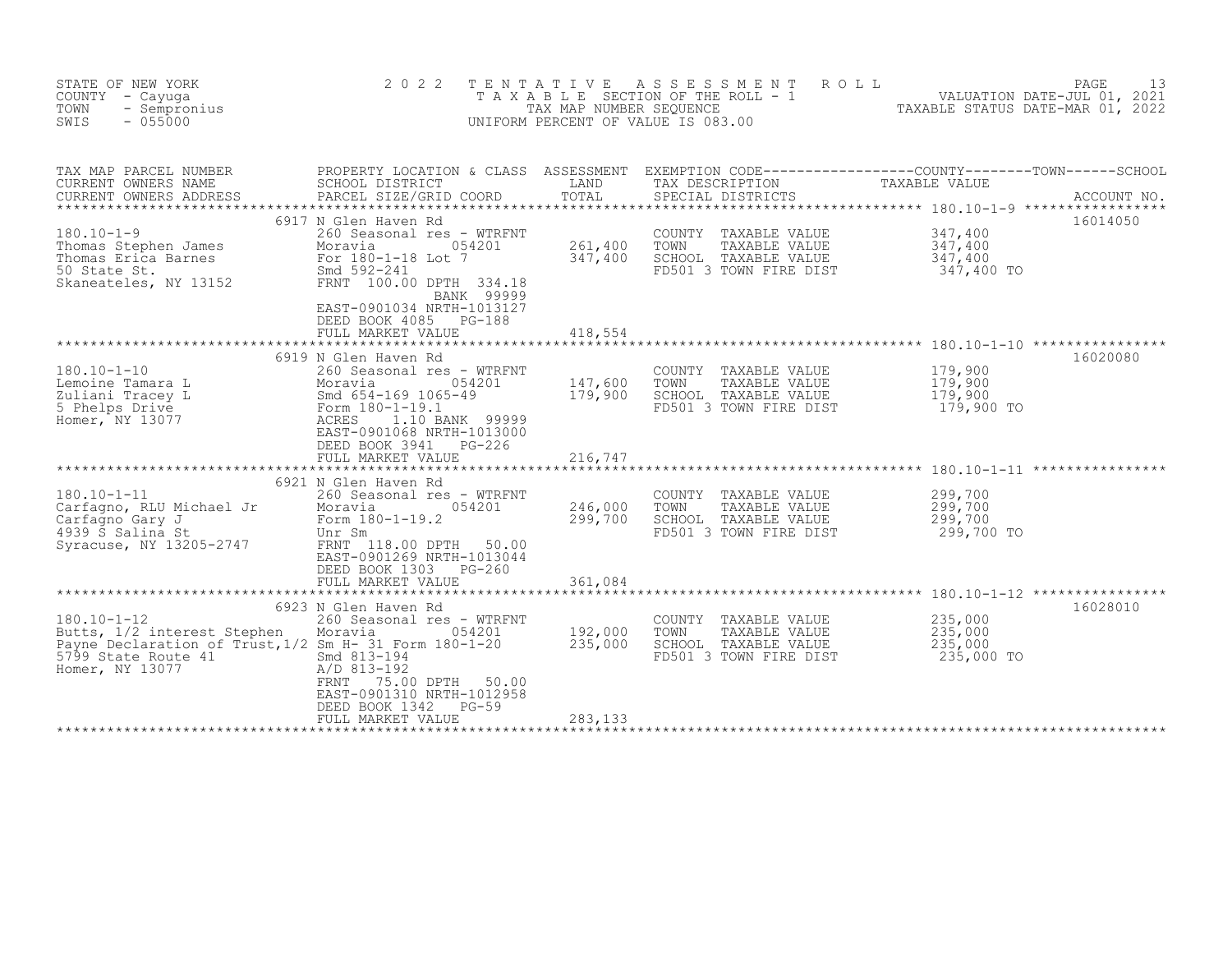| STATE OF NEW YORK<br>COUNTY - Cayuga<br>- Sempronius<br>TOWN<br>SWIS<br>$-055000$                                                                                                  | 2 0 2 2                                                                                                                                                                            | TENTATIVE                     | ASSESSMENT ROLL<br>UNIFORM PERCENT OF VALUE IS 083.00                                                         | PAGE<br>14<br>TAXABLE SECTION OF THE ROLL - 1<br>TAXABLE STATUS DATE-JUL 01, 2021<br>NIEODM PERCENT OF WILLIAMS CORRECTED 2022 |
|------------------------------------------------------------------------------------------------------------------------------------------------------------------------------------|------------------------------------------------------------------------------------------------------------------------------------------------------------------------------------|-------------------------------|---------------------------------------------------------------------------------------------------------------|--------------------------------------------------------------------------------------------------------------------------------|
| CURRENT OWNERS ADDRESS                                                                                                                                                             |                                                                                                                                                                                    |                               |                                                                                                               |                                                                                                                                |
| 180.10-1-13<br>Rainey Thomas E Moravia 054201<br>815 N Milford Rd Sm H-31 Form 180-1-21<br>Downington, PA 19335-4153<br>EAST-0901344 NRTH-100.00 PPH                               | 6925 N Glen Haven Rd<br>DEED BOOK 1530 PG-252<br>FULL MARKET VALUE                                                                                                                 | 193,900<br>259,900<br>313,133 | COUNTY TAXABLE VALUE<br>TAXABLE VALUE<br>TOWN<br>SCHOOL TAXABLE VALUE<br>FD501 3 TOWN FIRE DIST               | 16018150<br>259,900<br>259,900<br>259,900<br>259,900 TO                                                                        |
|                                                                                                                                                                                    |                                                                                                                                                                                    |                               |                                                                                                               |                                                                                                                                |
| 180.10-1-14.1<br>Donohue Allen Mary<br>Donohue Revocable Trust John Form 180-1-22<br>PO Box 3674<br>Allen List intrst in<br>Crested Butte, CO 81224-3674 part intrst into trst 133 | 6928 N Glen Haven Rd<br>260 Seasonal res - WTRFNT<br>Moravia<br>054201<br>incl 180.00-1-26&180.10-1<br>ACRES<br>27.70<br>EAST-0900800 NRTH-1012366                                 | 437,300<br>666,600            | COUNTY TAXABLE VALUE<br>TOWN<br>TAXABLE VALUE<br>SCHOOL TAXABLE VALUE<br>FD501 3 TOWN FIRE DIST               | 16006100<br>666,600<br>666,600<br>666,600<br>666,600 TO                                                                        |
|                                                                                                                                                                                    | DEED BOOK 1333 PG-102<br>FULL MARKET VALUE                                                                                                                                         | 803,133                       |                                                                                                               |                                                                                                                                |
|                                                                                                                                                                                    |                                                                                                                                                                                    |                               |                                                                                                               |                                                                                                                                |
| $180.10 - 1 - 15$<br>Lonergan Irrevocable Trust Jun Moravia<br>2438 S Fletcher Ave Sm 459 251 Form 180-1-23<br>Fernandina Beach, FL 32034 FRNT 165.00 DPTH 146.80                  | 6935 N Glen Haven Rd<br>210 1 Family Res - WTRFNT<br>054201<br>EAST-0901394 NRTH-1012473<br>DEED BOOK 1172    PG-217                                                               | 287,000<br>384,100            | COUNTY TAXABLE VALUE<br>TOWN<br>TAXABLE VALUE<br>SCHOOL TAXABLE VALUE<br>FD501 3 TOWN FIRE DIST               | 16005160<br>384,100<br>384,100<br>384,100<br>384,100 TO                                                                        |
|                                                                                                                                                                                    | FULL MARKET VALUE                                                                                                                                                                  | 462,771                       |                                                                                                               |                                                                                                                                |
|                                                                                                                                                                                    | 6937 N Glen Haven Rd<br>FULL MARKET VALUE                                                                                                                                          | 293,300<br>487,600<br>587,470 | COUNTY TAXABLE VALUE<br>TAXABLE VALUE<br>TOWN<br>TOWN TAAADDE VALUE<br>SCHOOL TAXABLE VALUE<br>TAAL TERE DIST | 16002040<br>487,600<br>487,600<br>487,600<br>487,600 TO                                                                        |
|                                                                                                                                                                                    |                                                                                                                                                                                    |                               |                                                                                                               |                                                                                                                                |
| Tourville Margaret<br>Tourville Margaret<br>45 Grover St<br>East Syracuse (1990) 1990<br>East Syracuse (1990)<br>East Syracuse, NY 13057-1705 AD 1486-332                          | 6943 N Glen Haven Rd<br>280 Res Multiple - WTRFNT<br>054201<br>Form 180-1-25<br>FRNT 220.00 DPTH 125.00<br>EAST-0901546 NRTH-1012155<br>DEED BOOK 1486 PG-332<br>FULL MARKET VALUE | 309,800<br>467,300<br>563,012 | COUNTY TAXABLE VALUE<br>TOWN<br>TAXABLE VALUE<br>SCHOOL TAXABLE VALUE<br>FD501 3 TOWN FIRE DIST               | 16009030<br>467,300<br>$\frac{467}{67}$ , 300<br>$\frac{467}{67}$<br>467,300 TO                                                |
|                                                                                                                                                                                    |                                                                                                                                                                                    |                               |                                                                                                               |                                                                                                                                |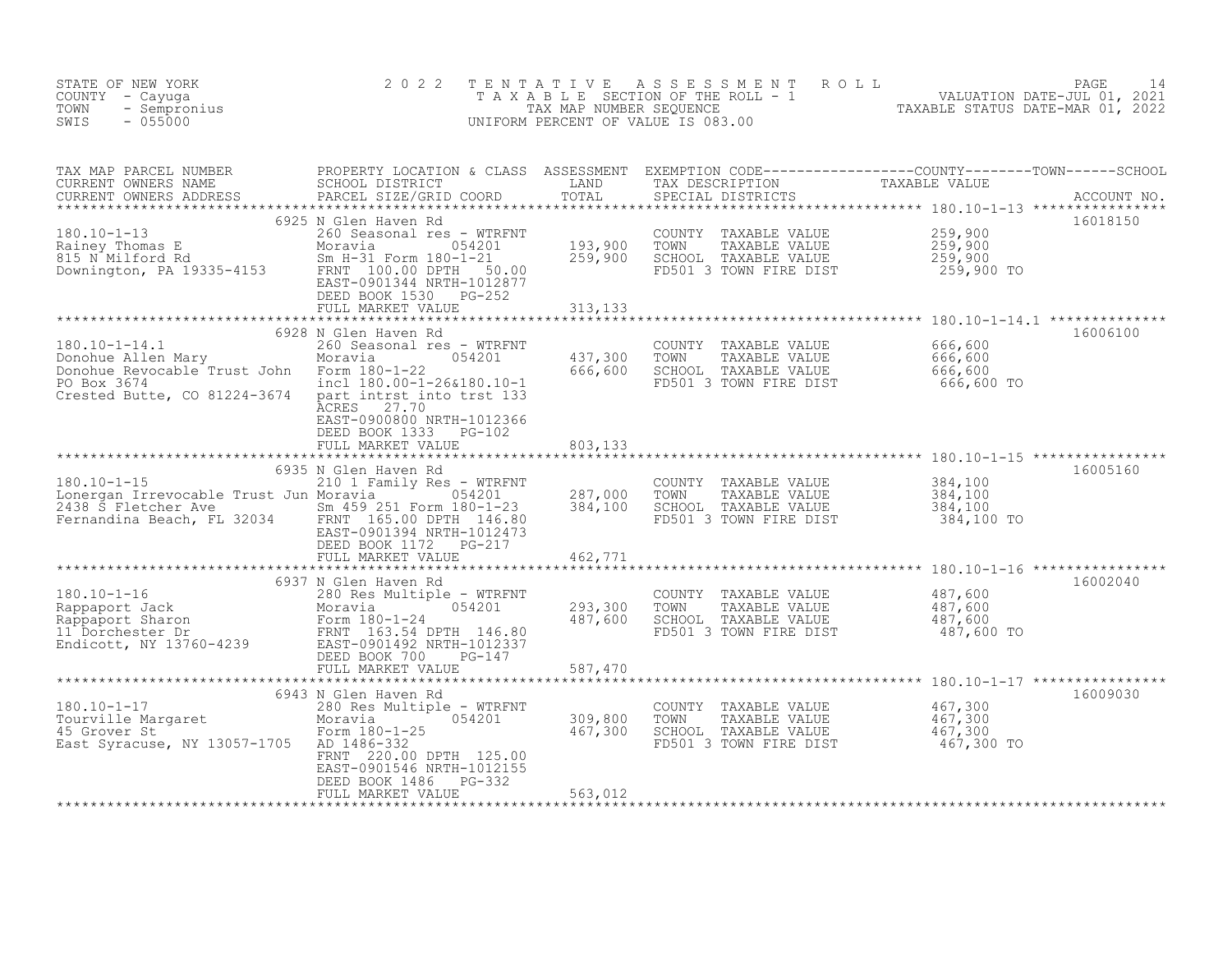| STATE OF NEW YORK<br>COUNTY - Cayuga<br>- Sempronius<br>TOWN<br>SWIS<br>$-055000$                                                                                                                                                                 | 2 0 2 2                                                                                                                                                                                               | T E N T A T I V E  | A S S E S S M E N T A O L L<br>T A X A B L E SECTION OF THE ROLL - 1 WALUATION DATE-JUL 01, 2021<br>UNIFORM PERCENT OF VALUE IS 083.00 |                                             | 15<br>PAGE  |
|---------------------------------------------------------------------------------------------------------------------------------------------------------------------------------------------------------------------------------------------------|-------------------------------------------------------------------------------------------------------------------------------------------------------------------------------------------------------|--------------------|----------------------------------------------------------------------------------------------------------------------------------------|---------------------------------------------|-------------|
| TAX MAP PARCEL NUMBER<br>CURRENT OWNERS NAME<br>CURRENT OWNERS ADDRESS PARCEL SIZE/GRID COORD<br>CURRENT OWNERS ADDRESS                                                                                                                           |                                                                                                                                                                                                       |                    | SPECIAL DISTRICTS                                                                                                                      |                                             | ACCOUNT NO. |
| 180.14-1-1<br>Tennant Philip<br>Tennant Diane<br>3739 Lyncourt Dr<br>Cortland, NY 13045-9108<br>Tennant Diane<br>260 Seasonal res - WTRFNT<br>260 Seasonal res - WTRFNT<br>260 Seasonal res - WTRFNT<br>260 Seasonal res - WTRFNT<br>260 Seasonal | 6947 N Glen Haven Rd<br>Homer 113001<br>Sm 72-181 Form 180-1-33 365,400<br>EAST-0901567 NRTH-1011972<br>DEED BOOK 598<br>$PG-148$<br>FULL MARKET VALUE                                                | 291,200<br>440,241 | COUNTY TAXABLE VALUE<br>TAXABLE VALUE<br>TOWN<br>SCHOOL TAXABLE VALUE<br>FD501 3 TOWN FIRE DIST                                        | 365,400<br>365,400<br>365,400<br>365,400 TO | 16004100    |
| 180.14-1-2<br>Medicis Joseph<br>Medicis Christine<br>Medicis Christine<br>6140 Shapleigh Dr<br>Syracuse, NY 13214-2017<br>TRNT 343.00 DRN                                                                                                         | 6949 N Glen Haven Rd<br>260 Seasonal res - WTRFNT<br>isonal res - WTRFNT<br>13001 136,600<br>FRNT 43.00 DPTH 150.45<br>EAST-0901589 NRTH-1011840<br>DEED BOOK 1083 PG-47<br>FULL MARKET VALUE         | 261,500<br>315,060 | COUNTY TAXABLE VALUE<br>TAXABLE VALUE<br>TOWN<br>SCHOOL TAXABLE VALUE<br>FD501 3 TOWN FIRE DIST                                        | 261,500<br>261,500<br>261,500<br>261,500 TO | 16026080    |
| $180.14 - 1 - 3$<br>27 Leitch Ave<br>Skaneateles, NY 13152-1220 Camp Quiddity                                                                                                                                                                     | 6951 N Glen Haven Rd<br>260 Seasonal res - WTRFNT<br>Form 180-1-35 Smd 857-94<br>FRNT 112.22 DPTH 99.84<br>EAST-0901638 NRTH-1011806<br>DEED BOOK 857<br>PG-92                                        | 244,100<br>346,000 | COUNTY TAXABLE VALUE<br>TOWN<br>TAXABLE VALUE<br>SCHOOL TAXABLE VALUE<br>FD501 3 TOWN FIRE DIST                                        | 346,000<br>346,000<br>346,000<br>346,000 TO | 16028090    |
|                                                                                                                                                                                                                                                   | FULL MARKET VALUE                                                                                                                                                                                     | 416,867            |                                                                                                                                        |                                             |             |
| $180.14 - 1 - 4$<br>180.14-1-4<br>Anderson Charles E Homer<br>Anderson Alice J Homer<br>920 Briarwood Rd SM 2012-170<br>Cortland, NY 13045<br>ACRES                                                                                               | 6954 N Glen Haven Rd<br>260 Seasonal res - WTRFNT<br>113001<br>Homer <b>Home</b><br>EAST-0901713 NRTH-1011554<br>DEED BOOK 1490 PG-118                                                                | 371,700<br>399,000 | COUNTY TAXABLE VALUE<br>TOWN      TAXABLE VALUE<br>SCHOOL   TAXABLE VALUE<br>FD501 3 TOWN FIRE DIST                                    | 399,000<br>399,000<br>399,000<br>399,000 TO | 16026090    |
|                                                                                                                                                                                                                                                   | FULL MARKET VALUE                                                                                                                                                                                     | 480,723            |                                                                                                                                        |                                             |             |
| $180.14 - 1 - 5$<br>Anderson Charles E<br>920 Brairwood Rd<br>Cortland, NY 13045                                                                                                                                                                  | 6968 N Glen Haven Rd<br>260 Seasonal res - WTRFNT<br>113001<br>Homer<br>nomer<br>Form 180-1-37<br>ACRES 1.00<br>EAST-0901772 N<br>The Company<br>EAST-0901772 NRTH-1011164<br>PG-255<br>DEED BOOK 529 | 368,400<br>392,000 | COUNTY TAXABLE VALUE<br>TOWN<br>TAXABLE VALUE<br>SCHOOL TAXABLE VALUE<br>FD501 3 TOWN FIRE DIST                                        | 392,000<br>392,000<br>392,000<br>392,000 TO | 16003030    |
|                                                                                                                                                                                                                                                   | FULL MARKET VALUE                                                                                                                                                                                     | 472,289            |                                                                                                                                        |                                             |             |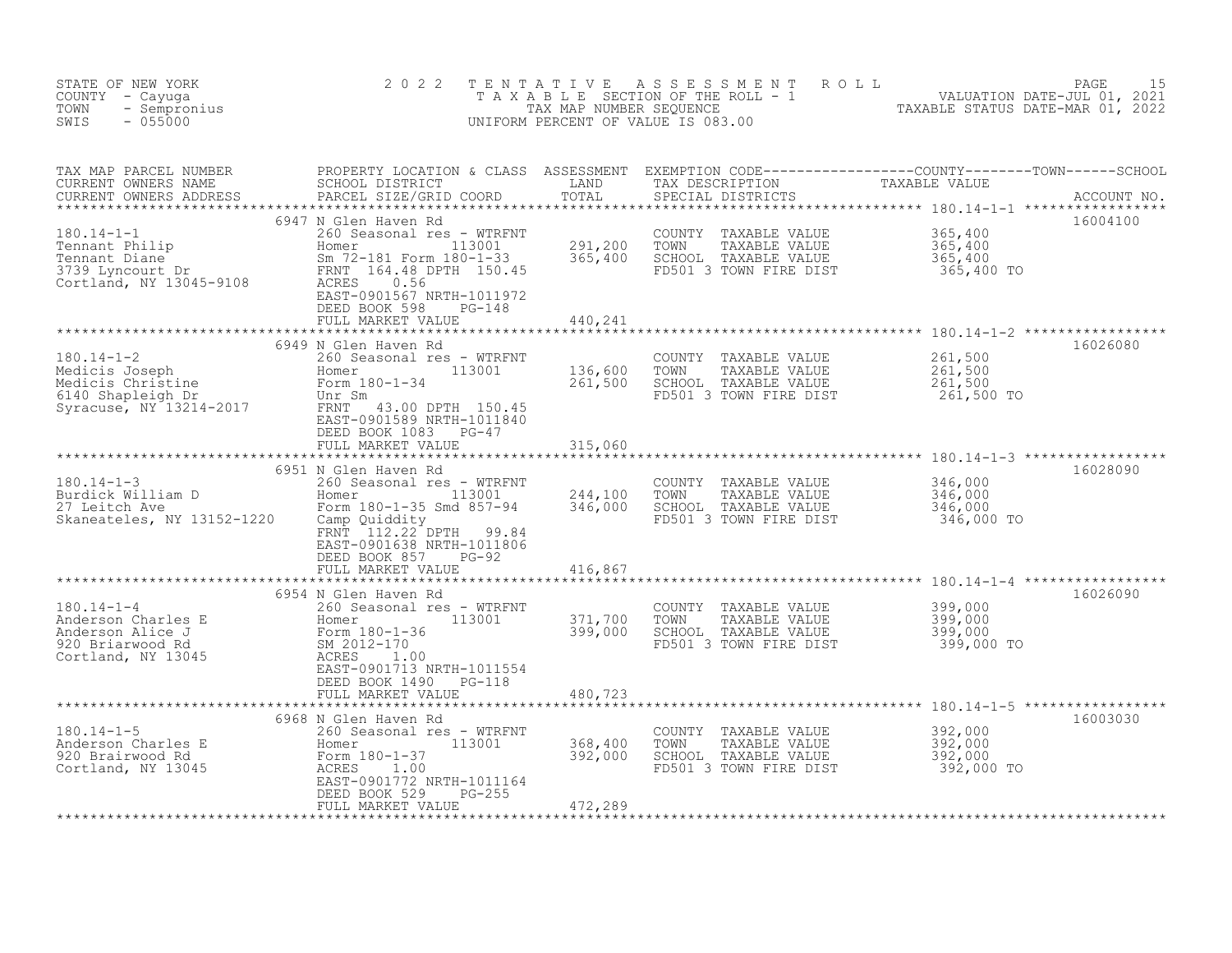| STATE OF NEW YORK<br>COUNTY - Cayuga<br>- Sempronius<br>TOWN<br>SWIS<br>$-055000$                                                                                                                                                                                        | 2 0 2 2                                                           |         | TENTATIVE ASSESSMENT ROLL PAGE 16<br>TAXABLE SECTION OF THE ROLL - 1 VALUATION DATE-JUL 01, 2021<br>TAXABLE STATUS DATE-MAR 01, 2022<br>INIFORM PERCENT OF VALUE IS 083 00<br>UNIFORM PERCENT OF VALUE IS 083.00 |                      |
|--------------------------------------------------------------------------------------------------------------------------------------------------------------------------------------------------------------------------------------------------------------------------|-------------------------------------------------------------------|---------|------------------------------------------------------------------------------------------------------------------------------------------------------------------------------------------------------------------|----------------------|
|                                                                                                                                                                                                                                                                          | 6976 N Glen Haven Rd                                              |         |                                                                                                                                                                                                                  | 16015180             |
| 180.14-1-6<br>Mingolelli Gerald<br>Mingolelli Gerald<br>Ele - WTRFNT<br>Mingolelli Gerald<br>Ele - WTRFNT<br>280 ROMER 113001<br>2970 Momer, NY 13077-9521<br>201076-295<br>201076-301<br>201076-301<br>201076-301<br>201076-301<br>201076-301<br>2010                   | ACRES 24.70<br>EAST-0900755 NRTH-1010976<br>DEED BOOK 1076 PG-298 | 566,265 | COUNTY TAXABLE VALUE $\begin{array}{ccc} 470,000 \ 1000 \ 2000 \ 1000 \ 1000 \ 2000 \ 3000 \ 1000 \ 1000 \ 1000 \ 1000 \ 1000 \ 1000 \ 1000 \ 1000 \ 1000 \ 1000 \ 100 \end{array}$                              |                      |
|                                                                                                                                                                                                                                                                          | FULL MARKET VALUE                                                 |         |                                                                                                                                                                                                                  |                      |
| 180.14-1-7<br>Carroll Colin<br>Carroll Corrie 113001<br>Power 180-1-38<br>243,100<br>243,100<br>243,100<br>243,100<br>243,100<br>243,100<br>25101 Family Res - WTRFNT<br>290,000<br>290,000<br>290,000<br>290,000<br>EAST-0901904 NRTH-1010808                           | 6975 N Glen Haven Rd<br>DEED BOOK 3961 PG-343                     |         | COUNTY TAXABLE VALUE $290,000$<br>TOWN TAXABLE VALUE $290,000$<br>SCHOOL TAXABLE VALUE $290,000$<br>FD501 3 TOWN FIRE DIST $290,000$ TO                                                                          | 16020110             |
|                                                                                                                                                                                                                                                                          | FULL MARKET VALUE                                                 | 349,398 |                                                                                                                                                                                                                  |                      |
|                                                                                                                                                                                                                                                                          | 6978 N Glen Haven Rd                                              |         |                                                                                                                                                                                                                  | 16016040             |
| 180.14-1-8<br>Earl Forrest<br>Earl Sara<br>4028 McCloy Road<br>Cortland, NY 13045<br>Earl Sara<br>250,000<br>250,000<br>250,000<br>250,000<br>250,000<br>250,000<br>250,000<br>250,000<br>250,000<br>250,000<br>250,000<br>250,000<br>250,000<br>250,000<br>250,000<br>2 | DEED BOOK 3966 PG-167                                             |         | COUNTY TAXABLE VALUE 321,000<br>TOWN TAXABLE VALUE 321,000<br>SCHOOL TAXABLE VALUE 321,000<br>FD501 3 TOWN FIRE DIST 321,000 TO<br>TOWN                                                                          |                      |
|                                                                                                                                                                                                                                                                          | FULL MARKET VALUE                                                 | 386,747 |                                                                                                                                                                                                                  |                      |
|                                                                                                                                                                                                                                                                          | 6981 N Glen Haven Rd                                              | 456,506 | NH STAR 41834<br>COUNTY TAXABLE VALUE 378,900<br>TOWN TAXABLE VALUE 378,900<br>SCHOOL TAXABLE VALUE 309,990<br>FD501 3 TOWN FIRE DIST 378,900 TO                                                                 | 16015071<br>0 68,910 |
|                                                                                                                                                                                                                                                                          |                                                                   |         |                                                                                                                                                                                                                  | 16015070             |
|                                                                                                                                                                                                                                                                          |                                                                   |         | COUNTY TAXABLE VALUE $172,000$<br>TOWN TAXABLE VALUE $172,000$<br>SCHOOL TAXABLE VALUE $172,000$<br>FD501 3 TOWN FIRE DIST 172,000 TO                                                                            |                      |
|                                                                                                                                                                                                                                                                          |                                                                   |         |                                                                                                                                                                                                                  |                      |
|                                                                                                                                                                                                                                                                          |                                                                   |         |                                                                                                                                                                                                                  |                      |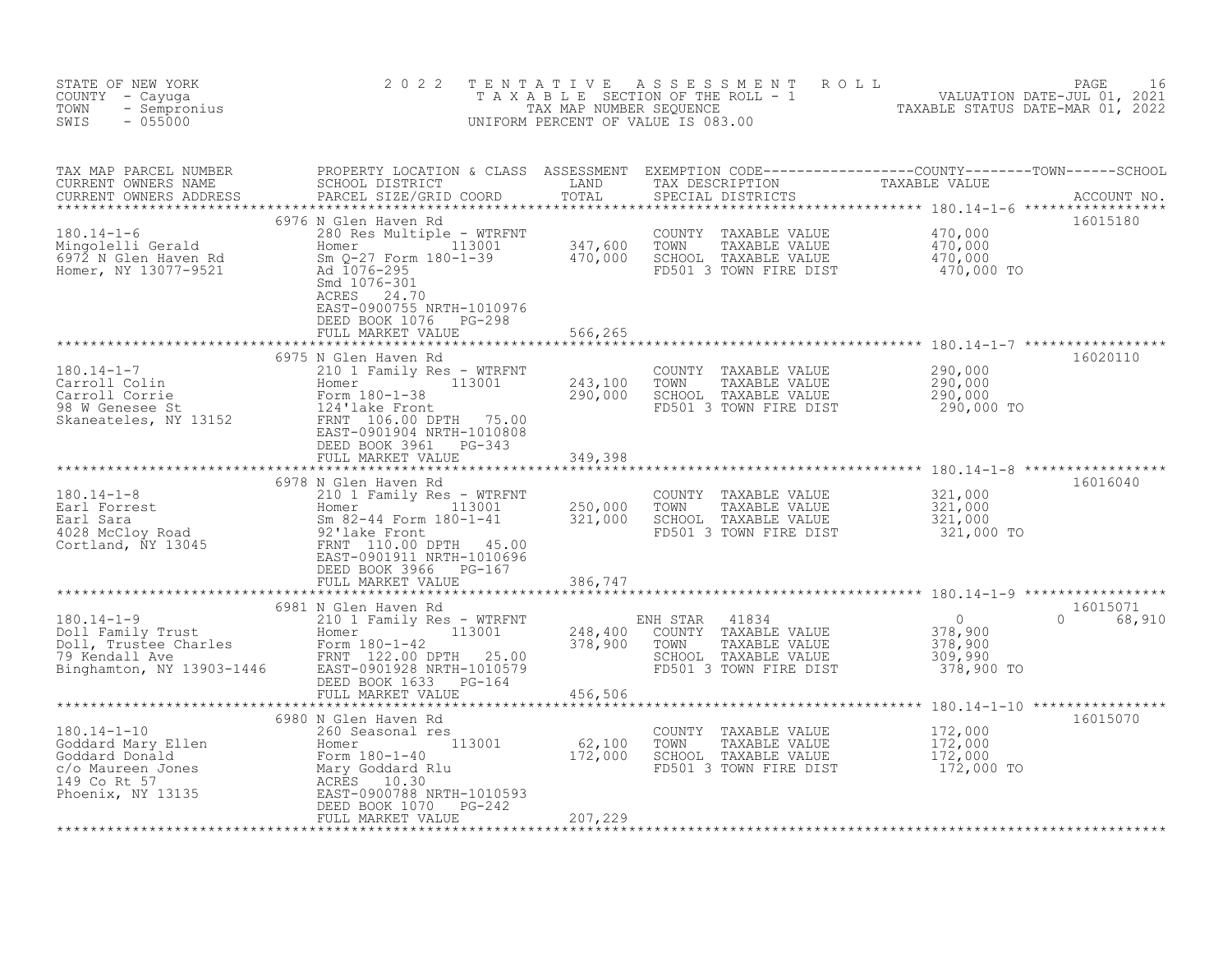| STATE OF NEW YORK<br>COUNTY - Cayuga<br>- Sempronius<br>TOWN<br>$-055000$<br>SWIS                                                               | 2 0 2 2                                                                                                                                                                                                                    | TENTATIVE                     | A S S E S S M E N T R O L L<br>T A X A B L E SECTION OF THE ROLL - 1 VALUATION DATE-JUL 01, 2021<br>UNIFORM PERCENT OF VALUE IS 083.00 | TAXABLE STATUS DATE-MAR 01, 2022                                   | PAGE<br>17  |
|-------------------------------------------------------------------------------------------------------------------------------------------------|----------------------------------------------------------------------------------------------------------------------------------------------------------------------------------------------------------------------------|-------------------------------|----------------------------------------------------------------------------------------------------------------------------------------|--------------------------------------------------------------------|-------------|
| TAX MAP PARCEL NUMBER<br>CURRENT OWNERS NAME<br>CURRENT OWNERS ADDRESS                                                                          | PROPERTY LOCATION & CLASS ASSESSMENT EXEMPTION CODE----------------COUNTY-------TOWN-----SCHOOL<br>SCHOOL DISTRICT<br>PARCEL SIZE/GRID COORD                                                                               | LAND<br>TOTAL                 | TAX DESCRIPTION TAXABLE VALUE<br>SPECIAL DISTRICTS                                                                                     |                                                                    | ACCOUNT NO. |
| $180.14 - 1 - 11.1$<br>Desouza Ian<br>1 Edelweiss Ln<br>Binghamton, NY 13901                                                                    | 6946 N Glen Haven Rd<br>311 Res vac land - WTRFNT<br>Homer 113001<br>Formerly 180-1-66<br>Sm 2001-161 & 162 & 198<br>2.70<br>ACRES<br>EAST-0901166 NRTH-1010451<br>DEED BOOK 1073<br>$PG-46$                               | $50,000$<br>$50,000$          | COUNTY TAXABLE VALUE<br>TOWN<br>TAXABLE VALUE<br>SCHOOL TAXABLE VALUE<br>FD501 3 TOWN FIRE DIST                                        | 50,000<br>50,000<br>50,000<br>50,000 TO                            | 16016020    |
|                                                                                                                                                 | FULL MARKET VALUE                                                                                                                                                                                                          | 60,241<br>* * * * * * * * *   |                                                                                                                                        | *************************************180.14-1-12.1 *************** |             |
| $180.14 - 1 - 12.1$<br>Desouza Ian<br>1 Edelweiss Ln<br>Binghamton, NY 13901                                                                    | 6984 N Glen Haven Rd<br>260 Seasonal res - WTRFNT<br>113001<br>Homer<br>Formerly 180-1-43<br>Sm 2001-161 & 162 & 198<br>ACRES<br>3.70<br>EAST-0901181 NRTH-1010359<br>DEED BOOK 1073<br>$PG-46$                            | 273,900<br>308,500            | COUNTY<br>TAXABLE VALUE<br>TAXABLE VALUE<br>TOWN<br>SCHOOL TAXABLE VALUE<br>FD501 3 TOWN FIRE DIST                                     | 308,500<br>308,500<br>308,500<br>308,500 TO                        | 16016030    |
|                                                                                                                                                 | FULL MARKET VALUE                                                                                                                                                                                                          | 371,687                       |                                                                                                                                        |                                                                    |             |
|                                                                                                                                                 |                                                                                                                                                                                                                            | * * * * * * * * * * * * * *   |                                                                                                                                        |                                                                    |             |
| $180.14 - 1 - 13$<br>Delano John<br>Delano Carol<br>4001 Jordan Rd<br>Skaneateles, NY 13152-9326                                                | N Glen Haven Rd<br>311 Res vac land - WTRFNT<br>113001 50,000<br>Lot 21 50,000<br>Homer<br>Sm Aa 100 Lot 21<br>Form 180-1-44<br>ACRES<br>3.20<br>EAST-0901193 NRTH-1010261<br>DEED BOOK 652<br>PG-124<br>FULL MARKET VALUE | 60,241                        | COUNTY<br>TAXABLE VALUE<br>TOWN<br>TAXABLE VALUE<br>SCHOOL TAXABLE VALUE<br>FD501 3 TOWN FIRE DIST                                     | 50,000<br>50,000<br>50,000<br>50,000 TO                            | 16023070    |
|                                                                                                                                                 |                                                                                                                                                                                                                            |                               |                                                                                                                                        |                                                                    |             |
| $180.14 - 1 - 14$<br>The G. Mason Morenus and<br>Jane B. Morenus Irrevocable Tr Sm Aa-100 Form 180-1-45<br>939 Limerick Lane<br>Homer, NY 13077 | 6991 N Glen Haven Rd<br>260 Seasonal res - WTRFNT<br>$113001$<br>180-1-45<br>Homer<br>Sm D 1117-187<br>ACRES<br>3.20<br>EAST-0901205 NRTH-1010168<br>DEED BOOK 3673<br>PG-228<br>FULL MARKET VALUE                         | 254,300<br>307,400<br>370,361 | COUNTY<br>TAXABLE VALUE<br>TOWN<br>TAXABLE VALUE<br>SCHOOL TAXABLE VALUE<br>FD501 3 TOWN FIRE DIST                                     | 307,400<br>$\frac{307}{307}$ , 400<br>307, 400<br>307,400 TO       | 16020200    |
|                                                                                                                                                 |                                                                                                                                                                                                                            |                               |                                                                                                                                        |                                                                    |             |
| $180.14 - 1 - 15$<br>Beyer Joseph L<br>Beyer Lisa R<br>6992 N Glen Haven Road<br>6992 N Glen Haven Road<br>Homer, NY 13077                      | 6992 N Glen Haven Rd<br>210 1 Family Res - WTRFNT<br>$^{13001}$<br>Homer<br>Sm Aa 100 Form 180-1-46<br>Lot 19<br>ACRES<br>3.20<br>EAST-0901209 NRTH-1010076<br>DEED BOOK 3966<br>$PG-157$                                  | 277,000<br>475,000            | COUNTY TAXABLE VALUE<br>TOWN<br>TAXABLE VALUE<br>SCHOOL TAXABLE VALUE<br>FD501 3 TOWN FIRE DIST                                        | 475,000<br>475,000<br>475,000<br>475,000 TO                        | 16003020    |
|                                                                                                                                                 | FULL MARKET VALUE                                                                                                                                                                                                          | 572,289                       | *****************************                                                                                                          |                                                                    |             |
|                                                                                                                                                 |                                                                                                                                                                                                                            |                               |                                                                                                                                        |                                                                    |             |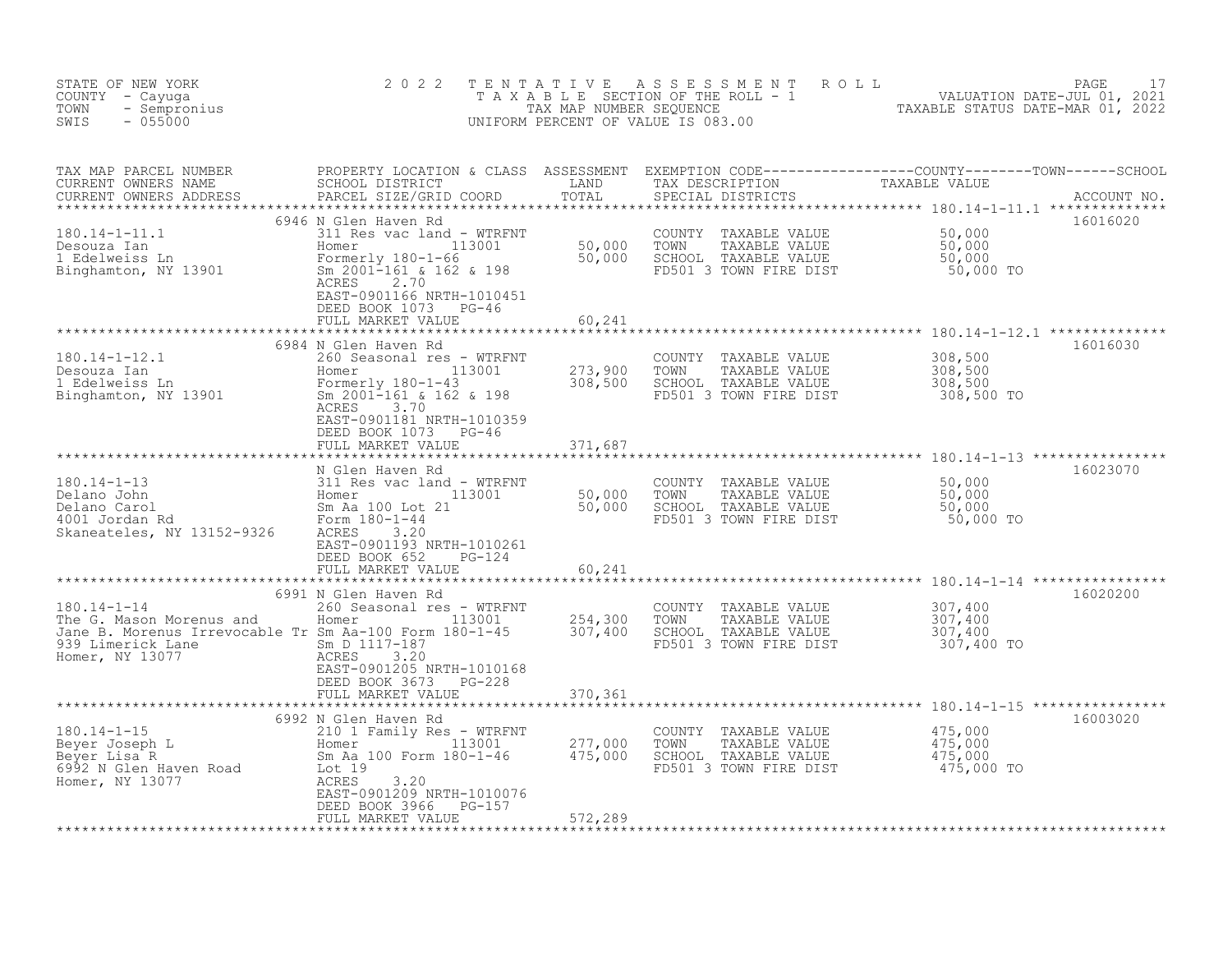| STATE OF NEW YORK<br>COUNTY - Cayuga<br>TOWN<br>- Sempronius<br>$-055000$<br>SWIS                                                                                                              | 2 0 2 2                                                                                                                                                                                                                        | TENTATIVE                                | ASSESSMENT ROLL<br>T A X A B L E SECTION OF THE ROLL - 1<br>TAX MAP NUMBER SEQUENCE OF THE ROLL - 1<br>TAXABLE STATUS DATE-MAR 01, 2022<br>UNIFORM PERCENT OF VALUE IS 083.00 |                                                | PAGE<br>18 |
|------------------------------------------------------------------------------------------------------------------------------------------------------------------------------------------------|--------------------------------------------------------------------------------------------------------------------------------------------------------------------------------------------------------------------------------|------------------------------------------|-------------------------------------------------------------------------------------------------------------------------------------------------------------------------------|------------------------------------------------|------------|
| TAX MAP PARCEL NUMBER<br>CURRENT OWNERS NAME<br>CURRENT OWNERS ADDRESS                                                                                                                         | PROPERTY LOCATION & CLASS ASSESSMENT EXEMPTION CODE-----------------COUNTY--------TOWN------SCHOOL<br>SCHOOL DISTRICT LAND TAX DESCRIPTION TAXABLE VALUE<br>PARCEL SIZE/GRID COORD TOTAL SPECIAL DISTRICTS                     |                                          |                                                                                                                                                                               |                                                |            |
| 200 Seasonal res - WTRFNT<br>113001 252,700<br>6994 Glen Haven Road Realty Tr Sm Aa 100 Form 180-1-47 338,700<br>4117 NE 17th St ACRES 3.20<br>Renton, WA 98059-3946 EAST-0901213 NRTH-1009981 | 6994 N Glen Haven Rd<br>FULL MARKET VALUE                                                                                                                                                                                      | 408,072                                  | COUNTY TAXABLE VALUE<br>TOWN<br>TAXABLE VALUE<br>SCHOOL TAXABLE VALUE<br>FD501 3 TOWN FIRE DIST                                                                               | 338,700<br>338,700<br>338,700<br>338,700 TO    | 16006110   |
|                                                                                                                                                                                                |                                                                                                                                                                                                                                | 254,500<br>316,200                       | COUNTY TAXABLE VALUE<br>TOWN<br>TAXABLE VALUE<br>SCHOOL TAXABLE VALUE<br>FD501 3 TOWN FIRE DIST                                                                               | 316, 200<br>316, 200<br>316, 200<br>316,200 TO | 16016120   |
| $180.14 - 1 - 18$<br>180.14-1-18<br>Fischer Seth A<br>1117 E Genesee St<br>Syracuse, NY 13210-1911<br>ACRES 2001225 NPTH-1009791                                                               | 7000 N Glen Haven Rd<br>EAST-0901225 NRTH-1009791<br>DEED BOOK 794<br>PG-119<br>FULL MARKET VALUE                                                                                                                              | 380,964<br>267,500<br>281,500<br>339,157 | COUNTY TAXABLE VALUE $281,500$<br>TOWN TAXABLE VALUE $281,500$<br>SCHOOL TAXABLE VALUE $281,500$<br>FD501 3 TOWN FIRE DIST $281,500$ TO                                       |                                                | 16002170   |
| 180.18-1-1<br>Loose Vincent<br>Loose Ruth<br>457 Padova Way<br>N Venice, FL 34275<br>210 1 Family I<br>Homer<br>Sm Aa 100 Ad (Form 180-1-50<br>ACRES                                           | 7002 N Glen Haven Rd<br>N Gien naven is<br>210 1 Family Res - WTRFNT<br>Homer 113001 267,600<br>267,600 390,800<br>$\frac{5m}{2}$ Aa 100 Ad 649-180<br>EAST-0901231 NRTH-1009699<br>DEED BOOK 1115 PG-145<br>FULL MARKET VALUE | 267,600<br>470,843                       | TOWN<br>SCHOOL TAXABLE VALUE<br>FD501 3 TOWN FIRE DIST                                                                                                                        | 390,800<br>390,800 TO                          | 16018180   |
| 312 Vac w/imprv - WTRFNT<br>Giess Living Trust John and Ka Homer 113001 50,000<br>3912 Highland Ave Sm Aa 100, Form 180-1-51 125,000<br>Skaneateles, NY 13152-9354 ACRES 3.20                  | N Glen Haven Rd<br>EAST-0901240 NRTH-1009607<br>PG-286<br>DEED BOOK 1413<br>FULL MARKET VALUE                                                                                                                                  | 150,602                                  | COUNTY TAXABLE VALUE<br>TOWN<br>TAXABLE VALUE<br>SCHOOL TAXABLE VALUE<br>FD501 3 TOWN FIRE DIST                                                                               | 125,000<br>125,000<br>125,000<br>125,000 TO    | 16009110   |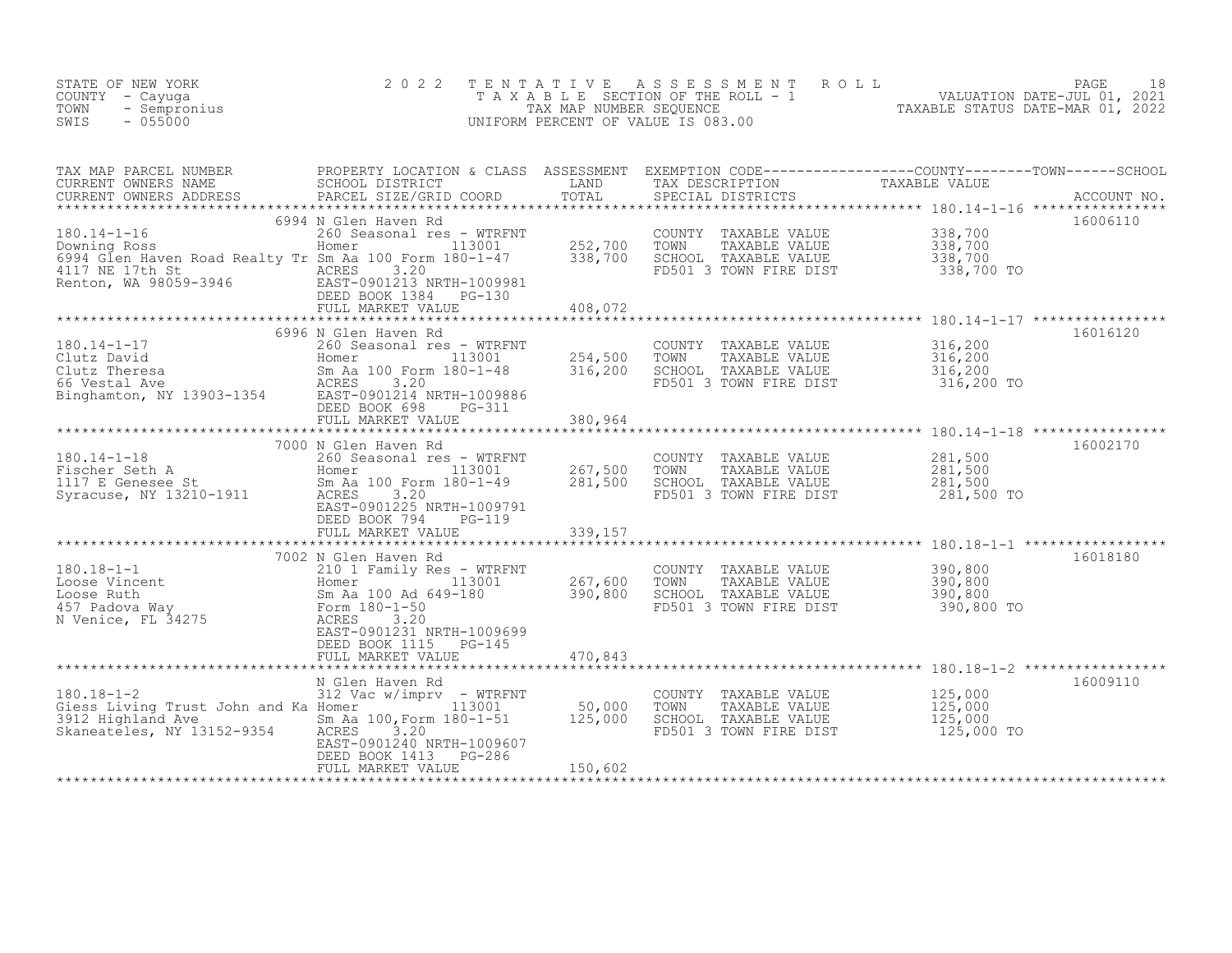| STATE OF NEW YORK<br>COUNTY - Cayuga<br>TOWN<br>- Sempronius<br>$-055000$<br>SWIS                                  | 2 0 2 2<br>T E N T A T I V E                                                                                                                                                                                                                        | TAX MAP NUMBER SEQUENCE       | A S S E S S M E N T<br>ROLL<br>T A X A B L E SECTION OF THE ROLL - 1 THE TRANSPORT ON DATE-JUL 01, 2021<br>UNIFORM PERCENT OF VALUE IS 083.00 | TAXABLE STATUS DATE-MAR 01, 2022                              | PAGE<br>19        |
|--------------------------------------------------------------------------------------------------------------------|-----------------------------------------------------------------------------------------------------------------------------------------------------------------------------------------------------------------------------------------------------|-------------------------------|-----------------------------------------------------------------------------------------------------------------------------------------------|---------------------------------------------------------------|-------------------|
| TAX MAP PARCEL NUMBER<br>CURRENT OWNERS NAME<br>CURRENT OWNERS ADDRESS                                             | PROPERTY LOCATION & CLASS ASSESSMENT EXEMPTION CODE----------------COUNTY-------TOWN-----SCHOOL<br>SCHOOL DISTRICT<br>PARCEL SIZE/GRID COORD                                                                                                        | LAND<br>TOTAL                 | TAX DESCRIPTION<br>SPECIAL DISTRICTS                                                                                                          | TAXABLE VALUE                                                 | ACCOUNT NO.       |
| $180.18 - 1 - 3$<br>Gilpin Gary W<br>Gilpin Ann C<br>7006 N Glen Haven Rd<br>Homer, NY 13077                       | 7006 N Glen Haven Rd<br>210 1 Family Res - WTRFNT<br>113001<br>Homer<br>Sm Aa 100 Smd 786-300<br>Form 180-1-52<br>ACRES<br>3.20<br>EAST-0901255 NRTH-1009512<br>DEED BOOK 1635<br>$PG-116$<br>FULL MARKET VALUE                                     | 263,700<br>337,800<br>406,988 | SOLAR<br>49500<br>COUNTY TAXABLE VALUE<br>TOWN<br>TAXABLE VALUE<br>SCHOOL TAXABLE VALUE<br>FD501 3 TOWN FIRE DIST                             | 2,500<br>2,500<br>335,300<br>335,300<br>335,300<br>337,800 TO | 16008150<br>2,500 |
| $180.18 - 1 - 4.1$<br>Chambers Robert<br>University Of Maryland<br>2200 Symons Hall<br>College Park, MD 20742-0001 | 7008 N Glen Haven Rd<br>210 1 Family Res - WTRFNT<br>113001<br>Homer<br>Sm Aa-100 Form 180-1-53<br>Lot 12+P/o 11<br>Smd 1010-261<br><b>ACRES</b><br>4.80<br>EAST-0901268 NRTH-1009398<br>DEED BOOK 1010<br>PG-259<br>FULL MARKET VALUE              | 320,600<br>449,400<br>541,446 | COUNTY TAXABLE VALUE<br>TOWN<br>TAXABLE VALUE<br>SCHOOL TAXABLE VALUE<br>FD501 3 TOWN FIRE DIST                                               | 449,400<br>449,400<br>449,400<br>449,400 TO                   | 16015190          |
| $180.18 - 1 - 5.1$<br>Innerst William G<br>3731 New Moon Ave<br>The Villages, FL 32163                             | 7012 N Glen Haven Rd<br>210 1 Family Res - WTRFNT<br>113001<br>Homer<br>Sm Aa-100 Smd 795-153<br>Form 180-1-54 Inc 180.18-<br>1-4.2 & 5, 141.2' Lk Fr<br>ACRES<br>4.80<br>EAST-0901281 NRTH-1009255<br>DEED BOOK 985<br>PG-289<br>FULL MARKET VALUE | 318,300<br>499,900<br>602,289 | COUNTY TAXABLE VALUE<br>TOWN<br>TAXABLE VALUE<br>SCHOOL TAXABLE VALUE<br>FD501 3 TOWN FIRE DIST                                               | 499,900<br>499,900<br>499,900<br>499,900 TO                   | 16016010          |
| $180.18 - 1 - 6$<br>Lorberfed Eric C<br>15 Reynal Road<br>White Plains, NY 10605                                   | 7014 N Glen Haven Rd<br>260 Seasonal res - WTRFNT<br>Homer 113001<br>Sm Aa-100, 119'Lake Front<br>Form 180-1-55, Smd 802-320<br>3.30<br>ACRES<br>EAST-0901314 NRTH-1009137<br>DEED BOOK 3894<br>$PG-277$<br>FULL MARKET VALUE                       | 277,100<br>337,700<br>406,867 | COUNTY TAXABLE VALUE<br>TOWN<br>TAXABLE VALUE<br>SCHOOL TAXABLE VALUE<br>FD501 3 TOWN FIRE DIST                                               | 337,700<br>337,700<br>337,700<br>337,700 TO                   | 16012020          |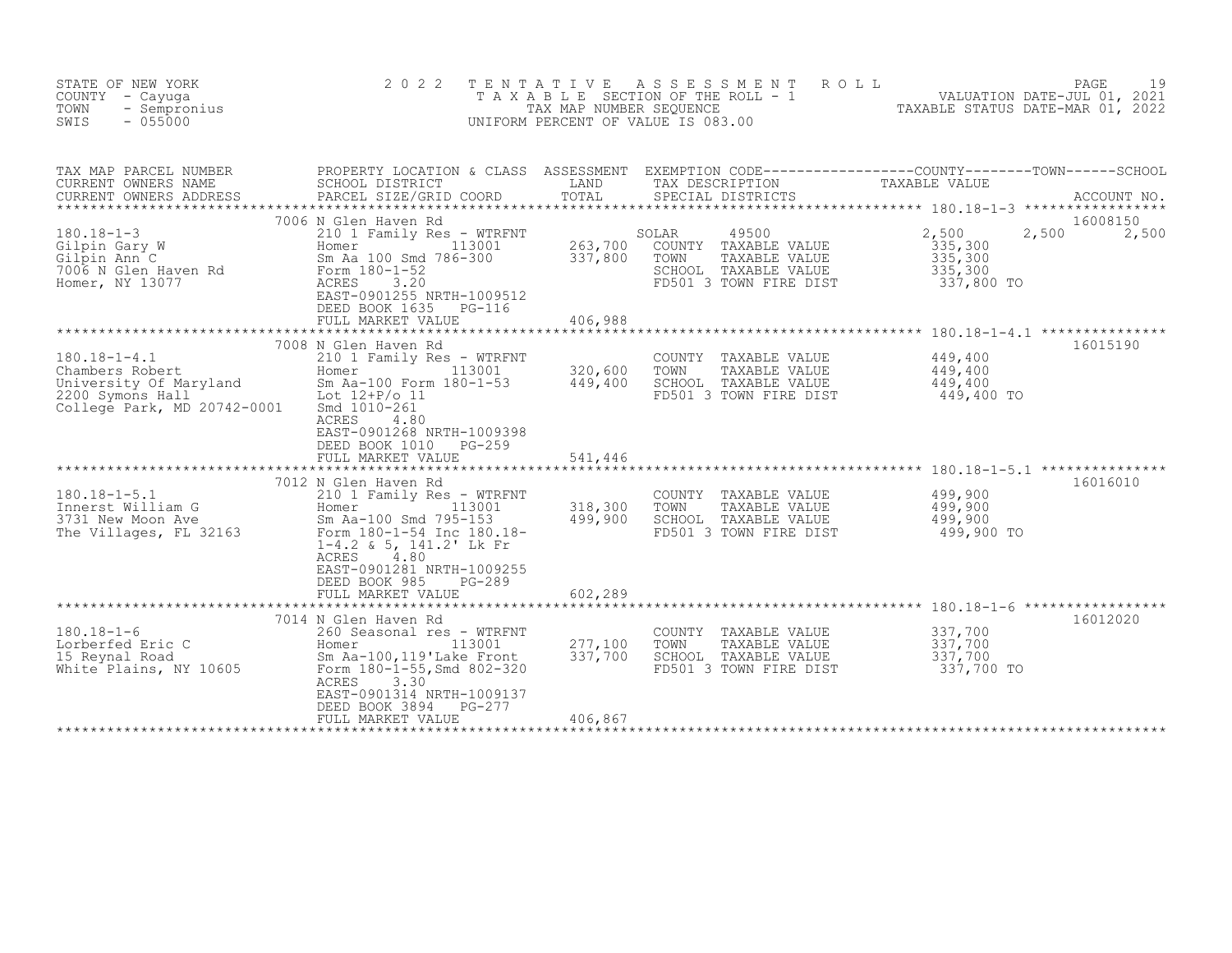| STATE OF NEW YORK<br>COUNTY - Cayuga<br>- Sempronius<br>TOWN<br>SWIS<br>$-055000$                     | 2 0 2 2                                                                                                                                                                                                                          | TENTATIVE<br>TAX MAP NUMBER SEQUENCE | ASSESSMENT<br>ROLL<br>T A X A B L E SECTION OF THE ROLL - 1<br>UNIFORM PERCENT OF VALUE IS 083.00                                                               | VALUATION DATE-JUL 01, 2021<br>TAXABLE STATUS DATE-MAR 01, 2022 | PAGE<br>20              |
|-------------------------------------------------------------------------------------------------------|----------------------------------------------------------------------------------------------------------------------------------------------------------------------------------------------------------------------------------|--------------------------------------|-----------------------------------------------------------------------------------------------------------------------------------------------------------------|-----------------------------------------------------------------|-------------------------|
| TAX MAP PARCEL NUMBER<br>CURRENT OWNERS NAME<br>CURRENT OWNERS ADDRESS<br>$180.18 - 1 - 7$            | SCHOOL DISTRICT<br>PARCEL SIZE/GRID COORD<br>7018 N Glen Haven Rd<br>210 1 Family Res - WTRFNT                                                                                                                                   | LAND<br>TOTAL                        | PROPERTY LOCATION & CLASS ASSESSMENT EXEMPTION CODE----------------COUNTY-------TOWN-----SCHOOL<br>TAX DESCRIPTION<br>SPECIAL DISTRICTS<br>COUNTY TAXABLE VALUE | TAXABLE VALUE<br>339,000                                        | ACCOUNT NO.<br>16028150 |
| Coyle Patrick & Jennifer<br>McCaul Fergal & Jennifer<br>5080 Pine Valley Dr<br>Fayetteville, NY 13066 | 113001<br>Homer<br>Sm Aa-100, 72.7'Lake Front<br>Form 180-1-56 Sm 90-148<br>$90 - 184$<br>3.20<br>ACRES<br>EAST-0901327 NRTH-1009045<br>DEED BOOK 1647 PG-199<br>FULL MARKET VALUE                                               | 252,400<br>339,000<br>408,434        | TOWN<br>TAXABLE VALUE<br>SCHOOL TAXABLE VALUE<br>FD501 3 TOWN FIRE DIST                                                                                         | 339,000<br>339,000<br>339,000 TO                                |                         |
| $180.18 - 1 - 8$                                                                                      | *************************<br>7021 N Glen Haven Rd<br>260 Seasonal res - WTRFNT                                                                                                                                                   |                                      | COUNTY TAXABLE VALUE                                                                                                                                            | 489,900                                                         | 16027020                |
| Dowd Patti<br>95 Serminary Ave<br>Binghamton, NY 13905                                                | Homer<br>113001<br>Sm Aa-100 Form 180-1-57<br>ACRES<br>3.20<br>EAST-0901351 NRTH-1008968<br>DEED BOOK 1475<br>$PG-53$<br>FULL MARKET VALUE                                                                                       | 293,000<br>489,900<br>590,241        | TOWN<br>TAXABLE VALUE<br>SCHOOL TAXABLE VALUE<br>FD501 3 TOWN FIRE DIST                                                                                         | 489,900<br>489,900<br>489,900 TO                                |                         |
|                                                                                                       | 7022 N Glen Haven Rd                                                                                                                                                                                                             |                                      |                                                                                                                                                                 |                                                                 | 16005130                |
| $180.18 - 1 - 9$<br>Lozner Joshua<br>Lozner Melissa<br>7022 N Glen Haven Road<br>Homer, NY 13077      | 210 1 Family Res - WTRFNT<br>113001<br>Homer<br>Sm Aa 100 Form 180-1-58<br>Unr Sm, SMD 1460-139<br>96.9' lakefront per smd<br>3.20 BANK 99999<br>ACRES<br>EAST-0901354 NRTH-1008863<br>DEED BOOK 3941 PG-66<br>FULL MARKET VALUE | 267,500<br>476,200<br>573,735        | COUNTY TAXABLE VALUE<br>TOWN<br>TAXABLE VALUE<br>SCHOOL TAXABLE VALUE<br>FD501 3 TOWN FIRE DIST                                                                 | 476,200<br>476,200<br>476,200<br>476,200 TO                     |                         |
|                                                                                                       |                                                                                                                                                                                                                                  |                                      |                                                                                                                                                                 |                                                                 |                         |
| $180.18 - 1 - 10$<br>Jones David A<br>Jones Beverly W<br>7 Ridgeview Ave<br>Cortland, NY 13045        | 7025 N Glen Haven Rd<br>260 Seasonal res - WTRFNT<br>113001<br>Homer<br>Sm Aa 100 Form 180-1-59<br>Ad 841-164 843-30 845-210<br>Unr Sm<br>3.20<br>ACRES<br>EAST-0901364 NRTH-1008771                                             | 252,600<br>272,400                   | COUNTY TAXABLE VALUE<br>TOWN<br>TAXABLE VALUE<br>SCHOOL TAXABLE VALUE<br>FD501 3 TOWN FIRE DIST                                                                 | 272,400<br>272,400<br>272,400<br>272,400 TO                     | 16017120                |
|                                                                                                       | DEED BOOK 1313<br>$PG-204$<br>FULL MARKET VALUE                                                                                                                                                                                  | 328,193                              |                                                                                                                                                                 |                                                                 |                         |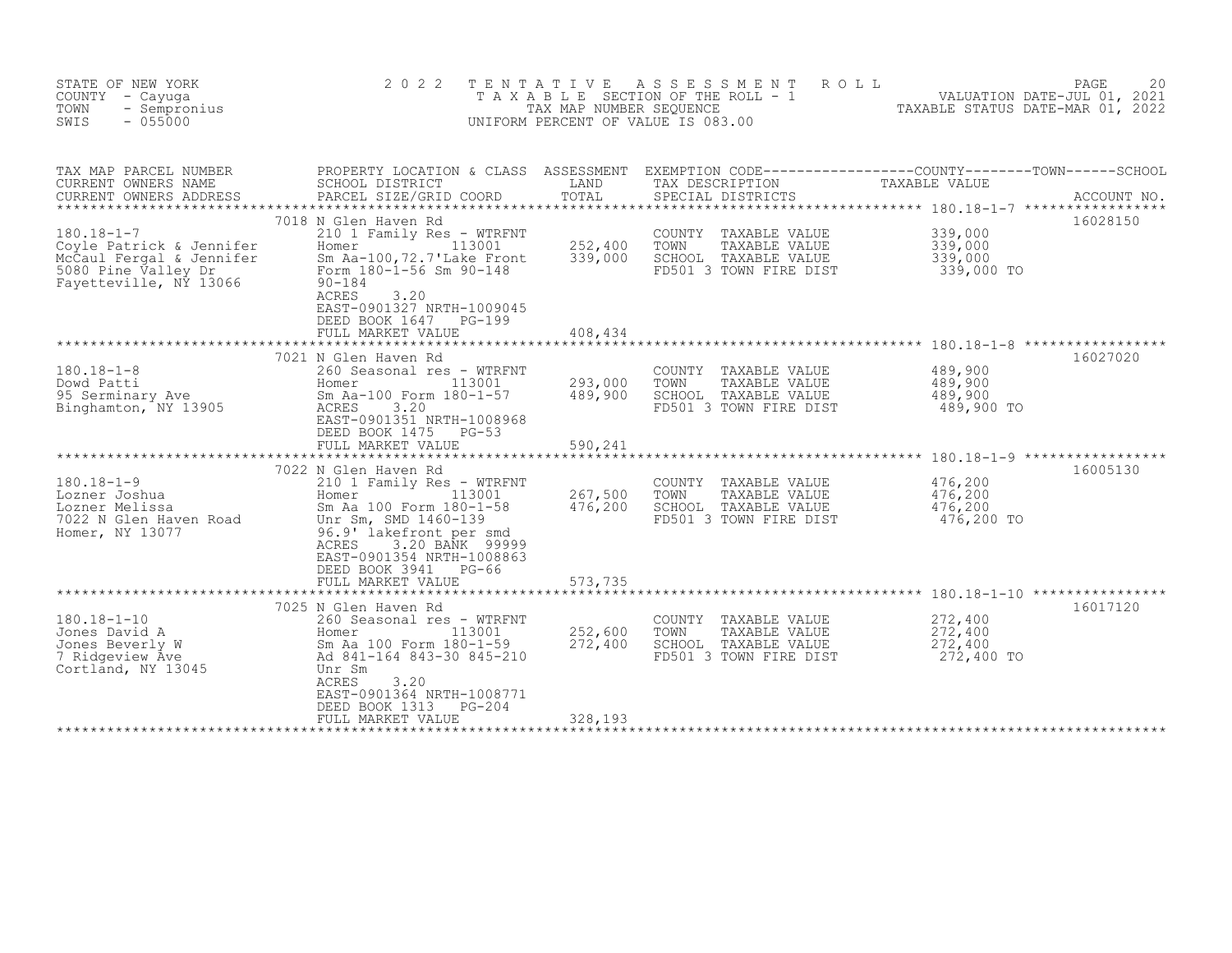| STATE OF NEW YORK<br>COUNTY - Cayuga<br>- Sempronius<br>TOWN<br>$-055000$<br>SWIS                                                                                                                                                       | 2 0 2 2                                                                                                                                                                                                                                                      | TENTATIVE                      | ASSESSMENT ROLL<br>T A X A B L E SECTION OF THE ROLL - 1 VALUATION DATE-JUL 01, 2021<br>TAXABLE STATUS DATE-MAR 01, 2022<br>UNIFORM PERCENT OF VALUE IS 083.00 | TAXABLE STATUS DATE-MAR 01, 2022                 | PAGE<br>21              |
|-----------------------------------------------------------------------------------------------------------------------------------------------------------------------------------------------------------------------------------------|--------------------------------------------------------------------------------------------------------------------------------------------------------------------------------------------------------------------------------------------------------------|--------------------------------|----------------------------------------------------------------------------------------------------------------------------------------------------------------|--------------------------------------------------|-------------------------|
| TAX MAP PARCEL NUMBER<br>CURRENT OWNERS NAME<br>CURRENT OWNERS ADDRESS<br>$180.18 - 1 - 11$<br>Dewan Mantosh J & Anita M                                                                                                                | PROPERTY LOCATION & CLASS ASSESSMENT EXEMPTION CODE----------------COUNTY-------TOWN------SCHOOL SCHOOL SCHOOL OUSTRICT LAND TAX DESCRIPTION TAXABLE VALUE<br>PARCEL SIZE/GRID COORD<br>7026 N Glen Haven Rd<br>210 1 Family Res - WTRFNT<br>113001<br>Homer | TOTAL<br>**********<br>267,600 | SPECIAL DISTRICTS<br>COUNTY<br>TAXABLE VALUE<br>TOWN<br>TAXABLE VALUE                                                                                          | 499,900<br>499,900                               | ACCOUNT NO.<br>16020040 |
| Fliegel Radhika Dewan<br>5205 Silver Fox Drive<br>Jamesville, NY 13078                                                                                                                                                                  | Sm Aa 100 Form 180-1-60<br>ACRES<br>3.20<br>EAST-0901389 NRTH-1008678<br>DEED BOOK 3978<br>PG-225<br>FULL MARKET VALUE                                                                                                                                       | 499,900<br>602,289             | SCHOOL TAXABLE VALUE<br>FD501 3 TOWN FIRE DIST                                                                                                                 | 499,900<br>499,900 TO                            |                         |
|                                                                                                                                                                                                                                         | 7028 N Glen Haven Rd                                                                                                                                                                                                                                         |                                |                                                                                                                                                                |                                                  | 16004160                |
| $180.18 - 1 - 12$<br>180.18-1-12<br>Songer Steven M (1130)<br>128 Spring Place Way (1180-100 Form 180-1<br>128 Spring Place Way (1180-297,829-103<br>Annapolis, MD 21401 (1285-0901394 NRTH-10)                                         | 260 Seasonal res - WTRFNT<br>113001<br>Sm Aa-100 Form 180-1-61<br>ACRES 3.20 BANK 99997<br>EAST-0901394 NRTH-1008585<br>DEED BOOK 1490 PG-279                                                                                                                | 269,400<br>405,000             | COUNTY TAXABLE VALUE<br>TOWN<br>TAXABLE VALUE<br>SCHOOL TAXABLE VALUE<br>FD501 3 TOWN FIRE DIST                                                                | 405,000<br>405,000<br>405,000<br>405,000 TO      |                         |
|                                                                                                                                                                                                                                         | FULL MARKET VALUE                                                                                                                                                                                                                                            | 487,952                        |                                                                                                                                                                |                                                  |                         |
| All Res vac land - WTRFN1<br>13001<br>13001<br>28 Spring Place Way<br>21401<br>28 Annapolis, MD 21401<br>29 Annapolis, MD 21401<br>29 Annapolis, MD 21401<br>29 Annapolis, MD 21401<br>20 Annapolis, MD 21401<br>20 Annapolis, MD 21401 | Sm Aa-100,Form 180-1-62<br>DEED BOOK 1148 PG-327                                                                                                                                                                                                             | 75,000<br>75,000               | COUNTY TAXABLE VALUE<br>TOWN<br>TAXABLE VALUE<br>SCHOOL TAXABLE VALUE<br>FD501 3 TOWN FIRE DIST                                                                | 75,000<br>75,000<br>75,000<br>75,000 TO          | 16018160                |
|                                                                                                                                                                                                                                         | FULL MARKET VALUE                                                                                                                                                                                                                                            | 90,361                         |                                                                                                                                                                |                                                  |                         |
| $180.18 - 1 - 14$<br>7032 North Glen Haven, LLC<br>2320 Milton Ave<br>Solvay, NY 13209                                                                                                                                                  | 7032 N Glen Haven Rd<br>210 1 Family Res - WTRFNT<br>113001<br>Homer<br>Sm Aa-100 Lot 1<br>3.30<br>ACRES<br>EAST-0901422 NRTH-1008403<br>DEED BOOK 1572 PG-222                                                                                               | 262,000<br>375,000             | COUNTY TAXABLE VALUE<br>TOWN<br>TAXABLE VALUE<br>SCHOOL TAXABLE VALUE<br>FD501 3 TOWN FIRE DIST                                                                | 375,000<br>375,000<br>375,000<br>375,000 TO      | 16001120                |
|                                                                                                                                                                                                                                         | FULL MARKET VALUE                                                                                                                                                                                                                                            | 451,807                        |                                                                                                                                                                |                                                  |                         |
| $189.00 - 1 - 1.3$<br>Potucek Richard J<br>12850 Janschek Dr<br>Waldorf, MD 20601-2358<br>MAY BE SUBJECT TO PAYMENT                                                                                                                     | White Rd<br>322 Rural vac>10<br>054201<br>Moravia<br>Sm 96-86, Lot B<br>$P/O$ 189.00-1-1.111<br>ACRES<br>29.27<br>EAST-0878728 NRTH-1005826                                                                                                                  | 43,800<br>43,800               | AG LAND EX 41720<br>COUNTY TAXABLE VALUE<br>TAXABLE VALUE<br>TOWN<br>SCHOOL TAXABLE VALUE<br>FD501 3 TOWN FIRE DIST                                            | 9,010<br>34,790<br>34,790<br>34,790<br>43,800 TO | 9,010<br>9,010          |
| UNDER AGDIST LAW TIL 2026                                                                                                                                                                                                               | DEED BOOK 1481 PG-42<br>FULL MARKET VALUE                                                                                                                                                                                                                    | 52,771                         |                                                                                                                                                                |                                                  |                         |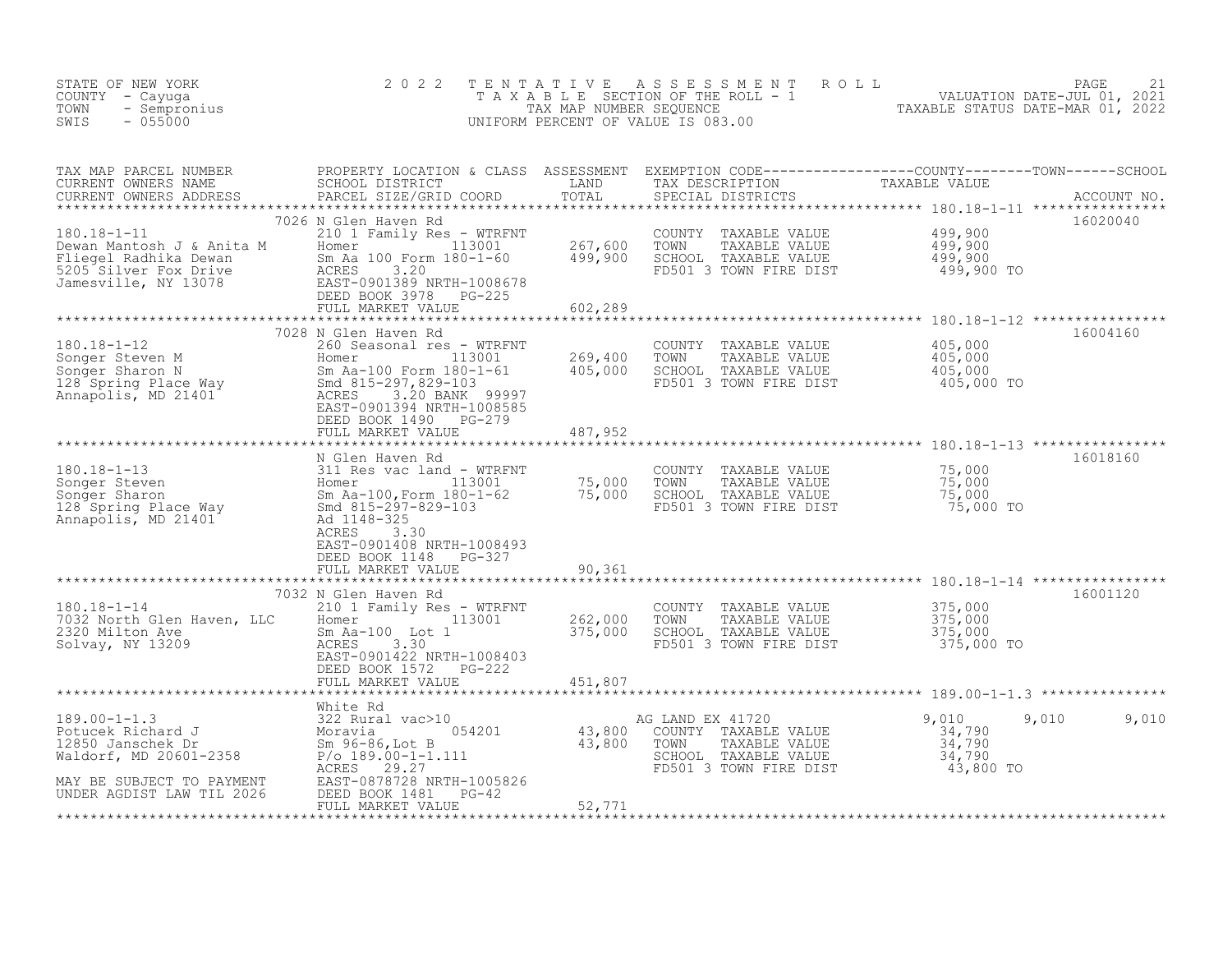| NEW YORK<br>- Cayuga<br>- Sempronius<br>- CESOO<br>STATE OF NEW YORK<br>COUNTY - Cayuqa<br>TOWN<br>SWIS | 2 0 2 2                                                                                                                                                                                                                                                                                                                                                |         |                                                                                                                                     | TENTATIVE ASSESSMENT ROLL PACE 22<br>TAXABLE SECTION OF THE ROLL - 1 VALUATION DATE-JUL 01, 2021<br>TAX MAP NUMBER SEQUENCE TAXABLE STATUS DATE-MAR 01, 2022<br>UNIFORM PERCENT OF VALUE IS 083.00 |  |
|---------------------------------------------------------------------------------------------------------|--------------------------------------------------------------------------------------------------------------------------------------------------------------------------------------------------------------------------------------------------------------------------------------------------------------------------------------------------------|---------|-------------------------------------------------------------------------------------------------------------------------------------|----------------------------------------------------------------------------------------------------------------------------------------------------------------------------------------------------|--|
|                                                                                                         |                                                                                                                                                                                                                                                                                                                                                        |         |                                                                                                                                     |                                                                                                                                                                                                    |  |
|                                                                                                         | 5817 Sayles Corners Rd<br>EAST-0880807 NRTH-1005330<br>DEED BOOK 1454 PG-37<br>FULL MARKET VALUE                                                                                                                                                                                                                                                       | 104,699 |                                                                                                                                     | $\circ$<br>27,600                                                                                                                                                                                  |  |
|                                                                                                         | 5926 Sayles Corners Rd<br>189.00-1-1.41<br>Example 189.00-1-1.41<br>Example 12,700 TOWN TAXABLE VALUE<br>Eird Sally A<br>2893 Hatheway Rd<br>Moravia, NY 13118-9602<br>Esmt 823-282 Unr Sm<br>Esmt 823-282 Unr Sm<br>Esmt 823-282 Unr Sm<br>2893 Hatheway Rd<br>Esmt 823-28<br>EAST-0880272 NRTH-1004922<br>DEED BOOK 1557 PG-148<br>FULL MARKET VALUE | 15,301  | COUNTY TAXABLE VALUE $12,700$<br>TOWN TAXABLE VALUE $12,700$<br>SCHOOL TAXABLE VALUE $12,700$<br>FD501 3 TOWN FIRE DIST $12,700$ TO | 16013130                                                                                                                                                                                           |  |
|                                                                                                         | 2944 White Rd<br>189.00-1-1.42<br>Kehoe James D<br>27,500<br>2893 Hatheway Rd<br>Moravia, NY 13118-9602<br>Moravia, NY 13118-9602<br>Moravia, NY 13118-9602<br>EAST-0880734 NRTH-1005524<br>DEED BOOK 956 PG-257<br>FULL MARKET VALUE                                                                                                                  | 37,349  | COUNTY TAXABLE VALUE $31,000$<br>TOWN TAXABLE VALUE $31,000$<br>SCHOOL TAXABLE VALUE $31,000$<br>FD501 3 TOWN FIRE DIST $31,000$    |                                                                                                                                                                                                    |  |
|                                                                                                         |                                                                                                                                                                                                                                                                                                                                                        |         | COUNTY TAXABLE VALUE 783,631<br>TOWN TAXABLE VALUE 83,631<br>SCHOOL TAXABLE VALUE 83,631<br>FD501 3 TOWN FIRE DIST 91,500 TO        | 7,869<br>7,869<br>7,869                                                                                                                                                                            |  |
|                                                                                                         | 2946 White Rd<br>2940 WILLE Rd<br>2940 Hinchcliff Sarah 2940 Moravia 2010 1 Family Res<br>2946 White Rd Sm 69-237 Ad 827-6 99,000 TOWN TAXABLE VALUE 99,000<br>2946 White Rd Sm 69-237 Ad 827-6 99,000 TOWN TAXABLE VALUE 99,000<br>2946 White Rd Sm 69<br>BANK 99999<br>EAST-0880313 NRTH-1005930<br>DEED BOOK 914 PG-230<br>FULL MARKET VALUE        | 119,277 |                                                                                                                                     | 16010010<br>$0 \frac{1}{27,600}$                                                                                                                                                                   |  |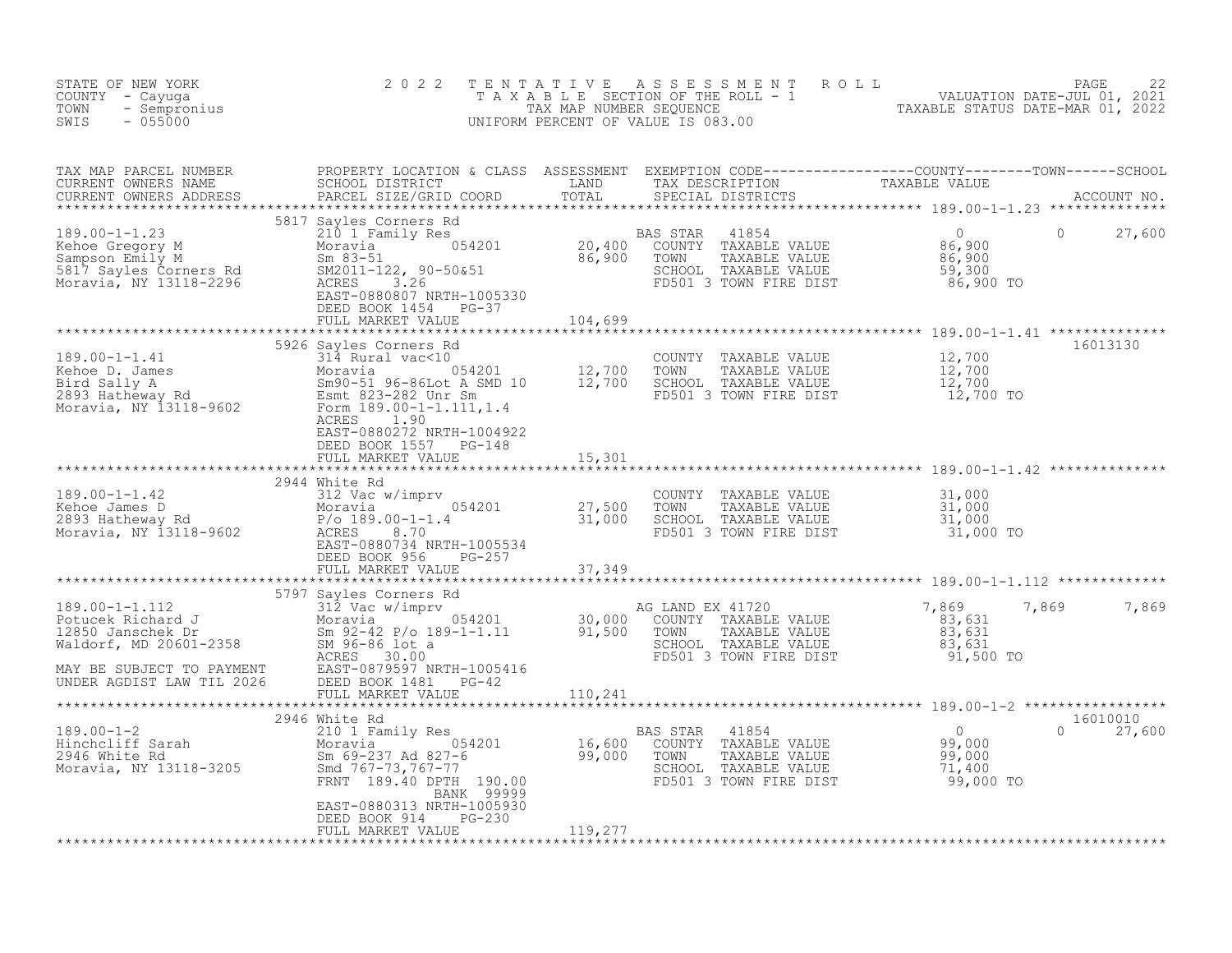| STATE OF NEW YORK<br>COUNTY - Cayuga<br>TOWN<br>- Sempronius<br>$-055000$<br>SWIS | 2 0 2 2                                                                                                                                                                                                                                                                                                                                                                     |                 | TENTATIVE ASSESSMENT ROLL PACE 23<br>TAXABLE SECTION OF THE ROLL - 1 VALUATION DATE-JUL 01, 2021<br>TAX MAP NUMBER SEQUENCE TAXABLE STATUS DATE-MAR 01, 2022<br>UNIFORM PERCENT OF VALUE IS 083.00 |                    |                              |
|-----------------------------------------------------------------------------------|-----------------------------------------------------------------------------------------------------------------------------------------------------------------------------------------------------------------------------------------------------------------------------------------------------------------------------------------------------------------------------|-----------------|----------------------------------------------------------------------------------------------------------------------------------------------------------------------------------------------------|--------------------|------------------------------|
|                                                                                   |                                                                                                                                                                                                                                                                                                                                                                             |                 |                                                                                                                                                                                                    |                    |                              |
|                                                                                   | DEED BOOK 1019 PG-295                                                                                                                                                                                                                                                                                                                                                       |                 |                                                                                                                                                                                                    |                    | $\Omega$<br>27,600           |
|                                                                                   | FULL MARKET VALUE 255 244,578                                                                                                                                                                                                                                                                                                                                               |                 |                                                                                                                                                                                                    |                    |                              |
|                                                                                   | 3012 White Rd                                                                                                                                                                                                                                                                                                                                                               |                 |                                                                                                                                                                                                    |                    | 27,600<br>$\circ$            |
|                                                                                   |                                                                                                                                                                                                                                                                                                                                                                             |                 |                                                                                                                                                                                                    |                    |                              |
|                                                                                   | 2990 White Rd<br>189.00-1-4.112<br>Rosekrans Suzanne<br>Rosekrans Lewis H<br>Rosekrans Lewis H<br>2990 White Road<br>2990 White Road<br>2990 White Road<br>2990 White Road<br>2990 White Road<br>2990 White Road<br>2990 White Road<br>2990 White Road<br>2990 White Ro<br>EAST-0882186 NRTH-1006956<br>DEED BOOK 4055 PG-26                                                |                 |                                                                                                                                                                                                    |                    | 16026130                     |
|                                                                                   | FULL MARKET VALUE                                                                                                                                                                                                                                                                                                                                                           | 220,482         |                                                                                                                                                                                                    |                    |                              |
|                                                                                   | 2980 White Rd<br>189.00-1-4.113<br>Johnson Scott<br>Johnson Ronald G<br>2980 White Rd<br>Moravia, NY 13118<br>Moravia, NY 13118<br>CEED BOOK 1605 PG-239<br>PULL MARKET VALUE<br>2980 PULL MARKET VALUE<br>2980 PULL MARKET VALUE<br>2980 PULL MARKET VALUE<br>2980 P                                                                                                       |                 | COUNTY TAXABLE VALUE 36,600<br>TOWN TAXABLE VALUE 36,600<br>SCHOOL TAXABLE VALUE 36,600<br>FD501 3 TOWN FIRE DIST                                                                                  | 36,600 TO          | 16026130                     |
|                                                                                   | FULL MARKET VALUE 44,096                                                                                                                                                                                                                                                                                                                                                    |                 |                                                                                                                                                                                                    |                    |                              |
|                                                                                   |                                                                                                                                                                                                                                                                                                                                                                             |                 |                                                                                                                                                                                                    |                    |                              |
|                                                                                   | 189.00-1-5.2 5997 Sayles Corners Rd<br>Moravia Magnet Corners (100,300 BAS STAR 41720 45,873 45<br>Baran Paul L Moravia 954201 100,300 BAS STAR 41854 9<br>Sayles Corners Rd p/o 189.00-1-5<br>Moravia, NY 13118-2208 ACRES 83.80<br>Mor<br>EAST-0004050 NAMEL 100-1004050<br>MAY BE SUBJECT TO PAYMENT DEED BOOK 1478 PG-61<br>INDER AGDIST LAW TIL 2026 FULL MARKET VALUE | $PG-61$ 216,747 |                                                                                                                                                                                                    | 45,873<br>$\sim$ 0 | 16014010<br>45,873<br>27,600 |
|                                                                                   |                                                                                                                                                                                                                                                                                                                                                                             |                 |                                                                                                                                                                                                    |                    |                              |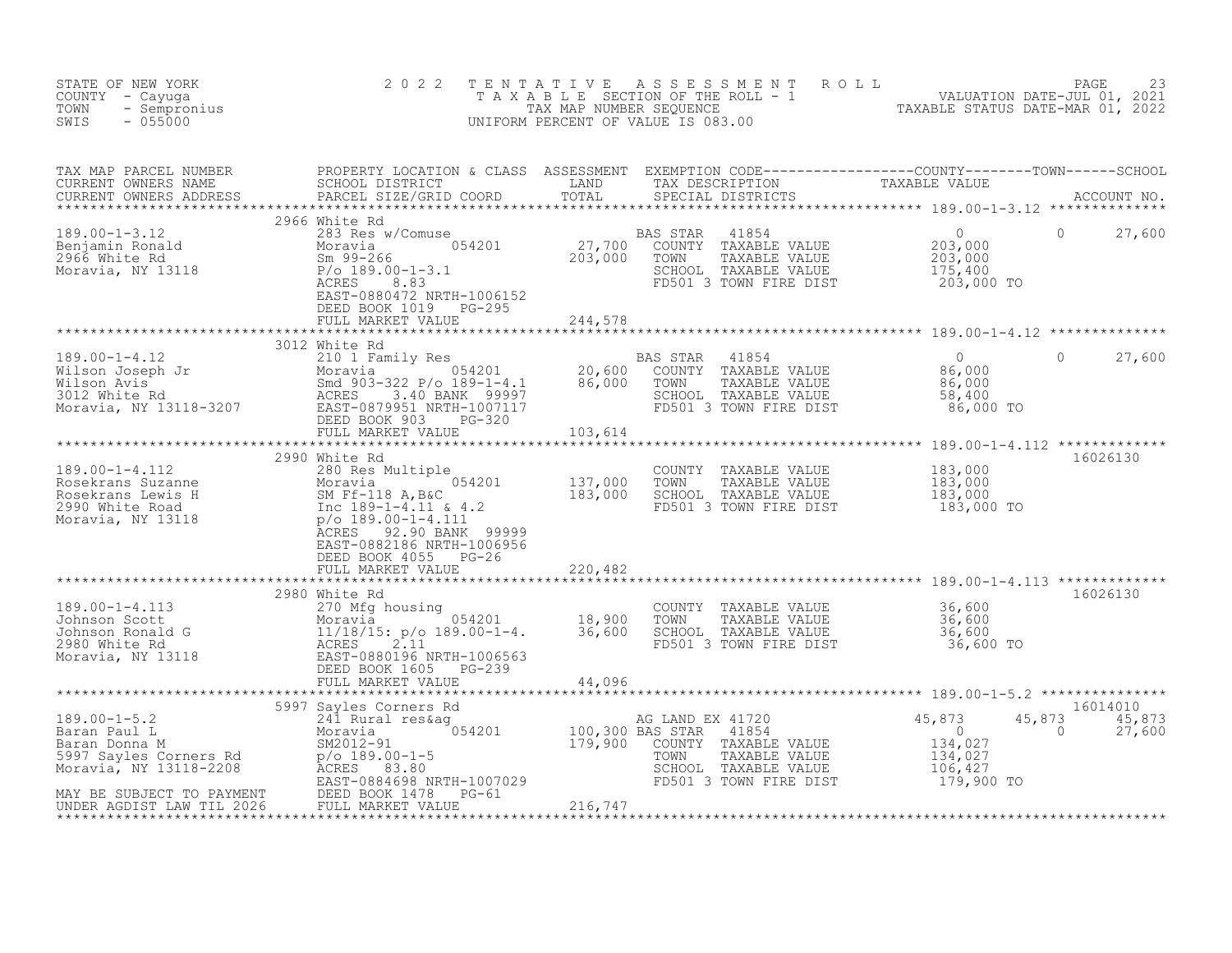| STATE OF NEW YORK<br>COUNTY - Cayuga<br>TOWN<br>- Sempronius<br>$-055000$<br>SWIS                                                                                                 | 2 0 2 2<br>T E N T A T I V E                                                                                                                                                                                                                                     |                                   | $\begin{tabular}{lllllllllllllllllll} \hline r_E&N\; T\; A\; T\; I\; V\; E\; &A\; S\; S\; E\; S\; S\; M\; E\; N\; T\; &R\; O\; L\; &\qquad \qquad \text{VALUATION DATE-JUL 01, 2021}\\ \hline \text{TA}\; X\; A\; B\; L\; E\; SECTION OF THE ROLL-1 &\qquad \qquad \qquad \text{VALUATION DATE-MAR 01, 2022}\\ \hline \text{TNIFORM PERCENT OF VALUE IS 083.00} &\qquad \qquad \text{TAXABLE STATUS DATE-MAR 01,$<br>UNIFORM PERCENT OF VALUE IS 083.00 |                                                                                                    |                              |
|-----------------------------------------------------------------------------------------------------------------------------------------------------------------------------------|------------------------------------------------------------------------------------------------------------------------------------------------------------------------------------------------------------------------------------------------------------------|-----------------------------------|---------------------------------------------------------------------------------------------------------------------------------------------------------------------------------------------------------------------------------------------------------------------------------------------------------------------------------------------------------------------------------------------------------------------------------------------------------|----------------------------------------------------------------------------------------------------|------------------------------|
| TAX MAP PARCEL NUMBER<br>CURRENT OWNERS NAME                                                                                                                                      | SCHOOL DISTRICT                                                                                                                                                                                                                                                  |                                   | LAND TAX DESCRIPTION                                                                                                                                                                                                                                                                                                                                                                                                                                    | TAXABLE VALUE                                                                                      |                              |
| 189.00-1-5.11<br>Baran Trust<br>Baran Deborah Trustee<br>Trustees<br>5953 Sayles Corners Rd<br>Moravia, NY 13118-2208<br>MAY BE SUBJECT TO PAYMENT<br>UNDER AGDIST LAW TIL 2026   | 5953 Sayles Corners Rd<br>241 Rural res&ag<br>Moravia 054201 163,000 L.<br>SM2012-91,83-83,90-50 316,800<br>p/o 189.00-1-5, 5.1<br>incl 189.00-1-3.11<br>ACRES 136.86<br>ACRES 083030<br>EAST-0883020 NRTH-1006150<br>DEED BOOK 1052 PG-251<br>FULL MARKET VALUE | 381,687                           | COUNTY TAXABLE VALUE<br>TOWN<br>TAXABLE VALUE<br>SCHOOL TAXABLE VALUE<br>FD501 3 TOWN FIRE DIST                                                                                                                                                                                                                                                                                                                                                         | 82,688<br>$\overline{0}$<br>$\Omega$<br>234, 112<br>234, 112<br>165,202<br>316,800 TO              | 16014010<br>82,688<br>68,910 |
|                                                                                                                                                                                   |                                                                                                                                                                                                                                                                  |                                   |                                                                                                                                                                                                                                                                                                                                                                                                                                                         |                                                                                                    |                              |
| 189.00-1-6<br>Jones Patrick W 340 Rural res<br>Jones Erica L Esmt 823-280<br>5954 Sayles Corners Rd Sm 2001-209, 2018-51<br>Moravia, NY 13118<br>ACRES 17.50<br>Moravia, NY 13118 | 5954 Sayles Corners Rd<br>054201 39,000<br>EAST-0883268 NRTH-1004914<br>DEED BOOK 1702 PG-227                                                                                                                                                                    | 158,000                           | BAS STAR 41854<br>COUNTY TAXABLE VALUE<br>TOWN<br>TAXABLE VALUE<br>SCHOOL TAXABLE VALUE<br>FD501 3 TOWN FIRE DIST                                                                                                                                                                                                                                                                                                                                       | $\overline{0}$<br>$\Omega$<br>158,000<br>158,000<br>130,400<br>158,000 TO                          | 16018031<br>27,600           |
|                                                                                                                                                                                   | FULL MARKET VALUE                                                                                                                                                                                                                                                | 190,361                           |                                                                                                                                                                                                                                                                                                                                                                                                                                                         |                                                                                                    |                              |
|                                                                                                                                                                                   | 2893 Hathaway Rd                                                                                                                                                                                                                                                 |                                   |                                                                                                                                                                                                                                                                                                                                                                                                                                                         |                                                                                                    | 16004070                     |
| $189.00 - 1 - 7$<br>189.00-1-7<br>Xehoe D. James<br>Bird Sally A<br>2893 Hatheway Rd<br>Moravia, NY 13118-9602<br>ACRES 0000407 NDTH 1004075                                      | 241 Rural res&ag<br>EAST-0880964 NRTH-1004975<br>DEED BOOK 1557 PG-148                                                                                                                                                                                           | $26,600$ <sup>BP</sup><br>235,000 | BAS STAR 41854<br>COUNTY TAXABLE VALUE<br>TOWN<br>TAXABLE VALUE<br>SCHOOL TAXABLE VALUE<br>FD501 3 TOWN FIRE DIST                                                                                                                                                                                                                                                                                                                                       | $\begin{smallmatrix}&&0\&235,000\end{smallmatrix}$<br>$\Omega$<br>235,000<br>207,400<br>235,000 TO | 27,600                       |
|                                                                                                                                                                                   | FULL MARKET VALUE                                                                                                                                                                                                                                                | 283,133                           |                                                                                                                                                                                                                                                                                                                                                                                                                                                         |                                                                                                    |                              |
| 189.00-1-8<br>0'Conner Timothy<br>86 Nelson St Sm V-22, Esmt 823-278<br>240 Rural res<br>190,200<br>200 Edward Swope Died 12/91<br>200,200<br>200 Edward Swope Died 12/91         | 2856 Hathaway Rd                                                                                                                                                                                                                                                 |                                   | COUNTY TAXABLE VALUE<br>TOWN<br>TAXABLE VALUE<br>SCHOOL TAXABLE VALUE                                                                                                                                                                                                                                                                                                                                                                                   | 190,200<br>190,200<br>190,200                                                                      | 16022190                     |
|                                                                                                                                                                                   | EAST-0880410 NRTH-1004103<br>DEED BOOK 1639<br>PG-144<br>FULL MARKET VALUE                                                                                                                                                                                       | 229,157                           | FD501 3 TOWN FIRE DIST                                                                                                                                                                                                                                                                                                                                                                                                                                  | 190,200 TO                                                                                         |                              |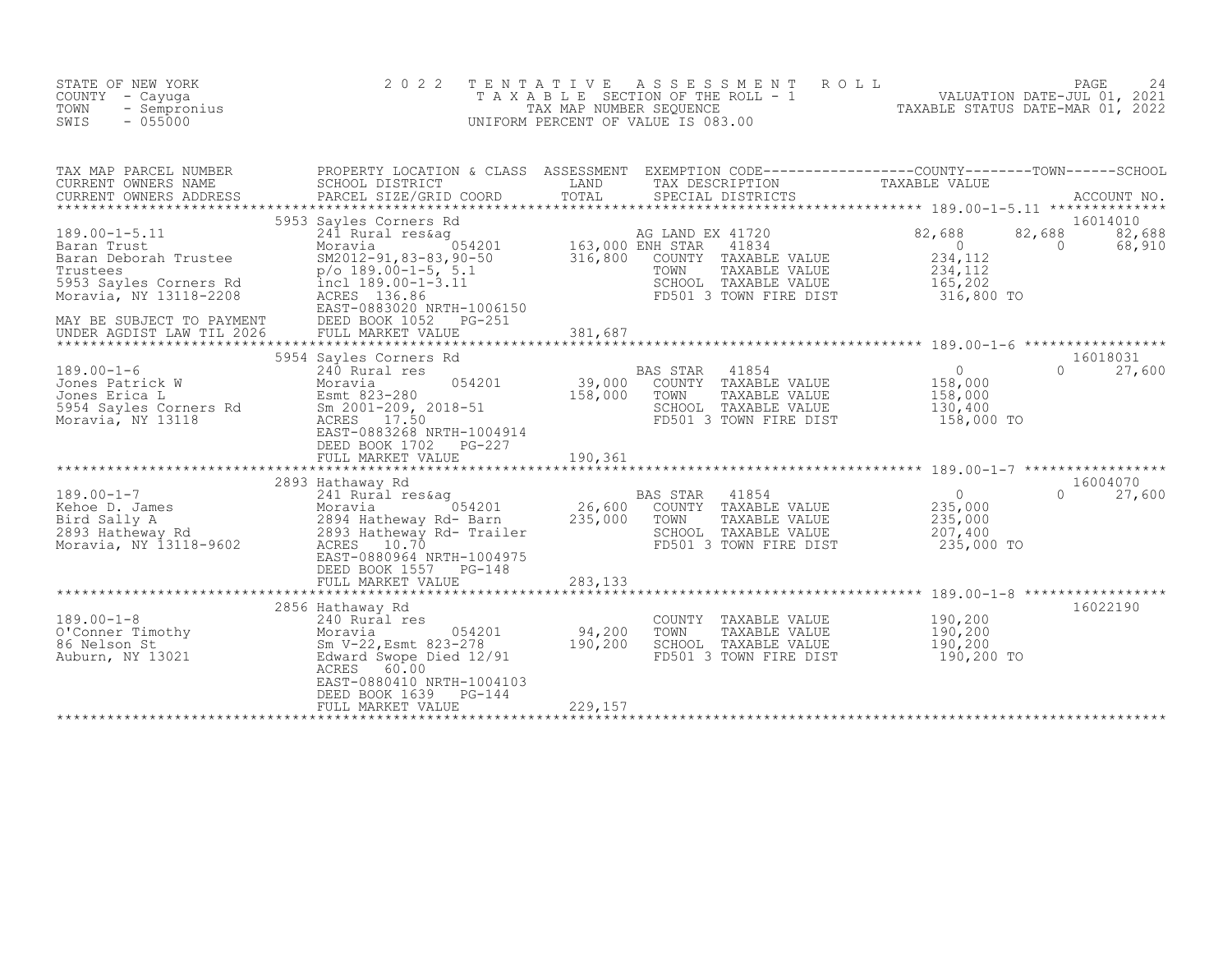| STATE OF NEW YORK<br>COUNTY - Cayuga<br>- Sempronius<br>TOWN<br>SWIS<br>$-055000$                                                                                                                                                                      | 2 0 2 2                                                                 | TENTATIVE | UNIFORM PERCENT OF VALUE IS 083.00                                                                                                                                                                   | TENTATIVE ASSESSMENT ROLL<br>TAXABLE SECTION OF THE ROLL - 1 VALUATION DATE-JUL 01, 2021<br>TAX MAP NUMBER SEQUENCE TAXABLE STATUS DATE-MAR 01, 2022<br>INIFORM PERCENT OF VALUE IS 083.00 |
|--------------------------------------------------------------------------------------------------------------------------------------------------------------------------------------------------------------------------------------------------------|-------------------------------------------------------------------------|-----------|------------------------------------------------------------------------------------------------------------------------------------------------------------------------------------------------------|--------------------------------------------------------------------------------------------------------------------------------------------------------------------------------------------|
|                                                                                                                                                                                                                                                        |                                                                         |           |                                                                                                                                                                                                      |                                                                                                                                                                                            |
|                                                                                                                                                                                                                                                        |                                                                         |           |                                                                                                                                                                                                      |                                                                                                                                                                                            |
|                                                                                                                                                                                                                                                        |                                                                         |           |                                                                                                                                                                                                      |                                                                                                                                                                                            |
| 189.00-1-10.3<br>Mawhir William F Jr 270 Mfg housing<br>5759 Sayles Corners Rd Unr Sm, SMD 1538-124 35,200<br>Moravia, NY 13118-9663 FRNT 100.00 DPTH 225.00<br>EANK 99995                                                                             | 5759 Sayles Corners Rd                                                  |           | COUNTY TAXABLE VALUE $35,200$<br>TOWN TAXABLE VALUE $35,200$<br>SCHOOL TAXABLE VALUE $35,200$<br>FD501 3 TOWN FIRE DIST $35,200$                                                                     |                                                                                                                                                                                            |
|                                                                                                                                                                                                                                                        | EAST-0879512 NRTH-1004328<br>DEED BOOK 1538 PG-121<br>FULL MARKET VALUE | 42,410    |                                                                                                                                                                                                      |                                                                                                                                                                                            |
| 189.00-1-10.5<br>Stramba Brenda L<br>5753 Sayles Corners Rd<br>210 1 Family Res<br>Moravia Moravia 1930-4<br>599 Champlin Rd<br>Groton, NY 13073<br>6753 Sayles Corners Rd<br>210 I Family Res<br>Moravia 2014<br>17,600<br>599 Champlin Rd<br>679.000 |                                                                         |           | COUNTY TAXABLE VALUE $\begin{array}{ccc} 79,000 \ \text{TOWN} & \text{TAXABLE VALUE} & 79,000 \ \text{SCHOOL} & \text{TAXABLE VALUE} & 79,000 \ \text{FD501 3 TOWN FIRE DIST} & 79,000\ \end{array}$ |                                                                                                                                                                                            |
|                                                                                                                                                                                                                                                        |                                                                         |           |                                                                                                                                                                                                      |                                                                                                                                                                                            |
| UNDER AGDIST LAW TIL 2026                                                                                                                                                                                                                              |                                                                         |           |                                                                                                                                                                                                      | 16007050<br>$0 \t 27,600$<br>3,100                                                                                                                                                         |
|                                                                                                                                                                                                                                                        | EAST-0879682 NRTH-1004541<br>DEED BOOK 4074 PG-7<br>FULL MARKET VALUE   | 78, 313   |                                                                                                                                                                                                      | 16007051                                                                                                                                                                                   |
|                                                                                                                                                                                                                                                        |                                                                         |           |                                                                                                                                                                                                      |                                                                                                                                                                                            |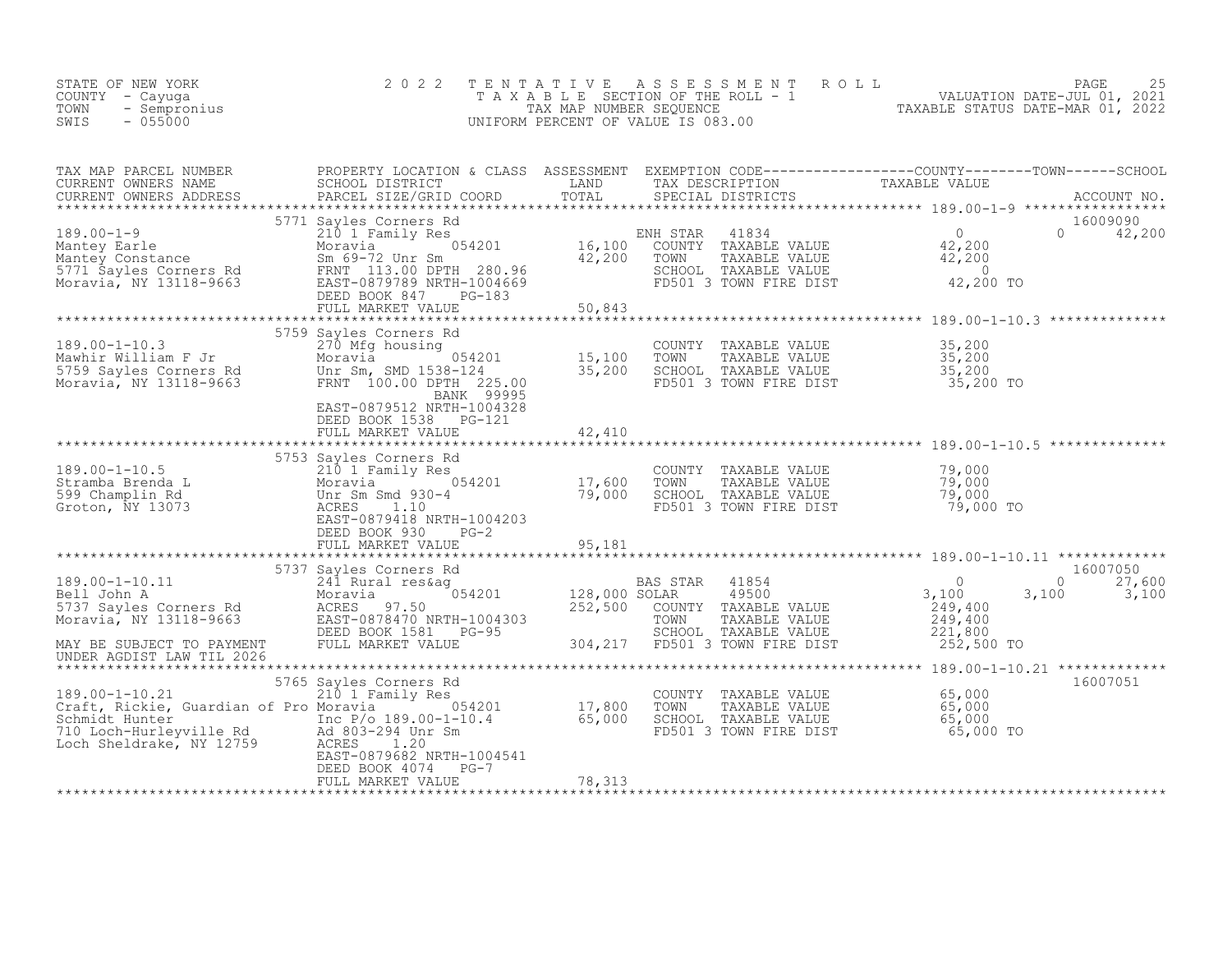| STATE OF NEW YORK<br>COUNTY - Cayuga<br>- Sempronius<br>TOWN<br>$-055000$<br>SWIS                                                                                                                              | 2 0 2 2<br>TAXABLE                                                                                                                                                                                                                         | TENTATIVE<br>TAX MAP NUMBER SEQUENCE | A S S E S S M E N T<br>UNIFORM PERCENT OF VALUE IS 083.00                                                               | ROLL<br>SECTION OF THE ROLL - 1 THE TRANSLE STATUS DATE-JUL 01, 2021 | PAGE<br>26                     |
|----------------------------------------------------------------------------------------------------------------------------------------------------------------------------------------------------------------|--------------------------------------------------------------------------------------------------------------------------------------------------------------------------------------------------------------------------------------------|--------------------------------------|-------------------------------------------------------------------------------------------------------------------------|----------------------------------------------------------------------|--------------------------------|
| TAX MAP PARCEL NUMBER<br>CURRENT OWNERS NAME<br>CURRENT OWNERS ADDRESS<br>***********************                                                                                                              | PROPERTY LOCATION & CLASS ASSESSMENT<br>SCHOOL DISTRICT<br>PARCEL SIZE/GRID COORD                                                                                                                                                          | LAND<br>TOTAL                        |                                                                                                                         |                                                                      |                                |
| $189.00 - 1 - 10.41$<br>Mawhir William F Jr<br>5759 Sayles Corners Rd<br>Moravia, NY 13118-9663                                                                                                                | Sayles Corners Rd<br>$31\overline{4}$ Rural vac<10<br>Moravia 054201 9,100<br>P/o 189-1-10.2, Unr Sm 9,100<br>SMD 1538-124<br>FRNT 100.00 DPTH 225.00<br>BANK 99995                                                                        | 9,100                                | COUNTY TAXABLE VALUE<br>TOWN<br>TAXABLE VALUE<br>SCHOOL TAXABLE VALUE<br>FD501 3 TOWN FIRE DIST                         | 9,100<br>9,100<br>9,100<br>9,100 TO                                  |                                |
|                                                                                                                                                                                                                | EAST-0879576 NRTH-1004412<br>DEED BOOK 1538 PG-121<br>FULL MARKET VALUE                                                                                                                                                                    | 10,964                               |                                                                                                                         |                                                                      |                                |
| 189.00-1-11.1<br>Kahabka Scott<br>5719 Sayles Corners Rd<br>Moravia, NY 13118-9663<br>Moravia, NY 13118-9663                                                                                                   | 5719 Sayles Corners Rd<br>DEED BOOK 1090 PG-236                                                                                                                                                                                            |                                      | BAS STAR<br>41854<br>COUNTY TAXABLE VALUE<br>TAXABLE VALUE<br>TOWN<br>SCHOOL TAXABLE VALUE<br>FD501 3 TOWN FIRE DIST    | $\overline{0}$<br>$175,000$<br>$175,000$<br>147,400<br>175,000 TO    | 16028130<br>$\Omega$<br>27,600 |
|                                                                                                                                                                                                                | FULL MARKET VALUE                                                                                                                                                                                                                          | 210,843                              |                                                                                                                         |                                                                      |                                |
| 189.00-1-11.21<br>189.00-1-11.21 270 Mfg housir<br>Shively Brian E Moravia<br>Shively Eunice S<br>5664 Sayles Corners Rd<br>Moravia, NY 13118 EAST-0878039 Noravia, NY 13118<br>EAST-0878039 Noravia, NY 13118 | Sayles Corners Rd<br>270 Mfg housing<br>Moravia 054201 41,600<br>Sm 91-222 Lots 4,5 53,800<br>ACRES 19.50<br>EAST-0878039 NRTH-1002960<br>5687 Sayles Corners Rd<br>DEED BOOK 1665 PG-144                                                  |                                      | AG LAND EX 41720<br>COUNTY TAXABLE VALUE<br>TAXABLE VALUE<br>TOWN<br>SCHOOL TAXABLE VALUE<br>FD501 3 TOWN FIRE DIST     | 13,827<br>39,973<br>39,973<br>39,973<br>53,800 TO                    | 13,827<br>13,827               |
| MAY BE SUBJECT TO PAYMENT<br>UNDER AGDIST LAW TIL 2026                                                                                                                                                         | FULL MARKET VALUE                                                                                                                                                                                                                          | 64,819                               |                                                                                                                         |                                                                      |                                |
| 189.00-1-11.22<br>Hill Bradley<br>5697 Sayles Corners Rd<br>Moravia NY 10116.664<br>Moravia, NY 13118-9661                                                                                                     | 5697 Sayles Corners Rd<br>270 Mfg housing<br>Moravia 054201<br>Sm 91-222 2000-266<br>ACRES 2.10<br>Moravia 18,900<br>Sm 91-222 2000-266 41,400<br>ACRES 2.10<br>EAST-0878676 NRTH-1003035<br>DEED BOOK 1042<br>PG-248<br>FULL MARKET VALUE | 49,880                               | BAS STAR<br>41854<br>TAXABLE VALUE<br>COUNTY<br>TAXABLE VALUE<br>TOWN<br>SCHOOL TAXABLE VALUE<br>FD501 3 TOWN FIRE DIST | $\overline{0}$<br>41,400<br>41,400<br>13,800<br>41,400 TO            | $\Omega$<br>27,600             |
|                                                                                                                                                                                                                |                                                                                                                                                                                                                                            |                                      |                                                                                                                         |                                                                      |                                |
| 189.00-1-12<br>Shively Brian E<br>Shively Eunice S<br>5664 Sayles Corners Rd<br>Moravia, NY 13118-9660                                                                                                         | 5710 Sayles Corners Rd<br>210 1 Family Res<br>210 1 Family Res<br>Moravia 054201 17,500<br>Sm Ff-151 Esmt 823-274 109,200<br>Murel & Edna Sautter Rlu<br>ACRES<br>1.00                                                                     |                                      | COUNTY TAXABLE VALUE<br>TAXABLE VALUE<br>TOWN<br>SCHOOL TAXABLE VALUE<br>FD501 3 TOWN FIRE DIST                         | 109,200<br>109,200<br>109,200<br>109,200 TO                          | 16023080                       |
|                                                                                                                                                                                                                | EAST-0879220 NRTH-1002806                                                                                                                                                                                                                  |                                      |                                                                                                                         |                                                                      |                                |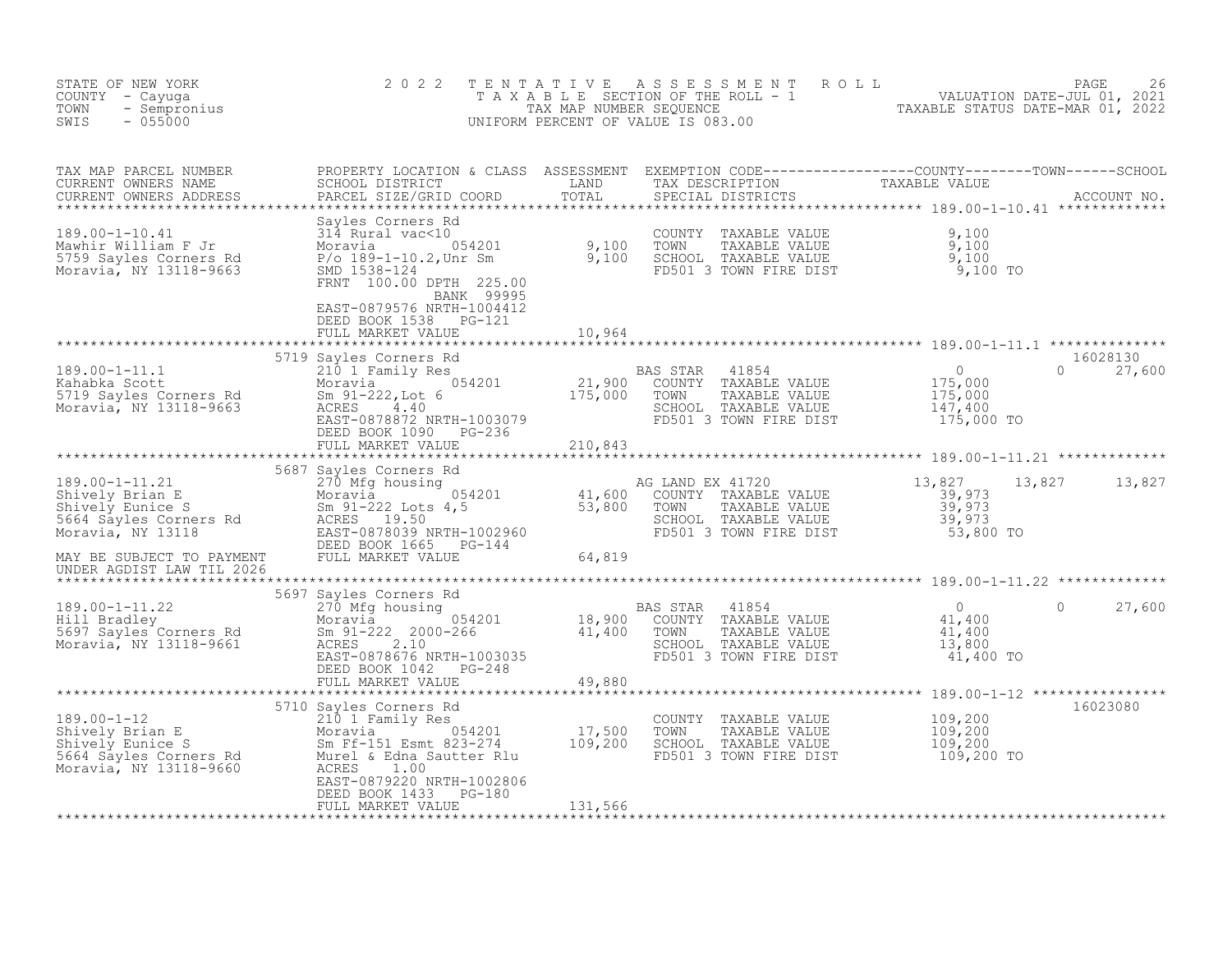| STATE OF NEW YORK<br>COUNTY - Cayuga<br>TOWN<br>- Sempronius<br>$-055000$<br>SWIS                                                                                                                                                                          | 2 0 2 2<br>TENTATIVE                                                                                               |         | UNIFORM PERCENT OF VALUE IS 083.00                                                                                                                          | $\begin{tabular}{lllllllllllllllllllllll} \multicolumn{4}{c}{\begin{tabular}{l} \multicolumn{4}{c}{\begin{tabular}{l} \multicolumn{4}{c}{\begin{tabular}{l} \multicolumn{4}{c}{\begin{tabular}{l} \multicolumn{4}{c}{\begin{tabular}{l} \multicolumn{4}{c}{\begin{tabular}{l} \multicolumn{4}{c}{\begin{tabular}{l} \multicolumn{4}{c}{\begin{tabular}{l} \multicolumn{4}{c}{\begin{tabular}{l} \multicolumn{4}{c}{\begin{tabular}{l} \multicolumn{4}{c}{\begin{tabular}{c} \multicolumn{4}{c}{\begin{tabular}{$ |
|------------------------------------------------------------------------------------------------------------------------------------------------------------------------------------------------------------------------------------------------------------|--------------------------------------------------------------------------------------------------------------------|---------|-------------------------------------------------------------------------------------------------------------------------------------------------------------|------------------------------------------------------------------------------------------------------------------------------------------------------------------------------------------------------------------------------------------------------------------------------------------------------------------------------------------------------------------------------------------------------------------------------------------------------------------------------------------------------------------|
|                                                                                                                                                                                                                                                            |                                                                                                                    |         |                                                                                                                                                             |                                                                                                                                                                                                                                                                                                                                                                                                                                                                                                                  |
| 39.00-1-13.21<br>210 1 Family Res<br>210 1 Family Res<br>210 1 Family Res<br>210 1 Family Res<br>210 1 Family Res<br>210 1 Family Res<br>210 1 Family Res<br>210 1 Family Res<br>210 1 Family Res<br>210 19,800 COUNTY TAXABLE VALUE<br>27,300<br>227,     | 5724 Sayles Corners Rd<br>EAST-0879403 NRTH-1003259<br>DEED BOOK 3786 PG-128<br>FULL MARKET VALUE 1153, 373        |         |                                                                                                                                                             | $\Omega$<br>27,600                                                                                                                                                                                                                                                                                                                                                                                                                                                                                               |
|                                                                                                                                                                                                                                                            |                                                                                                                    |         |                                                                                                                                                             |                                                                                                                                                                                                                                                                                                                                                                                                                                                                                                                  |
| 189.00-1-15.2<br>Burhans Joshua R<br>2830 Hathaway Rd<br>2830 Hathaway Rd<br>Moravia, NY 13118<br>Moravia, NY 13118<br>2830 Hathaway Rd<br>2830 Hathaway Rd<br>2830 ACRES<br>2830 Hang RGES<br>2830 Hang RGES<br>2830 Hang RGES<br>2830 Hang RGES<br>29    | 2830 Hathaway Rd                                                                                                   |         | COUNTY TAXABLE VALUE $92,000$<br>TOWN TAXABLE VALUE $92,000$<br>SCHOOL TAXABLE VALUE $92,000$<br>FD501 3 TOWN FIRE DIST 92,000 TO<br>FD501 3 TOWN FIRE DIST |                                                                                                                                                                                                                                                                                                                                                                                                                                                                                                                  |
|                                                                                                                                                                                                                                                            |                                                                                                                    |         |                                                                                                                                                             |                                                                                                                                                                                                                                                                                                                                                                                                                                                                                                                  |
|                                                                                                                                                                                                                                                            | DEED BOOK 1089 PG-296                                                                                              |         |                                                                                                                                                             | $\overline{0}$<br>27,600<br>$\Omega$<br>$\begin{array}{c} 0 \\ 195,000 \\ 195,000 \\ 167,400 \end{array}$<br>195,000 TO                                                                                                                                                                                                                                                                                                                                                                                          |
|                                                                                                                                                                                                                                                            |                                                                                                                    |         |                                                                                                                                                             |                                                                                                                                                                                                                                                                                                                                                                                                                                                                                                                  |
| 189.00-1-15.12<br>Finizio Sara L<br>2607 Smith Rd<br>2687 Smith Rd<br>2687 Smith Rd<br>2687 Smith Rd<br>2687 Smith Rd<br>2687 Smith Rd<br>2687 Smith Rd<br>2687 Smith Rd<br>269.00-1-15.1<br>269.00-1-15.1<br>269.00-1-15.1<br>269.00-1-15.1<br>269.00-1-1 | 2687 Smith Rd<br>Doublewide-1996<br>ACRES<br>2.22 BANK 99999<br>EAST-0882525 NRTH-1001734<br>DEED BOOK 1602 PG-191 |         | COUNTY TAXABLE VALUE<br>TAXABLE VALUE<br>TOWN<br>SCHOOL TAXABLE VALUE<br>FD501 3 TOWN FIRE DIST                                                             | $100, 100$<br>$100, 100$<br>$100, 100$<br>$100, 100$ TO                                                                                                                                                                                                                                                                                                                                                                                                                                                          |
|                                                                                                                                                                                                                                                            | FULL MARKET VALUE                                                                                                  | 120,602 |                                                                                                                                                             |                                                                                                                                                                                                                                                                                                                                                                                                                                                                                                                  |
| MAY BE SUBJECT TO PAYMENT THE BOOK 1563 PG-205<br>UNDER AGDIST LAW TIL 2026 FULL MARKET VALUE<br>UNDER AGDIST LAW TIL 2026                                                                                                                                 | EAST-0882019 NRTH-1001980<br>FULL MARKET VALUE                                                                     | 120,843 | AG LAND EX 41720<br>COUNTY TAXABLE VALUE<br>TAXABLE VALUE<br>TOWN<br>SCHOOL TAXABLE VALUE<br>FD501 3 TOWN FIRE DIST 100,300 TO                              | 16018032<br>58,009<br>58,009<br>58,009<br>$\frac{42,291}{42,291}$<br>42,291                                                                                                                                                                                                                                                                                                                                                                                                                                      |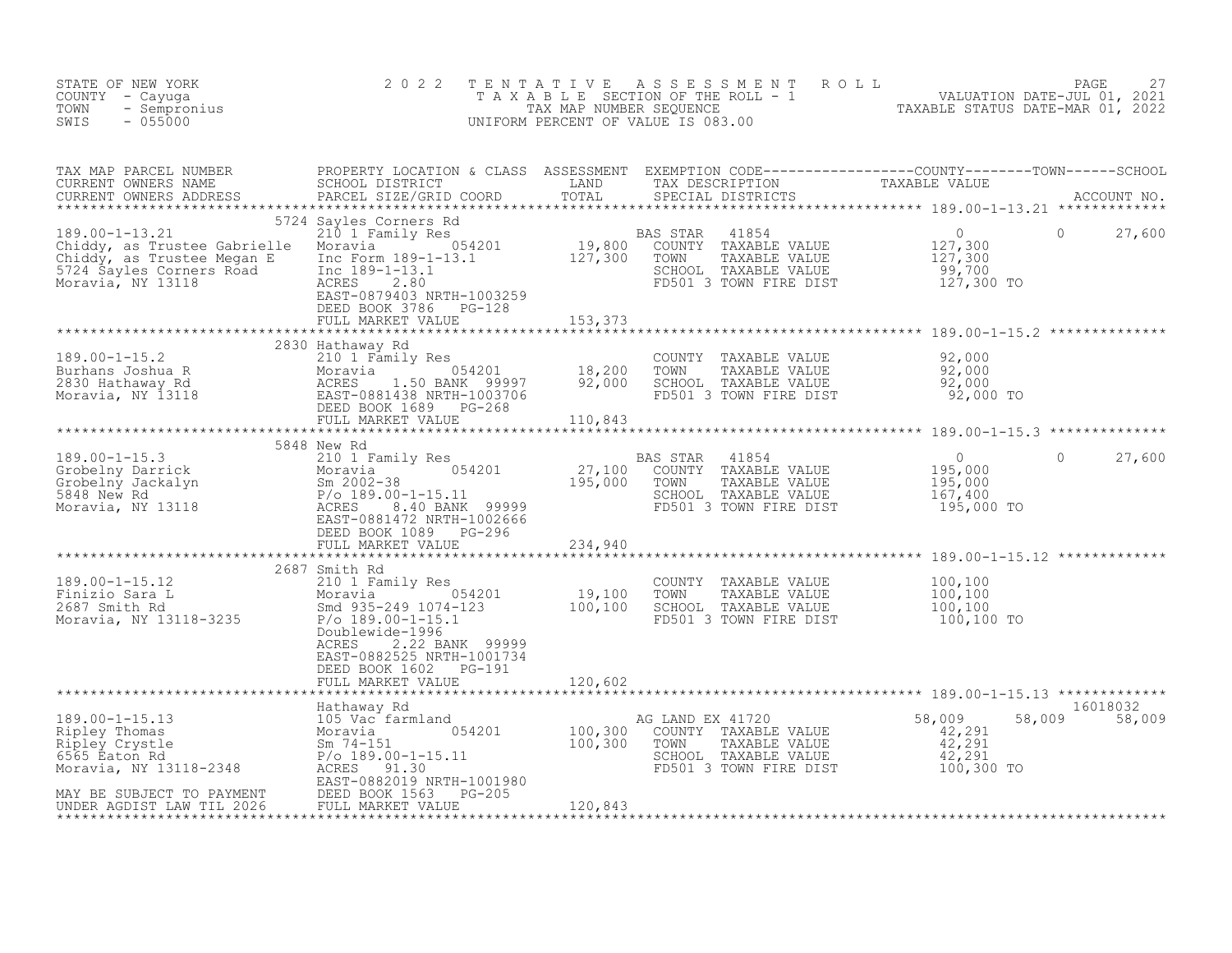| STATE OF NEW YORK<br>COUNTY - Cayuga<br>- Sempronius<br>TOWN<br>SWIS<br>$-055000$                                                                                                                                                                                                                                                                                                                                                                   | 2 0 2 2                |                                                                                                                                                                                                | TENTATIVE ASSESSMENT ROLL PACE 28<br>TAXABLE SECTION OF THE ROLL - 1 VALUATION DATE-JUL 01, 2021<br>TAX MAP NUMBER SEQUENCE TAXABLE STATUS DATE-MAR 01, 2022<br>UNIFORM PERCENT OF VALUE IS 083.00                                |  |
|-----------------------------------------------------------------------------------------------------------------------------------------------------------------------------------------------------------------------------------------------------------------------------------------------------------------------------------------------------------------------------------------------------------------------------------------------------|------------------------|------------------------------------------------------------------------------------------------------------------------------------------------------------------------------------------------|-----------------------------------------------------------------------------------------------------------------------------------------------------------------------------------------------------------------------------------|--|
|                                                                                                                                                                                                                                                                                                                                                                                                                                                     |                        |                                                                                                                                                                                                | TAX MAP PARCEL NUMBER PROPERTY LOCATION & CLASS ASSESSMENT EXEMPTION CODE-----------------COUNTY--------TOWN------SCHOOL SCHOOL DISTRICT LAND TAX DESCRIPTION TAXABLE VALUE<br>CURRENT OWNERS ADDRESS PARCEL SIZE/GRID COORD TOTA |  |
|                                                                                                                                                                                                                                                                                                                                                                                                                                                     |                        |                                                                                                                                                                                                | 16018032<br>45, 363 45, 363                                                                                                                                                                                                       |  |
| UNDER AGDIST LAW TIL 2026<br>$\begin{tabular}{lllllllllllllllllllll} \text{189.00-1-16.11} & 6029\ \texttt{Bayl} & \texttt{B28.Re} & \texttt{BAS STAR} & 41854 & 0 \\ \texttt{Baran Jason T} & 283\ \texttt{Res} & \texttt{MOravi} & 054201 & 25,300 & \texttt{COUNTY} & \texttt{TAXABLE VALUE} & 215,000 \\ \texttt{Baran Michele} & 6029\ \texttt{Sayles Conners RD} & \texttt{ACRES} & 7.00 & 215,000 & \texttt{TONIN} & \texttt{TAXABLE VALUE}$ | 6029 Sayles Corners Rd |                                                                                                                                                                                                | 16018030<br>$0 \t 27,600$<br>************************ 189.00-1-16.12 *************                                                                                                                                                |  |
| 189.00-1-16.12<br>Mantey Earle 23,400<br>Moravia, NY 13118-9663<br>The Extreme Section of the Moravia Case of the Moravia Case of the Moravia Case of the Moravia Case of the Moravia<br>Moravia, NY 13118-9663<br>TOLED BOOK 761 PG-114                                                                                                                                                                                                            |                        |                                                                                                                                                                                                |                                                                                                                                                                                                                                   |  |
| 189.00-1-17<br>Mantey Earle<br>5771 Sayles Corners Rd<br>Moravia, NY 13118-9663<br>Moravia Barry Barry 235<br>Moravia, NY 13118-9663<br>EAST-0885354 NRTH-1003987<br>Moravia, NY 13118-9663<br>EAST-0885354 NRTH-1003987<br>PERS 16.00<br>EAST-088                                                                                                                                                                                                  | DEED BOOK 903 PG-219   | COUNTY TAXABLE VALUE $\begin{array}{cccc} 8,000\ \text{TOWN} & \text{TAXABLE VALUE} & 8,000\ \text{SCHOOL} & \text{TAXABLE VALUE} & 8,000\ \text{FD501 3 TOWN FIRE DIST} & 8,000\ \end{array}$ | 16018202                                                                                                                                                                                                                          |  |
|                                                                                                                                                                                                                                                                                                                                                                                                                                                     |                        |                                                                                                                                                                                                |                                                                                                                                                                                                                                   |  |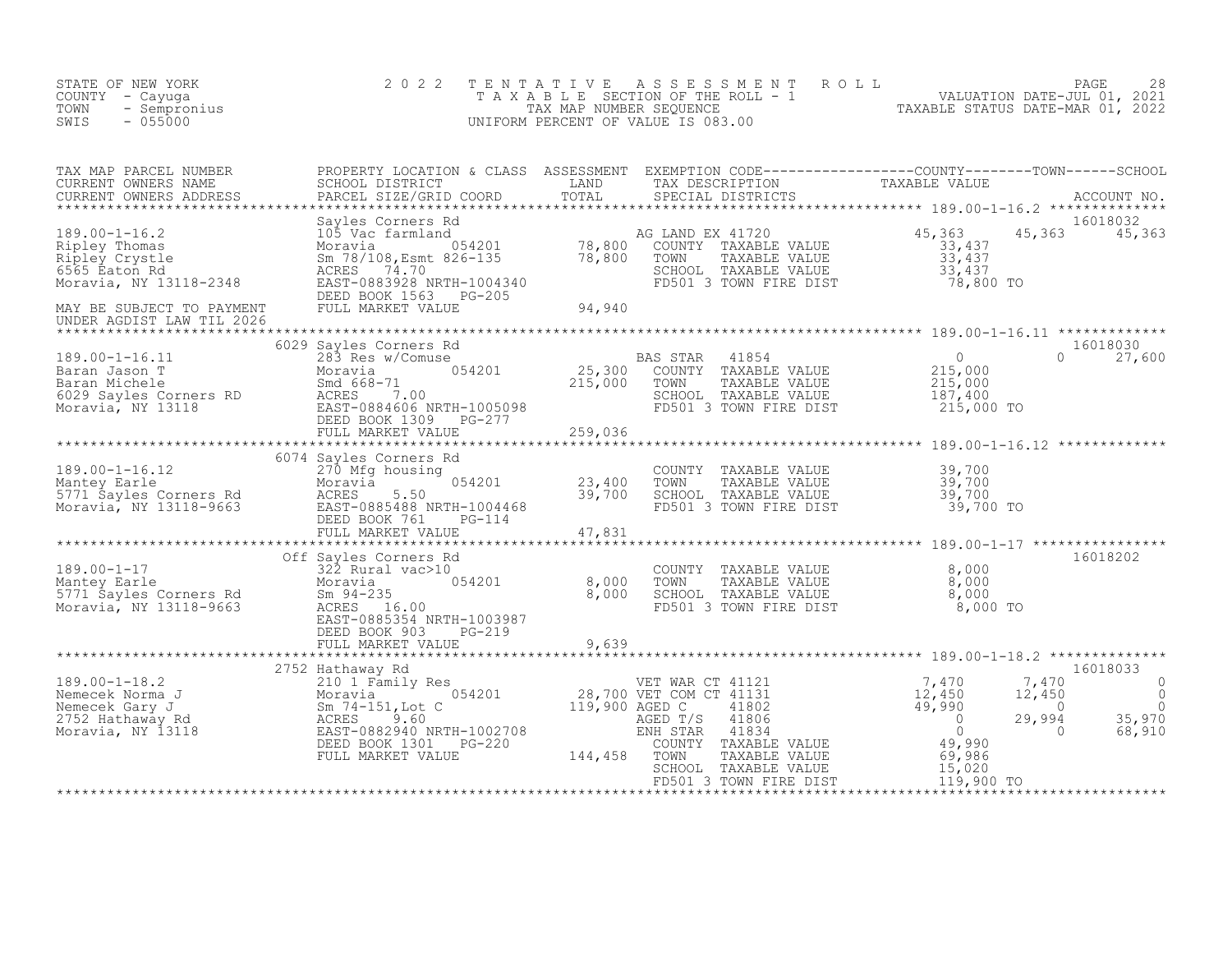| STATE OF NEW YORK<br>COUNTY - Cayuga<br>- Sempronius<br>TOWN<br>$-055000$<br>SWIS                                                                                                                                                                  | 2 0 2 2                                                                                                                                                               | TENTATIVE                                   | UNIFORM PERCENT OF VALUE IS 083.00                                                                                   | FENTATIVE ASSESSMENT ROLL<br>TAXABLE SECTION OF THE ROLL - 1 VALUATION DATE-JUL 01, 2021<br>TAX MAP NUMBER SEQUENCE TAXABLE STATUS DATE-MAR 01, 2022<br>INIFORM PERCENT OF VALUE IS 002.00 |
|----------------------------------------------------------------------------------------------------------------------------------------------------------------------------------------------------------------------------------------------------|-----------------------------------------------------------------------------------------------------------------------------------------------------------------------|---------------------------------------------|----------------------------------------------------------------------------------------------------------------------|--------------------------------------------------------------------------------------------------------------------------------------------------------------------------------------------|
| CURRENT OWNERS ADDRESS                                                                                                                                                                                                                             |                                                                                                                                                                       |                                             |                                                                                                                      |                                                                                                                                                                                            |
| 189.00-1-18.11 240 Rural res<br>Iannone Lou Moravia 054201<br>2776 Hatheway Rd ACRES 14.20 BANK 99999<br>Moravia, NY 13118-9668 EAST-0882597 NRTH-1003089<br>EAST-0882597 NRTH-10082597 NRTH-1003089                                               | 2776 Hathaway Rd<br>054201<br>DEED BOOK 1605 PG-341<br>FULL MARKET VALUE                                                                                              | 34,700<br>207,000<br>207,000<br>249,398     | COUNTY TAXABLE VALUE<br>TOWN<br>TAXABLE VALUE<br>SCHOOL TAXABLE VALUE<br>FD501 3 TOWN FIRE DIST                      | 16018040<br>207,000<br>$\frac{207,000}{207,000}$<br>207,000 TO                                                                                                                             |
|                                                                                                                                                                                                                                                    |                                                                                                                                                                       |                                             |                                                                                                                      | 16018042                                                                                                                                                                                   |
| 189.00-1-18.12<br>Dean Haleigh L<br>PO Box 106<br>Moravia, NY 13118-0106<br>Moravia, NY 13118-0106<br>Moravia, NY 13118-0106<br>Moravia, NY 13118-0106<br>Moravia, NY 13118-0106<br>Moravia, NY 13118-0106<br>Moravia, NY 13118-0106<br>Maximum Mo | 2736 Hathaway Rd<br>DEED BOOK 1276 PG-81                                                                                                                              |                                             | BAS STAR<br>41854<br>COUNTY TAXABLE VALUE<br>TAXABLE VALUE<br>TOWN<br>SCHOOL TAXABLE VALUE<br>FD501 3 TOWN FIRE DIST | $\Omega$<br>$0 \t 27,600$<br>$81,600$<br>81,600<br>54,000<br>81,600 TO                                                                                                                     |
|                                                                                                                                                                                                                                                    | FULL MARKET VALUE<br>**************************                                                                                                                       | 98,313<br>*****************                 |                                                                                                                      |                                                                                                                                                                                            |
| 189.00-1-18.31<br>189.00-1-18.31<br>Austin Trevor<br>Austin Erica and Sm 74-151<br>2745 Hathaway Rd 80 P/0-189.00-1-18.3<br>Moravia, NY 13118 P/0-189.00-1-18.3<br>EAST-0883094 NRTH-1001644                                                       | 2745 Hathaway Rd<br>240 Rural res<br>EAST-0883094 NRTH-1001644<br>DEED BOOK 1306 PG-51<br>FULL MARKET VALUE                                                           | 44,600<br>$1\bar{3}\bar{3}$ ,000<br>160,241 | BAS STAR 41854<br>COUNTY TAXABLE VALUE<br>TOWN<br>TAXABLE VALUE<br>SCHOOL TAXABLE VALUE<br>FD501 3 TOWN FIRE DIST    | 16018041<br>$\overline{0}$<br>$\Omega$<br>27,600<br>133,000<br>133,000<br>105,400<br>133,000 TO                                                                                            |
|                                                                                                                                                                                                                                                    |                                                                                                                                                                       |                                             |                                                                                                                      |                                                                                                                                                                                            |
| 189.00-1-18.32 314 Rural vac<10<br>Young Kenneth E II Moravia 054201 14,100<br>686 Reynolds Rd Sm 2003-197 14,100<br>Skaneateles, NY 13152 P/o 189.00-1-18.3<br>Skaneateles, NY 13152                                                              | Smith Rd<br>ACRES 3.00<br>EAST-0882913 NRTH-1001056<br>DEED BOOK 1227 PG-298                                                                                          |                                             | COUNTY TAXABLE VALUE<br>TOWN<br>TAXABLE VALUE<br>SCHOOL TAXABLE VALUE<br>FD501 3 TOWN FIRE DIST                      | 14,100<br>14,100<br>14,100<br>14,100 TO                                                                                                                                                    |
|                                                                                                                                                                                                                                                    | FULL MARKET VALUE                                                                                                                                                     | 16,988                                      |                                                                                                                      |                                                                                                                                                                                            |
|                                                                                                                                                                                                                                                    |                                                                                                                                                                       | *********************                       |                                                                                                                      |                                                                                                                                                                                            |
| $189.00 - 1 - 19$ 2659<br>Lansdowne Dana Frederick<br>2659 Smith Road<br>Moravia, NY 13118                                                                                                                                                         | 2659 Smith Rd<br>210 1 Family Res<br>054201<br>Moravia<br>Smd 1067-265<br>SM2011-96<br>1.00 BANK 99999<br>ACRES<br>EAST-0882514 NRTH-1000809<br>DEED BOOK 3669 PG-160 | 17,500<br>87,600<br>87,600                  | COUNTY TAXABLE VALUE<br>TOWN<br>TAXABLE VALUE<br>SCHOOL TAXABLE VALUE<br>FD501 3 TOWN FIRE DIST                      | 16022040<br>87,600<br>$\frac{87}{600}$<br>$\frac{87}{600}$<br>87,600 TO                                                                                                                    |
|                                                                                                                                                                                                                                                    | FULL MARKET VALUE                                                                                                                                                     | 105,542                                     |                                                                                                                      |                                                                                                                                                                                            |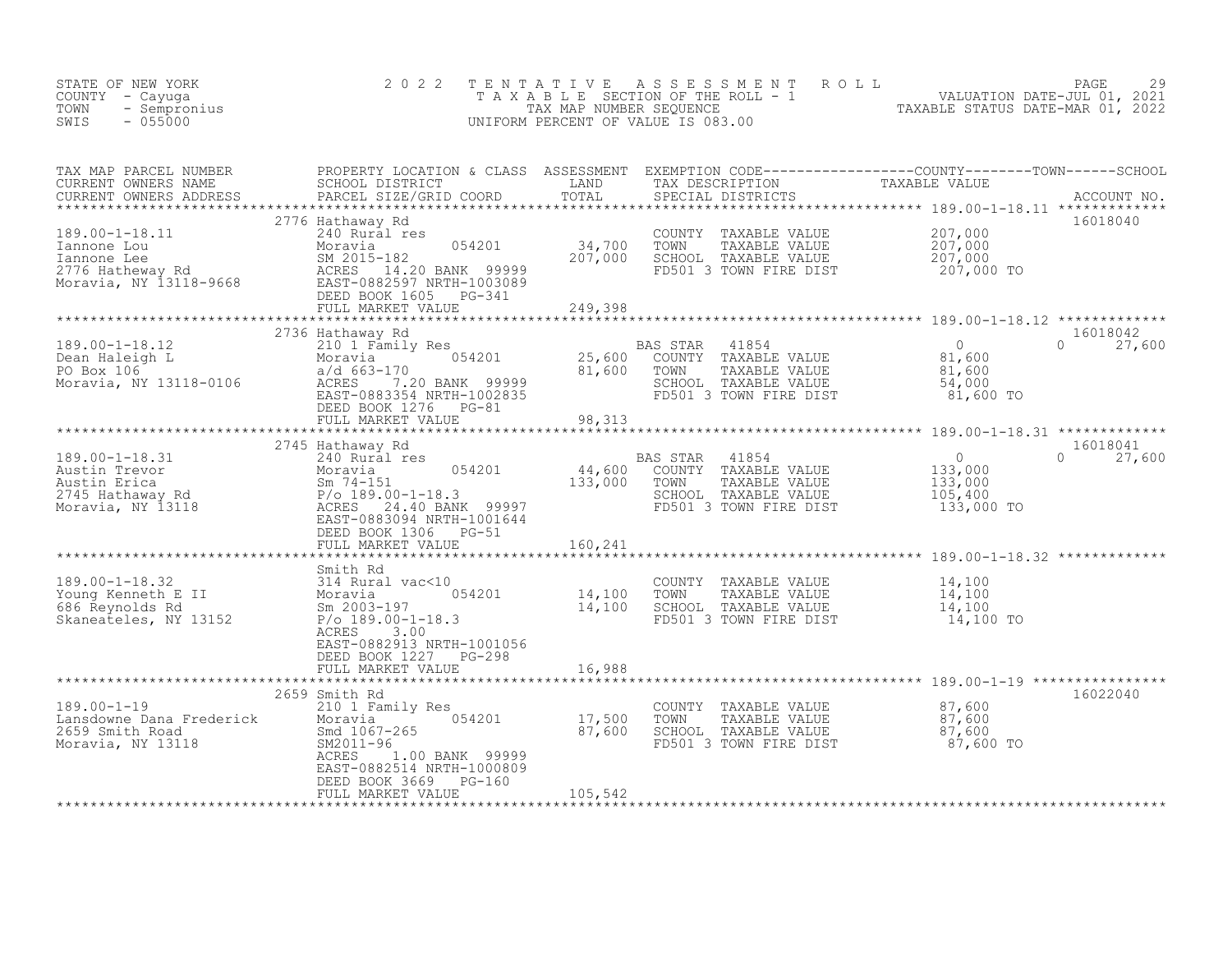| NEW YORK<br>- Cayuga<br>- Sempronius<br>Asson<br>STATE OF NEW YORK<br>COUNTY - Cayuga<br>TOWN<br>SWIS                                                                                                                                                                                                                                                                                                      | 2 0 2 2                                                                                                             |                                     |                                                                                                                                                                                                                                                                                                                                                                                                                              | TENTATIVE ASSESSMENT ROLL PALUATION DATE-JUL 01, 2021<br>TAXABLE SECTION OF THE ROLL - 1 VALUATION DATE-JUL 01, 2021<br>UNIFORM PERCENT OF VALUE IS 083.00<br>UNIFORM PERCENT OF VALUE IS 083.00 |                           |
|------------------------------------------------------------------------------------------------------------------------------------------------------------------------------------------------------------------------------------------------------------------------------------------------------------------------------------------------------------------------------------------------------------|---------------------------------------------------------------------------------------------------------------------|-------------------------------------|------------------------------------------------------------------------------------------------------------------------------------------------------------------------------------------------------------------------------------------------------------------------------------------------------------------------------------------------------------------------------------------------------------------------------|--------------------------------------------------------------------------------------------------------------------------------------------------------------------------------------------------|---------------------------|
| TAX MAP PARCEL NUMBER PROPERTY LOCATION & CLASS ASSESSMENT EXEMPTION CODE----------------COUNTY--------TOWN------SCHOOL CURRENT OWNERS NAME SCHOOL DISTRICT LAND TAX DESCRIPTION TAXABLE VALUE CURRENT OWNERS ADDRESS PARCEL S                                                                                                                                                                             |                                                                                                                     |                                     |                                                                                                                                                                                                                                                                                                                                                                                                                              |                                                                                                                                                                                                  |                           |
| $\begin{array}{lllllllllllllll} 189.00-1-20.1 & & & & 2039\; \text{smin}\; \text{ra} & & & & & 270\; \text{Mfg housing} & & & & & & 054201 \\\text{Metcal Erian} & & & & & 270\; \text{Mfg housing} & & & & 054201 & & & 17,900 & \text{TOWN} & \text{TAXABLE VALUE} & \text{NAUE} & & 38,200 \\\text{Moravia} & & & & & & 054201 & & & 17,900 & \text{TOWN} & \text{TAXABLE VALUE} & \text{NAUE} & & 38,$ | 2639 Smith Rd<br>EAST-0889525 NRTH-1000419<br>DEED BOOK 1588 PG-300<br>FULL MARKET VALUE 46,024                     |                                     |                                                                                                                                                                                                                                                                                                                                                                                                                              |                                                                                                                                                                                                  | 16012040                  |
| 2645 Smith Rd<br>2645 Smith Rd<br>210 18,800 TOWN TAXABLE VALUE<br>Badman Steven D<br>2002-292,Lot A<br>Moravia, NY 13118-0365 P/o 189.00-1-20<br>2015-164<br>2015-164<br>2015-164<br>20215-164<br>20215-164<br>20215-164<br>20215-164<br>2022 CONG CHOO                                                                                                                                                   | 2645 Smith Rd<br>1.98 BANK 99995<br>ACRES<br>EAST-0882520 NRTH-1000592<br>DEED BOOK 1602 PG-89<br>FULL MARKET VALUE | * * * * * * * * * * * * *<br>98,072 |                                                                                                                                                                                                                                                                                                                                                                                                                              |                                                                                                                                                                                                  |                           |
|                                                                                                                                                                                                                                                                                                                                                                                                            |                                                                                                                     |                                     |                                                                                                                                                                                                                                                                                                                                                                                                                              |                                                                                                                                                                                                  |                           |
|                                                                                                                                                                                                                                                                                                                                                                                                            |                                                                                                                     |                                     | $\begin{tabular}{lllllllllll} \texttt{AG} & \texttt{LAND} & \texttt{EX} & 41720 & & & & 13,023 & & 13\\ \texttt{COUNTY} & \texttt{TAXABLE} & \texttt{VALUE} & & & & 60,777\\ \texttt{TOWN} & \texttt{TAXABLE} & \texttt{VALUE} & & & 60,777\\ \texttt{SCHOOL} & \texttt{TAXABLE} & \texttt{VALUE} & & & 60,777\\ \texttt{FD501} & 3 & \texttt{TOWN} & \texttt{FIRE} & \texttt{DIST} & & & 73,800 & \texttt{TO} \end{tabular$ |                                                                                                                                                                                                  | 16019030<br>13,023 13,023 |
| MAY BE SUBJECT TO PAYMENT<br>UNDER AGDIST LAW TIL 2006                                                                                                                                                                                                                                                                                                                                                     |                                                                                                                     |                                     |                                                                                                                                                                                                                                                                                                                                                                                                                              |                                                                                                                                                                                                  |                           |
| 34,400<br>189.00-1-21.2<br>Verrone David A<br>6 Jeffery Ct (189.00-1-21 (189.00-1-21 (189.00-1-21 (189.00-1-21 (189.00-1-21 (189.00-1-21 (189.00-1-21 (189.00-1-21 (189.00-1-21 (189.00-1-21 (189.00-1-21 (189.00-1-21 (189.00-1-21                                                                                                                                                                        | DEED BOOK 1566 PG-321<br>FULL MARKET VALUE 41,446                                                                   |                                     |                                                                                                                                                                                                                                                                                                                                                                                                                              |                                                                                                                                                                                                  | 16019030                  |
|                                                                                                                                                                                                                                                                                                                                                                                                            |                                                                                                                     |                                     |                                                                                                                                                                                                                                                                                                                                                                                                                              |                                                                                                                                                                                                  | 16015160                  |
| 3714 Sayles Corners Rd<br>3714 Sayles Corners Rd<br>3714 Sayles Corners Rd<br>37,956<br>Shively Brian E<br>37,956<br>Shively Euli Market Value<br>37,956<br>Sead Sayles Corners Rd<br>37,956<br>223,900 TOWN TAXABLE VALUE<br>37,956<br>223,900 TOWN T                                                                                                                                                     |                                                                                                                     |                                     |                                                                                                                                                                                                                                                                                                                                                                                                                              | 125,944 125,944                                                                                                                                                                                  |                           |
| MAY BE SUBJECT TO PAYMENT<br>UNDER AGDIST LAW TIL 2026                                                                                                                                                                                                                                                                                                                                                     |                                                                                                                     |                                     |                                                                                                                                                                                                                                                                                                                                                                                                                              |                                                                                                                                                                                                  |                           |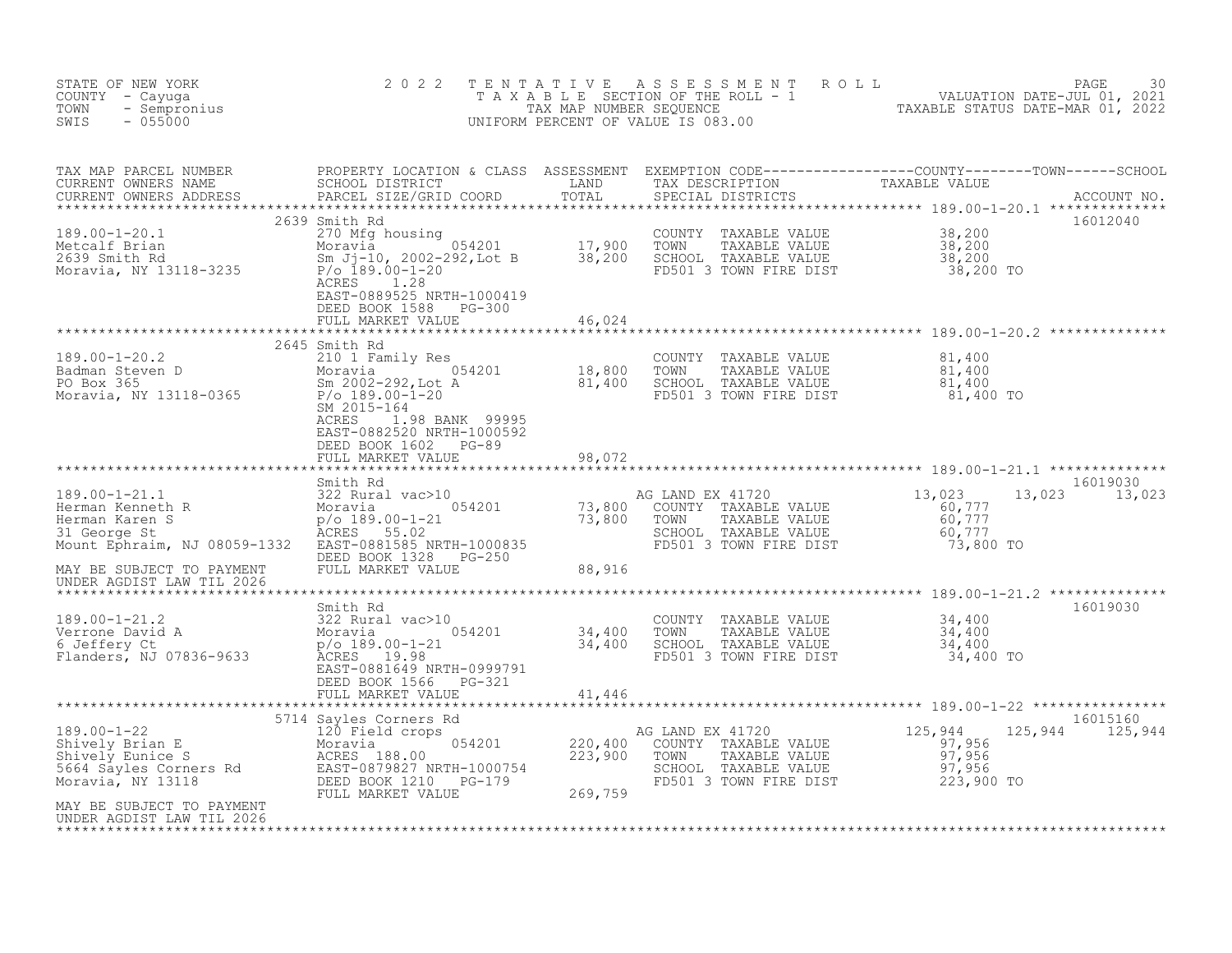| STATE OF NEW YORK<br>COUNTY - Cayuga<br>TOWN<br>- Sempronius<br>SWIS<br>$-055000$                                                                                                                                                                                                                                                                                    | 2 0 2 2                                    |        |                                                                                                                                 | TENTATIVE ASSESSMENT ROLL PAGE 31<br>TAXABLE SECTION OF THE ROLL - 1 VALUATION DATE-JUL 01, 2021<br>TAX MAP NUMBER SEQUENCE TAXABLE STATUS DATE-MAR 01, 2022<br>UNIFORM PERCENT OF VALUE IS 083.00 |                                     |
|----------------------------------------------------------------------------------------------------------------------------------------------------------------------------------------------------------------------------------------------------------------------------------------------------------------------------------------------------------------------|--------------------------------------------|--------|---------------------------------------------------------------------------------------------------------------------------------|----------------------------------------------------------------------------------------------------------------------------------------------------------------------------------------------------|-------------------------------------|
| TAX MAP PARCEL NUMBER BROPERTY LOCATION & CLASS ASSESSMENT EXEMPTION CODE-----------------COUNTY--------TOWN-----SCHOOL CURRENT OWNERS NAME SCHOOL DISTRICT LAND TAX DESCRIPTION TAXABLE VALUE<br>CURRENT OWNERS ADDRESS PARCEL S                                                                                                                                    |                                            |        |                                                                                                                                 |                                                                                                                                                                                                    |                                     |
| 305,443<br>Moravia, NY 13118<br>Primary Saved Bayles Corners Rd<br>Moravia, NY 13118<br>Primary Saved Bayles Corners Rd<br>Moravia, NY 13118<br>Primary Saved Bayles Corners Rd<br>Primary Saved Based Bayles Corners Rd<br>Moravia, NY 13118<br><br>MAY BE SUBJECT TO PAYMENT                                                                                       |                                            |        |                                                                                                                                 | $\overline{0}$                                                                                                                                                                                     | 16015150<br>55,557 55,557<br>27,600 |
|                                                                                                                                                                                                                                                                                                                                                                      |                                            |        |                                                                                                                                 |                                                                                                                                                                                                    |                                     |
| $\begin{tabular}{lllllllllllll} \textbf{189.00-1-23.2} & \textbf{Sayles Conners Rd} & \textbf{314 Rural vac} & \textbf{21,000} & \textbf{21,000} & \textbf{21,000} & \textbf{17,396} & \textbf{17,000} & \textbf{17,000} & \textbf{189.00-1-23} & \textbf{21,000} & \textbf{21,000} & \textbf{21,000} & \textbf{21,000} & \textbf{17,000} & \textbf{21,000} & \text$ |                                            |        |                                                                                                                                 |                                                                                                                                                                                                    | 17,396 17,396                       |
|                                                                                                                                                                                                                                                                                                                                                                      |                                            |        |                                                                                                                                 |                                                                                                                                                                                                    |                                     |
|                                                                                                                                                                                                                                                                                                                                                                      |                                            |        |                                                                                                                                 |                                                                                                                                                                                                    | 16013140                            |
|                                                                                                                                                                                                                                                                                                                                                                      | DEED BOOK 1403 PG-310<br>FULL MARKET VALUE | 96,265 |                                                                                                                                 | 79,900 TO                                                                                                                                                                                          | $0 \t 27,600$                       |
|                                                                                                                                                                                                                                                                                                                                                                      |                                            |        |                                                                                                                                 |                                                                                                                                                                                                    |                                     |
|                                                                                                                                                                                                                                                                                                                                                                      | 2977 White Rd                              |        |                                                                                                                                 |                                                                                                                                                                                                    | 16013140<br>44,831 44,831           |
|                                                                                                                                                                                                                                                                                                                                                                      |                                            |        |                                                                                                                                 |                                                                                                                                                                                                    |                                     |
|                                                                                                                                                                                                                                                                                                                                                                      | 2977 White Rd                              |        |                                                                                                                                 |                                                                                                                                                                                                    | 16013140                            |
| 189.00-1-24.12<br>Hall Edwin A<br>Moravia 210 1 Family Res<br>Moravia 054201 23,600<br>2977 White Rd<br>2977 White Rd<br>2977 White Rd<br>2977 White Rd<br>2977 White Rd<br>2977 White Rd<br>2977 White Rd<br>2970 B9.00-1-24.1<br>2022<br>2022 FULL MAR                                                                                                             |                                            |        | COUNTY TAXABLE VALUE 170,900<br>TOWN TAXABLE VALUE 170,900<br>SCHOOL TAXABLE VALUE 170,900<br>FD501 3 TOWN FIRE DIST 170,900 TO |                                                                                                                                                                                                    |                                     |
|                                                                                                                                                                                                                                                                                                                                                                      |                                            |        |                                                                                                                                 |                                                                                                                                                                                                    |                                     |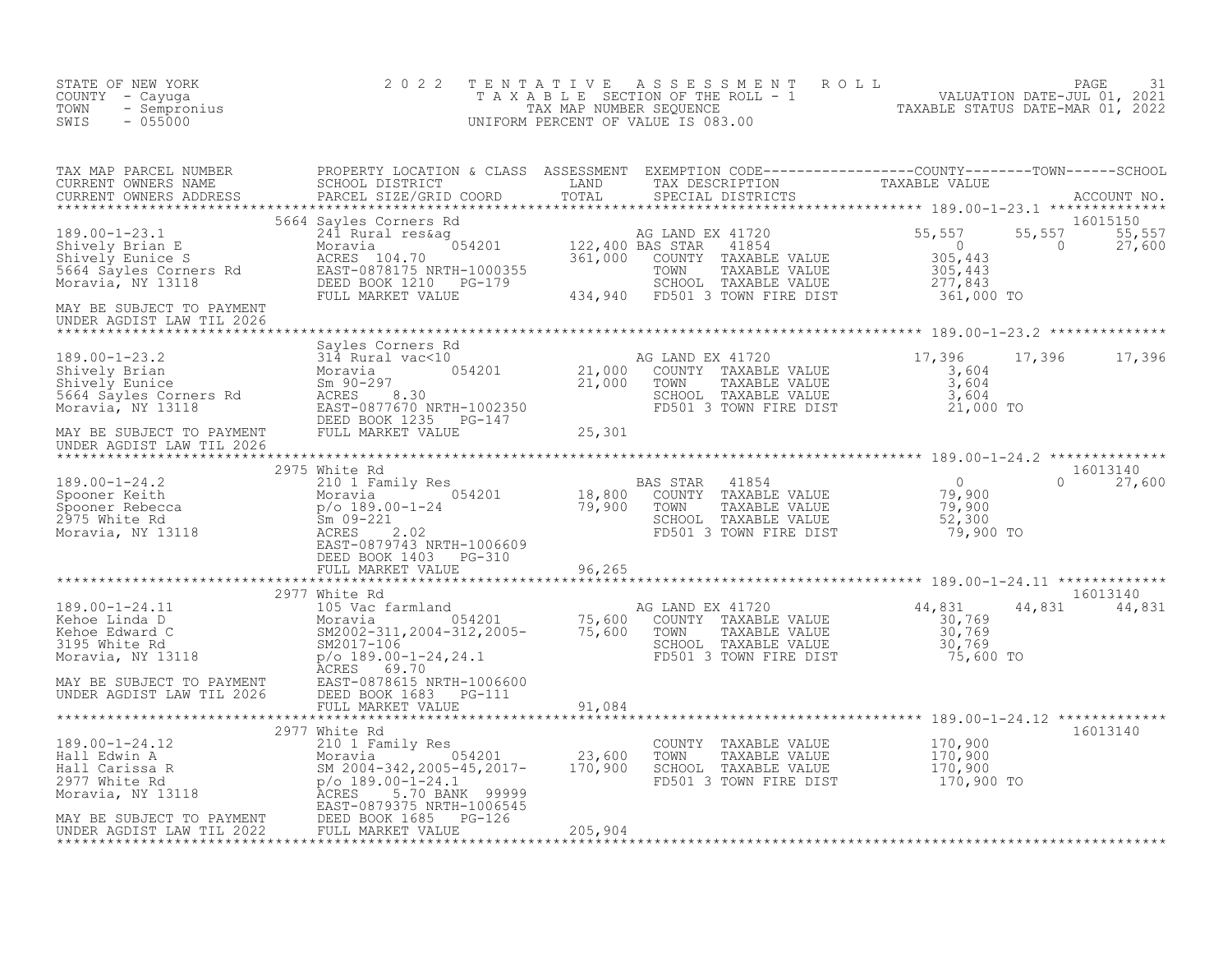| STATE OF NEW YORK<br>COUNTY - Cayuga<br>- Sempronius<br>TOWN<br>SWIS<br>$-055000$                                                                                                                                                                                | 2 0 2 2                                                         | T E N T A T I V E | TENTATIVE ASSESSMENT ROLL UNLUATION DATE-JUL 01, 2021<br>TAXABLE SECTION OF THE ROLL - 1 VALUATION DATE-JUL 01, 2021<br>TAXABLE STATUS DATE-MAR 01, 2022<br>JNIFORM PERCENT OF VALUE IS 083.00<br>UNIFORM PERCENT OF VALUE IS 083.00 |                                             |             |
|------------------------------------------------------------------------------------------------------------------------------------------------------------------------------------------------------------------------------------------------------------------|-----------------------------------------------------------------|-------------------|--------------------------------------------------------------------------------------------------------------------------------------------------------------------------------------------------------------------------------------|---------------------------------------------|-------------|
|                                                                                                                                                                                                                                                                  |                                                                 |                   |                                                                                                                                                                                                                                      |                                             |             |
| 190.00-1-1.3<br>Cooper Michael R<br>Moravia 270 Mfg housing<br>Moravia 054201 18,800 TOWNTY TAXABLE VALUE 43,800<br>Moravia 5.000 198, SM 2016-166 43,800 SCHOOL TAXABLE VALUE 43,800<br>Moravia, NY 13118 ACRES 2.00 BANK 99995<br>Morav                        | DEED BOOK 1652 PG-251<br>FULL MARKET VALUE                      | 52,771            |                                                                                                                                                                                                                                      |                                             |             |
|                                                                                                                                                                                                                                                                  |                                                                 |                   |                                                                                                                                                                                                                                      |                                             |             |
| 190.00-1-1.4<br>Stramba Shane<br>3017 State Route 41A<br>3017 State Route 41A<br>3017 State Route 41A<br>3017 State Route 41A<br>3017 State Route 41A<br>29,200<br>29,200<br>29,400<br>29,400<br>29,400<br>29,400<br>29,400<br>29,400<br>29,400<br>29,400<br>29, | 3017 State Route 41A<br>EAST-0887195 NRTH-1007394               |                   | COUNTY TAXABLE VALUE $92,400$<br>TOWN TAXABLE VALUE $92,400$<br>SCHOOL TAXABLE VALUE $92,400$<br>FD501 3 TOWN FIRE DIST $92,400$ TO                                                                                                  |                                             |             |
|                                                                                                                                                                                                                                                                  | DEED BOOK 1664 PG-224<br>FULL MARKET VALUE                      | 111,325           |                                                                                                                                                                                                                                      |                                             |             |
|                                                                                                                                                                                                                                                                  |                                                                 |                   |                                                                                                                                                                                                                                      |                                             |             |
|                                                                                                                                                                                                                                                                  | 054201 81,000<br>265,000<br>3TH-1008250<br><sub>IT</sub> PG-142 |                   | COUNTY TAXABLE VALUE<br>TOWN TAXABLE VALUE<br>SCHOOL TAXABLE VALUE<br>FD501 3 TOWN FIRE DIST                                                                                                                                         | 265,000<br>265,000<br>265,000<br>265,000 TO | 16027010    |
|                                                                                                                                                                                                                                                                  | 3097 State Route 41A                                            | **************    |                                                                                                                                                                                                                                      |                                             |             |
| 190.00-1-1.12<br>190.00-1-1.12<br>Lawrence William 2097 State Route 41A<br>Lawrence Jody 5m 78-258, 94-102<br>23, 900 BAS STAR<br>23, 900 BAS STAR<br>23, 900 BAS STAR<br>23, 900 BAS STAR<br>23, 900 BAS STAR<br>23, 900 BAS STAR<br>23, 900 BAS                |                                                                 |                   | VET COM CT 41131 12,450<br>00 BAS STAR 41854 0<br>00 COUNTY TAXABLE VALUE 92,550<br>TOWN TAXABLE VALUE 92,550<br>2010 COUNTY TAXABLE VALUE 97,4400<br>FD501 3 TOWN FIRE DIST                                                         | 12,450<br>105,000 TO                        | 0<br>27,600 |
|                                                                                                                                                                                                                                                                  |                                                                 |                   |                                                                                                                                                                                                                                      |                                             |             |
| 190.00-1-1.212<br>Hitchcock Leslie<br>Hitchcock Leslie<br>Hanford Jeremy and Hang App #597/176, SM78-25<br>3009 State Route 41A<br>Moravia, NY 13118<br>Moravia, NY 13118<br>Moravia, NY 13118<br>ACRES 57.70<br>The Booth Capp #597/176, SM78-2                 | DEED BOOK 3730 PG-297<br>FULL MARKET VALUE                      | 336,627           | COUNTY TAXABLE VALUE $279,400$<br>TOWN TAXABLE VALUE $279,400$<br>SCHOOL TAXABLE VALUE $279,400$<br>FD501 3 TOWN FIDE DIGT<br>FD501 3 TOWN FIRE DIST                                                                                 | $279,400$ TO                                |             |
|                                                                                                                                                                                                                                                                  |                                                                 |                   |                                                                                                                                                                                                                                      |                                             |             |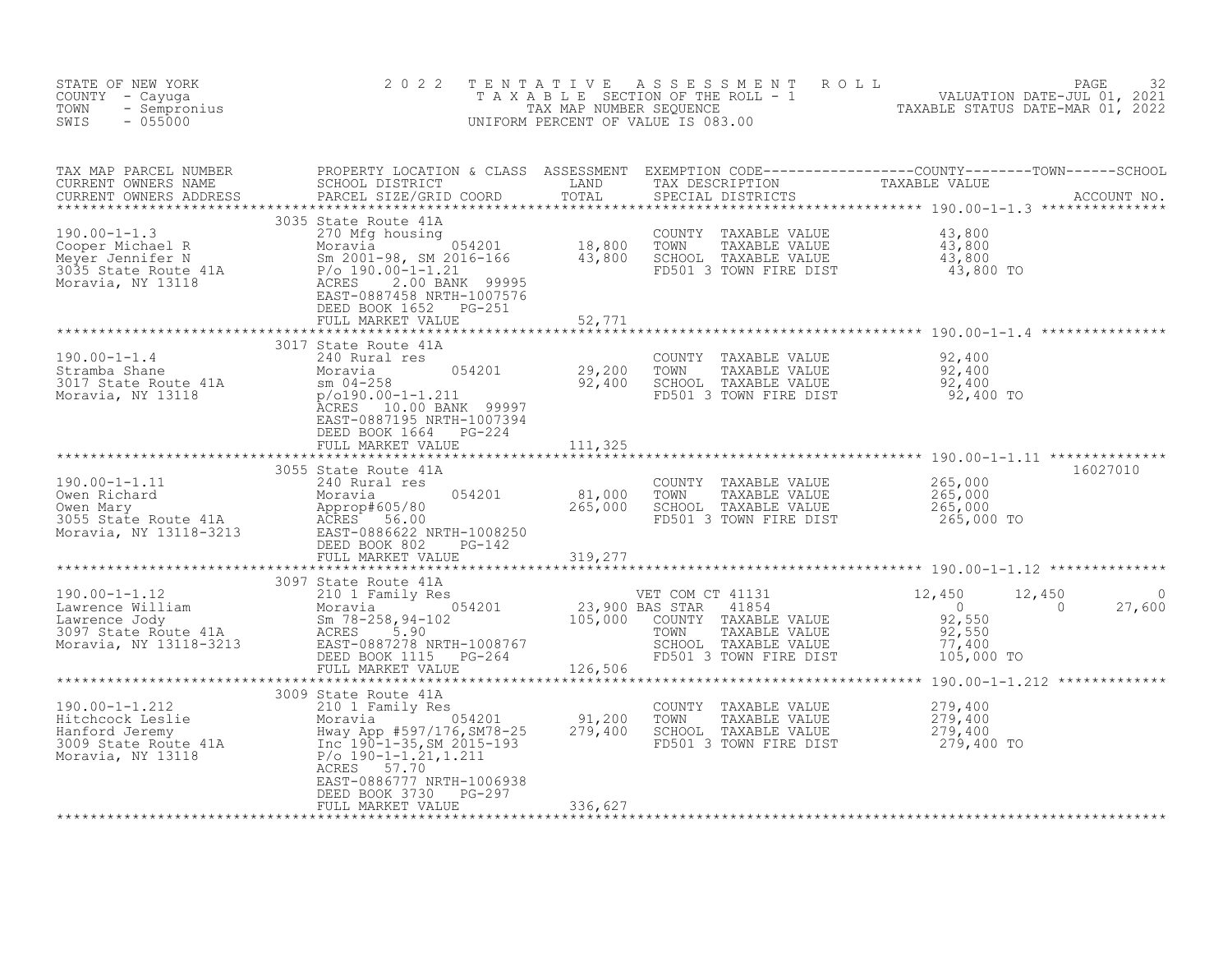| STATE OF NEW YORK<br>COUNTY - Cayuga<br>- Sempronius<br>TOWN<br>$-055000$<br>SWIS                                                                                                                                                                                                                                                                                                                                                                            | 2 0 2 2                                                                    |         | TENTATIVE ASSESSMENT ROLL PAGE 33<br>TAXABLE SECTION OF THE ROLL - 1 VALUATION DATE-JUL 01, 2021<br>TAX MAP NUMBER SEQUENCE TAXABLE STATUS DATE-MAR 01, 2022<br>UNIFORM PERCENT OF VALUE IS 083.00 |                |                    |
|--------------------------------------------------------------------------------------------------------------------------------------------------------------------------------------------------------------------------------------------------------------------------------------------------------------------------------------------------------------------------------------------------------------------------------------------------------------|----------------------------------------------------------------------------|---------|----------------------------------------------------------------------------------------------------------------------------------------------------------------------------------------------------|----------------|--------------------|
|                                                                                                                                                                                                                                                                                                                                                                                                                                                              |                                                                            |         |                                                                                                                                                                                                    |                |                    |
| $\begin{tabular}{lllllllllllllllllllllll} \textsc{TAX} & \textsc{MAP} & \textsc{PROBERTY} & \textsc{DCAITION} & \textsc{GLES} & \textsc{SSESSMENT} & \textsc{EXEMENT} & \textsc{DCED--------------COUNTY------TOWN-----SCHOOL} \\ \textsc{CUREENT} & \textsc{NWERS} & \textsc{RADEED} & \textsc{PASCED} & \textsc{TRZED} & \textsc{TRZED} & \textsc{TRZED} & \textsc{TRZED} \\ \textsc{CUREENT} & \textsc{NWERS} & \textsc{ADRESS} & \textsc{PARGE} & \text$ |                                                                            |         |                                                                                                                                                                                                    |                |                    |
| MAY BE SUBJECT TO PAYMENT<br>UNDER AGDIST LAW TIL 2026                                                                                                                                                                                                                                                                                                                                                                                                       |                                                                            |         |                                                                                                                                                                                                    |                |                    |
| $\begin{array}{lllllllllll} 190.00-1-3.1 & 2941 \text{ State Route 41A} & \text{VET WAR CT 41121} \\ \text{Cooper John} & \text{Moravia} & 054201 & 40,400 & \text{COUNTY TAXABLE VALUE} \\ \text{Cooper Linda} & \text{Hway App #599/86} & 127,200 & \text{TOWN} & \text{TAXABLE VALUE} \\ 2941 \text{ State Route 41A} & \text{SM 2016-148} & \text{SCHOOI TAXABLE VALUE} & \text{SCHOOL TAXABLE VALUE} \\ \text{Moravia, NY 13118} & \$                   | 2941 State Route 41A<br>EAST-0886604 NRTH-1005970<br>DEED BOOK 1647 PG-232 |         | ET WAR CT 41121 7,470 7<br>COUNTY TAXABLE VALUE 119,730<br>TOWN TAXABLE VALUE 119,730<br>SCHOOL TAXABLE VALUE 127,200<br>FD501 3 TOWN FIRE DIST 127,200 TO                                         | 7,470          | 16013110           |
|                                                                                                                                                                                                                                                                                                                                                                                                                                                              | FULL MARKET VALUE                                                          | 153,253 |                                                                                                                                                                                                    |                |                    |
|                                                                                                                                                                                                                                                                                                                                                                                                                                                              | 6081 Sayles Corners Rd                                                     |         |                                                                                                                                                                                                    |                | 16026040           |
|                                                                                                                                                                                                                                                                                                                                                                                                                                                              |                                                                            |         |                                                                                                                                                                                                    |                |                    |
|                                                                                                                                                                                                                                                                                                                                                                                                                                                              | 2948 State Route 41A                                                       |         |                                                                                                                                                                                                    |                | 16013101           |
|                                                                                                                                                                                                                                                                                                                                                                                                                                                              |                                                                            |         |                                                                                                                                                                                                    |                |                    |
| 190.00-1-6.2<br>Sanchez Denise A<br>Sanchez Denise A<br>Moravia Moravia (17,500 EN<br>Moravia, NY 13118<br>Moravia, NY 13118<br>Moravia (190.00-1-6.20 EAST-0888152 NRTH-1003747<br>Moravia, NY 13118<br>Moravia (190.00-1246 PG-189<br>EULL MA                                                                                                                                                                                                              | 2846 State Route 41A                                                       |         | ENH STAR<br>41834<br>NH STAR 41834<br>COUNTY TAXABLE VALUE 19,900<br>TOWN TAXABLE VALUE 19,900<br>SCHOOL TAXABLE VALUE 10,990<br>FD501 3 TOWN FIRE DIST 19,900 TO<br>TOWN                          | $\overline{0}$ | $\Omega$<br>68,910 |
|                                                                                                                                                                                                                                                                                                                                                                                                                                                              |                                                                            |         |                                                                                                                                                                                                    |                |                    |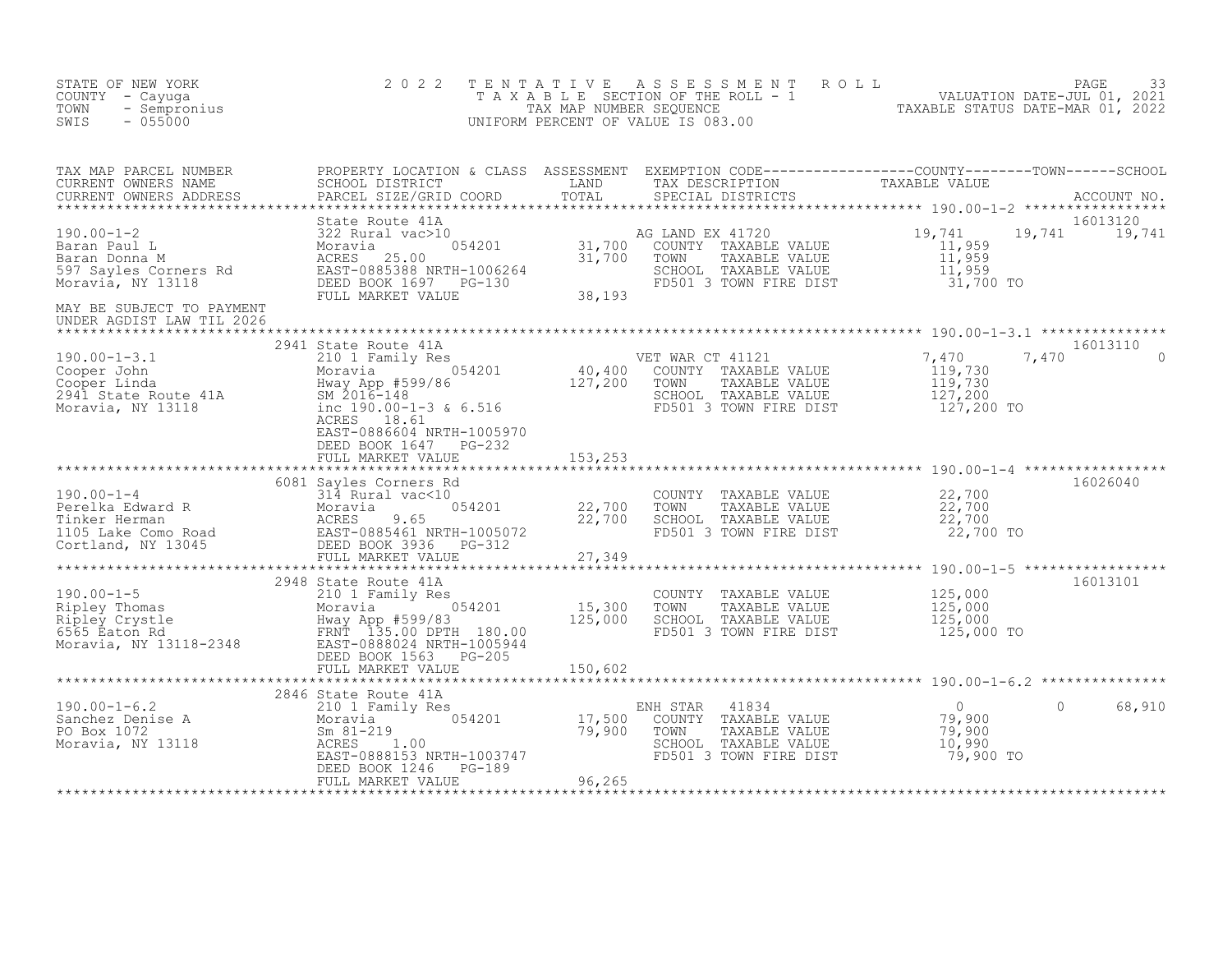| STATE OF NEW YORK 2022<br>COUNTY - Cayuga<br>TOWN - Sempronius<br>SWIS - 055000                                                                                                                                                                                                                                                                   |                                                                         |        | TENTATIVE ASSESSMENT ROLL PAGE 34<br>TAXABLE SECTION OF THE ROLL - 1 VALUATION DATE-JUL 01, 2021<br>TAX MAP NUMBER SEQUENCE TAXABLE STATUS DATE-MAR 01, 2022<br>UNIFORM PERCENT OF VALUE IS 083.00 |
|---------------------------------------------------------------------------------------------------------------------------------------------------------------------------------------------------------------------------------------------------------------------------------------------------------------------------------------------------|-------------------------------------------------------------------------|--------|----------------------------------------------------------------------------------------------------------------------------------------------------------------------------------------------------|
|                                                                                                                                                                                                                                                                                                                                                   |                                                                         |        |                                                                                                                                                                                                    |
|                                                                                                                                                                                                                                                                                                                                                   |                                                                         |        |                                                                                                                                                                                                    |
| 190.00-1-6.4<br>190.00-1-6.4<br>190.00-1-6.4<br>190.00-1-6.4<br>190.00-1-6.4<br>2008-13<br>2008-13<br>2008-13<br>2008-13<br>2008-13<br>2008-13<br>2008-13<br>2008-13<br>2008-13<br>2008-13<br>2008-13<br>2008-13<br>2008-13<br>2008-13<br>2008-13<br>2008-13<br>2008-13<br>                                                                       | EAST-0888283 NRTH-1003933<br>DEED BOOK 4102 PG-325<br>FULL MARKET VALUE | 15,904 |                                                                                                                                                                                                    |
| $\begin{tabular}{lllllllllllll} 190.00-1-6.6 & 2876 \text{ State Route 41A} & 054201 & 000-100 & 0000 & 0000 \\ \text{Daily Panel} & & 054201 & 0000 & 0000 & 0000 \\ 2876 \text{ State Route 41A} & & 054201 & 21,700 & 0000 & 0000 \\ 2876 \text{ State Route 41A} & & 054201 & 21,700 & 0000 & 0000 \\ 2876 \text{ State Route 41A} & & 05420$ | DEED BOOK 3791 PG-147<br>FULL MARKET VALUE 147 228,916                  |        |                                                                                                                                                                                                    |
|                                                                                                                                                                                                                                                                                                                                                   |                                                                         |        |                                                                                                                                                                                                    |
|                                                                                                                                                                                                                                                                                                                                                   |                                                                         |        |                                                                                                                                                                                                    |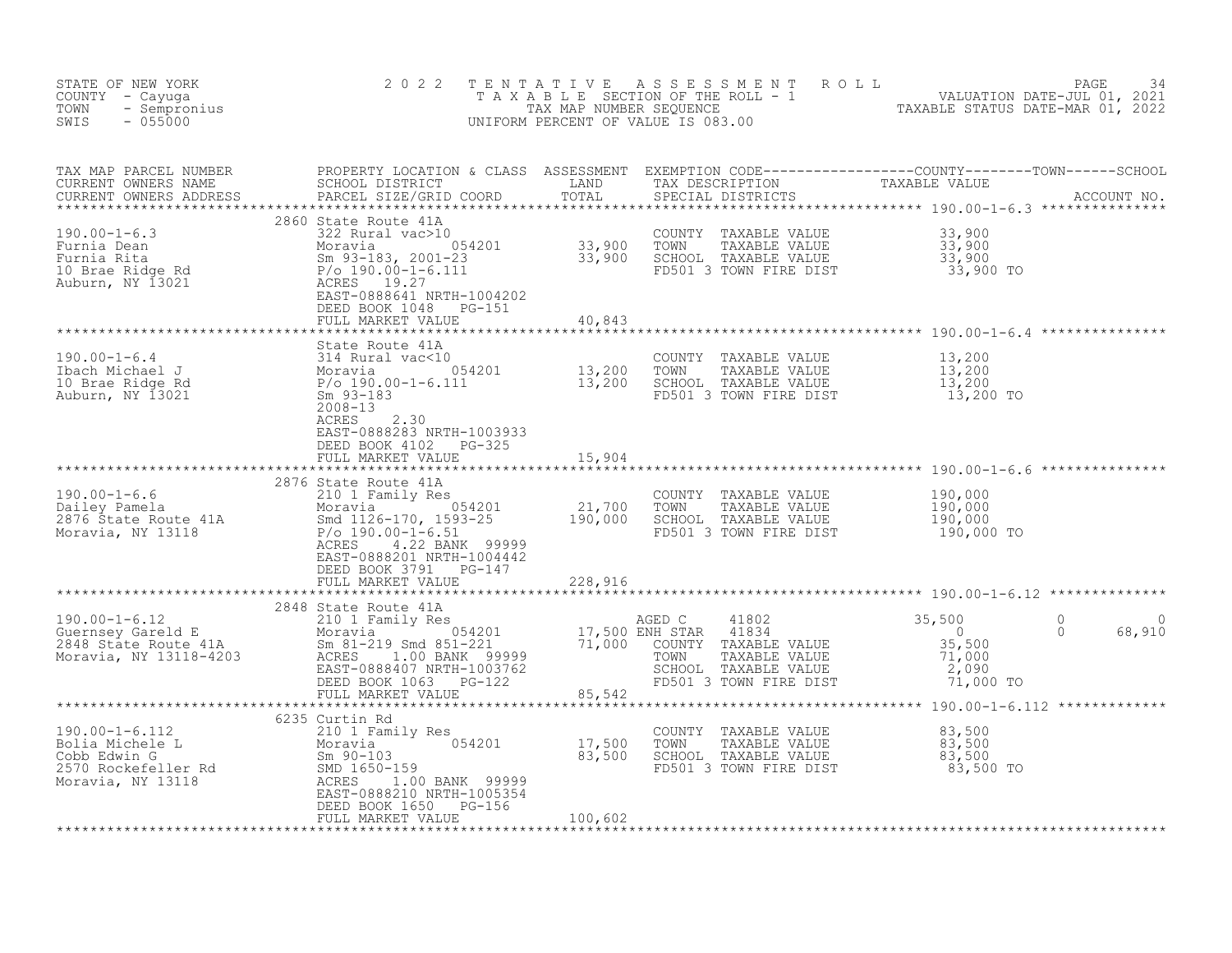| STATE OF NEW YORK<br>COUNTY - Cayuga<br>- Sempronius<br>TOWN<br>$-055000$<br>SWIS                                                                                                                                                                              | 2 0 2 2                                                                                                                                                                                                        | TENTATIVE                          | A S S E S S M E N T R O L L<br>UNIFORM PERCENT OF VALUE IS 083.00                                                                                   | T A X A B L E SECTION OF THE ROLL - 1<br>TAX MAP NUMBER SEQUENCE - 1 VALUATION DATE-JUL 01, 2021<br>INIEOPM PERCENT OF VALUE IS 083 | PAGE<br>35                |
|----------------------------------------------------------------------------------------------------------------------------------------------------------------------------------------------------------------------------------------------------------------|----------------------------------------------------------------------------------------------------------------------------------------------------------------------------------------------------------------|------------------------------------|-----------------------------------------------------------------------------------------------------------------------------------------------------|-------------------------------------------------------------------------------------------------------------------------------------|---------------------------|
| TAX MAP PARCEL NUMBER<br>CURRENT OWNERS NAME<br>CURRENT OWNERS ADDRESS                                                                                                                                                                                         |                                                                                                                                                                                                                |                                    |                                                                                                                                                     |                                                                                                                                     |                           |
| 190.00-1-6.513<br>Kehoe Mary Katherine Moravia Moravia 0542<br>6270 Curtin Rd Moravia 9542<br>Moravia, NY 13118 P/O 190.00-1-6.511<br>ACRES 5.21                                                                                                               | 6270 Curtin Rd<br>COUNT<br>270 Mfg housing<br>Moravia 054201 23,000 TOWN<br>smd 1287-325 65,000 SCHOC<br>P/DES 190.00-1-6.511 FD501<br>EAST-0889027 NRTH-1004913<br>DEED BOOK 1287 PG-322<br>FULL MARKET VALUE | 78,313                             | COUNTY TAXABLE VALUE 65,000<br>TOWN TAXABLE VALUE 65,000<br>SCHOOL TAXABLE VALUE 65,000<br>FD501 3 TOWN FIRE DIST 65,000 TO                         |                                                                                                                                     | 16013100                  |
| 190.00-1-6.515<br>Cuzzola Patrick A 314 Rural vac<10<br>3279 Walker Rd 5m 07-194<br>Auburn, NY 13021 p/o 190.00-1-6.512                                                                                                                                        | State Route 41A<br>ACRES 5.00<br>EAST-0887485 NRTH-1006095<br>DEED BOOK 1321 PG-105                                                                                                                            | $0$<br>054201 16,700<br>512 16,700 | COUNTY TAXABLE VALUE 16,700<br>TOWN TAXABLE VALUE 16,700<br>SCHOOL TAXABLE VALUE 16,700<br>SCHOOL TAXABLE VALUE<br>FD501 3 TOWN FIRE DIST 16,700 TO |                                                                                                                                     | 16013100                  |
| 190.00-1-6.517<br>Ripley Thomas<br>Ripley Thomas<br>Moravia<br>Ripley Crystle<br>State Moravia<br>Moravia, NY 13118-2348<br>Moravia, NY 13118-2348<br>BEED BOOK 1563 PG-205<br>DEED BOOK 1563 PG-205<br>MAY BE SUBJECT TO PAYMENT<br>UNDER AGDIST LAW TIL 2026 | FULL MARKET VALUE<br>State Route 41 A<br>DEED BOOK 1563 PG-205<br>DEED BOOK 1563 – F<br>FULL MARKET VALUE                                                                                                      | 20,120<br>173,494                  | AG LAND EX 41720<br>COUNTY TAXABLE VALUE<br>TAXABLE VALUE<br>TOWN<br>SCHOOL TAXABLE VALUE<br>FD501 3 TOWN FIRE DIST                                 | 38,602<br>38,602<br>$105, 398$<br>$105, 398$<br>$105, 398$<br>144,000 TO                                                            | 16013100<br>38,602        |
| 190.00-1-7<br>Davis Bonni Jo<br>Davis Jeffrey (1990) 2008 201 2013<br>Davis Jeffrey (1990) 2008 2013<br>2008 2014 2013<br>2013<br>2013<br>2013<br>2013<br>2013<br>2013<br>400 Lansing-Genoa Townline Rd EAST-0891847 NRTH-1006318<br>Lansing, NY 14882         | $054201$ $145,300$ $145,300$<br>DEED BOOK 364 PG-346<br>FULL MARKET VALUE                                                                                                                                      | 145,300<br>175,060                 | COUNTY TAXABLE VALUE 145,300<br>TOWN TAXABLE VALUE 145,300<br>SCHOOL TAXABLE VALUE 145,300<br>FD501 3 TOWN FIRE DIST                                | 145,300 TO                                                                                                                          | 16026120                  |
| 190.00-1-8.1<br>Wayne Mark Moravia 054201 22,300<br>6499 Curtin Rd 5md 1073-38 69,100<br>Moravia, NY 13118-3218 ACRES 2004.70                                                                                                                                  | 6499 Curtin Rd<br>ACRES 4.70<br>EAST-0893168 NRTH-1005748<br>DEED BOOK 1073<br>DEED BOOK 1073 PG-35<br>FULL MARKET VALUE                                                                                       | 83,253                             | BAS STAR<br>41854<br>TAXABLE VALUE<br>COUNTY<br>TAXABLE VALUE<br>TOWN<br>SCHOOL TAXABLE VALUE<br>FD501 3 TOWN FIRE DIST                             | $\overline{0}$<br>$69,100$<br>$69,100$<br>41,500<br>$69,100$ TO                                                                     | 16018170<br>$0 \t 27,600$ |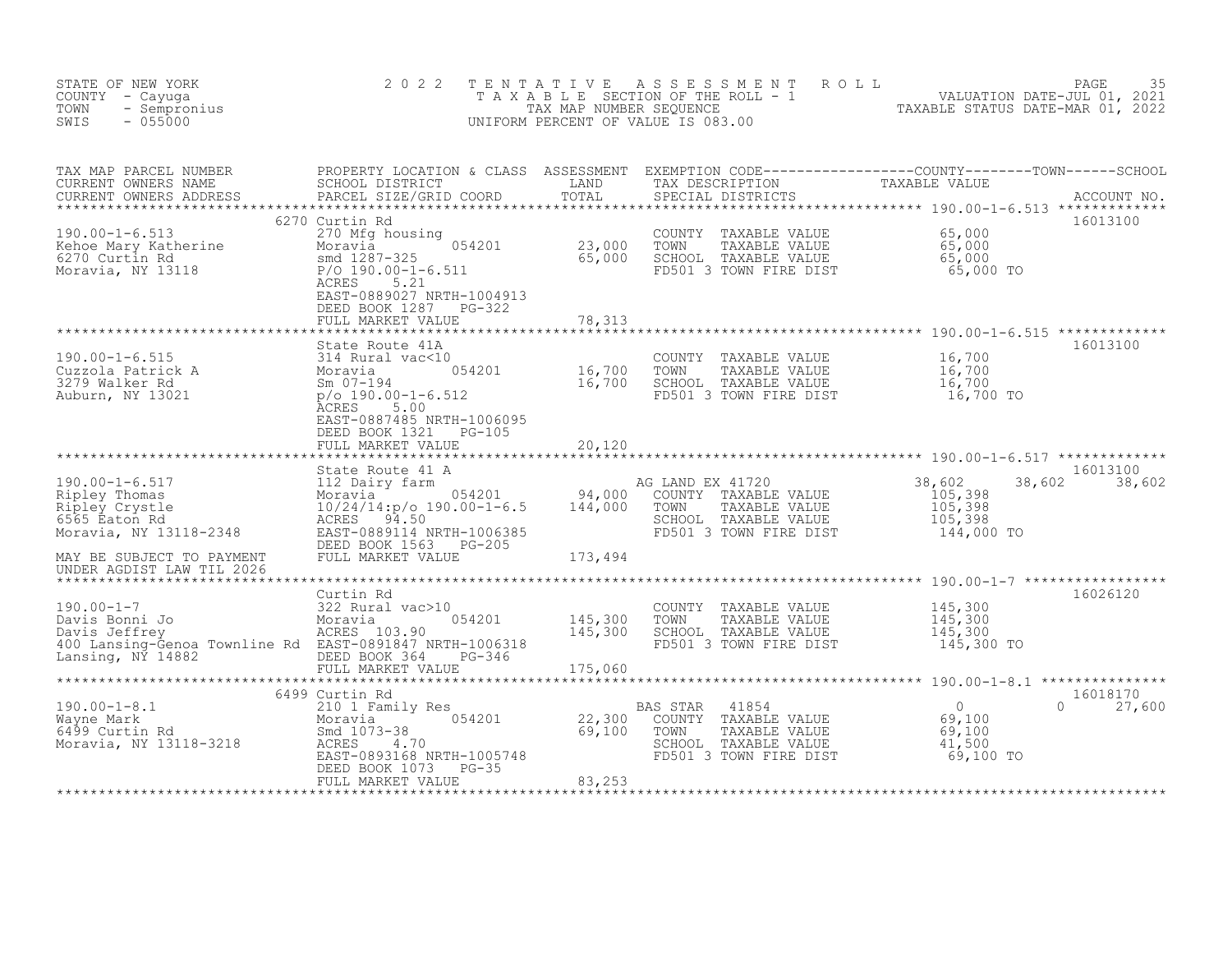| STATE OF NEW YORK<br>COUNTY - Cayuga<br>TOWN<br>SWIS                                                                                                                                                                                                      | 2 0 2 2                                                                                       |         |                                                                                                                                     | FAXABLE SECTION OF THE ROLL 5 M MODEL TAXABLE SECTION OF THE ROLL 5 TAXABLE STATUS DATE-JUL 01, 2021<br>TAXABLE STATUS DATE-MAR 01, 2022<br>UNIFORM PERCENT OF VALUE IS 083.00                                                                                                                                                                        |
|-----------------------------------------------------------------------------------------------------------------------------------------------------------------------------------------------------------------------------------------------------------|-----------------------------------------------------------------------------------------------|---------|-------------------------------------------------------------------------------------------------------------------------------------|-------------------------------------------------------------------------------------------------------------------------------------------------------------------------------------------------------------------------------------------------------------------------------------------------------------------------------------------------------|
|                                                                                                                                                                                                                                                           |                                                                                               |         |                                                                                                                                     |                                                                                                                                                                                                                                                                                                                                                       |
|                                                                                                                                                                                                                                                           | 6485 Curtin Rd                                                                                |         |                                                                                                                                     | $\begin{array}{lllllllllllllllllllll} \text{190.00-1-8.2} & \text{6485 Curtin Rd} & \text{260000} & \text{260000} & \text{260000} & \text{260000} & \text{26000} & \text{26000} & \text{26000} & \text{26000} & \text{26000} & \text{26000} & \text{26000} & \text{26000} & \text{26000} & \text{26000} & \text{26000} & \text{26000} & \text{26000}$ |
| MAY BE SUBJECT TO PAYMENT                                                                                                                                                                                                                                 | Bear Swamp Rd<br>FULL MARKET VALUE 74, 217                                                    |         |                                                                                                                                     | 16011190<br>28,023<br>28,023<br>61,600 TO                                                                                                                                                                                                                                                                                                             |
| UNDER AGDIST LAW TIL 2026                                                                                                                                                                                                                                 |                                                                                               |         |                                                                                                                                     |                                                                                                                                                                                                                                                                                                                                                       |
| 190.00-1-10.12<br>Crawford David<br>Crawford David<br>Moravid David Moravid Moravid Moravid David Moravid Moravid David<br>Moravid David SM 2016-164<br>Moravid David David SM 2016-164<br>Political David David SM 2016-164<br>Political Da              | 2921 Bear Swamp Rd<br>EAST-0894925 NRTH-1005393<br>DEED BOOK 1656 PG-244<br>FULL MARKET VALUE | 20,602  | COUNTY TAXABLE VALUE $17,100$<br>TOWN TAXABLE VALUE $17,100$<br>SCHOOL TAXABLE VALUE $17,100$<br>FD501 3 TOWN FIRE DIST 17,100 TO   | 16011190                                                                                                                                                                                                                                                                                                                                              |
|                                                                                                                                                                                                                                                           |                                                                                               |         |                                                                                                                                     |                                                                                                                                                                                                                                                                                                                                                       |
| 190.00-1-11.2<br>Bouley Mark<br>3473 SAnds Rd<br>Aurora, NY 13026<br>Aurora, NY 13026<br>Aurora, NY 13026<br>Aurora, NY 13026<br>Aurora, NY 13026<br>Aurora, NY 13026<br>Aurora, NY 13026<br>Aurora, NY 13026<br>Aurora, NY 13026<br>Aurora, NY 13026<br> | 6506 Curtin Rd<br>ACRES<br>1.10<br>EAST-0893451 NRTH-1005511<br>DEED BOOK 1032 PG-163         |         | COUNTY TAXABLE VALUE $85,100$<br>TOWN TAXABLE VALUE $85,100$<br>SCHOOL TAXABLE VALUE $85,100$<br>FD501 3 TOWN FIRE DIST $85,100$ TO |                                                                                                                                                                                                                                                                                                                                                       |
|                                                                                                                                                                                                                                                           | FULL MARKET VALUE                                                                             | 102,530 |                                                                                                                                     |                                                                                                                                                                                                                                                                                                                                                       |
| 190.00-1-11.111 6930 CHEEN SCREEN MORE TO BE SARABORAL TRIP 18,800<br>Forney Brian Moravia 054201 18,800<br>Torney Brian Sm 80-200 Ad 689-51 35,300<br>1017 Cortland Rd ACRES 2.00<br>Groton, NY 13073-8410 EAST-0893401 NRTH-1005275<br>                 | 6496 Curtin Rd<br>FULL MARKET VALUE                                                           | 42,530  | COUNTY TAXABLE VALUE $35,300$<br>TOWN TAXABLE VALUE $35,300$<br>SCHOOL TAXABLE VALUE $35,300$<br>FD501 3 TOWN FIRE DIST $35,300$    |                                                                                                                                                                                                                                                                                                                                                       |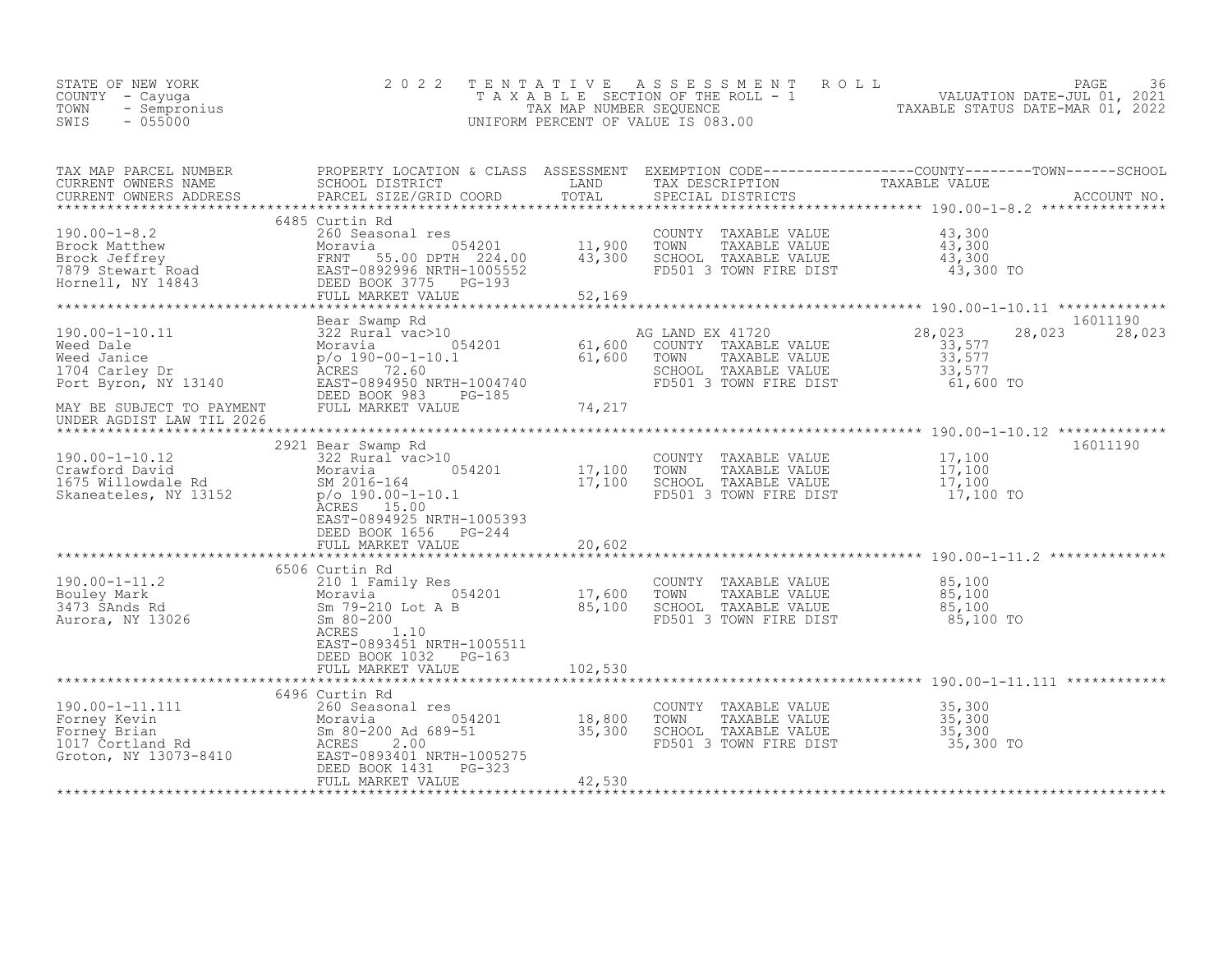| STATE OF NEW YORK<br>COUNTY - Cayuga<br>TOWN<br>- Sempronius<br>$-055000$<br>SWIS                                                                                                                                                                                                                                                                                         | 2 0 2 2                                            |        |  |          |
|---------------------------------------------------------------------------------------------------------------------------------------------------------------------------------------------------------------------------------------------------------------------------------------------------------------------------------------------------------------------------|----------------------------------------------------|--------|--|----------|
| TAX MAP PARCEL NUMBER PROPERTY LOCATION & CLASS ASSESSMENT EXEMPTION CODE-----------------COUNTY--------TOWN------SCHOOL SCHOOL DISTRICT LAND TAX DESCRIPTION TAXABLE VALUE<br>CURRENT OWNERS ADDRESS PARCEL SIZE/GRID COORD TOTA                                                                                                                                         |                                                    |        |  |          |
|                                                                                                                                                                                                                                                                                                                                                                           |                                                    |        |  |          |
|                                                                                                                                                                                                                                                                                                                                                                           | DEED BOOK 1345 PG-169<br>FULL MARKET VALUE 154,819 |        |  |          |
|                                                                                                                                                                                                                                                                                                                                                                           |                                                    |        |  |          |
|                                                                                                                                                                                                                                                                                                                                                                           |                                                    |        |  |          |
| 190.00-1-13.2 6434 Curtin Rd<br>Wells Paul Jacob 210 1 Family Res<br>Moravia 054201 17,000 TOWN TAXABLE VALUE 73,400<br>34 Congress Street 5m 604-43<br>Moravia, NY 13118 FRNT 175.00 DPTH 225.00<br>BANK 99999<br>EAST-0892003 NRTH-1005                                                                                                                                 |                                                    |        |  |          |
|                                                                                                                                                                                                                                                                                                                                                                           | FULL MARKET VALUE                                  | 88,434 |  |          |
| $\begin{array}{cccccccc} 190.00-1-13.11 & 6412 & \text{Curtin Rd} & 27,475 & 0 & 16022160 \\ \text{Shamp Joan} & 242 & \text{Rult} & 0 & 27,600 \\ \text{Shamp Joan} & 242 & \text{Rult} & 0 & 27,600 \\ \text{Shamp A} & 242 & \text{Rult} & 0 & 27,600 \\ \text{S12 Curtin Rd} & 82,425 & 28,50 BANK & 9995 & 109,900 & \text{COMNT TAXABLE VALUE} & 109,900 \\ \text{$ | 6412 Curtin Rd                                     |        |  | 16022160 |
|                                                                                                                                                                                                                                                                                                                                                                           |                                                    |        |  |          |
|                                                                                                                                                                                                                                                                                                                                                                           |                                                    |        |  |          |
|                                                                                                                                                                                                                                                                                                                                                                           | 6452 Curtin Rd                                     |        |  |          |
|                                                                                                                                                                                                                                                                                                                                                                           |                                                    |        |  |          |
|                                                                                                                                                                                                                                                                                                                                                                           |                                                    |        |  |          |
|                                                                                                                                                                                                                                                                                                                                                                           |                                                    |        |  |          |
|                                                                                                                                                                                                                                                                                                                                                                           |                                                    |        |  |          |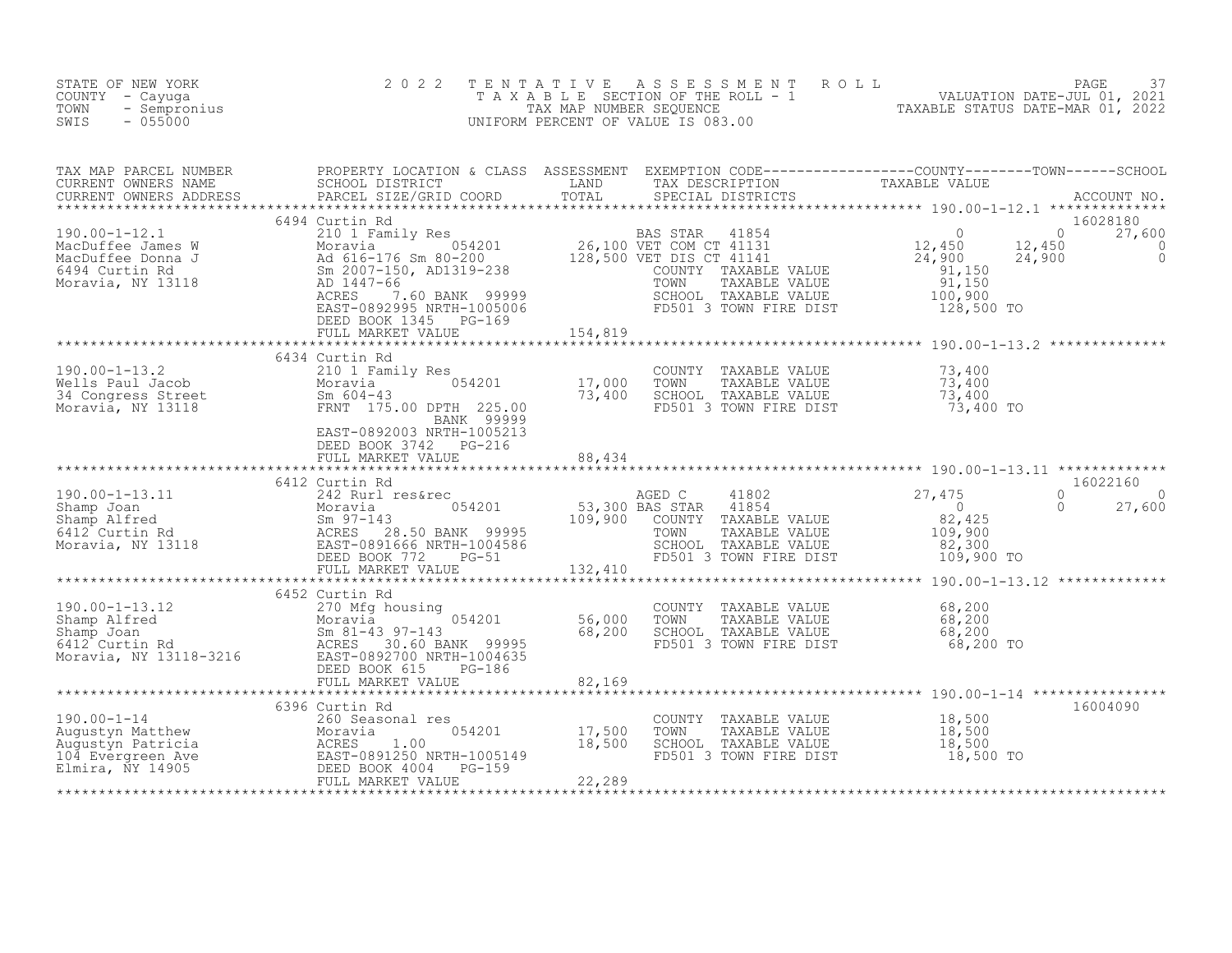| STATE OF NEW YORK<br>COUNTY - Cayuga<br>TOWN - Sempronius<br>TITO - 055000 |                                                                                                                                                                                                                                                                                                                                                                                                                                                            | TENTATIVE ASSESSMENT ROLL PAGE 38<br>TAXABLE SECTION OF THE ROLL - 1 VALUATION DATE-JUL 01, 2021<br>TAX MAP NUMBER SEQUENCE TAXABLE STATUS DATE-MAR 01, 2022<br>UNIFORM PERCENT OF VALUE IS 083.00 |          |
|----------------------------------------------------------------------------|------------------------------------------------------------------------------------------------------------------------------------------------------------------------------------------------------------------------------------------------------------------------------------------------------------------------------------------------------------------------------------------------------------------------------------------------------------|----------------------------------------------------------------------------------------------------------------------------------------------------------------------------------------------------|----------|
|                                                                            | TAX MAP PARCEL NUMBER PROPERTY LOCATION & CLASS ASSESSMENT EXEMPTION CODE-----------------COUNTY--------TOWN------SCHOOL CURRENT OWNERS NAME SCHOOL DISTRICT LAND TAX DESCRIPTION TAXABLE VALUE ACCOUNT NO.<br>CURRENT OWNERS ADD                                                                                                                                                                                                                          |                                                                                                                                                                                                    |          |
|                                                                            |                                                                                                                                                                                                                                                                                                                                                                                                                                                            |                                                                                                                                                                                                    | 16018060 |
|                                                                            |                                                                                                                                                                                                                                                                                                                                                                                                                                                            |                                                                                                                                                                                                    |          |
|                                                                            | 2834 State Route 41A<br>$\begin{array}{cccccccc} 190.00-1-16.2 & 2834 \text{ State Route 41A} & 2834 \text{ State Route 41B} & 2834 \text{ State Route 41B} & 2834 \text{ State Route 41B} & 2834 \text{ State Route 41B} & 2834 \text{ State Route 41B} & 2834 \text{ State Route 41B} & 2834 \text{ State Route 41B} & 2834 \text{ State Route 41B} & 2834 \text{ State Route 41B} & 2834 \text{ State Route 41B} & 2834 \text{ State Route 41B} & 2834$ |                                                                                                                                                                                                    |          |
|                                                                            |                                                                                                                                                                                                                                                                                                                                                                                                                                                            |                                                                                                                                                                                                    |          |
|                                                                            | EAST-0886369 NRTH-1003904<br>DEED BOOK 903 PG-219                                                                                                                                                                                                                                                                                                                                                                                                          |                                                                                                                                                                                                    | 16018201 |
|                                                                            |                                                                                                                                                                                                                                                                                                                                                                                                                                                            |                                                                                                                                                                                                    |          |
|                                                                            |                                                                                                                                                                                                                                                                                                                                                                                                                                                            |                                                                                                                                                                                                    |          |
|                                                                            |                                                                                                                                                                                                                                                                                                                                                                                                                                                            |                                                                                                                                                                                                    |          |
|                                                                            | 190.00-1-18.1 2712 Hatheway Rd<br>190.00-1-18.1 280 Res Multiple ENH STAR 41834 0<br>2712 Hatheway Rd<br>2712 Hatheway Rd<br>2712 Hatheway Rd<br>2712 Hatheway Rd<br>276,000 TOWN TAXABLE VALUE 276,000<br>276,000 276,000<br>276,000 276,000<br><br>EAST-0885139 NRTH-1002233<br>DEED BOOK 655 PG-163<br>FULL MARKET VALUE 332,530                                                                                                                        |                                                                                                                                                                                                    | 0 68,910 |
|                                                                            |                                                                                                                                                                                                                                                                                                                                                                                                                                                            |                                                                                                                                                                                                    |          |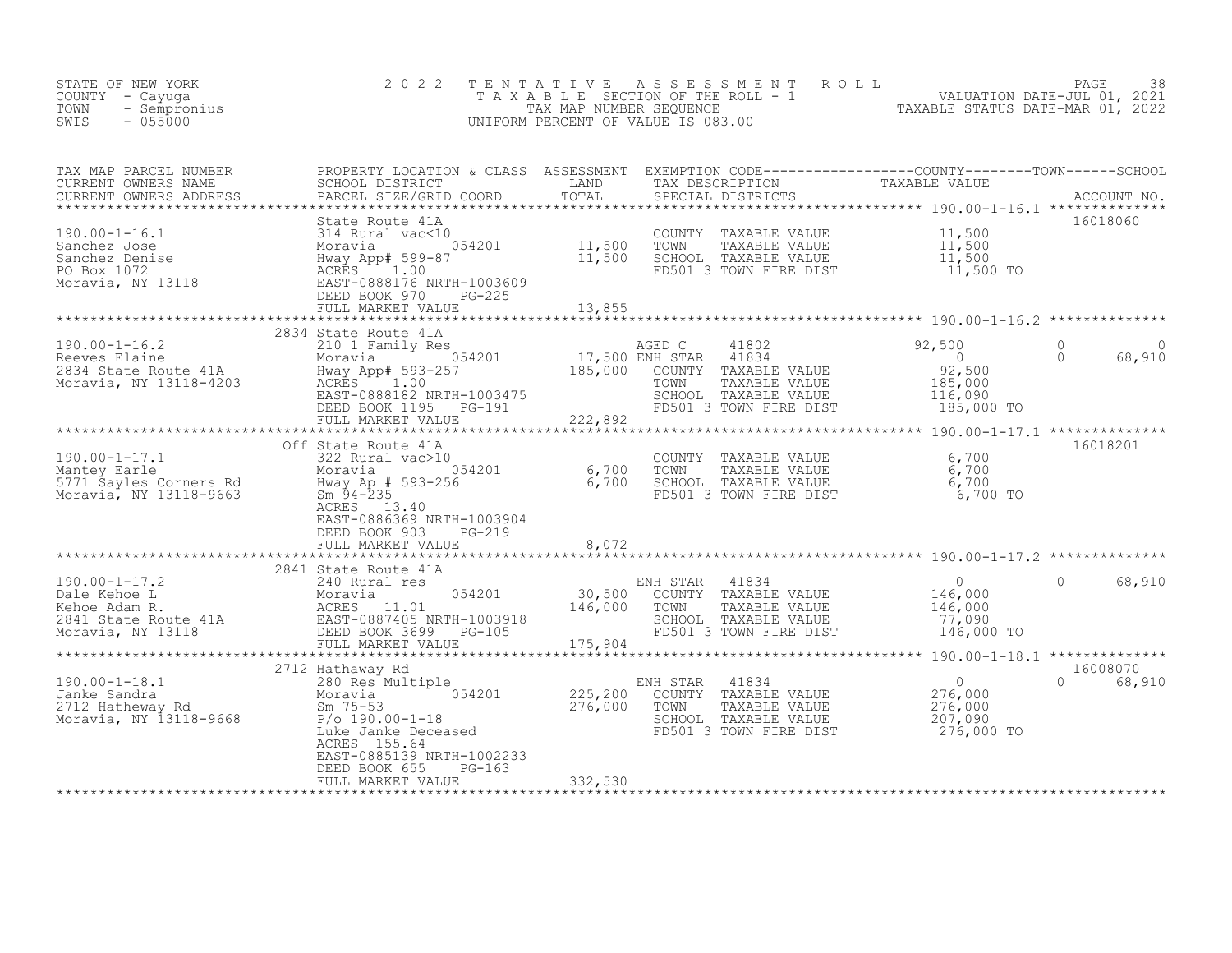| STATE OF NEW YORK<br>COUNTY - Cayuga<br>TOWN<br>- Sempronius<br>SWIS<br>$-055000$                  | 2 0 2 2                                                                                                                                                                                                                          | T E N T A T I V E            | A S S E S S M E N T<br>ROLL<br>UNIFORM PERCENT OF VALUE IS 083.00                                  | PAGE<br>39<br>T A X A B L E SECTION OF THE ROLL - 1 VALUATION DATE-JUL 01, 2021<br>TAX MAP NUMBER SEQUENCE TAXABLE STATUS DATE-MAR 01, 2022<br>TAXABLE STATUS DATE-MAR 01, 2022 |
|----------------------------------------------------------------------------------------------------|----------------------------------------------------------------------------------------------------------------------------------------------------------------------------------------------------------------------------------|------------------------------|----------------------------------------------------------------------------------------------------|---------------------------------------------------------------------------------------------------------------------------------------------------------------------------------|
| TAX MAP PARCEL NUMBER<br>CURRENT OWNERS NAME<br>CURRENT OWNERS ADDRESS                             | SCHOOL DISTRICT<br>PARCEL SIZE/GRID COORD                                                                                                                                                                                        | LAND<br>TOTAL                | TAX DESCRIPTION<br>SPECIAL DISTRICTS                                                               | PROPERTY LOCATION & CLASS ASSESSMENT EXEMPTION CODE----------------COUNTY-------TOWN------SCHOOL<br>TAXABLE VALUE<br>ACCOUNT NO.                                                |
| $190.00 - 1 - 18.2$<br>Smith Susan L<br>6061 Reynolds Rd<br>Moravia William<br>Moravia, NY 13118   | 6061 Reynolds Rd<br>210 1 Family Res<br>054201<br>Moravia<br>Smd 1019-300<br>$P/O$ 190.00-1-18<br>ACRES<br>2.53 BANK 99995<br>EAST-0884758 NRTH-1001520<br>DEED BOOK 3728<br>$PG-75$<br>FULL MARKET VALUE                        | 19,500<br>49,500<br>59,639   | COUNTY TAXABLE VALUE<br>TOWN<br>TAXABLE VALUE<br>SCHOOL TAXABLE VALUE<br>FD501 3 TOWN FIRE DIST    | 49,500<br>$\frac{49,500}{49,500}$<br>49,500 TO                                                                                                                                  |
|                                                                                                    | 2718 Hathaway Rd                                                                                                                                                                                                                 |                              |                                                                                                    |                                                                                                                                                                                 |
| $190.00 - 1 - 18.31$<br>Flores Miquel A<br>Flores Heidi L<br>2718 Hatheway Rd<br>Moravia, NY 13118 | 242 Rurl res&rec<br>242 Nuit 100.<br>Moravia 054201<br>Smd 1022-324, SM 2014-118<br>P/o 190.00-1-18, 18.3<br>SM 2017-168<br>ACRES<br>10.10 BANK 99999<br>EAST-0883736 NRTH-1002481<br>DEED BOOK 1687 PG-230<br>FULL MARKET VALUE | 26,600<br>105,100<br>126,627 | COUNTY<br>TAXABLE VALUE<br>TOWN<br>TAXABLE VALUE<br>SCHOOL TAXABLE VALUE<br>FD501 3 TOWN FIRE DIST | 105,100<br>105,100<br>105,100<br>105,100 TO                                                                                                                                     |
|                                                                                                    |                                                                                                                                                                                                                                  |                              |                                                                                                    |                                                                                                                                                                                 |
| $190.00 - 1 - 18.32$<br>Young Karen<br>1001 Lacy Road<br>Skaneateles, NY 13152                     | Hathaway Rd<br>312 Vac w/imprv<br>Moravia<br>Smd 1000<br>054201<br>Smd 1022-324, SM 2014-118<br>$P/O$ 190.00-1-18.3<br>ACRES 11.30<br>EAST-0883764 NRTH-1001485<br>DEED BOOK 4083<br>$PG-344$                                    | 24,900<br>25,900             | COUNTY<br>TAXABLE VALUE<br>TOWN<br>TAXABLE VALUE<br>SCHOOL TAXABLE VALUE<br>FD501 3 TOWN FIRE DIST | 25,900<br>25,900<br>25,900<br>25,900 TO                                                                                                                                         |
|                                                                                                    | FULL MARKET VALUE                                                                                                                                                                                                                | 31,205                       |                                                                                                    |                                                                                                                                                                                 |
| $190.00 - 1 - 19$<br>Swan Lanson W IV<br>6104 Reynolds Rd<br>Moravia, NY 13118-9653                | 6104 Reynolds Rd<br>270 Mfg housing<br>054201<br>Moravia<br>$Sm$ 71-113<br>ACRES<br>1.50<br>EAST-0885859 NRTH-1001357<br>DEED BOOK 1619<br>$PG-198$                                                                              | 18,200<br>36,000             | COUNTY TAXABLE VALUE<br>TOWN<br>TAXABLE VALUE<br>SCHOOL TAXABLE VALUE<br>FD501 3 TOWN FIRE DIST    | 16008071<br>36,000<br>36,000<br>36,000<br>36,000 TO                                                                                                                             |
|                                                                                                    | FULL MARKET VALUE                                                                                                                                                                                                                | 43,373                       |                                                                                                    |                                                                                                                                                                                 |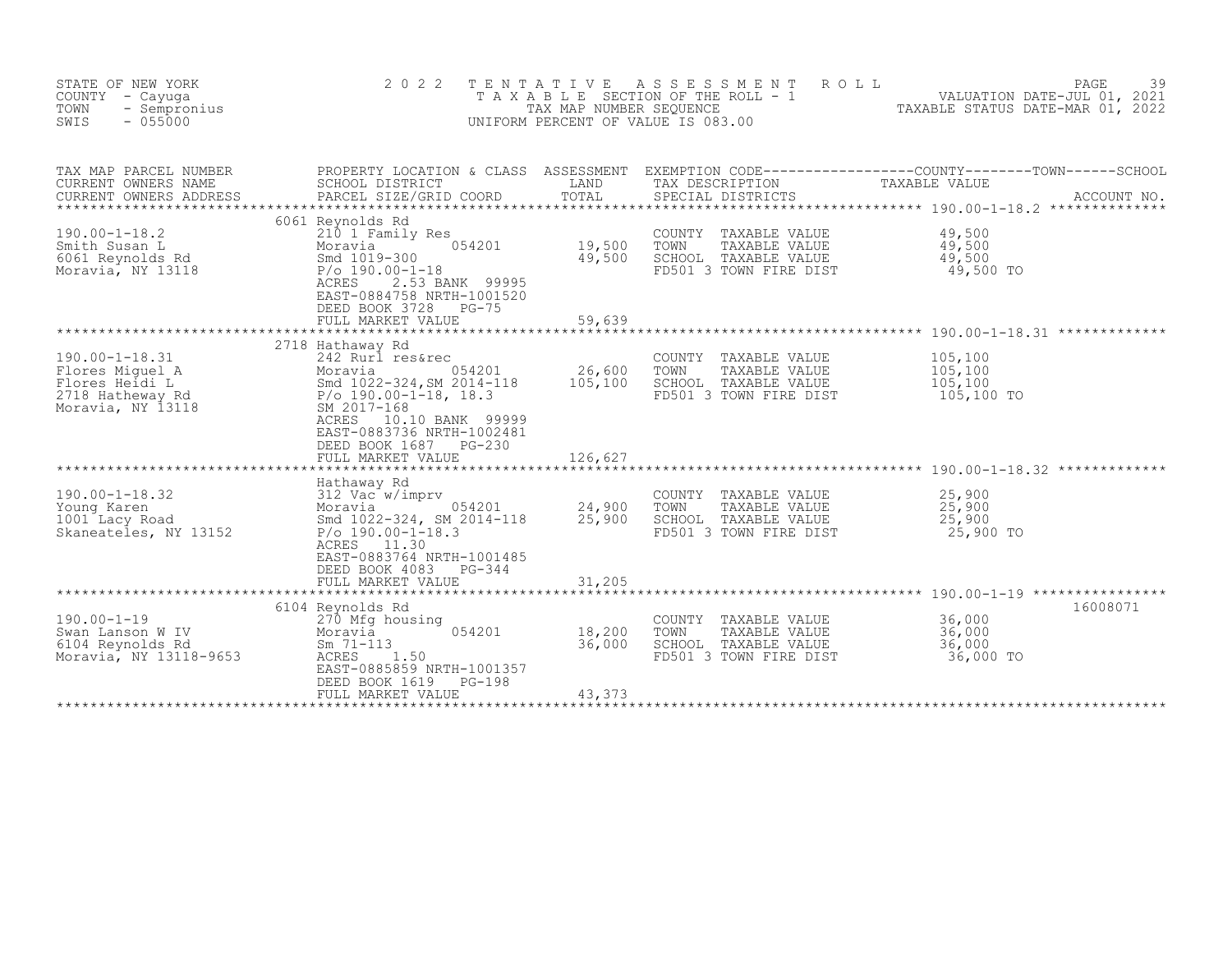| STATE OF NEW YORK<br>COUNTY - Cayuga<br>TOWN<br>- Sempronius<br>SWIS<br>$-055000$                                                                                                                                                                      | 2 0 2 2<br>TAXABLE                                                                                              | TENTATIVE<br>TAX MAP NUMBER SEQUENCE | A S S E S S M E N T R O L L<br>UNIFORM PERCENT OF VALUE IS 083.00                                                                                         | SECTION OF THE ROLL - 1<br>NUMBER SEQUENCE CORRECTED MALUATION DATE-JUL 01, 2021<br>TAXABLE STATUS DATE-MAR 01, 2022                                                     | PAGE<br>40 |
|--------------------------------------------------------------------------------------------------------------------------------------------------------------------------------------------------------------------------------------------------------|-----------------------------------------------------------------------------------------------------------------|--------------------------------------|-----------------------------------------------------------------------------------------------------------------------------------------------------------|--------------------------------------------------------------------------------------------------------------------------------------------------------------------------|------------|
| TAX MAP PARCEL NUMBER<br>CURRENT OWNERS NAME<br>CURRENT OWNERS ADDRESS                                                                                                                                                                                 | PARCEL SIZE/GRID COORD                                                                                          |                                      |                                                                                                                                                           | PROPERTY LOCATION & CLASS ASSESSMENT EXEMPTION CODE-----------------COUNTY--------TOWN------SCHOOL SCHOOL SCHOOL DISTRICT LAND TAX DESCRIPTION TAXABLE VALUE ACCOUNT NO. |            |
|                                                                                                                                                                                                                                                        | 6205 Reynolds Rd                                                                                                |                                      |                                                                                                                                                           |                                                                                                                                                                          |            |
| 190.00-1-20.2<br>Eaton Kathleen<br>Fick Jack Moravia Sm 91-207 Lot 2<br>6205 Reynolds Rd ACRES 15.10<br>Moravia, NY 13118<br>205 Reynolds Rd ACRES 15.10<br>205 Reynolds Rd ACRES 15.10<br>205 Reynolds Rd ACRES 15.10<br>206 Bern BOOK 842<br>2       |                                                                                                                 |                                      | 41802<br>$41802$<br>$41834$<br><b>BED CONTRACT 41834<br/>COUNTY TAXABLE VALUE<br/>TOWN TAXABLE VALUE<br/>SCHOOL TAXABLE VALUE<br/>TOEOL TAXABLE VALUE</b> | 21,500<br>$\overline{\phantom{0}}$<br>$\overline{0}$<br>$\overline{0}$<br>$21,500$<br>43,000<br>43,000 TO                                                                | 43,000     |
|                                                                                                                                                                                                                                                        | FULL MARKET VALUE                                                                                               | 51,807                               |                                                                                                                                                           | *************** 190.00-1-20.12 **************                                                                                                                            |            |
| $190.00 - 1 - 20.12$<br>190.00-1-20.12<br>Hugunin James Moravia<br>2110 Euclid Ave Sm 91-207 Lot 1<br>Syracuse, NY 13224<br>ACRES 15.00                                                                                                                | 2825 State Route 41A<br>260 Seasonal res<br>EAST-0887600 NRTH-1003153<br>DEED BOOK 1641 PG-196                  | $054201$ 29,700<br>37,900            | COUNTY TAXABLE VALUE 37,900<br>TOWN TAXABLE VALUE 37,900<br>SCHOOL TAXABLE VALUE 37,900<br>FD501 3 TOWN FIRE DIST                                         | 37,900 TO                                                                                                                                                                |            |
|                                                                                                                                                                                                                                                        | FULL MARKET VALUE                                                                                               | 45,663                               |                                                                                                                                                           |                                                                                                                                                                          |            |
| 190.00-1-20.111<br>Connolly Patrick J<br>Connolly Patrick J<br>Connolly Deborah A<br>66,600<br>66,600<br>66,600<br>Skaneateles, NY 13152<br>EAST-0886973 NRTH-1001128                                                                                  | DEED BOOK 3721 PG-299                                                                                           |                                      | COUNTY TAXABLE VALUE 66,600<br>TOWN TAXABLE VALUE 66,600<br>SCHOOL TAXABLE VALUE<br>FD501 3 TOWN FIRE DIST                                                | 66,600<br>$66,600$ TO                                                                                                                                                    | 16020010   |
|                                                                                                                                                                                                                                                        |                                                                                                                 |                                      |                                                                                                                                                           |                                                                                                                                                                          |            |
| 190.00-1-20.112<br>190.00-1-20.11<br>Learn Fimothy M<br>Learn Roberta J<br>84 1/2 N Main St Apt D<br>Cortland, NY 13045-6100<br>2010-10, 2015-25<br>24.46 BANK<br>2020-10, 2015-25<br>24.46 BANK<br>2020-10, 2015-25                                   | 6177 Reynolds Rd<br>331 Com vac w/im<br>EAST-0887052 NRTH-1002634<br>DEED BOOK 1576 PG-252<br>FULL MARKET VALUE | 44,700<br>289,200<br>348,434         | COUNTY TAXABLE VALUE<br>TOWN<br>TAXABLE VALUE<br>SCHOOL TAXABLE VALUE<br>FD501 3 TOWN FIRE DIST                                                           | 289,200<br>289,200<br>289,200<br>289,200 TO                                                                                                                              | 16020010   |
|                                                                                                                                                                                                                                                        |                                                                                                                 | ************                         |                                                                                                                                                           | ********************************* 190.00-1-27 ****************                                                                                                           |            |
| 190.00-1-27<br>Dann Timothy J<br>Dann Julie A<br>Dann Julie A<br>Dann Julie A<br>2500 240 Rural res<br>Moravia Bonn 165,400<br>Moravia, NY 13118<br>Moravia, NY 13118<br>Moravia, NY 13118<br>Moravia, NY 13118<br>Moravia, NY 13118<br>Moravia, NY 13 | 2568 State Route 41A<br>DEED BOOK 4071 PG-208<br>FULL MARKET VALUE                                              | 223,373                              | COUNTY TAXABLE VALUE<br>TOWN<br>TAXABLE VALUE<br>SCHOOL TAXABLE VALUE<br>FD501 3 TOWN FIRE DIST                                                           | 185,400<br>185,400<br>185,400<br>185,400 TO                                                                                                                              | 16005190   |
|                                                                                                                                                                                                                                                        |                                                                                                                 |                                      |                                                                                                                                                           |                                                                                                                                                                          |            |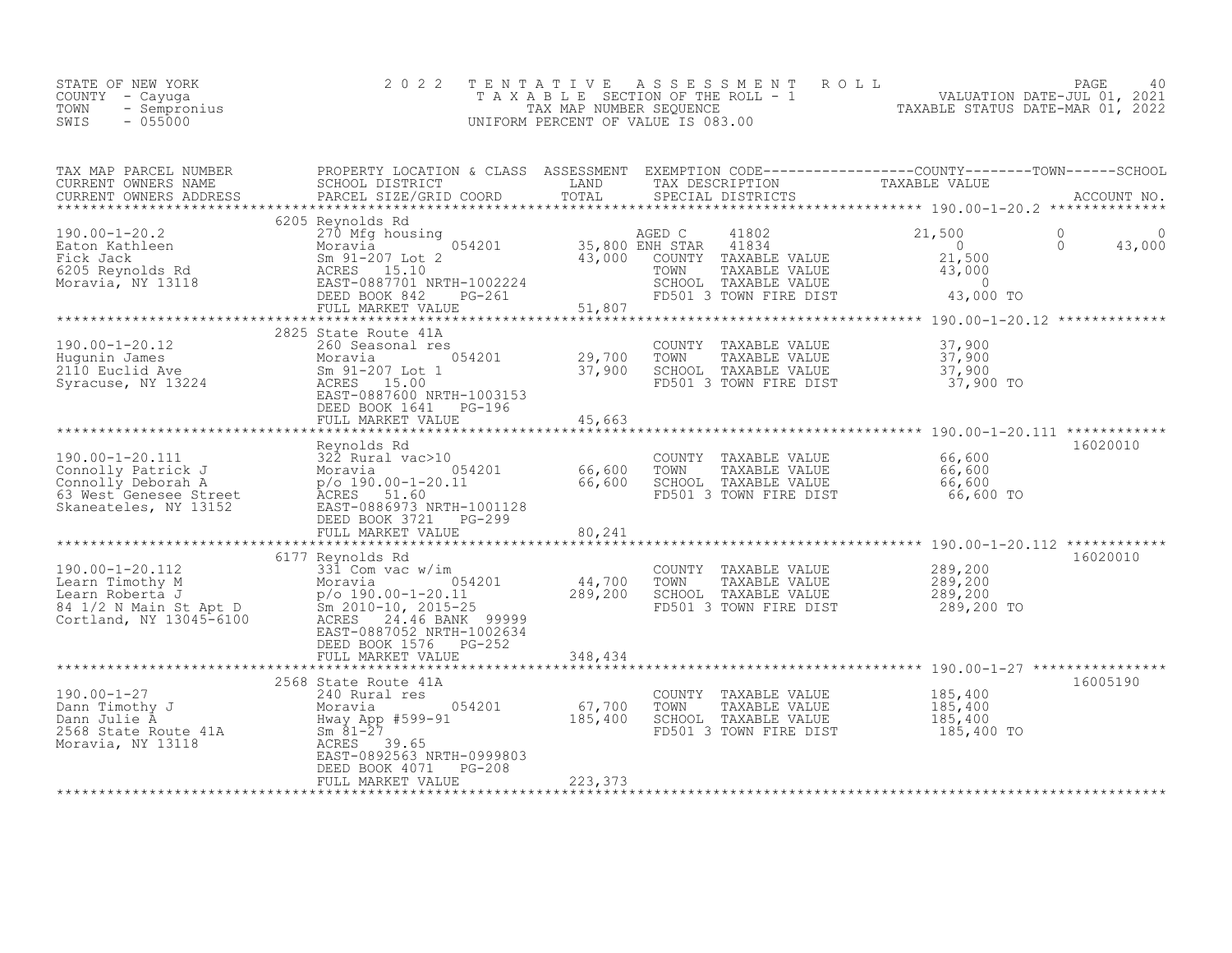| STATE OF NEW YORK<br>COUNTY - Cayuga<br>- Sempronius<br>TOWN<br>$-055000$<br>SWIS                                                                                                                                                                                                                                                                                                                                                                                                            | 2 0 2 2                                                                 |         |                                                                                                                                       | TENTATIVE ASSESSMENT ROLL PACE 41<br>TAXABLE SECTION OF THE ROLL - 1 VALUATION DATE-JUL 01, 2021<br>TAX MAP NUMBER SEQUENCE TAXABLE STATUS DATE-MAR 01, 2022<br>UNIFORM PERCENT OF VALUE IS 083.00 |                           |
|----------------------------------------------------------------------------------------------------------------------------------------------------------------------------------------------------------------------------------------------------------------------------------------------------------------------------------------------------------------------------------------------------------------------------------------------------------------------------------------------|-------------------------------------------------------------------------|---------|---------------------------------------------------------------------------------------------------------------------------------------|----------------------------------------------------------------------------------------------------------------------------------------------------------------------------------------------------|---------------------------|
|                                                                                                                                                                                                                                                                                                                                                                                                                                                                                              |                                                                         |         |                                                                                                                                       |                                                                                                                                                                                                    |                           |
| 2590 State Route 41A                                                                                                                                                                                                                                                                                                                                                                                                                                                                         | EAST-0892518 NRTH-1000524<br>DEED BOOK 1597 PG-226<br>FULL MARKET VALUE | 149,036 |                                                                                                                                       |                                                                                                                                                                                                    | 16005070                  |
|                                                                                                                                                                                                                                                                                                                                                                                                                                                                                              |                                                                         |         |                                                                                                                                       |                                                                                                                                                                                                    |                           |
| 190.00-1-29<br>Colonial Lodge 41A, Inc.<br>283 Res w/Comuse<br>2630 State Route 41A<br>Moravia, NY 13118<br>2630 State Route 41A<br>2630 State Route 41A<br>2630 Sm 90-192<br>2.97<br>2.97<br>2.97<br>2.97<br>2.97<br>2.97                                                                                                                                                                                                                                                                   | DEED BOOK 4056 PG-260                                                   |         | COUNTY TAXABLE VALUE $338,600$<br>TOWN TAXABLE VALUE $338,600$<br>SCHOOL TAXABLE VALUE $338,600$<br>FD501 3 TOWN FIRE DIST 338,600 TO |                                                                                                                                                                                                    | 16013010                  |
|                                                                                                                                                                                                                                                                                                                                                                                                                                                                                              | FULL MARKET VALUE 407, 952                                              |         |                                                                                                                                       |                                                                                                                                                                                                    |                           |
|                                                                                                                                                                                                                                                                                                                                                                                                                                                                                              |                                                                         |         |                                                                                                                                       |                                                                                                                                                                                                    | $0 \t 27,600$             |
|                                                                                                                                                                                                                                                                                                                                                                                                                                                                                              | DEED BOOK 803 PG-329<br>FULL MARKET VALUE 115,663                       |         |                                                                                                                                       |                                                                                                                                                                                                    |                           |
|                                                                                                                                                                                                                                                                                                                                                                                                                                                                                              |                                                                         |         |                                                                                                                                       |                                                                                                                                                                                                    |                           |
| $\begin{tabular}{lllllllllllllll} \multicolumn{3}{l}{} & 2603 \text{ State Route 41A} & \multicolumn{3}{l}{} & \multicolumn{3}{l}{} & \multicolumn{3}{l}{} & \multicolumn{3}{l}{} & \multicolumn{3}{l}{} & \multicolumn{3}{l}{} & \multicolumn{3}{l}{} & \multicolumn{3}{l}{} & \multicolumn{3}{l}{} & \multicolumn{3}{l}{} & \multicolumn{3}{l}{} & \multicolumn{3}{l}{} & \multicolumn{3}{l}{} & \multicolumn{3}{l}{} & \multicolumn{3}{l}{} & \multicolumn{3}{l}{} & \mult$               | 2603 State Route 41A                                                    |         |                                                                                                                                       |                                                                                                                                                                                                    |                           |
|                                                                                                                                                                                                                                                                                                                                                                                                                                                                                              |                                                                         |         |                                                                                                                                       |                                                                                                                                                                                                    |                           |
| $\begin{tabular}{l c c c c c} \multicolumn{3}{c}{\text{\small\it{\textbf{X}}}}\multicolumn{3}{c}{\text{\small\it{\textbf{X}}}}\multicolumn{3}{c}{\text{\small\it{\textbf{X}}}}\multicolumn{3}{c}{\text{\small\it{X}}} & \multicolumn{3}{c}{\text{\small\it{X}}} & \multicolumn{3}{c}{\text{\small\it{X}}} & \multicolumn{3}{c}{\text{\small\it{X}}} & \multicolumn{3}{c}{\text{\small\it{X}}} & \multicolumn{3}{c}{\text{\small\it{X}}} & \multicolumn{3}{c}{\text{\small\it{X}}} & \multic$ |                                                                         |         |                                                                                                                                       |                                                                                                                                                                                                    | 16021021<br>$0 \t 27,600$ |
|                                                                                                                                                                                                                                                                                                                                                                                                                                                                                              |                                                                         |         |                                                                                                                                       |                                                                                                                                                                                                    |                           |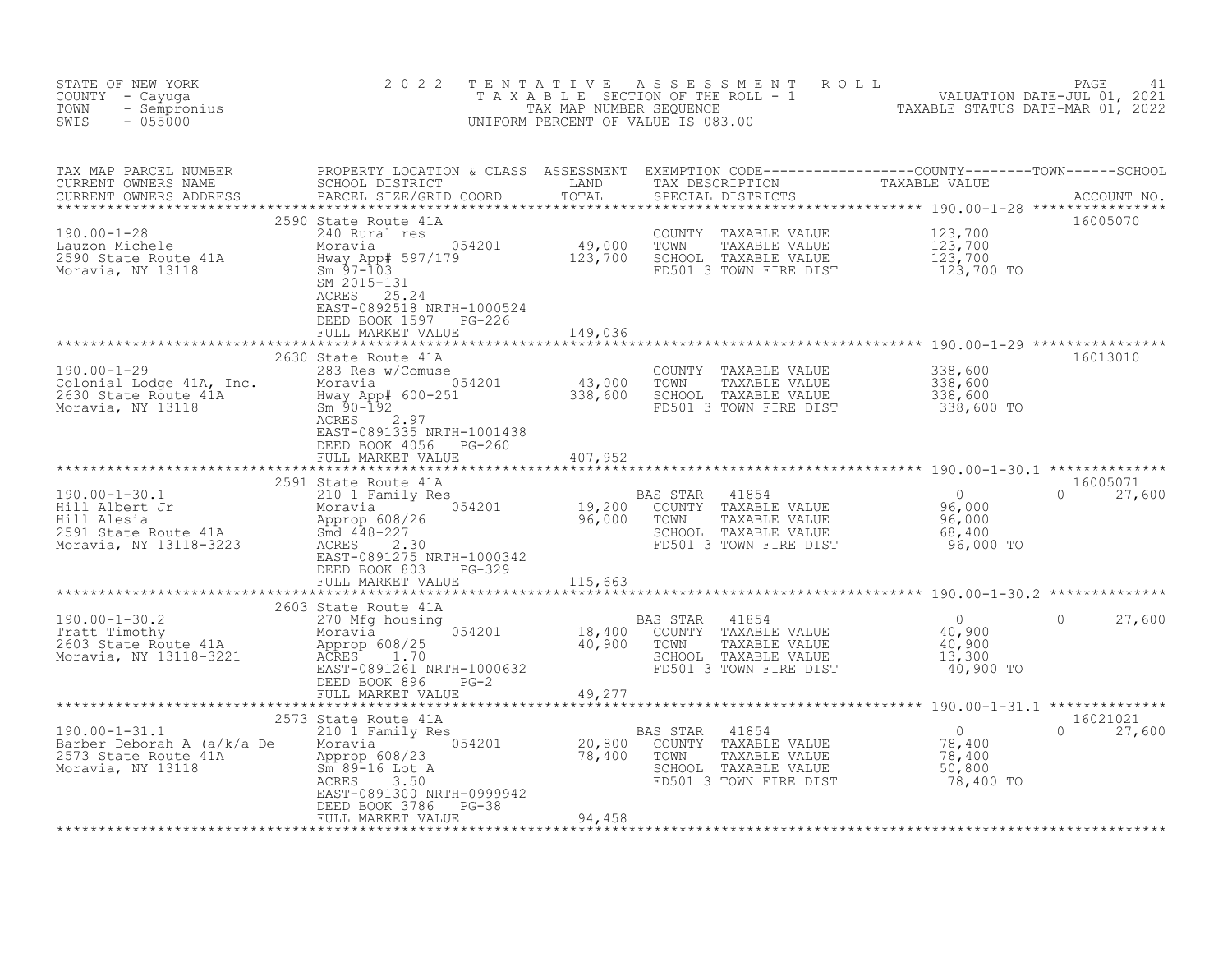| ' NEW YORK<br>- Cayuga<br>- Sempronius<br>- CESOO<br>STATE OF NEW YORK<br>COUNTY - Cayuga<br>TOWN<br>SWIS                                                                                                                                                                                                                                                                                                                                                          | 2 0 2 2                                                                  | T E N T A T I V E       | TENTATIVE ASSESSMENT ROLL UNLUATION DATE-JUL 01, 2021<br>TAXABLE SECTION OF THE ROLL - 1 VALUATION DATE-JUL 01, 2021<br>TAXABLE STATUS DATE-MAR 01, 2022<br>JNIFORM PERCENT OF VALUE IS 083.00<br>UNIFORM PERCENT OF VALUE IS 083.00 |                                                                                     |                |
|--------------------------------------------------------------------------------------------------------------------------------------------------------------------------------------------------------------------------------------------------------------------------------------------------------------------------------------------------------------------------------------------------------------------------------------------------------------------|--------------------------------------------------------------------------|-------------------------|--------------------------------------------------------------------------------------------------------------------------------------------------------------------------------------------------------------------------------------|-------------------------------------------------------------------------------------|----------------|
|                                                                                                                                                                                                                                                                                                                                                                                                                                                                    |                                                                          |                         |                                                                                                                                                                                                                                      |                                                                                     |                |
| 190.00-1-31.2<br>Badman Bryant L<br>2000 Moravia, NY 13118<br>2000-241 Moravia, NY 13118<br>2000-241<br>2000-241<br>21,000 TOWN TAXABLE VALUE<br>21,000 TOWN TAXABLE VALUE<br>21,000 TOWN TAXABLE VALUE<br>21,000 TOWN TAXABLE VALUE<br>21,000 TO                                                                                                                                                                                                                  | 2555 State Route 41A<br>FULL MARKET VALUE                                | 144,337                 | COUNTY TAXABLE VALUE 119,800<br>TOWN TAXABLE VALUE 119,800<br>SCHOOL TAXABLE VALUE 119,800<br>FD501 3 TOWN FIRE DIST 119,800 TO                                                                                                      |                                                                                     |                |
|                                                                                                                                                                                                                                                                                                                                                                                                                                                                    |                                                                          |                         |                                                                                                                                                                                                                                      |                                                                                     |                |
| 190.00-1-33.11<br>State Route 41A Rd<br>2877 State Route 41 A Moravia 054201<br>2877 State Route 41 A Smrty 29-200, 13,200 TOWN TAXABLE VALUE 13,200<br>Moravia, NY 13118 Horse Hopp. 612-56<br>2877 State Route 41 A Smrty App. 612-56<br>                                                                                                                                                                                                                        | EAST-0887838 NRTH-1003977                                                |                         |                                                                                                                                                                                                                                      |                                                                                     | 16018031       |
|                                                                                                                                                                                                                                                                                                                                                                                                                                                                    | DEED BOOK 1112 PG-262<br>FULL MARKET VALUE                               | 15,904<br>************* |                                                                                                                                                                                                                                      |                                                                                     |                |
|                                                                                                                                                                                                                                                                                                                                                                                                                                                                    | 2877 State Route 41A                                                     |                         |                                                                                                                                                                                                                                      |                                                                                     |                |
| 190.00-1-33.21<br>Rowell Lisa<br>2877 State Route 41A<br>Moravia, NY 13118                                                                                                                                                                                                                                                                                                                                                                                         | DEED BOOK 1112 PG-262                                                    |                         |                                                                                                                                                                                                                                      |                                                                                     | $0 \t 27,600$  |
|                                                                                                                                                                                                                                                                                                                                                                                                                                                                    | FULL MARKET VALUE                                                        | 97,590                  |                                                                                                                                                                                                                                      |                                                                                     |                |
|                                                                                                                                                                                                                                                                                                                                                                                                                                                                    |                                                                          |                         |                                                                                                                                                                                                                                      |                                                                                     |                |
|                                                                                                                                                                                                                                                                                                                                                                                                                                                                    | ACRES 12.10<br>EAST-0887525 NRTH-1004691<br>DEED BOOK 1571 PG-301        |                         | COUNTY TAXABLE VALUE<br>TOWN     TAXABLE VALUE                                                                                                                                                                                       | 5,000<br>$\begin{array}{c} 113,000 \\ 113,000 \\ 113,000 \end{array}$<br>118,000 TO | 5,000<br>5,000 |
|                                                                                                                                                                                                                                                                                                                                                                                                                                                                    |                                                                          |                         |                                                                                                                                                                                                                                      |                                                                                     |                |
| $\begin{array}{llllll} \text{190.00--1--34} & & & & \text{6207} \text{ Sayless Corresponds} & \text{6207} & \text{Sayless Corresponds} & \text{6208} & \text{6209} & \text{Sayless Corresponds} \\ & & & & \text{312} \text{ Vac w/imprv} & & & & \text{COUNTY} & \text{TAXABLE VALUE} \\ \text{Peatfield Jonathan R} & & & & \text{Moravia} & 054201 & & 88,000 & \text{TOWN} & \text{TAXABLE VALUE} \\ \text{PO Box 954} & & & \text{Hway App# 597--178, Unr Sm$ | EAST-0886789 NRTH-1005266<br>DEED BOOK 858<br>PG-52<br>FULL MARKET VALUE | 118,072                 | COUNTY TAXABLE VALUE $98,000$<br>TOWN TAXABLE VALUE 98,000<br>SCHOOL TAXABLE VALUE 98,000<br>FD501 3 TOWN FIRE DIST 98,000 TO                                                                                                        |                                                                                     |                |
|                                                                                                                                                                                                                                                                                                                                                                                                                                                                    |                                                                          |                         |                                                                                                                                                                                                                                      |                                                                                     |                |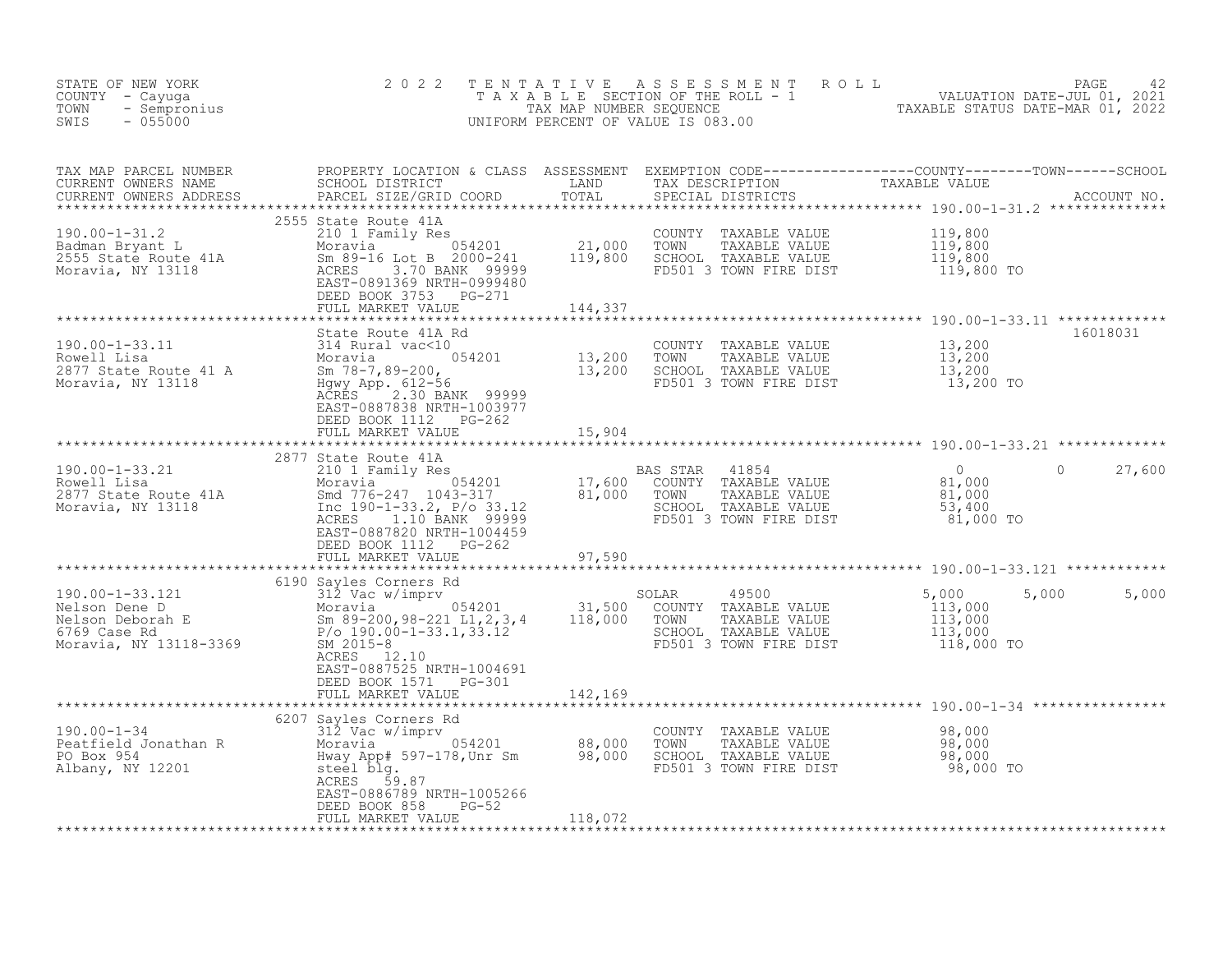| TAX MAP PARCEL NUMBER<br>CURRENT OWNERS NAME                                                                                                            | PROPERTY LOCATION & CLASS ASSESSMENT EXEMPTION CODE----------------COUNTY-------TOWN-----SCHOOL<br>SCHOOL DISTRICT<br><b>EXAMPLE TERMS</b>                                                                                                                                  |         | TAX DESCRIPTION                                                                                                      | TAXABLE VALUE                    |          |
|---------------------------------------------------------------------------------------------------------------------------------------------------------|-----------------------------------------------------------------------------------------------------------------------------------------------------------------------------------------------------------------------------------------------------------------------------|---------|----------------------------------------------------------------------------------------------------------------------|----------------------------------|----------|
| $191.00 - 1 - 2$                                                                                                                                        | 2895 Ridge Rd<br>260 Seasonal res<br>191.00-1-2<br>Bear Swamp Hideaway Inc Moravia 054201 3,300 FONN TAXABLE VALUE<br>Ath: Buzzard ACRES 2.50 13,300 SCHOOL TAXABLE VALUE 13,300<br>TAXABLE VALUE 13,300 TO<br>TEED BOOK 751 PG-191 16,024 16,024 16,024 16,024 16,024 11,0 |         | COUNTY TAXABLE VALUE $13,300$<br>TOWN TAXABLE VALUE $13,300$<br>SCHOOL TAXABLE VALUE $13,300$                        |                                  | 16015080 |
| 191.00-1-3<br>Parker Annette<br>5503 Bluefield Rd<br>Auburn, NY 13021-8747<br>Auburn, NY 13021-8747<br>Auburn, NY 13021-8747<br>Agreement filed 1675-65 | Ridge Rd<br>$054201$ $120,400$<br>ACRES 92.60<br>EAST-0899483 NRTH-1007576<br>DEED BOOK 817<br>$PG-77$                                                                                                                                                                      | 125,400 | COUNTY TAXABLE VALUE 125,400<br>TOWN<br>TAXABLE VALUE<br>SCHOOL TAXABLE VALUE<br>FD501 3 TOWN FIRE DIST              | 125,400<br>125,400<br>125,400 TO | 16022120 |
|                                                                                                                                                         | 7042 N Glen Haven Rd<br>191.00-1-4<br>Syncuse City Of The Sale of The Mathropology of the Mathropology of Homer<br>Ath: Water Department ACRES 117.10<br>ACRES 117.10 200,900 SCHOOL TAXABLE VALUE 200,900<br>Syncuse, NY 13209-1102 ENLL MARKET VALUE 242,048              |         | COUNTY TAXABLE VALUE $200,900$<br>TOWN TAXABLE VALUE $200,900$<br>SCHOOL TAXABLE VALUE $200,900$                     |                                  | 16022150 |
|                                                                                                                                                         | 7084 N Glen Haven Rd<br>191.00-1-5<br>Rooney James J<br>7084 N. Glen Haven Road<br>Homer, NY 13077<br>Homer, NY 13077<br>Homer, NY 13077<br>Homer, NY 13077<br>PG-293<br>113001 66,900                                                                                      | 185,700 | COUNTY TAXABLE VALUE 185,700<br>TOWN<br>TAXABLE VALUE<br>SCHOOL TAXABLE VALUE<br>FD501 3 TOWN FIRE DIST              | 185,700<br>185,700<br>185,700 TO | 16006140 |
|                                                                                                                                                         | 7088 N Glen Haven Rd<br>210 1 Family Res<br>$113001$ 50,700<br>197,500<br>EAST-0902989 NRTH-1006318<br>DEED BOOK 3936 PG-58<br>FULL MARKET VALUE                                                                                                                            | 237,952 | COUNTY TAXABLE VALUE 197,500<br>TOWN TAXABLE VALUE 197,500<br>TOWN<br>SCHOOL TAXABLE VALUE<br>FD501 3 TOWN FIRE DIST | 197,500<br>197,500 TO            | 16007040 |
|                                                                                                                                                         |                                                                                                                                                                                                                                                                             |         |                                                                                                                      |                                  |          |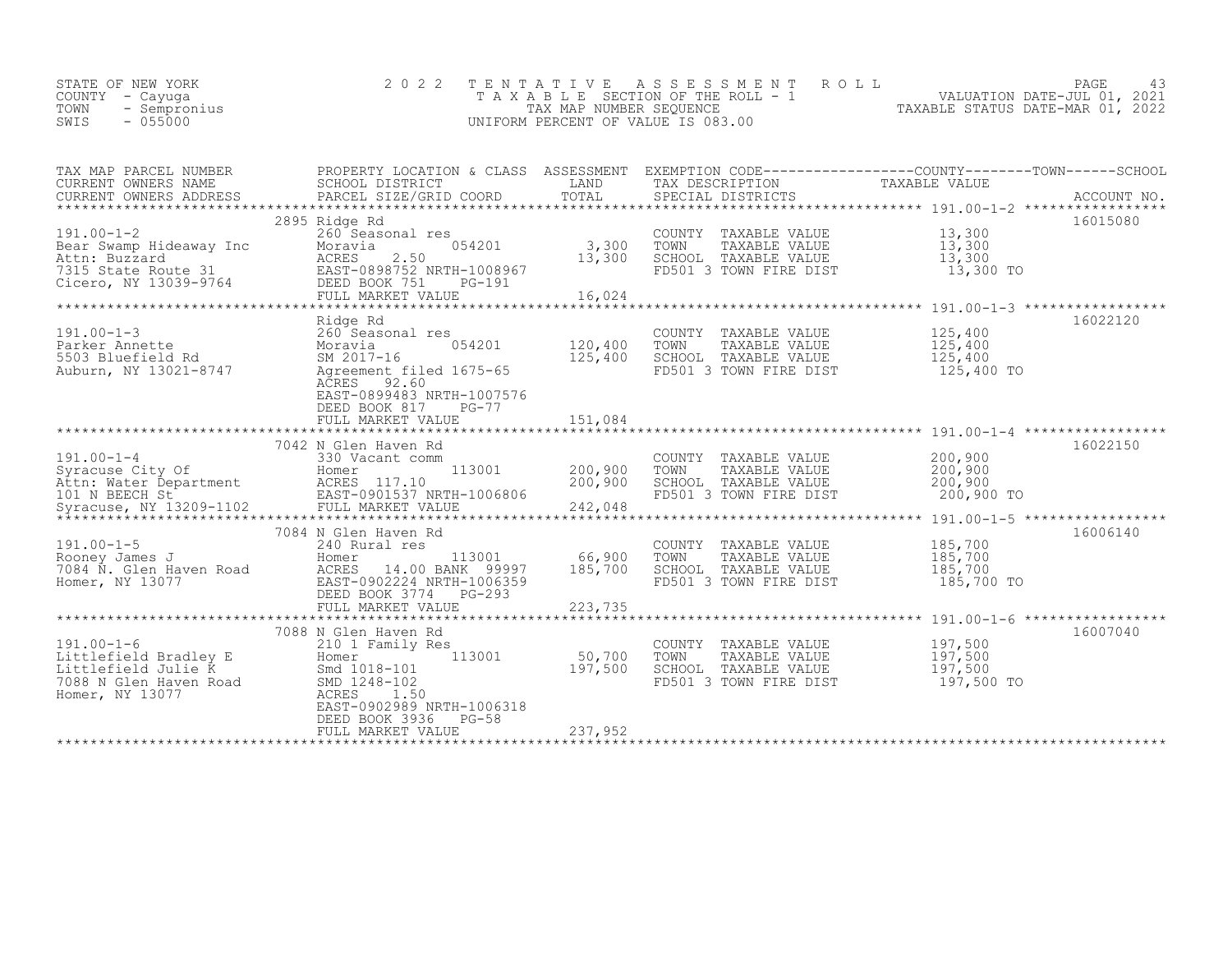| STATE OF NEW YORK    | 2022 TENTATIVE ASSESSMENT ROLL     |                                  | PAGE                        |  |
|----------------------|------------------------------------|----------------------------------|-----------------------------|--|
| COUNTY – Cayuga      | TAXABLE SECTION OF THE ROLL - 1    |                                  | VALUATION DATE-JUL 01, 2021 |  |
| TOWN<br>- Sempronius | TAX MAP NUMBER SEOUENCE            | TAXABLE STATUS DATE-MAR 01, 2022 |                             |  |
| SWIS<br>$-055000$    | UNIFORM PERCENT OF VALUE IS 083.00 |                                  |                             |  |
|                      |                                    |                                  |                             |  |

| TAX MAP PARCEL NUMBER<br>CURRENT OWNERS NAME                                                                                                                                | PROPERTY LOCATION & CLASS ASSESSMENT EXEMPTION CODE----------------COUNTY-------TOWN-----SCHOOL<br>SCHOOL DISTRICT                                                                                                                                                                                                             | LAND                                         | TAX DESCRIPTION                                                                                                                                                                                  | TAXABLE VALUE |                      |
|-----------------------------------------------------------------------------------------------------------------------------------------------------------------------------|--------------------------------------------------------------------------------------------------------------------------------------------------------------------------------------------------------------------------------------------------------------------------------------------------------------------------------|----------------------------------------------|--------------------------------------------------------------------------------------------------------------------------------------------------------------------------------------------------|---------------|----------------------|
|                                                                                                                                                                             |                                                                                                                                                                                                                                                                                                                                |                                              |                                                                                                                                                                                                  |               |                      |
|                                                                                                                                                                             | 7092 N Glen Haven Rd<br>191.00-1-7<br>Wedge Leslie 210 1 Family Res<br>Medge Leslie 2.20 1 Family Res<br>Medge Diane 2.20 172,000 50<br>Medge Diane 2.20 172,000 50<br>Medge Diane 2.20 172,000 50<br>Medge Diane 2.20 172,000 50<br>Medge Diane 2.20 172,000 50<br>M                                                          |                                              |                                                                                                                                                                                                  |               | 16028100<br>0 68,910 |
| $191.00 - 1 - 8$                                                                                                                                                            | 7094 N Glen Haven Rd<br>280 Res Multiple<br>The Cottage at Glen Haven LLC Homer<br>37 East Main Street<br>Marcellus, NY 13108 MCRES 24.10 249,999<br>EAST-0902385 NRTH-1005706<br>DEED BOOK 3921 PG-344                                                                                                                        |                                              |                                                                                                                                                                                                  |               | 16022140             |
| $191.00 - 1 - 9$<br>Hundley Living Trust dated Apr Moravia                                                                                                                  | Ridge Rd<br>260 Seasonal res<br>2790 Ridge Rd<br>054201 13,000 TOWN<br>Hundley IIVIng Trust dated Apr Future 10.00<br>Hundley Tustes George & Sha ACRES 10.00<br>6628 Beech Tree Rd BAST-0901316 NRTH-1005157<br>Auburn, NY 13021-7009 BEED BOOK 1626 PG-37<br>FULL MARKET VALUE 26,506<br>********************                |                                              | COUNTY TAXABLE VALUE $22,000$<br>TOWN TAXABLE VALUE $22,000$<br>SCHOOL TAXABLE VALUE $22,000$<br>FD501 3 TOWN FIRE DIST $22,000$ TO                                                              |               | 16013151             |
| 191.00-1-10<br>Adams Mark 260 Seasonal res<br>303 Main St<br>Penn Yan, NY 14527<br>2808 Ridge Rd<br>260 Seasonal res<br>Moravia<br>83-296<br>261 883-296<br>26 Mark 2-19-93 | ACRES 10.00<br>EAST-0900833 NRTH-1006351<br>DEED BOOK 1528 PG-274                                                                                                                                                                                                                                                              | *****<br>$054201$ 13,000<br>18,000<br>18,000 | COUNTY TAXABLE VALUE $18,000$<br>TOWN TAXABLE VALUE $18,000$<br>SCHOOL TAXABLE VALUE $18,000$<br>FD501 3 TOWN FIRE DIST 18,000 TO                                                                |               | 16013150             |
|                                                                                                                                                                             | 191.00-1-11<br>2811 Ridge Rd<br>260 Seasonal res<br>3968 Wyckoff Rd<br>Scipio Center, NY 13147<br>2017-16, 2017-140<br>2017-140<br>2017-140<br>2017-140<br>2017-140<br>2017-140<br>2017-140<br>2017-140<br>2017-140<br>2017-140<br>2017-140<br>2018<br>EAST-0900537 NRTH-1006373<br>DEED BOOK 1682 PG-293<br>FULL MARKET VALUE | 5,060                                        | COUNTY TAXABLE VALUE $\begin{array}{cccc} 4,200 \ \text{TOWN} & \text{TAXABLE VALUE} & 4,200 \ \text{SCHOOL} & \text{TAXABLE VALUE} & 4,200 \ \text{FD501 3 TOWN FIRE DIST} & 4,200 \end{array}$ |               | 16014120             |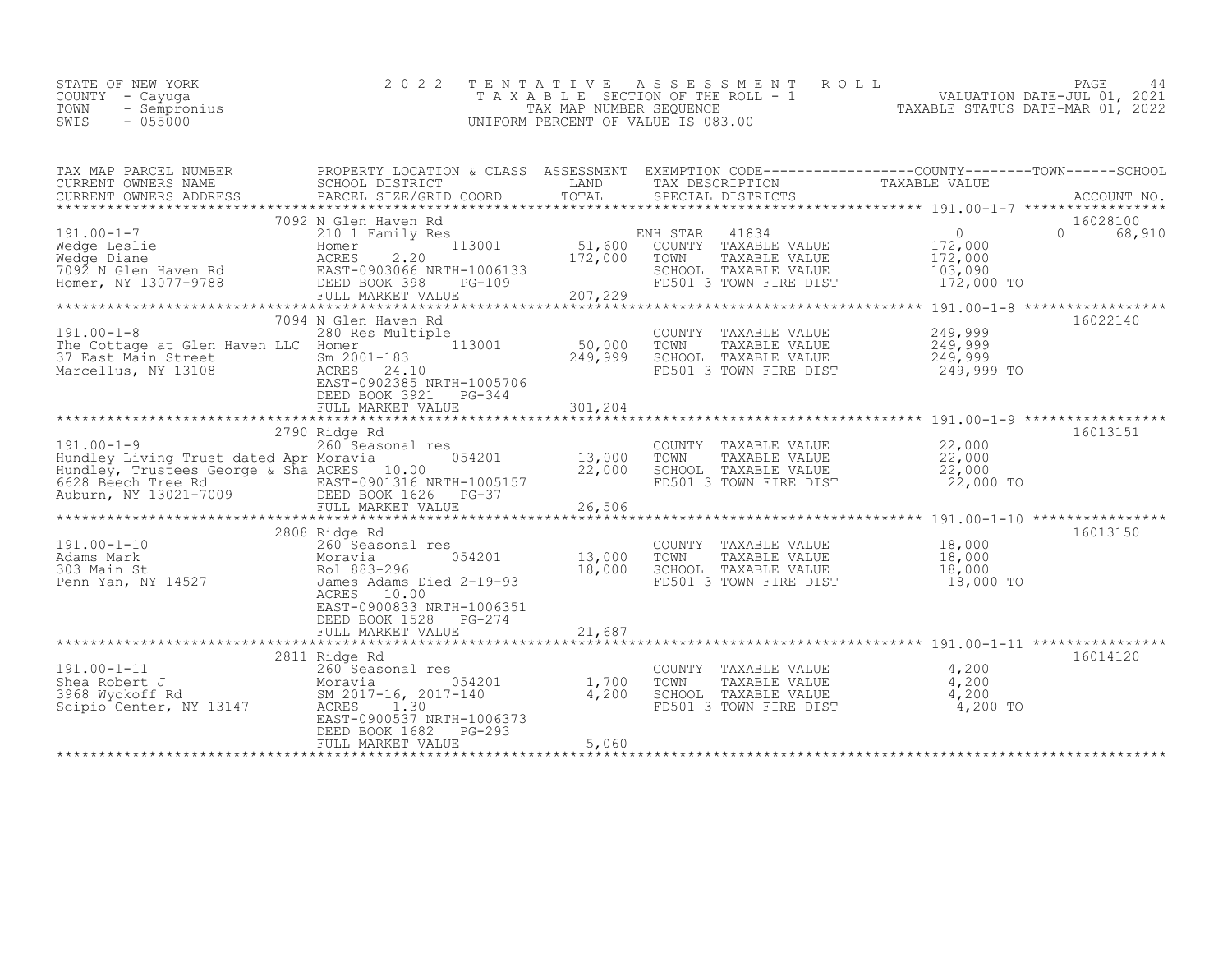| STATE OF NEW YORK<br>COUNTY<br>- Cayuqa<br>TOWN<br>- Sempronius<br>$-055000$<br>SWIS                        | 2 0 2 2                                                                                                                                                                                                             | TENTATIVE<br>TAX MAP NUMBER SEQUENCE | A S S E S S M E N T<br>ROLL<br>TAXABLE SECTION OF THE ROLL - 1<br>UNIFORM PERCENT OF VALUE IS 083.00                                   | VALUATION DATE-JUL 01, 2021<br>TAXABLE STATUS DATE-MAR 01, 2022 | PAGE<br>45  |
|-------------------------------------------------------------------------------------------------------------|---------------------------------------------------------------------------------------------------------------------------------------------------------------------------------------------------------------------|--------------------------------------|----------------------------------------------------------------------------------------------------------------------------------------|-----------------------------------------------------------------|-------------|
| TAX MAP PARCEL NUMBER<br>CURRENT OWNERS NAME<br>CURRENT OWNERS ADDRESS                                      | PROPERTY LOCATION & CLASS ASSESSMENT<br>SCHOOL DISTRICT<br>PARCEL SIZE/GRID COORD                                                                                                                                   | LAND<br>TOTAL                        | EXEMPTION CODE------------------COUNTY-------TOWN------SCHOOL<br>TAX DESCRIPTION TAXABLE VALUE<br>TAX DESCRIPTION<br>SPECIAL DISTRICTS | TAXABLE VALUE                                                   | ACCOUNT NO. |
| $191.00 - 1 - 12$<br>Rumsey Marie<br>6 Wells Dr<br>Homer, NY 13077-9341                                     | 2803 Ridge Rd<br>322 Rural vac>10<br>054201<br>Moravia<br>Unr Sm, SM 2002-175<br>SM 2017-16<br>Agreement filed 1675-65<br>ACRES 18.10<br>EAST-0900449 NRTH-1005822<br>DEED BOOK 1103<br>PG-162<br>FULL MARKET VALUE | 24,600<br>24,600<br>29,639           | COUNTY<br>TAXABLE VALUE<br>TOWN<br>TAXABLE VALUE<br>SCHOOL TAXABLE VALUE<br>FD501 3 TOWN FIRE DIST                                     | 24,600<br>24,600<br>24,600<br>24,600 TO                         | 16026141    |
|                                                                                                             | 2986 Bear Swamp Rd                                                                                                                                                                                                  | ***********                          |                                                                                                                                        |                                                                 | 16028160    |
| $191.00 - 1 - 13$<br>Bear Swamp Property, LLC<br>5681 Dunning Ave<br>Auburn, NY 13021-9816                  | 242 Rurl res&rec<br>Moravia<br>054201<br>ACRES 105.70<br>EAST-0896572 NRTH-1007012<br>DEED BOOK 1516<br>$PG-288$<br>FULL MARKET VALUE                                                                               | 153,600<br>339,900<br>409,518        | COUNTY<br>TAXABLE VALUE<br>TOWN<br>TAXABLE VALUE<br>SCHOOL TAXABLE VALUE<br>FD501 3 TOWN FIRE DIST                                     | 339,900<br>339,900<br>339,900<br>339,900 TO                     |             |
|                                                                                                             | N Glen Haven Rd                                                                                                                                                                                                     | **********                           |                                                                                                                                        | ****************** 191.00-1-17 ****************                 | 16017100    |
| $191.00 - 1 - 17$<br>Hunsinger David A<br>7411 Glen Haven Rd<br>Homer, NY 13077-9789                        | 322 Rural vac>10<br>113001<br>Homer<br>$Sm$ 85-113<br>ACRES 30.04<br>EAST-0902410 NRTH-1005126<br>DEED BOOK 1445 PG-24<br>FULL MARKET VALUE                                                                         | 38,300<br>38,300<br>46,145           | TAXABLE VALUE<br>COUNTY<br>TOWN<br>TAXABLE VALUE<br>SCHOOL TAXABLE VALUE<br>FD501 3 TOWN FIRE DIST                                     | 38,300<br>38,300<br>38,300<br>38,300 TO                         |             |
|                                                                                                             |                                                                                                                                                                                                                     |                                      |                                                                                                                                        |                                                                 |             |
| $191.00 - 1 - 18$<br>Hunsinger David A<br>7411 Glen Haven Rd<br>Homer, NY 13077-9789                        | N Glen Haven Rd<br>314 Rural vac<10<br>113001<br>Homer<br>8.50<br>ACRES<br>EAST-0902989 NRTH-1004814<br>DEED BOOK 1445<br>$PG-24$                                                                                   | 10,300<br>10,300                     | COUNTY<br>TAXABLE VALUE<br>TAXABLE VALUE<br>TOWN<br>SCHOOL TAXABLE VALUE<br>FD501 3 TOWN FIRE DIST                                     | 10,300<br>10,300<br>10,300<br>10,300 TO                         | 16003050    |
|                                                                                                             | FULL MARKET VALUE                                                                                                                                                                                                   | 12,410<br>********                   |                                                                                                                                        | ******************* 191.00-1-19 *****************               |             |
|                                                                                                             | Ridge Rd                                                                                                                                                                                                            |                                      |                                                                                                                                        |                                                                 | 16014040    |
| $191.00 - 1 - 19$<br>Schoonover Steven<br>Schoonover Patricia<br>7410 Fair Haven Rd<br>Homer, NY 13077-8709 | 322 Rural vac>10<br>113001<br>Homer<br>ACRES<br>23.00<br>EAST-0903146 NRTH-1003683<br>DEED BOOK 665<br>$PG-78$                                                                                                      | 29,100<br>29,100                     | TAXABLE VALUE<br>COUNTY<br>TOWN<br>TAXABLE VALUE<br>SCHOOL TAXABLE VALUE<br>FD501 3 TOWN FIRE DIST                                     | 29,100<br>29,100<br>29,100<br>29,100 TO                         |             |
|                                                                                                             | FULL MARKET VALUE                                                                                                                                                                                                   | 35,060                               |                                                                                                                                        |                                                                 |             |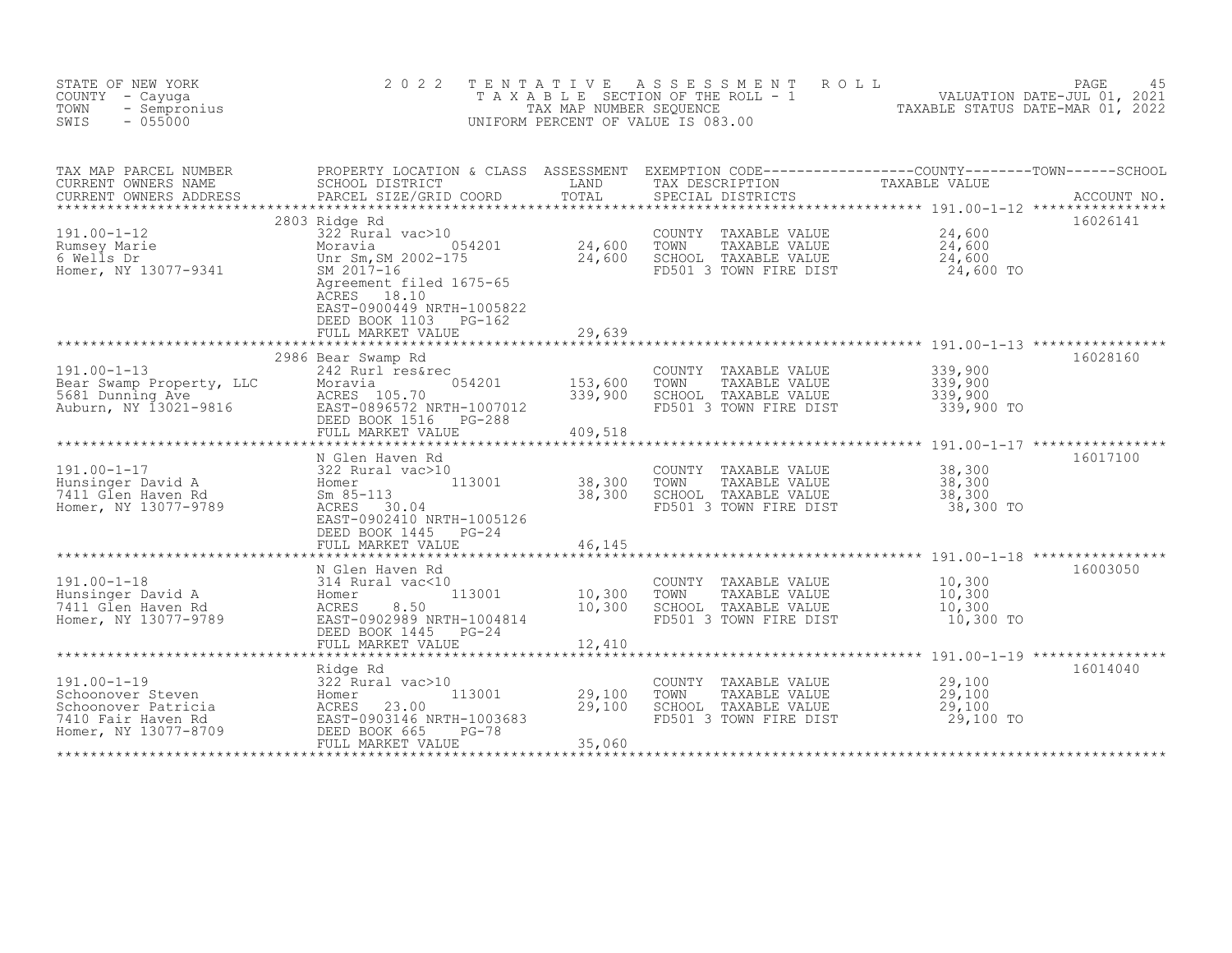| STATE OF NEW YORK<br>COUNTY - Cayuga<br>- Sempronius<br>TOWN<br>SWIS<br>$-055000$             | 2 0 2 2<br>TAXABLE                                                                                                                                                                                                                                                             | TENTATIVE<br>TAX MAP NUMBER SEQUENCE     | ASSESSMENT<br>ROLL<br>SECTION OF THE ROLL - 1<br>UNIFORM PERCENT OF VALUE IS 083.00                                                     | VALUATION DATE-JUL 01, 2021<br>TAXABLE STATUS DATE-MAR 01, 2022 | PAGE<br>46  |
|-----------------------------------------------------------------------------------------------|--------------------------------------------------------------------------------------------------------------------------------------------------------------------------------------------------------------------------------------------------------------------------------|------------------------------------------|-----------------------------------------------------------------------------------------------------------------------------------------|-----------------------------------------------------------------|-------------|
| TAX MAP PARCEL NUMBER<br>CURRENT OWNERS NAME<br>CURRENT OWNERS ADDRESS                        | SCHOOL DISTRICT<br>PARCEL SIZE/GRID COORD                                                                                                                                                                                                                                      | LAND<br>TOTAL                            | PROPERTY LOCATION & CLASS ASSESSMENT EXEMPTION CODE----------------COUNTY-------TOWN-----SCHOOL<br>TAX DESCRIPTION<br>SPECIAL DISTRICTS | TAXABLE VALUE                                                   | ACCOUNT NO. |
| $191.00 - 1 - 22$<br>Rumsey Marie<br>6 Wells Dr<br>Homer, NY 13077                            | Bear Swamp Rd<br>322 Rural vac>10<br>054201<br>Moravia<br>Unr Sm<br>Sm 2002-174<br>ACRES<br>33.10<br>EAST-0898112 NRTH-1000045<br>DEED BOOK 1103<br>$PG-162$<br>FULL MARKET VALUE                                                                                              | 53,200<br>53,200<br>64,096<br>********** | COUNTY TAXABLE VALUE<br>TAXABLE VALUE<br>TOWN<br>SCHOOL TAXABLE VALUE<br>FD501 3 TOWN FIRE DIST                                         | 53,200<br>53,200<br>53,200<br>53,200 TO                         | 16026140    |
| $200.00 - 1 - 2.1$<br>Minnoe Mark L Jr<br>Minnoe Kira L<br>2537 Smith Rd<br>Moravia, NY 13118 | 2537 Smith Rd<br>240 Rural res<br>054201<br>Moravia<br>Sm 96-171, Sm 04-267 Lot 7<br>$p/\circ 200 - 1 - 2$<br>ACRES 15.50 BANK 99999<br>EAST-0881917 NRTH-0999331<br>DEED BOOK 3774<br>$PG-64$<br>FULL MARKET VALUE                                                            | 36,400<br>194,300<br>234,096             | COUNTY TAXABLE VALUE<br>TAXABLE VALUE<br>TOWN<br>SCHOOL TAXABLE VALUE<br>FD501 3 TOWN FIRE DIST                                         | 194,300<br>194,300<br>194,300<br>194,300 TO                     | 16015110    |
| $200.00 - 1 - 2.2$<br>Corbett Allen<br>45 E Wyomissing Ave<br>Mohnton, PA 19540               | Smith Rd<br>322 Rural vac>10<br>054201<br>Moravia<br>Sm 96-171, SM 04-267 Lot<br>$p/O 200-1-2$<br>Lot $# 6$<br>ACRES 15.59<br>EAST-0882106 NRTH-0998891<br>DEED BOOK 1177 PG-256<br>FULL MARKET VALUE                                                                          | 30,500<br>30,500<br>36,747               | COUNTY TAXABLE VALUE<br>TOWN<br>TAXABLE VALUE<br>SCHOOL TAXABLE VALUE<br>FD501 3 TOWN FIRE DIST                                         | 30,500<br>30,500<br>30,500<br>30,500 TO                         | 16015110    |
| $200.00 - 1 - 2.3$<br>Geariety Tracy L<br>2511 Richardson Hill Rd<br>Moravia, NY 13118        | *****************************<br>2511 Richardson Hill Rd<br>270 Mfg housing<br>Moravia<br>054201<br>Sm 96-171, Sm 04-267 Lot 5<br>$p/\circ 200 - 1 - 2$<br>Lot $# 5$<br>ACRES<br>9.50 BANK 98165<br>EAST-0882261 NRTH-0998449<br>DEED BOOK 1179<br>PG-161<br>FULL MARKET VALUE | 28,600<br>49,600<br>59,759               | COUNTY<br>TAXABLE VALUE<br>TOWN<br>TAXABLE VALUE<br>SCHOOL TAXABLE VALUE<br>FD501 3 TOWN FIRE DIST                                      | 49,600<br>49,600<br>49,600<br>49,600 TO                         | 16015110    |
|                                                                                               |                                                                                                                                                                                                                                                                                |                                          |                                                                                                                                         |                                                                 |             |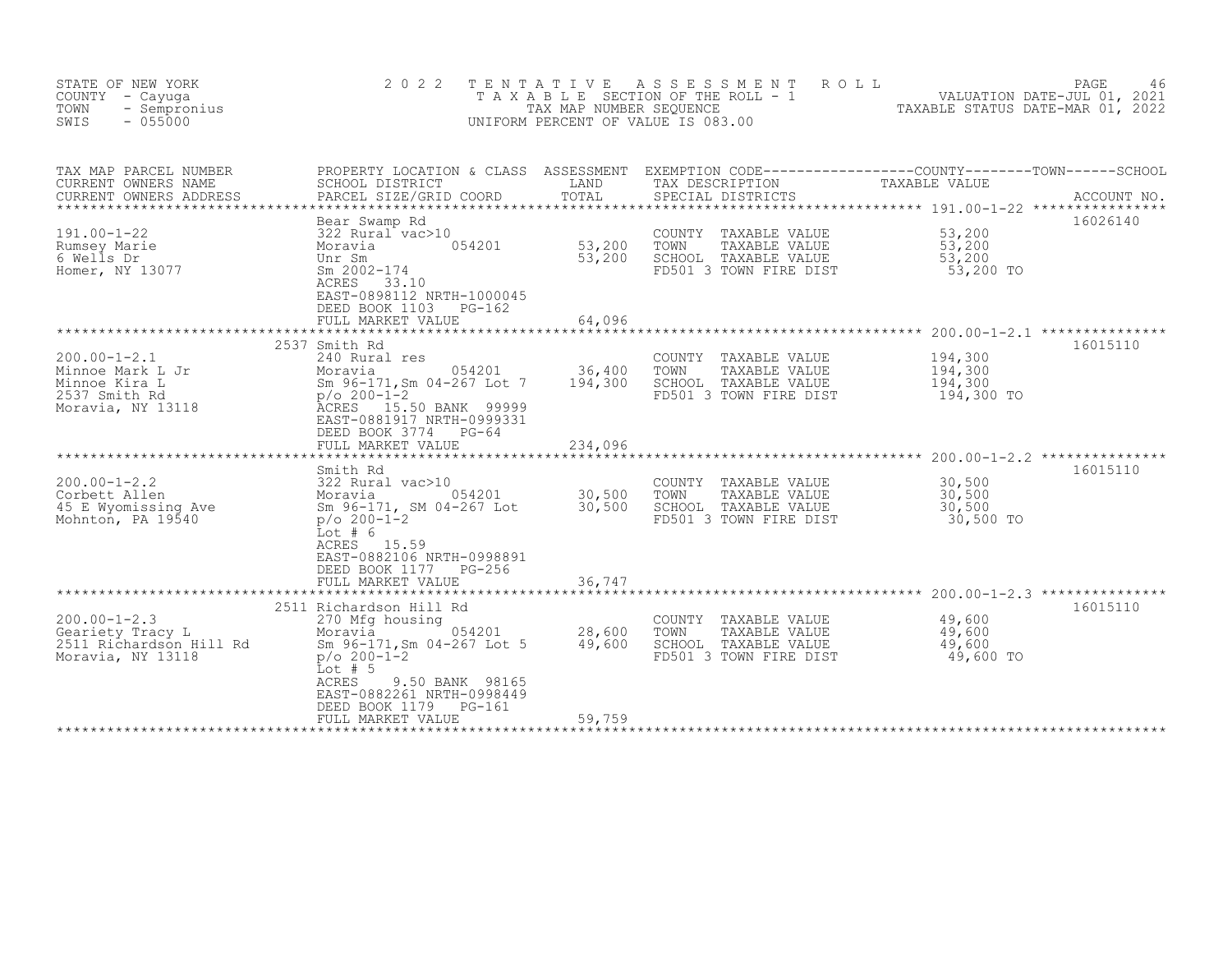| STATE OF NEW YORK<br>COUNTY - Cayuga<br>- Sempronius<br>TOWN<br>SWIS<br>$-055000$                                                                                                       | 2 0 2 2                                                                                                                                                                                                                                                                 | TENTATIVE | ASSESSMENT ROLL<br>TA'XABLE SECTION OF THE ROLL - 1 WALUATION DATE-JUL 01, 2021<br>TAXABLE STATUS DATE-MAR 01, 2022<br>UNIFORM PERCENT OF VALUE IS 083.00 |                                                                                                     | PAGE<br>47                                       |
|-----------------------------------------------------------------------------------------------------------------------------------------------------------------------------------------|-------------------------------------------------------------------------------------------------------------------------------------------------------------------------------------------------------------------------------------------------------------------------|-----------|-----------------------------------------------------------------------------------------------------------------------------------------------------------|-----------------------------------------------------------------------------------------------------|--------------------------------------------------|
| TAX MAP PARCEL NUMBER<br>CURRENT OWNERS NAME<br>CURRENT OWNERS ADDRESS                                                                                                                  | PROPERTY LOCATION & CLASS ASSESSMENT EXEMPTION CODE----------------COUNTY--------TOWN------SCHOOL<br>SCHOOL DISTRICT               LAND       TAX DESCRIPTION         TAXABLE VALUE<br>PARCEL SIZE/GRID COORD       TOTAL     SPECIA<br>PARCEL SIZE/GRID COORD          |           | SPECIAL DISTRICTS                                                                                                                                         |                                                                                                     |                                                  |
| $200.00 - 1 - 2.4$<br>Catagnus Michael S<br>nael S<br>PO Box 1057<br>Moravia, NY 13118-1057                                                                                             | Richardson Hill Rd<br>322 Rural vac>10<br>$p/O 200-1-2$<br>ACRES 69.07<br>EAST-0880522 NRTH-0998891<br>DEED BOOK 1177 PG-260                                                                                                                                            |           | COUNTY TAXABLE VALUE 100,000<br>TOWN<br>TAXABLE VALUE<br>SCHOOL TAXABLE VALUE<br>FD501 3 TOWN FIRE DIST                                                   | 100,000<br>100,000<br>100,000 TO                                                                    | 16015110                                         |
|                                                                                                                                                                                         | 2538 Smith Rd                                                                                                                                                                                                                                                           |           | COUNTY TAXABLE VALUE<br>TAXABLE VALUE                                                                                                                     | $\frac{7}{24}$ , 470<br>7,470<br>24,900<br>$\overline{0}$<br>$\overline{0}$<br>$21,330$<br>$21,530$ | 16015120<br>$\Omega$<br>$\overline{0}$<br>27,600 |
|                                                                                                                                                                                         | DEED BOOK 1696    PG-341<br>FULL MARKET VALUE                                                                                                                                                                                                                           | 64,940    | $SCHOOL$ TAXABLE VALUE $26,300$<br>FD501 3 TOWN FIRE DIST                                                                                                 | $53,900$ TO                                                                                         |                                                  |
| $200.00 - 1 - 3.3$<br>Flores Eric D<br>7314 31st Ave<br>East Elmhurst, NY 11370-1830    p/o 200.00-1-3<br>MAY BE SUBJECT TO PAYMENT                                                     | Smith Rd<br>SILARID EX 41720<br>Moravia 054201 24,000 COUNTY TAXABLE VALUE<br>Sm 07-147 Lots 6 & 7 24,000 TOWN TAXABLE VALUE<br>p/o 200.00-1-3 24,000 TOWN TAXABLE VALUE<br>SCHOOL TAXABLE VALUE<br>SCHOOL TAXABLE VALUE<br>SCHOOL TAXABLE VALUE<br>SCHO<br>ACRES 10.65 |           | AG LAND EX 41720                                                                                                                                          | $4,370$<br>$19,630$<br>4,370<br>19,630<br>19,630<br>24,000 TO                                       | 16015120<br>4,370                                |
| UNDER AGDIST LAW TIL 2026                                                                                                                                                               | EAST-0883179 NRTH-0999026<br>DEED BOOK 1324<br>$PG-29$<br>FULL MARKET VALUE                                                                                                                                                                                             | 28,916    |                                                                                                                                                           |                                                                                                     |                                                  |
|                                                                                                                                                                                         | 2524 Smith Rd                                                                                                                                                                                                                                                           |           |                                                                                                                                                           |                                                                                                     | 16015120                                         |
| 200.00-1-3.4<br>Chamberlain Mark S.<br>Chamberlain Debra E.<br>3544 Wykoff Road<br>Moravia, NY 13118<br>2007-147 Lot 8<br>2007-147 Lot 8<br>2007-147 Lot 8<br>2007-147 Lot 8<br>2007-27 | -147 Lot 8 14,800<br>-147 Lot 8 14,800<br>3.52<br>ACRES<br>EAST-0883014 NRTH-0998493                                                                                                                                                                                    |           | COUNTY TAXABLE VALUE 14,800<br>TOWN<br>TAXABLE VALUE<br>SCHOOL TAXABLE VALUE<br>FD501 3 TOWN FIRE DIST                                                    | $\frac{14}{14}$ , 800<br>14,800 TO                                                                  |                                                  |
|                                                                                                                                                                                         | DEED BOOK 1719<br>PG-76<br>FULL MARKET VALUE                                                                                                                                                                                                                            | 17,831    |                                                                                                                                                           |                                                                                                     |                                                  |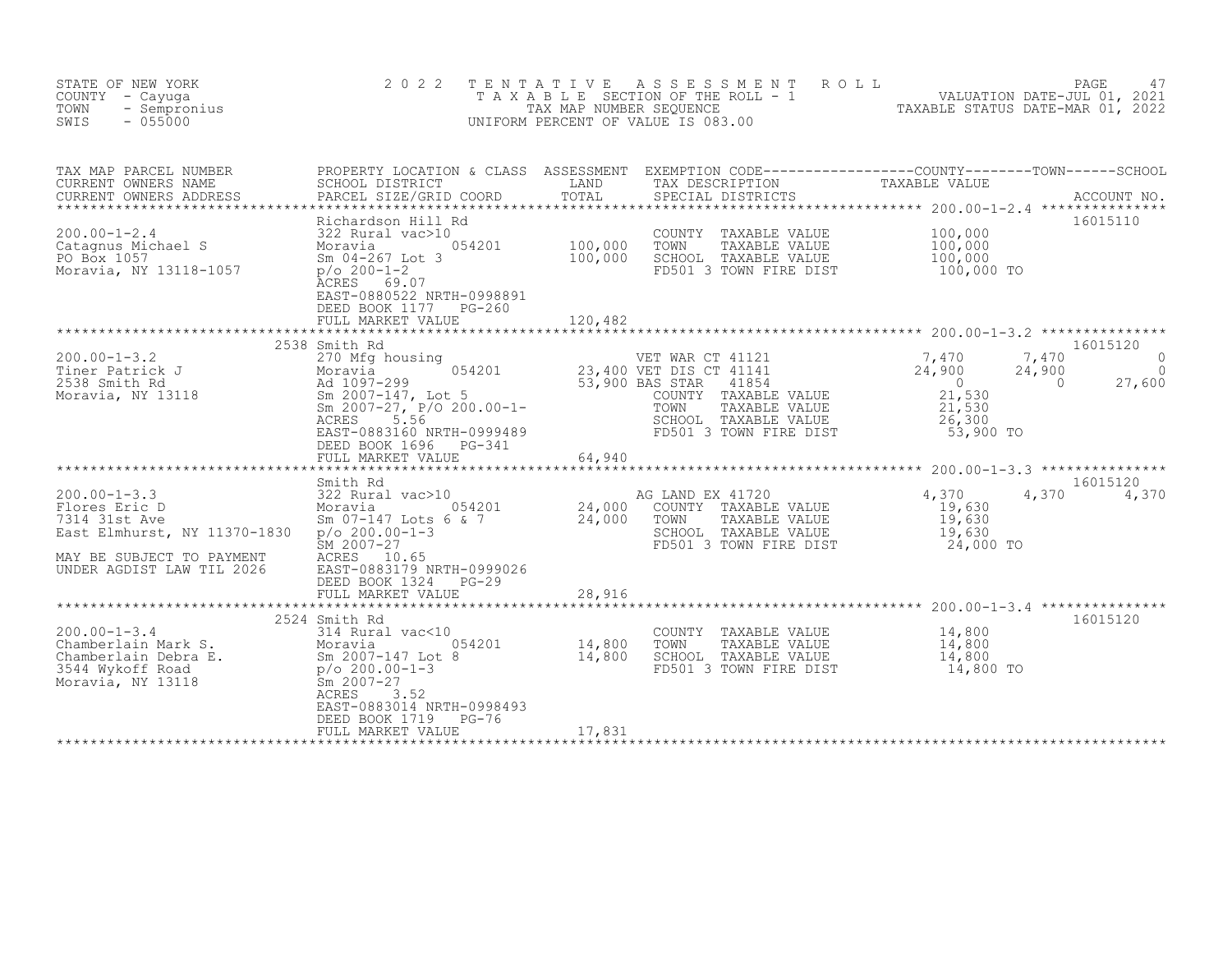| STATE OF NEW YORK<br>COUNTY - Cayuga<br>TOWN<br>- Sempronius<br>$-055000$<br>SWIS                                                                                           | 2 0 2 2<br>TAXABLE                                                                                                                                                                                                              | TENTATIVE<br>TAX MAP NUMBER SEQUENCE       | A S S E S S M E N T<br>R O L L<br>UNIFORM PERCENT OF VALUE IS 083.00                                                 | PAGE<br>48<br>SECTION OF THE ROLL - 1 VALUATION DATE-JUL 01, 2021<br>NUMBER SEQUENCE                     TAXABLE STATUS DATE-MAR 01, 2022 |
|-----------------------------------------------------------------------------------------------------------------------------------------------------------------------------|---------------------------------------------------------------------------------------------------------------------------------------------------------------------------------------------------------------------------------|--------------------------------------------|----------------------------------------------------------------------------------------------------------------------|-------------------------------------------------------------------------------------------------------------------------------------------|
| TAX MAP PARCEL NUMBER<br>CURRENT OWNERS NAME<br>CURRENT OWNERS ADDRESS<br>******************************                                                                    | SCHOOL DISTRICT<br><b>EXAMPLE DESCRIPTION OF STREET AND SERVICE STREET AND SERVICE STREET AND SERVICE STREET AND SERVICE STREET AND</b><br>PARCEL SIZE/GRID COORD                                                               | TOTAL                                      | TAX DESCRIPTION<br>SPECIAL DISTRICTS                                                                                 | PROPERTY LOCATION & CLASS ASSESSMENT EXEMPTION CODE----------------COUNTY-------TOWN-----SCHOOL<br>TAXABLE VALUE<br>ACCOUNT NO.           |
| $200.00 - 1 - 3.5$<br>Flores Eric<br>7314 31st Ave<br>East Elmhurst, NY 11370-1830<br>MAY BE SUBJECT TO PAYMENT<br>UNDER AGDIST LAW TIL 2026                                | Mitchell Rd<br>314 Rural vac<10<br>$\frac{10}{9}$ 054201 15,700<br>Moravia<br>Sm 07-147 Lot 9<br>$p/o 200.00-1-3$<br>$Sm 2007 - 27$<br>ACRES<br>4.25<br>EAST-0883363 NRTH-0998501<br>DEED BOOK 1465 PG-332<br>FULL MARKET VALUE | 18,916                                     | AG LAND EX 41720<br>COUNTY TAXABLE VALUE<br>TOWN<br>TAXABLE VALUE<br>SCHOOL TAXABLE VALUE<br>FD501 3 TOWN FIRE DIST  | 16015120<br>2,335<br>2,335<br>2,335<br>13,365<br>13,365<br>13,365<br>15,700 TO                                                            |
| $200.00 - 1 - 3.11$<br>200.00-1-3.11 322 Rural vac>10<br>Inman Lars I Moravia 0542<br>Inman Edie J Sm 2007-147<br>2578 Smith Road<br>Moravia, NY 13118 5M 2007-27, SM2010-1 | Smith Rd<br>322 Rural vac>10<br>054201<br>SM 2007-27, SM2010-156<br>ACRES<br>5.52<br>EAST-0883112 NRTH-1000738<br>DEED BOOK 3719 PG-242<br>FULL MARKET VALUE                                                                    | 17,400<br>17,400<br>20,964                 | COUNTY TAXABLE VALUE<br>TAXABLE VALUE<br>TOWN<br>SCHOOL TAXABLE VALUE<br>FD501 3 TOWN FIRE DIST                      | 16015120<br>17,400<br>$\frac{17}{17}$ , 400<br>17,400 TO                                                                                  |
| 200.00-1-3.12<br>Inman Lars I 322 Rural vac>10<br>Inman Edie J 578 Smith Road<br>Moravia 32010-156,2007-147 lot<br>2578 Smith Road<br>Moravia, NY 13118 ACRES               | Smith Rd<br>EAST-0883122 NRTH-1000454<br>DEED BOOK 3719 PG-242<br>FULL MARKET VALUE                                                                                                                                             | ************<br>17,300<br>17,300<br>20,843 | COUNTY TAXABLE VALUE<br>TOWN<br>TAXABLE VALUE<br>SCHOOL TAXABLE VALUE<br>FD501 3 TOWN FIRE DIST                      | 16015120<br>17,300<br>17,300<br>17,300<br>17,300 TO                                                                                       |
| $200.00 - 1 - 3.13$<br>200.00-1-3.13<br>Inman Edie J<br>Inman Lars I Moravia 054201<br>2578 Smith Road<br>Moravia, NY 13118<br>26.007-27<br>26.007-27<br>200.00-1-3.1       | 2578 Smith Rd<br>Moravia 054201<br><b>ACRES</b><br>5.46 BANK 99995<br>EAST-0883141 NRTH-1000146<br>DEED BOOK 3719<br>PG-224<br>FULL MARKET VALUE                                                                                | 23,300<br>168,400<br>202,892               | 41854<br>BAS STAR<br>COUNTY TAXABLE VALUE<br>TAXABLE VALUE<br>TOWN<br>SCHOOL TAXABLE VALUE<br>FD501 3 TOWN FIRE DIST | 16015120<br>$\overline{0}$<br>$\Omega$<br>27,600<br>168,400<br>168,400<br>140,800<br>168,400 TO                                           |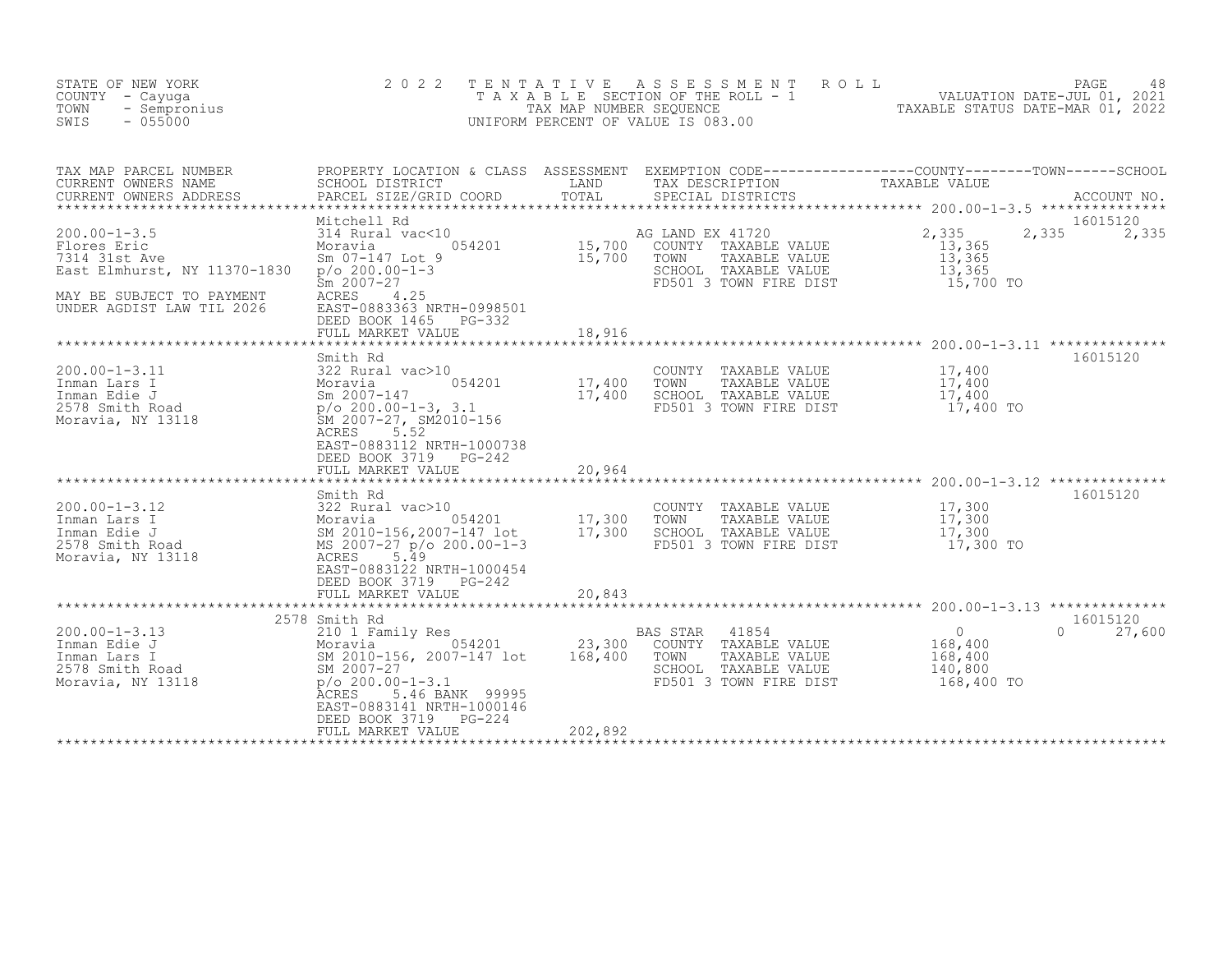| STATE OF NEW YORK<br>COUNTY - Cayuga<br>- Sempronius<br>TOWN<br>SWIS<br>$-055000$                                                                                                                                                                                                                                                                                                                                                                        | 2 0 2 2                                                                      |        | TENTATIVE ASSESSMENT ROLL PACE 49<br>TAXABLE SECTION OF THE ROLL - 1 VALUATION DATE-JUL 01, 2021<br>TAX MAP NUMBER SEQUENCE TAXABLE STATUS DATE-MAR 01, 2022<br>UNIFORM PERCENT OF VALUE IS 083.00 |               |
|----------------------------------------------------------------------------------------------------------------------------------------------------------------------------------------------------------------------------------------------------------------------------------------------------------------------------------------------------------------------------------------------------------------------------------------------------------|------------------------------------------------------------------------------|--------|----------------------------------------------------------------------------------------------------------------------------------------------------------------------------------------------------|---------------|
| TAX MAP PARCEL NUMBER PROPERTY LOCATION & CLASS ASSESSMENT EXEMPTION CODE-----------------COUNTY--------TOWN------SCHOOL CURRENT OWNERS NAME SCHOOL DISTRICT LAND TAX DESCRIPTION TAXABLE VALUE<br>CURRENT OWNERS ADDRESS PARCEL                                                                                                                                                                                                                         |                                                                              |        |                                                                                                                                                                                                    |               |
|                                                                                                                                                                                                                                                                                                                                                                                                                                                          | EAST-0883159 NRTH-0999817                                                    |        |                                                                                                                                                                                                    | 16015120      |
|                                                                                                                                                                                                                                                                                                                                                                                                                                                          | DEED BOOK 3719 PG-242<br>FULL MARKET VALUE                                   | 22,048 |                                                                                                                                                                                                    |               |
|                                                                                                                                                                                                                                                                                                                                                                                                                                                          | DEED BOOK 1147 PG-251<br>FULL MARKET VALUE 136,627                           |        |                                                                                                                                                                                                    | $0 \t 27,600$ |
|                                                                                                                                                                                                                                                                                                                                                                                                                                                          |                                                                              |        |                                                                                                                                                                                                    |               |
| $\begin{tabular}{lllllllllll} 200.00-1-5.2 & 2427 \text{ Richardson Hill Rd} & 240.00-1-5.2 & 12.663 \\\ \text{O'Hara Gerald} & 241 \text{ Rurl} & 2427 \text{ Richardson Hill} & 2427 \text{ Richardson Hill} & 2427 \text{Richardson Hill} & 12.663 & 12.663 \\\ \text{O'Hara Gerald} & 2427 \text{ Richardson Hill} & 2427 \text{Richardson Hill} & 2427 \text{Richardson Hill} & 2427 \text{Richardson Hill} & 2427 \text{Richardson Hill} & 2427 \$ |                                                                              |        |                                                                                                                                                                                                    |               |
|                                                                                                                                                                                                                                                                                                                                                                                                                                                          |                                                                              |        |                                                                                                                                                                                                    |               |
| 200.00-1-5.11 2463 Richardson Hill Rd<br>2463 Richardson Hill Rd<br>241 Rural res&ag 236,500<br>Moravia 054201 121,000 TOWN TAXABLE VALUE 236,500<br>367 Rake Rd Sm 68-92, 04-267 Lot 2 236,500 SCHOOL TAXABLE VALUE 236,500<br>Mohrsvil                                                                                                                                                                                                                 | ACRES 80.61 BANK 99997<br>EAST-0881049 NRTH-0997104<br>DEED BOOK 1209 PG-300 |        |                                                                                                                                                                                                    | 16019010      |
|                                                                                                                                                                                                                                                                                                                                                                                                                                                          |                                                                              |        |                                                                                                                                                                                                    |               |
| Dingmans Ferry, PA 18328-3432 ACRES 16.30                                                                                                                                                                                                                                                                                                                                                                                                                | EAST-0882049 NRTH-0997775                                                    |        |                                                                                                                                                                                                    | 16019010      |
|                                                                                                                                                                                                                                                                                                                                                                                                                                                          | DEED BOOK 1189 PG-259<br>FULL MARKET VALUE                                   | 37,831 |                                                                                                                                                                                                    |               |
|                                                                                                                                                                                                                                                                                                                                                                                                                                                          |                                                                              |        |                                                                                                                                                                                                    |               |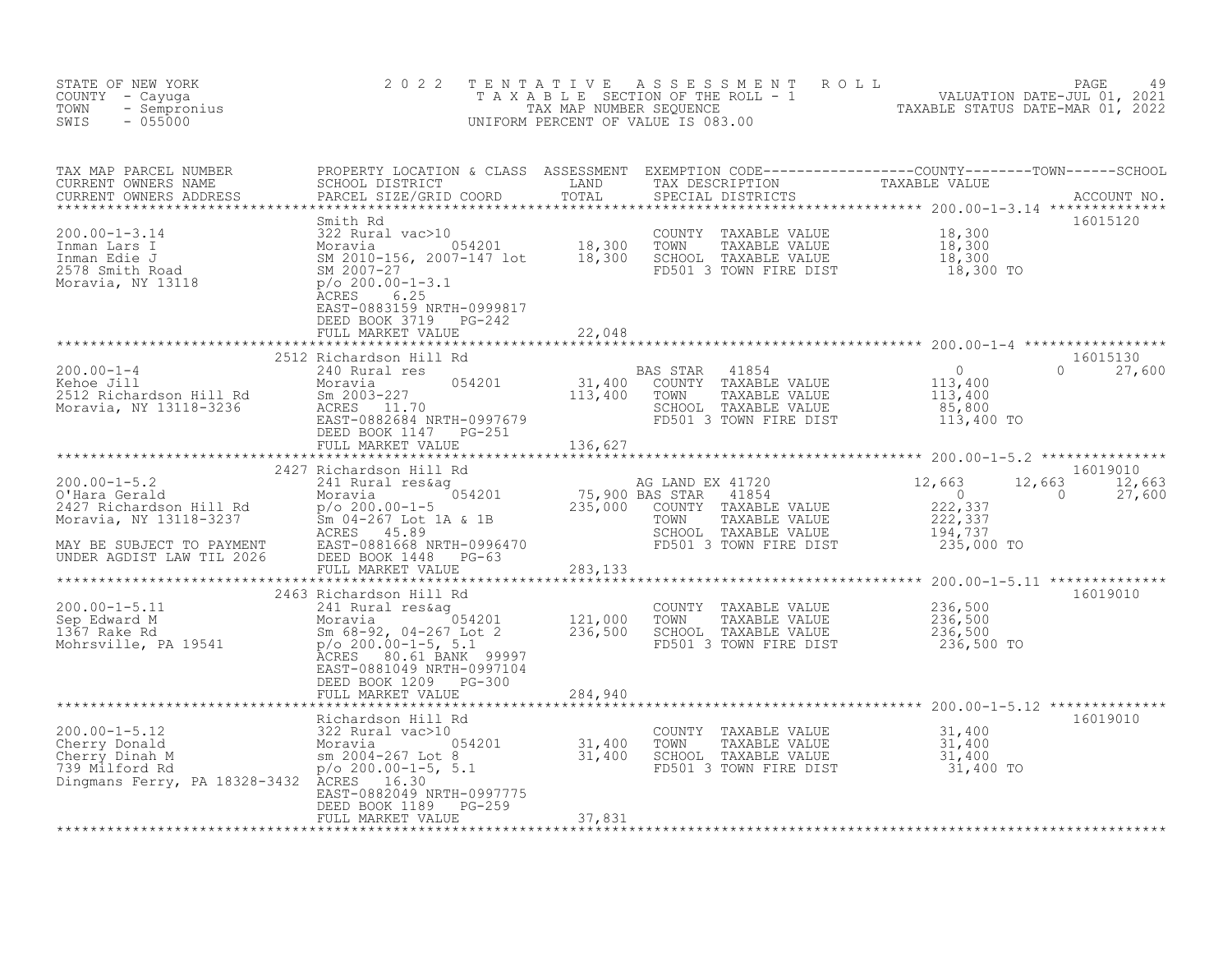| STATE OF NEW YORK<br>COUNTY<br>- Cayuqa<br>- Sempronius<br>TOWN<br>$-055000$<br>SWIS                                                     | 2 0 2 2                                                                                                                                                                                                                                                          | T E N T A T I V E<br>TAX MAP NUMBER SEQUENCE | A S S E S S M E N T<br>ROLL<br>T A X A B L E SECTION OF THE ROLL - 1<br>UNIFORM PERCENT OF VALUE IS 083.00           | PAGE<br>50<br>VALUATION DATE-JUL 01, 2021<br>TAXABLE STATUS DATE-MAR 01, 2022                                                   |
|------------------------------------------------------------------------------------------------------------------------------------------|------------------------------------------------------------------------------------------------------------------------------------------------------------------------------------------------------------------------------------------------------------------|----------------------------------------------|----------------------------------------------------------------------------------------------------------------------|---------------------------------------------------------------------------------------------------------------------------------|
| TAX MAP PARCEL NUMBER<br>CURRENT OWNERS NAME<br>CURRENT OWNERS ADDRESS                                                                   | SCHOOL DISTRICT<br>PARCEL SIZE/GRID COORD                                                                                                                                                                                                                        | LAND<br>TOTAL                                | TAX DESCRIPTION<br>SPECIAL DISTRICTS                                                                                 | PROPERTY LOCATION & CLASS ASSESSMENT EXEMPTION CODE----------------COUNTY-------TOWN-----SCHOOL<br>TAXABLE VALUE<br>ACCOUNT NO. |
| $200.00 - 1 - 5.31$<br>LeFever Travis<br>Haessner Mattea<br>4912 Old State Rd<br>Locke, NY 13092-4131                                    | Richardson Hill Rd<br>322 Rural vac>10<br>054201<br>Moravia<br>p/o 200.00-1-5, 5.3<br>SM 2004-267 Lot 4<br>$2013 - 94$<br>ACRES 21.90 BANK 99999<br>EAST-0881563 NRTH-0995155<br>DEED BOOK 1513<br>PG-111<br>FULL MARKET VALUE                                   | 38,700<br>38,700<br>46,627                   | COUNTY TAXABLE VALUE<br>TOWN<br>TAXABLE VALUE<br>SCHOOL TAXABLE VALUE<br>FD501 3 TOWN FIRE DIST                      | 16019010<br>38,700<br>38,700<br>38,700<br>38,700 TO                                                                             |
| $200.00 - 1 - 5.32$<br>200.00-1-5.32<br>LeFever Travis<br>LeFever (Haessner) Mattea<br>2366 Richardson Hill Rd<br>Moravia, NY 13118-2436 | 2366 Richardson Hill Rd<br>210 1 Family Res<br>054201<br>Moravia<br>$p/o 200.00-1-5.3, 5$<br>SM 2013-94<br>5.00 BANK 99999<br>ACRES<br>EAST-0881229 NRTH-0995238<br>DEED BOOK 1513<br><b>PG-111</b><br>FULL MARKET VALUE                                         | 22,700<br>166,000<br>200,000                 | BAS STAR<br>41854<br>COUNTY TAXABLE VALUE<br>TOWN<br>TAXABLE VALUE<br>SCHOOL TAXABLE VALUE<br>FD501 3 TOWN FIRE DIST | 16019010<br>$\Omega$<br>27,600<br>$\Omega$<br>166,000<br>166,000<br>138,400<br>166,000 TO                                       |
| $200.00 - 1 - 6.1$<br>FARM East LLC<br>890 McLean Rd<br>Cortland, NY 13045                                                               | Off Chestnut Ridge Rd<br>322 Rural vac>10<br>SASSANT Ri<br>322 Rural v<br>Moravia<br>AD 1121-282<br>inc 200 00<br>054201<br>inc $200.00 - 1 - 6$ & 20<br>43.00<br>ACRES<br>EAST-0879214 NRTH-0996981<br>DEED BOOK 1648<br>PG-302<br>FULL MARKET VALUE            | 55,100<br>55,100<br>66,386                   | COUNTY<br>TAXABLE VALUE<br>TOWN<br>TAXABLE VALUE<br>SCHOOL TAXABLE VALUE<br>FD501 3 TOWN FIRE DIST                   | 16015060<br>55,100<br>55,100<br>55,100<br>55,100 TO                                                                             |
| 200.00-1-14.111<br>Farm East LLC<br>890 McLean Rd<br>Cortland, NY 13045                                                                  | ***************************<br>Chestnut Ridge Rd<br>910 Priv forest<br>054201<br>Moravia<br>AD1232-343, 1028-63, 1028-5<br>1429-91, 1028-59, 1045-346<br>1043-343<br>ACRES 121.50<br>EAST-0878189 NRTH-0996656<br>DEED BOOK 1421<br>$PG-17$<br>FULL MARKET VALUE | 168,200<br>168,200<br>202,651                | COUNTY TAXABLE VALUE<br>TOWN<br>TAXABLE VALUE<br>SCHOOL TAXABLE VALUE<br>FD501 3 TOWN FIRE DIST                      | 16011200<br>168,200<br>168,200<br>168,200<br>168,200 TO                                                                         |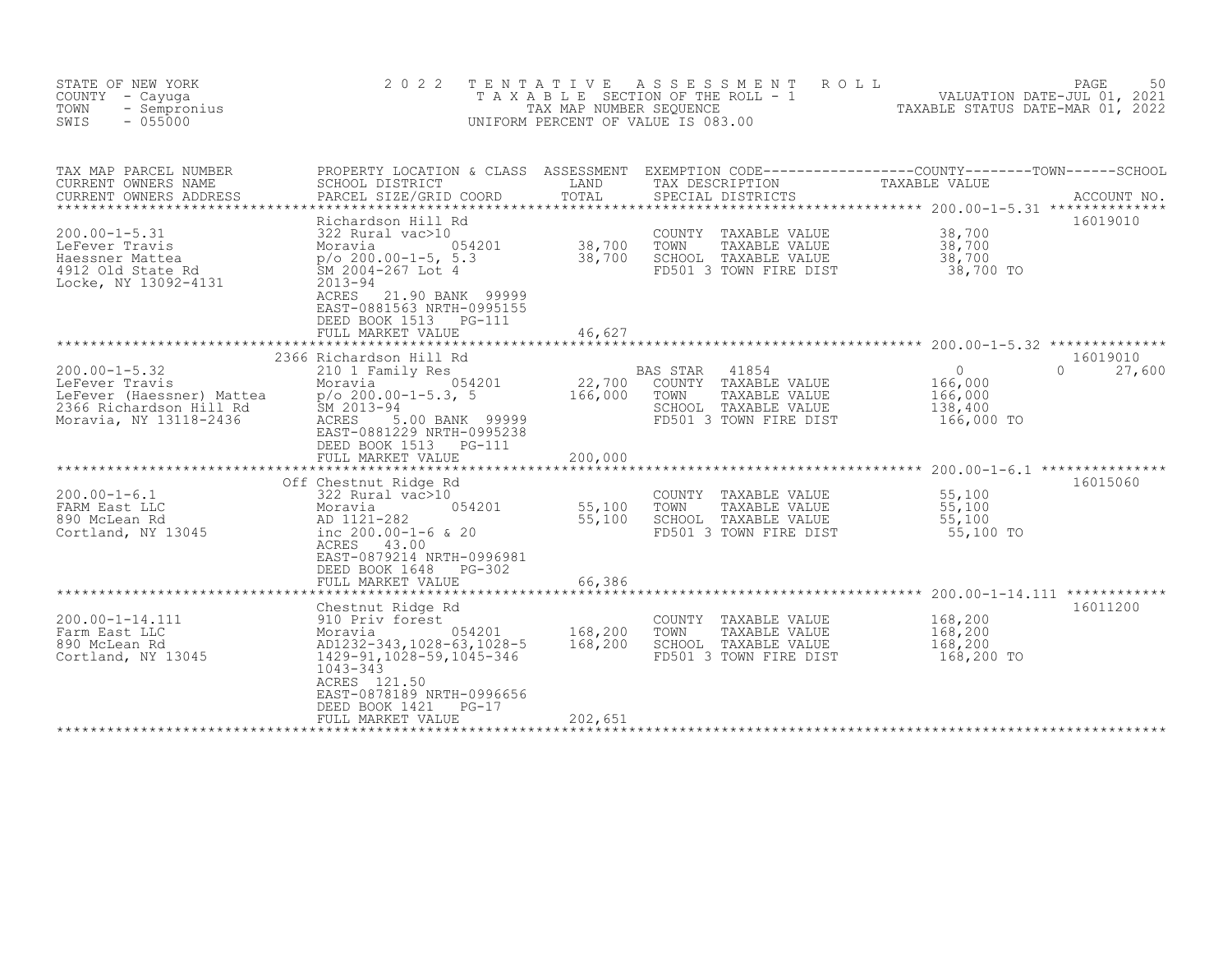| STATE OF NEW YORK    | 2022 TENTATIVE ASSESSMENT ROLL        |                                  | PAGE                        |  |
|----------------------|---------------------------------------|----------------------------------|-----------------------------|--|
| COUNTY - Cayuqa      | T A X A B L E SECTION OF THE ROLL - 1 |                                  | VALUATION DATE-JUL 01, 2021 |  |
| TOWN<br>- Sempronius | TAX MAP NUMBER SEOUENCE               | TAXABLE STATUS DATE-MAR 01, 2022 |                             |  |
| $-055000$<br>SWIS    | UNIFORM PERCENT OF VALUE IS 083.00    |                                  |                             |  |

| TAX MAP PARCEL NUMBER                                                                                                                                                                                                                                                                                                                                                                                                          | PROPERTY LOCATION & CLASS ASSESSMENT EXEMPTION CODE----------------COUNTY-------TOWN------SCHOOL             |                                                                                                                                                                                                                                  |            |                           |
|--------------------------------------------------------------------------------------------------------------------------------------------------------------------------------------------------------------------------------------------------------------------------------------------------------------------------------------------------------------------------------------------------------------------------------|--------------------------------------------------------------------------------------------------------------|----------------------------------------------------------------------------------------------------------------------------------------------------------------------------------------------------------------------------------|------------|---------------------------|
|                                                                                                                                                                                                                                                                                                                                                                                                                                | 5697 Chestnut Ridge Rd                                                                                       |                                                                                                                                                                                                                                  |            | 16003190                  |
| 200.00-1-15<br>Colden Howard III Moravia 22,700<br>Solden Betsy ACRES 5.00<br>5697 Chestnut Ridge Rd EAST-0878819 NRTH-0995140<br>Moravia, NY 13118-3238 FULL MARKET VALUE<br>FULL MARKET VALUE<br>FULL MARKET VALUE                                                                                                                                                                                                           |                                                                                                              | Rd<br>S<br>054201 22,700 COUNTY TAXABLE VALUE<br>82,800 TOWN TAXABLE VALUE<br>82,800 SCHOOL TAXABLE VALUE<br>PG-307 PC-307 PD501 3 TOWN FIRE DIST<br>20.750 PD501 3 TOWN FIRE DIST<br>20.750 PD501 3 TOWN FIRE DIST<br>82,800 TO |            | $0 \t 27,600$             |
|                                                                                                                                                                                                                                                                                                                                                                                                                                | 5731 Chestnut Ridge Rd                                                                                       |                                                                                                                                                                                                                                  |            | 16001060                  |
|                                                                                                                                                                                                                                                                                                                                                                                                                                | Ridge Rd<br>mily Res<br>054201 18,500<br>54,300<br>1.80<br>1.80                                              |                                                                                                                                                                                                                                  |            |                           |
|                                                                                                                                                                                                                                                                                                                                                                                                                                |                                                                                                              |                                                                                                                                                                                                                                  |            |                           |
|                                                                                                                                                                                                                                                                                                                                                                                                                                |                                                                                                              |                                                                                                                                                                                                                                  |            |                           |
|                                                                                                                                                                                                                                                                                                                                                                                                                                | 2367 Richardson Hill Rd                                                                                      |                                                                                                                                                                                                                                  |            | 16006060                  |
| 200.00-1-23.1<br>Dann Alice 2363<br>Dann Richard 2363<br>Richardson Hill Rd<br>Moravia, NY 13118<br>2363<br>2363<br>2363<br>2363<br>2363<br>2363<br>2363<br>2363<br>2363<br>2363<br>2363<br>2363<br>2363<br>2363<br>2363<br>2363<br>2363<br>2363<br>2310<br>2363<br>2363<br>2310<br>                                                                                                                                           | ******<br>i Hill Rd<br>ily Res 054201 25,000<br>89,300<br>EAST-0881217 NRTH-0995825<br>DEED BOOK 1234 PG-252 | COUNTY TAXABLE VALUE $89,300$<br>TOWN TAXABLE VALUE $89,300$<br>SCHOOL TAXABLE VALUE $89,300$<br>FD501 3 TOWN FIRE DIST $89,300$ TO                                                                                              |            |                           |
|                                                                                                                                                                                                                                                                                                                                                                                                                                |                                                                                                              |                                                                                                                                                                                                                                  |            |                           |
| $\begin{array}{cccccccc} \texttt{200.00-1-23.2} & & \texttt{2563\text{ Kichardson Hill Rd}} & & & \texttt{BAS STAR} & 41854 & & & \texttt{2563-000} \\ \texttt{Dann Richard} & & \texttt{Moravia} & & 054201 & & 40,300 & \texttt{COMNT} & \texttt{TAXABLE VALUE} & & 0 \\ \texttt{Dann Maria} & & \texttt{Sm 75-116\text{ Lot 2}} & & 105,000 & & \texttt{TOWN} & \texttt{TAXABLE VALUE} & & 105,000 \\ \texttt{2363\text{ R$ |                                                                                                              |                                                                                                                                                                                                                                  | 105,000 TO | 16006061<br>$0 \t 27,600$ |
|                                                                                                                                                                                                                                                                                                                                                                                                                                |                                                                                                              |                                                                                                                                                                                                                                  |            |                           |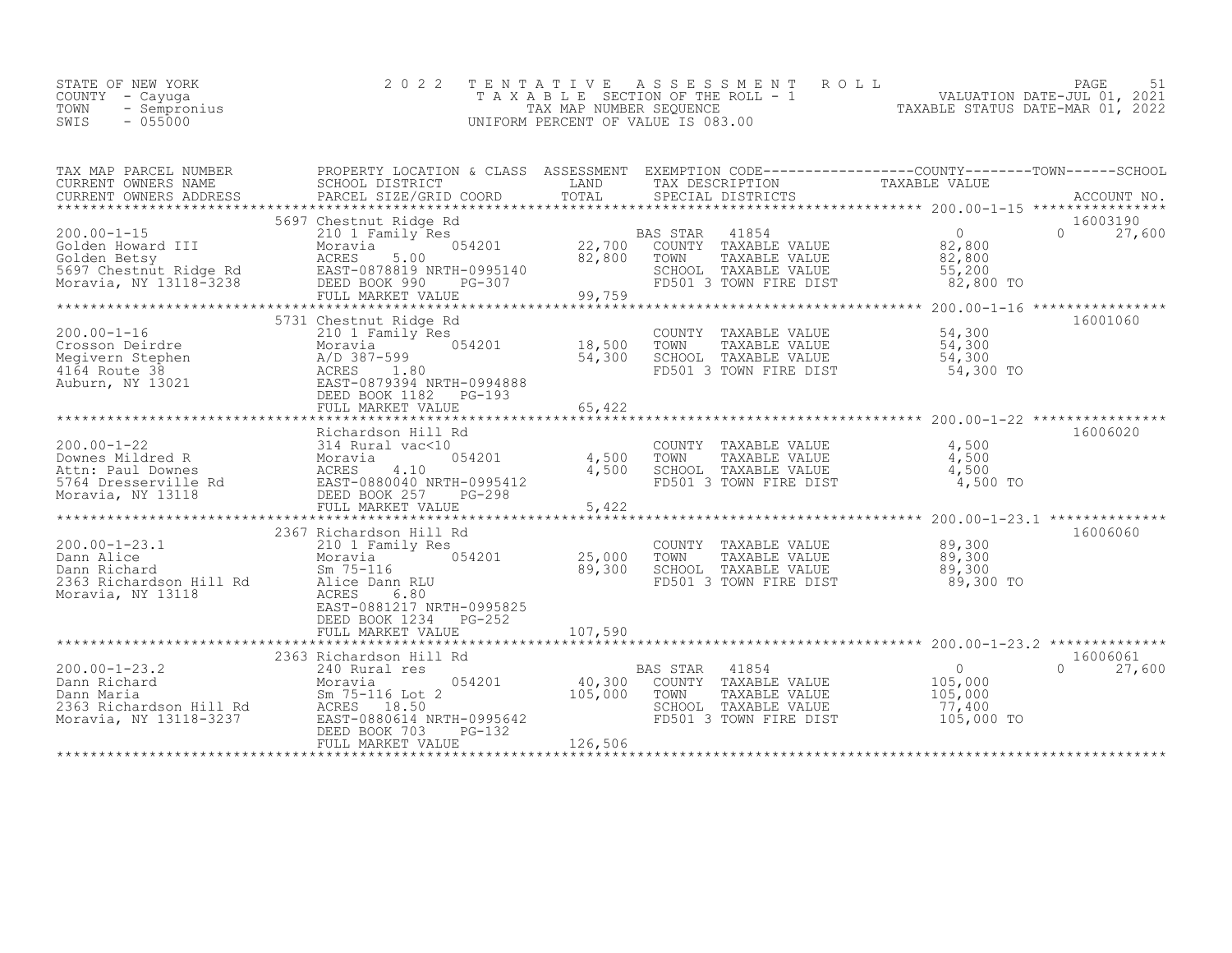| STATE OF NEW YORK<br>COUNTY<br>- Cayuga<br>- Sempronius<br>TOWN<br>- 055000<br>SWIS |                                                                              | TAX MAP NUMBER SEOUENCE | TENTATIVE ASSESSMENT ROLL<br>T A X A B L E SECTION OF THE ROLL - 1<br>UNIFORM PERCENT OF VALUE IS 083.00 |                  | 52<br>PAGE<br>2021<br>VALUATION DATE-JUL 01,<br>TAXABLE STATUS DATE-MAR 01, 2022 |
|-------------------------------------------------------------------------------------|------------------------------------------------------------------------------|-------------------------|----------------------------------------------------------------------------------------------------------|------------------|----------------------------------------------------------------------------------|
| TAX MAP PARCEL NUMBER<br>CURRENT OWNERS NAME<br>CURRENT OWNERS ADDRESS              | PROPERTY LOCATION & CLASS<br>SCHOOL DISTRICT<br>PARCEL SIZE/GRID COORD TOTAL | ASSESSMENT<br>LAND      | EXEMPTION CODE-----------------COUNTY-------TOWN------SCHOOL<br>TAX DESCRIPTION<br>SPECIAL DISTRICTS     | TAXABLE VALUE    | ACCOUNT NO.                                                                      |
| $200.00 - 1 - 24$<br>Hilliard Martin                                                | Richardson Hill Rd<br>322 Rural vac>10<br>054201<br>Moravia                  | 15,500                  | COUNTY<br>TAXABLE VALUE<br>TOWN<br>TAXABLE VALUE                                                         | 15,500<br>15,500 | 16022030                                                                         |

| 76 Auburn Rd                                   | 12.50<br>ACRES                           | 15,500                  | SCHOOL   | TAXABLE VALUE                                  | 15,500              |                  |
|------------------------------------------------|------------------------------------------|-------------------------|----------|------------------------------------------------|---------------------|------------------|
| Lansing, NY 14882                              | EAST-0882635 NRTH-0995360                |                         |          | FD501 3 TOWN FIRE DIST                         | 15,500 TO           |                  |
|                                                | DEED BOOK 1353<br>$PG-3$                 |                         |          |                                                |                     |                  |
|                                                | FULL MARKET VALUE                        | 18,675                  |          |                                                |                     |                  |
|                                                |                                          |                         |          |                                                | $200.00 - 1 - 25.1$ |                  |
|                                                | 5837 Dresserville Rd                     |                         |          |                                                |                     | 16003130         |
| $200.00 - 1 - 25.1$                            | 281 Multiple res                         |                         |          | COUNTY TAXABLE VALUE                           | 324,700             |                  |
| Miller Craig                                   | 054201<br>Moravia                        | 159,100                 | TOWN     | TAXABLE VALUE                                  | 324,700             |                  |
| Miller Eric                                    | Ad 375-82 Sm 72-113                      | 324,700                 |          | SCHOOL TAXABLE VALUE                           | 324,700             |                  |
| 148 W North College St                         | ACRES 104.80                             |                         |          | FD501 3 TOWN FIRE DIST                         | 324,700 TO          |                  |
| Yellow Springs, OH 45387                       | EAST-0881828 NRTH-0993844                |                         |          |                                                |                     |                  |
|                                                | DEED BOOK 1219<br>$PG-200$               |                         |          |                                                |                     |                  |
|                                                | FULL MARKET VALUE<br>******************  | 391,205<br>************ |          |                                                |                     | **************   |
|                                                |                                          |                         |          | ****************** 200.00-1-25.2               |                     |                  |
| $200.00 - 1 - 25.2$                            | Dresserville Rd<br>314 Rural vac<10      |                         |          |                                                | 13,100              |                  |
| Muhammad Diane                                 | 054201                                   | 13,100                  | TOWN     | COUNTY TAXABLE VALUE<br>TAXABLE VALUE          | 13,100              |                  |
| Lowery Della                                   | Moravia<br>Smd 888-240                   | 13,100                  |          | SCHOOL TAXABLE VALUE                           | 13,100              |                  |
| 2524 Elvans Rd SE                              | ACRES 2.25                               |                         |          | FD501 3 TOWN FIRE DIST                         | 13,100 TO           |                  |
| Washington, DC 20020                           | EAST-0882273 NRTH-0992910                |                         |          |                                                |                     |                  |
|                                                | DEED BOOK 888<br>$PG-238$                |                         |          |                                                |                     |                  |
|                                                | FULL MARKET VALUE                        | 15,783                  |          |                                                |                     |                  |
|                                                |                                          |                         |          |                                                |                     |                  |
|                                                | 5849 Dresserville Rd                     |                         |          |                                                |                     | 16003131         |
| $200.00 - 1 - 26$                              | 210 1 Family Res                         |                         |          | COUNTY TAXABLE VALUE                           | 68,800              |                  |
| Nodine, III Bruce                              | 054201<br>Moravia                        | 17,600                  | TOWN     | TAXABLE VALUE                                  | 68,800              |                  |
| 5849 Dresserville Rd                           | Smd 1007-301 1007-316                    | 68,800                  |          | SCHOOL TAXABLE VALUE                           | 68,800              |                  |
| Moravia, NY 13118-3312                         | ACRES<br>1.07                            |                         |          | FD501 3 TOWN FIRE DIST                         | 68,800 TO           |                  |
|                                                | EAST-0881608 NRTH-0993249                |                         |          |                                                |                     |                  |
|                                                | DEED BOOK 1517<br>PG-345                 |                         |          |                                                |                     |                  |
|                                                | FULL MARKET VALUE                        | 82,892                  |          |                                                |                     |                  |
|                                                |                                          |                         |          |                                                |                     | **************** |
|                                                | 5764 Dresserville Rd                     |                         |          |                                                |                     | 16006010         |
| $200.00 - 1 - 27$                              | 242 Rurl res&rec                         |                         | ENH STAR | 41834                                          | $\Omega$            | 68,910<br>0      |
| Downes Paul A                                  | 054201<br>Moravia                        | 35,700                  |          | COUNTY TAXABLE VALUE                           | 93,900              |                  |
| Downes Nancy L                                 | ACRES 15.00<br>EAST-0880429 NRTH-0993161 | 93,900                  | TOWN     | TAXABLE VALUE                                  | 93,900<br>24,990    |                  |
| 5764 Dresserville Rd<br>Moravia, NY 13118-3310 | DEED BOOK 794<br>$PG-204$                |                         |          | SCHOOL TAXABLE VALUE<br>FD501 3 TOWN FIRE DIST | 93,900 TO           |                  |
|                                                | FULL MARKET VALUE                        | 113,133                 |          |                                                |                     |                  |
|                                                |                                          |                         |          |                                                |                     |                  |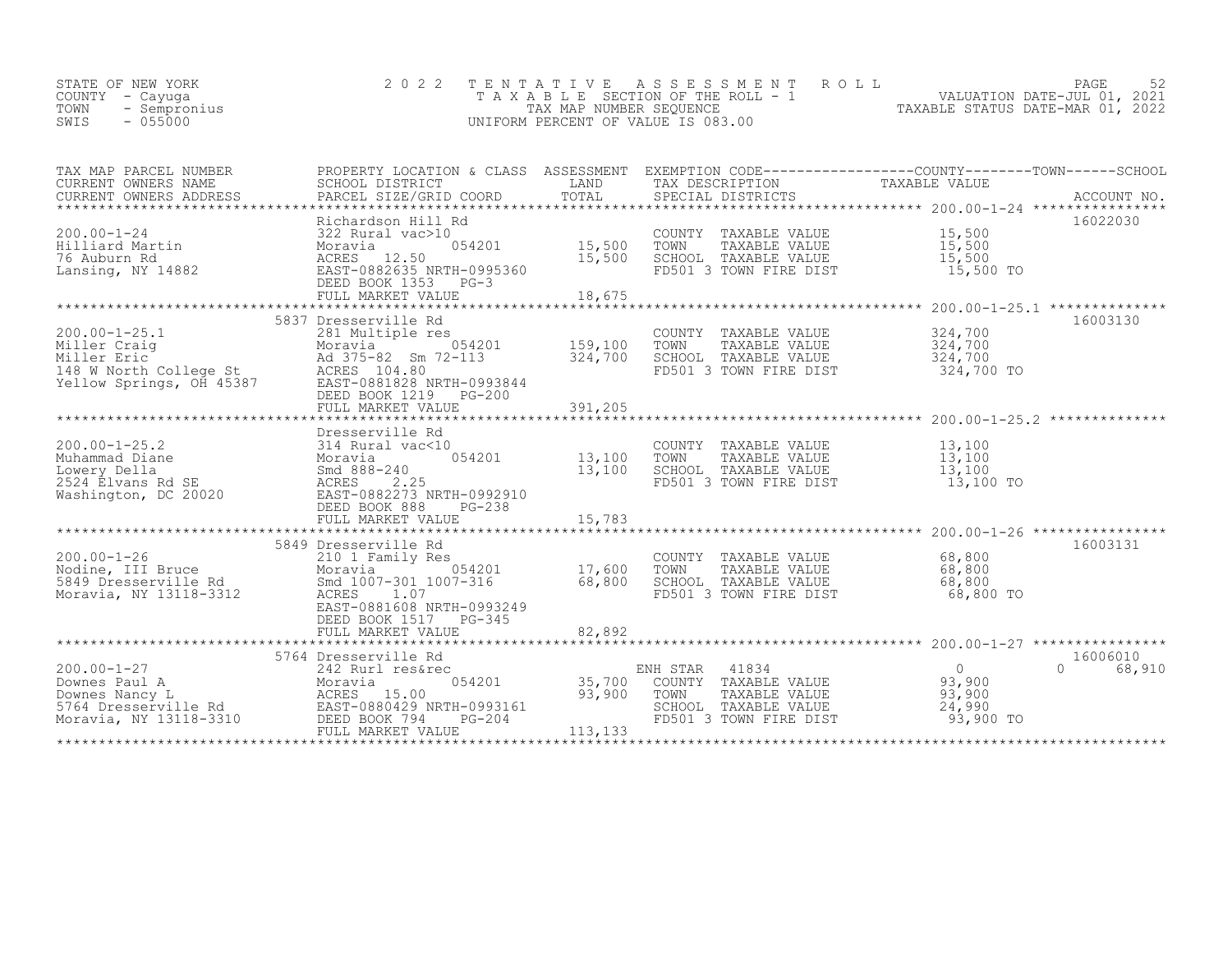| STATE OF NEW YORK    | 2022 TENTATIVE ASSESSMENT ROLL     |                                  | PAGE                        |  |
|----------------------|------------------------------------|----------------------------------|-----------------------------|--|
| COUNTY - Cayuqa      | TAXABLE SECTION OF THE ROLL - 1    |                                  | VALUATION DATE-JUL 01, 2021 |  |
| TOWN<br>- Sempronius | TAX MAP NUMBER SEOUENCE            | TAXABLE STATUS DATE-MAR 01, 2022 |                             |  |
| SWIS<br>$-055000$    | UNIFORM PERCENT OF VALUE IS 083.00 |                                  |                             |  |

| TAX MAP PARCEL NUMBER PROPERTY LOCATION & CLASS ASSESSMENT EXEMPTION CODE----------------COUNTY-------TOWN-----SCHOOL                                                                                                                                                                                                                                                                                                                                          |                                                                                                                                   |                      |
|----------------------------------------------------------------------------------------------------------------------------------------------------------------------------------------------------------------------------------------------------------------------------------------------------------------------------------------------------------------------------------------------------------------------------------------------------------------|-----------------------------------------------------------------------------------------------------------------------------------|----------------------|
|                                                                                                                                                                                                                                                                                                                                                                                                                                                                |                                                                                                                                   |                      |
| 5799 Dresserville Rd                                                                                                                                                                                                                                                                                                                                                                                                                                           |                                                                                                                                   | 16007070             |
| 16028140<br>200.00-1-30<br>200.00-1-30<br>200.00-1-30<br>200.00-1-30<br>200.00-1-30<br>200.00-1-30<br>200.00-1-31<br>200.00-1-31<br>200.00-1-31<br>200.00-1-31<br>200.00-1-31<br>200.00-1-31<br>200.00-1-31<br>200.00-1-31<br>200.00-1-31<br>200.00-1-31<br>200.                                                                                                                                                                                               |                                                                                                                                   |                      |
| 200.00-1-31.3<br>200.00-1-31.3<br>200.00-1-31.3<br>200.00-1-31.3<br>200.00-1-31.3<br>200.00-1-31.3<br>200.00-1-31.3<br>200.00-1-31.11<br>200.00-1-31.11<br>200-1-31.11<br>200-1-31.11<br>200-1-31.11<br>200-1-31.11<br>200-1-31.11<br>200-1-31.11<br>200-1-3<br>EAST-0880190 NRTH-0994306<br>DEED BOOK 1220 PG-36                                                                                                                                              |                                                                                                                                   | $\bigcirc$<br>68,000 |
| 2301 Richardson Hill Rd<br>2301 Aichardson Hill Rd<br>210 1 Family Res<br>2980 White Rd<br>2980 White Rd<br>2980 White Rd<br>2980 White Rd<br>2980 White Rd<br>2980 White Rd<br>2980 White Rd<br>2980 White Rd<br>2980 Moravia, NY 13118<br>20200-0-1-<br>ACRES 1.90<br>EAST-0879930 NRTH-0994288<br>DEED BOOK 1253 PG-246<br>${\small \quad FULL} {\tiny \begin{array}{l} \text{FULL} \text{MARKET} \end{array}} {\tiny \begin{array}{l} 86,747 \end{array}}$ | COUNTY TAXABLE VALUE $72,000$<br>TOWN TAXABLE VALUE $72,000$<br>SCHOOL TAXABLE VALUE $72,000$<br>FD501 3 TOWN FIRE DIST 72,000 TO |                      |
|                                                                                                                                                                                                                                                                                                                                                                                                                                                                |                                                                                                                                   |                      |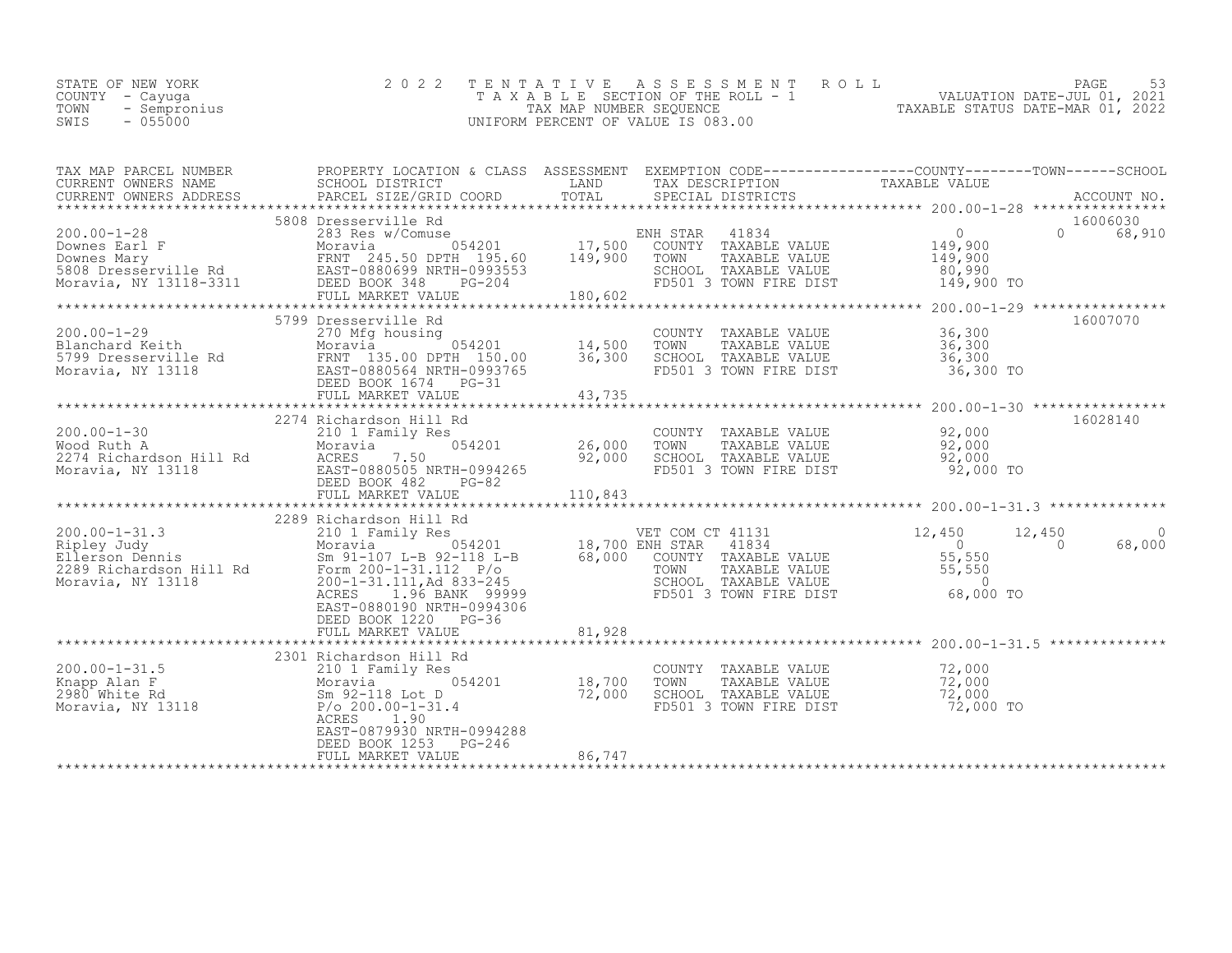| STATE OF NEW YORK<br>F NEW YORK 2002<br>- Cayuga 2003<br>- Sempronius<br>- 055000<br>COUNTY - Cayuga<br>TOWN<br>SWIS                                                                                                                             | 2 0 2 2                                         |         |                                                                                                                                       | TENTATIVE ASSESSMENT ROLL PAGE 54<br>TAXABLE SECTION OF THE ROLL - 1 VALUATION DATE-JUL 01, 2021<br>TAX MAP NUMBER SEQUENCE TAXABLE STATUS DATE-MAR 01, 2022<br>UNIFORM PERCENT OF VALUE IS 083.00                                |
|--------------------------------------------------------------------------------------------------------------------------------------------------------------------------------------------------------------------------------------------------|-------------------------------------------------|---------|---------------------------------------------------------------------------------------------------------------------------------------|-----------------------------------------------------------------------------------------------------------------------------------------------------------------------------------------------------------------------------------|
|                                                                                                                                                                                                                                                  |                                                 |         |                                                                                                                                       | TAX MAP PARCEL NUMBER PROPERTY LOCATION & CLASS ASSESSMENT EXEMPTION CODE----------------COUNTY--------TOWN------SCHOOL CURRENT OWNERS NAME SCHOOL DISTRICT LAND TAX DESCRIPTION TAXABLE VALUE<br>CURRENT OWNERS ADDRESS PARCEL S |
|                                                                                                                                                                                                                                                  | FULL MARKET VALUE 40,361                        |         |                                                                                                                                       |                                                                                                                                                                                                                                   |
|                                                                                                                                                                                                                                                  |                                                 |         |                                                                                                                                       |                                                                                                                                                                                                                                   |
|                                                                                                                                                                                                                                                  | 5749 Dresserville Rd                            |         |                                                                                                                                       |                                                                                                                                                                                                                                   |
|                                                                                                                                                                                                                                                  |                                                 |         |                                                                                                                                       |                                                                                                                                                                                                                                   |
| 200.00-1-31.22<br>Heim Michael A 210 1 Family Res<br>Moravia, NY 13118-2205<br>Moravia, NY 13118-2205<br>Moravia, NY 13118-2205<br>Moravia, NY 13118-2205<br>Moravia, NY 13118-2205<br>Moravia, NY 13118-2205<br>Moravia, NY 13118-2205<br>Morav | 5791 Dresserville Rd                            | 162,651 | COUNTY TAXABLE VALUE $135,000$<br>TOWN TAXABLE VALUE $135,000$<br>SCHOOL TAXABLE VALUE $135,000$<br>FD501 3 TOWN FIRE DIST 135,000 TO |                                                                                                                                                                                                                                   |
|                                                                                                                                                                                                                                                  | 5775 Dresserville Rd                            |         |                                                                                                                                       |                                                                                                                                                                                                                                   |
|                                                                                                                                                                                                                                                  |                                                 |         |                                                                                                                                       |                                                                                                                                                                                                                                   |
|                                                                                                                                                                                                                                                  | DEED BOOK 875 PG-3<br>FULL MARKET VALUE 78, 313 |         |                                                                                                                                       |                                                                                                                                                                                                                                   |
|                                                                                                                                                                                                                                                  |                                                 |         |                                                                                                                                       |                                                                                                                                                                                                                                   |
| 200.00-1-31.41<br>200.00-1-31.41<br>2265 Richardson Hill Rd<br>2265 Richardson Hill Rd<br>2365 Richardson Hill Rd<br>2365 Richardson Hill Rd<br>2365 Richardson Hill Rd<br>2365 Richardson Hill Rd<br>2365 Richardson Hill Rd<br>2365 Richardson | EAST-0879535 NRTH-0994276                       |         |                                                                                                                                       | 16003140                                                                                                                                                                                                                          |
|                                                                                                                                                                                                                                                  | DEED BOOK 1122 PG-230<br>FULL MARKET VALUE      | 95,663  |                                                                                                                                       |                                                                                                                                                                                                                                   |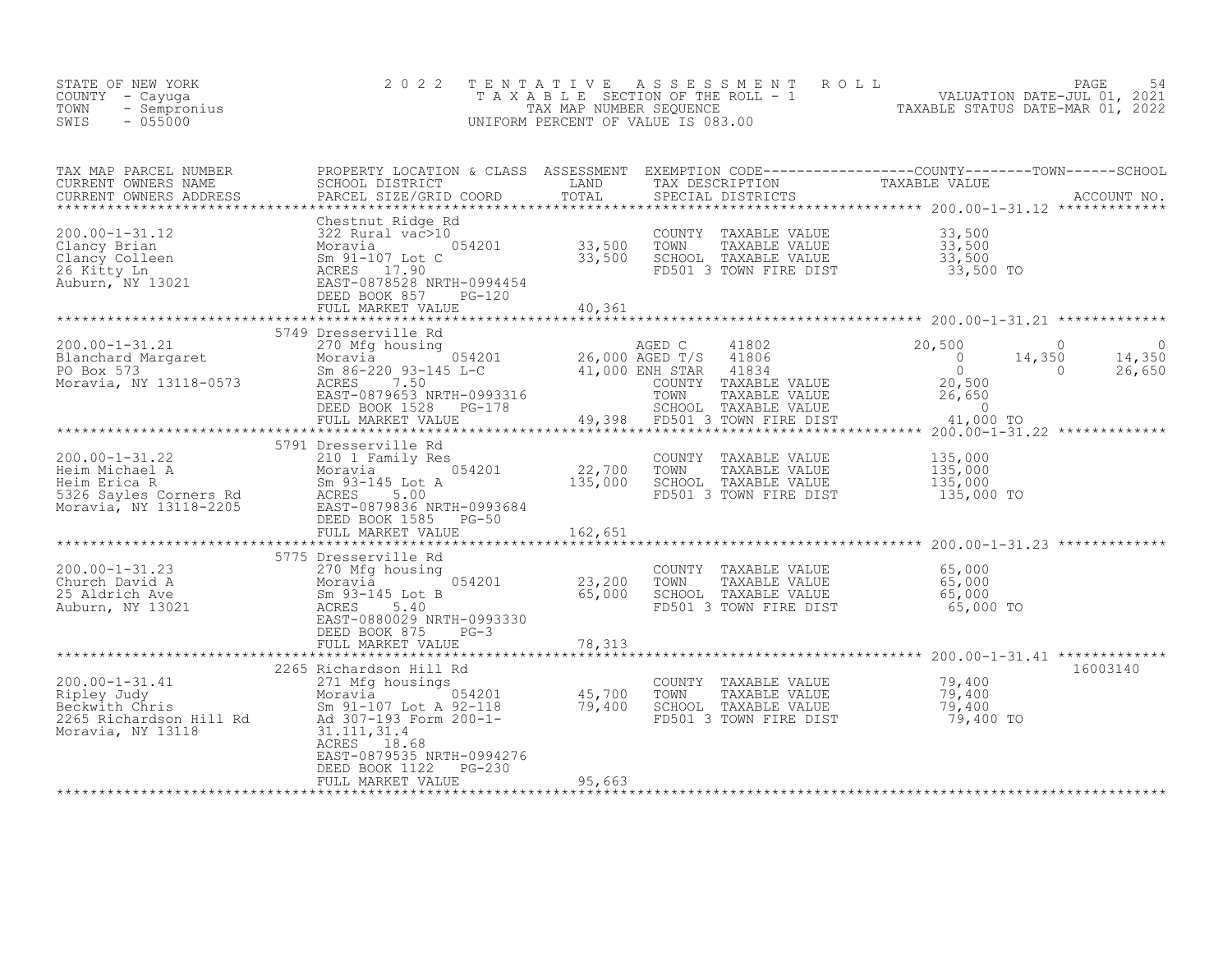| STATE OF NEW YORK<br>COUNTY – Cayuga<br>TOWN - Sempronius<br>SWIS<br>$-055000$ |                                                                        |                             | 2022 TENTATIVE ASSESSMENT ROLL<br>TAXABLE SECTION OF THE ROLL - 1<br>TAX MAP NUMBER SEQUENCE<br>UNIFORM PERCENT OF VALUE IS 083.00 |                                                                               | 55<br>PAGE<br>VALUATION DATE-JUL 01, 2021<br>TAXABLE STATUS DATE-MAR 01, 2022 |
|--------------------------------------------------------------------------------|------------------------------------------------------------------------|-----------------------------|------------------------------------------------------------------------------------------------------------------------------------|-------------------------------------------------------------------------------|-------------------------------------------------------------------------------|
| TAX MAP PARCEL NUMBER<br>CURRENT OWNERS NAME<br>CURRENT OWNERS ADDRESS         | PROPERTY LOCATION & CLASS<br>SCHOOL DISTRICT<br>PARCEL SIZE/GRID COORD | ASSESSMENT<br>LAND<br>TOTAL | TAX DESCRIPTION<br>SPECIAL DISTRICTS                                                                                               | EXEMPTION CODE-----------------COUNTY-------TOWN------SCHOOL<br>TAXABLE VALUE | ACCOUNT NO.                                                                   |

| 5730 Dresserville Rd<br>16011160<br>$200.00 - 1 - 32$<br>33,400<br>270 Mfg housing<br>COUNTY TAXABLE VALUE<br>18,400<br>054201<br>TAXABLE VALUE<br>33,400<br>Hill Spurgeon<br>TOWN<br>Moravia<br>1.70<br>33,400<br>5730 Dresserville Rd<br>ACRES<br>SCHOOL TAXABLE VALUE<br>33,400<br>33,400 TO<br>Moravia, NY 13118-3307<br>EAST-0879604 NRTH-0992805<br>FD501 3 TOWN FIRE DIST<br>DEED BOOK 969<br>$PG-304$<br>40,241<br>FULL MARKET VALUE<br>******************* 200.00-1-33.2<br>**********<br>**************<br>16011100<br>5727 Dresserville Rd<br>$\circ$<br>$200.00 - 1 - 33.2$<br><b>BAS STAR</b><br>41854<br>27,600<br>210 1 Family Res<br>$\Omega$<br>054201<br>18,800<br>72,600<br>McCall Michael D<br>COUNTY TAXABLE VALUE<br>Moravia<br>$p$ /o 200.00-1-33<br>72,600<br>72,600<br>McCall Ramona<br>TOWN<br>TAXABLE VALUE<br>5727 Dresserville Rd<br>SCHOOL TAXABLE VALUE<br>45,000<br>$Sm$ 09-20<br>72,600 TO<br>Moravia, NY 13118<br>ACRES<br>2.01 BANK 99999<br>FD501 3 TOWN FIRE DIST<br>EAST-0878011 NRTH-0992743<br>DEED BOOK 1376 PG-76<br>87,470<br>FULL MARKET VALUE<br>16011100<br>5697 Dresserville Rd<br>$\circ$<br>$\cap$<br>27,600<br>$200.00 - 1 - 33.11$<br>41854<br>210 1 Family Res<br>BAS STAR<br>19,300<br>054201<br>COUNTY TAXABLE VALUE<br>120,100<br>Powers Jean<br>Moravia<br>120,100<br>$p$ /o 200.00-1-33. 33.1<br>TOWN<br>120,100<br>5697 Dresserville Rd<br>TAXABLE VALUE<br>92,500<br>Moravia, NY 13118<br>SM 2018-16 Lot B<br>SCHOOL TAXABLE VALUE<br>ACRES<br>FD501 3 TOWN FIRE DIST<br>120,100 TO<br>2.38<br>EAST-0878285 NRTH-0992794<br>DEED BOOK 1249<br>$PG-35$<br>144,699<br>FULL MARKET VALUE<br>*********************** 200.00-1-33.12 *************<br>*************************<br>16011100<br>5721 Dresserville Rd<br>$200.00 - 1 - 33.12$<br>87,400<br>COUNTY TAXABLE VALUE<br>312 Vac w/imprv<br>76,400<br>TOWN<br>87,400<br>Poleschuk Gregor M<br>054201<br>TAXABLE VALUE<br>87,400<br>87,400<br>Walsh Lauren M<br>SCHOOL TAXABLE VALUE<br>SM 2018-16 Lot A<br>87,400 TO<br>868 Barnesville Dr<br>FD501 3 TOWN FIRE DIST<br>Barnesville, PA 18124<br>ACRES 50.90<br>EAST-0878626 NRTH-0993412<br>DEED BOOK 1693<br>PG-338<br>105,301<br>FULL MARKET VALUE<br>16015100<br>Off Mitchell Rd<br>$200.00 - 1 - 35$<br>18,700<br>322 Rural vac>10<br>COUNTY TAXABLE VALUE<br>TAXABLE VALUE<br>18,700<br>Kehoe Jill<br>054201<br>18,700<br>TOWN<br>Moravia<br>2512 Richardson Hill Rd<br>18,700<br>SCHOOL TAXABLE VALUE<br>18,700<br>Sm 2003-227<br>ACRES 15.00<br>FD501 3 TOWN FIRE DIST<br>18,700 TO<br>Moravia, NY 13118-3236<br>EAST-0882667 NRTH-0996473<br>DEED BOOK 1147<br>PG-251<br>22,530<br>FULL MARKET VALUE<br>*********************** |  |  | 200.00-1-32 ***************** |  |
|--------------------------------------------------------------------------------------------------------------------------------------------------------------------------------------------------------------------------------------------------------------------------------------------------------------------------------------------------------------------------------------------------------------------------------------------------------------------------------------------------------------------------------------------------------------------------------------------------------------------------------------------------------------------------------------------------------------------------------------------------------------------------------------------------------------------------------------------------------------------------------------------------------------------------------------------------------------------------------------------------------------------------------------------------------------------------------------------------------------------------------------------------------------------------------------------------------------------------------------------------------------------------------------------------------------------------------------------------------------------------------------------------------------------------------------------------------------------------------------------------------------------------------------------------------------------------------------------------------------------------------------------------------------------------------------------------------------------------------------------------------------------------------------------------------------------------------------------------------------------------------------------------------------------------------------------------------------------------------------------------------------------------------------------------------------------------------------------------------------------------------------------------------------------------------------------------------------------------------------------------------------------------------------------------------------------------------------------------------------------------------------------------------------------------------------------------------------------------------------------------------------------------------------------------------------------------------------------------------------------------------------------------------------------------------------------------------|--|--|-------------------------------|--|
|                                                                                                                                                                                                                                                                                                                                                                                                                                                                                                                                                                                                                                                                                                                                                                                                                                                                                                                                                                                                                                                                                                                                                                                                                                                                                                                                                                                                                                                                                                                                                                                                                                                                                                                                                                                                                                                                                                                                                                                                                                                                                                                                                                                                                                                                                                                                                                                                                                                                                                                                                                                                                                                                                                        |  |  |                               |  |
|                                                                                                                                                                                                                                                                                                                                                                                                                                                                                                                                                                                                                                                                                                                                                                                                                                                                                                                                                                                                                                                                                                                                                                                                                                                                                                                                                                                                                                                                                                                                                                                                                                                                                                                                                                                                                                                                                                                                                                                                                                                                                                                                                                                                                                                                                                                                                                                                                                                                                                                                                                                                                                                                                                        |  |  |                               |  |
|                                                                                                                                                                                                                                                                                                                                                                                                                                                                                                                                                                                                                                                                                                                                                                                                                                                                                                                                                                                                                                                                                                                                                                                                                                                                                                                                                                                                                                                                                                                                                                                                                                                                                                                                                                                                                                                                                                                                                                                                                                                                                                                                                                                                                                                                                                                                                                                                                                                                                                                                                                                                                                                                                                        |  |  |                               |  |
|                                                                                                                                                                                                                                                                                                                                                                                                                                                                                                                                                                                                                                                                                                                                                                                                                                                                                                                                                                                                                                                                                                                                                                                                                                                                                                                                                                                                                                                                                                                                                                                                                                                                                                                                                                                                                                                                                                                                                                                                                                                                                                                                                                                                                                                                                                                                                                                                                                                                                                                                                                                                                                                                                                        |  |  |                               |  |
|                                                                                                                                                                                                                                                                                                                                                                                                                                                                                                                                                                                                                                                                                                                                                                                                                                                                                                                                                                                                                                                                                                                                                                                                                                                                                                                                                                                                                                                                                                                                                                                                                                                                                                                                                                                                                                                                                                                                                                                                                                                                                                                                                                                                                                                                                                                                                                                                                                                                                                                                                                                                                                                                                                        |  |  |                               |  |
|                                                                                                                                                                                                                                                                                                                                                                                                                                                                                                                                                                                                                                                                                                                                                                                                                                                                                                                                                                                                                                                                                                                                                                                                                                                                                                                                                                                                                                                                                                                                                                                                                                                                                                                                                                                                                                                                                                                                                                                                                                                                                                                                                                                                                                                                                                                                                                                                                                                                                                                                                                                                                                                                                                        |  |  |                               |  |
|                                                                                                                                                                                                                                                                                                                                                                                                                                                                                                                                                                                                                                                                                                                                                                                                                                                                                                                                                                                                                                                                                                                                                                                                                                                                                                                                                                                                                                                                                                                                                                                                                                                                                                                                                                                                                                                                                                                                                                                                                                                                                                                                                                                                                                                                                                                                                                                                                                                                                                                                                                                                                                                                                                        |  |  |                               |  |
|                                                                                                                                                                                                                                                                                                                                                                                                                                                                                                                                                                                                                                                                                                                                                                                                                                                                                                                                                                                                                                                                                                                                                                                                                                                                                                                                                                                                                                                                                                                                                                                                                                                                                                                                                                                                                                                                                                                                                                                                                                                                                                                                                                                                                                                                                                                                                                                                                                                                                                                                                                                                                                                                                                        |  |  |                               |  |
|                                                                                                                                                                                                                                                                                                                                                                                                                                                                                                                                                                                                                                                                                                                                                                                                                                                                                                                                                                                                                                                                                                                                                                                                                                                                                                                                                                                                                                                                                                                                                                                                                                                                                                                                                                                                                                                                                                                                                                                                                                                                                                                                                                                                                                                                                                                                                                                                                                                                                                                                                                                                                                                                                                        |  |  |                               |  |
|                                                                                                                                                                                                                                                                                                                                                                                                                                                                                                                                                                                                                                                                                                                                                                                                                                                                                                                                                                                                                                                                                                                                                                                                                                                                                                                                                                                                                                                                                                                                                                                                                                                                                                                                                                                                                                                                                                                                                                                                                                                                                                                                                                                                                                                                                                                                                                                                                                                                                                                                                                                                                                                                                                        |  |  |                               |  |
|                                                                                                                                                                                                                                                                                                                                                                                                                                                                                                                                                                                                                                                                                                                                                                                                                                                                                                                                                                                                                                                                                                                                                                                                                                                                                                                                                                                                                                                                                                                                                                                                                                                                                                                                                                                                                                                                                                                                                                                                                                                                                                                                                                                                                                                                                                                                                                                                                                                                                                                                                                                                                                                                                                        |  |  |                               |  |
|                                                                                                                                                                                                                                                                                                                                                                                                                                                                                                                                                                                                                                                                                                                                                                                                                                                                                                                                                                                                                                                                                                                                                                                                                                                                                                                                                                                                                                                                                                                                                                                                                                                                                                                                                                                                                                                                                                                                                                                                                                                                                                                                                                                                                                                                                                                                                                                                                                                                                                                                                                                                                                                                                                        |  |  |                               |  |
|                                                                                                                                                                                                                                                                                                                                                                                                                                                                                                                                                                                                                                                                                                                                                                                                                                                                                                                                                                                                                                                                                                                                                                                                                                                                                                                                                                                                                                                                                                                                                                                                                                                                                                                                                                                                                                                                                                                                                                                                                                                                                                                                                                                                                                                                                                                                                                                                                                                                                                                                                                                                                                                                                                        |  |  |                               |  |
|                                                                                                                                                                                                                                                                                                                                                                                                                                                                                                                                                                                                                                                                                                                                                                                                                                                                                                                                                                                                                                                                                                                                                                                                                                                                                                                                                                                                                                                                                                                                                                                                                                                                                                                                                                                                                                                                                                                                                                                                                                                                                                                                                                                                                                                                                                                                                                                                                                                                                                                                                                                                                                                                                                        |  |  |                               |  |
|                                                                                                                                                                                                                                                                                                                                                                                                                                                                                                                                                                                                                                                                                                                                                                                                                                                                                                                                                                                                                                                                                                                                                                                                                                                                                                                                                                                                                                                                                                                                                                                                                                                                                                                                                                                                                                                                                                                                                                                                                                                                                                                                                                                                                                                                                                                                                                                                                                                                                                                                                                                                                                                                                                        |  |  |                               |  |
|                                                                                                                                                                                                                                                                                                                                                                                                                                                                                                                                                                                                                                                                                                                                                                                                                                                                                                                                                                                                                                                                                                                                                                                                                                                                                                                                                                                                                                                                                                                                                                                                                                                                                                                                                                                                                                                                                                                                                                                                                                                                                                                                                                                                                                                                                                                                                                                                                                                                                                                                                                                                                                                                                                        |  |  |                               |  |
|                                                                                                                                                                                                                                                                                                                                                                                                                                                                                                                                                                                                                                                                                                                                                                                                                                                                                                                                                                                                                                                                                                                                                                                                                                                                                                                                                                                                                                                                                                                                                                                                                                                                                                                                                                                                                                                                                                                                                                                                                                                                                                                                                                                                                                                                                                                                                                                                                                                                                                                                                                                                                                                                                                        |  |  |                               |  |
|                                                                                                                                                                                                                                                                                                                                                                                                                                                                                                                                                                                                                                                                                                                                                                                                                                                                                                                                                                                                                                                                                                                                                                                                                                                                                                                                                                                                                                                                                                                                                                                                                                                                                                                                                                                                                                                                                                                                                                                                                                                                                                                                                                                                                                                                                                                                                                                                                                                                                                                                                                                                                                                                                                        |  |  |                               |  |
|                                                                                                                                                                                                                                                                                                                                                                                                                                                                                                                                                                                                                                                                                                                                                                                                                                                                                                                                                                                                                                                                                                                                                                                                                                                                                                                                                                                                                                                                                                                                                                                                                                                                                                                                                                                                                                                                                                                                                                                                                                                                                                                                                                                                                                                                                                                                                                                                                                                                                                                                                                                                                                                                                                        |  |  |                               |  |
|                                                                                                                                                                                                                                                                                                                                                                                                                                                                                                                                                                                                                                                                                                                                                                                                                                                                                                                                                                                                                                                                                                                                                                                                                                                                                                                                                                                                                                                                                                                                                                                                                                                                                                                                                                                                                                                                                                                                                                                                                                                                                                                                                                                                                                                                                                                                                                                                                                                                                                                                                                                                                                                                                                        |  |  |                               |  |
|                                                                                                                                                                                                                                                                                                                                                                                                                                                                                                                                                                                                                                                                                                                                                                                                                                                                                                                                                                                                                                                                                                                                                                                                                                                                                                                                                                                                                                                                                                                                                                                                                                                                                                                                                                                                                                                                                                                                                                                                                                                                                                                                                                                                                                                                                                                                                                                                                                                                                                                                                                                                                                                                                                        |  |  |                               |  |
|                                                                                                                                                                                                                                                                                                                                                                                                                                                                                                                                                                                                                                                                                                                                                                                                                                                                                                                                                                                                                                                                                                                                                                                                                                                                                                                                                                                                                                                                                                                                                                                                                                                                                                                                                                                                                                                                                                                                                                                                                                                                                                                                                                                                                                                                                                                                                                                                                                                                                                                                                                                                                                                                                                        |  |  |                               |  |
|                                                                                                                                                                                                                                                                                                                                                                                                                                                                                                                                                                                                                                                                                                                                                                                                                                                                                                                                                                                                                                                                                                                                                                                                                                                                                                                                                                                                                                                                                                                                                                                                                                                                                                                                                                                                                                                                                                                                                                                                                                                                                                                                                                                                                                                                                                                                                                                                                                                                                                                                                                                                                                                                                                        |  |  |                               |  |
|                                                                                                                                                                                                                                                                                                                                                                                                                                                                                                                                                                                                                                                                                                                                                                                                                                                                                                                                                                                                                                                                                                                                                                                                                                                                                                                                                                                                                                                                                                                                                                                                                                                                                                                                                                                                                                                                                                                                                                                                                                                                                                                                                                                                                                                                                                                                                                                                                                                                                                                                                                                                                                                                                                        |  |  |                               |  |
|                                                                                                                                                                                                                                                                                                                                                                                                                                                                                                                                                                                                                                                                                                                                                                                                                                                                                                                                                                                                                                                                                                                                                                                                                                                                                                                                                                                                                                                                                                                                                                                                                                                                                                                                                                                                                                                                                                                                                                                                                                                                                                                                                                                                                                                                                                                                                                                                                                                                                                                                                                                                                                                                                                        |  |  |                               |  |
|                                                                                                                                                                                                                                                                                                                                                                                                                                                                                                                                                                                                                                                                                                                                                                                                                                                                                                                                                                                                                                                                                                                                                                                                                                                                                                                                                                                                                                                                                                                                                                                                                                                                                                                                                                                                                                                                                                                                                                                                                                                                                                                                                                                                                                                                                                                                                                                                                                                                                                                                                                                                                                                                                                        |  |  |                               |  |
|                                                                                                                                                                                                                                                                                                                                                                                                                                                                                                                                                                                                                                                                                                                                                                                                                                                                                                                                                                                                                                                                                                                                                                                                                                                                                                                                                                                                                                                                                                                                                                                                                                                                                                                                                                                                                                                                                                                                                                                                                                                                                                                                                                                                                                                                                                                                                                                                                                                                                                                                                                                                                                                                                                        |  |  |                               |  |
|                                                                                                                                                                                                                                                                                                                                                                                                                                                                                                                                                                                                                                                                                                                                                                                                                                                                                                                                                                                                                                                                                                                                                                                                                                                                                                                                                                                                                                                                                                                                                                                                                                                                                                                                                                                                                                                                                                                                                                                                                                                                                                                                                                                                                                                                                                                                                                                                                                                                                                                                                                                                                                                                                                        |  |  |                               |  |
|                                                                                                                                                                                                                                                                                                                                                                                                                                                                                                                                                                                                                                                                                                                                                                                                                                                                                                                                                                                                                                                                                                                                                                                                                                                                                                                                                                                                                                                                                                                                                                                                                                                                                                                                                                                                                                                                                                                                                                                                                                                                                                                                                                                                                                                                                                                                                                                                                                                                                                                                                                                                                                                                                                        |  |  |                               |  |
|                                                                                                                                                                                                                                                                                                                                                                                                                                                                                                                                                                                                                                                                                                                                                                                                                                                                                                                                                                                                                                                                                                                                                                                                                                                                                                                                                                                                                                                                                                                                                                                                                                                                                                                                                                                                                                                                                                                                                                                                                                                                                                                                                                                                                                                                                                                                                                                                                                                                                                                                                                                                                                                                                                        |  |  |                               |  |
|                                                                                                                                                                                                                                                                                                                                                                                                                                                                                                                                                                                                                                                                                                                                                                                                                                                                                                                                                                                                                                                                                                                                                                                                                                                                                                                                                                                                                                                                                                                                                                                                                                                                                                                                                                                                                                                                                                                                                                                                                                                                                                                                                                                                                                                                                                                                                                                                                                                                                                                                                                                                                                                                                                        |  |  |                               |  |
|                                                                                                                                                                                                                                                                                                                                                                                                                                                                                                                                                                                                                                                                                                                                                                                                                                                                                                                                                                                                                                                                                                                                                                                                                                                                                                                                                                                                                                                                                                                                                                                                                                                                                                                                                                                                                                                                                                                                                                                                                                                                                                                                                                                                                                                                                                                                                                                                                                                                                                                                                                                                                                                                                                        |  |  |                               |  |
|                                                                                                                                                                                                                                                                                                                                                                                                                                                                                                                                                                                                                                                                                                                                                                                                                                                                                                                                                                                                                                                                                                                                                                                                                                                                                                                                                                                                                                                                                                                                                                                                                                                                                                                                                                                                                                                                                                                                                                                                                                                                                                                                                                                                                                                                                                                                                                                                                                                                                                                                                                                                                                                                                                        |  |  |                               |  |
|                                                                                                                                                                                                                                                                                                                                                                                                                                                                                                                                                                                                                                                                                                                                                                                                                                                                                                                                                                                                                                                                                                                                                                                                                                                                                                                                                                                                                                                                                                                                                                                                                                                                                                                                                                                                                                                                                                                                                                                                                                                                                                                                                                                                                                                                                                                                                                                                                                                                                                                                                                                                                                                                                                        |  |  |                               |  |
|                                                                                                                                                                                                                                                                                                                                                                                                                                                                                                                                                                                                                                                                                                                                                                                                                                                                                                                                                                                                                                                                                                                                                                                                                                                                                                                                                                                                                                                                                                                                                                                                                                                                                                                                                                                                                                                                                                                                                                                                                                                                                                                                                                                                                                                                                                                                                                                                                                                                                                                                                                                                                                                                                                        |  |  |                               |  |
|                                                                                                                                                                                                                                                                                                                                                                                                                                                                                                                                                                                                                                                                                                                                                                                                                                                                                                                                                                                                                                                                                                                                                                                                                                                                                                                                                                                                                                                                                                                                                                                                                                                                                                                                                                                                                                                                                                                                                                                                                                                                                                                                                                                                                                                                                                                                                                                                                                                                                                                                                                                                                                                                                                        |  |  |                               |  |
|                                                                                                                                                                                                                                                                                                                                                                                                                                                                                                                                                                                                                                                                                                                                                                                                                                                                                                                                                                                                                                                                                                                                                                                                                                                                                                                                                                                                                                                                                                                                                                                                                                                                                                                                                                                                                                                                                                                                                                                                                                                                                                                                                                                                                                                                                                                                                                                                                                                                                                                                                                                                                                                                                                        |  |  |                               |  |
|                                                                                                                                                                                                                                                                                                                                                                                                                                                                                                                                                                                                                                                                                                                                                                                                                                                                                                                                                                                                                                                                                                                                                                                                                                                                                                                                                                                                                                                                                                                                                                                                                                                                                                                                                                                                                                                                                                                                                                                                                                                                                                                                                                                                                                                                                                                                                                                                                                                                                                                                                                                                                                                                                                        |  |  |                               |  |
|                                                                                                                                                                                                                                                                                                                                                                                                                                                                                                                                                                                                                                                                                                                                                                                                                                                                                                                                                                                                                                                                                                                                                                                                                                                                                                                                                                                                                                                                                                                                                                                                                                                                                                                                                                                                                                                                                                                                                                                                                                                                                                                                                                                                                                                                                                                                                                                                                                                                                                                                                                                                                                                                                                        |  |  |                               |  |
|                                                                                                                                                                                                                                                                                                                                                                                                                                                                                                                                                                                                                                                                                                                                                                                                                                                                                                                                                                                                                                                                                                                                                                                                                                                                                                                                                                                                                                                                                                                                                                                                                                                                                                                                                                                                                                                                                                                                                                                                                                                                                                                                                                                                                                                                                                                                                                                                                                                                                                                                                                                                                                                                                                        |  |  |                               |  |
|                                                                                                                                                                                                                                                                                                                                                                                                                                                                                                                                                                                                                                                                                                                                                                                                                                                                                                                                                                                                                                                                                                                                                                                                                                                                                                                                                                                                                                                                                                                                                                                                                                                                                                                                                                                                                                                                                                                                                                                                                                                                                                                                                                                                                                                                                                                                                                                                                                                                                                                                                                                                                                                                                                        |  |  |                               |  |
|                                                                                                                                                                                                                                                                                                                                                                                                                                                                                                                                                                                                                                                                                                                                                                                                                                                                                                                                                                                                                                                                                                                                                                                                                                                                                                                                                                                                                                                                                                                                                                                                                                                                                                                                                                                                                                                                                                                                                                                                                                                                                                                                                                                                                                                                                                                                                                                                                                                                                                                                                                                                                                                                                                        |  |  |                               |  |
|                                                                                                                                                                                                                                                                                                                                                                                                                                                                                                                                                                                                                                                                                                                                                                                                                                                                                                                                                                                                                                                                                                                                                                                                                                                                                                                                                                                                                                                                                                                                                                                                                                                                                                                                                                                                                                                                                                                                                                                                                                                                                                                                                                                                                                                                                                                                                                                                                                                                                                                                                                                                                                                                                                        |  |  |                               |  |
|                                                                                                                                                                                                                                                                                                                                                                                                                                                                                                                                                                                                                                                                                                                                                                                                                                                                                                                                                                                                                                                                                                                                                                                                                                                                                                                                                                                                                                                                                                                                                                                                                                                                                                                                                                                                                                                                                                                                                                                                                                                                                                                                                                                                                                                                                                                                                                                                                                                                                                                                                                                                                                                                                                        |  |  |                               |  |
|                                                                                                                                                                                                                                                                                                                                                                                                                                                                                                                                                                                                                                                                                                                                                                                                                                                                                                                                                                                                                                                                                                                                                                                                                                                                                                                                                                                                                                                                                                                                                                                                                                                                                                                                                                                                                                                                                                                                                                                                                                                                                                                                                                                                                                                                                                                                                                                                                                                                                                                                                                                                                                                                                                        |  |  |                               |  |
|                                                                                                                                                                                                                                                                                                                                                                                                                                                                                                                                                                                                                                                                                                                                                                                                                                                                                                                                                                                                                                                                                                                                                                                                                                                                                                                                                                                                                                                                                                                                                                                                                                                                                                                                                                                                                                                                                                                                                                                                                                                                                                                                                                                                                                                                                                                                                                                                                                                                                                                                                                                                                                                                                                        |  |  |                               |  |
|                                                                                                                                                                                                                                                                                                                                                                                                                                                                                                                                                                                                                                                                                                                                                                                                                                                                                                                                                                                                                                                                                                                                                                                                                                                                                                                                                                                                                                                                                                                                                                                                                                                                                                                                                                                                                                                                                                                                                                                                                                                                                                                                                                                                                                                                                                                                                                                                                                                                                                                                                                                                                                                                                                        |  |  |                               |  |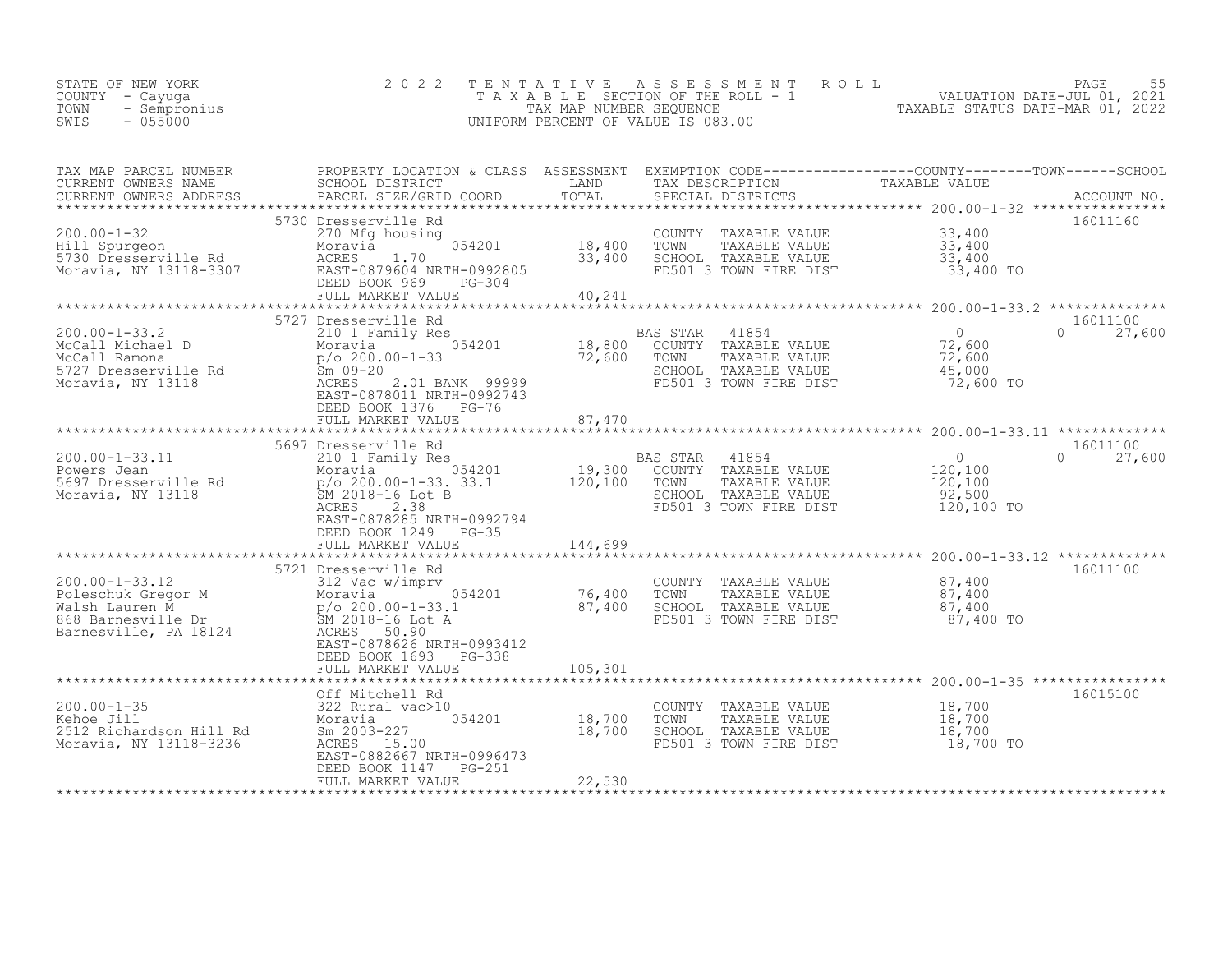| STATE OF NEW YORK<br>COUNTY<br>- Cayuqa<br>TOWN<br>- Sempronius<br>SWIS<br>$-055000$ | $\begin{array}{ccccccccc} \text{lius} & & & & & & \mathbb{I} & \mathbb{A} & \mathbb{I} \\ & & & & & & \mathbb{T} & \mathbb{A} & \mathbb{I} \\ & & & & & & & \mathbb{U} \mathbb{N} \mathbb{I} \mathbb{F} & \end{array}$<br>2022 TENTATIVE                                                                                                          |         |                                                                                                                                  | TENTATIVE ASSESSMENT ROLL PAGE 56<br>TAXABLE SECTION OF THE ROLL - 1 VALUATION DATE-JUL 01, 2021<br>TAX MAP NUMBER SEQUENCE TAXABLE STATUS DATE-MAR 01, 2022<br>UNIFORM PERCENT OF VALUE IS 083.00                                |
|--------------------------------------------------------------------------------------|---------------------------------------------------------------------------------------------------------------------------------------------------------------------------------------------------------------------------------------------------------------------------------------------------------------------------------------------------|---------|----------------------------------------------------------------------------------------------------------------------------------|-----------------------------------------------------------------------------------------------------------------------------------------------------------------------------------------------------------------------------------|
|                                                                                      |                                                                                                                                                                                                                                                                                                                                                   |         |                                                                                                                                  | TAX MAP PARCEL NUMBER PROPERTY LOCATION & CLASS ASSESSMENT EXEMPTION CODE-----------------COUNTY--------TOWN------SCHOOL SCHOOL DISTRICT LAND TAX DESCRIPTION TAXABLE VALUE<br>CURRENT OWNERS NAME SCHOOL DISTRICT LAND TAX DESCR |
|                                                                                      | Off Chestnut Ridge Rd<br>054201<br>- ATTLE 12, 200 TOWN<br>- 054201 12, 200 TOWN<br>- 098421 12, 200 SCHO<br>011 CHESTRIC NAVE NO USE CONTRACT ON MOTORS 10.00<br>Dann Carolyn Moravia 054201<br>PO Box 139<br>Moravia, NY 13118-0139<br>Moravia, NY 13118-0139<br>PO Box 139<br>Moravia, NY 13118-0139<br>PULL MARKET VALUE<br>PULL MARKET VALUE |         | COUNTY TAXABLE VALUE $12,200$<br>TOWN TAXABLE VALUE $12,200$<br>SCHOOL TAXABLE VALUE $12,200$<br>FD501 3 TOWN FIRE DIST $12,200$ |                                                                                                                                                                                                                                   |
|                                                                                      | 2733 State Route 41A<br>201.00-1-1.2 201.00-1-1.2 201.00-1-1.2 240 Rural res 054201 600MT<br>Langler Revocable Trust The Ja Moravia 054201 81,200 TOWN<br>6494 East Lake Road 1994 Smd 746-181<br>Auburn, NY 13021 ACRES 50.00<br>EAST-0888745 NRTH-1000893                                                                                       | 128,000 | COUNTY TAXABLE VALUE 128,000<br>TAXABLE VALUE 128,000<br>SCHOOL TAXABLE VALUE<br>FD501 3 TOWN FIRE DIST                          | 128,000<br>128,000 TO                                                                                                                                                                                                             |
|                                                                                      | DEED BOOK 1177 PG-4<br>FULL MARKET VALUE                                                                                                                                                                                                                                                                                                          | 82,048  |                                                                                                                                  | $\Omega$<br>27,600<br>68,100 TO                                                                                                                                                                                                   |
|                                                                                      |                                                                                                                                                                                                                                                                                                                                                   |         |                                                                                                                                  |                                                                                                                                                                                                                                   |

|                                                                               | 6085 Mitchell Rd                                                                                                                                    |                                                                 |                                                                                    | $201.00 - 1 - 1.1$                      |        |
|-------------------------------------------------------------------------------|-----------------------------------------------------------------------------------------------------------------------------------------------------|-----------------------------------------------------------------|------------------------------------------------------------------------------------|-----------------------------------------|--------|
| 201.00-1-1.7<br>Evener Aaron<br>6085 Mitchell Rd<br>Moravia, NY 13118         | 270 Mfg housing<br>054201<br>Moravia<br>$P/O 201.00-1-1.613$<br>5.12<br>ACRES<br>EAST-0885394 NRTH-0998956<br>DEED BOOK 1162 PG-252                 | <b>BAS STAR</b><br>22,900<br>COUNTY<br>49,900<br>TOWN<br>SCHOOL | 41854<br>TAXABLE VALUE<br>TAXABLE VALUE<br>TAXABLE VALUE<br>FD501 3 TOWN FIRE DIST | 49,900<br>49,900<br>22,300<br>49,900 TO | 27,600 |
|                                                                               | FULL MARKET VALUE                                                                                                                                   | 60,120                                                          |                                                                                    |                                         |        |
|                                                                               | 6103 Mitchell Rd                                                                                                                                    |                                                                 |                                                                                    |                                         |        |
| $201.00 - 1 - 1.8$<br>Baumbach Lucia<br>6103 Mitchell Rd<br>Moravia, NY 13118 | 270 Mfg housing<br>054201<br>Moravia<br>$P/O 201.00-1-1.613$<br>Smd 1101-226<br>5.12<br>ACRES<br>EAST-0885892 NRTH-0998983<br>DEED BOOK 1292 PG-307 | <b>BAS STAR</b><br>22,900<br>COUNTY<br>59,900<br>TOWN<br>SCHOOL | 41854<br>TAXABLE VALUE<br>TAXABLE VALUE<br>TAXABLE VALUE<br>FD501 3 TOWN FIRE DIST | 59,900<br>59,900<br>32,300<br>59,900 TO | 27,600 |
|                                                                               | FULL MARKET VALUE                                                                                                                                   | 72,169                                                          |                                                                                    |                                         |        |

\*\*\*\*\*\*\*\*\*\*\*\*\*\*\*\*\*\*\*\*\*\*\*\*\*\*\*\*\*\*\*\*\*\*\*\*\*\*\*\*\*\*\*\*\*\*\*\*\*\*\*\*\*\*\*\*\*\*\*\*\*\*\*\*\*\*\*\*\*\*\*\*\*\*\*\*\*\*\*\*\*\*\*\*\*\*\*\*\*\*\*\*\*\*\*\*\*\*\*\*\*\*\*\*\*\*\*\*\*\*\*\*\*\*\*\*\*\*\*\*\*\*\*\*\*\*\*\*\*\*\*\*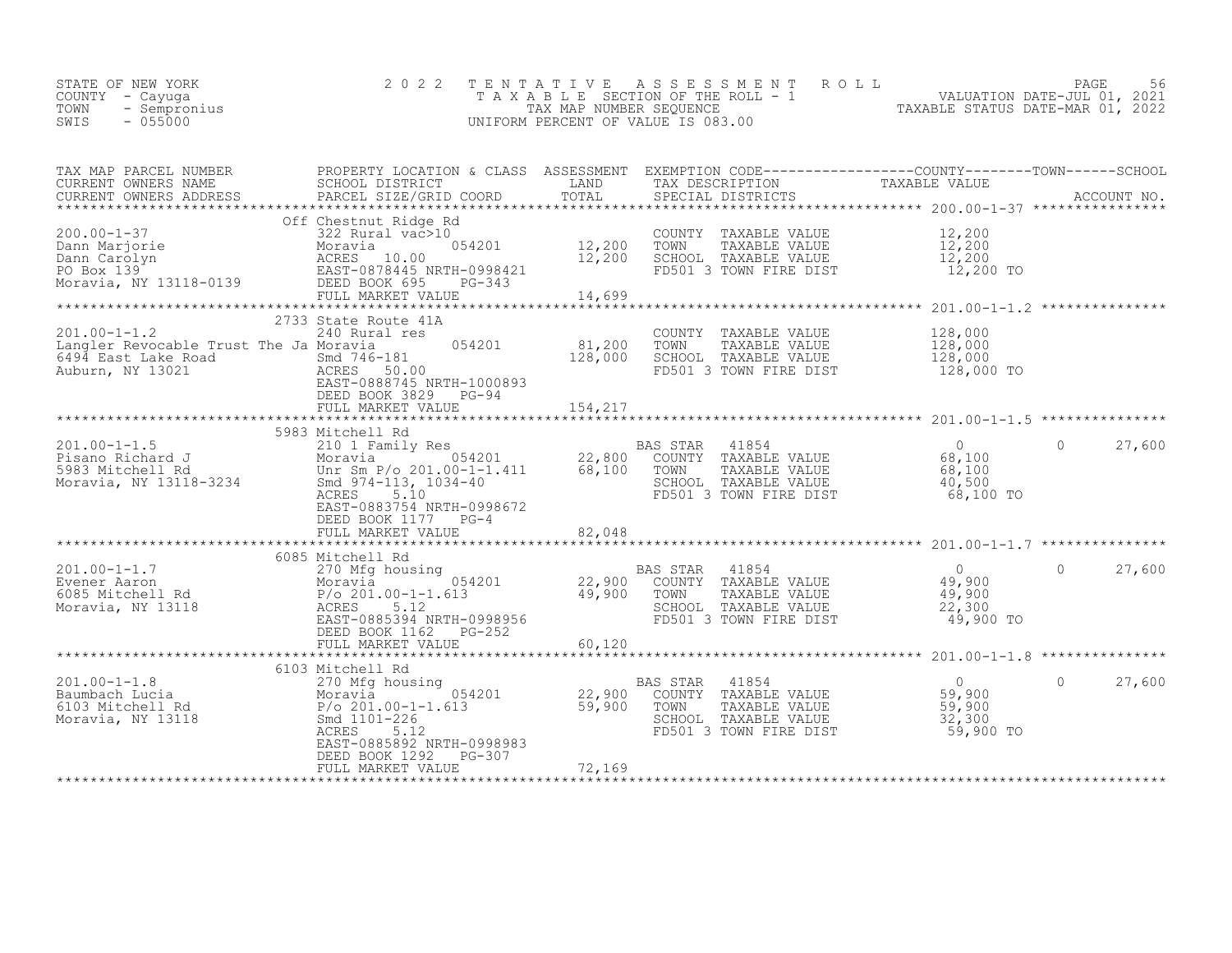| STATE OF NEW YORK<br>COUNTY - Cayuga<br>- Sempronius<br>TOWN<br>SWIS<br>$-055000$                                                                                                                                                                            | 2 0 2 2                                                                                          |         | TENTATIVE ASSESSMENT ROLL PACE 57<br>TAXABLE SECTION OF THE ROLL - 1 VALUATION DATE-JUL 01, 2021<br>TAX MAP NUMBER SEQUENCE TAXABLE STATUS DATE-MAR 01, 2022<br>UNIFORM PERCENT OF VALUE IS 083.00 |                                                                                 |                    |
|--------------------------------------------------------------------------------------------------------------------------------------------------------------------------------------------------------------------------------------------------------------|--------------------------------------------------------------------------------------------------|---------|----------------------------------------------------------------------------------------------------------------------------------------------------------------------------------------------------|---------------------------------------------------------------------------------|--------------------|
| TAX MAP PARCEL NUMBER PROPERTY LOCATION & CLASS ASSESSMENT EXEMPTION CODE----------------COUNTY--------TOWN------SCHOOL CURRENT OWNERS NAME SCHOOL DISTRICT LAND TAX DESCRIPTION TAXABLE VALUE CURRENT OWNERS ADDRESS PARCEL S                               |                                                                                                  |         |                                                                                                                                                                                                    |                                                                                 |                    |
| 201.00-1-1.9<br>201.00-1-1.9<br>210 1 Family Res<br>22,900 TOWN<br>2614 Hathaway Rd<br>2614 Hathaway Rd<br>27,900 TOWN<br>2614 Hathaway Rd<br>27,900 TOWN<br>27,900 TOWN<br>27,900 TOWN<br>27,900 TOWN<br>27,900 TOWN<br>27,900 TOWN<br>27,900 TOWN<br>27,80 | ACRES 5.12 BANK 99999<br>EAST-0886778 NRTH-1000256<br>DEED BOOK 1679 PG-140<br>FULL MARKET VALUE | 119,036 |                                                                                                                                                                                                    |                                                                                 |                    |
|                                                                                                                                                                                                                                                              |                                                                                                  |         |                                                                                                                                                                                                    |                                                                                 |                    |
| $\begin{array}{cccccccc} 201.00-1-1.12 & 2606\text{ Hathaway Rd} & 210.00-1-1.12 & 210.00& 210.00& 210.00& 210.00& 210.00& 210.00& 210.00& 210.00& 210.00& 210.00& 210.00& 210.00& 210.00& 210.00& 210.00& 210.00& 210.00& 210.00& 210.00& 210.00& 210.00&$  | 2606 Hathaway Rd                                                                                 |         |                                                                                                                                                                                                    |                                                                                 | 27,600<br>$\circ$  |
|                                                                                                                                                                                                                                                              |                                                                                                  |         |                                                                                                                                                                                                    |                                                                                 |                    |
| 201.00-1-1.31<br>Heath Floyd L.<br>Eenner-Heath Jessica L.<br>Moravia Moravia D. S. (101 Family Res<br>Moravia Sm 90-68, Unr Sm, 22, 700 COUNTY TAXABLE VALUE<br>Moravia, NY 13118<br>Moravia, NY 13118<br>Moravia, NY 13118<br>EAS STAR 41854               | 6093 Mitchell Rd<br>DEED BOOK 1381    PG-133<br>FULL MARKET VALUE 180,241                        |         | 41854 11854 1254 0<br>COUNTY TAXABLE VALUE 149,600<br>TOWN TAXABLE VALUE 149,600<br>SCHOOL TAXABLE VALUE 122,000<br>FD501 3 TOWN FIRE DIST 149,600 TO                                              |                                                                                 | 27,600             |
|                                                                                                                                                                                                                                                              |                                                                                                  |         |                                                                                                                                                                                                    |                                                                                 |                    |
|                                                                                                                                                                                                                                                              | DEED BOOK 1292 PG-290                                                                            |         |                                                                                                                                                                                                    | $\begin{array}{c} 0 \\ 156,900 \\ 156,900 \\ 129,300 \end{array}$<br>156,900 TO | $\Omega$<br>27,600 |
|                                                                                                                                                                                                                                                              | FULL MARKET VALUE                                                                                | 189,036 |                                                                                                                                                                                                    |                                                                                 |                    |
| 201.00-1-1.62<br>2697 Hathaway Rd<br>2697 Hathaway Rd<br>Blake Christopher D<br>2697 Hathaway Rd<br>2697 Hathaway Rd<br>2697 Hathaway Rd<br>2697 Hathaway Rd<br>2697 Hathaway Rd<br>2697 Hathaway Rd<br>2697 Hathaway Rd<br>2697 Hathaway Rd<br>2697 H       | EAST-0884404 NRTH-1001249<br>DEED BOOK 1223 PG-162                                               |         |                                                                                                                                                                                                    |                                                                                 | $\circ$<br>27,600  |
|                                                                                                                                                                                                                                                              | FULL MARKET VALUE                                                                                | 203,373 |                                                                                                                                                                                                    |                                                                                 |                    |
|                                                                                                                                                                                                                                                              |                                                                                                  |         |                                                                                                                                                                                                    |                                                                                 |                    |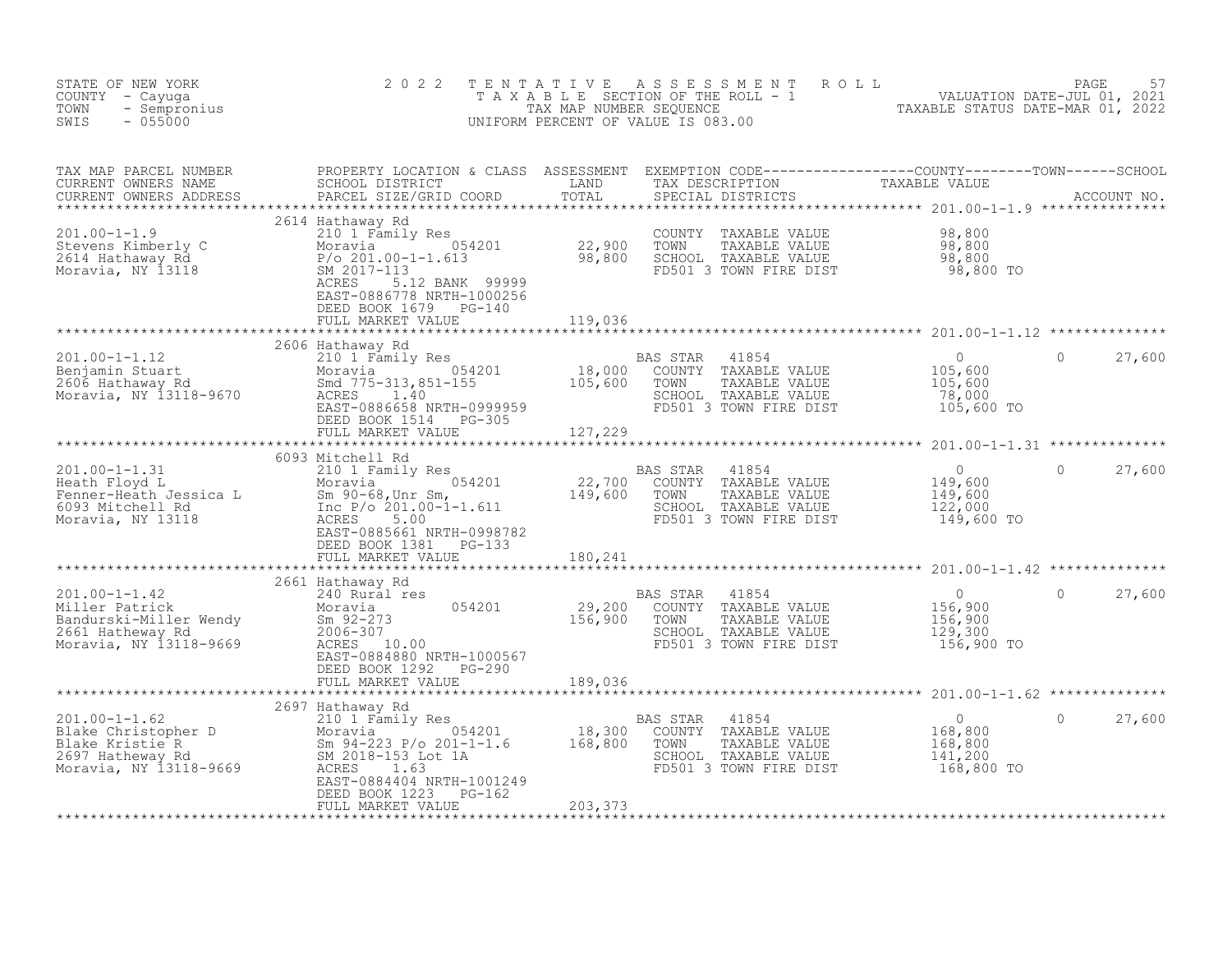| STATE OF NEW YORK<br>COUNTY - Cayuga<br>- Sempronius<br>TOWN<br>SWIS<br>$-055000$                                                                                                                                                                                       | 2 0 2 2                                                                                     | T E N T A T I V E<br>UNIFORM PERCENT OF VALUE IS 083.00 |                            |                                                                                                                        | TENTATIVE ASSESSMENT ROLL<br>TAXABLE SECTION OF THE ROLL - 1 VALUATION DATE-JUL 01, 2021<br>TAX MAP NUMBER SEQUENCE TAXABLE STATUS DATE-MAR 01, 2022<br>JNIFORM PERCENT OF VALUE IS 083.00 |                |        |
|-------------------------------------------------------------------------------------------------------------------------------------------------------------------------------------------------------------------------------------------------------------------------|---------------------------------------------------------------------------------------------|---------------------------------------------------------|----------------------------|------------------------------------------------------------------------------------------------------------------------|--------------------------------------------------------------------------------------------------------------------------------------------------------------------------------------------|----------------|--------|
|                                                                                                                                                                                                                                                                         |                                                                                             |                                                         |                            |                                                                                                                        |                                                                                                                                                                                            |                |        |
|                                                                                                                                                                                                                                                                         | 2586 Hathaway Rd<br>EAST-0886961 NRTH-1000100<br>DEED BOOK 1053 PG-279<br>FULL MARKET VALUE | 131, 325                                                |                            |                                                                                                                        | 109,000 TO                                                                                                                                                                                 |                | 27,600 |
|                                                                                                                                                                                                                                                                         |                                                                                             |                                                         |                            |                                                                                                                        |                                                                                                                                                                                            |                |        |
|                                                                                                                                                                                                                                                                         | 2550 Hathaway Rd<br>EAST-0887780 NRTH-0999776<br>DEED BOOK 3731 PG-144                      |                                                         |                            |                                                                                                                        |                                                                                                                                                                                            | $\circ$        | 68,910 |
|                                                                                                                                                                                                                                                                         | FULL MARKET VALUE                                                                           | 276,988                                                 |                            |                                                                                                                        |                                                                                                                                                                                            |                |        |
|                                                                                                                                                                                                                                                                         |                                                                                             |                                                         |                            |                                                                                                                        |                                                                                                                                                                                            |                |        |
| 301.00-1-1.67<br>201.00-1-1.67<br>201.00-1-1.67<br>201.00-1-1.67<br>201.00-1-1.67<br>201.00-1-1.67<br>201.00-1-1.67<br>201.00-1-1.67<br>201.00-1-1.67<br>201.00-1-1.67<br>201.00-1-1.61<br>22,900 COUNTY TAXABLE VALUE<br>22,900 COUNTY TAXABLE VALUE<br>               | FULL MARKET VALUE                                                                           | 66,265                                                  |                            |                                                                                                                        |                                                                                                                                                                                            | $\overline{0}$ | 27,600 |
|                                                                                                                                                                                                                                                                         |                                                                                             | ******************                                      |                            |                                                                                                                        |                                                                                                                                                                                            |                |        |
| 201.00-1-1.68<br>Stairs, Jr. Michael R<br>6075 Mitchell Rd<br>6075 Mitchell Rd<br>8 Small 962-218<br>7/0 22,900<br>7/0 1-1.613<br>7/0 1-1.613<br>7/0 1-1.613<br>7/0 1-1.613                                                                                             | 6075 Mitchell Rd<br>ACRES<br>5.12<br>EAST-0884999 NRTH-0998938<br>DEED BOOK 3716 PG-295     |                                                         |                            |                                                                                                                        | COUNTY TAXABLE VALUE $35,100$<br>TOWN TAXABLE VALUE $35,100$<br>SCHOOL TAXABLE VALUE $35,100$<br>FD501 3 TOWN FIRE DIST $35,100$                                                           |                |        |
|                                                                                                                                                                                                                                                                         |                                                                                             |                                                         |                            |                                                                                                                        |                                                                                                                                                                                            |                |        |
| 2636 Hathaway Rd<br>2636 Hathaway Rd<br>210 1 Family Res<br>2636 Hatheway Rd<br>2636 Hatheway Rd<br>22,700<br>22,700<br>22,700<br>22,700<br>22,700<br>22,700<br>22,700<br>22,700<br>22,700<br>22,700<br>22,700<br>22,700<br>22,700<br>22,800<br>22,800<br>22,800<br>22, | EAST-0885864 NRTH-1000695<br>$PG-203$<br>DEED BOOK 986<br>FULL MARKET VALUE                 | 128,193                                                 | BAS STAR<br>COUNTY<br>TOWN | 41854 0<br>TAXABLE VALUE 106,400<br>TAXABLE VALUE 106,400<br>178.800<br>SCHOOL TAXABLE VALUE<br>FD501 3 TOWN FIRE DIST | 78,800<br>78,800<br>106,400 TO                                                                                                                                                             | $\circ$        | 27,600 |
|                                                                                                                                                                                                                                                                         |                                                                                             |                                                         |                            |                                                                                                                        |                                                                                                                                                                                            |                |        |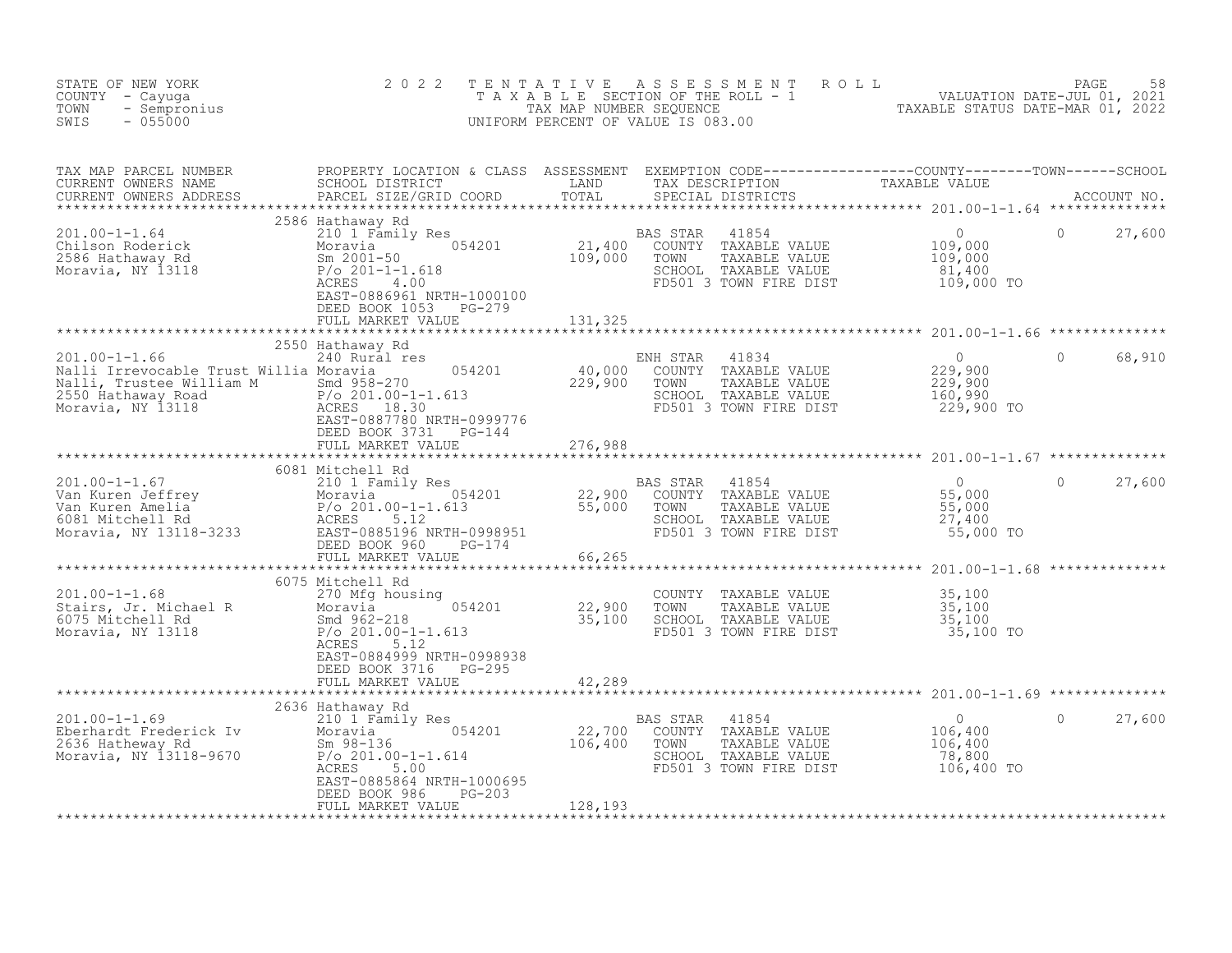| TAX MAP PARCEL NUMBER PROPERTY LOCATION & CLASS ASSESSMENT EXEMPTION CODE----------------COUNTY--------TOWN------SCHOOL CURRENT OWNERS NAME SCHOOL DISTRICT LAND TAX DESCRIPTION TAXABLE VALUE<br>CURRENT OWNERS ADDRESS PARCEL S<br>2647 Hathaway Rd<br>$\begin{array}{lcccccc} 201.00-1-1.412 & & & 201 & \text{neut,} & \text{neut,} & \text{one } & \text{max,} & \text{max,} & \text{max,} \\ \text{Badman Thomas} & & & 210 & 1 & \text{Family Res} & & & 22,900 & \text{COUNTY} & \text{TAXABLE VALUE} & & 199,900 \\ \text{Badman Sandra} & & & 804 & 864-249,959-80 & & & 199,900 & \text{TOWN} & \text{TAXABLE VALUE} & & 199,900 \\ \text{2647 Hatheway Rd} & & & 2$<br>$\Omega$<br>27,600<br>EAST-0885196 NRTH-1000279<br>DEED BOOK 959 PG-79<br>FULL MARKET VALUE<br>240,843<br>2675 Hathaway Rd<br>201.00-1-1.612<br>Walker Blaine A. 226/5 Hathaway Road<br>201.00-1-1.612<br>201.00-1-1.612<br>201.00-1-1.612<br>201.00-1-1.612<br>201.00-1-1.612<br>201.00-1-1.612<br>201.00-1-201.00-1-1.000802<br>22,900 COUNTY TAXABLE VALUE<br>22,900 COUNTY<br>$\begin{array}{c} 0 \\ 63,000 \\ 63,000 \\ 35,400 \\ \end{array}$<br>$\Omega$<br>27,600<br>SCHOOL TAXABLE VALUE<br>63,000 TO<br>******************<br>$\circ$<br>27,600<br>48,900 TO<br>FULL MARKET VALUE<br>58,916<br>DEED BOOK 1003 PG-349<br>FULL MARKET VALUE<br>20,241<br>2691 Hathaway Rd<br>201.00-1-1.631<br>Walker Blaine A. 270 Mfg housing<br>2691 Hathaway Ro<br>2691 Hathaway Roman 201 18,800<br>2675 Hathaway Road<br>2691 Horavia 201.00-1-1.63<br>2694 Horavia 201.00-1-1.63<br>269201.00-1-1.63<br>COUNTY TAXABLE VALUE 49,900<br>TOWN TAXABLE VALUE 49,900<br>SCHOOL TAXABLE VALUE 49,900<br>FD501 3 TOWN FIRE DIST 49,900 TO<br>ACRES<br>2.00<br>EAST-0884435 NRTH-1001054<br>DEED BOOK 1720 PG-177<br>60,120<br>FULL MARKET VALUE | STATE OF NEW YORK<br>COUNTY - Cayuga<br>- Sempronius<br>TOWN<br>SWIS<br>$-055000$ | 2 0 2 2 |  | TENTATIVE ASSESSMENT ROLL PACE 59<br>TAXABLE SECTION OF THE ROLL - 1 VALUATION DATE-JUL 01, 2021<br>TAX MAP NUMBER SEQUENCE TAXABLE STATUS DATE-MAR 01, 2022<br>UNIFORM PERCENT OF VALUE IS 083.00 |  |
|-----------------------------------------------------------------------------------------------------------------------------------------------------------------------------------------------------------------------------------------------------------------------------------------------------------------------------------------------------------------------------------------------------------------------------------------------------------------------------------------------------------------------------------------------------------------------------------------------------------------------------------------------------------------------------------------------------------------------------------------------------------------------------------------------------------------------------------------------------------------------------------------------------------------------------------------------------------------------------------------------------------------------------------------------------------------------------------------------------------------------------------------------------------------------------------------------------------------------------------------------------------------------------------------------------------------------------------------------------------------------------------------------------------------------------------------------------------------------------------------------------------------------------------------------------------------------------------------------------------------------------------------------------------------------------------------------------------------------------------------------------------------------------------------------------------------------------|-----------------------------------------------------------------------------------|---------|--|----------------------------------------------------------------------------------------------------------------------------------------------------------------------------------------------------|--|
|                                                                                                                                                                                                                                                                                                                                                                                                                                                                                                                                                                                                                                                                                                                                                                                                                                                                                                                                                                                                                                                                                                                                                                                                                                                                                                                                                                                                                                                                                                                                                                                                                                                                                                                                                                                                                             |                                                                                   |         |  |                                                                                                                                                                                                    |  |
|                                                                                                                                                                                                                                                                                                                                                                                                                                                                                                                                                                                                                                                                                                                                                                                                                                                                                                                                                                                                                                                                                                                                                                                                                                                                                                                                                                                                                                                                                                                                                                                                                                                                                                                                                                                                                             |                                                                                   |         |  |                                                                                                                                                                                                    |  |
|                                                                                                                                                                                                                                                                                                                                                                                                                                                                                                                                                                                                                                                                                                                                                                                                                                                                                                                                                                                                                                                                                                                                                                                                                                                                                                                                                                                                                                                                                                                                                                                                                                                                                                                                                                                                                             |                                                                                   |         |  |                                                                                                                                                                                                    |  |
|                                                                                                                                                                                                                                                                                                                                                                                                                                                                                                                                                                                                                                                                                                                                                                                                                                                                                                                                                                                                                                                                                                                                                                                                                                                                                                                                                                                                                                                                                                                                                                                                                                                                                                                                                                                                                             |                                                                                   |         |  |                                                                                                                                                                                                    |  |
|                                                                                                                                                                                                                                                                                                                                                                                                                                                                                                                                                                                                                                                                                                                                                                                                                                                                                                                                                                                                                                                                                                                                                                                                                                                                                                                                                                                                                                                                                                                                                                                                                                                                                                                                                                                                                             |                                                                                   |         |  |                                                                                                                                                                                                    |  |
|                                                                                                                                                                                                                                                                                                                                                                                                                                                                                                                                                                                                                                                                                                                                                                                                                                                                                                                                                                                                                                                                                                                                                                                                                                                                                                                                                                                                                                                                                                                                                                                                                                                                                                                                                                                                                             |                                                                                   |         |  |                                                                                                                                                                                                    |  |
|                                                                                                                                                                                                                                                                                                                                                                                                                                                                                                                                                                                                                                                                                                                                                                                                                                                                                                                                                                                                                                                                                                                                                                                                                                                                                                                                                                                                                                                                                                                                                                                                                                                                                                                                                                                                                             |                                                                                   |         |  |                                                                                                                                                                                                    |  |
|                                                                                                                                                                                                                                                                                                                                                                                                                                                                                                                                                                                                                                                                                                                                                                                                                                                                                                                                                                                                                                                                                                                                                                                                                                                                                                                                                                                                                                                                                                                                                                                                                                                                                                                                                                                                                             |                                                                                   |         |  |                                                                                                                                                                                                    |  |
|                                                                                                                                                                                                                                                                                                                                                                                                                                                                                                                                                                                                                                                                                                                                                                                                                                                                                                                                                                                                                                                                                                                                                                                                                                                                                                                                                                                                                                                                                                                                                                                                                                                                                                                                                                                                                             |                                                                                   |         |  |                                                                                                                                                                                                    |  |
|                                                                                                                                                                                                                                                                                                                                                                                                                                                                                                                                                                                                                                                                                                                                                                                                                                                                                                                                                                                                                                                                                                                                                                                                                                                                                                                                                                                                                                                                                                                                                                                                                                                                                                                                                                                                                             |                                                                                   |         |  |                                                                                                                                                                                                    |  |
|                                                                                                                                                                                                                                                                                                                                                                                                                                                                                                                                                                                                                                                                                                                                                                                                                                                                                                                                                                                                                                                                                                                                                                                                                                                                                                                                                                                                                                                                                                                                                                                                                                                                                                                                                                                                                             |                                                                                   |         |  |                                                                                                                                                                                                    |  |
|                                                                                                                                                                                                                                                                                                                                                                                                                                                                                                                                                                                                                                                                                                                                                                                                                                                                                                                                                                                                                                                                                                                                                                                                                                                                                                                                                                                                                                                                                                                                                                                                                                                                                                                                                                                                                             |                                                                                   |         |  |                                                                                                                                                                                                    |  |
|                                                                                                                                                                                                                                                                                                                                                                                                                                                                                                                                                                                                                                                                                                                                                                                                                                                                                                                                                                                                                                                                                                                                                                                                                                                                                                                                                                                                                                                                                                                                                                                                                                                                                                                                                                                                                             |                                                                                   |         |  |                                                                                                                                                                                                    |  |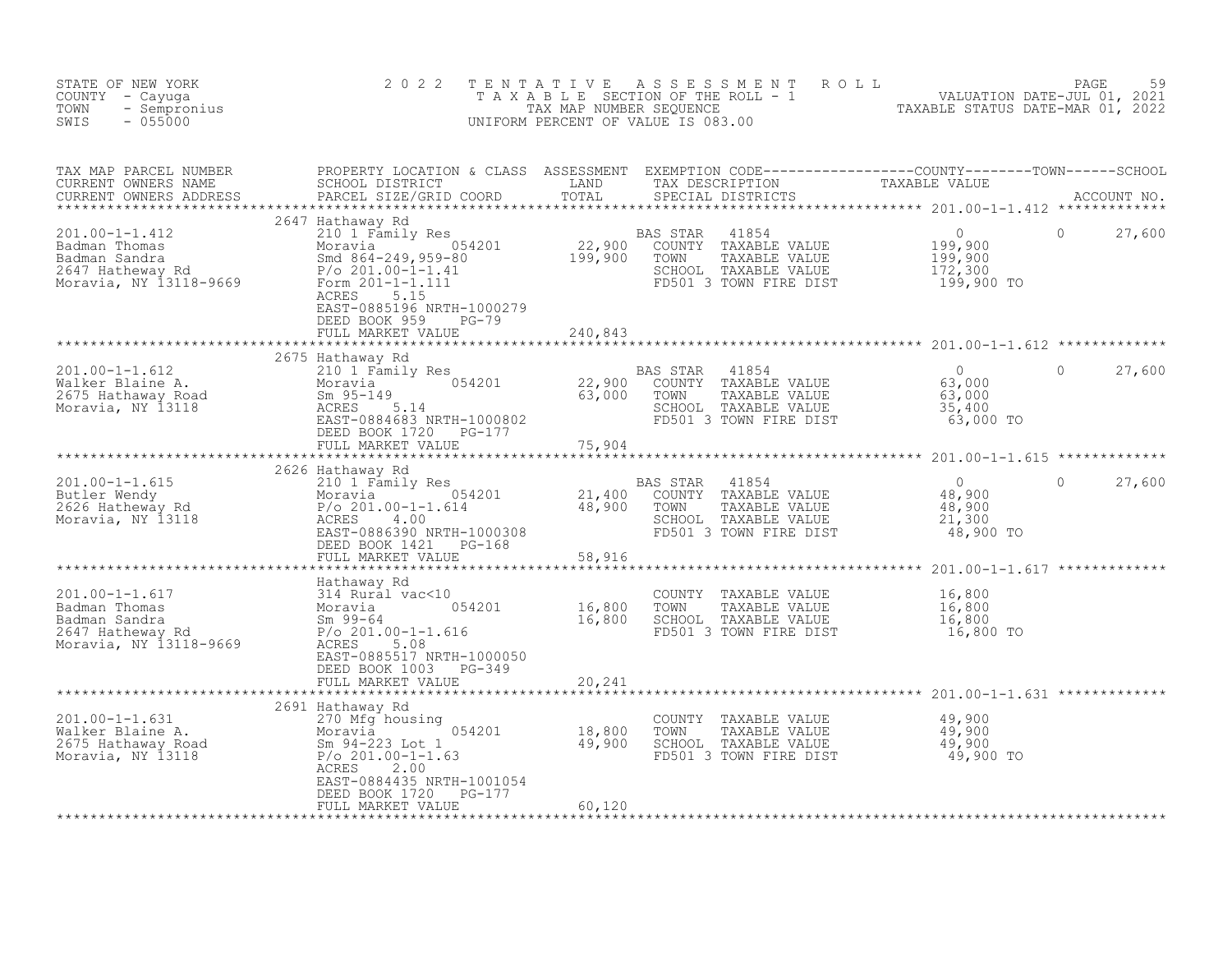| STATE OF NEW YORK<br>COUNTY - Cayuga<br>TOWN<br>- Sempronius<br>SWIS<br>$-055000$                            | 2 0 2 2<br>TENTATIVE<br>TAXABLE<br>UNIFORM PERCENT OF VALUE IS 083.00                                                                                                                                                   | TAX MAP NUMBER SEQUENCE      | A S S E S S M E N T | ROLL                                                                                             | SECTION OF THE ROLL - 1 1 2021<br>NUMBER SEQUENCE TAXABLE STATUS DATE-MAR 01, 2022<br>TAXABLE STATUS DATE-MAR 01, 2022 | PAGE<br>60         |
|--------------------------------------------------------------------------------------------------------------|-------------------------------------------------------------------------------------------------------------------------------------------------------------------------------------------------------------------------|------------------------------|---------------------|--------------------------------------------------------------------------------------------------|------------------------------------------------------------------------------------------------------------------------|--------------------|
| TAX MAP PARCEL NUMBER<br>CURRENT OWNERS NAME<br>CURRENT OWNERS ADDRESS<br>************************           | PROPERTY LOCATION & CLASS ASSESSMENT EXEMPTION CODE----------------COUNTY-------TOWN-----SCHOOL<br>SCHOOL DISTRICT<br>PARCEL SIZE/GRID COORD                                                                            | LAND<br>TOTAL                | TAX DESCRIPTION     | SPECIAL DISTRICTS                                                                                | TAXABLE VALUE                                                                                                          | ACCOUNT NO.        |
| $201.00 - 1 - 1.641$<br>Bentley Jill<br>2650 Hathaway Rd<br>Moravia, NY 13118                                | 2650 Hathaway Rd<br>210 1 Family Res<br>054201<br>Moravia<br>Sm $99-33$ , $95-210$<br>$P/O 201-1-1.611, 1.64$<br>2.41 BANK 99997<br>ACRES<br>EAST-0885703 NRTH-1000850<br>DEED BOOK 1216<br>PG-297<br>FULL MARKET VALUE | 19,300<br>89,500<br>107,831  | BAS STAR<br>TOWN    | 41854<br>COUNTY TAXABLE VALUE<br>TAXABLE VALUE<br>SCHOOL TAXABLE VALUE<br>FD501 3 TOWN FIRE DIST | $\Omega$<br>89,500<br>89,500<br>61,900<br>89,500 TO                                                                    | 27,600<br>$\Omega$ |
|                                                                                                              |                                                                                                                                                                                                                         |                              |                     |                                                                                                  |                                                                                                                        |                    |
| $201.00 - 1 - 1.642$<br>Vandermark James<br>Vandermark Melissa<br>2660 Hatheway Rd<br>Moravia, NY 13118-9670 | 2660 Hathaway Rd<br>270 Mfg housing<br>054201<br>Moravia<br>$Sm$ 99-33<br>$P/O 201.00-1-1.64$<br>2.64<br>ACRES<br>EAST-0885590 NRTH-1000927<br>DEED BOOK 1366<br>PG-94                                                  | 19,600<br>45,300             | BAS STAR<br>TOWN    | 41854<br>COUNTY TAXABLE VALUE<br>TAXABLE VALUE<br>SCHOOL TAXABLE VALUE<br>FD501 3 TOWN FIRE DIST | $\overline{0}$<br>45,300<br>45,300<br>17,700<br>45,300 TO                                                              | $\Omega$<br>27,600 |
|                                                                                                              | FULL MARKET VALUE                                                                                                                                                                                                       | 54,578                       |                     |                                                                                                  |                                                                                                                        |                    |
| $201.00 - 1 - 1.643$<br>Young Karen<br>1001 Lacy Road<br>Skaneateles, NY 13152                               | Off Mitchell Rd<br>312 Vac w/imprv<br>054201<br>Moravia<br>$Sm2003-61, L A, b, c$<br>Ad1125-46<br>$P$ /o 201-1-1.63, 1.65, 1.619<br>ACRES<br>52.20<br>EAST-0884253 NRTH-0999827<br>DEED BOOK 4083<br>PG-344             | 67,100<br>74,600             | TOWN                | COUNTY TAXABLE VALUE<br>TAXABLE VALUE<br>SCHOOL TAXABLE VALUE<br>FD501 3 TOWN FIRE DIST          | *********************** 201.00-1-1.643 *************<br>74,600<br>74,600<br>74,600<br>74,600 TO                        |                    |
|                                                                                                              | FULL MARKET VALUE                                                                                                                                                                                                       | 89,880                       |                     |                                                                                                  |                                                                                                                        |                    |
| $201.00 - 1 - 1.647$<br>Thompson Laurel<br>6203 Mitchell Rd<br>Moravia, NY 13118-3710                        | 6203 Mitchell Rd<br>210 1 Family Res<br>054201<br>Moravia<br>sm $04-56$ , $p/O$ 201-1-1.645<br>SMD 1484-210<br>ACRES<br>5.00 BANK 99999<br>EAST-0887770 NRTH-0998753<br>DEED BOOK 3674<br>PG-70<br>FULL MARKET VALUE    | 22,700<br>120,300<br>144,940 | TOWN                | COUNTY TAXABLE VALUE<br>TAXABLE VALUE<br>SCHOOL TAXABLE VALUE<br>FD501 3 TOWN FIRE DIST          | 120,300<br>120,300<br>120,300<br>120,300 TO                                                                            | 16020170           |
|                                                                                                              |                                                                                                                                                                                                                         |                              |                     |                                                                                                  |                                                                                                                        |                    |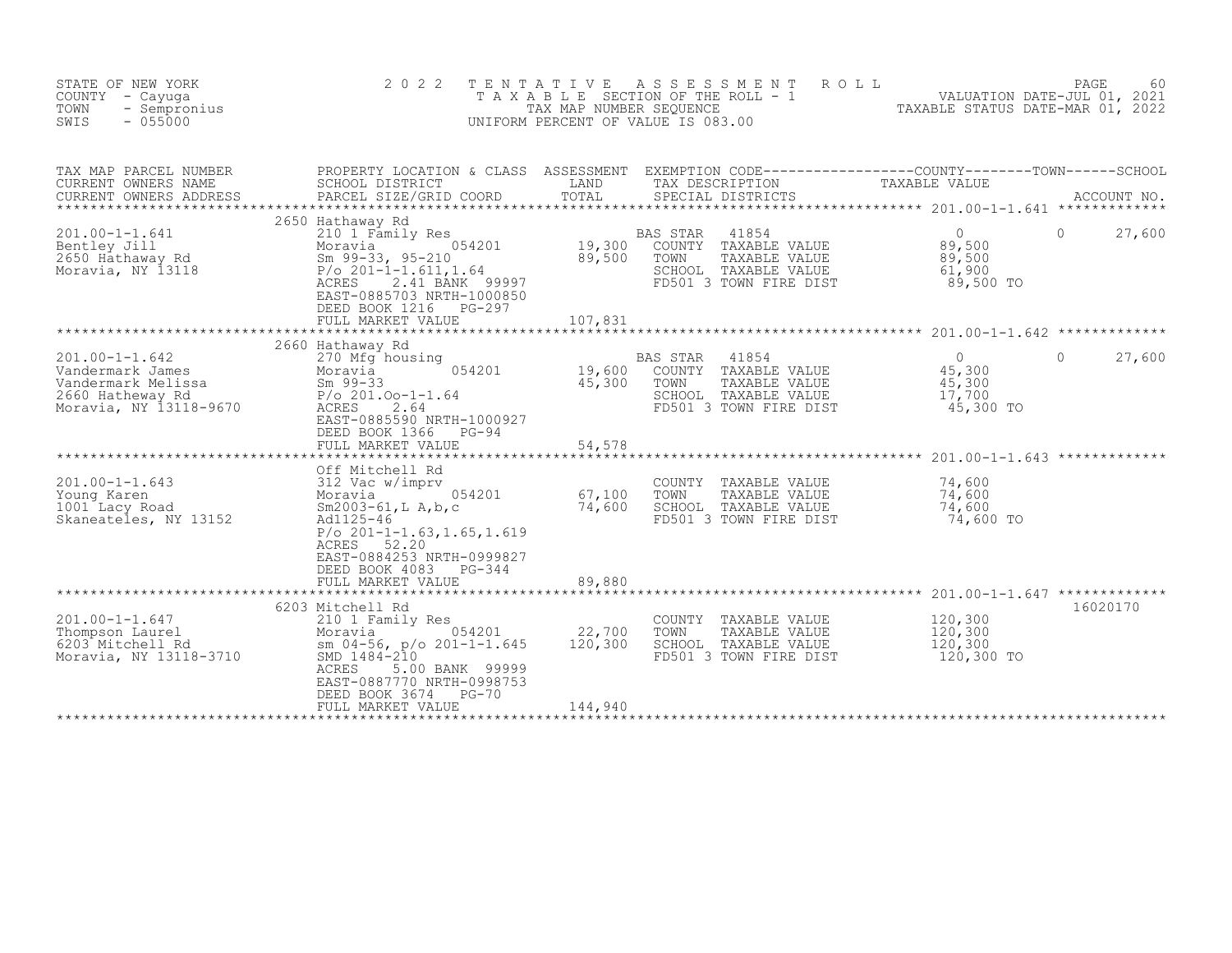| STATE OF NEW YORK<br>COUNTY - Cayuga<br>- Sempronius<br>TOWN<br>$-055000$<br>SWIS                                                                                                                                                                                                                                                                                                                                                                                                           | 2 0 2 2                                                                                             |        |                                                                                                                                                      | TENTATIVE ASSESSMENT ROLL PACE 61<br>TAXABLE SECTION OF THE ROLL - 1 VALUATION DATE-JUL 01, 2021<br>TAX MAP NUMBER SEQUENCE TAXABLE STATUS DATE-MAR 01, 2022<br>UNIFORM PERCENT OF VALUE IS 083.00                               |
|---------------------------------------------------------------------------------------------------------------------------------------------------------------------------------------------------------------------------------------------------------------------------------------------------------------------------------------------------------------------------------------------------------------------------------------------------------------------------------------------|-----------------------------------------------------------------------------------------------------|--------|------------------------------------------------------------------------------------------------------------------------------------------------------|----------------------------------------------------------------------------------------------------------------------------------------------------------------------------------------------------------------------------------|
|                                                                                                                                                                                                                                                                                                                                                                                                                                                                                             |                                                                                                     |        |                                                                                                                                                      | TAX MAP PARCEL NUMBER PROPERTY LOCATION & CLASS ASSESSMENT EXEMPTION CODE-----------------COUNTY--------TOWN------SCHOOL CURRENT OWNERS NAME SCHOOL DISTRICT LAND TAX DESCRIPTION TAXABLE VALUE<br>CURRENT OWNERS ADDRESS PARCEL |
|                                                                                                                                                                                                                                                                                                                                                                                                                                                                                             | 6157 Mitchell Rd<br>DEED BOOK 1247 PG-280<br>FULL MARKET VALUE 65,181                               |        |                                                                                                                                                      | 16020170<br>$0 \t 27,600$                                                                                                                                                                                                        |
|                                                                                                                                                                                                                                                                                                                                                                                                                                                                                             |                                                                                                     |        |                                                                                                                                                      |                                                                                                                                                                                                                                  |
| 100-1-1.651<br>Walker Blaine A. (270 Mg housing 054201 19,000 TOWN TAXABLE VALUE 49,000<br>2675 Hathaway Road (201-1-1.613, 1.65 49,000 SCHOOL TAXABLE VALUE 49,000<br>Moravia, NY 13118 (201-1-1.613, 1.65 5)<br>2675 Hathaway Road                                                                                                                                                                                                                                                        | 2685 Hathaway Rd<br>EAST-0884454 NRTH-1000955<br>DEED BOOK 1720 PG-177                              |        |                                                                                                                                                      |                                                                                                                                                                                                                                  |
|                                                                                                                                                                                                                                                                                                                                                                                                                                                                                             | FULL MARKET VALUE 59,036                                                                            |        |                                                                                                                                                      |                                                                                                                                                                                                                                  |
|                                                                                                                                                                                                                                                                                                                                                                                                                                                                                             | 2637 Hathaway Rd<br>EAST-0885809 NRTH-1000046<br>DEED BOOK 1286 PG-217<br>FULL MARKET VALUE 113,253 |        | AS STAR 41854<br>COUNTY TAXABLE VALUE $94,000$<br>TOWN TAXABLE VALUE $94,000$<br>SCHOOL TAXABLE VALUE $94,000$<br>FD501 3 TOWN FIRE DIST $94,000$ TO | 16020170<br>$0 \t 27,600$                                                                                                                                                                                                        |
|                                                                                                                                                                                                                                                                                                                                                                                                                                                                                             | 2585 Hathaway Rd                                                                                    |        |                                                                                                                                                      | 16020170                                                                                                                                                                                                                         |
| $\begin{array}{cccc} 201.00-1-1.654 & 2585 \text{ hathaway Rd} & 322 \text{ Rural vac}>10 & 322 \text{ Rural vac}>10 & 56,700 \text{ COUNTY} \text{ TAXABLE VALUE} & 29,899 & 29,891 \text{ Eddgar Richard M Jr} & 054201 & 56,700 \text{ COUNTY} \text{ TAXABLE VALUE} & 26,801 \text{ Form 201-1-1.111, 1.411,} & 56,700 \text{ TAXABLE VALUE} & 26,801 \text{ Foch Road} & 1.618,1.$<br>MAY BE SUBJECT TO PAYMENT<br>UNDER AGDIST LAW TIL 2026 DEED BOOK 4043 PG-68<br>FULL MARKET VALUE | ACRES 50.10                                                                                         | 68,313 |                                                                                                                                                      | 29,899 29,899                                                                                                                                                                                                                    |
|                                                                                                                                                                                                                                                                                                                                                                                                                                                                                             |                                                                                                     |        |                                                                                                                                                      |                                                                                                                                                                                                                                  |
| 201.00-1-1.655<br>White Kyle<br>White Kyle<br>White Kyle<br>Moravia 32,300<br>Moravia, NY 13118<br>Moravia, NY 13118<br>Moravia, NY 13118<br>Moravia, NY 13118<br>Moravia, NY 13118<br>Moravia, NY 13118<br>Moravia, NY 13118<br>Moravia, NY 13118<br>Mo                                                                                                                                                                                                                                    | DEED BOOK 4126 PG-58<br>FULL MARKET VALUE                                                           | 75,904 | COUNTY TAXABLE VALUE 63,000<br>TOWN TAXABLE VALUE 63,000<br>SCHOOL TAXABLE VALUE 63,000<br>FD501 3 TOWN FIRE DIST 63,000 TO                          | 16020170                                                                                                                                                                                                                         |
|                                                                                                                                                                                                                                                                                                                                                                                                                                                                                             |                                                                                                     |        |                                                                                                                                                      |                                                                                                                                                                                                                                  |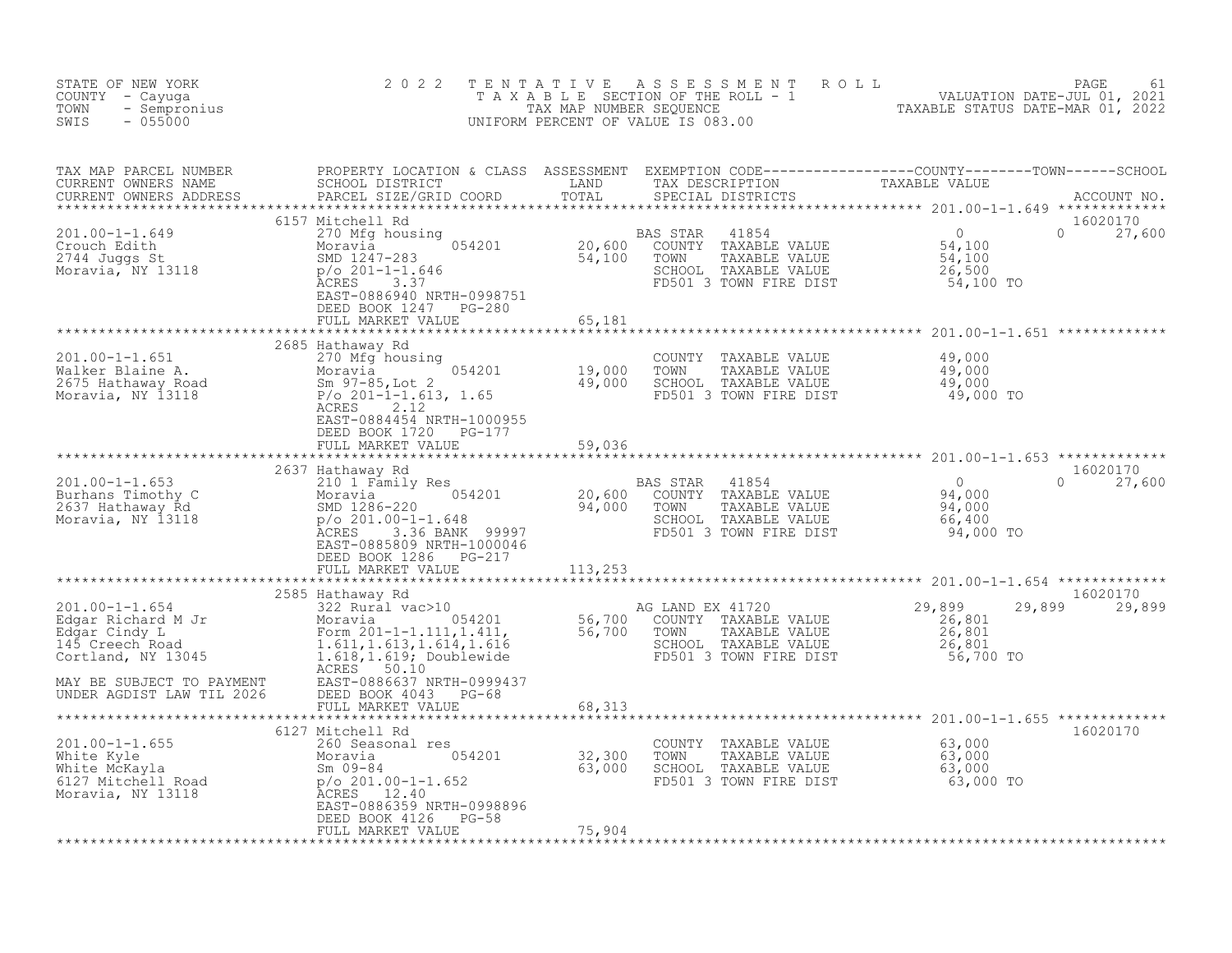| F NEW YORK<br>- Cayuga<br>- Sempronius<br>- 055000<br>STATE OF NEW YORK<br>COUNTY - Cayuga<br>TOWN<br>SWIS                                                                                                                                                 |                                            |        | TENTATIVE ASSESSMENT ROLL PAGE 62<br>TAXABLE SECTION OF THE ROLL - 1 VALUATION DATE-JUL 01, 2021<br>TAX MAP NUMBER SEQUENCE TAXABLE STATUS DATE-MAR 01, 2022<br>UNIFORM PERCENT OF VALUE IS 083.00 |                         |
|------------------------------------------------------------------------------------------------------------------------------------------------------------------------------------------------------------------------------------------------------------|--------------------------------------------|--------|----------------------------------------------------------------------------------------------------------------------------------------------------------------------------------------------------|-------------------------|
| TAX MAP PARCEL NUMBER BROPERTY LOCATION & CLASS ASSESSMENT EXEMPTION CODE----------------COUNTY--------TOWN------SCHOOL CURRENT OWNERS NAME SCHOOL DISTRICT LAND TAX DESCRIPTION TAXABLE VALUE<br>CURRENT OWNERS ADDRESS PARCEL S                          |                                            |        |                                                                                                                                                                                                    |                         |
|                                                                                                                                                                                                                                                            | DEED BOOK 1388 PG-269                      |        |                                                                                                                                                                                                    |                         |
|                                                                                                                                                                                                                                                            |                                            |        |                                                                                                                                                                                                    |                         |
|                                                                                                                                                                                                                                                            |                                            |        |                                                                                                                                                                                                    |                         |
|                                                                                                                                                                                                                                                            | DEED BOOK 1696 PG-264<br>FULL MARKET VALUE | 23,735 |                                                                                                                                                                                                    |                         |
| 16020171<br>201.00-1-2 6153 Mitchell Rd<br>270 Mfg housing<br>270 Mfg housing<br>270 Mfg housing<br>270 Mfg housing<br>270 Mg housing<br>276 Mitchell Rd<br>276 Mitchell Rd<br>276 Moravia BULLE<br>201.00-1-2 20,300<br>27,600<br>27,600<br>27,600<br>27, |                                            |        |                                                                                                                                                                                                    |                         |
|                                                                                                                                                                                                                                                            |                                            |        |                                                                                                                                                                                                    |                         |
|                                                                                                                                                                                                                                                            |                                            |        |                                                                                                                                                                                                    | 51,045 51,045           |
| UNDER AGDIST LAW TIL 2026                                                                                                                                                                                                                                  |                                            |        |                                                                                                                                                                                                    |                         |
|                                                                                                                                                                                                                                                            |                                            |        |                                                                                                                                                                                                    | 16009070<br>8,172 8,172 |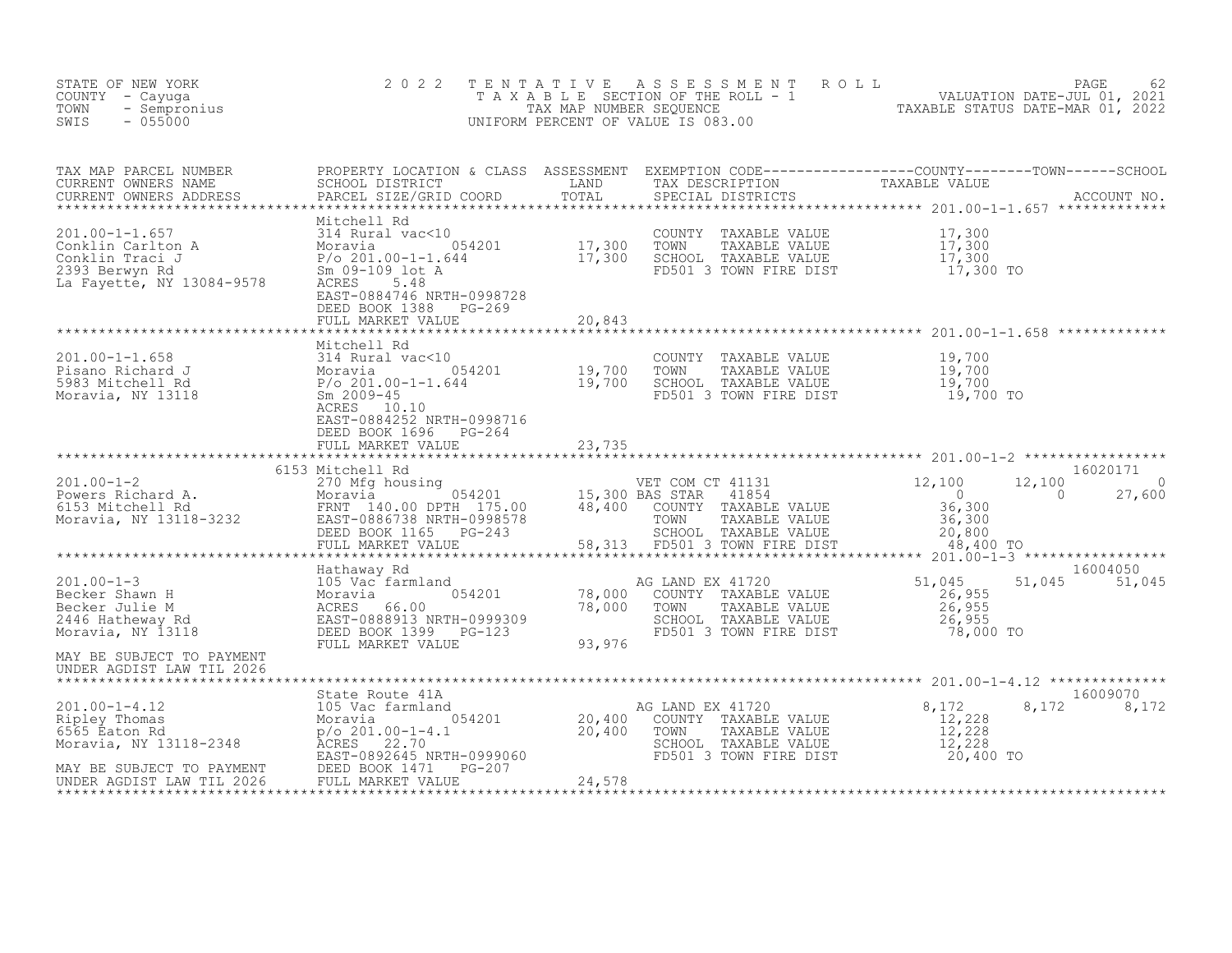| STATE OF NEW YORK<br>- NEW IVKK<br>- Cayuga<br>- Sempronius<br>- 055000<br>COUNTY - Cayuga<br>TOWN<br>SWIS                                                                                                                                                                                                                                                          | 2 0 2 2              | TENTATIVE ASSESSMENT ROLL PAGE 63<br>TAXABLE SECTION OF THE ROLL - 1 VALUATION DATE-JUL 01, 2021<br>TAX MAP NUMBER SEQUENCE TAXABLE STATUS DATE-MAR 01, 2022<br>UNIFORM PERCENT OF VALUE IS 083.00 |                           |
|---------------------------------------------------------------------------------------------------------------------------------------------------------------------------------------------------------------------------------------------------------------------------------------------------------------------------------------------------------------------|----------------------|----------------------------------------------------------------------------------------------------------------------------------------------------------------------------------------------------|---------------------------|
|                                                                                                                                                                                                                                                                                                                                                                     |                      |                                                                                                                                                                                                    |                           |
|                                                                                                                                                                                                                                                                                                                                                                     |                      |                                                                                                                                                                                                    |                           |
|                                                                                                                                                                                                                                                                                                                                                                     | 2500 State Route 41A |                                                                                                                                                                                                    |                           |
|                                                                                                                                                                                                                                                                                                                                                                     |                      |                                                                                                                                                                                                    |                           |
|                                                                                                                                                                                                                                                                                                                                                                     |                      |                                                                                                                                                                                                    |                           |
| $\begin{tabular}{lllllllllllll} 201.00-1-5.3 & \mbox{Iowa Rd} & \mbox{AG LAND EX 41720} & \mbox{AG LAND EX 41720} & \mbox{AG LAND EX 41720} & \mbox{AG LAND EX 41720} & \mbox{AG LAND EX 41720} & \mbox{AG LAND EX 41720} & \mbox{AG LAND EX 41720} & \mbox{AG LAND EX 41720} & \mbox{AG LAND EX 41720} & \mbox{AG LADUE} & \mbox{AG CONITY TAXABLE VALUE} & \mbox$ |                      |                                                                                                                                                                                                    | 6,388 6,388               |
|                                                                                                                                                                                                                                                                                                                                                                     |                      |                                                                                                                                                                                                    |                           |
|                                                                                                                                                                                                                                                                                                                                                                     |                      |                                                                                                                                                                                                    |                           |
|                                                                                                                                                                                                                                                                                                                                                                     |                      |                                                                                                                                                                                                    |                           |
| 201.00-1-5.11<br>Springer Lewis E II 322 Rural vac>10 and<br>3418 Nighthawk Court Moravia 054201 169,600<br>Punta Gorda, FL 33950 Ad 700-95 169,600<br>Punta Gorda, FL 33950 ACRES<br>MAY BE SUBJECT TO PAYMENT DEED BOOK 1286 PG-301<br>                                                                                                                           |                      | AG LAND EX 41720<br>COUNTY TAXABLE VALUE 122,244<br>TOWN TAXABLE VALUE 122,244<br>SCHOOL TAXABLE VALUE 122,244<br>FD501 3 TOWN FIRE DIST 169,600 TO                                                | 16004150<br>47,356 47,356 |
|                                                                                                                                                                                                                                                                                                                                                                     |                      |                                                                                                                                                                                                    |                           |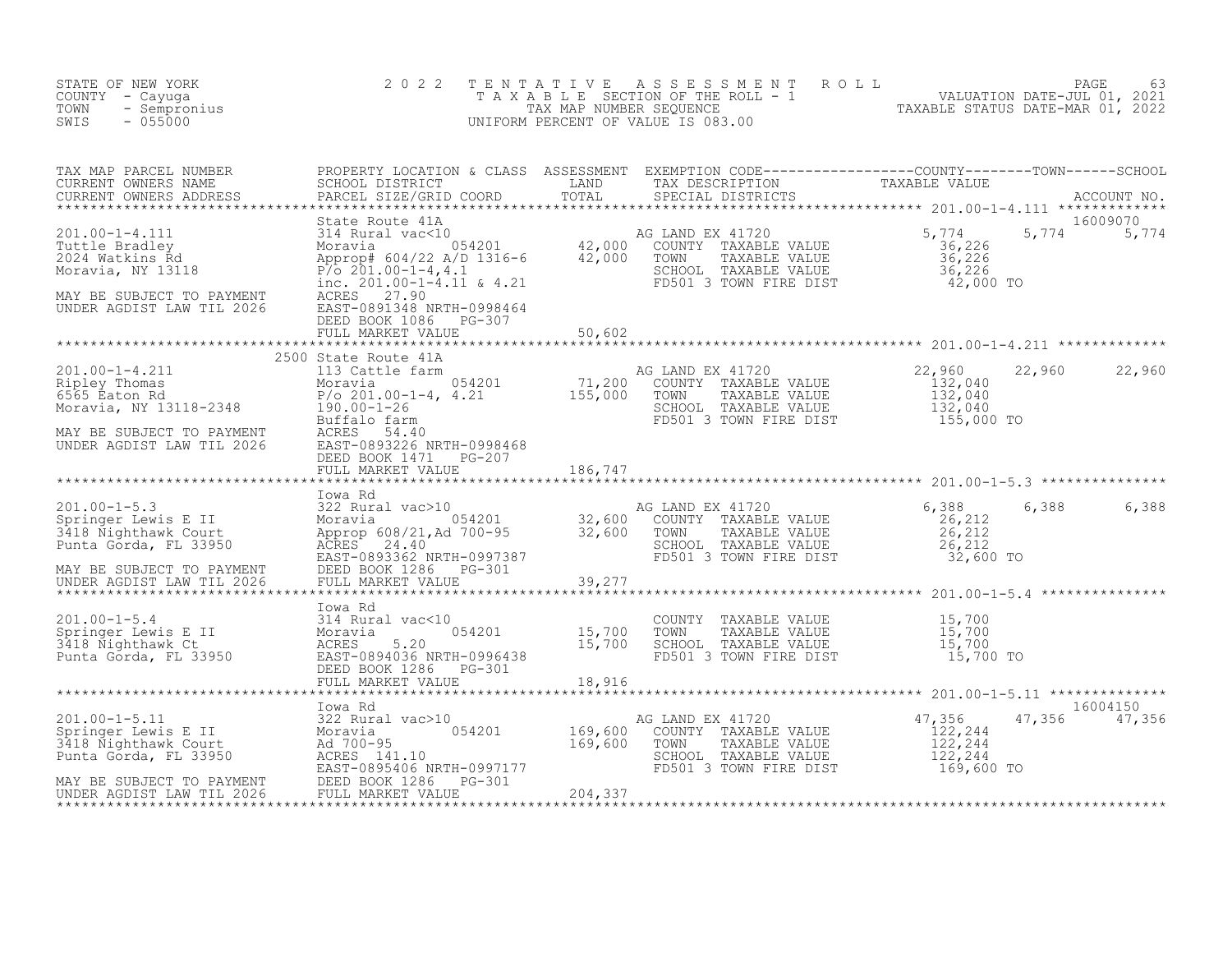| STATE OF NEW YORK<br>COUNTY - Cayuga<br>- Sempronius<br>TOWN<br>$-055000$<br>SWIS                                                                                                                                                                            | 2 0 2 2                                                       |                | TENTATIVE ASSESSMENT ROLL PACE 64<br>TAXABLE SECTION OF THE ROLL - 1 VALUATION DATE-JUL 01, 2021<br>TAX MAP NUMBER SEQUENCE TAXABLE STATUS DATE-MAR 01, 2022<br>UNIFORM PERCENT OF VALUE IS 083.00 |                                              |                    |
|--------------------------------------------------------------------------------------------------------------------------------------------------------------------------------------------------------------------------------------------------------------|---------------------------------------------------------------|----------------|----------------------------------------------------------------------------------------------------------------------------------------------------------------------------------------------------|----------------------------------------------|--------------------|
| TAX MAP PARCEL NUMBER PROPERTY LOCATION & CLASS ASSESSMENT EXEMPTION CODE-----------------COUNTY--------TOWN------SCHOOL SCHOOL DISTRICT LAND TAX DESCRIPTION TAXABLE VALUE<br>CURRENT OWNERS ADDRESS PARCEL SIZE/GRID COORD TOTA                            |                                                               |                |                                                                                                                                                                                                    |                                              |                    |
|                                                                                                                                                                                                                                                              |                                                               |                |                                                                                                                                                                                                    |                                              |                    |
|                                                                                                                                                                                                                                                              |                                                               |                |                                                                                                                                                                                                    |                                              |                    |
| 201.00-1-5.21 6533 IOWA RA<br>Slater Timothy E 210 1 Family Res<br>Moravia, NY 13118-3361 Moravia 210 BASS 2.00<br>Moravia, NY 13118-3361 BASS 2.00<br>EAST-0893543 NRTH-0996878                                                                             | 6533 Iowa Rd                                                  | BAS STAR 41854 | AS STAR 41854 0<br>COUNTY TAXABLE VALUE 104,000<br>TOWN TAXABLE VALUE 104,000<br>SCHOOL TAXABLE VALUE 76,400<br>FD501 3 TOWN FIRE DIST 104,000 TO                                                  |                                              | $0 \t 27,600$      |
|                                                                                                                                                                                                                                                              | DEED BOOK 951 PG-172<br>************************************* |                |                                                                                                                                                                                                    |                                              |                    |
|                                                                                                                                                                                                                                                              |                                                               |                |                                                                                                                                                                                                    |                                              |                    |
|                                                                                                                                                                                                                                                              |                                                               |                |                                                                                                                                                                                                    |                                              |                    |
|                                                                                                                                                                                                                                                              |                                                               |                |                                                                                                                                                                                                    |                                              |                    |
| 16001130<br>201.00-1-6<br>201.00-1-6<br>240 Rural res<br>Moravia Adviser 1996237 NRTH-0996465<br>201.00-1-6<br>240 Rural res<br>201.00-1-6<br>240 Rural res<br>201.00-1-6<br>240 Rural res<br>201.00-1-6<br>240 Rural res<br>201.00-1-6<br>201.00-1-6<br>201 |                                                               |                |                                                                                                                                                                                                    |                                              |                    |
|                                                                                                                                                                                                                                                              |                                                               |                |                                                                                                                                                                                                    |                                              |                    |
|                                                                                                                                                                                                                                                              |                                                               |                |                                                                                                                                                                                                    | 16021060<br>$\overline{0}$<br>$\overline{0}$ | $\Omega$<br>68,910 |
|                                                                                                                                                                                                                                                              |                                                               |                |                                                                                                                                                                                                    |                                              |                    |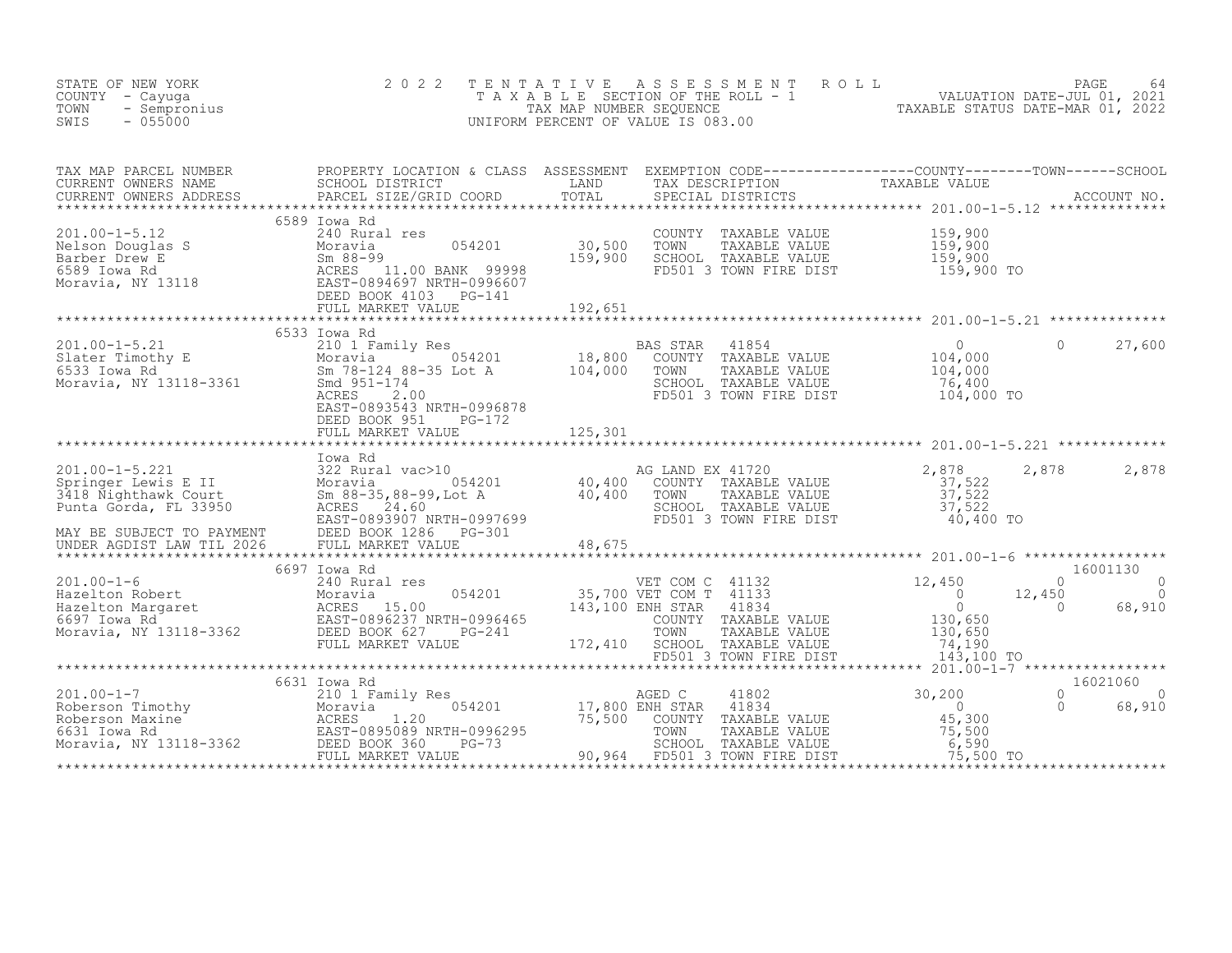| STATE OF NEW YORK<br>COUNTY - Cayuga<br>- Sempronius<br>TOWN<br>$-055000$<br>SWIS                                                                                                                                                                                                                                                                         | 2 0 2 2<br>TENTATIVE                                           |         | UNIFORM PERCENT OF VALUE IS 083.00 | TENTATIVE ASSESSMENT ROLL UNIVERSITY PAGE 65<br>TAXABLE SECTION OF THE ROLL - 1 VALUATION DATE-JUL 01, 2021<br>TAXABLE STATUS DATE-MAR 01, 2022<br>UNIFORM PERCENT OF VALUE IS 083.00 |
|-----------------------------------------------------------------------------------------------------------------------------------------------------------------------------------------------------------------------------------------------------------------------------------------------------------------------------------------------------------|----------------------------------------------------------------|---------|------------------------------------|---------------------------------------------------------------------------------------------------------------------------------------------------------------------------------------|
|                                                                                                                                                                                                                                                                                                                                                           |                                                                |         |                                    |                                                                                                                                                                                       |
| $\begin{tabular}{lllllllllllll} 201.00-1-8.1 & \multicolumn{3}{c}{201.00-1-8.1} & \multicolumn{3}{c}{201.00-1-8.1} & \multicolumn{3}{c}{201.00-1-8.1} & \multicolumn{3}{c}{201.00-1-8.1} & \multicolumn{3}{c}{201.00-1-8.1} & \multicolumn{3}{c}{201.00-1-8.1} & \multicolumn{3}{c}{201.00-1-8.1} & \multicolumn{3}{c}{201.00-1-8.1} & \multicolumn{3}{c$ | EAST-0892383 NRTH-0997369<br>DEED BOOK 812 PG-310              |         |                                    | 16014140<br>$0 \t 27,600$                                                                                                                                                             |
|                                                                                                                                                                                                                                                                                                                                                           | FULL MARKET VALUE                                              | 60,723  |                                    |                                                                                                                                                                                       |
| 201.00-1-9<br>Marshall Jonathon 210 215 Marshall Robert G<br>2455 State Route 41A<br>Moravia, NY 13118<br>2457-0892064 NRTH-0997333<br>2685 1.10 BANK 99999<br>2685 1.10 BANK 99999<br>2685 1.10 BANK 99999<br>2685 1.10 BANK 99999<br>2685 1.10                                                                                                          | 2455 State Route 41A                                           |         |                                    | 16003160<br>COUNTY TAXABLE VALUE $103,000$<br>TOWN TAXABLE VALUE $103,000$<br>SCHOOL TAXABLE VALUE $103,000$<br>FD501 3 TOWN FIRE DIST $103,000$ TO                                   |
|                                                                                                                                                                                                                                                                                                                                                           |                                                                |         |                                    |                                                                                                                                                                                       |
|                                                                                                                                                                                                                                                                                                                                                           |                                                                |         |                                    |                                                                                                                                                                                       |
|                                                                                                                                                                                                                                                                                                                                                           |                                                                |         |                                    |                                                                                                                                                                                       |
|                                                                                                                                                                                                                                                                                                                                                           |                                                                |         |                                    | 6,676 6,676                                                                                                                                                                           |
|                                                                                                                                                                                                                                                                                                                                                           |                                                                |         |                                    |                                                                                                                                                                                       |
|                                                                                                                                                                                                                                                                                                                                                           | 2467 State Route 41A                                           |         |                                    | 16028110<br>12,450<br>$\Omega$<br>$\sim$ 0<br>27,600                                                                                                                                  |
|                                                                                                                                                                                                                                                                                                                                                           | DEED BOOK 1198 PG-61                                           |         |                                    | 12,450<br>$79,550$<br>$79,550$<br>$64,400$<br>$64,400$<br>TOWN TAXABLE VALUE<br>SCHOOL TAXABLE VALUE 64,400<br>FD501 3 TOWN FIRE DIST 92,000 TO                                       |
|                                                                                                                                                                                                                                                                                                                                                           | FULL MARKET VALUE 110,843                                      |         |                                    |                                                                                                                                                                                       |
|                                                                                                                                                                                                                                                                                                                                                           | 2408 Hathaway Rd<br>DEED BOOK 3830 PG-231<br>FULL MARKET VALUE | 113,253 | SCHOOL TAXABLE VALUE               | $0$ $94,000$ $94,000$<br>27,600<br>$66,400$<br>94,000 TO                                                                                                                              |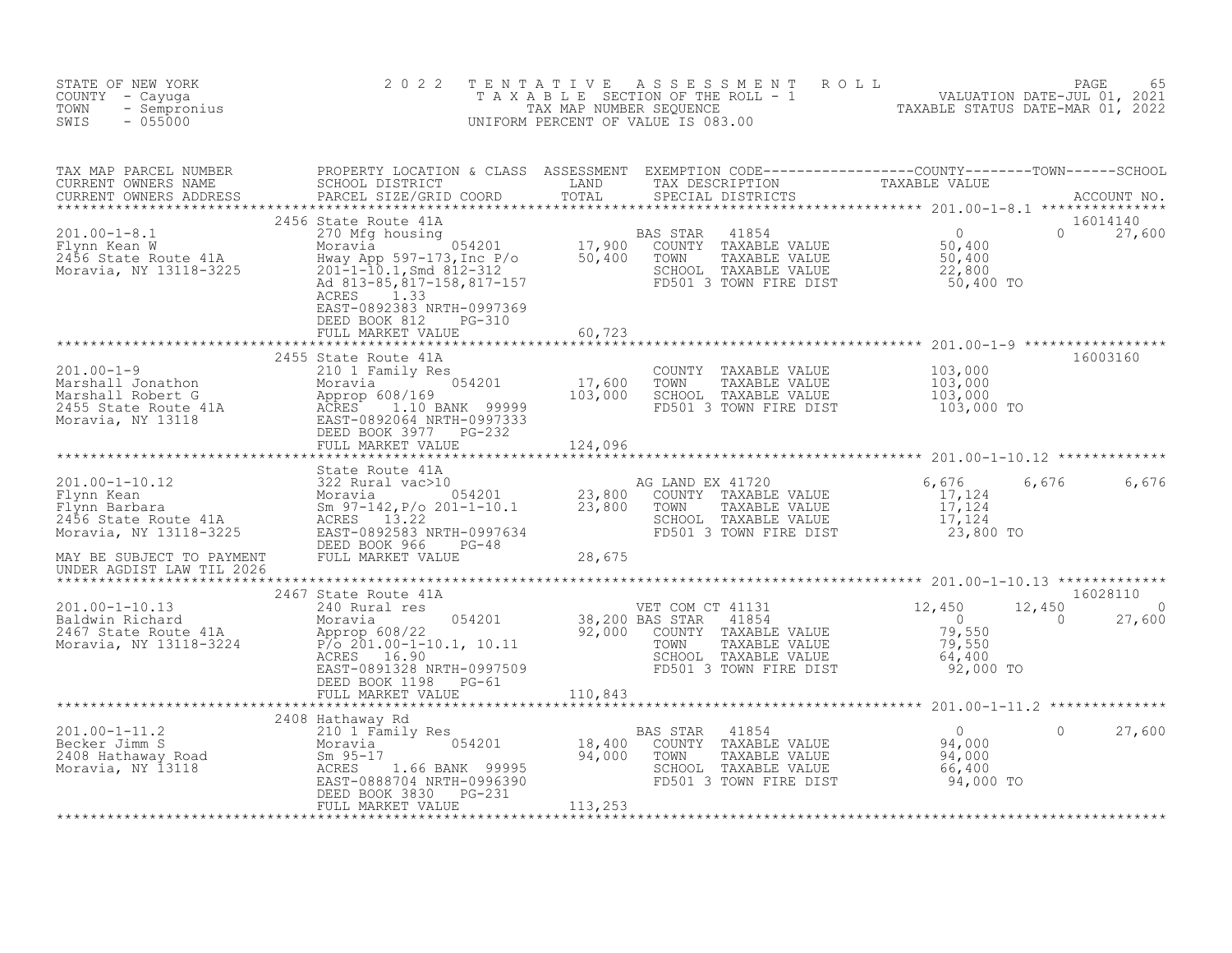| STATE OF NEW YORK<br>COUNTY - Cayuqa<br>- Sempronius<br>TOWN<br>$-055000$<br>SWIS                                                                                                                                             | 2022                                      |        | TENTATIVE ASSESSMENT ROLL PAGE 66<br>TAXABLE SECTION OF THE ROLL - 1 VALUATION DATE-JUL 01, 2021<br>TAX MAP NUMBER SEQUENCE TAXABLE STATUS DATE-MAR 01, 2022<br>UNIFORM PERCENT OF VALUE IS 083.00                                                                                                                                                                     |               |          |
|-------------------------------------------------------------------------------------------------------------------------------------------------------------------------------------------------------------------------------|-------------------------------------------|--------|------------------------------------------------------------------------------------------------------------------------------------------------------------------------------------------------------------------------------------------------------------------------------------------------------------------------------------------------------------------------|---------------|----------|
|                                                                                                                                                                                                                               |                                           |        |                                                                                                                                                                                                                                                                                                                                                                        |               |          |
| 2446 Hathaway Rd                                                                                                                                                                                                              |                                           |        |                                                                                                                                                                                                                                                                                                                                                                        |               |          |
|                                                                                                                                                                                                                               |                                           |        |                                                                                                                                                                                                                                                                                                                                                                        |               |          |
|                                                                                                                                                                                                                               |                                           |        | $\begin{tabular}{lllllllllllll} \text{G} & \text{LAND} & \text{EX} & 41720 & & & & & 63,427 & & 63\\ \text{COUNTY} & \text{TAXABLE VALUE} & & & & 143,673\\ \text{TOWN} & \text{TAXABLE VALUE} & & & 143,673\\ \text{SCHOL} & \text{TAXABLE VALUE} & & & 143,673\\ \text{FD501} & \text{3} & \text{TOMN} & \text{FIRE DIST} & & & 207,100 & \text{TO}\\ \end{tabular}$ | 63,427 63,427 | 16004040 |
|                                                                                                                                                                                                                               |                                           |        |                                                                                                                                                                                                                                                                                                                                                                        |               |          |
|                                                                                                                                                                                                                               |                                           |        |                                                                                                                                                                                                                                                                                                                                                                        |               |          |
|                                                                                                                                                                                                                               |                                           |        |                                                                                                                                                                                                                                                                                                                                                                        |               |          |
|                                                                                                                                                                                                                               | 2453 Hathaway Rd                          |        | COUNTY TAXABLE VALUE $106,600$<br>TOWN TAXABLE VALUE $106,600$<br>SCHOOL TAXABLE VALUE $106,600$<br>FD501 3 TOWN FIRE DIST $106,600$ TO                                                                                                                                                                                                                                |               | 16028120 |
|                                                                                                                                                                                                                               |                                           |        |                                                                                                                                                                                                                                                                                                                                                                        |               |          |
| 18,200 Mitchell Rd<br>201.00-1-12.3 210 1 Family Res<br>Randall Lisa 210 1 Family Res<br>6220 Mitchell Rd<br>6220 Mitchell Rd<br>6220 Mitchell Rd<br>5002-264<br>806-44 98-189<br>78,100<br>78,100<br>806-44 98-189<br>78,100 | ACRES 1.50<br>EAST-0887930 NRTH-0998358   |        | COUNTY TAXABLE VALUE $78,100$<br>TOWN TAXABLE VALUE 78,100<br>SCHOOL TAXABLE VALUE 78,100<br>FD501 3 TOWN FIRE DIST 78,100 TO                                                                                                                                                                                                                                          |               |          |
|                                                                                                                                                                                                                               | DEED BOOK 1599 PG-44<br>FULL MARKET VALUE | 94,096 |                                                                                                                                                                                                                                                                                                                                                                        |               |          |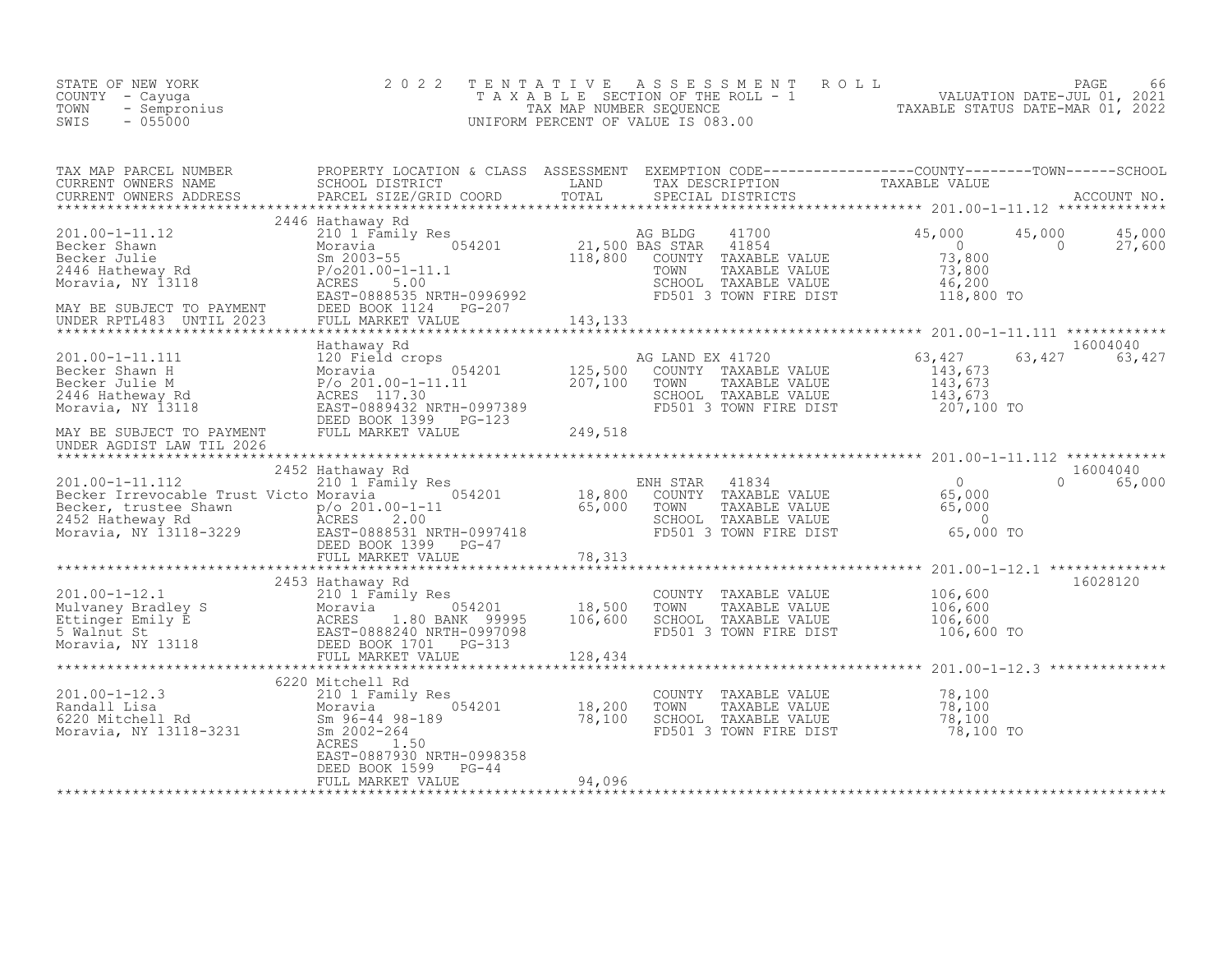| STATE OF NEW YORK<br>COUNTY - Cayuga<br>TOWN<br>- Sempronius<br>SWIS<br>$-055000$ | 2022 TENTATIVE ASSESSMENT ROLL<br>T A X A B L E SECTION OF THE ROLL - 1<br>TAX MAP NUMBER SEOUENCE<br>UNIFORM PERCENT OF VALUE IS 083.00 | 67<br>PAGE<br>VALUATION DATE-JUL 01, 2021<br>TAXABLE STATUS DATE-MAR 01, 2022 |
|-----------------------------------------------------------------------------------|------------------------------------------------------------------------------------------------------------------------------------------|-------------------------------------------------------------------------------|
|-----------------------------------------------------------------------------------|------------------------------------------------------------------------------------------------------------------------------------------|-------------------------------------------------------------------------------|

| TAX MAP PARCEL NUMBER                                                                                                                                                                                                                                                                                                                                                                                | PROPERTY LOCATION & CLASS ASSESSMENT EXEMPTION CODE----------------COUNTY-------TOWN------SCHOOL |         |  |               |          |
|------------------------------------------------------------------------------------------------------------------------------------------------------------------------------------------------------------------------------------------------------------------------------------------------------------------------------------------------------------------------------------------------------|--------------------------------------------------------------------------------------------------|---------|--|---------------|----------|
| TA MAP PARCES FRIEND FOR DESCRIPTION & CALCORER TO THE CONFERENT OWNERS NOTES SCHOOL DISTRICT TO THE TRIM THE CON<br>CURRENT OWNERS ADDRESS BARCEL SIZE/GRID COORD TOTAL SPECIAL DISTRICTS ACCOUNT NO.<br>**************************                                                                                                                                                                 |                                                                                                  |         |  |               |          |
|                                                                                                                                                                                                                                                                                                                                                                                                      |                                                                                                  |         |  |               |          |
|                                                                                                                                                                                                                                                                                                                                                                                                      | 6174 Mitchell Rd                                                                                 |         |  |               | 27,600   |
|                                                                                                                                                                                                                                                                                                                                                                                                      |                                                                                                  |         |  |               |          |
|                                                                                                                                                                                                                                                                                                                                                                                                      |                                                                                                  |         |  | 17,479 17,479 | 16028121 |
|                                                                                                                                                                                                                                                                                                                                                                                                      |                                                                                                  |         |  |               |          |
|                                                                                                                                                                                                                                                                                                                                                                                                      |                                                                                                  |         |  |               |          |
| $\begin{tabular}{l c c c c c} \multicolumn{1}{c}{\text{\textbf{16,100}}}\hline &\multicolumn{1}{c}{\textbf{16,100}}&\multicolumn{1}{c}{\textbf{16,100}}&\multicolumn{1}{c}{\textbf{16,100}}&\multicolumn{1}{c}{\textbf{16,100}}&\multicolumn{1}{c}{\textbf{16,100}}&\multicolumn{1}{c}{\textbf{16,100}}&\multicolumn{1}{c}{\textbf{16,100}}&\multicolumn{1}{c}{\textbf{16,100}}&\multicolumn{1}{c}{$ |                                                                                                  |         |  |               |          |
|                                                                                                                                                                                                                                                                                                                                                                                                      |                                                                                                  |         |  |               |          |
| 5992 Mitchell Rd<br>240 Rural res<br>COUNTY TAXABLE VALUE<br>COUNTY TAXABLE VALUE<br>COUNTY TAXABLE VALUE<br>TO 201.00-1-13.1<br>5050 Williamee Road<br>5050 Williamee Road<br>5050 Williamee Road<br>5050 Williamee Road<br>5070 ROBERS<br>201.00-1                                                                                                                                                 | 5992 Mitchell Rd<br>ACRES 10.70 BANK 99999                                                       |         |  |               |          |
|                                                                                                                                                                                                                                                                                                                                                                                                      | EAST-0883750 NRTH-0997959<br>DEED BOOK 3740 PG-153                                               |         |  |               |          |
|                                                                                                                                                                                                                                                                                                                                                                                                      | 5946 Mitchell Rd                                                                                 |         |  |               |          |
| 201.00-1-13.13<br>Mertz Eric D<br>Moravia 210 Rural res<br>Moravia 258,500 TOWN TAXABLE VALUE 258,700<br>Sm 99-15 Lot F<br>258,700 201.00-1-13.1<br>Moravia, NY 13118-3234 Sm 2002-151 Lot F<br>Moravia, NY 13118-3234 Sm 2002-151 Lot F<br>A                                                                                                                                                        | 40.30 BANK 99997<br>ACRES<br>EAST-0883377 NRTH-0997200                                           |         |  |               |          |
|                                                                                                                                                                                                                                                                                                                                                                                                      | DEED BOOK 1476 PG-18<br>FULL MARKET VALUE                                                        | 311,687 |  |               |          |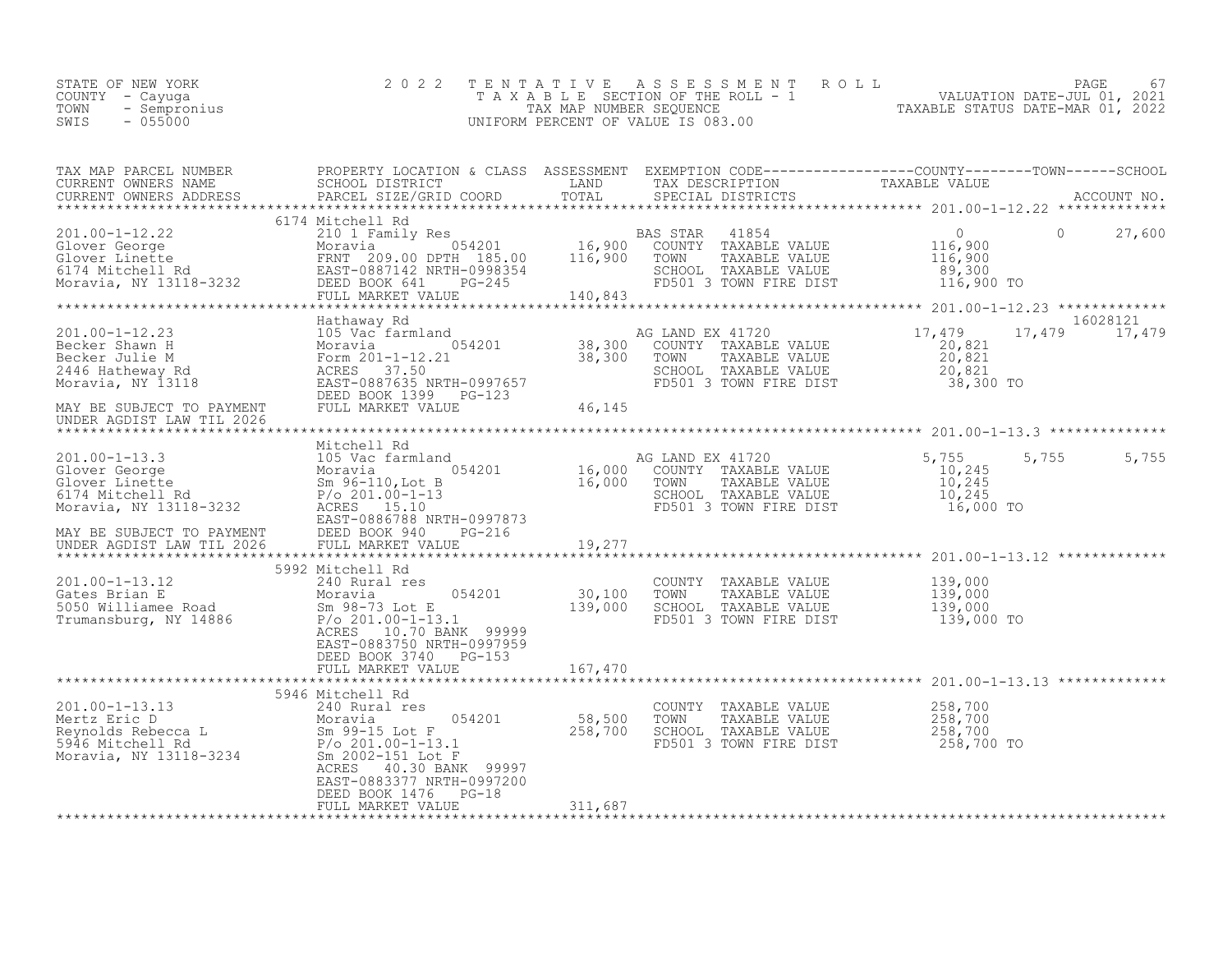| STATE OF NEW YORK<br>COUNTY<br>- Cayuqa<br>TOWN<br>- Sempronius<br>$-055000$<br>SWIS                                                                                                                                                                              |                                          | 2022 TENTATIVE ASSESSMENT ROLL<br>UNIFORM PERCENT OF VALUE IS 083.00                               | 68<br>PAGE<br>T A X A B L E SECTION OF THE ROLL - 1 VALUATION DATE-JUL 01, 2021<br>TAX MAP NUMBER SEQUENCE TAXABLE STATUS DATE-MAR 01, 2022                                                                                                                                                             |  |
|-------------------------------------------------------------------------------------------------------------------------------------------------------------------------------------------------------------------------------------------------------------------|------------------------------------------|----------------------------------------------------------------------------------------------------|---------------------------------------------------------------------------------------------------------------------------------------------------------------------------------------------------------------------------------------------------------------------------------------------------------|--|
| TAX MAP PARCEL NUMBER                                                                                                                                                                                                                                             | PROPERTY LOCATION & CLASS ASSESSMENT     |                                                                                                    | EXEMPTION CODE-----------------COUNTY-------TOWN------SCHOOL<br>CURRENT OWNERS NAME<br>CURRENT OWNERS NAME SCHOOL DISTRICT - ------- ------- TAND TAX DESCRIPTION TAXABLE VALUE<br>CURRENT OWNERS ADDRESS PARCEL SIZE/GRID COORD TOTAL SPECIAL DISTRICTS ACCOUNT NO.<br>******************************* |  |
| 201.00-1-13.21 260 Seasonal res<br>Walters Christopher & Dawn Moravia 6054201 103,100 COUNTY TAXABLE VALUE 101,524<br>Malchak Shawn A<br>2532 Brewer Rd<br>2532 Brewer Rd<br>2532 Brewer Rd<br>2532 Brewer Rd<br>279.50<br>201.00-1-13,13.2<br>20201.00-1-13,13.2 | Mitchell Rd<br>EAST-0885837 NRTH-0997297 | TOWN TAXABLE VALUE 101,524<br>SCHOOL TAXABLE VALUE 101,524<br>FD501 3 TOWN FIRE DIST 113,100 TO    | 11,576 11,576 11,576                                                                                                                                                                                                                                                                                    |  |
|                                                                                                                                                                                                                                                                   |                                          |                                                                                                    |                                                                                                                                                                                                                                                                                                         |  |
| 201.00-1-13.22<br>Wood Anthony D<br>6080 Mitchell Rd<br>Moravia 37,300<br>Moravia, NY 13118-3233<br>P/o201.00-1-13.2<br>P/o201.00-1-13.2                                                                                                                          | 6080 Mitchell Rd<br>240 Rural res        | COUNTY<br>TAXABLE VALUE<br>TAXABLE VALUE<br>TOWN<br>SCHOOL TAXABLE VALUE<br>FD501 3 TOWN FIRE DIST | 130,000<br>130,000<br>130,000<br>130,000 TO                                                                                                                                                                                                                                                             |  |

ACRES 16.20 BANK 99995

|                           | EAST-0885224 NRTH-0997895<br>DEED BOOK 1560<br>PG-276<br>FULL MARKET VALUE | 156,627 |                  |                        | 201.00-1-13.111 |        | ************       |
|---------------------------|----------------------------------------------------------------------------|---------|------------------|------------------------|-----------------|--------|--------------------|
|                           | 6020 Mitchell Rd                                                           |         |                  |                        |                 |        | 16015101           |
| 201.00-1-13.111           | 210 1 Family Res                                                           |         | BAS STAR         | 41854                  | $\mathbf{0}$    |        | 27,600             |
| Williams Gary C           | 054201<br>Moravia                                                          | 22,700  | COUNTY           | TAXABLE VALUE          | 181,200         |        |                    |
| Williams Tracey L         | SM 2010-212                                                                | 181,200 | TOWN             | TAXABLE VALUE          | 181,200         |        |                    |
| 6020 Mitchell Rd          | $p$ /o 201.00-1-13.11                                                      |         | SCHOOL           | TAXABLE VALUE          | 153,600         |        |                    |
| Sempronius, NY 13116-3233 | 99998<br>5.01 BANK<br>ACRES                                                |         |                  | FD501 3 TOWN FIRE DIST | 181,200 TO      |        |                    |
|                           | EAST-0884695 NRTH-0998034                                                  |         |                  |                        |                 |        |                    |
|                           | DEED BOOK 1434<br>PG-116                                                   |         |                  |                        |                 |        |                    |
|                           | FULL MARKET VALUE<br>*************************                             | 218,313 |                  |                        |                 |        | ************       |
|                           |                                                                            |         |                  |                        | 201.00-1-13.112 |        |                    |
| 201.00-1-13.112           | Mitchell Rd<br>322 Rural vac>10                                            |         | AG LAND EX 41720 |                        | 16,042          | 16,042 | 16015101<br>16,042 |
| Conklin Carlton           | 054201<br>Moravia                                                          | 46,200  | COUNTY           | TAXABLE VALUE          | 30,158          |        |                    |
| Conklin Traci             | Unr Sm Lot C                                                               | 46,200  | TOWN             | TAXABLE VALUE          | 30,158          |        |                    |
| 2393 Berwyn Rd            | $P/O 201.00 - 1 - 13.1$                                                    |         | SCHOOL           | TAXABLE VALUE          | 30,158          |        |                    |
| La Fayette, NY 13084-9578 | Sm 99-15 Lot G                                                             |         |                  | FD501 3 TOWN FIRE DIST | 46,200 TO       |        |                    |
|                           | 35.70<br>ACRES                                                             |         |                  |                        |                 |        |                    |
| MAY BE SUBJECT TO PAYMENT | EAST-0884367 NRTH-0997268                                                  |         |                  |                        |                 |        |                    |
| UNDER AGDIST LAW TIL 2026 | DEED BOOK 1001<br>PG-328                                                   |         |                  |                        |                 |        |                    |
|                           | FULL MARKET VALUE                                                          | 55,663  |                  |                        |                 |        |                    |
|                           |                                                                            |         |                  |                        |                 |        |                    |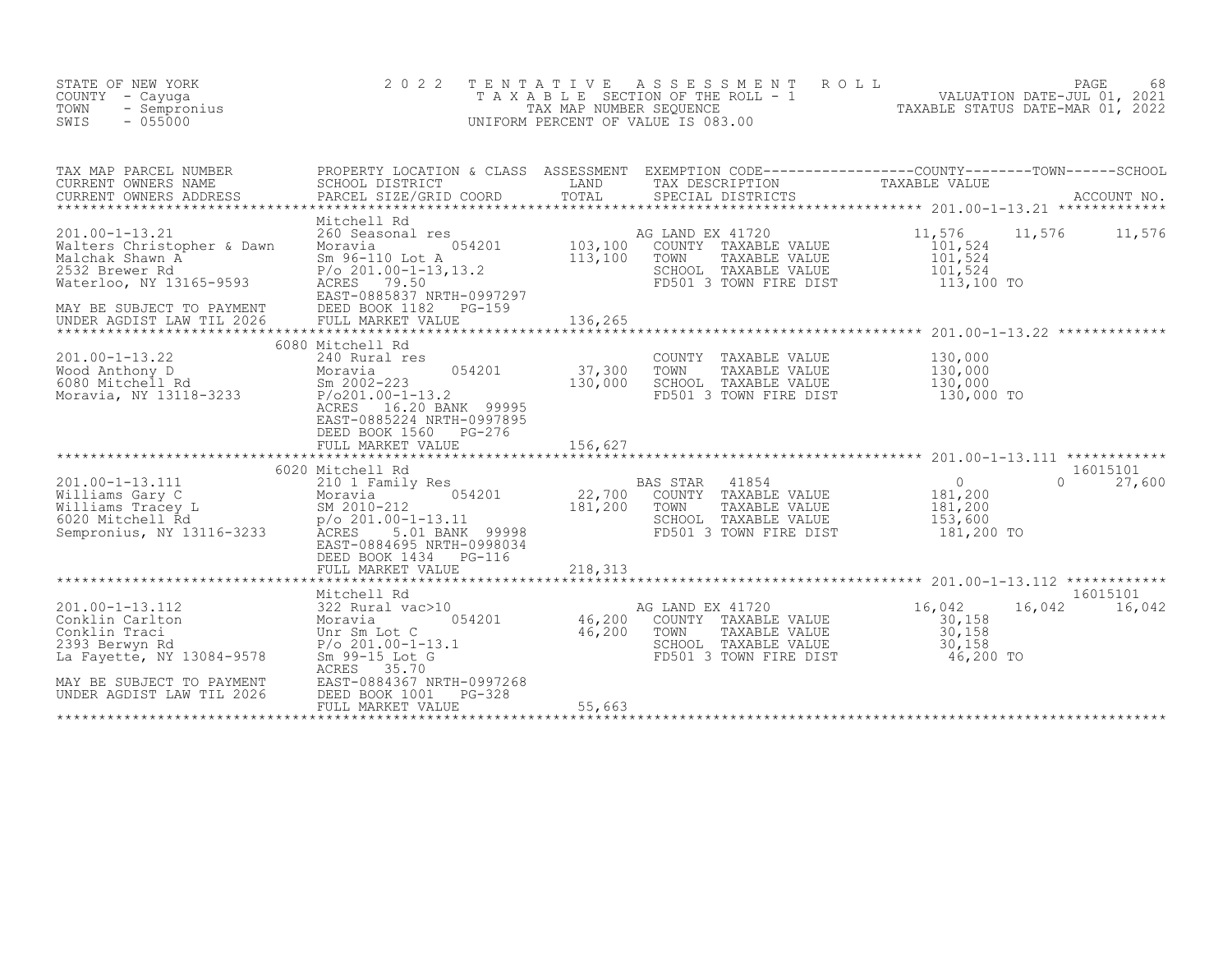| STATE OF NEW YORK<br>COUNTY - Cayuga<br>- Sempronius<br>TOWN<br>$-055000$<br>SWIS                                                                                                | 2 0 2 2<br>T E N T A T I V E                                                                                                                                                                                                                                                                                                                                                                                                                              | TAX MAP NUMBER SEQUENCE     | A S S E S S M E N T<br>ROLL<br>TAXABLE SECTION OF THE ROLL - 1<br>UNIFORM PERCENT OF VALUE IS 083.00                                         | VALUATION DATE-JUL 01, 2021<br>TAXABLE STATUS DATE-MAR 01, 2022 | PAGE<br>69                     |
|----------------------------------------------------------------------------------------------------------------------------------------------------------------------------------|-----------------------------------------------------------------------------------------------------------------------------------------------------------------------------------------------------------------------------------------------------------------------------------------------------------------------------------------------------------------------------------------------------------------------------------------------------------|-----------------------------|----------------------------------------------------------------------------------------------------------------------------------------------|-----------------------------------------------------------------|--------------------------------|
| TAX MAP PARCEL NUMBER<br>CURRENT OWNERS NAME<br>CURRENT OWNERS ADDRESS<br>$201.00 - 1 - 14.1$<br>Price, RLU Nancy<br>Price Richard C II<br>5960 Mitchell Rd<br>Moravia, NY 13118 | PROPERTY LOCATION & CLASS ASSESSMENT EXEMPTION CODE----------------COUNTY-------TOWN------SCHOOL<br>SCHOOL DISTRICT       LAND     TAX DESCRIPTION     TAXABLE VALUE<br>PARCEL SIZE/GRID COORD     TOTAL     SPECIAL DISTRICTS<br>PARCEL SIZE/GRID COORD<br>5960 Mitchell Rd<br>210 1 Family Res<br>054201<br>Moravia<br>Sm 67-198 Unr Sm Lot D<br>Ad 361-140, P/o 201-1-13<br>ACRES 280<br>2.80<br>EAST-0883389 NRTH-0997942<br>DEED BOOK 4102<br>PG-250 | 19,800<br>82,000            | SPECIAL DISTRICTS<br>ENH STAR<br>41834<br>TAXABLE VALUE<br>COUNTY<br>TOWN<br>TAXABLE VALUE<br>SCHOOL TAXABLE VALUE<br>FD501 3 TOWN FIRE DIST | $\overline{0}$<br>82,000<br>82,000<br>13,090<br>82,000 TO       | 16018200<br>$\Omega$<br>68,910 |
|                                                                                                                                                                                  | FULL MARKET VALUE                                                                                                                                                                                                                                                                                                                                                                                                                                         | 98,795                      |                                                                                                                                              |                                                                 |                                |
| $201.00 - 1 - 15.2$<br>Kemp Jason<br>PO Box 271<br>Homer, NY 13077                                                                                                               | *************************************<br>5989 Big Hill Rd<br>105 Vac farmland<br>054201<br>Moravia<br>Smd 733-177<br>Release Life Est-998-120<br>SMD 3692-271, p/o 201.00-<br>ACRES 10.00<br>EAST-0883846 NRTH-0993571<br>DEED BOOK 3692<br>PG-271<br>FULL MARKET VALUE                                                                                                                                                                                   | 23,200<br>23,200<br>27,952  | COUNTY<br>TAXABLE VALUE<br>TAXABLE VALUE<br>TOWN<br>SCHOOL TAXABLE VALUE<br>FD501 3 TOWN FIRE DIST                                           | 23,200<br>23,200<br>23,200<br>23,200 TO                         | 16023060                       |
|                                                                                                                                                                                  | *************************                                                                                                                                                                                                                                                                                                                                                                                                                                 | * * * * * * * * * * * * * * |                                                                                                                                              |                                                                 |                                |
| $201.00 - 1 - 15.11$<br>Pirozzi Rose Mary<br>6000 Big Hill Rd<br>Moravia, NY 13118                                                                                               | 6000 Big Hill Rd<br>242 Rurl res&rec<br>054201<br>Moravia<br>Smd 733-177; 3692-271<br>$p$ /o 201.00-1-15;15.1<br>SMD 3862-72 Lot 4<br>2.00<br>ACRES<br>EAST-0883936 NRTH-0992989<br>DEED BOOK 4017<br>PG-274<br>FULL MARKET VALUE                                                                                                                                                                                                                         | 12,800<br>12,800<br>15,422  | COUNTY TAXABLE VALUE<br>TOWN<br>TAXABLE VALUE<br>SCHOOL TAXABLE VALUE<br>FD501 3 TOWN FIRE DIST                                              | 12,800<br>12,800<br>12,800<br>12,800 TO                         | 16023060                       |
|                                                                                                                                                                                  |                                                                                                                                                                                                                                                                                                                                                                                                                                                           |                             |                                                                                                                                              |                                                                 |                                |
| $201.00 - 1 - 15.12$<br>Eschbach Dwight M<br>Eschbach Roxann E<br>5985 Big Hill Rd<br>Moravia, NY 13118                                                                          | 5985 Big Hill Rd<br>242 Rurl res&rec<br>054201<br>Moravia<br>Smd 733-177; 3692-271<br>$p$ /o 201.00-1-15;15.1<br>SMD 3862-72<br>ACRES<br>68.80<br>EAST-0883570 NRTH-0994489<br>DEED BOOK 3862<br>PG-72                                                                                                                                                                                                                                                    | 105,600<br>208,000          | COUNTY<br>TAXABLE VALUE<br>TOWN<br>TAXABLE VALUE<br>SCHOOL TAXABLE VALUE<br>FD501 3 TOWN FIRE DIST                                           | 208,000<br>208,000<br>208,000<br>208,000 TO                     | 16023060                       |
|                                                                                                                                                                                  | FULL MARKET VALUE                                                                                                                                                                                                                                                                                                                                                                                                                                         | 250,602                     |                                                                                                                                              |                                                                 |                                |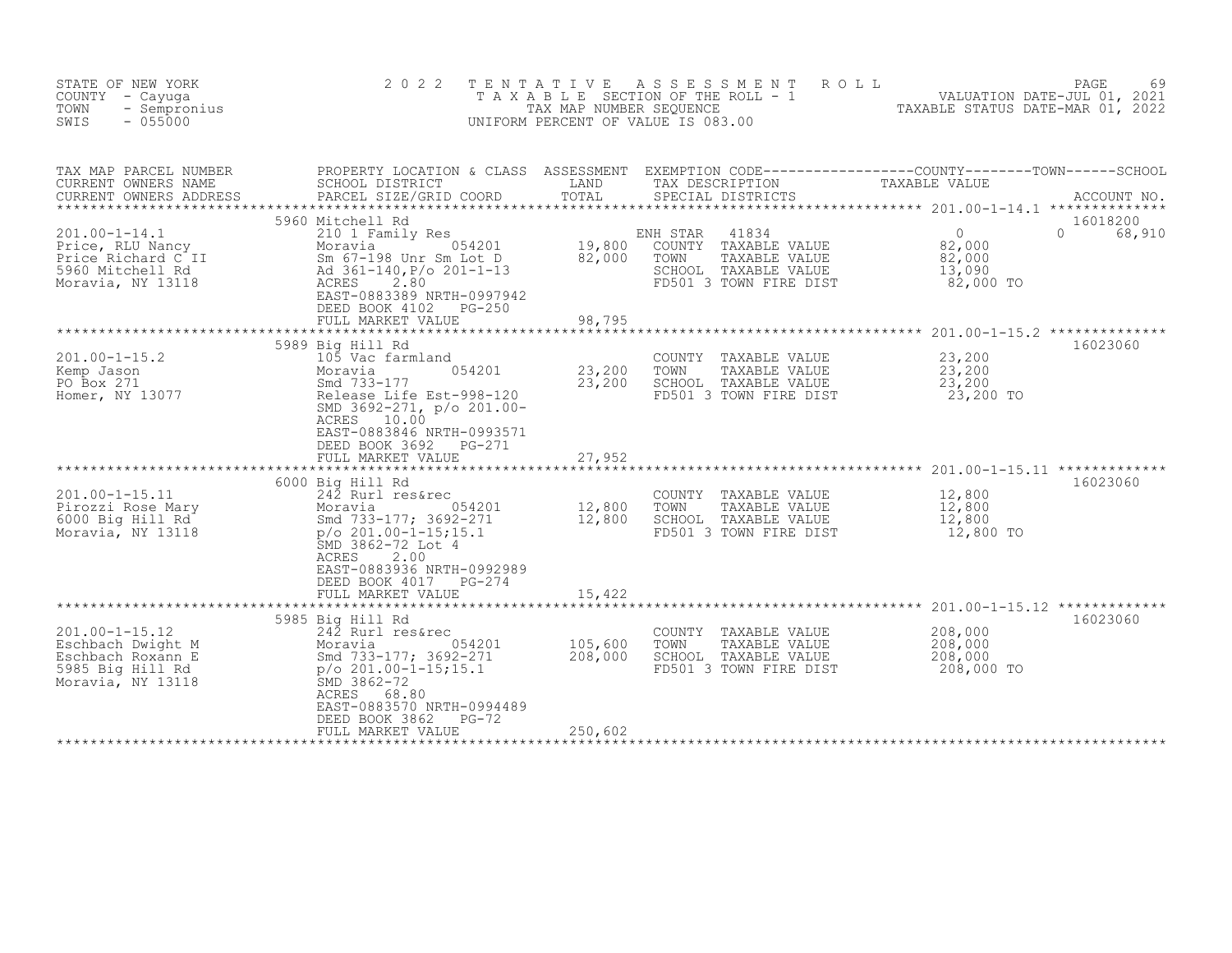| STATE OF NEW YORK<br>COUNTY – Cayuga<br>TOWN<br>- Sempronius | 2022 TENTATIVE ASSESSMENT ROLL<br>TAXABLE SECTION OF THE ROLL - 1<br>TAX MAP NUMBER SEOUENCE | 70<br>PAGE<br>VALUATION DATE-JUL 01, 2021<br>TAXABLE STATUS DATE-MAR 01, 2022 |
|--------------------------------------------------------------|----------------------------------------------------------------------------------------------|-------------------------------------------------------------------------------|
| $-055000$<br>SWIS                                            | UNIFORM PERCENT OF VALUE IS 083.00                                                           |                                                                               |

| TAX MAP PARCEL NUMBER<br>CURRENT OWNERS NAME                                                                                                                                                                                                             | PROPERTY LOCATION & CLASS ASSESSMENT EXEMPTION CODE----------------COUNTY-------TOWN-----SCHOOL<br>SCHOOL DISTRICT | LAND    | TAX DESCRIPTION                                                                                                              | TAXABLE VALUE  |                    |
|----------------------------------------------------------------------------------------------------------------------------------------------------------------------------------------------------------------------------------------------------------|--------------------------------------------------------------------------------------------------------------------|---------|------------------------------------------------------------------------------------------------------------------------------|----------------|--------------------|
|                                                                                                                                                                                                                                                          |                                                                                                                    |         |                                                                                                                              |                |                    |
|                                                                                                                                                                                                                                                          |                                                                                                                    |         |                                                                                                                              |                | 16003070           |
|                                                                                                                                                                                                                                                          | 322 Rural vac>10<br>Moravia 62 10 054201 117,700                                                                   |         | COUNTY TAXABLE VALUE $117,700$<br>TOWN TAXABLE VALUE $117,700$<br>SCHOOL TAXABLE VALUE $117,700$                             |                |                    |
|                                                                                                                                                                                                                                                          |                                                                                                                    |         |                                                                                                                              |                |                    |
|                                                                                                                                                                                                                                                          |                                                                                                                    | 117,700 |                                                                                                                              |                |                    |
|                                                                                                                                                                                                                                                          |                                                                                                                    |         | TOWN TAAADDE VALUE<br>SCHOOL TAXABLE VALUE 117,700 TO                                                                        |                |                    |
|                                                                                                                                                                                                                                                          | FULL MARKET VALUE                                                                                                  | 141,807 |                                                                                                                              |                |                    |
|                                                                                                                                                                                                                                                          |                                                                                                                    |         |                                                                                                                              |                |                    |
|                                                                                                                                                                                                                                                          | 6105 Big Hill Rd<br>260 Seasonal res                                                                               |         |                                                                                                                              |                | 16020021           |
| 201.00-1-17.2<br>Powers Jack Moravia<br>214 Chipman Corners Rd Sm 87-100<br>Locke, NY 13092-3346 ACRES 25                                                                                                                                                | $054201$ 48,700 TOWN                                                                                               |         | COUNTY TAXABLE VALUE $75,000$<br>TOWN TAXABLE VALUE $75,000$<br>SCHOOL TAXABLE VALUE 75,000<br>FD501 3 TOWN FIRE DIST 75,000 |                |                    |
|                                                                                                                                                                                                                                                          |                                                                                                                    | 75,000  |                                                                                                                              |                |                    |
|                                                                                                                                                                                                                                                          | ACRES 25.00                                                                                                        |         |                                                                                                                              | 75,000 TO      |                    |
|                                                                                                                                                                                                                                                          | EAST-0885838 NRTH-0995088                                                                                          |         |                                                                                                                              |                |                    |
|                                                                                                                                                                                                                                                          | DEED BOOK 1597 PG-101                                                                                              |         |                                                                                                                              |                |                    |
|                                                                                                                                                                                                                                                          | FULL MARKET VALUE                                                                                                  | 90,361  |                                                                                                                              |                |                    |
|                                                                                                                                                                                                                                                          |                                                                                                                    |         |                                                                                                                              |                |                    |
|                                                                                                                                                                                                                                                          | 6077 Big Hill Rd                                                                                                   |         |                                                                                                                              |                | 16020022           |
|                                                                                                                                                                                                                                                          |                                                                                                                    |         |                                                                                                                              |                |                    |
|                                                                                                                                                                                                                                                          | 054201 48,700 TOWN                                                                                                 |         |                                                                                                                              |                |                    |
|                                                                                                                                                                                                                                                          |                                                                                                                    | 66,200  |                                                                                                                              |                |                    |
|                                                                                                                                                                                                                                                          |                                                                                                                    |         |                                                                                                                              | 66,200 TO      |                    |
| 201.00-1-17.3<br>Noble Harry<br>Noble Norma<br>37 Petersburg Rd<br>Hackettstown, NJ 07840<br>ACRES 25.00<br>Hackettstown, NJ 07840<br>REAG PO854396<br>Hackettstown, NJ 07840<br>PERS 25.00<br>REAG PO854396<br>PERS 25.00<br>PERS 25.00<br>PERS PO85439 | DEED BOOK 755<br>PG-281                                                                                            |         |                                                                                                                              |                |                    |
|                                                                                                                                                                                                                                                          | FULL MARKET VALUE                                                                                                  | 79,759  |                                                                                                                              |                |                    |
|                                                                                                                                                                                                                                                          |                                                                                                                    |         |                                                                                                                              |                |                    |
|                                                                                                                                                                                                                                                          | Big Hill Rd                                                                                                        |         |                                                                                                                              |                | 16020020           |
| $201.00 - 1 - 17.11$                                                                                                                                                                                                                                     | 910 Priv forest<br>910 Priv forest                                                                                 |         |                                                                                                                              |                |                    |
| Yaw Living Trust dated Decembe Moravia                                                                                                                                                                                                                   | 054201 68,700 TOWN                                                                                                 |         |                                                                                                                              |                |                    |
|                                                                                                                                                                                                                                                          |                                                                                                                    |         |                                                                                                                              |                |                    |
| Yaw, Trustee Bruce S<br>68,700<br>6131 Big Hill Rd<br>Moravia, NY 13118-3313<br>Moravia, NY 13118-3313<br>EAST-0886540 NRTH-0995378                                                                                                                      |                                                                                                                    |         | COUNTY TAXABLE VALUE 68,700<br>TOWN TAXABLE VALUE 68,700<br>SCHOOL TAXABLE VALUE 68,700<br>FD501 3 TOWN FIRE DIST 68,700     | 68,700 TO      |                    |
|                                                                                                                                                                                                                                                          |                                                                                                                    |         |                                                                                                                              |                |                    |
|                                                                                                                                                                                                                                                          | DEED BOOK 1535 PG-205                                                                                              |         |                                                                                                                              |                |                    |
|                                                                                                                                                                                                                                                          |                                                                                                                    |         |                                                                                                                              |                |                    |
|                                                                                                                                                                                                                                                          | 6131 Big Hill Rd                                                                                                   |         |                                                                                                                              |                |                    |
| $201.00 - 1 - 17.12$                                                                                                                                                                                                                                     | Big Hill Rd<br>210 1 Family Res                                                                                    |         | BAS STAR 41854                                                                                                               | $\overline{0}$ | $\Omega$<br>27,600 |
| Yaw Living Trust, dated Decemb Moravia                                                                                                                                                                                                                   |                                                                                                                    |         |                                                                                                                              |                |                    |
|                                                                                                                                                                                                                                                          |                                                                                                                    |         |                                                                                                                              |                |                    |
|                                                                                                                                                                                                                                                          |                                                                                                                    |         |                                                                                                                              |                |                    |
| xaw, Trustee Bruce S<br>6131 Big Hill Rd<br>Moravia, NY 13118-3313<br>Moravia, NY 13118-3313<br>Moravia, NY 13118-3313<br>Moravia, NY 13118-3313<br>Moravia, NY 13118-3313<br>Moravia, NY 13118-3313                                                     |                                                                                                                    |         |                                                                                                                              |                |                    |
|                                                                                                                                                                                                                                                          | DEED BOOK 1535 PG-214                                                                                              |         |                                                                                                                              |                |                    |
|                                                                                                                                                                                                                                                          |                                                                                                                    |         |                                                                                                                              |                |                    |
|                                                                                                                                                                                                                                                          |                                                                                                                    |         |                                                                                                                              |                |                    |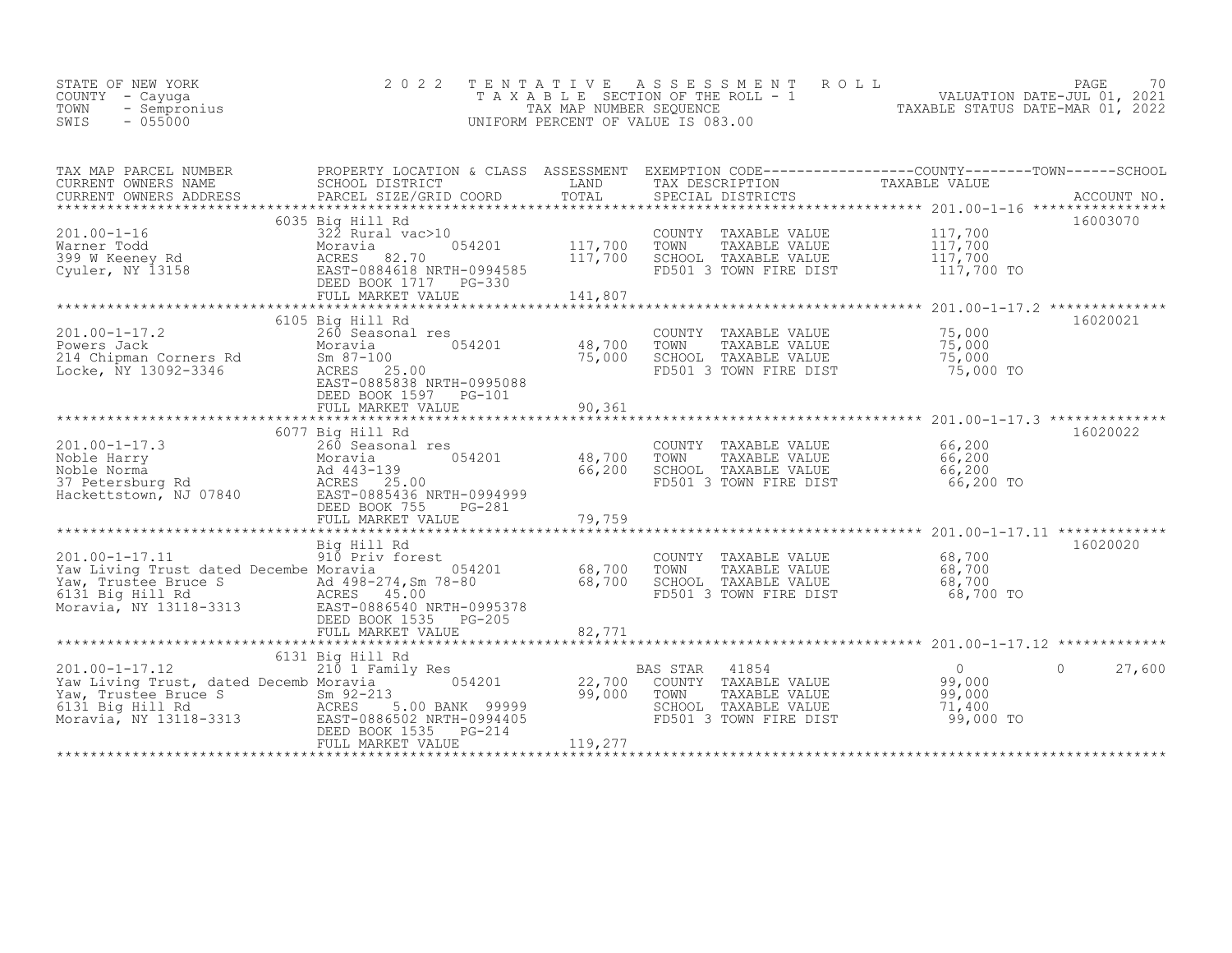| STATE OF NEW YORK<br>COUNTY - Cayuga<br>- Sempronius<br>TOWN<br>$-055000$<br>SWIS                                                                                                                                                        | 2 0 2 2                                         |  |                           |
|------------------------------------------------------------------------------------------------------------------------------------------------------------------------------------------------------------------------------------------|-------------------------------------------------|--|---------------------------|
|                                                                                                                                                                                                                                          |                                                 |  |                           |
|                                                                                                                                                                                                                                          |                                                 |  | 16019020<br>33,995 33,995 |
| 16018070<br>201.00-1-19 6353 +6397 Phillips Rd<br>201.00-1-19 6353 +6397 Phillips Rd<br>20 Field crops 120,900 BASSINAR 41720<br>27,600 BEED BOOK 1675 PG-36 700 PHILIPS Jason & Eleen H Moravia & Rosalie ACRES<br>27,600 BEED BOOK 167 |                                                 |  |                           |
|                                                                                                                                                                                                                                          | DEED BOOK 393 PG-60<br>FULL MARKET VALUE 71,084 |  | 16019191<br>0 59,000      |
|                                                                                                                                                                                                                                          |                                                 |  |                           |
|                                                                                                                                                                                                                                          |                                                 |  |                           |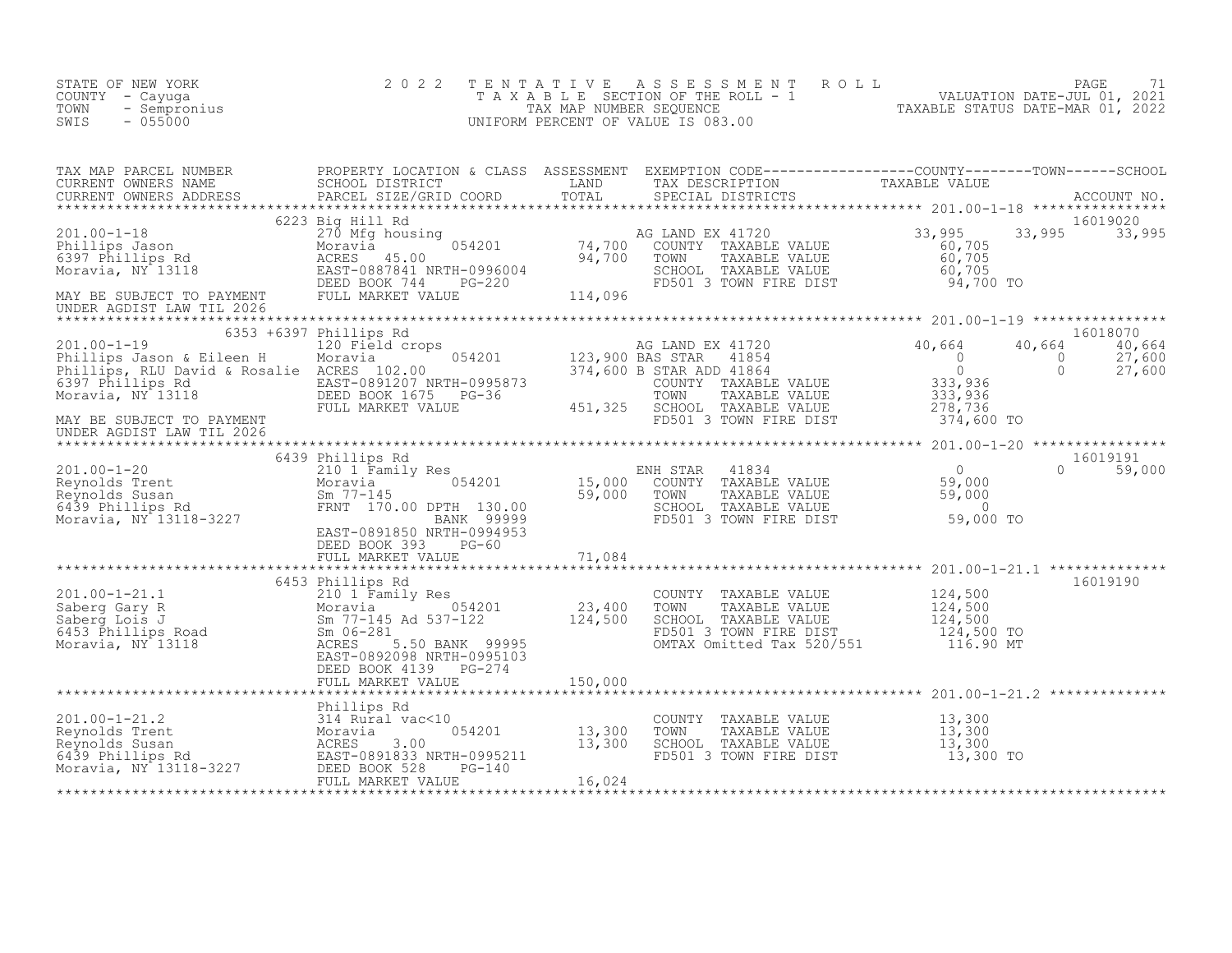| STATE OF NEW YORK<br>COUNTY - Cayuga<br>- Sempronius<br>TOWN<br>$-055000$<br>SWIS                                                                                                                                                                                                                                                                                                          | 2 0 2 2                                                                                               |                            |  | TENTATIVE ASSESSMENT ROLL PAGE 72<br>TAXABLE SECTION OF THE ROLL - 1 VALUATION DATE-JUL 01, 2021<br>TAX MAP NUMBER SEQUENCE TAXABLE STATUS DATE-MAR 01, 2022<br>UNIFORM PERCENT OF VALUE IS 083.00 |                           |
|--------------------------------------------------------------------------------------------------------------------------------------------------------------------------------------------------------------------------------------------------------------------------------------------------------------------------------------------------------------------------------------------|-------------------------------------------------------------------------------------------------------|----------------------------|--|----------------------------------------------------------------------------------------------------------------------------------------------------------------------------------------------------|---------------------------|
| TAX MAP PARCEL NUMBER PROPERTY LOCATION & CLASS ASSESSMENT EXEMPTION CODE-----------------COUNTY--------TOWN------SCHOOL CURRENT OWNERS NAME SCHOOL DISTRICT LAND TAX DESCRIPTION TAXABLE VALUE<br>CURRENT OWNERS ADDRESS PARCEL                                                                                                                                                           |                                                                                                       |                            |  |                                                                                                                                                                                                    |                           |
| 201.00-1-22<br>Bush Fay R<br>2299 Holler Rd<br>Cortland, NY 13045-9632<br>Cortland, NY 13045-9632<br>EAST-0892197 NRTH-0994789                                                                                                                                                                                                                                                             | 2309 State Route 41A<br>EAST-0892197 NRTH-0994789<br>DEED BOOK 715 PG-168<br>FULL MARKET VALUE 24,096 |                            |  | COUNTY TAXABLE VALUE $20,000$<br>TOWN TAXABLE VALUE $20,000$<br>SCHOOL TAXABLE VALUE $20,000$<br>FD501 3 TOWN FIRE DIST $20,000$ TO                                                                | 16020051                  |
|                                                                                                                                                                                                                                                                                                                                                                                            |                                                                                                       |                            |  |                                                                                                                                                                                                    |                           |
|                                                                                                                                                                                                                                                                                                                                                                                            | 2369 State Route 41A                                                                                  |                            |  |                                                                                                                                                                                                    | 16009020                  |
|                                                                                                                                                                                                                                                                                                                                                                                            | FULL MARKET VALUE 114,458                                                                             |                            |  |                                                                                                                                                                                                    |                           |
| $\begin{array}{llllll} 201.00-1-24 & & & 2409 \text{ State Route 41A} & & & & 270 \text{ Mg} \text{ house 41B} & & & & 270 \text{ Mg} \text{ housing} & & & & 054201 & & & 21,900 \text{ Jg} \text{Gor} \text{Globe Rd} & & & \text{Hway App# } 595/139 & & & 42,100 \text{ Moravia}, & \text{NY 13118} & & & \text{EASES} & 4.37 & & \text{ERTH-0996313} & & \text{DEED BOOK 1306} & & \$ | 2409 State Route 41A<br>DEED BOOK 1306 PG-276                                                         |                            |  | COUNTY TAXABLE VALUE 42,100<br>TOWN TAXABLE VALUE 42,100<br>SCHOOL TAXABLE VALUE 42,100<br>SCHOOL TAXABLE VALUE 42,100<br>FD501 3 TOWN FIRE DIST 42,100 TO                                         | 16005110                  |
|                                                                                                                                                                                                                                                                                                                                                                                            | FULL MARKET VALUE                                                                                     | 50,723<br>**************** |  |                                                                                                                                                                                                    |                           |
| 201.00-1-25<br>Phillips Jason H 105 Vac farmland<br>Moravia, NY 13118<br>Moravia, NY 13118<br>Moravia, NY 13118<br>Moravia, NY 13118<br>Moravia, NY 13118<br>Moravia, NY 13118<br>Moravia, NY 13118<br>Moravia, NY 13118<br>Moravia, NY 13118<br>Mor                                                                                                                                       | State Route 41A<br>DEED BOOK 1675 PG-36                                                               | 29,639                     |  | 11,548<br>COUNTY TAXABLE VALUE<br>TOWN TAXABLE VALUE 13,052<br>SCHOOL TAXABLE VALUE 13,052<br>FD501 3 TOWN FIRE DIST 24,600 TO                                                                     | 16018100<br>11,548 11,548 |
| MAY BE SUBJECT TO PAYMENT<br>UNDER AGDIST LAW TIL 2026                                                                                                                                                                                                                                                                                                                                     | FULL MARKET VALUE                                                                                     |                            |  |                                                                                                                                                                                                    |                           |
|                                                                                                                                                                                                                                                                                                                                                                                            | 6488 Iowa Rd                                                                                          |                            |  |                                                                                                                                                                                                    | 16026061                  |
| 201.00-1-26<br>Clark Rodney Jr 270 Mfg housing<br>6488 Iowa Rd Hway App# 594-109 30,300<br>Moravia, NY 13118-3360 ERST-0892698 NRTH-0996427                                                                                                                                                                                                                                                | EAST-0892698 NRTH-0996427<br>DEED BOOK 1449 PG-179                                                    |                            |  | COUNTY TAXABLE VALUE $30,300$<br>TOWN TAXABLE VALUE $30,300$<br>SCHOOL TAXABLE VALUE $30,300$<br>FD501 3 TOWN FIRE DIST $30,300$ TO                                                                |                           |
|                                                                                                                                                                                                                                                                                                                                                                                            | FULL MARKET VALUE                                                                                     | 36,506                     |  |                                                                                                                                                                                                    |                           |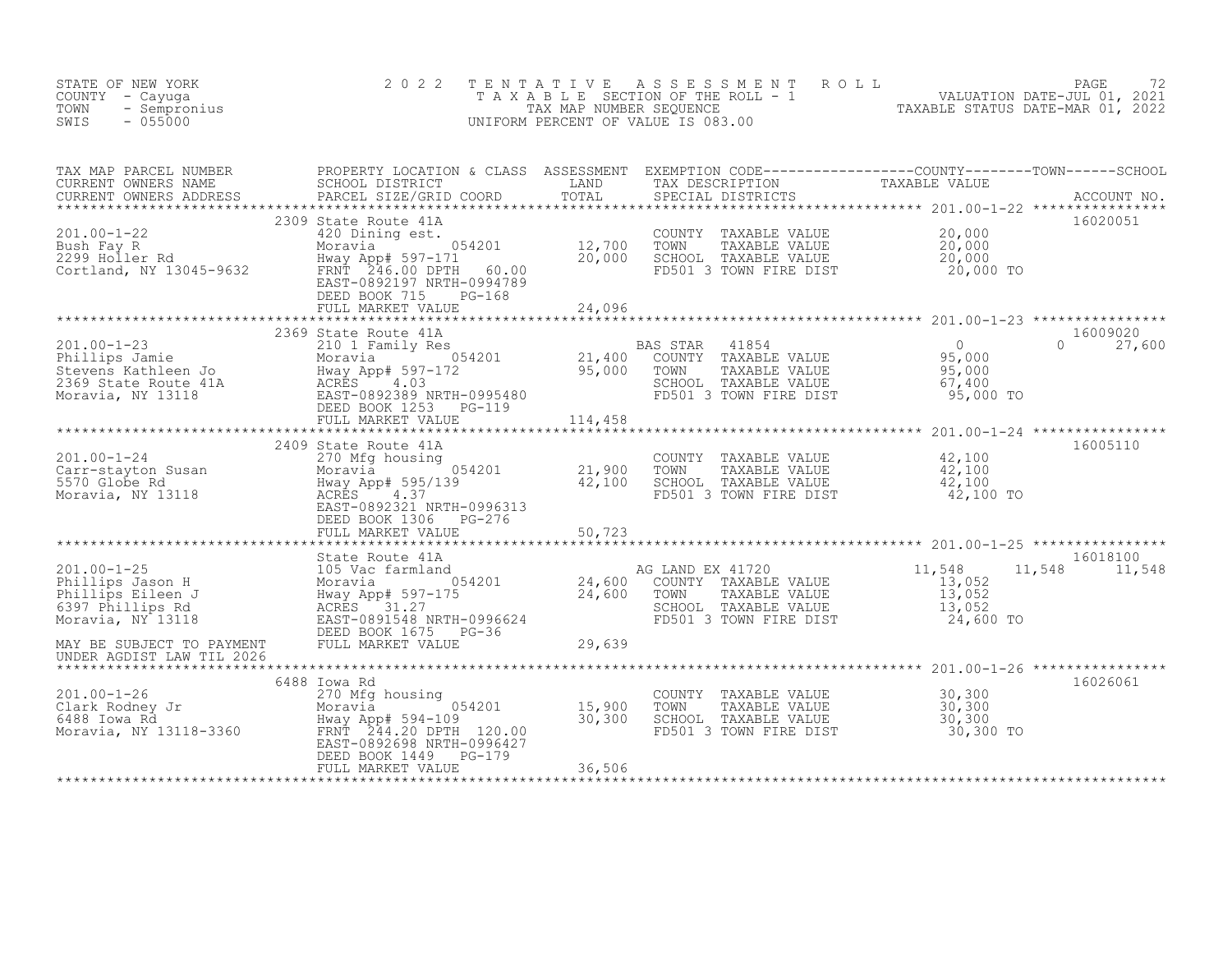| TAX MAP PARCEL NUMBER                                                                                                                                                                                                                                                                                                                                                                                    | PROPERTY LOCATION & CLASS ASSESSMENT EXEMPTION CODE-----------------COUNTY-------TOWN------SCHOOL |        |            |                       |                     |
|----------------------------------------------------------------------------------------------------------------------------------------------------------------------------------------------------------------------------------------------------------------------------------------------------------------------------------------------------------------------------------------------------------|---------------------------------------------------------------------------------------------------|--------|------------|-----------------------|---------------------|
|                                                                                                                                                                                                                                                                                                                                                                                                          |                                                                                                   |        |            |                       |                     |
| $\begin{array}{cccccccc} 201.00-1-27 & 2336 \text{ State Route 41A} & 210 & 210 & 0 & 68,910 \\ \text{Becker Edward} & 210 & 210 & 1 & 1 & 0 & 68,910 \\ \text{Becker Catherine} & \text{ACRES} & 1.90 & 21 & 84,400 & \text{TONN} & \text{TXABLE VALUE} & 84,400 \\ \text{2336 State Route 41A} & \text{EARES} & 1.90 & 84,400 & \text{TONN} & \text{TXABLE VALUE} & 84,400 \\ \text{2336 State Route $ | 2336 State Route 41A                                                                              |        |            | 16003170              |                     |
|                                                                                                                                                                                                                                                                                                                                                                                                          | 6490 Iowa Rd                                                                                      |        |            |                       |                     |
|                                                                                                                                                                                                                                                                                                                                                                                                          | DEED BOOK 1449 PG-179                                                                             |        |            |                       |                     |
|                                                                                                                                                                                                                                                                                                                                                                                                          |                                                                                                   |        |            |                       |                     |
|                                                                                                                                                                                                                                                                                                                                                                                                          | 6524 Iowa Rd                                                                                      |        |            | 16026060              |                     |
| 100-1-28.11 6524 Iowa Rd<br>280 Res Multiple 25,900 L I DIS C 41932 37,800<br>27,800 Moravia, NY 13118-3360 Moravia 25,900 Moravia 2010 11<br>25,900 L I DIS C 41932 37,800<br>25,900 L I DIS C 41932 37,800<br>25,900 L I DIS C 41932 3                                                                                                                                                                 | EAST-0893276 NRTH-0996572<br>DEED BOOK 328 PG-1088                                                |        |            | $\Omega$<br>$\bigcap$ | 27,600<br>$\bigcap$ |
|                                                                                                                                                                                                                                                                                                                                                                                                          | FULL MARKET VALUE 108,434                                                                         |        |            |                       |                     |
|                                                                                                                                                                                                                                                                                                                                                                                                          |                                                                                                   |        |            |                       |                     |
| 201.00-1-28.121 2386 State Route 41A<br>2486 State Route 41A<br>2486 State Route 41A<br>206,100 201.00-1-28.1, 28.12 206,100 TOWNT TAXABLE VALUE<br>206,100 201.00-1-28.1, 28.12 206,100 TOWN TAXABLE VALUE 206,100<br>206,100 201.00-1-                                                                                                                                                                 | 2386 State Route 41A<br>EAST-0893210 NRTH-0995770<br>DEED BOOK 1718 PG-92                         |        | 206,100 TO | $\circ$               | 27,600              |
|                                                                                                                                                                                                                                                                                                                                                                                                          |                                                                                                   |        |            |                       |                     |
|                                                                                                                                                                                                                                                                                                                                                                                                          |                                                                                                   |        |            |                       |                     |
|                                                                                                                                                                                                                                                                                                                                                                                                          | EAST-0892898 NRTH-0996455<br>DEED BOOK 1706 PG-30                                                 |        |            |                       |                     |
|                                                                                                                                                                                                                                                                                                                                                                                                          | FULL MARKET VALUE                                                                                 | 16,145 |            |                       |                     |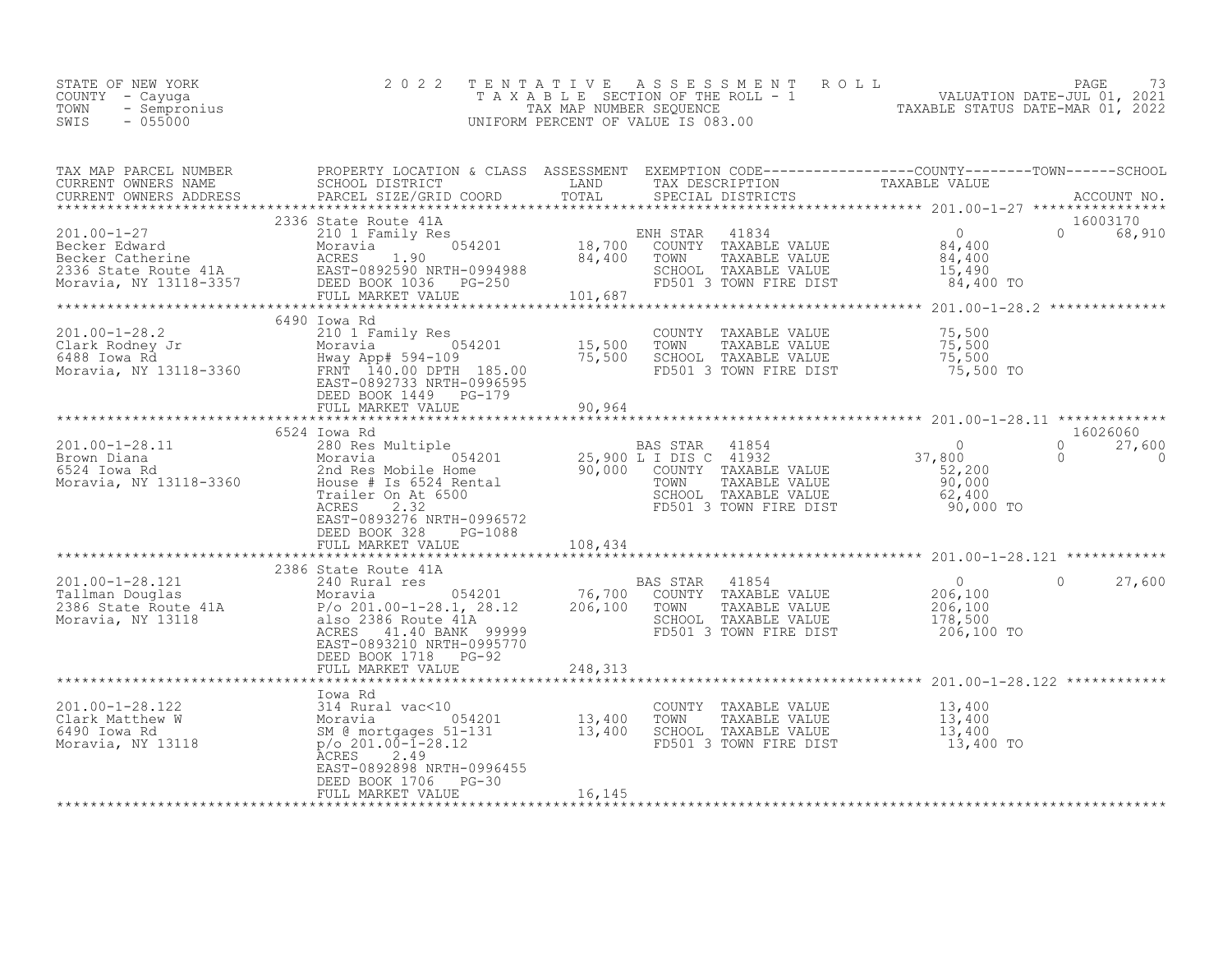| STATE OF NEW YORK<br>COUNTY – Cayuga<br>TOWN<br>- Sempronius<br>SWIS<br>$-055000$ | 2022 TENTATIVE ASSESSMENT ROLL<br>TAXABLE SECTION OF THE ROLL - 1<br>TAX MAP NUMBER SEOUENCE<br>UNIFORM PERCENT OF VALUE IS 083.00 | TAXABLE STATUS DATE-MAR 01, 2022 | PAGE<br>VALUATION DATE-JUL 01, 2021 |  |
|-----------------------------------------------------------------------------------|------------------------------------------------------------------------------------------------------------------------------------|----------------------------------|-------------------------------------|--|
|                                                                                   |                                                                                                                                    |                                  |                                     |  |

| TAX MAP PARCEL NUMBER<br>CURRENT OWNERS NAME                                                                                                                                                                                                   | PROPERTY LOCATION & CLASS ASSESSMENT EXEMPTION CODE----------------COUNTY-------TOWN-----SCHOOL<br>SCHOOL DISTRICT | LAND    | TAX DESCRIPTION                                                                                                                                                      | TAXABLE VALUE                                                       |                                                        |
|------------------------------------------------------------------------------------------------------------------------------------------------------------------------------------------------------------------------------------------------|--------------------------------------------------------------------------------------------------------------------|---------|----------------------------------------------------------------------------------------------------------------------------------------------------------------------|---------------------------------------------------------------------|--------------------------------------------------------|
| CURRENT OWNERS ADDRESS PAR                                                                                                                                                                                                                     |                                                                                                                    |         |                                                                                                                                                                      |                                                                     |                                                        |
|                                                                                                                                                                                                                                                | Iowa Rd                                                                                                            | 21,900  | COUNTY TAXABLE VALUE 21,900<br>TOWN<br>TAXABLE VALUE<br>FD501 3 TOWN FIRE DIST                                                                                       | 21,900<br>21,900 TO                                                 | 16019170                                               |
|                                                                                                                                                                                                                                                | FULL MARKET VALUE                                                                                                  | 26,386  |                                                                                                                                                                      |                                                                     |                                                        |
|                                                                                                                                                                                                                                                |                                                                                                                    |         |                                                                                                                                                                      |                                                                     | 16019140                                               |
| 101.00-1-30.1<br>Reynolds Dayton RLU 120 Field crops<br>Reynolds Dayton RLU 101,700<br>Reynolds Darren ACRES 98.10<br>6452 Phillips Rd EAST-0895891 NRTH-0993974<br>Moravia, NY 13118<br>Moravia, NY 13118<br>Moravia, NY 13118<br>PEED BOOK 1 | FULL MARKET VALUE                                                                                                  | 122,530 | AG LAND EX 41720<br>COUNTY TAXABLE VALUE 52,572<br>TOWN TAXABLE VALUE 52,572<br>SCHOOL TAXABLE VALUE 52,572<br>SCHOOL TAXABLE VALUE 52,572<br>FD501 3 TOWN FIRE DIST | $52,572$<br>52,572<br>52, 572<br>101,700 TO                         | 49,128<br>49,128                                       |
| MAY BE SUBJECT TO PAYMENT<br>UNDER AGDIST LAW TIL 2026                                                                                                                                                                                         |                                                                                                                    |         |                                                                                                                                                                      |                                                                     |                                                        |
| 201.00-1-30.21<br>Bryan Stephen Moravia 054201<br>Bryan Kim Smd 818-306 32,400<br>6687 Frazier Rd ACRES 2.40<br>Moravia, NY 13118<br>EAST-0895650 NRTH-0992772<br>DEED BOOK 983<br>DEED BOOK 983<br>DEED BOOK 983<br>PG-136<br>29.036          | 6651 Frazier Rd                                                                                                    | 32,400  | COUNTY TAXABLE VALUE<br>TOWN<br>TAXABLE VALUE<br>SCHOOL TAXABLE VALUE<br>FD501 3 TOWN FIRE DIST                                                                      | 32,400<br>32,400<br>32,400<br>32,400 TO                             |                                                        |
|                                                                                                                                                                                                                                                | 6687 Frazier Rd                                                                                                    |         |                                                                                                                                                                      |                                                                     |                                                        |
| 201.00-1-30.22<br>Bryan Stephen 210 1 Family Res<br>Bryan Kim Moravia 518-306<br>6687 Frazier Rd ACRES 1.50<br>Moravia, NY 13118-3381<br>201.00-1-30.22<br>EAST-0896113 NRTH-0992522                                                           | DEED BOOK 818<br>$PG-305$                                                                                          |         | BAS STAR 41854<br>18,200 COUNTY TAXABLE VALUE<br>100,600 TOWN TAXABLE VALUE<br>SCHOOL TAXABLE VALUE<br>FD501 3 TOWN FIRE DIST                                        | $\overline{0}$<br>100,600<br>100,600<br>73,000<br>100,600 TO        | $\Omega$<br>27,600                                     |
|                                                                                                                                                                                                                                                |                                                                                                                    |         |                                                                                                                                                                      |                                                                     |                                                        |
| 201.00-1-31 201.00-1-31 201.00-1-31 201.00-1-31 201.00-1-31 201.00-1-31 201.00-1-31 201.00-1-31 201.000-1-31 201.000-1-31 201.000-1-31 201.000-1-31 201.000-1-31 201.000-1-31 201.000-1-31 201.000-1-31 201.000-1-31 201.000-1                 | 6619 Frazier Rd<br>EAST-0894781 NRTH-0993215<br>DEED BOOK 894<br>PG-112<br>FULL MARKET VALUE                       | 101,687 | 84,400 COUNTY TAXABLE VALUE<br>TAXABLE VALUE<br>SCHOOL TAXABLE VALUE<br>FD501 3 TOWN FIRE DIST                                                                       | 42,200<br>$\overline{0}$<br>42,200<br>84,400<br>15,490<br>84,400 TO | 16008010<br>$\Omega$<br>$\Omega$<br>$\Omega$<br>68,910 |
|                                                                                                                                                                                                                                                |                                                                                                                    |         |                                                                                                                                                                      |                                                                     |                                                        |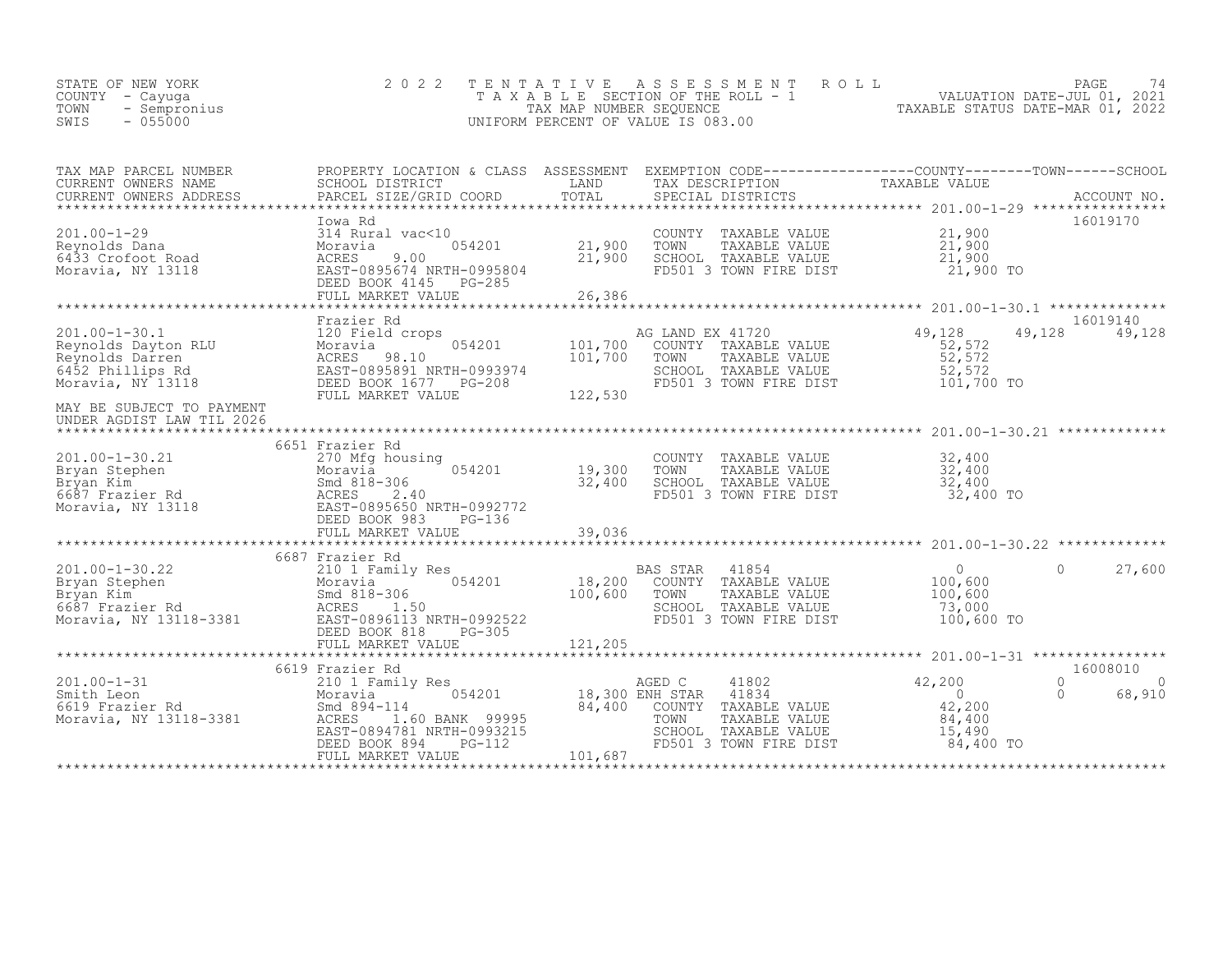| STATE OF NEW YORK<br>COUNTY - Cayuga<br>TOWN<br>- Sempronius<br>$-055000$<br>SWIS                                                                                                                                            | 2 0 2 2<br>TAXABLE                                                                                                                                                                                                               | TENTATIVE<br>TAX MAP NUMBER SEQUENCE  | A S S E S S M E N T<br>UNIFORM PERCENT OF VALUE IS 083.00                | ROLL                                                                     | PAGE 75<br>NUMBER OLL - 1 VALUATION DATE-JUL 01, 2021<br>NUMBER SEQUENCE 7: TAXABLE STATUS DATE-MAR 01. 2022 |                   | PAGE<br>75                     |
|------------------------------------------------------------------------------------------------------------------------------------------------------------------------------------------------------------------------------|----------------------------------------------------------------------------------------------------------------------------------------------------------------------------------------------------------------------------------|---------------------------------------|--------------------------------------------------------------------------|--------------------------------------------------------------------------|--------------------------------------------------------------------------------------------------------------|-------------------|--------------------------------|
| TAX MAP PARCEL NUMBER<br>CURRENT OWNERS NAME<br>CURRENT OWNERS ADDRESS<br>**************************************                                                                                                             | PROPERTY LOCATION & CLASS ASSESSMENT EXEMPTION CODE-----------------COUNTY--------TOWN------SCHOOL<br>SCHOOL DISTRICT<br>PARCEL SIZE/GRID COORD                                                                                  | LAND<br>$_{\tt TOTAL}$                | TAX DESCRIPTION<br>SPECIAL DISTRICTS                                     |                                                                          | TAXABLE VALUE                                                                                                |                   | ACCOUNT NO.                    |
| $201.00 - 1 - 32.1$<br>Analyon Correspondence Correspondence Correspondence Correspondence CASS1 Fraction CASS1 Fraction CORP (CORPS)<br>Moravia CASS1 Fraction Rd (CORP) 10 100-1-32 & 33.2<br>Moravia, NY 13118-3382 ACRES | 6551 Frazier Rd<br>283 Res w/Comuse<br>054201<br>Sm 96-219 AD 488-170<br>EAST-0893751 NRTH-0993924<br>DEED BOOK 360<br>PG-739<br>FULL MARKET VALUE                                                                               | 18,100<br>152,100<br>183,253          | ENH STAR<br>TOWN<br>SCHOOL TAXABLE VALUE                                 | 41834<br>COUNTY TAXABLE VALUE<br>TAXABLE VALUE<br>FD501 3 TOWN FIRE DIST | $\overline{0}$<br>152,100<br>152,100<br>83,190<br>152,100 TO                                                 | $\Omega$          | 16014130<br>68,910             |
|                                                                                                                                                                                                                              |                                                                                                                                                                                                                                  |                                       |                                                                          |                                                                          |                                                                                                              |                   |                                |
| $201.00 - 1 - 33.11$<br>6521 Frazier Rd<br>Moravia, NY 13118-3355                                                                                                                                                            | 6521 Frazier Rd<br>281 Multiple res<br>054201<br>Moravia<br>Linda Cole Deceased<br>Sm 2001-128<br>$P/O 201.00 - 1 - 33.1$<br>ACRES 12.60 BANK 99997<br>EAST-0893378 NRTH-0994391<br>DEED BOOK 1684<br>PG-61<br>FULL MARKET VALUE | 39,300 BAS STAR<br>127,900<br>154,096 | VET WAR CT 41121<br>COUNTY TAXABLE VALUE<br>TOWN<br>SCHOOL TAXABLE VALUE | 41854<br>TAXABLE VALUE<br>FD501 3 TOWN FIRE DIST                         | 7,470<br>$\overline{0}$<br>120,430<br>120,430<br>100,300<br>127,900 TO                                       | 7,470<br>$\Omega$ | 16021030<br>$\Omega$<br>27,600 |
|                                                                                                                                                                                                                              |                                                                                                                                                                                                                                  | ***********                           |                                                                          |                                                                          |                                                                                                              |                   |                                |
| $201.00 - 1 - 33.14$<br>Nodine Bruce Sr<br>Nodine Loretta<br>2223 State Route 41A<br>Moravia, NY 13118-3352                                                                                                                  | Frazier Rd<br>322 Rural vac>10<br>054201<br>Moravia<br>$p$ /o 201.00-1-33.12 26,700<br>SM 2005-274<br>ACRES<br>16.17<br>EAST-0893624 NRTH-0993663                                                                                | 26,700                                | AG LAND EX 41720<br>COUNTY TAXABLE VALUE<br>TOWN<br>SCHOOL TAXABLE VALUE | TAXABLE VALUE<br>FD501 3 TOWN FIRE DIST                                  | 18,873<br>7,827<br>7,827<br>7,827<br>26,700 TO                                                               | 18,873            | 18,873                         |
| MAY BE SUBJECT TO PAYMENT<br>UNDER AGDIST LAW TIL 2026                                                                                                                                                                       | DEED BOOK 1239<br>$PG-43$<br>FULL MARKET VALUE                                                                                                                                                                                   | 32,169                                |                                                                          |                                                                          |                                                                                                              |                   |                                |
| $201.00 - 1 - 33.131$<br>Grobelny Joseph Sr<br>Grobelny Amy<br>6575 Frazier Rd<br>Moravia, NY 13118<br>MAY BE SUBJECT TO PAYMENT                                                                                             | Frazier Rd<br>322 Rural vac>10<br>054201<br>ACRES<br>62.70 BANK 99995<br>EAST-0894320 NRTH-0994820<br>DEED BOOK 1063<br>$PG-10$                                                                                                  | 91,700<br>91,700                      | AG LAND EX 41720<br>COUNTY TAXABLE VALUE<br>TOWN<br>SCHOOL TAXABLE VALUE | TAXABLE VALUE<br>FD501 3 TOWN FIRE DIST                                  | 30,176<br>61,524<br>61,524<br>61,524<br>91,700 TO                                                            | 30,176            | 30,176                         |
| UNDER AGDIST LAW TIL 2026                                                                                                                                                                                                    | FULL MARKET VALUE                                                                                                                                                                                                                | 110,482                               |                                                                          |                                                                          |                                                                                                              |                   |                                |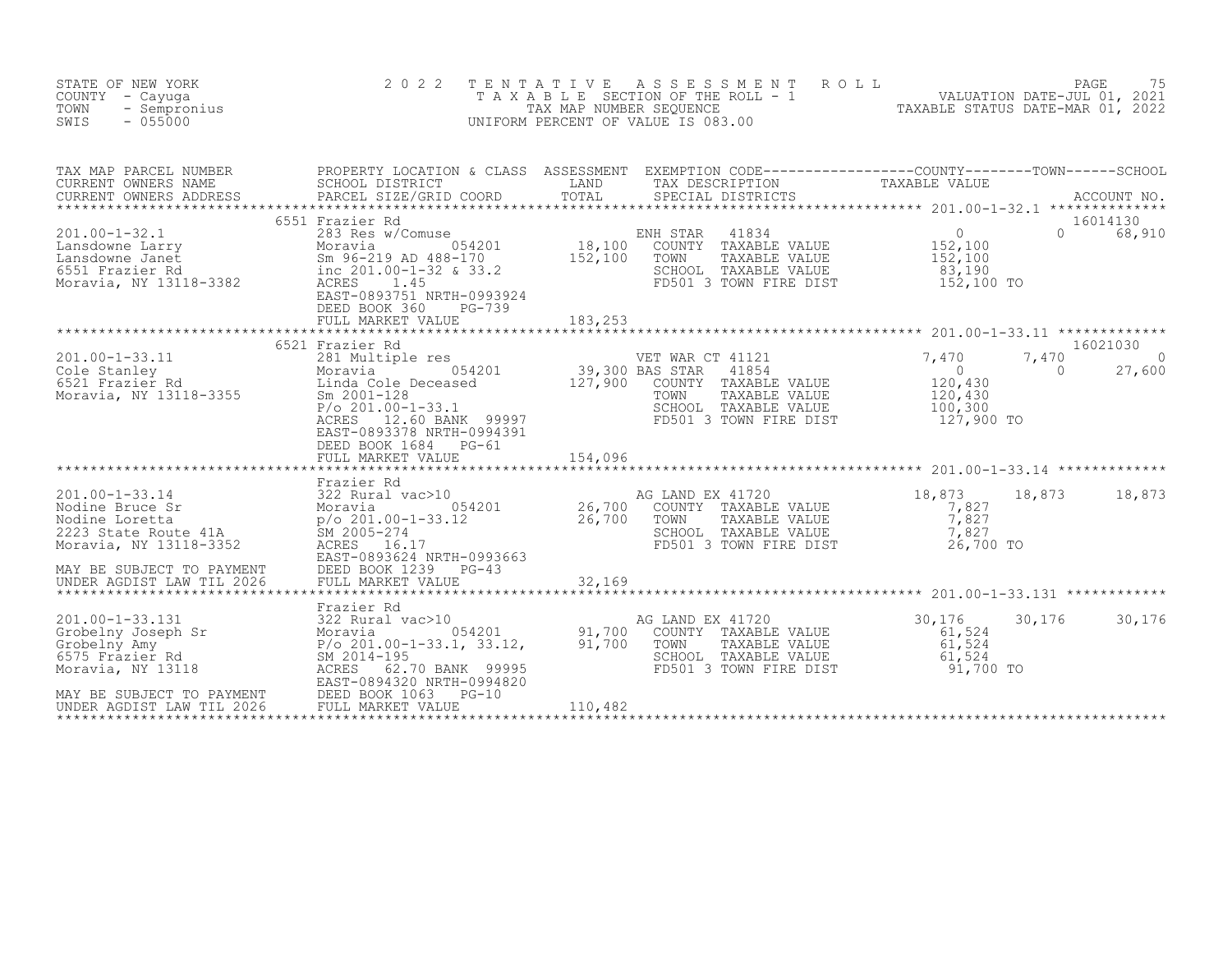| STATE OF NEW YORK |              | 2022 TENTATIVE ASSESSMENT ROLL |                                    |  |                                  | PAGE                        |  |
|-------------------|--------------|--------------------------------|------------------------------------|--|----------------------------------|-----------------------------|--|
| COUNTY - Cayuga   |              |                                | TAXABLE SECTION OF THE ROLL - 1    |  |                                  | VALUATION DATE-JUL 01, 2021 |  |
| TOWN              | - Sempronius |                                | TAX MAP NUMBER SEOUENCE            |  | TAXABLE STATUS DATE-MAR 01, 2022 |                             |  |
| SWIS<br>$-055000$ |              |                                | UNIFORM PERCENT OF VALUE IS 083.00 |  |                                  |                             |  |
|                   |              |                                |                                    |  |                                  |                             |  |

| TAX MAP PARCEL NUMBER<br>A MARY PARCES SCHOOL DISTRICT<br>CURRENT OWNERS ADDRESS BARCEL SIZE/GRID COORD TOTAL SPECIAL DISTRICTS ACCOUNT NO.<br>CURRENT OWNERS ADDRESS PARCEL SIZE/GRID COORD TOTAL SPECIAL DISTRICTS ACCOUNT NO.<br>****************************                                                                                                                              | PROPERTY LOCATION & CLASS ASSESSMENT EXEMPTION CODE----------------COUNTY-------TOWN-----SCHOOL |                                                                                                                                                                           |           |                           |
|-----------------------------------------------------------------------------------------------------------------------------------------------------------------------------------------------------------------------------------------------------------------------------------------------------------------------------------------------------------------------------------------------|-------------------------------------------------------------------------------------------------|---------------------------------------------------------------------------------------------------------------------------------------------------------------------------|-----------|---------------------------|
|                                                                                                                                                                                                                                                                                                                                                                                               |                                                                                                 |                                                                                                                                                                           |           |                           |
|                                                                                                                                                                                                                                                                                                                                                                                               | 6575 Frazier Rd                                                                                 |                                                                                                                                                                           |           |                           |
| 1001-0-1-34<br>Pendergast Lawrence F 210 1 Family Res<br>Pendergast Connie M FRNT 180.00 DPTH 215.00 65,300 SCHOOL TAXABLE VALUE 65,300<br>FRNT 180.00 DPTH 215.00 65,300 SCHOOL TAXABLE VALUE 65,300<br>FOSO Frazier Rd<br>Moravia, NY                                                                                                                                                       | 6513 Frazier Rd                                                                                 | COUNTY TAXABLE VALUE 65,300<br>TOWN TAXABLE VALUE 65,300<br>SCHOOL TAXABLE VALUE 65,300<br>FD501 3 TOWN FIRE DIST 65,300 TO                                               |           | 16018190                  |
| $\begin{tabular}{lllllllllllllllllllll} \hline & & & & & & & & & 16021032 \\ 201.00-1-35 && 283\text{ Res} \; \text{WComuse} & & & & & & 15,900\text{ ENR STAR} & 41834 && 0 \\ \hline \text{Pendergast Lawrence F} && 283\text{ Res} \; \text{WDM} & & & & & & 15,900\text{ ENR STAR} & 41834 && 0 & 0 \\ \text{Pendergast Comnie M} && SMD 1714-207 && 15,900\text{ ENR STAR} & 41834 && 0$ | 6503 Frazier Rd                                                                                 |                                                                                                                                                                           |           | 16021032                  |
|                                                                                                                                                                                                                                                                                                                                                                                               | 6499 Frazier Rd                                                                                 |                                                                                                                                                                           |           | 16014160<br>$0 \t 27,600$ |
|                                                                                                                                                                                                                                                                                                                                                                                               | EAST-0892674 NRTH-0994528<br>DEED BOOK 1568 PG-117                                              | sing<br>054201 17,900 TOWN TAXABLE VALUE 33,900<br>33,900 SCHOOL TAXABLE VALUE 33,900<br>30 FD501 3 TOWN FIRE DIST 33,900<br>4 NRTH-0994528 FD501 3 TOWN FIRE DIST 33,900 | 33,900 TO | 16014162                  |
|                                                                                                                                                                                                                                                                                                                                                                                               |                                                                                                 |                                                                                                                                                                           |           |                           |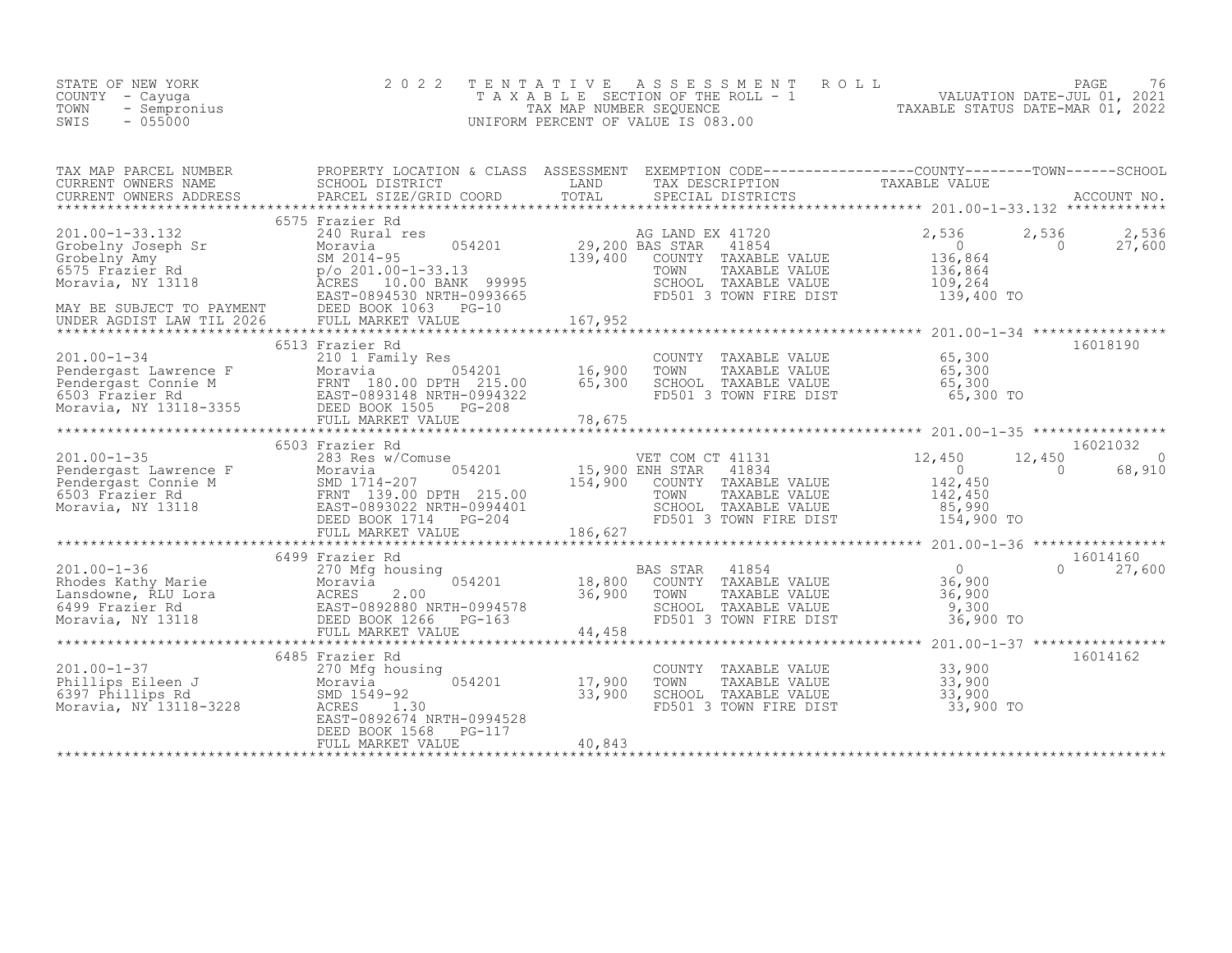| STATE OF NEW YORK<br>COUNTY - Cayuga<br>- Sempronius<br>TOWN<br>$-055000$<br>SWIS                                                                                                                                                                  | 2 0 2 2                                                           | TENTATIVE | TAXABLE SECTION OF THE ROLL - 1<br>TAXAB NUMBER SEQUENCE THE ROLL - 1<br>TAXABLE STATUS DATE-MAR 01, 2021<br>JNIFORM PERCENT OF VALUE IS 083.00<br>UNIFORM PERCENT OF VALUE IS 083.00                                                                                                                                                                                                                                   |                                      |          |
|----------------------------------------------------------------------------------------------------------------------------------------------------------------------------------------------------------------------------------------------------|-------------------------------------------------------------------|-----------|-------------------------------------------------------------------------------------------------------------------------------------------------------------------------------------------------------------------------------------------------------------------------------------------------------------------------------------------------------------------------------------------------------------------------|--------------------------------------|----------|
|                                                                                                                                                                                                                                                    | 2322 State Route 41A                                              |           |                                                                                                                                                                                                                                                                                                                                                                                                                         |                                      | 16001100 |
| 201.00-1-39<br>Turcsik Jeffrey L<br>210 1 Family Res<br>2322 State Route 41A<br>2322 State Route 41A<br>2322 State Route 41A<br>2322 State Route 41A<br>2322 State Route 41A<br>2322 State Route 41A<br>2322 State Route 41A<br>2322 State Route 4 | BANK 99999<br>EAST-0892444 NRTH-0994901<br>DEED BOOK 1475 PG-13   |           | COUNTY TAXABLE VALUE $107,200$<br>TOWN TAXABLE VALUE $107,200$<br>SCHOOL TAXABLE VALUE $107,200$<br>FD501 3 TOWN FIRE DIST $107,200$                                                                                                                                                                                                                                                                                    |                                      |          |
|                                                                                                                                                                                                                                                    |                                                                   |           |                                                                                                                                                                                                                                                                                                                                                                                                                         |                                      | 16001090 |
| 201.00-1-40<br>Glover George<br>Glover Linette Moravia (11,100<br>Show the Moravia (11,100<br>Moravia, NY 13118-3232<br>Moravia, NY 13118-3232<br>SHOW MORE (116.00 DPTH 96.00<br>EAST-0892406 NRTH-0994766<br>DEED BOOK 877<br>FIIT MADVET VALU   | 2314 State Route 41A<br>FULL MARKET VALUE                         | 90,241    | COUNTY TAXABLE VALUE $74,900$<br>TOWN TAXABLE VALUE 74,900<br>SCHOOL TAXABLE VALUE 74,900<br>FD501 3 TOWN FIRE DIST 74,900 TO                                                                                                                                                                                                                                                                                           |                                      |          |
|                                                                                                                                                                                                                                                    | 6467 Frazier Rd                                                   |           |                                                                                                                                                                                                                                                                                                                                                                                                                         |                                      | 16020050 |
|                                                                                                                                                                                                                                                    |                                                                   |           | COUNTY TAXABLE VALUE 41,999<br>TOWN TAXABLE VALUE 41,999<br>SCHOOL TAXABLE VALUE 44,999<br>FD501 3 TOWN FIRE DIST                                                                                                                                                                                                                                                                                                       | 41,999 TO                            |          |
|                                                                                                                                                                                                                                                    |                                                                   |           |                                                                                                                                                                                                                                                                                                                                                                                                                         |                                      |          |
| 201.00-1-42<br>Tiner Patrick 210 1 Family Res<br>Tiner Patrick 201.00-1-42<br>201.00-2 Noravia 054201<br>201.00-2 Noravia 054201<br>201.00-22 Noravia 93/262<br>201.00-2350 NRTH-0994450<br>202350 NRTH-0994450<br>202350 NRTH-0994450<br>EAST-0   | 2300 State Route 41A<br>DEED BOOK 3990 PG-94<br>FULL MARKET VALUE | 51,806    | COUNTY TAXABLE VALUE $\begin{array}{cccc} 42,999 \ \text{TOWN} & \text{TAXABLE VALUE} & 42,999 \ \text{SCHOOL} & \text{TAXABLE VALUE} & 42,999 \ \text{FD501} & 3 & \text{TOWN FIRE DIST} & 42,999 \ \text{FD501} & 3 & \text{TOWN FIRE DIST} & 42,999 \ \text{TO} & 3 & \text{TOWI FIRE DIST} & 3 & \text{TOWI FIRE DIST} & 3 & \text{TOWI FIRE DIST} & 3 & \text{TOWI FIRE DIST} & 3 & \text{TOWI FIRE DIST} & 3 & \$ |                                      | 16028040 |
|                                                                                                                                                                                                                                                    |                                                                   |           |                                                                                                                                                                                                                                                                                                                                                                                                                         |                                      |          |
| 201.00-1-43<br>Glover George<br>Glover Linette Moravia 210 1 Family Res<br>Moravia, NY 13118-3232<br>Character Moravia 211-305 Sm 72-162<br>FRNT 123.15 DPTH 175.00<br>EAST-0892444 NRTH-0994423<br>DEED BOOK 811 PG-302<br>FULL MARKET VALUE      | 6478 Frazier Rd                                                   |           | COUNTY TAXABLE VALUE $\begin{array}{ccc} 57,000 \ 70WN & TAXABLE VALUE & 57,000 \ SCHOOL & TAXABLE VALUE & 57,000 \  FD501 3 TOWN FIRE DIST & 57,000 TO \end{array}$                                                                                                                                                                                                                                                    | ************************************ | 16003090 |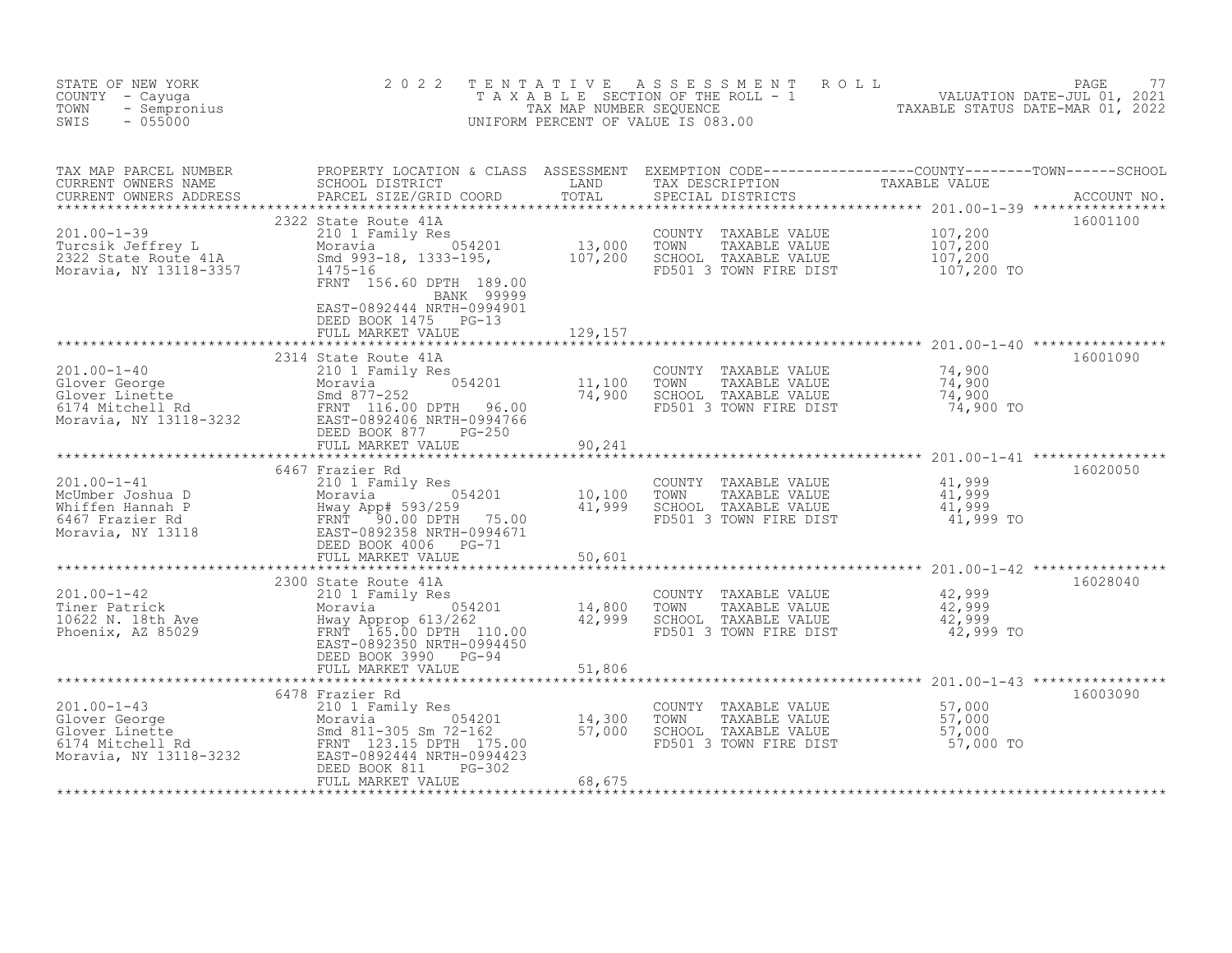| STATE OF NEW YORK<br>COUNTY - Cayuga<br>TOWN - Sempronius<br>SWIS<br>- 055000 | 2022 TENTATIVE ASSESSMENT ROLL<br>TAXABLE SECTION OF THE ROLL - 1<br>TAX MAP NUMBER SEOUENCE<br>UNIFORM PERCENT OF VALUE IS 083.00 |  | PAGE<br>VALUATION DATE-JUL 01, 2021<br>TAXABLE STATUS DATE-MAR 01, 2022 | 78 |
|-------------------------------------------------------------------------------|------------------------------------------------------------------------------------------------------------------------------------|--|-------------------------------------------------------------------------|----|
|-------------------------------------------------------------------------------|------------------------------------------------------------------------------------------------------------------------------------|--|-------------------------------------------------------------------------|----|

| Frazier Rd                                                              |         |  |          |
|-------------------------------------------------------------------------|---------|--|----------|
|                                                                         |         |  |          |
| EAST-0892396 NRTH-0993750<br>DEED BOOK 1677 PG-208<br>FULL MARKET VALUE | 11,205  |  | 16021031 |
|                                                                         |         |  |          |
| DEED BOOK 4145 PG-279                                                   |         |  |          |
|                                                                         |         |  |          |
| EAST-0892133 NRTH-0993326<br>DEED BOOK 1431    PG-217                   |         |  |          |
| FULL MARKET VALUE                                                       | 125,542 |  |          |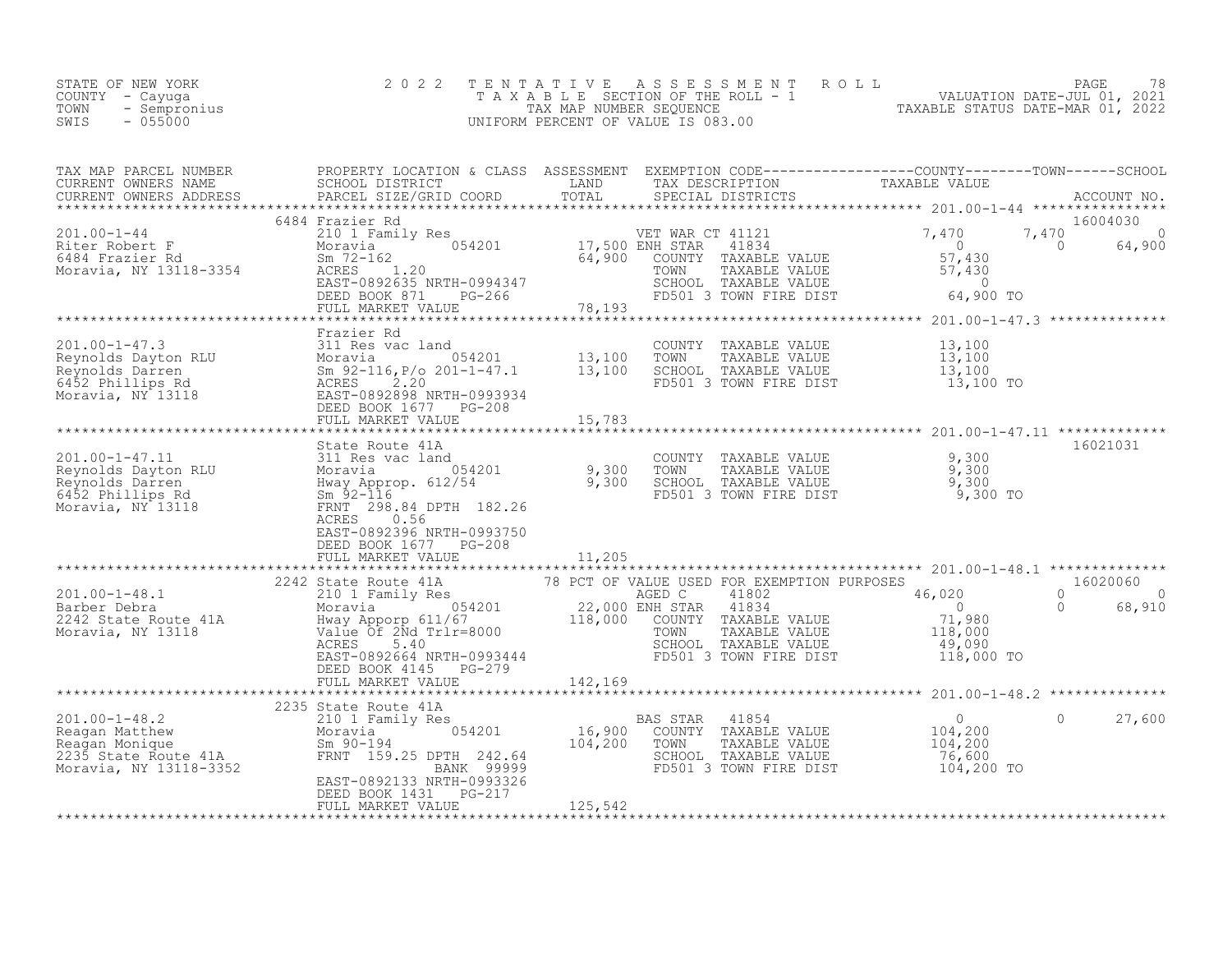| OF NEW YORK 202<br>1 - Cayuga 202<br>- Sempronius<br>- 055000<br>STATE OF NEW YORK<br>COUNTY - Cayuga<br>TOWN<br>SWIS                                                                                                                                                                                                                                                                                                                                           | 2 0 2 2              |  |  | TENTATIVE ASSESSMENT ROLL PAGE 79<br>TAXABLE SECTION OF THE ROLL - 1 VALUATION DATE-JUL 01, 2021<br>TAX MAP NUMBER SEQUENCE TAXABLE STATUS DATE-MAR 01, 2022<br>UNIFORM PERCENT OF VALUE IS 083.00 |
|-----------------------------------------------------------------------------------------------------------------------------------------------------------------------------------------------------------------------------------------------------------------------------------------------------------------------------------------------------------------------------------------------------------------------------------------------------------------|----------------------|--|--|----------------------------------------------------------------------------------------------------------------------------------------------------------------------------------------------------|
| $\begin{tabular}{l c c c c c} \texttt{TAX} \texttt{MAP} \texttt{PACEL} \texttt{ NUMBER} & \texttt{PROBERT toCATION 6 CLASS} \texttt{ASSESSMENT} & \texttt{EXEMENT ONNERS} & \texttt{TAXABLE VALUE} & \texttt{TAXABLE VALUE} & \texttt{TAXABLE VALUE} & \texttt{CURRENT ONNERS} & \texttt{SEDRENT ONNERS} & \texttt{RRCELI SITER1CT} & \texttt{TAXBLE VALUE} & \texttt{CUCRERNT ONNERS} & \texttt{ACCOUNT NO} & \texttt{LADR} & \texttt{RACEL SITER1CT} & \text$ |                      |  |  |                                                                                                                                                                                                    |
|                                                                                                                                                                                                                                                                                                                                                                                                                                                                 |                      |  |  |                                                                                                                                                                                                    |
| 16020100<br>2303 State Route 41A<br>2303 State Route 41A<br>2303 State Route 41A<br>2303 State Route 41A<br>2303 State Route 41A<br>2303 State Route 41A<br>2303 State Route 41A<br>2303 State Route 41A<br>2303 State Route 41A<br>2303 State Rou                                                                                                                                                                                                              |                      |  |  |                                                                                                                                                                                                    |
|                                                                                                                                                                                                                                                                                                                                                                                                                                                                 | 2295 State Route 41A |  |  |                                                                                                                                                                                                    |
| 301.00-1-52<br>201.00-1-52<br>241 Rural res&ag<br>Reynolds Dayton RLU<br>Moravia<br>231.900 COUNH STAR 41834<br>231.900 COUNT TAXABLE VALUE<br>200,911<br>231.900 COUNT TAXABLE VALUE<br>200,911<br>231.900 COUNT TAXABLE VALUE<br>200,911<br>200,911<br><br>MAY BE SUBJECT TO PAYMENT<br>UNDER AGDIST LAW TIL 2026                                                                                                                                             |                      |  |  |                                                                                                                                                                                                    |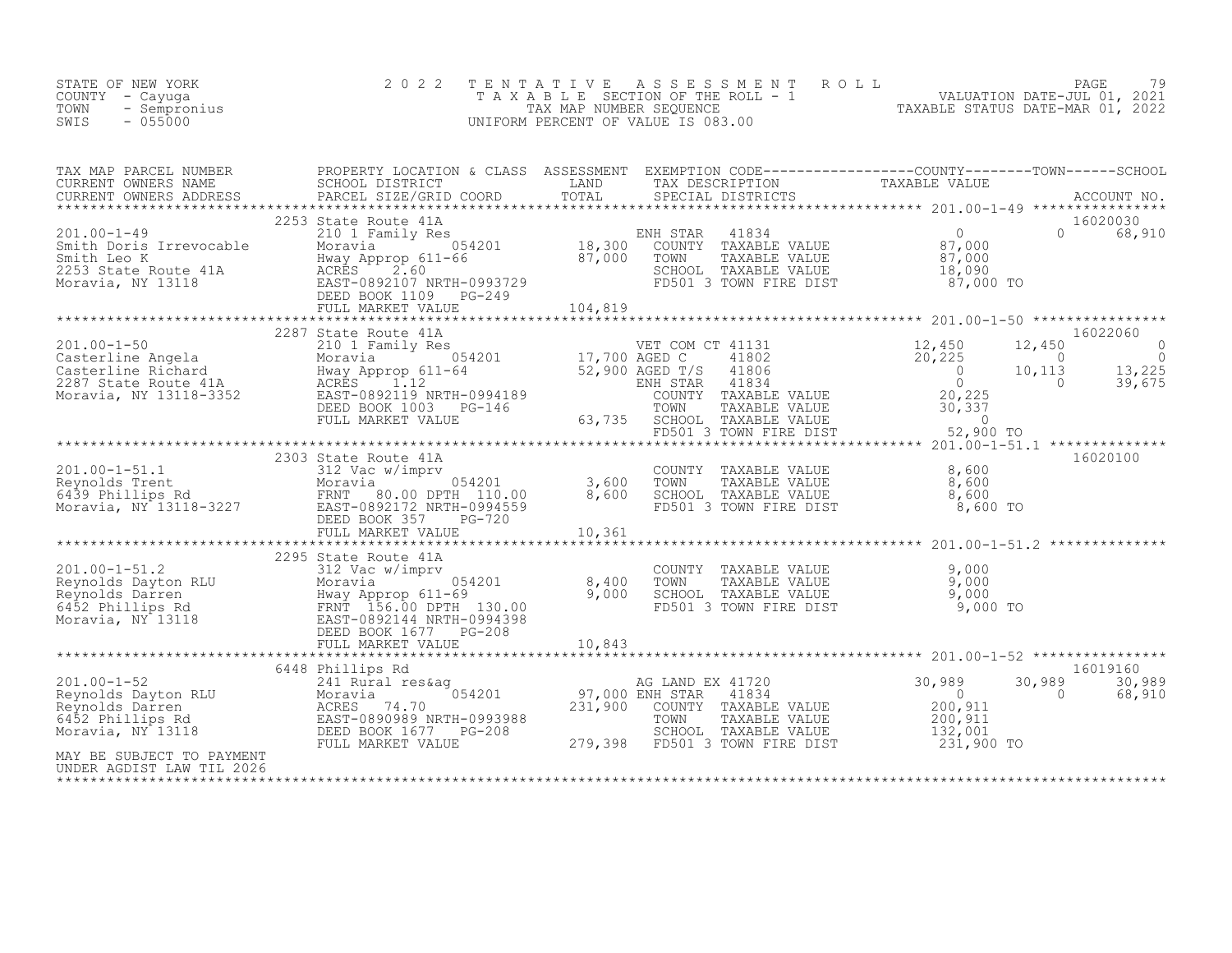| STATE OF NEW YORK<br>COUNTY - Cayuga<br>TOWN<br>- Sempronius<br>$-055000$<br>SWIS                                                                                                                                                                     | 2 0 2 2                                                                               | T E N T A T I V E | UNIFORM PERCENT OF VALUE IS 083.00                                                                                                  | PAGE 80<br>TAXABLE SECTION OF THE ROLL - 1 VALUATION DATE-JUL 01, 2021<br>TAX MAP NUMBER SEQUENCE TAXABLE STATUS DATE-MAR 01, 2022<br>NIFORM PERCENT OF VALUE IS 083.00 |
|-------------------------------------------------------------------------------------------------------------------------------------------------------------------------------------------------------------------------------------------------------|---------------------------------------------------------------------------------------|-------------------|-------------------------------------------------------------------------------------------------------------------------------------|-------------------------------------------------------------------------------------------------------------------------------------------------------------------------|
| TAX MAP PARCEL NUMBER                                                                                                                                                                                                                                 |                                                                                       |                   |                                                                                                                                     | PROPERTY LOCATION & CLASS ASSESSMENT EXEMPTION CODE-----------------COUNTY--------TOWN------SCHOOL SCHOOL DISTRICT LAND TAX DESCRIPTION TAXABLE VALUE ACCOUNT NO.       |
| 301.00-1-53<br>201.00-1-53<br>201.00-1-53<br>201.00-1-53<br>201.00-1-53<br>201.00-1-53<br>201.00-1-53<br>201.00-1-53<br>201.005<br>201.005<br>201.005<br>201.005<br>201.005<br>201.005<br>201.005<br>201.005<br>201.005<br>201.005<br>201.001<br>     | FULL MARKET VALUE                                                                     | 74,096            |                                                                                                                                     | 16004060<br>34,933 34,933                                                                                                                                               |
| MAY BE SUBJECT TO PAYMENT<br>UNDER AGDIST LAW TIL 2026                                                                                                                                                                                                |                                                                                       |                   |                                                                                                                                     |                                                                                                                                                                         |
| 201.00-1-54<br>Phillips Jason H 105 Vac farmland<br>Phillips Eileen J Moravia 054201 71,500<br>For Phillips Rd EAST-0888173 NRTH-0994422<br>Moravia, NY 13118 DEED BOOK 1675 PG-36<br>PHILL MARKET VALUE                                              |                                                                                       |                   | AG LAND EX 41720<br>COUNTY TAXABLE VALUE<br>TOWN TAXABLE VALUE<br>SCHOOL TAXABLE VALUE<br>FD501 3 TOWN FIRE DIST 71,500 TO          | 16018090<br>45,791<br>45,791 45,791<br>$\begin{array}{r} 25,709 \\ 25,709 \\ 25,709 \\ 25,709 \end{array}$                                                              |
| MAY BE SUBJECT TO PAYMENT<br>UNDER AGDIST LAW TIL 2026                                                                                                                                                                                                |                                                                                       | 86,145            |                                                                                                                                     |                                                                                                                                                                         |
| Xou.co-1-00<br>Yaw Living Trust, dated Decemb Moravia (954201 52,500<br>Yaw, Trustee Bruce S 5m 99-208 55,000<br>6131 Big Hill Rd ACRES 32.54<br>Moravia, NY 13118-3313 EAST-0886779 NRTH-0993769<br>DEED BOOK 1535 PG-207<br>************            | Big Hill Rd<br>$322$ Rural vac > 10                                                   |                   | COUNTY TAXABLE VALUE 55,000<br>TOWN TAXABLE VALUE 55,000<br>SCHOOL TAXABLE VALUE 55,000<br>FD501 3 TOWN FIRE DIST 55,000 TO         | 16004080                                                                                                                                                                |
|                                                                                                                                                                                                                                                       | *************************                                                             | ************      |                                                                                                                                     |                                                                                                                                                                         |
| $201.00 - 1 - 56.2$<br>Xaw Living Trust dated 12/18/2 Moravia (154201 16,400 Germano-Yaw Trustee Geraldine Sm 89-39 16,400 16,400 16,400 16,400 16,400 16,400 16,400 16,400 16,400 16,400 16,400 16,400 16,400 16,400 16,400 16,400 16,400 16,400 16, | 6098 Big Hill Rd<br>Big mill kd<br>314 Rural vac<10<br>DEED BOOK 3964 PG-117          |                   | COUNTY TAXABLE VALUE $16,400$<br>TOWN TAXABLE VALUE $16,400$<br>SCHOOL TAXABLE VALUE $16,400$<br>FD501 3 TOWN FIRE DIST $16,400$ TO |                                                                                                                                                                         |
|                                                                                                                                                                                                                                                       | FULL MARKET VALUE                                                                     | 19,759            |                                                                                                                                     |                                                                                                                                                                         |
| 201.00-1-56.12<br>Signor Ryan S.<br>15 Flamingo Drive<br>Moravia (1970 Mfg housing 054201 20,000<br>Sm 07-34<br>P/o 201.00-1-56.1 68,000<br>P/o 201.00-1-56.1 68,000                                                                                  | 2221 Brooks Ln<br>2.90<br>ACRES<br>EAST-0886109 NRTH-0993219<br>DEED BOOK 3658 PG-238 |                   | TOWN - ANAPAR VALUE 68,000<br>TOWN TAXABLE VALUE 68,000<br>SCHOOL TAXABLE VALUE 68,000<br>FD501 3 TOWN FIRE DIST 68,000             | 16019070<br>68,000 TO                                                                                                                                                   |
|                                                                                                                                                                                                                                                       | FULL MARKET VALUE                                                                     | 81,928            |                                                                                                                                     |                                                                                                                                                                         |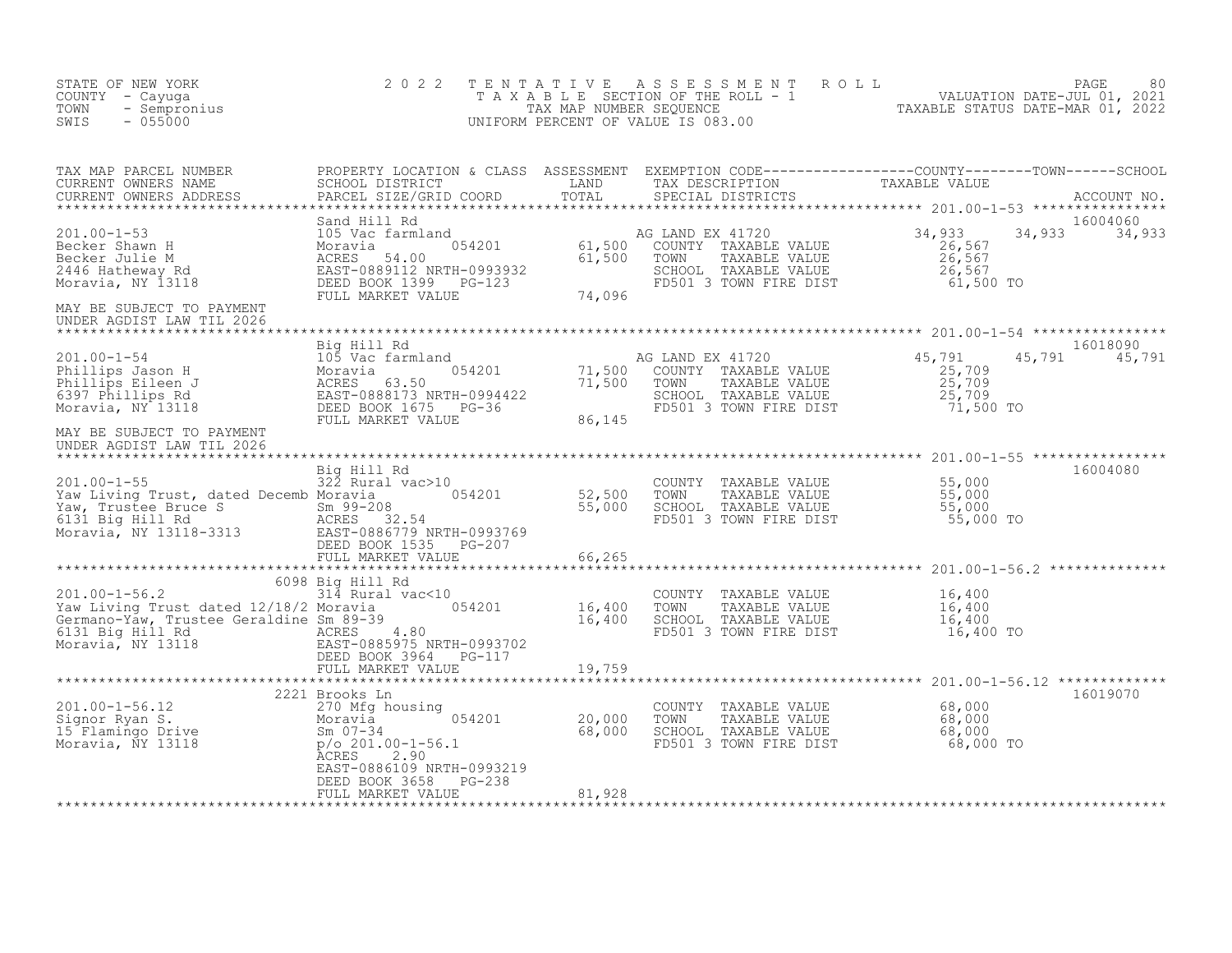| STATE OF NEW YORK<br>COUNTY - Cayuga<br>TOWN<br>- Sempronius<br>SWIS<br>$-055000$                                                                                                                                                                                            | 2 0 2 2<br>TENTATIVE                                                                                                                                                                                                           |                                   | ASSESSMENT ROLL<br>UNIFORM PERCENT OF VALUE IS 083.00                                                                                     | T A X A B L E SECTION OF THE ROLL - 1<br>TAX MAP NUMBER SEQUENCE ROLL - 1 VALUATION DATE-JUL 01, 2021<br>INIFORM PERCENT OF VALUE IS 082.00 | PAGE<br>81        |
|------------------------------------------------------------------------------------------------------------------------------------------------------------------------------------------------------------------------------------------------------------------------------|--------------------------------------------------------------------------------------------------------------------------------------------------------------------------------------------------------------------------------|-----------------------------------|-------------------------------------------------------------------------------------------------------------------------------------------|---------------------------------------------------------------------------------------------------------------------------------------------|-------------------|
| TAX MAP PARCEL NUMBER<br>CURRENT OWNERS NAME<br>CURRENT OWNERS ADDRESS<br>**********                                                                                                                                                                                         | PROPERTY LOCATION & CLASS ASSESSMENT EXEMPTION CODE----------------COUNTY-------TOWN------SCHOOL<br>SCHOOL DISTRICT                         LAND         TAX DESCRIPTION               TAXABLE VALUE<br>PARCEL SIZE/GRID COORD | TOTAL                             | SPECIAL DISTRICTS                                                                                                                         | ****************** 201.00-1-56.111 *************                                                                                            | ACCOUNT NO.       |
| 201.00-1-56.111<br>201.00-1-30.111<br>Hill Dethany M<br>Hill Bethany M<br>6073 Franklin Rd<br>Moravia, NY 13118<br>Moravia, NY 13118<br>EAST-0885594 NRTH-0993350<br>DEED BOOK 1716 PG-263<br>MAY BE SUBJECT TO PAYMENT<br>UNDER AGDIST LAW TIL 2023                         | 6073 Franklin Rd<br>210 1 Family Res<br>DEED BOOK 1716 PG-263<br>FULL MARKET VALUE                                                                                                                                             | 21,800<br>215,000<br>259,036      | COUNTY TAXABLE VALUE<br>FOWN TAXABLE VALUE 215,000<br>SCHOOL TAXABLE VALUE 215,000<br>FD501 3 TOWN FIRE DIST                              | 215,000<br>215,000 TO                                                                                                                       | 16019070          |
| 201.00-1-56.112<br>Tracy James E 322 Rural vac>10<br>1906 Sand Hill Rd p/o 201.00-1-56.11<br>Moravia, NY 13118-2341<br>Moravia, NY 13118-2341<br>ACRES<br>MAY BE SUBJECT TO PAYMENT                                                                                          | Big Hill Rd<br>0<br>054201 8,500<br>p/o 201.00-1-56.11 8,500<br>ACRES 7.90<br>EAST-0885595 NRTH-0993351<br>DEED BOOK 1488 PG-256                                                                                               |                                   | AG LAND EX 41720<br>COUNTY TAXABLE VALUE<br>TAXABLE VALUE<br>TOWN<br>SCHOOL TAXABLE VALUE<br>FD501 3 TOWN FIRE DIST                       | 5,711<br>5,711<br>2,789<br>2,789<br>$\frac{2}{2}$ , 789<br>8,500 TO                                                                         | 16019070<br>5,711 |
| UNDER AGDIST LAW TIL 2026<br>201.00-1-57<br>Reynolds Dayton RLU<br>Reynolds Darren Moravia 135.00 DPTH 175.00<br>6452 Phillips Rd<br>Moravia, NY 13118<br>TERNT 135.00 DPTH 175.00<br>EAST-0891737 NRTH-0994814<br>DEED BOOK 1677 PG-208<br>FULL MARKET VALUE<br>FULL MARKET | FULL MARKET VALUE<br>Phillips Rd                                                                                                                                                                                               | 10,241<br>4,300<br>4,300<br>5,181 | COUNTY TAXABLE VALUE<br>TOWN      TAXABLE VALUE<br>TOWN TAXABLE VALUE 4, 500<br>SCHOOL TAXABLE VALUE 4, 500<br>A TOMN FIRE DIST 4, 300 TO | 4,300<br>$\frac{4}{300}$ , 300                                                                                                              | 16019180          |
| 202.00-1-1.1<br>Contento Brenda Lee<br>Contento Brenda Lee Rd<br>Preble, NY 13141                                                                                                                                                                                            | 6767 Iowa Rd<br>312 Vac w/imprv<br>054201<br>Moravia<br>$p$ /o 202.00-1-1<br>ACRES 8.00<br>EAST-0897580 NRTH-0996610<br>DEED BOOK 947<br>PG-80<br>FULL MARKET VALUE                                                            | 26,600<br>38,600<br>46,506        | COUNTY TAXABLE VALUE<br>FD501 3 TOWN FIRE DIST                                                                                            | 38,600<br>38,600 TO                                                                                                                         | 16004130          |
| $202.00 - 1 - 1.2$<br>The Finger Lakes Land Trust In Moravia<br>202 East Court Street<br>Thaca, NY 14850<br>EAST-0897560 NE<br>EAST-0897560 NE                                                                                                                               | Iowa Rd<br>322 Rural vac>10<br>054201<br>EAST-0897560 NRTH-0997605<br>DEED BOOK 4010<br>$PG-28$<br>FULL MARKET VALUE                                                                                                           | 115,500<br>115,500<br>139,157     | COUNTY TAXABLE VALUE<br>TOWN<br>TAXABLE VALUE<br>SCHOOL TAXABLE VALUE<br>FD501 3 TOWN FIRE DIST                                           | 115,500<br>115,500<br>115,500<br>115,500 TO                                                                                                 | 16004130          |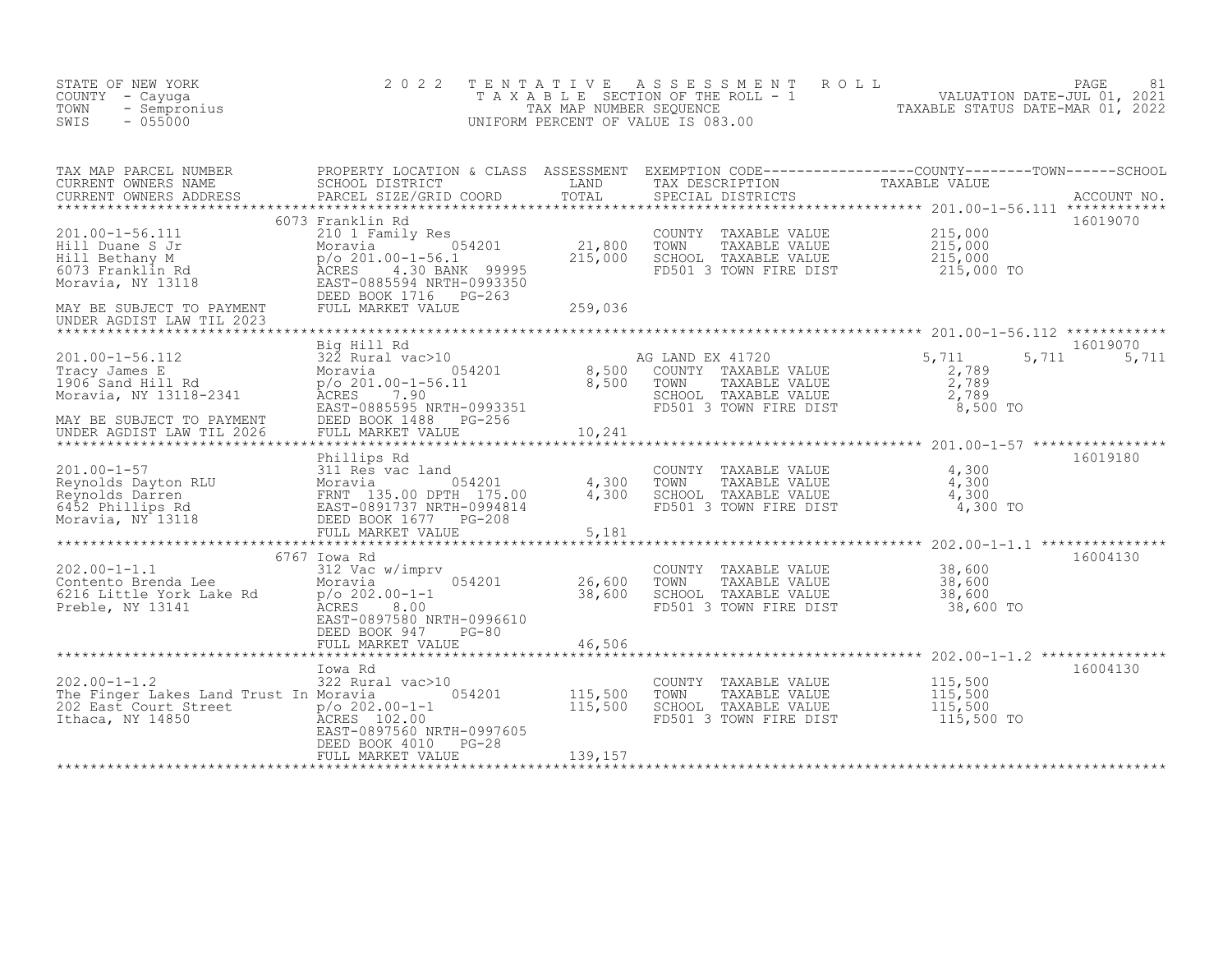| STATE OF NEW YORK<br>COUNTY - Cayuga<br>- Sempronius<br>TOWN<br>$-055000$<br>SWIS                                                                                         | 2 0 2 2<br>TAXABLE                                                                                                                                         | TENTATIVE<br>TAX MAP NUMBER SEQUENCE | A S S E S S M E N T<br>SECTION OF THE ROLL - 1 1999 VALUATION DATE-JUL 01, 2021<br>NUMBER SEQUENCE 1.1 TAXABLE STATUS DATE-MAR 01, 2022<br>UNIFORM PERCENT OF VALUE IS 083.00 | ROLL                                                           | PAGE<br>82          |
|---------------------------------------------------------------------------------------------------------------------------------------------------------------------------|------------------------------------------------------------------------------------------------------------------------------------------------------------|--------------------------------------|-------------------------------------------------------------------------------------------------------------------------------------------------------------------------------|----------------------------------------------------------------|---------------------|
| TAX MAP PARCEL NUMBER<br>CURRENT OWNERS NAME<br>CURRENT OWNERS ADDRESS<br>*******************                                                                             | PROPERTY LOCATION & CLASS ASSESSMENT EXEMPTION CODE----------------COUNTY-------TOWN------SCHOOL SCHOOL SCHOOL OUSTRICT LAND TAX DESCRIPTION TAXABLE VALUE |                                      |                                                                                                                                                                               |                                                                |                     |
| $202.00 - 1 - 2$<br>322 Rura<br>Springer Lewis E II Moravia<br>3418 Nighthawk Court Sm 86-25<br>Punta Gorda, FL 33950 ACRES                                               | Iowa Rd<br>322 Rural vac>10<br>Sm 86-257<br>ACRES 35.80<br>EAST-0898636 NRTH-0997513<br>DEED BOOK 1286 PG-301                                              | 054201 56,700<br>56,700              | COUNTY<br>TAXABLE VALUE<br>TAXABLE VALUE<br>TOWN<br>SCHOOL TAXABLE VALUE<br>FD501 3 TOWN FIRE DIST                                                                            | 56,700<br>56,700<br>56,700<br>56,700 TO                        | 16017110            |
|                                                                                                                                                                           | FULL MARKET VALUE                                                                                                                                          | 68,313                               |                                                                                                                                                                               |                                                                |                     |
| 202.00-1-4<br>Reynolds James<br>6887 Grout Brook Rd<br>Homer, NY 13077-8707<br>Homer, NY 13077-8707<br>EAST-0903194 NRTH-0997270                                          | Bear Swamp Rd<br>DEED BOOK 887<br>PG-96                                                                                                                    | 48,500<br>48,500                     | COUNTY<br>TAXABLE VALUE<br>TOWN<br>TAXABLE VALUE<br>SCHOOL TAXABLE VALUE<br>FD501 3 TOWN FIRE DIST                                                                            | $48,500$<br>$48,500$<br>48,500<br>48,500 TO                    | 16015170            |
|                                                                                                                                                                           | FULL MARKET VALUE                                                                                                                                          | 58,434<br>*************              |                                                                                                                                                                               | ************************ 202.00-1-5 ******************         |                     |
| $202.00 - 1 - 5$<br>202.00-1-5<br>Farm East LLC Moravia 054201<br>890 McLean Rd (ACRES 20.00<br>Cortland, NY 13045 EAST-0903388 NRTH-0996018<br>EAST-0908388 NRTH-0996018 | Off Scott Gulf Rd<br>322 Rural vac>10<br>054201<br>DEED BOOK 1028<br>$PG-55$<br>FULL MARKET VALUE                                                          | 25,200<br>25,200<br>30,361           | COUNTY<br>TAXABLE VALUE<br>TOWN<br>TAXABLE VALUE<br>SCHOOL TAXABLE VALUE<br>FD501 3 TOWN FIRE DIST                                                                            | 25,200<br>25, 200<br>25,200<br>25,200 TO                       | 16028050            |
|                                                                                                                                                                           |                                                                                                                                                            |                                      |                                                                                                                                                                               | ******************* 202.00-1-6.1 ****************              |                     |
| $202.00 - 1 - 6.1$<br>Zubal Revocable Trust Peter & Moravia<br>2332 Bear Swamp Rd<br>Moravia, NY 13118<br>MAY BE SUBJECT TO PAYMENT<br>UNDER RPTL480A UNTIL 2031          | Bear Swamp Rd<br>312 Vac w/imprv<br>054201<br>Sm 73 159<br>ACRES 119.40<br>EAST-0902035 NRTH-0995535<br>DEED BOOK 1682 PG-99<br>FULL MARKET VALUE          | 165,400<br>175,400<br>211,325        | FOREST LAN 47460<br>COUNTY TAXABLE VALUE<br>TAXABLE VALUE<br>TOWN<br>SCHOOL TAXABLE VALUE<br>FD501 3 TOWN FIRE DIST                                                           | 106,080<br>106,080<br>69,320<br>69,320<br>69,320<br>175,400 TO | 16014081<br>106,080 |
|                                                                                                                                                                           | 2332 Bear Swamp Rd                                                                                                                                         |                                      |                                                                                                                                                                               |                                                                | 16014081            |
| $202.00 - 1 - 6.2$<br>Zubal Revocable Trust Peter & Moravia 1 054201<br>2332 Bear Swamp Rd<br>Moravia, NY 13118                                                           | 210 1 Family Res<br>Sm 73 159<br>$p/O 202.00-1-6$<br>ACRES<br>6.30<br>EAST-0901504 NRTH-0994708<br>DEED BOOK 1682<br>PG-94                                 | 24,400<br>167,500                    | 41834<br>ENH STAR<br>COUNTY TAXABLE VALUE<br>TOWN<br>TAXABLE VALUE<br>SCHOOL TAXABLE VALUE<br>FD501 3 TOWN FIRE DIST                                                          | $\overline{0}$<br>167,500<br>167,500<br>98,590<br>167,500 TO   | $\Omega$<br>68,910  |
|                                                                                                                                                                           | FULL MARKET VALUE                                                                                                                                          | 201,807                              |                                                                                                                                                                               |                                                                |                     |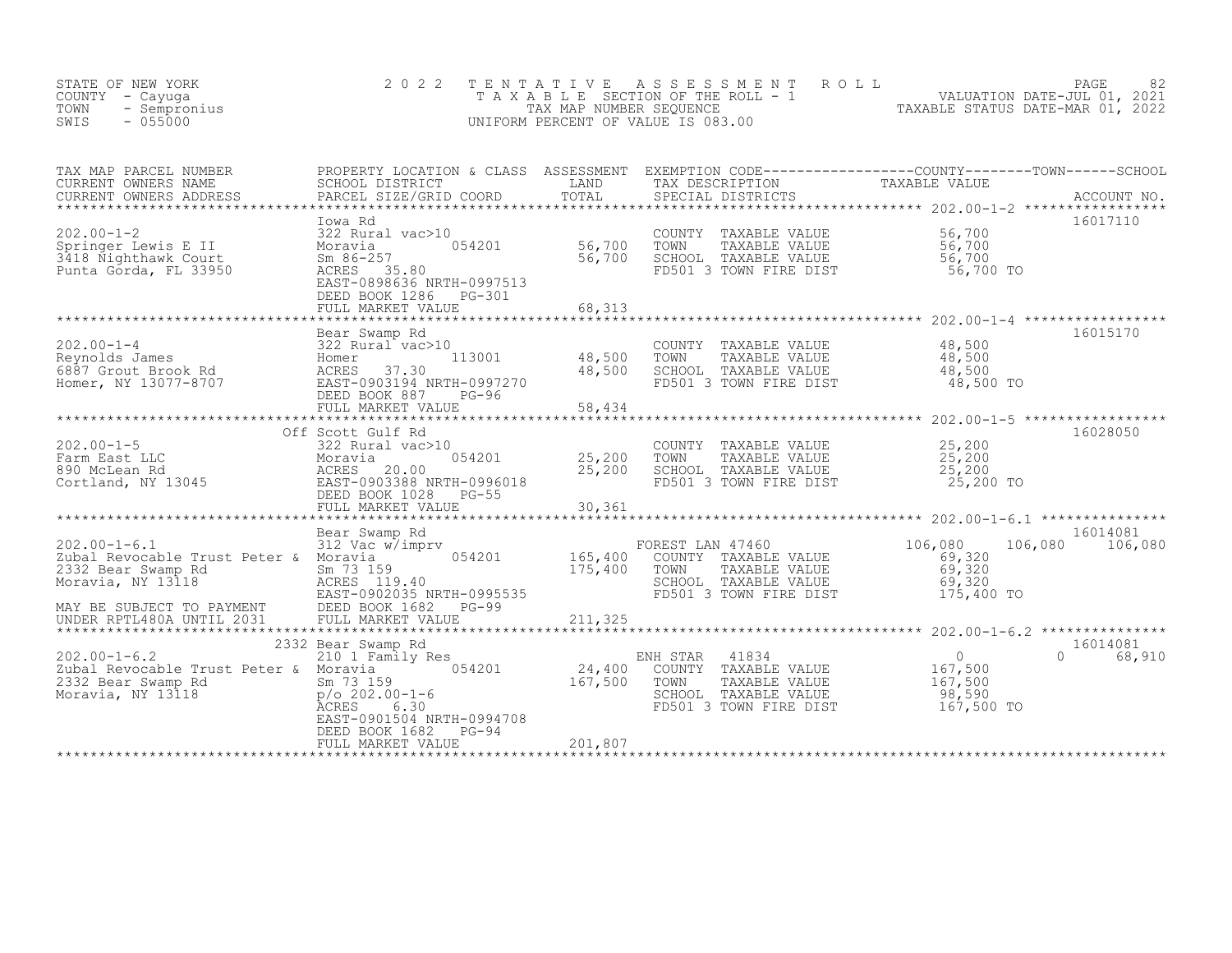| STATE OF NEW YORK<br>COUNTY - Cayuga<br>- Sempronius<br>TOWN<br>SWIS<br>$-055000$                                                                                                                                                                                      | 2 0 2 2                                                                    |                                | TENTATIVE ASSESSMENT ROLL PACE 83<br>TAXABLE SECTION OF THE ROLL - 1 VALUATION DATE-JUL 01, 2021<br>TAX MAP NUMBER SEQUENCE TAXABLE STATUS DATE-MAR 01, 2022<br>UNIFORM PERCENT OF VALUE IS 083.00 |                           |
|------------------------------------------------------------------------------------------------------------------------------------------------------------------------------------------------------------------------------------------------------------------------|----------------------------------------------------------------------------|--------------------------------|----------------------------------------------------------------------------------------------------------------------------------------------------------------------------------------------------|---------------------------|
| TAX MAP PARCEL NUMBER PROPERTY LOCATION & CLASS ASSESSMENT EXEMPTION CODE-----------------COUNTY--------TOWN------SCHOOL CURRENT OWNERS NAME SCHOOL DISTRICT LAND TAX DESCRIPTION TAXABLE VALUE<br>CURRENT OWNERS ADDRESS PARCEL                                       |                                                                            |                                |                                                                                                                                                                                                    |                           |
| 202.00-1-7 2347 Bear Swamp Rd<br>202.00-1-7 210 210 Family Res<br>Moravia 054201 17,900 COUNTY TAXABLE VALUE 72,000<br>2347 Bear Swamp Rd Smd 958-201 72,000 FTH 221.00<br>Moravia, NY 13118-3365 1.30 RENT 420.00 DPTH 221.00 5000 SC                                 | 2347 Bear Swamp Rd<br>EAST-0900836 NRTH-0995171<br>DEED BOOK 958<br>PG-199 |                                |                                                                                                                                                                                                    | 16014090<br>$0 \t 27,600$ |
|                                                                                                                                                                                                                                                                        | FULL MARKET VALUE                                                          | 86,747                         |                                                                                                                                                                                                    |                           |
| 202.00-1-8.1<br>Hess Jessica A Moravia 054201<br>13 Keeler Avenue p/o 202.00-1-8<br>Moravia, NY 13118<br>22,900<br>Moravia, NY 13118<br>22,900<br>22,900<br>22,900<br>51,000<br>22,900<br>22,900<br>22,900<br>51,000<br>22,900<br>22,900<br>51,000                     | 2360 Bear Swamp Rd<br>5.18<br>ACRES<br>EAST-0900895 NRTH-0995505           |                                | COUNTY TAXABLE VALUE 51,000<br>TOWN TAXABLE VALUE 51,000<br>SCHOOL TAXABLE VALUE 51,000<br>FD501 3 TOWN FIRE DIST 51,000 TO                                                                        | 16014080                  |
|                                                                                                                                                                                                                                                                        | DEED BOOK 3850<br>$PG-48$<br>FULL MARKET VALUE                             | 61,446<br>******************** |                                                                                                                                                                                                    |                           |
| 202.00-1-8.2<br>Lee Steven C<br>Lee Patricia L<br>2387 Bear Swamp Rd<br>Moravia, NY 13118-3366<br>2366<br>2387 Bear Swamp Rd<br>23,000<br>23,000<br>23,000<br>23,000<br>23,000<br>23,000<br>23,000<br>23,000<br>23,000<br>23,000<br>23,000<br>23,000<br>23,000<br>23,0 | 2366 Bear Swamp Rd<br>EAST-0900695 NRTH-0995725<br>DEED BOOK 1157 PG-168   |                                | COUNTY TAXABLE VALUE $23,000$<br>TOWN TAXABLE VALUE $23,000$<br>SCHOOL TAXABLE VALUE $23,000$<br>FD501 3 TOWN FIRE DIST $23,000$ TO                                                                | 16014080                  |
|                                                                                                                                                                                                                                                                        | FULL MARKET VALUE<br>************************                              | 27,711                         |                                                                                                                                                                                                    |                           |
|                                                                                                                                                                                                                                                                        |                                                                            |                                |                                                                                                                                                                                                    |                           |
|                                                                                                                                                                                                                                                                        |                                                                            |                                |                                                                                                                                                                                                    |                           |
| 1920.00-1-10<br>Davis Micheal A Sr (260 Seasonal res (260 Seasonal res (21,500 Davis Debra J<br>Davis Debra J<br>21,500 Morrown Rd (21,500 EAST-0898983 NRTH-0995809 56,900 Davis Debra J<br>21,500 EAST-0898983 NRTH-0995809 DEED BOO                                 | 6850 Iowa Rd                                                               |                                | COUNTY TAXABLE VALUE 56,900<br>TOWN TAXABLE VALUE 56,900<br>SCHOOL TAXABLE VALUE 56,900<br>FD501 3 TOWN FIRE DIST 56,900 TO                                                                        | 16002150                  |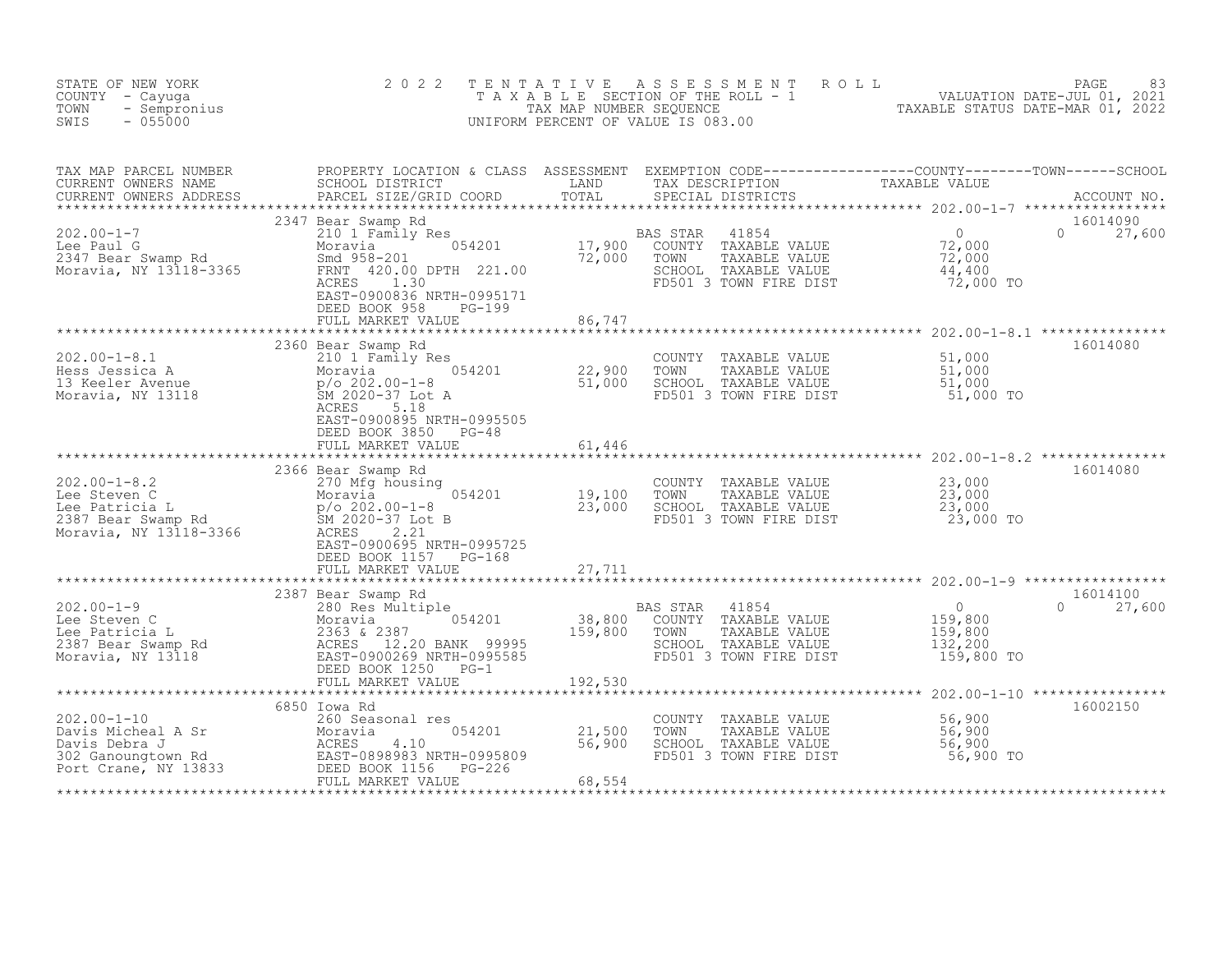| SWIS | STATE OF NEW YORK<br>COUNTY - Cayuga<br>TOWN - Sempronius<br>- 055000 |                                                                                                                   |      | 2022 TENTATIVE ASSESSMENT ROLL<br>TAXABLE SECTION OF THE ROLL - 1<br>TAX MAP NUMBER SEOUENCE<br>UNIFORM PERCENT OF VALUE IS 083.00 | TAXABLE STATUS DATE-MAR 01, 2022 | PAGE<br>VALUATION DATE-JUL 01, 2021 | -84 |
|------|-----------------------------------------------------------------------|-------------------------------------------------------------------------------------------------------------------|------|------------------------------------------------------------------------------------------------------------------------------------|----------------------------------|-------------------------------------|-----|
|      | TAX MAP PARCEL NUMBER<br>CURRENT OWNERS NAME                          | PROPERTY LOCATION & CLASS ASSESSMENT EXEMPTION CODE---------------COUNTY-------TOWN-----SCHOOL<br>SCHOOL DISTRICT | LAND | TAX DESCRIPTION                                                                                                                    | TAXABLE VALUE                    |                                     |     |

| CURRENT OWNERS ADDRESS                                                                         | PARCEL SIZE/GRID COORD                                                                                                                                                                  | TOTAL                                     |                                             | SPECIAL DISTRICTS<br>*****************                                                                                           | $202.00 - 1 - 11$                                   | ACCOUNT NO.    |
|------------------------------------------------------------------------------------------------|-----------------------------------------------------------------------------------------------------------------------------------------------------------------------------------------|-------------------------------------------|---------------------------------------------|----------------------------------------------------------------------------------------------------------------------------------|-----------------------------------------------------|----------------|
| $202.00 - 1 - 11$<br>Crannell George E<br>PO Box 565<br>Moravia, NY 13118                      | 6744 Iowa Rd<br>270 Mfg housing<br>054201<br>Moravia<br>FRNT 165.00 DPTH 240.00<br>EAST-0897154 NRTH-0996133<br>DEED BOOK 1325<br>PG-277<br>FULL MARKET VALUE                           | 17,000<br>26,800<br>32,289<br>*********** | COUNTY<br>TOWN                              | TAXABLE VALUE<br>TAXABLE VALUE<br>SCHOOL TAXABLE VALUE<br>FD501 3 TOWN FIRE DIST<br>************** 202.00-1-12 ***************** | 26,800<br>26,800<br>26,800<br>26,800 TO             | 16021070       |
|                                                                                                | 6726 Iowa Rd                                                                                                                                                                            |                                           |                                             |                                                                                                                                  |                                                     | 16002010       |
| $202.00 - 1 - 12$<br>Gilbert Scott<br>Caza Ami<br>6726 Iowa Rd<br>Sempronius, NY 13118         | 210 1 Family Res<br>054201<br>Moravia<br>ACRES<br>2.00 BANK 99999<br>EAST-0896904 NRTH-0996124<br>DEED BOOK 4103<br>$PG - 230$<br>FULL MARKET VALUE                                     | 18,800<br>83,400<br>100,482               | <b>BAS STAR</b><br>COUNTY<br>TOWN<br>SCHOOL | 41854<br>TAXABLE VALUE<br>TAXABLE VALUE<br>TAXABLE VALUE<br>FD501 3 TOWN FIRE DIST                                               | $\Omega$<br>83,400<br>83,400<br>55,800<br>83,400 TO | 27,600<br>0    |
|                                                                                                |                                                                                                                                                                                         |                                           |                                             |                                                                                                                                  | ********** 202.00-1-13.1                            | ************** |
| $202.00 - 1 - 13.1$<br>Gignilliat Patrick<br>6708 Iowa Road<br>Moravia, NY 13118               | 6708 Iowa Rd<br>240 Rural res<br>054201<br>Moravia<br>$p$ /o 202.00-1-13<br>AD 1641-252<br>ACRES<br>5.00<br>EAST-0896632 NRTH-0995812<br>DEED BOOK 4168<br>$PG-72$<br>FULL MARKET VALUE | 22,700<br>120,000<br>144,578              | COUNTY<br>TOWN<br>SCHOOL                    | TAXABLE VALUE<br>TAXABLE VALUE<br>TAXABLE VALUE<br>FD501 3 TOWN FIRE DIST                                                        | 120,000<br>120,000<br>120,000<br>120,000 TO         | 16006120       |
|                                                                                                |                                                                                                                                                                                         |                                           |                                             |                                                                                                                                  |                                                     |                |
| $202.00 - 1 - 13.2$<br>Gignilliat Patrick<br>6708 Iowa Road<br>Moravia, NY 13118               | Iowa Rd<br>314 Rural vac<10<br>054201<br>Moravia<br>$p$ /o 202.00-1-13<br>9.30<br><b>ACRES</b><br>EAST-0896259 NRTH-0995523                                                             | 22,300<br>22,300                          | TOWN<br>SCHOOL                              | COUNTY TAXABLE VALUE<br>TAXABLE VALUE<br>TAXABLE VALUE<br>FD501 3 TOWN FIRE DIST                                                 | 22,300<br>22,300<br>22,300<br>22,300 TO             | 16006120       |
|                                                                                                | DEED BOOK 4168<br>PG-72                                                                                                                                                                 |                                           |                                             |                                                                                                                                  |                                                     |                |
|                                                                                                | FULL MARKET VALUE                                                                                                                                                                       | 26,867<br>********************            |                                             | ********************** 202.00-1-14.2 **************                                                                              |                                                     |                |
|                                                                                                | Iowa Rd                                                                                                                                                                                 |                                           |                                             |                                                                                                                                  |                                                     | 16009131       |
| $202.00 - 1 - 14.2$<br>Nelson Dene<br>Nelson Deborah<br>6769 Case Rd<br>Moravia, NY 13118-3369 | 322 Rural vac>10<br>054201<br>Moravia<br>$Sm$ 75-130<br>SM 2016-27<br>66.30<br>ACRES<br>EAST-0898547 NRTH-0995546                                                                       | 96,400<br>96,400                          | COUNTY<br>TOWN<br>SCHOOL                    | TAXABLE VALUE<br>TAXABLE VALUE<br>TAXABLE VALUE<br>FD501 3 TOWN FIRE DIST                                                        | 96,400<br>96,400<br>96,400<br>96,400 TO             |                |
|                                                                                                | DEED BOOK 976<br>$PG-153$<br>FULL MARKET VALUE                                                                                                                                          | 116,145                                   |                                             |                                                                                                                                  |                                                     |                |
|                                                                                                |                                                                                                                                                                                         |                                           |                                             |                                                                                                                                  |                                                     |                |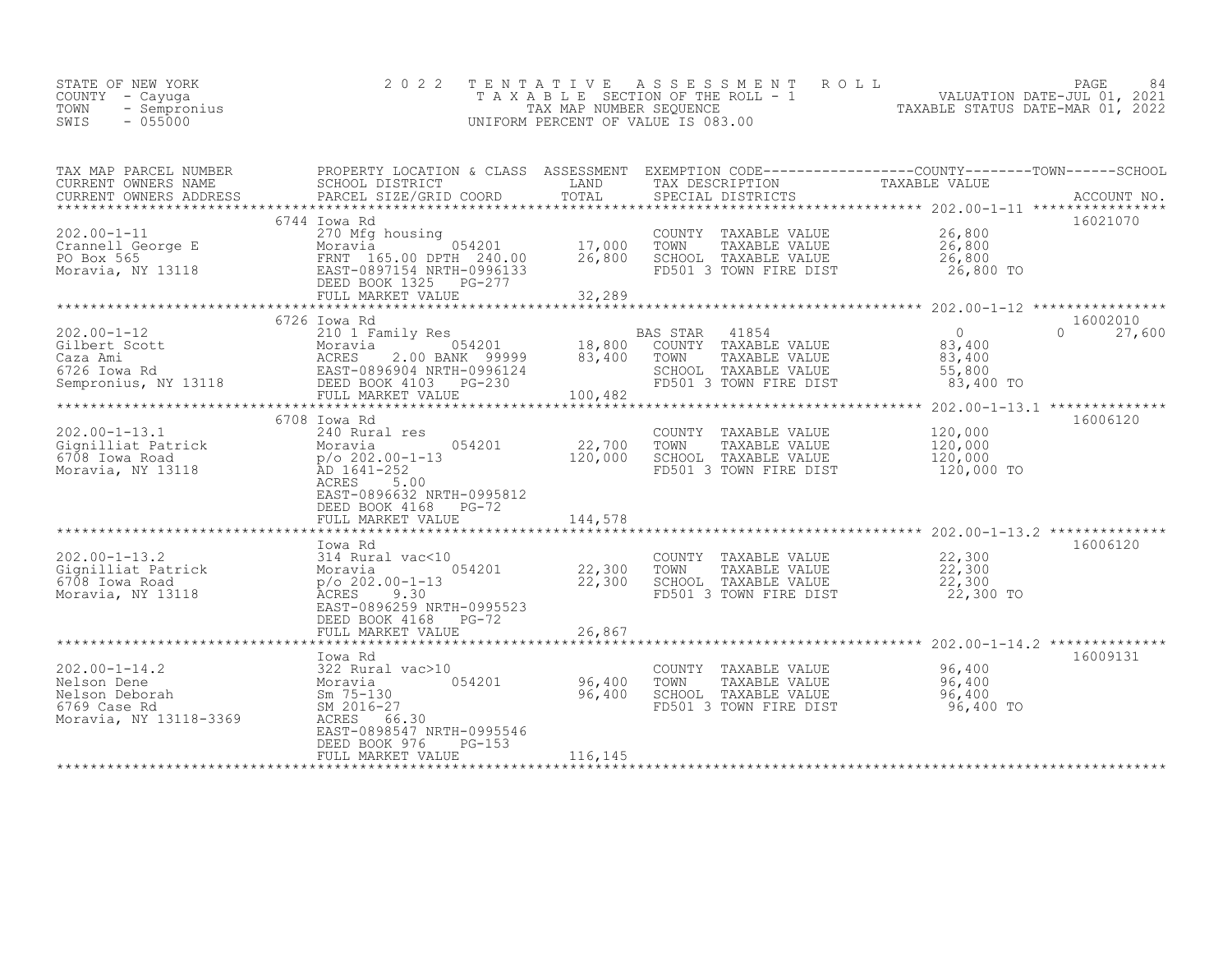| STATE OF NEW YORK<br>COUNTY - Cayuga<br>- Sempronius<br>TOWN<br>$-055000$<br>SWIS                                                                                                                                                                                                                                                                                                                                                                                | 2 0 2 2                      | TENTATIVE     | TENTATIVE ASSESSMENT ROLL PAGE 85<br>TAXABLE SECTION OF THE ROLL - 1 VALUATION DATE-JUL 01, 2021<br>TAX MAP NUMBER SEQUENCE TAXABLE STATUS DATE-MAR 01, 2022<br>JNIFORM PERCENT OF VALUE IS 083.00<br>UNIFORM PERCENT OF VALUE IS 083.00 |                                        |                           |
|------------------------------------------------------------------------------------------------------------------------------------------------------------------------------------------------------------------------------------------------------------------------------------------------------------------------------------------------------------------------------------------------------------------------------------------------------------------|------------------------------|---------------|------------------------------------------------------------------------------------------------------------------------------------------------------------------------------------------------------------------------------------------|----------------------------------------|---------------------------|
|                                                                                                                                                                                                                                                                                                                                                                                                                                                                  | PARCEL SIZE/GRID COORD       |               |                                                                                                                                                                                                                                          |                                        |                           |
| $\begin{tabular}{lllllllllllll} \multicolumn{3}{l}{{\small\sc{Case Rd}}}&\multicolumn{3}{l}{{\small\sc{Case Rd}}}&\multicolumn{3}{l}{{\small\sc{Case Rd}}}&\multicolumn{3}{l}{{\small\sc{COMNTY}}} &\multicolumn{3}{l}{{\small\sc{TAXABLE}}}&\multicolumn{3}{l}{\small\sc{XLUE}}&\multicolumn{3}{l}{\small\sc{MASon Chad C}}&\multicolumn{3}{l}{\small\sc{MASon Sheena}}&\multicolumn{3}{l}{\small\sc{MULIE}}&\multicolumn{3}{l}{\small\sc{MSLE}}&\multicolumn{$ | Case Rd                      |               | COUNTY TAXABLE VALUE 13,600<br>TOWN TAXABLE VALUE 13,600<br>SCHOOL TAXABLE VALUE 13,600<br>FD501 3 TOWN FIRE DIST 13,600 TO                                                                                                              |                                        | 16009130                  |
|                                                                                                                                                                                                                                                                                                                                                                                                                                                                  |                              |               |                                                                                                                                                                                                                                          |                                        |                           |
| 202.00-1-14.12<br>Thilburg Robert<br>Thilburg Lynette<br>Thilburg Lynette<br>117,100<br>117,100<br>117,100<br>117,100<br>117,100<br>117,100<br>117,100<br>117,100<br>2022-28<br>2022-28<br>2022-28<br>2022-28<br>2022-28<br>2022-28<br>2022-28<br>2022-28<br>2022-28<br>                                                                                                                                                                                         | Case Rd                      |               | AG LAND EX 41720<br>COUNTY TAXABLE VALUE<br>TOWN TAXABLE VALUE<br>SCHOOL TAXABLE VALUE<br>DELO1 2 TOUN TILE VALUE<br>FD501 3 TOWN FIRE DIST 117,100 TO                                                                                   | 42, 723<br>74, 377<br>74,377<br>74,377 | 16009130<br>42,723 42,723 |
| 11/2007 12/2008 12/2008 12/2008 12/2008 12/2008 12/2008 12/2008 12/2008 12/2008 12/2008 12/2008 12/2008 12/20<br>MAY BE SUBJECT TO PAYMENT DEED BOOK 763 PG-61 141,084<br>UNDER AGDIST LAW TIL 2026 FULL MARKET VALUE 141,084<br>***                                                                                                                                                                                                                             |                              |               |                                                                                                                                                                                                                                          |                                        |                           |
|                                                                                                                                                                                                                                                                                                                                                                                                                                                                  | 6769 Case Rd                 |               |                                                                                                                                                                                                                                          |                                        | 16005170                  |
| $\begin{array}{llllll} 202.00-1-15 & 0.09 & \text{Case KU} & 210 & \text{Family Res} \\ \text{Nelson Dene D} & 210 & \text{Family Res} & 0.54201 \\ \text{Nelson Deborah} & 6769 & \text{Case Rd} & \text{FRNT} & 187.00 DFTH} & 165.00 \\ \text{Moravia, NY} & 13118 & 0.00 & \text{RST}-0897560 NRTH} & 0.00 & \text{RST}-0993620 \\ \text{FCLL} & 0.00 & 0.00 & 0.00$                                                                                         |                              |               | BAS STAR 41854 0<br>16,400 COUNTY TAXABLE VALUE 118,500<br>118,500 TOWN TAXABLE VALUE 118,500<br>SCHOOL TAXABLE VALUE 90,900<br>SCHOOL TAXABLE VALUE<br>FD501 3 TOWN FIRE DIST 118,500 TO                                                |                                        | $\Omega$<br>27,600        |
|                                                                                                                                                                                                                                                                                                                                                                                                                                                                  | FULL MARKET VALUE            | 142,771       |                                                                                                                                                                                                                                          |                                        |                           |
| 202.00-1-16<br>Bishop Cynthia<br>PO Box 207<br>Weedsport, NY 13166-0207<br>Weedsport, NY 13166-0207<br>DEED BOSS 20,000<br>DEED BOSS 20,000<br>DEED BOSS 20,000<br>DEED BOSS 20,000<br>DEED BOSS 20,000<br>DEED BOSS 20,000<br>DEED BOSS 20,000<br>DEE                                                                                                                                                                                                           | Case Rd<br>FULL MARKET VALUE | 24,096        | COUNTY TAXABLE VALUE<br>TOWN TAXABLE VALUE 20,000<br>SCHOOL TAXABLE VALUE 20,000<br>TREST 3 TOWN FIRE DIST 20,000 TO                                                                                                                     |                                        | 16022170                  |
|                                                                                                                                                                                                                                                                                                                                                                                                                                                                  | 6967 Scott Gulf Rd           | ************* | ******************************** 202.00-1-17.2 **************                                                                                                                                                                            |                                        |                           |
| 202.00-1-17.2<br>Hahn Laura A<br>Meade William J<br>6967 Scott Gulf Rd<br>Moravia, NY 13118<br>Moravia, NY 13118<br>Alliam Sm 2000-31 Lot 2<br>EAST-0901099 NRTH-0994487<br>EAST-0901099 NRTH-0994487<br>EAST-0901099 NRTH-0994487<br>EAST-0901099                                                                                                                                                                                                               | DEED BOOK 1663 PG-198        |               | COUNTY TAXABLE VALUE<br>COUNTY TAXABLE VALUE<br>TOWN TAXABLE VALUE 100,200<br>SCHOOL TAXABLE VALUE 100,200<br>TAXABLE VALUE 100,200 TO                                                                                                   | 100,200                                |                           |
|                                                                                                                                                                                                                                                                                                                                                                                                                                                                  | FULL MARKET VALUE            | 120,723       |                                                                                                                                                                                                                                          |                                        |                           |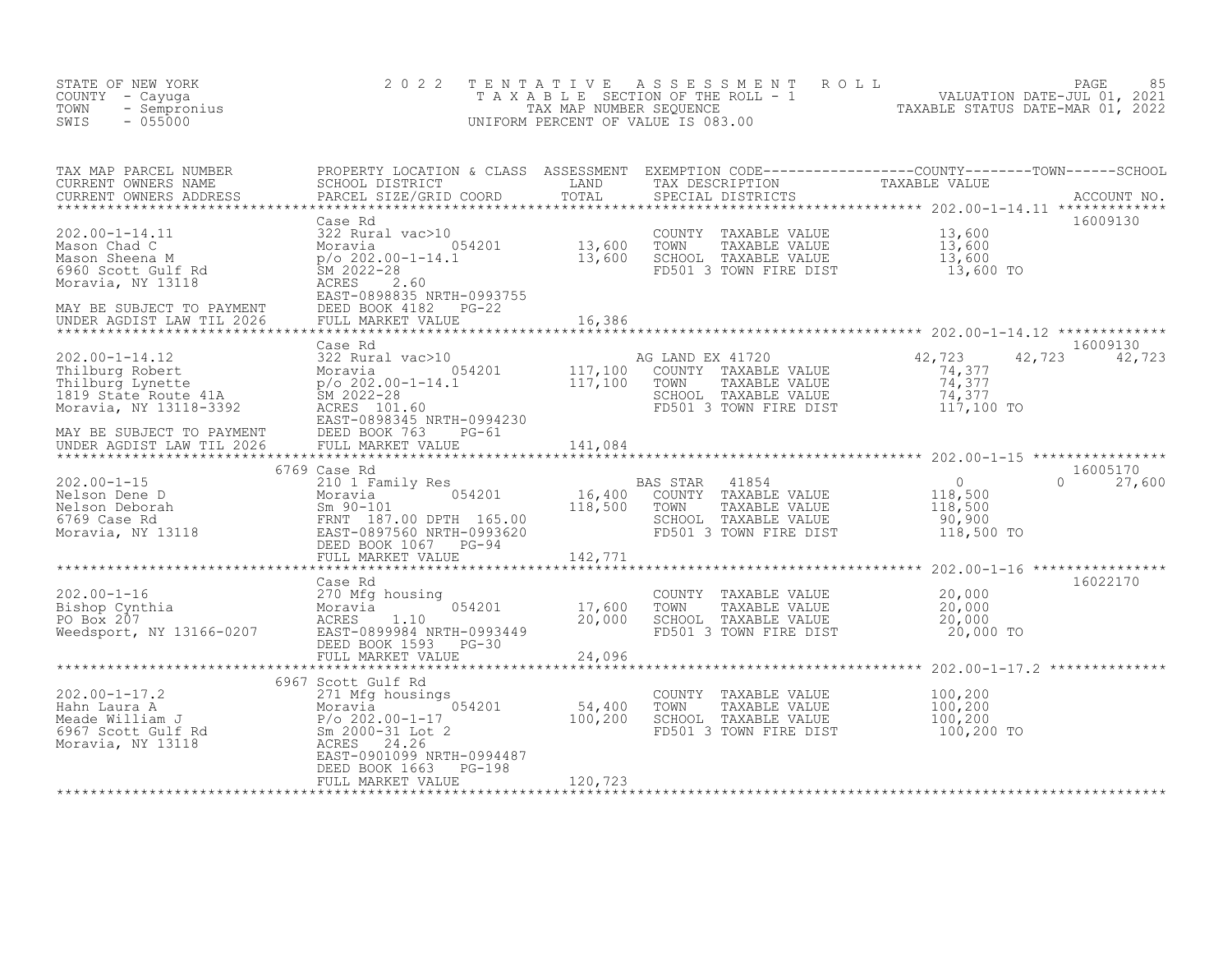| TENTATIVE ASSESSMENT ROLL PAGE 86<br>TAXABLE SECTION OF THE ROLL - 1 VALUATION DATE-JUL 01, 2021<br>TAX MAP NUMBER SEQUENCE TAXABLE STATUS DATE-MAR 01, 2022<br>UNIFORM PERCENT OF VALUE IS 083.00<br>NEW YORK<br>- Cayuga<br>- Sempronius<br>- 055000<br>2 0 2 2<br>STATE OF NEW YORK<br>COUNTY - Cayuga<br>TOWN<br>SWIS                                                                             |          |
|-------------------------------------------------------------------------------------------------------------------------------------------------------------------------------------------------------------------------------------------------------------------------------------------------------------------------------------------------------------------------------------------------------|----------|
| TAX MAP PARCEL NUMBER PROPERTY LOCATION & CLASS ASSESSMENT EXEMPTION CODE------------------COUNTY--------TOWN------SCHOOL SCHOOL DISTRICT LAND TAX DESCRIPTION TAXABLE VALUE<br>CURRENT OWNERS ADDRESS PARCEL SIZE/GRID COORD TOT                                                                                                                                                                     |          |
| 6931 Scott Gulf Rd<br>0531 SCOL GUIL RG<br>202.00-1-17.12 2<br>Bevier Micah Moravia Moravia 054201 48,200 TOWN TAXABLE VALUE 80,900<br>6931 Scott Gulf Road P/o 202.00-1-17 80,900 SCHOOL TAXABLE VALUE 80,900<br>Moravia, NY 13118 3 2000-31 Lot 1 FD501 3<br>EAST-0900269 NRTH-0994434<br>DEED BOOK 3749 PG-243<br>97,470<br>FULL MARKET VALUE                                                      | 16011120 |
|                                                                                                                                                                                                                                                                                                                                                                                                       |          |
| 202.00-1-17.31<br>BORNEC JIMMY PROPERTIES, L LLC Moravia 054201 13,800 TOMNY<br>32 COWS, LLC Moravia 054201 13,800 TOMN<br>891 West Elizabeth Street 5/0 202.00-1-17<br>Skaneateles, NY 13152 5M 2019-99<br>ACRES 3 02<br>ACRES 3 02<br>COUNTY TAXABLE VALUE $13,800$<br>TOWN TAXABLE VALUE $13,800$<br>SCHOOL TAXABLE VALUE $13,800$<br>FD501 3 TOWN FIRE DIST $13,800$<br>EAST-0900883 NRTH-0993827 |          |
| DEED BOOK 4126 PG-257<br>FULL MARKET VALUE<br>16,627                                                                                                                                                                                                                                                                                                                                                  |          |
| 6856 Scott Gulf Rd<br>VET COM CT 41131 12,450<br>ENH STAR 41834 0<br>COUNTY TAXABLE VALUE 107,050<br>TOWN TAXABLE VALUE 107,050<br>SCHOOL TAXABLE VALUE 50,590<br>FD501 3 TOWN FIRE DIST<br>12,450<br>$0 \t 68,910$<br>119,500 TO                                                                                                                                                                     | $\Omega$ |
|                                                                                                                                                                                                                                                                                                                                                                                                       |          |
| ACRES<br>1.00 BANK 99999<br>EAST-0901700 NRTH-0993731                                                                                                                                                                                                                                                                                                                                                 |          |
| DEED BOOK 1693 PG-179<br>FULL MARKET VALUE<br>114,337                                                                                                                                                                                                                                                                                                                                                 |          |
| 6858 Case Rd                                                                                                                                                                                                                                                                                                                                                                                          | 16009120 |
| COUNTY TAXABLE VALUE $31,100$<br>TOWN TAXABLE VALUE $31,100$<br>SCHOOL TAXABLE VALUE $31,100$<br>FD501 3 TOWN FIRE DIST $31,100$ TO<br>202.00-1-18.11<br>Davis Robert S<br>Davis Christine A<br>253 Midland Road<br>Nineveh, NY 13813<br>263 Mineveh, NY 13813<br>2685 2.00<br>2685 2.00<br>2685 2.00<br>2685 2.00<br>2685 2.00<br>2685 2.00<br>2686 2.00<br>2686 2.00<br>2686 2.00<br>2686 2.00<br>2 |          |
| FULL MARKET VALUE<br>37,470                                                                                                                                                                                                                                                                                                                                                                           |          |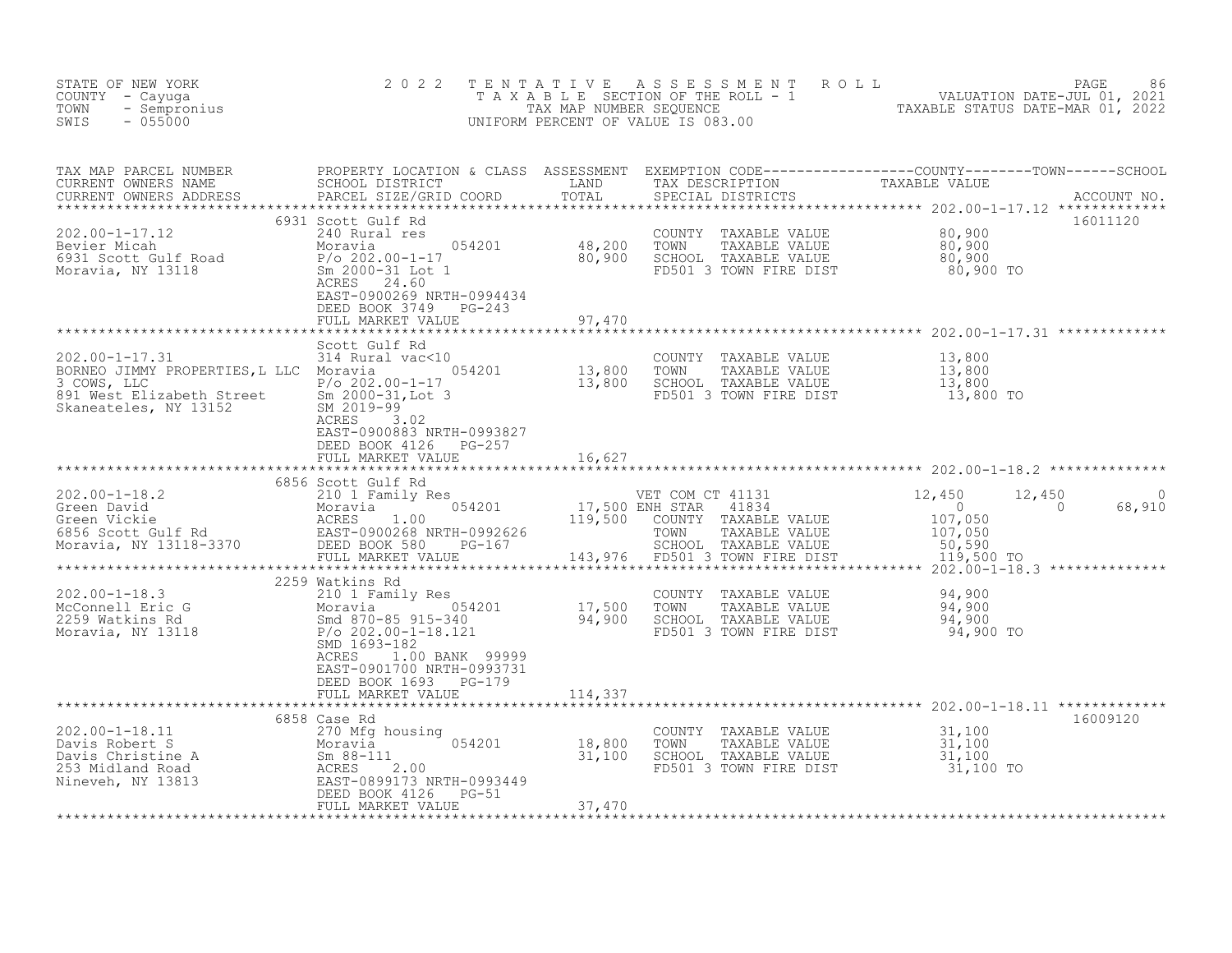| STATE OF NEW YORK<br>COUNTY - Cayuga<br>TOWN<br>- Sempronius<br>$-055000$<br>SWIS                                                                                                                                                                                                                                                                                                | 2 0 2 2              |         | TENTATIVE ASSESSMENT ROLL PACE 87<br>TAXABLE SECTION OF THE ROLL - 1 VALUATION DATE-JUL 01, 2021<br>TAX MAP NUMBER SEQUENCE TAXABLE STATUS DATE-MAR 01, 2022<br>UNIFORM PERCENT OF VALUE IS 083.00 |               |
|----------------------------------------------------------------------------------------------------------------------------------------------------------------------------------------------------------------------------------------------------------------------------------------------------------------------------------------------------------------------------------|----------------------|---------|----------------------------------------------------------------------------------------------------------------------------------------------------------------------------------------------------|---------------|
| TAX MAP PARCEL NUMBER PROPERTY LOCATION & CLASS ASSESSMENT EXEMPTION CODE----------------COUNTY--------TOWN------SCHOOL CURRENT OWNERS NAME SCHOOL DISTRICT LAND TAX DESCRIPTION TAXABLE VALUE TAXABLE VALUE PARCEL SIZE/GRID                                                                                                                                                    |                      |         |                                                                                                                                                                                                    |               |
| $\begin{array}{lllllllllllllll} 202.00-1-18.13 & 2271 \text{ Wattkins Rd} & 202.00-1-18.13 & 2101 \text{ Family Res} & 0 & 27,600 \\ \text{Chace Harold} & 210 & 2101 \text{ Family Res} & 054201 & 17,500 & \text{COUNTY} & \text{TXABLE VALUE} & 119,000 & 0 & 27,600 \\ \text{Chace Michael} & 201 & 201 & 201 & 119,000 & 0 & 0 & 0 & 0 \\ \text{Cace Michael} & 2271 & 0 &$ | 2271 Watkins Rd      |         |                                                                                                                                                                                                    |               |
|                                                                                                                                                                                                                                                                                                                                                                                  | 6960 Scott Gulf Rd   |         |                                                                                                                                                                                                    |               |
|                                                                                                                                                                                                                                                                                                                                                                                  |                      |         |                                                                                                                                                                                                    |               |
|                                                                                                                                                                                                                                                                                                                                                                                  |                      |         |                                                                                                                                                                                                    |               |
|                                                                                                                                                                                                                                                                                                                                                                                  |                      |         |                                                                                                                                                                                                    |               |
|                                                                                                                                                                                                                                                                                                                                                                                  |                      |         |                                                                                                                                                                                                    |               |
|                                                                                                                                                                                                                                                                                                                                                                                  |                      |         |                                                                                                                                                                                                    |               |
|                                                                                                                                                                                                                                                                                                                                                                                  |                      |         |                                                                                                                                                                                                    | 16022010      |
|                                                                                                                                                                                                                                                                                                                                                                                  | DEED BOOK 1426 PG-36 |         | $\Omega$                                                                                                                                                                                           | 27,600        |
|                                                                                                                                                                                                                                                                                                                                                                                  |                      |         |                                                                                                                                                                                                    |               |
|                                                                                                                                                                                                                                                                                                                                                                                  |                      |         |                                                                                                                                                                                                    |               |
|                                                                                                                                                                                                                                                                                                                                                                                  |                      |         |                                                                                                                                                                                                    | 61,201 61,201 |
| MAY BE SUBJECT TO PAYMENT<br>UNDER AGDIST LAW TIL 2026 DEED BOOK 1663 PG-190<br>FULL MARKET VALUE                                                                                                                                                                                                                                                                                | FULL MARKET VALUE    | 707,229 |                                                                                                                                                                                                    |               |
|                                                                                                                                                                                                                                                                                                                                                                                  |                      |         |                                                                                                                                                                                                    |               |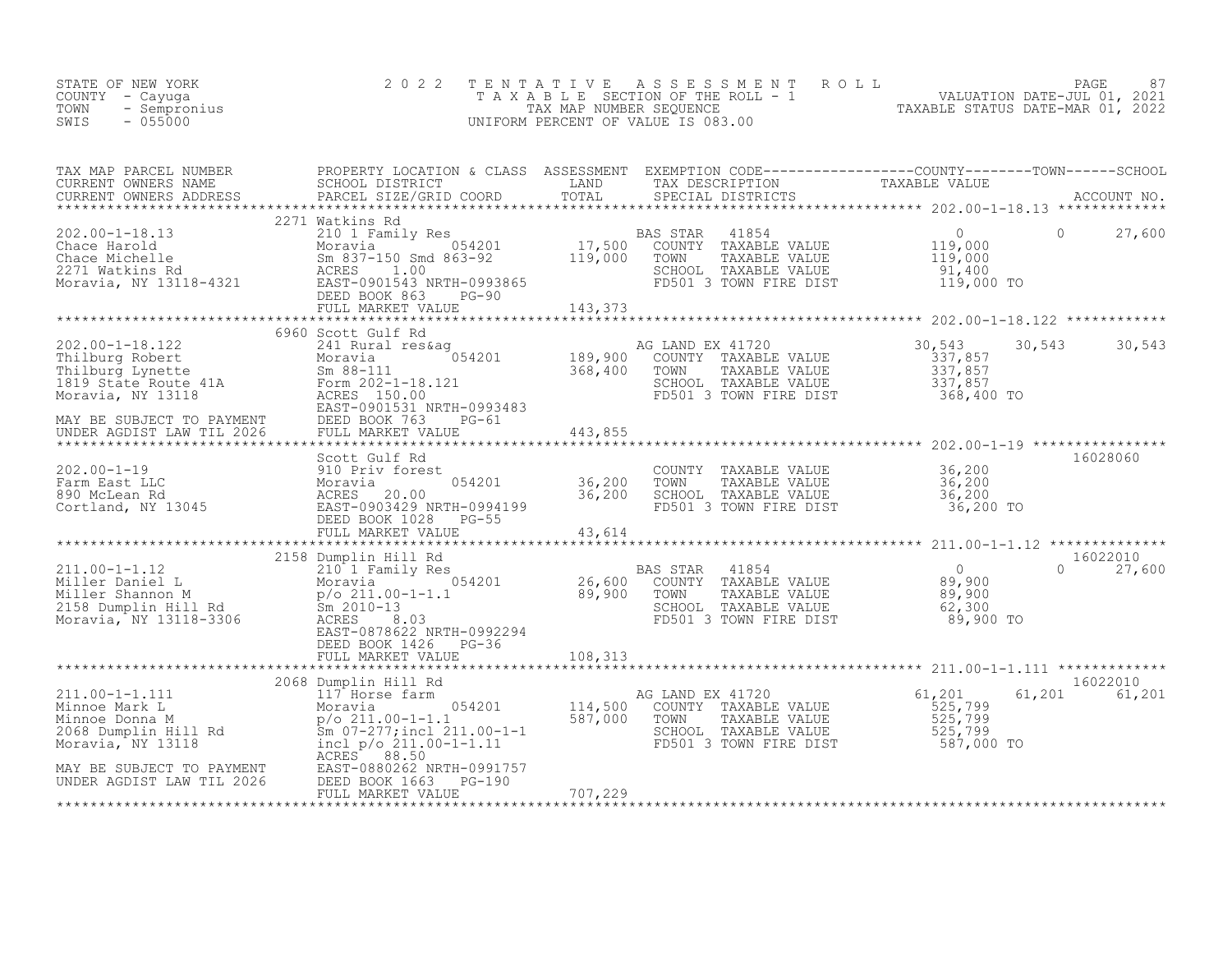| STATE OF NEW YORK<br>COUNTY - Cayuga<br>TOWN<br>- Sempronius<br>SWIS<br>$-055000$                    | 2 0 2 2<br>TENTATIVE                                                                                                                                                                                                                             | TAX MAP NUMBER SEQUENCE     | ASSESSMENT<br>T A X A B L E SECTION OF THE ROLL - 1<br>UNIFORM PERCENT OF VALUE IS 083.00           | ROLL                           | 88 FAGE<br>VALUATION DATE-JUL 01, 2021<br>TAXABLE STATIS DATE MARICAL | PAGE<br>88                     |
|------------------------------------------------------------------------------------------------------|--------------------------------------------------------------------------------------------------------------------------------------------------------------------------------------------------------------------------------------------------|-----------------------------|-----------------------------------------------------------------------------------------------------|--------------------------------|-----------------------------------------------------------------------|--------------------------------|
| TAX MAP PARCEL NUMBER<br>CURRENT OWNERS NAME<br>CURRENT OWNERS ADDRESS<br>************************   | PROPERTY LOCATION & CLASS ASSESSMENT EXEMPTION CODE----------------COUNTY-------TOWN-----SCHOOL<br>SCHOOL DISTRICT<br>PARCEL SIZE/GRID COORD                                                                                                     | LAND<br>TOTAL               | TAX DESCRIPTION<br>SPECIAL DISTRICTS                                                                |                                | TAXABLE VALUE                                                         | ACCOUNT NO.<br>*************** |
| $211.00 - 1 - 2.3$<br>Minnoe Mark L Jr<br>Minnoe Kira<br>2068 Dumplin Hill Road<br>Moravia, NY 13118 | 2134 Dumplin Hill Rd<br>270 Mfg housing<br>054201<br>Moravia<br>Sm 73-91, Sm 2007-277<br>SM 2019-61; incl 211.00-1<br>and incl p/o 211.00-1-1.1<br>9.00<br>ACRES<br>EAST-0879032 NRTH-0991899<br>DEED BOOK 3927<br>$PG-294$<br>FULL MARKET VALUE | 27,900<br>87,900<br>105,904 | COUNTY<br>TOWN<br>SCHOOL TAXABLE VALUE<br>FD501 3 TOWN FIRE DIST                                    | TAXABLE VALUE<br>TAXABLE VALUE | 87,900<br>87,900<br>87,900<br>87,900 TO                               |                                |
|                                                                                                      |                                                                                                                                                                                                                                                  |                             |                                                                                                     |                                |                                                                       |                                |
| $211.00 - 1 - 2.12$<br>Minnoe Mark Sr<br>Minnoe Donna<br>2069 Dumplin Hill Road<br>Moravia, NY 13118 | 2069 Dumplin Hill Rd<br>241 Rural res&aq<br>Moravia (1974)<br>P/o_211.00-1-2.1<br>054201<br>SM 2005-271<br>ACRES<br>8.50<br>EAST-0879876 NRTH-0990702<br>DEED BOOK 4014<br>$PG-25$                                                               | 24,300<br>310,000           | COUNTY TAXABLE VALUE<br>TOWN<br>SCHOOL TAXABLE VALUE<br>FD501 3 TOWN FIRE DIST                      | TAXABLE VALUE                  | 310,000<br>310,000<br>310,000<br>310,000 TO                           |                                |
|                                                                                                      | FULL MARKET VALUE                                                                                                                                                                                                                                | 373,494                     |                                                                                                     |                                |                                                                       |                                |
| $211.00 - 1 - 3.1$<br>Strauf Nikkie<br>5958 Dresserville Rd<br>Moravia, NY 13118                     | 5958 Dresserville Rd<br>210 1 Family Res<br>054201<br>Moravia<br>Sm 89-54, Smd 1027-204<br>$P/O$ 211.00-1-3<br>5.07 BANK 99999<br>ACRES<br>EAST-0883254 NRTH-0991950<br>DEED BOOK 1640<br>$PG-273$                                               | 22,800<br>131,400           | COUNTY TAXABLE VALUE<br>TOWN<br>SCHOOL TAXABLE VALUE<br>FD501 3 TOWN FIRE DIST                      | TAXABLE VALUE                  | 131,400<br>131,400<br>131,400<br>131,400 TO                           | 16002050                       |
|                                                                                                      | FULL MARKET VALUE                                                                                                                                                                                                                                | 158,313                     |                                                                                                     |                                |                                                                       |                                |
|                                                                                                      | 5984 Dresserville Rd                                                                                                                                                                                                                             |                             |                                                                                                     |                                |                                                                       |                                |
| $211.00 - 1 - 3.2$<br>Willcox Jeffrey<br>5984 Dresserville Rd<br>Moravia, NY 13118                   | 242 Rurl res&rec<br>054201<br>Moravia<br>$Sm$ 89-54<br>$P/O$ 211.00-1-3<br>ACRES 102.43<br>EAST-0882818 NRTH-0991571<br><b>PG-201</b><br>DEED BOOK 1027                                                                                          | 149,400<br>262,900          | 41854<br>BAS STAR<br>COUNTY TAXABLE VALUE<br>TOWN<br>SCHOOL TAXABLE VALUE<br>FD501 3 TOWN FIRE DIST | TAXABLE VALUE                  | $\overline{0}$<br>262,900<br>262,900<br>235,300<br>262,900 TO         | 27,600<br>$\Omega$             |
|                                                                                                      | FULL MARKET VALUE                                                                                                                                                                                                                                | 316,747                     |                                                                                                     |                                |                                                                       |                                |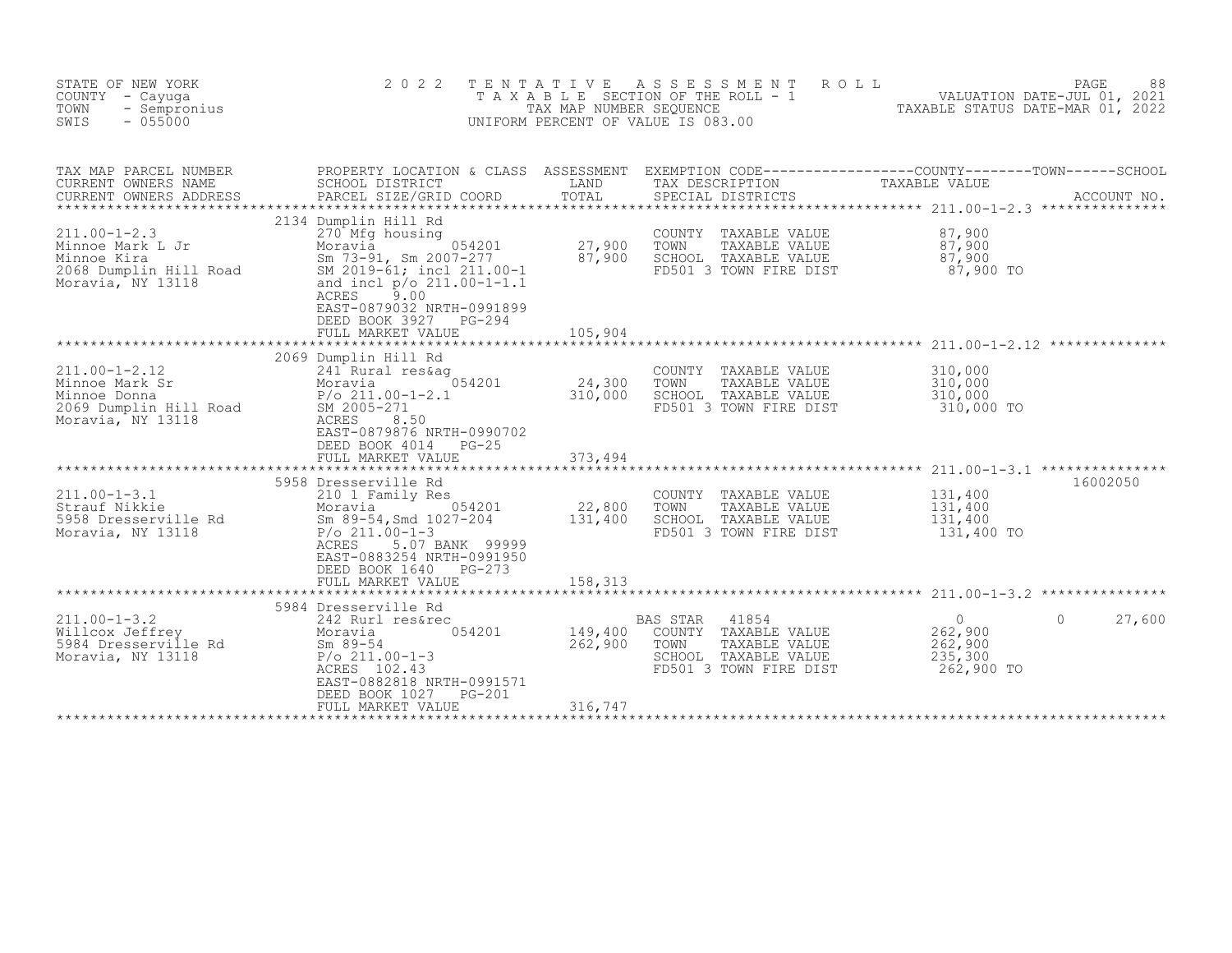| STATE OF NEW YORK<br>COUNTY - Cayuga<br>TOWN<br>$-055000$<br>SWIS                                                                                                                                                                                            | 2 0 2 2                                                                 |        | TENTATIVE ASSESSMENT ROLL PAGE 89<br>TAXABLE SECTION OF THE ROLL - 1 VALUATION DATE-JUL 01, 2021<br>TAX MAP NUMBER SEQUENCE TAXABLE STATUS DATE-MAR 01, 2022<br>UNIFORM PERCENT OF VALUE IS 083.00 |                                                          |                |
|--------------------------------------------------------------------------------------------------------------------------------------------------------------------------------------------------------------------------------------------------------------|-------------------------------------------------------------------------|--------|----------------------------------------------------------------------------------------------------------------------------------------------------------------------------------------------------|----------------------------------------------------------|----------------|
| TAX MAP PARCEL NUMBER BROPERTY LOCATION & CLASS ASSESSMENT EXEMPTION CODE----------------COUNTY--------TOWN------SCHOOL CURRENT OWNERS NAME SCHOOL DISTRICT LAND TAX DESCRIPTION TAXABLE VALUE<br>CURRENT OWNERS ADDRESS PARCEL S<br>*********************** |                                                                         |        |                                                                                                                                                                                                    |                                                          |                |
| 100-1-5<br>211.00-1-5<br>211.00-1-5<br>2000 Moravia Dumplin Hill Rd<br>211.00-1-5<br>2000 Moravia 054201<br>2000 Moravia 054201<br>2000 MORAVABLE VALUE 65,500<br>3727 4 Mile Road NE<br>2008 Moravia 20080519 NRTH-0989778<br>2000 MORAVABLE VALU           |                                                                         |        |                                                                                                                                                                                                    |                                                          | 16011110       |
| MAY BE SUBJECT TO PAYMENT<br>UNDER AGDIST LAW TIL 2026<br>UNDER AGDIST LAW TIL 2026                                                                                                                                                                          |                                                                         |        |                                                                                                                                                                                                    |                                                          |                |
|                                                                                                                                                                                                                                                              |                                                                         |        |                                                                                                                                                                                                    |                                                          | 16008160       |
| 311.00-1-7<br>322 Rural vac>10<br>5625 Brockway Rd<br>Moravia (1992)<br>Moravia (1992)<br>25,200 TOWN TAXABLE VALUE<br>Moravia, NY 13118<br>25,200 TOWN TAXABLE VALUE<br>25,200 TOWN TAXABLE VALUE<br>25,200 TOWN TAXABLE VALUE<br>25,200 SCHOOL T           | EAST-0878791 NRTH-0987812                                               |        |                                                                                                                                                                                                    |                                                          |                |
|                                                                                                                                                                                                                                                              | DEED BOOK 1646 PG-134<br>FULL MARKET VALUE 30,361                       |        |                                                                                                                                                                                                    |                                                          |                |
|                                                                                                                                                                                                                                                              |                                                                         |        |                                                                                                                                                                                                    |                                                          | 16019080       |
|                                                                                                                                                                                                                                                              |                                                                         |        | COUNTY TAXABLE VALUE $30,100$<br>TOWN TAXABLE VALUE $30,100$<br>SCHOOL TAXABLE VALUE $30,100$<br>FD501 3 TOWN FIRE DIST $30,100$ TO                                                                |                                                          |                |
|                                                                                                                                                                                                                                                              |                                                                         |        |                                                                                                                                                                                                    |                                                          |                |
|                                                                                                                                                                                                                                                              | EAST-0879111 NRTH-0986651<br>DEED BOOK 1537 PG-188<br>FULL MARKET VALUE | 36,265 |                                                                                                                                                                                                    |                                                          |                |
|                                                                                                                                                                                                                                                              |                                                                         |        |                                                                                                                                                                                                    |                                                          |                |
|                                                                                                                                                                                                                                                              |                                                                         |        | AG LAND EX 41720                                                                                                                                                                                   | 2,387                                                    | 2,387<br>2,387 |
| Brockway Rd<br>211.00-1-8.2<br>Cyphers Irrevocable Trust Rich Moravia 054201 32,700<br>Cyphers Richard & Suza 5m 92-160, Lot 1 32,700<br>3701 Highland Ave 5M 2014-25<br>2014-25<br>2014-25<br>2014-25<br>2014-25<br>2014-25<br>2014-25                      | EAST-0878445 NRTH-0986630                                               |        | COUNTY TAXABLE VALUE<br>TOWN     TAXABLE VALUE<br>SCHOOL TAXABLE VALUE<br>FD501 3 TOWN FIRE DIST                                                                                                   | $\frac{37}{37}$ , 813<br>37, 813<br>37, 813<br>40,200 TO |                |
| MAY BE SUBJECT TO PAYMENT<br>UNDER AGDIST LAW TIL 2026                                                                                                                                                                                                       | DEED BOOK 1489 PG-339<br>FULL MARKET VALUE                              | 48,434 |                                                                                                                                                                                                    |                                                          |                |
|                                                                                                                                                                                                                                                              |                                                                         |        |                                                                                                                                                                                                    |                                                          |                |
|                                                                                                                                                                                                                                                              |                                                                         |        | COUNTY TAXABLE VALUE 59,100<br>TOWN TAXABLE VALUE 59,100<br>SCHOOL TAXABLE VALUE 59,100<br>FD501 3 TOWN FIRE DIST 59,100 TO                                                                        |                                                          |                |
|                                                                                                                                                                                                                                                              |                                                                         |        |                                                                                                                                                                                                    |                                                          |                |
| 211.00-1-9.21<br>Witty Robert<br>Witty Nancy<br>PO Box 670<br>Dryden, NY 13053<br>Dryden, NY 13053<br>PO BOX 670<br>Dryden, NY 13053<br>PO BOX 670<br>Dryden, NY 13053<br>PO BOX 670<br>PO BOX 670<br>Microsoft Dryden, NY 13053<br>PO BOX 670<br>ACRES 54   | EAST-0880050 NRTH-0986688                                               |        |                                                                                                                                                                                                    |                                                          |                |
|                                                                                                                                                                                                                                                              | DEED BOOK 867 PG-37<br>FULL MARKET VALUE                                | 71,205 |                                                                                                                                                                                                    |                                                          |                |
|                                                                                                                                                                                                                                                              |                                                                         |        |                                                                                                                                                                                                    |                                                          |                |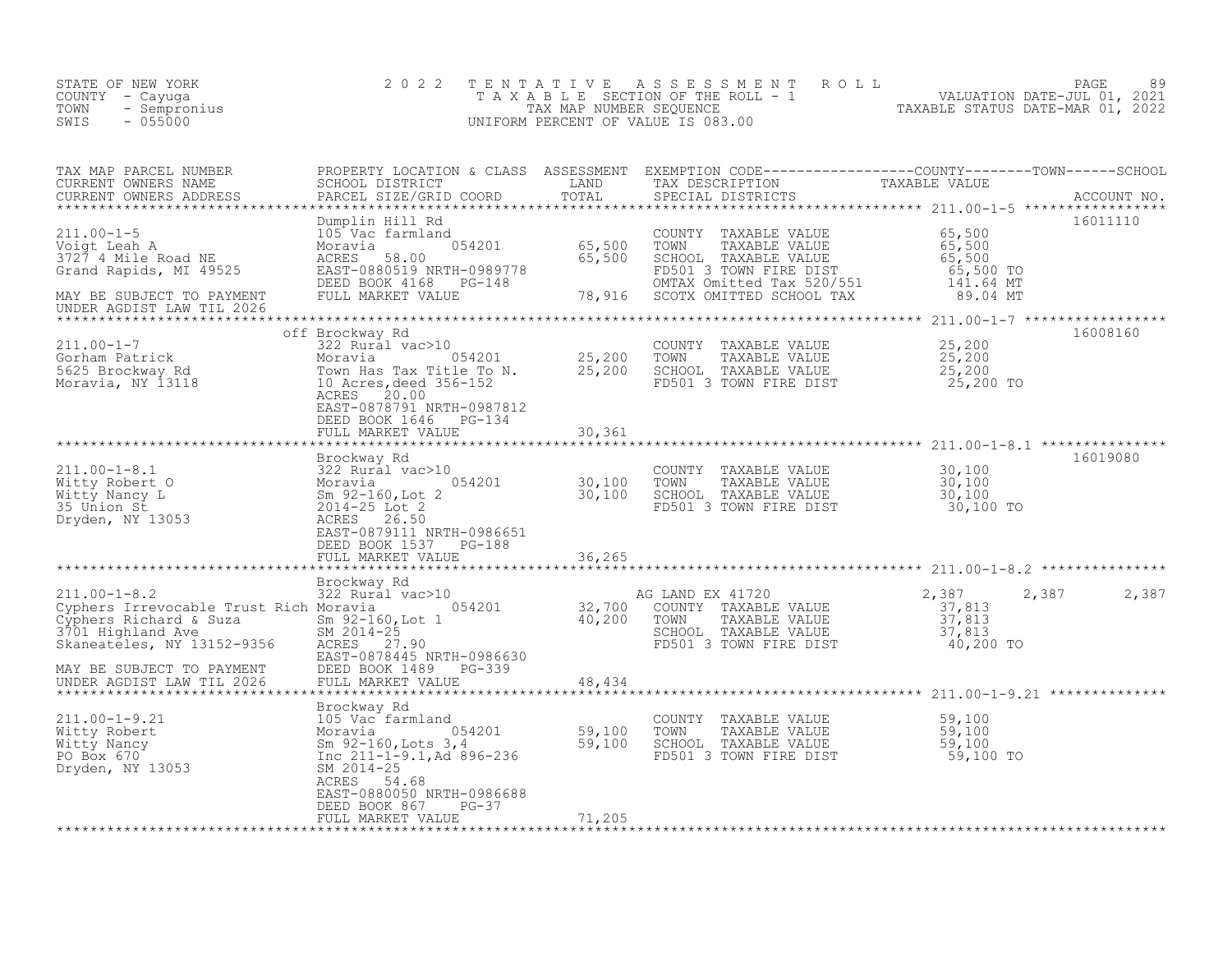| STATE OF NEW YORK<br>COUNTY - Cayuga<br>TOWN<br>- Sempronius<br>$-055000$<br>SWIS                         | 2 0 2 2                                                                                                                                                                                        | TENTATIVE<br>TAX MAP NUMBER SEQUENCE | ASSESSMENT<br>ROLL<br>T A X A B L E SECTION OF THE ROLL - 1<br>UNIFORM PERCENT OF VALUE IS 083.00  | 90<br>PAGE<br>VALUATION DATE-JUL 01, 2021<br>TAXABLE STATUS DATE-MAR 01, 2022                |
|-----------------------------------------------------------------------------------------------------------|------------------------------------------------------------------------------------------------------------------------------------------------------------------------------------------------|--------------------------------------|----------------------------------------------------------------------------------------------------|----------------------------------------------------------------------------------------------|
| TAX MAP PARCEL NUMBER<br>CURRENT OWNERS NAME<br>CURRENT OWNERS ADDRESS                                    | PROPERTY LOCATION & CLASS ASSESSMENT<br>SCHOOL DISTRICT<br>PARCEL SIZE/GRID COORD                                                                                                              | LAND<br>TOTAL                        | TAX DESCRIPTION<br>SPECIAL DISTRICTS                                                               | EXEMPTION CODE-----------------COUNTY-------TOWN------SCHOOL<br>TAXABLE VALUE<br>ACCOUNT NO. |
| $211.00 - 1 - 12$<br>Gerardi Andrew P<br>34 Hatters Hill Rd<br>Medfield, MA 02052-1417                    | Brockway Rd<br>314 Rural vac<10<br>054201<br>Moravia<br>ACRES<br>9.80<br>EAST-0882197 NRTH-0985556<br>DEED BOOK 1261<br>PG-40<br>FULL MARKET VALUE                                             | 12,700<br>12,700<br>15,301           | COUNTY TAXABLE VALUE<br>TOWN<br>TAXABLE VALUE<br>SCHOOL TAXABLE VALUE<br>FD501 3 TOWN FIRE DIST    | 16002160<br>12,700<br>12,700<br>12,700<br>12,700 TO                                          |
| $211.00 - 1 - 16.1$<br>Steger Sean<br>Steger Kathryn<br>5713 Skinner Hill Rd<br>Moravia, NY 13118         | 5713 Skinner Hill Rd<br>322 Rural vac>10<br>Moravia<br>054201<br>Sm 2000-183<br>$P/O$ 211.00-1-16<br>ACRES 23.38<br>EAST-0878829 NRTH-0983562<br>DEED BOOK 4036<br>PG-150<br>FULL MARKET VALUE | 40,600<br>40,600<br>48,916           | COUNTY TAXABLE VALUE<br>TOWN<br>TAXABLE VALUE<br>SCHOOL TAXABLE VALUE<br>FD501 3 TOWN FIRE DIST    | 16061110<br>40,600<br>40,600<br>40,600<br>40,600 TO                                          |
| $211.00 - 1 - 17$<br>Bailey Ellen<br>Luitey Bilen<br>Ludwig Brenda<br>19 English Rd<br>Endicott, NY 13760 | off Skinner Hill Rd<br>322 Rural vac>10<br>054201<br>Moravia<br>ACRES 13.50<br>EAST-0878377 NRTH-0984083<br>DEED BOOK 1167 PG-20<br>FULL MARKET VALUE                                          | 16,800<br>16,800<br>20,241           | COUNTY TAXABLE VALUE<br>TOWN<br>TAXABLE VALUE<br>SCHOOL TAXABLE VALUE<br>FD501 3 TOWN FIRE DIST    | 16015140<br>16,800<br>16,800<br>16,800<br>16,800 TO                                          |
| $211.00 - 1 - 18$<br>Tillotson Richard<br>PO Box 1067<br>Moravia, NY 13118                                | 5675 Skinner Hill Rd<br>281 Multiple res<br>054201<br>Moravia<br>$Sm$ 88-294<br>ACRES<br>7.90 BANK 99999<br>EAST-0878415 NRTH-0982918<br>DEED BOOK 937<br>PG-258<br>FULL MARKET VALUE          | 33,200<br>169,000<br>203,614         | COUNTY<br>TAXABLE VALUE<br>TOWN<br>TAXABLE VALUE<br>SCHOOL TAXABLE VALUE<br>FD501 3 TOWN FIRE DIST | 16004140<br>169,000<br>169,000<br>169,000<br>169,000 TO                                      |
| $211.00 - 1 - 19$<br>Cute Cody<br>Pace Amanda<br>5712 Skinner Hill Rd<br>Moravia, NY 13118-2422           | 5712 Skinner Hill Rd<br>210 1 Family Res<br>054201<br>Moravia<br>Sm 89-138 Lot A, 2015-57<br>Smd 863-282, 964-332<br>1094-195<br>FRNT 396.00 DPTH 105.00                                       | 17,300<br>115,000                    | COUNTY TAXABLE VALUE<br>TOWN<br>TAXABLE VALUE<br>SCHOOL TAXABLE VALUE<br>FD501 3 TOWN FIRE DIST    | 16015030<br>115,000<br>115,000<br>115,000<br>115,000 TO                                      |

\*\*\*\*\*\*\*\*\*\*\*\*\*\*\*\*\*\*\*\*\*\*\*\*\*\*\*\*\*\*\*\*\*\*\*\*\*\*\*\*\*\*\*\*\*\*\*\*\*\*\*\*\*\*\*\*\*\*\*\*\*\*\*\*\*\*\*\*\*\*\*\*\*\*\*\*\*\*\*\*\*\*\*\*\*\*\*\*\*\*\*\*\*\*\*\*\*\*\*\*\*\*\*\*\*\*\*\*\*\*\*\*\*\*\*\*\*\*\*\*\*\*\*\*\*\*\*\*\*\*\*\*

EAST-0878912 NRTH-0982294

DEED BOOK 1599 PG-340 FULL MARKET VALUE 138,554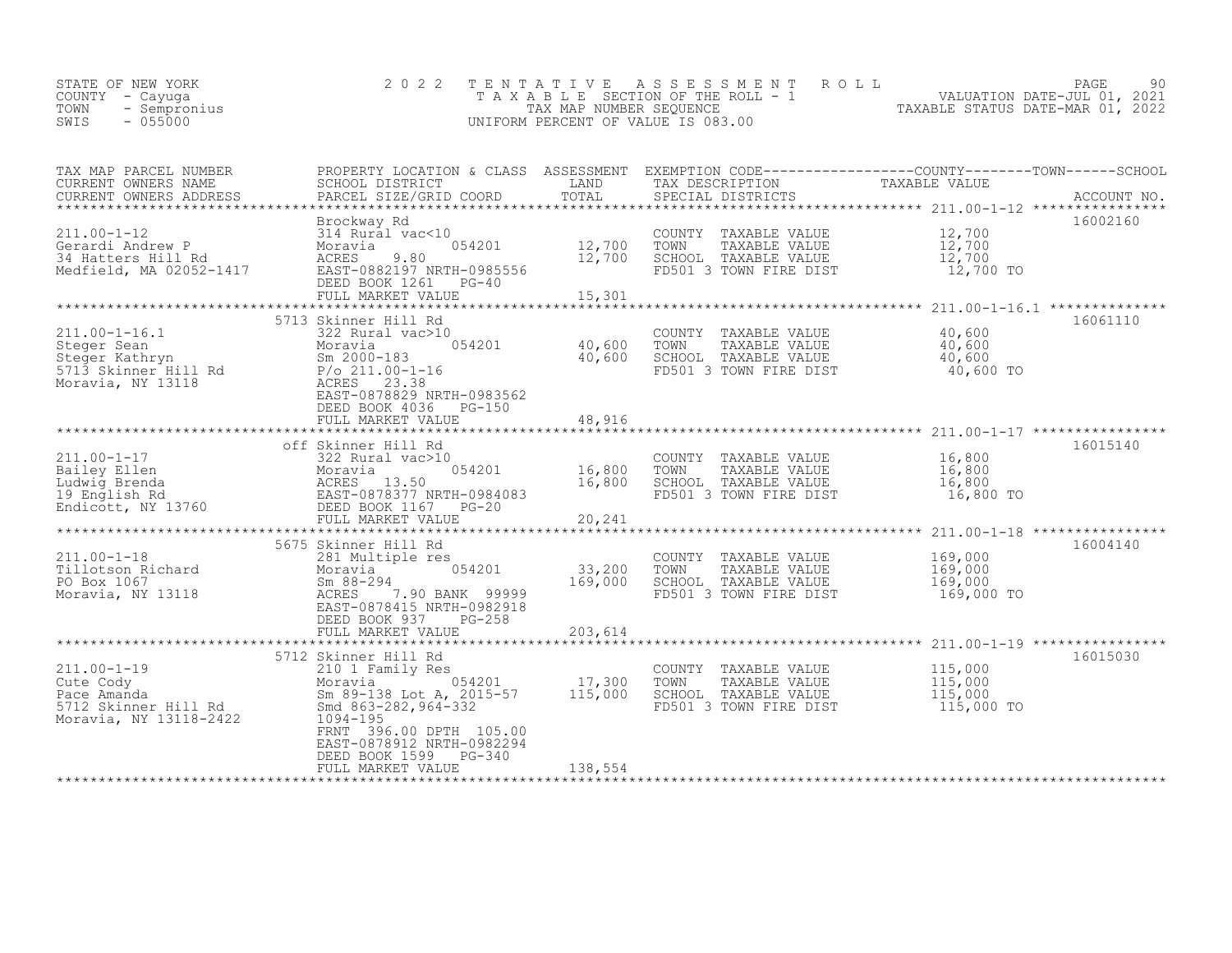| STATE OF NEW YORK<br>COUNTY - Cayuga<br>- Sempronius<br>TOWN<br>$-055000$<br>SWIS                                                                                                                               | 2 0 2 2<br>TAXABLE                                                                                                                                                             | TENTATIVE<br>TAX MAP NUMBER SEQUENCE | ASSESSMENT ROLL<br>UNIFORM PERCENT OF VALUE IS 083.00                                                                | PAGE<br>91<br>SECTION OF THE ROLL - 1 WALUATION DATE-JUL 01, 2021<br>NUMBER SEQUENCE TAXABLE STATUS DATE-MAR 01, 2022                                                                                                                                   |
|-----------------------------------------------------------------------------------------------------------------------------------------------------------------------------------------------------------------|--------------------------------------------------------------------------------------------------------------------------------------------------------------------------------|--------------------------------------|----------------------------------------------------------------------------------------------------------------------|---------------------------------------------------------------------------------------------------------------------------------------------------------------------------------------------------------------------------------------------------------|
| TAX MAP PARCEL NUMBER<br>CURRENT OWNERS NAME<br>CURRENT OWNERS ADDRESS<br>$211.00 - 1 - 20$<br>Spaker Revocable Living Trust Moravia 654201<br>Spare: Novodate 38A<br>3617 STATE ROUTE 38A<br>MORAVIA, NY 13118 | PARCEL SIZE/GRID COORD<br>Skinner Hill Rd<br>314 Rural vac<10<br>SM 2015-57<br>ACRES<br>3.00<br>EAST-0878472 NRTH-0982368<br>DEED BOOK 3889 PG-138<br>FULL MARKET VALUE        | TOTAL<br>14,100<br>14,100<br>16,988  | SPECIAL DISTRICTS<br>COUNTY TAXABLE VALUE<br>TOWN<br>TAXABLE VALUE<br>SCHOOL TAXABLE VALUE<br>FD501 3 TOWN FIRE DIST | PROPERTY LOCATION & CLASS ASSESSMENT EXEMPTION CODE----------------COUNTY--------TOWN------SCHOOL<br>SCHOOL DISTRICT________________LAND TAX_DESCRIPTION____________TAXABLE_VALUE<br>ACCOUNT NO.<br>16015040<br>14,100<br>14,100<br>14,100<br>14,100 TO |
| 211.00-1-21.11                                                                                                                                                                                                  | 5658 Dresserville Rd<br>314 Rural vac<10                                                                                                                                       | 12,500<br>12,500                     | COUNTY TAXABLE VALUE<br>TOWN<br>TAXABLE VALUE<br>SCHOOL TAXABLE VALUE<br>FD501 3 TOWN FIRE DIST                      | 16011090<br>12,500<br>12,500<br>12,500<br>12,500 TO                                                                                                                                                                                                     |
|                                                                                                                                                                                                                 | FULL MARKET VALUE                                                                                                                                                              | 15,060<br>*************              |                                                                                                                      |                                                                                                                                                                                                                                                         |
| $211.00 - 1 - 21.12$<br>Engeyfield Bruce<br>Bengeyfield Dawn<br>Sm 88-296, Ad 413-137<br>5601 Dresserville Rd<br>Moravia, NY 13118-9803<br>EAST-0878579 NRTH-0990511<br>EAST-0878579 NRTH-0990511               | Off Dresserville Rd<br>120 Field crops<br>054201<br>Sm 88-296, Ad 413-137<br>ACRES 60.00<br>DEED BOOK 774<br>PG-350                                                            | 64,900<br>64,900                     | AG LAND EX 41720<br>COUNTY TAXABLE VALUE<br>TAXABLE VALUE<br>TOWN<br>SCHOOL TAXABLE VALUE<br>FD501 3 TOWN FIRE DIST  | 34,498<br>34,498 34,498<br>30,402<br>30,402<br>30,402<br>64,900 TO                                                                                                                                                                                      |
| MAY BE SUBJECT TO PAYMENT<br>UNDER AGDIST LAW TIL 2026                                                                                                                                                          | FULL MARKET VALUE                                                                                                                                                              | 78,193                               |                                                                                                                      |                                                                                                                                                                                                                                                         |
|                                                                                                                                                                                                                 |                                                                                                                                                                                |                                      |                                                                                                                      |                                                                                                                                                                                                                                                         |
| $211.00 - 1 - 21.22$<br>Wood Daniel<br>PO Box 873<br>Moravia, NY 13118-0873                                                                                                                                     | 2149 Dumplin Hill Rd<br>260 Seasonal res<br>054201<br>Moravia<br>Unr Sm<br>ACRES 11.60<br>EAST-0878441 NRTH-0991719<br>DEED BOOK 1011 PG-174                                   | 25,300<br>32,800                     | COUNTY<br>TAXABLE VALUE<br>TOWN<br>TAXABLE VALUE<br>SCHOOL TAXABLE VALUE<br>FD501 3 TOWN FIRE DIST                   | 32,800<br>32,800<br>32,800<br>32,800 TO                                                                                                                                                                                                                 |
|                                                                                                                                                                                                                 | FULL MARKET VALUE                                                                                                                                                              | 39,518                               |                                                                                                                      | ************** 211.00-1-21.211                                                                                                                                                                                                                          |
| 211.00-1-21.211<br>Minnoe Mark Sr<br>Minnoe Donna<br>2069 Dumplin Hill Road<br>Moravia, NY 13118                                                                                                                | Dumplin Hill Rd<br>322 Rural vac>10<br>054201<br>Moravia<br>$P/O$ 211.00-1-21.21<br>ACRES 39.20<br>EAST-0879217 NRTH-0990210<br>DEED BOOK 4014<br>$PG-25$<br>FULL MARKET VALUE | $\frac{52}{52}$ , 200<br>62,892      | COUNTY TAXABLE VALUE<br>TOWN<br>TAXABLE VALUE<br>SCHOOL TAXABLE VALUE<br>FD501 3 TOWN FIRE DIST                      | 52,200<br>52,200<br>52,200<br>52,200 TO                                                                                                                                                                                                                 |
|                                                                                                                                                                                                                 |                                                                                                                                                                                |                                      |                                                                                                                      |                                                                                                                                                                                                                                                         |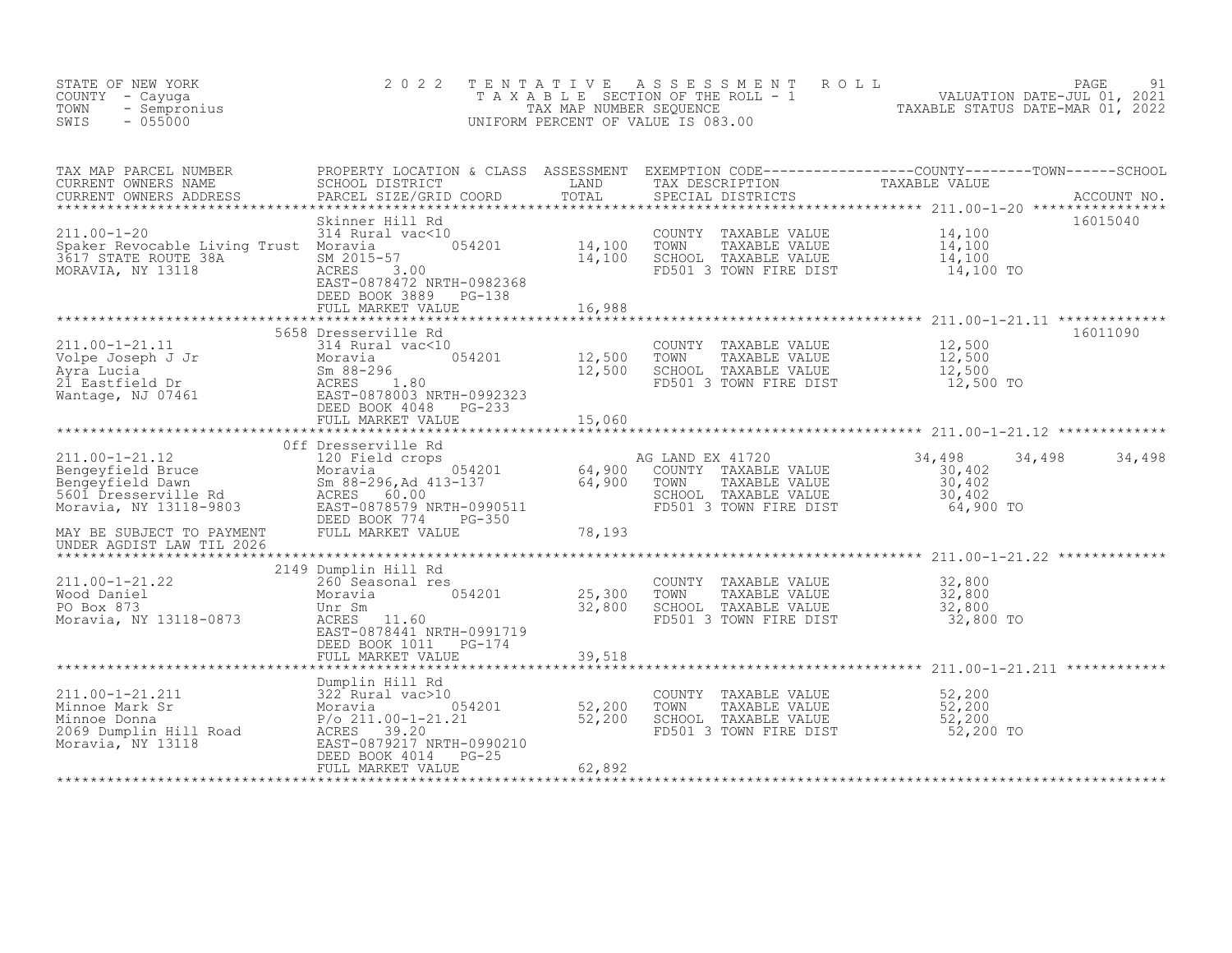| STATE OF NEW YORK<br>COUNTY - Cayuga<br>- Sempronius<br>TOWN<br>$-055000$<br>SWIS                                      | 2 0 2 2                                                                                                                  | TENTATIVE | UNIFORM PERCENT OF VALUE IS 083.00                                                                                               | TENTATIVE ASSESSMENT ROLL UNIVALUATION DATE-JUL 01, 2021<br>TAXABLE SECTION OF THE ROLL - 1 VALUATION DATE-JUL 01, 2021<br>TAXABLE STATUS DATE-MAR 01, 2022<br>JNIFORM PERCENT OF VALUE IS 083.00 |                      |
|------------------------------------------------------------------------------------------------------------------------|--------------------------------------------------------------------------------------------------------------------------|-----------|----------------------------------------------------------------------------------------------------------------------------------|---------------------------------------------------------------------------------------------------------------------------------------------------------------------------------------------------|----------------------|
|                                                                                                                        |                                                                                                                          |           |                                                                                                                                  |                                                                                                                                                                                                   |                      |
|                                                                                                                        | 2127 Dumplin Hill Rd<br>FULL MARKET VALUE                                                                                | 48,072    |                                                                                                                                  |                                                                                                                                                                                                   |                      |
|                                                                                                                        | EAST-0883701 NRTH-0992177<br>DEED BOOK 1290 PG-276<br>FULL MARKET VALUE                                                  | 109,639   |                                                                                                                                  | 16016060<br>$\Omega$<br>27,600                                                                                                                                                                    |                      |
|                                                                                                                        | 5957 Dresserville Rd                                                                                                     |           |                                                                                                                                  | 12,450<br>19,800<br>68,910<br>$\overline{0}$                                                                                                                                                      | $\Omega$<br>$\Omega$ |
| 212.00-1-2<br>Withers Bradley W 210 1 Fam<br>5985 Dresserville Rd 500 5005<br>Moravia, NY 13118-3314 2CRES<br>EAST-088 | 5985 Dresserville Rd<br>ACRES 3.00 BANK 99999<br>EAST-0883946 NRTH-0991826<br>DEED BOOK 1606 PG-294<br>FULL MARKET VALUE | 96,386    | COUNTY TAXABLE VALUE $80,000$<br>TOWN TAXABLE VALUE $80,000$<br>SCHOOL TAXABLE VALUE $80,000$<br>FD501 3 TOWN FIRE DIST          | 16003110<br>80,000 TO                                                                                                                                                                             |                      |
|                                                                                                                        |                                                                                                                          |           | COUNTY TAXABLE VALUE $10,000$<br>TOWN TAXABLE VALUE $10,000$<br>SCHOOL TAXABLE VALUE $10,000$<br>FD501 3 TOWN FIRE DIST $10,000$ | 16001077<br>10,000 TO                                                                                                                                                                             |                      |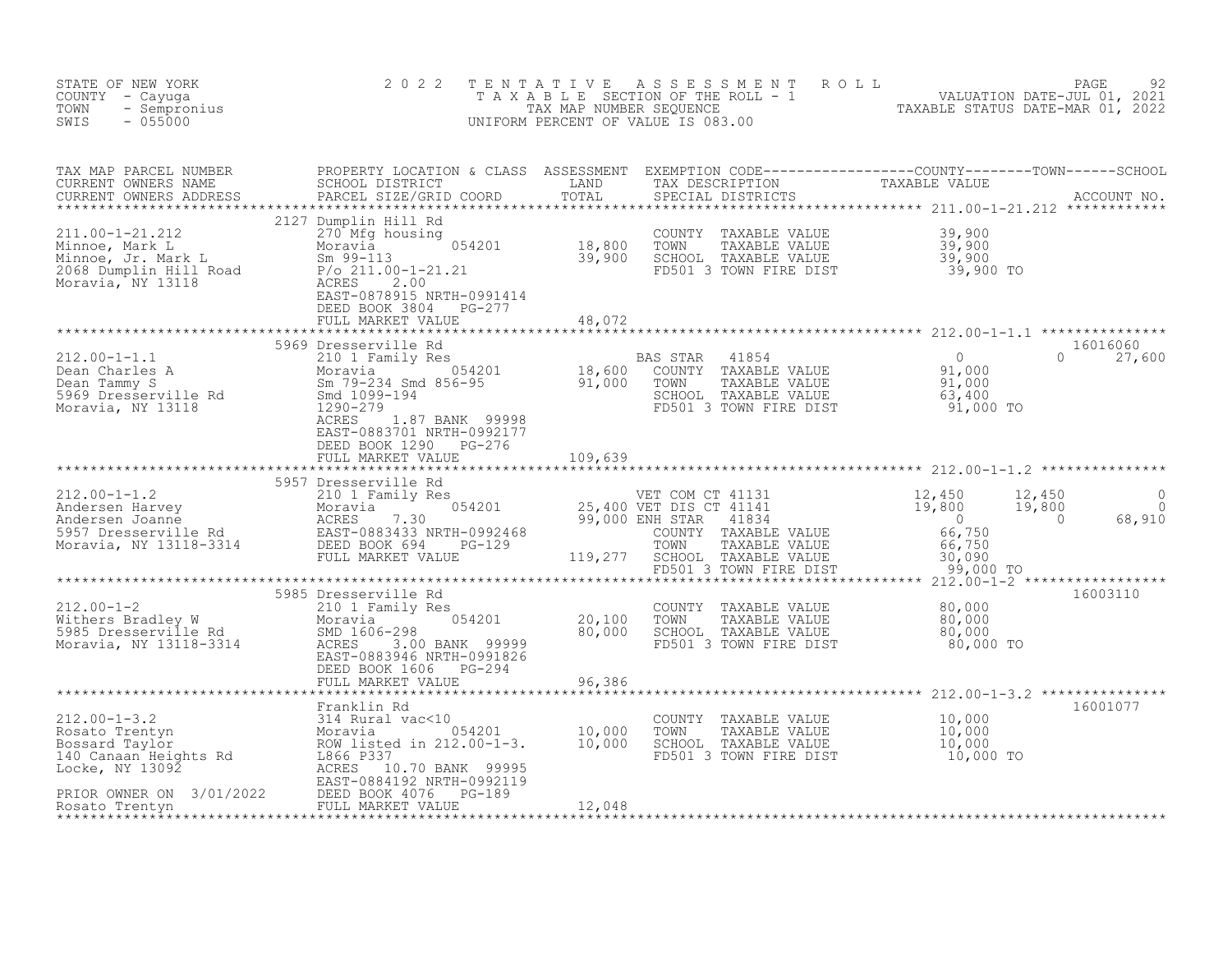| STATE OF NEW YORK<br>COUNTY - Cayuqa<br>TOWN - Sempronius<br>- 055000<br>SWIS | 2022 TENTATIVE ASSESSMENT ROLL<br>TAXABLE SECTION OF THE ROLL - 1<br>TAX MAP NUMBER SEOUENCE<br>UNIFORM PERCENT OF VALUE IS 083.00 | TAXABLE STATUS DATE-MAR 01, 2022 | PAGE<br>VALUATION DATE-JUL 01, 2021 | 93 |
|-------------------------------------------------------------------------------|------------------------------------------------------------------------------------------------------------------------------------|----------------------------------|-------------------------------------|----|
|                                                                               |                                                                                                                                    |                                  |                                     |    |

| TAX MAP PARCEL NUMBER<br>CURRENT OWNERS NAME<br>CURRENT OWNERS NAME SCHOOL DISTRICT - - ------ ------- TAND TAX DESCRIPTION TAXABLE VALUE<br>CURRENT OWNERS ADDRESS PARCEL SIZE/GRID COORD TOTAL SPECIAL DISTRICTS ACCOUNT NO.<br>****************************** | PROPERTY LOCATION & CLASS ASSESSMENT EXEMPTION CODE----------------COUNTY-------TOWN-----SCHOOL |                     |                                                                                                                                  |          |
|------------------------------------------------------------------------------------------------------------------------------------------------------------------------------------------------------------------------------------------------------------------|-------------------------------------------------------------------------------------------------|---------------------|----------------------------------------------------------------------------------------------------------------------------------|----------|
|                                                                                                                                                                                                                                                                  |                                                                                                 |                     |                                                                                                                                  |          |
| 212.00-1-3.11 5990 Franklin Ku<br>Morgan John H 270 Mfg housing<br>6769 Steger Rd MCRES 1.90 59,700 SCHOOL<br>Preble, NY 13141 EAST-0884027 NRTH-0992596 FD501 3<br>PEED BOOK 736 PG-266 FULL MARKET VALUE 71,928                                                | 5990 Franklin Rd                                                                                |                     | COUNTY TAXABLE VALUE 59,700<br>TOWN TAXABLE VALUE 59,700<br>SCHOOL TAXABLE VALUE 59,700<br>FD501 3 TOWN FIRE DIST 59,700 TO      | 16001070 |
|                                                                                                                                                                                                                                                                  |                                                                                                 |                     |                                                                                                                                  |          |
| 212.00-1-3.12<br>Rosato Trentyn Moravia Moravia Dall Vimprv<br>Bossard Taylor Moravia 054201 12,300<br>140 Canaan Heights Rd EAST-0884333 NRTH-0992728<br>Locke, NY 13092 DEED BOOK 4076 PG-189<br>PRIOR OWNER ON 3/01/2022 FULL MARKET                          | 6008 Franklin Rd                                                                                |                     | COUNTY TAXABLE VALUE $13,300$<br>TOWN TAXABLE VALUE $13,300$<br>SCHOOL TAXABLE VALUE $13,300$<br>FD501 3 TOWN FIRE DIST $13,300$ |          |
| PRIOR OWNER ON 3/01/2022<br>Rosato Trentyn                                                                                                                                                                                                                       |                                                                                                 |                     |                                                                                                                                  |          |
|                                                                                                                                                                                                                                                                  |                                                                                                 |                     |                                                                                                                                  |          |
|                                                                                                                                                                                                                                                                  | Dresserville Rd                                                                                 |                     |                                                                                                                                  | 16001076 |
| Dresserville Rd 260 Seasonal res 22,700 TOWN TAXABLE VALUE 22,700<br>Gaffney Thomas J<br>14 Orchard Hills Rd 22,700<br>Ulster Park, NY 12487-5216 EAST-0884473 NRTH-0991571 PD501 3 TOWN FIRE DIST<br>EED BOOK 624 PG-126<br>PG-126<br>PG-                       |                                                                                                 |                     | FD501 3 TOWN FIRE DIST 22,700 TO                                                                                                 |          |
|                                                                                                                                                                                                                                                                  |                                                                                                 |                     |                                                                                                                                  |          |
|                                                                                                                                                                                                                                                                  |                                                                                                 |                     |                                                                                                                                  | 16001074 |
|                                                                                                                                                                                                                                                                  | 6042 Franklin Rd                                                                                |                     |                                                                                                                                  | 6,698    |
|                                                                                                                                                                                                                                                                  |                                                                                                 |                     |                                                                                                                                  | 68,910   |
|                                                                                                                                                                                                                                                                  |                                                                                                 | ******************* |                                                                                                                                  |          |
|                                                                                                                                                                                                                                                                  |                                                                                                 |                     |                                                                                                                                  |          |
| 6040 Franklin Rd<br>260 Seasonal res<br>Benton Darlene E Moravia (1990)<br>23,900 TOWN TAXABLE VALUE 43,900<br>23 S Main St Inc 212-1-4.2, Ad 693-176, 43,900 SCHOOL TAXABLE VALUE 43,900<br>Albion, NY 14411 (22-63 10.50)<br>225-63 10.5                       | ACRES 10.50<br>EAST-0884868 NRTH-0992450                                                        |                     |                                                                                                                                  |          |
|                                                                                                                                                                                                                                                                  | DEED BOOK 734<br>PG-262<br>FULL MARKET VALUE                                                    | 52,892              |                                                                                                                                  |          |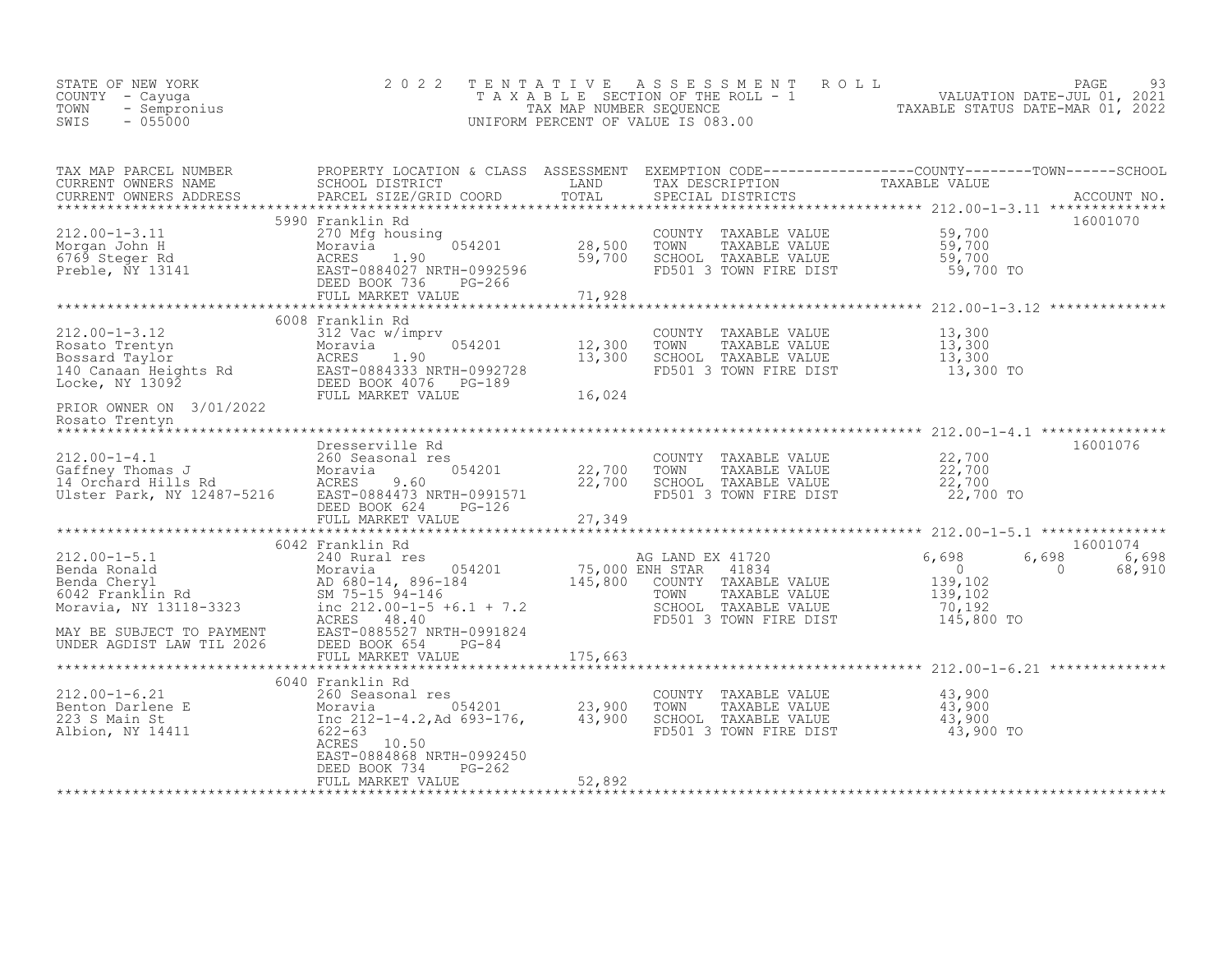| STATE OF NEW YORK<br>COUNTY – Cayuga<br>- Sempronius<br>TOWN<br>$-055000$<br>SWIS                                                                                                                                                                                                                                                                                                                                                     | 2 0 2 2                                                                                                                                                                                                                                      | TENTATIVE | UNIFORM PERCENT OF VALUE IS 083.00                                                                                                                                                                               | T E N T A T I V E A S S E S S M E N T R O L L<br>T A X A B L E SECTION OF THE ROLL - 1 VALUATION DATE-JUL 01, 2021<br>TAX MAP NUMBER SEQUENCE TAXABLE STATUS DATE-MAR 01, 2022<br>JNIFORM PERCENT OF VALUE IS 083.00 |                                |
|---------------------------------------------------------------------------------------------------------------------------------------------------------------------------------------------------------------------------------------------------------------------------------------------------------------------------------------------------------------------------------------------------------------------------------------|----------------------------------------------------------------------------------------------------------------------------------------------------------------------------------------------------------------------------------------------|-----------|------------------------------------------------------------------------------------------------------------------------------------------------------------------------------------------------------------------|----------------------------------------------------------------------------------------------------------------------------------------------------------------------------------------------------------------------|--------------------------------|
|                                                                                                                                                                                                                                                                                                                                                                                                                                       | PROPERTY LOCATION & CLASS ASSESSMENT EXEMPTION CODE----------------COUNTY--------TOWN------SCHOOL<br>SCHOOL DISTRICT               LAND       TAX DESCRIPTION             TAXABLE VALUE<br>PARCEL SIZE/GRID COORD       TOTAL<br>Franklin Rd |           | COUNTY TAXABLE VALUE                                                                                                                                                                                             |                                                                                                                                                                                                                      | 16019110                       |
| 212.00-1-7.1<br>Heath Paul W. Moravia Moravia (105 Vac farmland<br>6137 Franklin Road (107 MCRES 27.60 137 Franklin Road (108 MCRES 27.60 1086235 NRTH-0991873<br>MAY BE SUBJECT TO PAYMENT (FILL MADER UATILE 20086235 NRTH-099187<br>MAY BE SUBJECT TO PAYMENT<br>UNDER AGDIST LAW TIL 2023                                                                                                                                         | FULL MARKET VALUE 36,867                                                                                                                                                                                                                     |           | TAXABLE VALUE<br>TOWN<br>SCHOOL TAXABLE VALUE<br>FD501 3 TOWN FIRE DIST                                                                                                                                          | 30,600<br>30,600<br>30,600<br>30,600 TO                                                                                                                                                                              |                                |
|                                                                                                                                                                                                                                                                                                                                                                                                                                       | *******************<br>6137 Franklin Rd                                                                                                                                                                                                      |           |                                                                                                                                                                                                                  |                                                                                                                                                                                                                      |                                |
| $\begin{array}{lllllllllllll} \text{212.00-1-8.2} & & & & & & & & \text{BA} \\ \text{Heath Paul} & & & & & & & & \text{BA} \\ \text{Heath Paul} & & & & & & & & \text{054201} & \\ \text{6137 Franklin Rd} & & & & & & & \text{054201} & \\ \text{Moravia} & & & & & & & \text{054201} & \\ \text{Moravia} & & & & & & & \text{054201} & \\ \text{Moravia} & & & & & & & \text{054201} & \\ \text{Moravia} & & & & & & & \text{05420$ |                                                                                                                                                                                                                                              |           | BAS STAR<br>41854<br>COUNTY TAXABLE VALUE<br>TAXABLE VALUE<br>TOWN<br>SCHOOL TAXABLE VALUE<br>FD501 3 TOWN FIRE DIST                                                                                             | $\overline{0}$<br>$\Omega$<br>$60,300$<br>$60,300$<br>$32,700$<br>$60,300$ TO                                                                                                                                        | 27,600                         |
|                                                                                                                                                                                                                                                                                                                                                                                                                                       | DEED BOOK 921 PG-300<br>FULL MARKET VALUE 72,651                                                                                                                                                                                             |           |                                                                                                                                                                                                                  |                                                                                                                                                                                                                      |                                |
|                                                                                                                                                                                                                                                                                                                                                                                                                                       | 6129 Franklin Rd<br>ACRES<br>2.07<br>EAST-0887178 NRTH-0992550<br>DEED BOOK 964 PG-33                                                                                                                                                        |           | COUNTY TAXABLE VALUE<br>TAXABLE VALUE<br>SCHOOL TAXABLE VALUE<br>FD501 3 TOWN FIRE DIST                                                                                                                          | 30,300<br>30,300<br>30,300<br>$30,300$ TO                                                                                                                                                                            |                                |
|                                                                                                                                                                                                                                                                                                                                                                                                                                       | FULL MARKET VALUE<br>**************************                                                                                                                                                                                              | 36,506    |                                                                                                                                                                                                                  |                                                                                                                                                                                                                      |                                |
| 312.00-1-8.11<br>8119 Franklin Rd<br>8119 Franily Res<br>821,700 BAS STAR 41854<br>821,700 BAS STAR 41854<br>821,700 BAS STAR 41854<br>821,700 BAS STAR 41854<br>821,700 BAS STAR 41854<br>821,700 BAS STAR 41854<br>821,700 BAS STAR 41854<br>82H                                                                                                                                                                                    | 6119 Franklin Rd<br>4.20 BANK 99999<br><b>ACRES</b><br>EAST-0886706 NRTH-0992807<br>DEED BOOK 1071 PG-179                                                                                                                                    |           | ET WAR CT 41121 7,470<br>AS STAR 41854 7,470<br>COUNTY TAXABLE VALUE 182,530<br>TOWN TAXABLE VALUE 182,530<br>CCHOOL TAXABLE VALUE 182,530<br>VET WAR CT 41121<br>SCHOOL TAXABLE VALUE<br>FD501 3 TOWN FIRE DIST | 7,470<br>$\overline{0}$<br>162,400<br>190,000 TO                                                                                                                                                                     | 16019100<br>$\Omega$<br>27,600 |
|                                                                                                                                                                                                                                                                                                                                                                                                                                       | FULL MARKET VALUE                                                                                                                                                                                                                            | 228,916   |                                                                                                                                                                                                                  | ****************** 212.00-1-8.12 **************                                                                                                                                                                      |                                |
| 212.00-1-8.12<br>Phillips Jason H 270 Mfg housing<br>6397 Phillips Rd Sm 96-193 Lot B4<br>Moravia, NY 13118<br>$P(0 \ge 22,400$<br>Moravia, NY 13118<br>$P(0 \ge 22,400)$<br>$P(0 \ge 22,400)$<br>$P(0 \ge 22,400)$<br>$P(0 \ge 22,400)$<br>$P(0 \ge 22,400)$                                                                                                                                                                         | 6123 Franklin Rd<br>ACRES<br>4.74<br>EAST-0887035 NRTH-0992741<br>DEED BOOK 1362 PG-337                                                                                                                                                      |           | COUNTY TAXABLE VALUE 51,300<br>TOWN TAXABLE VALUE 51,300<br>SCHOOL TAXABLE VALUE 51,300<br>FD501 3 TOWN FIRE DIST 51,300 TO                                                                                      |                                                                                                                                                                                                                      |                                |
|                                                                                                                                                                                                                                                                                                                                                                                                                                       | FULL MARKET VALUE                                                                                                                                                                                                                            | 61,807    |                                                                                                                                                                                                                  |                                                                                                                                                                                                                      |                                |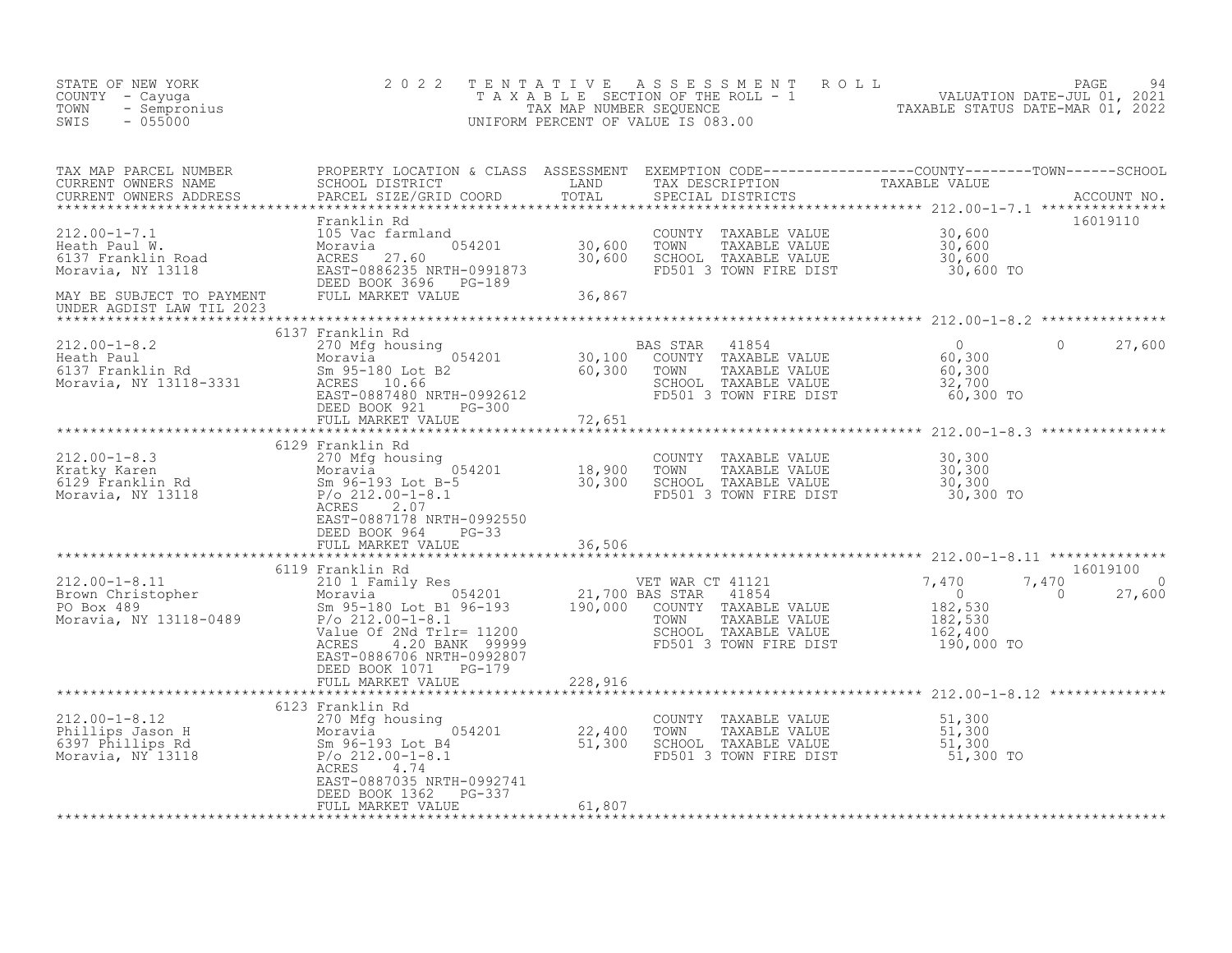| STATE OF NEW YORK 2022<br>COUNTY - Cayuga<br>TOWN - Sempronius<br>SWIS - 055000                                                                                                                                                                                                                    |                                                                                      |         | TENTATIVE ASSESSMENT ROLL PAGE 95<br>TAXABLE SECTION OF THE ROLL - 1 VALUATION DATE-JUL 01, 2021<br>TAX MAP NUMBER SEQUENCE TAXABLE STATUS DATE-MAR 01, 2022<br>UNIFORM PERCENT OF VALUE IS 083.00 |                    |
|----------------------------------------------------------------------------------------------------------------------------------------------------------------------------------------------------------------------------------------------------------------------------------------------------|--------------------------------------------------------------------------------------|---------|----------------------------------------------------------------------------------------------------------------------------------------------------------------------------------------------------|--------------------|
|                                                                                                                                                                                                                                                                                                    |                                                                                      |         |                                                                                                                                                                                                    |                    |
| 312.00-1-9.3<br>Maxson John 210 1 Family Res<br>Maxson John Moravia 54201<br>Maxson John Moravia 54201<br>Maxson Susan A Shortavia 54201<br>Maxson Susan A Shortavia 54201<br>Maxson Susan A Shortavia 54201<br>Maxson Susan A Shortavia 542                                                       | FULL MARKET VALUE 144,458                                                            |         |                                                                                                                                                                                                    |                    |
|                                                                                                                                                                                                                                                                                                    | 6134 Franklin Rd                                                                     |         |                                                                                                                                                                                                    |                    |
| $\begin{array}{cccccccc} 212.00-1-9.12 & 6134 & FranK11n& \text{Rd} & 210 & 1-9.12 & 6134 & FranK11n& \text{Rd} & 210 & 113,400 & 210 & 113,400 & 113,400 & 22,200 & 200\text{NOT} & TAXABLE VALUE & 113,400 & 113,400 & 113,400 & 113,400 & 113,400 & 113,400 & 113,400 & 113,400 & 113,400 & 11$ |                                                                                      |         |                                                                                                                                                                                                    | $\circ$<br>27,600  |
|                                                                                                                                                                                                                                                                                                    |                                                                                      |         |                                                                                                                                                                                                    |                    |
|                                                                                                                                                                                                                                                                                                    |                                                                                      |         |                                                                                                                                                                                                    |                    |
| 312.00-1-9.21<br>270 Mfg housing<br>270 Mfg housing<br>270 Mfg housing<br>270 Mfg housing<br>22,200 TOWN TAXABLE VALUE<br>22,200 TOWN TAXABLE VALUE<br>22,200 TOWN TAXABLE VALUE<br>22,200 TOWN TAXABLE VALUE<br>22,200 TOWN TAXABLE VALUE<br>22,2                                                 | EAST-0886735 NRTH-0992341<br>DEED BOOK 3864 PG-107<br>FULL MARKET VALUE              | 130,602 |                                                                                                                                                                                                    |                    |
|                                                                                                                                                                                                                                                                                                    |                                                                                      |         |                                                                                                                                                                                                    |                    |
|                                                                                                                                                                                                                                                                                                    |                                                                                      |         |                                                                                                                                                                                                    |                    |
|                                                                                                                                                                                                                                                                                                    | DEED BOOK 3685 PG-268<br>FULL MARKET VALUE                                           | 234,819 |                                                                                                                                                                                                    |                    |
|                                                                                                                                                                                                                                                                                                    |                                                                                      |         |                                                                                                                                                                                                    |                    |
|                                                                                                                                                                                                                                                                                                    | 6157 Franklin Rd<br>ACRES 9.67<br>EAST-0887778 NRTH-0992394<br>DEED BOOK 1590 PG-322 |         | AS STAR 41854 0<br>COUNTY TAXABLE VALUE 225,000<br>TOWN TAXABLE VALUE 225,000<br>SCHOOL TAXABLE VALUE 197,400<br>FD501 3 TOWN FIRE DIST 225,000 TO                                                 | 27,600<br>$\Omega$ |
|                                                                                                                                                                                                                                                                                                    |                                                                                      |         |                                                                                                                                                                                                    |                    |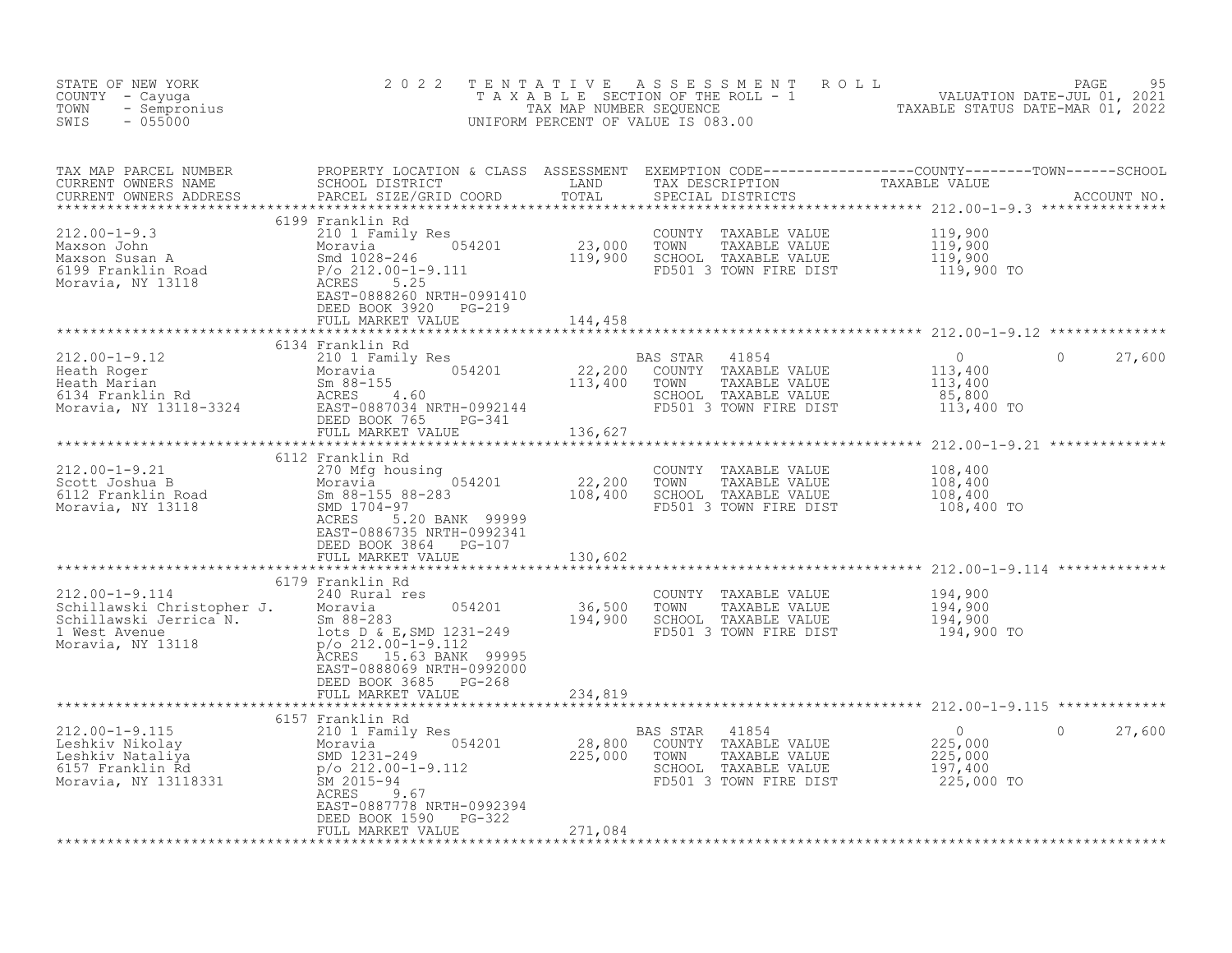| STATE OF NEW YORK<br>COUNTY - Cayuga<br>- Sempronius<br>TOWN<br>SWIS<br>$-055000$                                                                                                                                                                | 2 0 2 2                                                                                                                                                                                   | TENTATIVE                   | A S S E S S M E N T A O L L<br>TAXABLE SECTION OF THE ROLL - 1 WALUATION DATE-JUL 01, 2021<br>UNIFORM PERCENT OF VALUE IS 083.00                                                                                                                          |                                                                 | PAGE<br>96 |
|--------------------------------------------------------------------------------------------------------------------------------------------------------------------------------------------------------------------------------------------------|-------------------------------------------------------------------------------------------------------------------------------------------------------------------------------------------|-----------------------------|-----------------------------------------------------------------------------------------------------------------------------------------------------------------------------------------------------------------------------------------------------------|-----------------------------------------------------------------|------------|
| TAX MAP PARCEL NUMBER<br>CURRENT OWNERS NAME<br>CURRENT OWNERS ADDRESS                                                                                                                                                                           |                                                                                                                                                                                           |                             | PROPERTY LOCATION & CLASS ASSESSMENT EXEMPTION CODE----------------COUNTY-------TOWN------SCHOOL<br>SCHOOL DISTRICT                         LAND       TAX DESCRIPTION             TAXABLE VALUE<br>PARCEL SIZE/GRID COORD         T<br>SPECIAL DISTRICTS |                                                                 |            |
| 212.00-1-9.116<br>Heath Paul Moravia Moravia 054201 34,300<br>6134 Franklin Rd Moravia 054201 34,300<br>Moravia, NY 13118-3324 SM 2014-44<br>Moravia, NY 13118-3324                                                                              | Franklin Rd<br>$SM 2014 - 44$<br>ACRES 27.35<br>EAST-0887224 NRTH-0991428<br>DEED BOOK 1540 PG-228<br>FULL MARKET VALUE                                                                   | 41,325                      | COUNTY TAXABLE VALUE<br>TAXABLE VALUE<br>TOWN<br>SCHOOL TAXABLE VALUE<br>FD501 3 TOWN FIRE DIST                                                                                                                                                           | 34, 300<br>34, 300<br>34, 300<br>34,300 TO                      | 16011140   |
|                                                                                                                                                                                                                                                  |                                                                                                                                                                                           |                             |                                                                                                                                                                                                                                                           |                                                                 |            |
| $212.00 - 1 - 10$<br>212.00-1-10<br>Morgan Melissa<br>1881 Colony Drive Unit 94<br>Surfside Beach, SC 29575                                                                                                                                      | 6016 Franklin Rd<br>270 Mfg housing<br>054201<br>Moravia<br>$Sm$ 742-213<br>ACRES 1.50<br>EAST-0884634 NRTH-0992749<br>DEED BOOK 984<br>$PG-169$                                          | 18,200<br>30,900            | COUNTY TAXABLE VALUE<br>TOWN<br>TAXABLE VALUE<br>SCHOOL TAXABLE VALUE<br>FD501 3 TOWN FIRE DIST<br>FD501 3 TOWN FIRE DIST                                                                                                                                 | 30,900<br>30,900<br>30,900<br>30,900 TO                         | 16001073   |
|                                                                                                                                                                                                                                                  | FULL MARKET VALUE                                                                                                                                                                         | 37,229                      |                                                                                                                                                                                                                                                           |                                                                 |            |
|                                                                                                                                                                                                                                                  | 6002 Franklin Rd                                                                                                                                                                          | * * * * * * * * * * * * * * |                                                                                                                                                                                                                                                           | ********************* 212.00-1-11 *****************             | 16001071   |
| 212.00-1-11<br>Roasato Trentyn<br>Bossard Taylor Moravia 054201<br>140 Canaan Heights Rd<br>Locke, NY 13092<br>PRIOR OWNER ON 3/01/2022<br>PRIOR OWNER ON 3/01/2022<br>PRIOR OWNER ON 3/01/2022<br>PRIOR OWNER ON 3/01/2022<br>PRIOR OWNER ON 3/ | 13,400                                                                                                                                                                                    | 119,000                     | COUNTY TAXABLE VALUE<br>TOWN<br>TAXABLE VALUE<br>SCHOOL TAXABLE VALUE<br>FD501 3 TOWN FIRE DIST<br>OMTAX Omitted Tax 520/551                                                                                                                              | 119,000<br>$\frac{119,000}{119,000}$<br>119,000 TO<br>147.87 MT |            |
| Rosato Trentyn                                                                                                                                                                                                                                   |                                                                                                                                                                                           | 143,373                     |                                                                                                                                                                                                                                                           |                                                                 |            |
|                                                                                                                                                                                                                                                  | Off Franklin Rd                                                                                                                                                                           |                             |                                                                                                                                                                                                                                                           |                                                                 |            |
| % 12.00-1-12.12<br>Jandrew Eric J<br>Jandrew Taylor Irene (1997)<br>Moravia (1997)<br>6225 Lacey Road (1997)<br>Moravia, NY 13118<br>Moravia, NY 13118<br>SAST-0887323 NRTH-0989984<br>DEED BOOK 3996                                            | 054201                                                                                                                                                                                    | 17,600<br>17,600            | COUNTY TAXABLE VALUE<br>TAXABLE VALUE<br>TOWN<br>SCHOOL TAXABLE VALUE<br>FD501 3 TOWN FIRE DIST                                                                                                                                                           | 17,600<br>17,600<br>17,600<br>17,600 TO                         |            |
|                                                                                                                                                                                                                                                  | FULL MARKET VALUE                                                                                                                                                                         | 21,205<br>************      |                                                                                                                                                                                                                                                           | ********************** 212.00-1-12.111 ************             |            |
| 212.00-1-12.111<br>Heath Paul<br>6134 Franklin Rd<br>Moravia, NY 13118                                                                                                                                                                           | Off Franklin Rd<br>322 Rural vac>10<br>322 Rural vac>10<br>Moravia 054201<br>Sm 89-73, 2014-44<br>p/o 212.00-1-12.11<br>$p$ /o 212.00-1-12.11<br>ACRES 41.40<br>EAST-0887641 NRTH-0990185 | 36,600<br>36,600            | COUNTY TAXABLE VALUE<br>TOWN<br>TAXABLE VALUE<br>SCHOOL TAXABLE VALUE<br>FD501 3 TOWN FIRE DIST                                                                                                                                                           | 36,600<br>36,600<br>36,600<br>36,600 TO                         | 16011130   |
|                                                                                                                                                                                                                                                  | DEED BOOK 1540<br>PG-228<br>FULL MARKET VALUE                                                                                                                                             | 44,096                      |                                                                                                                                                                                                                                                           |                                                                 |            |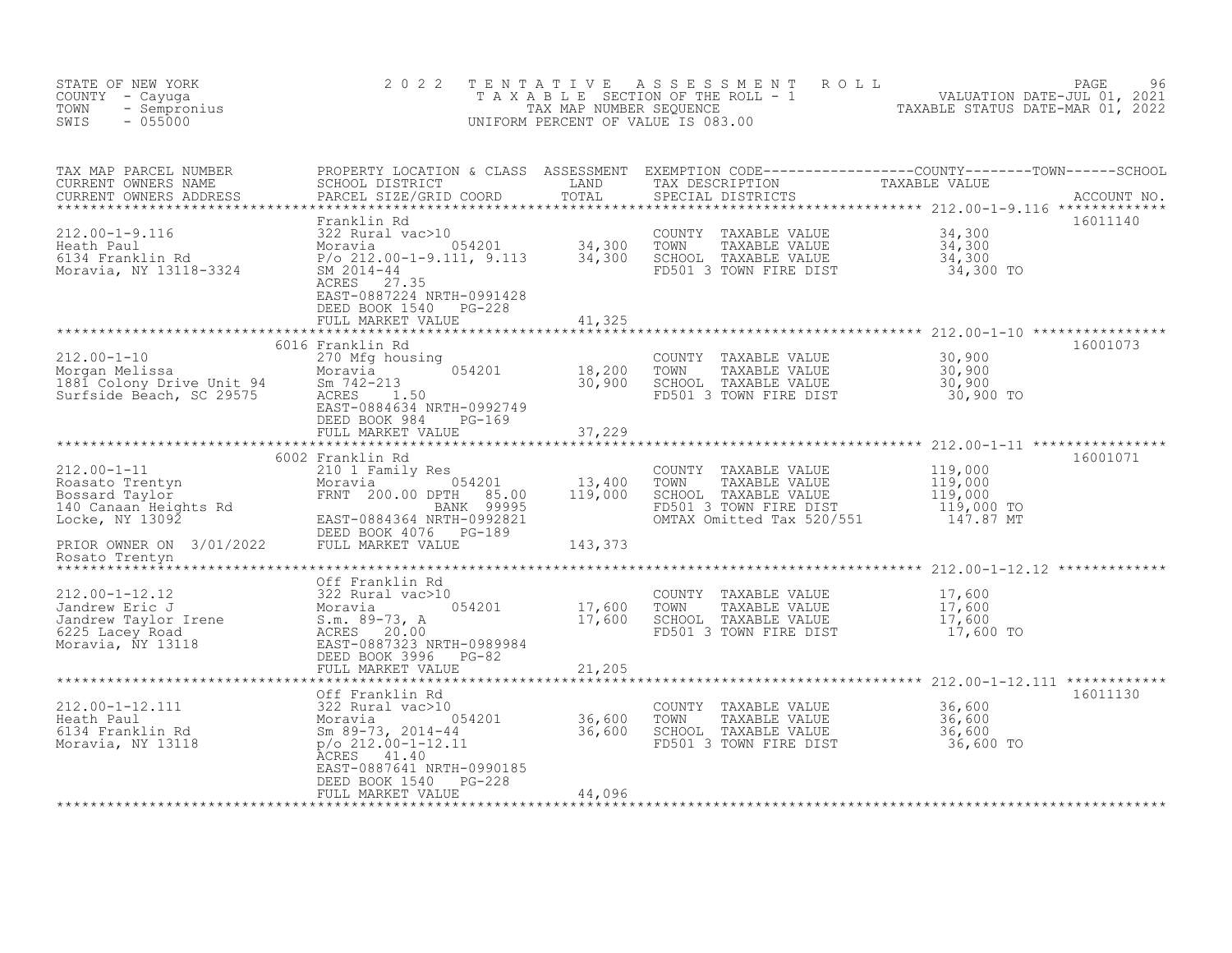| STATE OF NEW YORK<br>COUNTY - Cayuga<br>TOWN<br>- Sempronius<br>SWIS<br>$-055000$                                                                                                                                                     | 2 0 2 2                                                                                                     |                             | TENTATIVE ASSESSMENT<br>UNIFORM PERCENT OF VALUE IS 083.00                                                                      | R O L L<br>TAXABLE SECTION OF THE ROLL - 1 WOLL WALUATION DATE-JUL 01, 2021                                                                                                                                 | PAGE<br>97         |
|---------------------------------------------------------------------------------------------------------------------------------------------------------------------------------------------------------------------------------------|-------------------------------------------------------------------------------------------------------------|-----------------------------|---------------------------------------------------------------------------------------------------------------------------------|-------------------------------------------------------------------------------------------------------------------------------------------------------------------------------------------------------------|--------------------|
| TAX MAP PARCEL NUMBER<br>CURRENT OWNERS NAME<br>CURRENT OWNERS ADDRESS                                                                                                                                                                |                                                                                                             |                             |                                                                                                                                 | PROPERTY LOCATION & CLASS ASSESSMENT EXEMPTION CODE------------------COUNTY--------TOWN------SCHOOL<br>SCHOOL DISTRICT LAND TAX DESCRIPTION TAXABLE VALUE<br>PARCEL SIZE/GRID COORD TOTAL SPECIAL DISTRICTS |                    |
| 212.00-1-12.211 222<br>Edgar Richard 20,800 ENH STAR<br>Edgar Sharon 524 Eranily Res 54201<br>Edgar Sharon 5224 Eranklin Rd Inc 212-2-14.31<br>Moravia, NY 13118-3320 3M 2014-44, 83-86 54-222<br>Moravia, NY 13118-3320 3.50 FD501 3 | 6224 Franklin Rd<br>EAST-0888304 NRTH-0990751<br>DEED BOOK 866 PG-152<br>FULL MARKET VALUE                  | 172,169                     | VET WAR CT 41121<br>$41121$<br>41834<br>COUNTY TAXABLE VALUE<br>TAXABLE VALUE<br>SCHOOL TAXABLE VALUE<br>FD501 3 TOWN FIRE DIST | 7,470<br>7,470<br>$\overline{0}$<br>$\begin{array}{r} 0 \ 135,430 \ 135,430 \ 73,990 \ 142,900 \text{~TO} \end{array}$                                                                                      | $\Omega$<br>68,910 |
|                                                                                                                                                                                                                                       |                                                                                                             |                             |                                                                                                                                 |                                                                                                                                                                                                             |                    |
|                                                                                                                                                                                                                                       | DEED BOOK 1652 PG-239                                                                                       |                             | COUNTY TAXABLE VALUE<br>TAXABLE VALUE<br>TOWN<br>SCHOOL TAXABLE VALUE<br>FD501 3 TOWN FIRE DIST                                 | 53,800<br>53,800<br>53,800<br>53,800 TO                                                                                                                                                                     | 16014063           |
|                                                                                                                                                                                                                                       | FULL MARKET VALUE                                                                                           | 64,819                      |                                                                                                                                 |                                                                                                                                                                                                             |                    |
|                                                                                                                                                                                                                                       | 6070 Dresserville Rd                                                                                        | * * * * * * * * * * * * * * |                                                                                                                                 |                                                                                                                                                                                                             | 16014061           |
| $212.00 - 1 - 14.1$<br>212.00-1-14.1<br>Ayres Jamie<br>Ayres Crystal Sm 91-35<br>6070 Dresserville Rd Sm 2009-179, SMD 1681-198<br>Moravia, NY 13118 (EAST-0885351 NRTH-0989928                                                       | 210 1 Family Res<br>054201<br>DEED BOOK 1681 PG-194                                                         | 23,600<br>125,000           | COUNTY TAXABLE VALUE<br>TOWN<br>TAXABLE VALUE<br>SCHOOL TAXABLE VALUE<br>FD501 3 TOWN FIRE DIST                                 | 125,000<br>125,000<br>125,000<br>125,000 TO                                                                                                                                                                 |                    |
|                                                                                                                                                                                                                                       | FULL MARKET VALUE                                                                                           | 150,602                     |                                                                                                                                 |                                                                                                                                                                                                             |                    |
| 212.00-1-14.2<br>King Aaron M<br>6090 Dresserville Rd<br>Moravia (54201 19,100<br>6090 Dresserville Rd<br>Moravia, NY 13118<br>907-126 Cohveyance Of<br>907-126 Cohveyance Of                                                         | 6090 Dresserville Rd<br>Water Rights<br>ACRES<br>2.20 BANK 99999<br>EAST-0885689 NRTH-0989627               |                             | COUNTY TAXABLE VALUE<br>TOWN      TAXABLE VALUE<br>SCHOOL   TAXABLE VALUE<br>FD501 3 TOWN FIRE DIST                             | 81,100<br>$\frac{81,100}{81,100}$<br>81,100 TO                                                                                                                                                              |                    |
|                                                                                                                                                                                                                                       | DEED BOOK 1694 PG-48<br>FULL MARKET VALUE                                                                   | 97,711                      |                                                                                                                                 |                                                                                                                                                                                                             |                    |
|                                                                                                                                                                                                                                       | ************************                                                                                    |                             |                                                                                                                                 |                                                                                                                                                                                                             |                    |
| $212.00 - 1 - 15$<br>212.00-1-15<br>Mann Christopher M<br>1711 Argyle Rd<br>Merrick, NY 11566<br>Merrick, NY 11566<br>Merrick, NY 11566<br>20085009 NRTH-0989868<br>2009 NRTH-0989868<br>2009 NRTH-0989868                            | 6058 Dresserville Rd<br>210 1 Family Res<br>$054201$ $23,400$<br>DEED BOOK 1243 PG-339<br>FULL MARKET VALUE | 112,530                     | COUNTY TAXABLE VALUE<br>TAXABLE VALUE<br>TOWN<br>SCHOOL TAXABLE VALUE<br>FD501 3 TOWN FIRE DIST                                 | 93,400<br>93,400<br>93,400<br>93,400 TO                                                                                                                                                                     | 16014062           |
|                                                                                                                                                                                                                                       |                                                                                                             |                             |                                                                                                                                 |                                                                                                                                                                                                             |                    |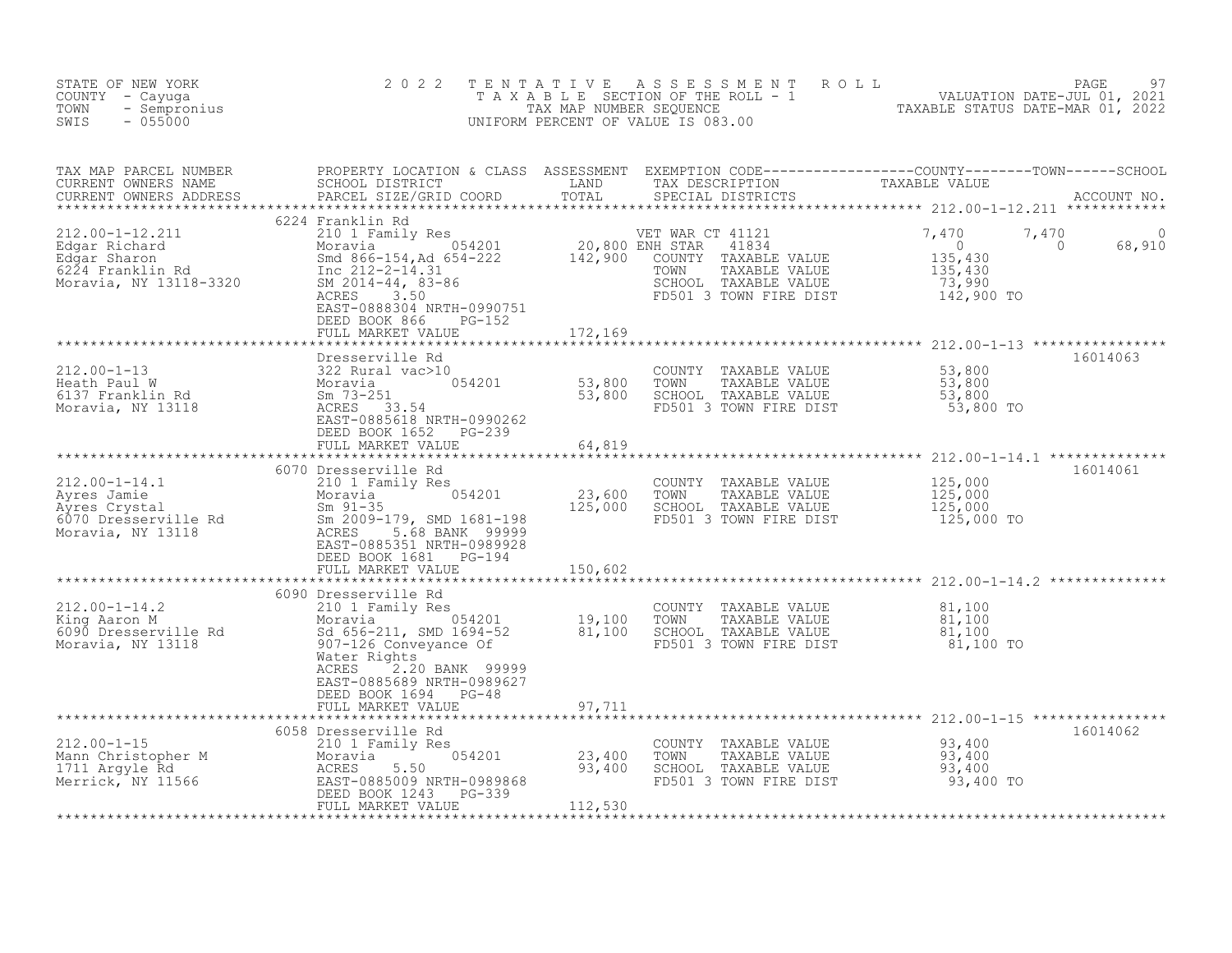| STATE OF NEW YORK | 2022 TENTATIVE ASSESSMENT ROLL     |                                  | PAGE | 98 |
|-------------------|------------------------------------|----------------------------------|------|----|
| COUNTY – Cayuqa   | TAXABLE SECTION OF THE ROLL - 1    | VALUATION DATE-JUL 01, 2021      |      |    |
| TOWN - Sempronius | TAX MAP NUMBER SEOUENCE            | TAXABLE STATUS DATE-MAR 01, 2022 |      |    |
| $-055000$<br>SWIS | UNIFORM PERCENT OF VALUE IS 083.00 |                                  |      |    |

| TAX MAP PARCEL NUMBER                                                                                                                                                                                                                                                                                                                                                                                                                                | PROPERTY LOCATION & CLASS ASSESSMENT EXEMPTION CODE----------------COUNTY-------TOWN-----SCHOOL |         |                                                                                                                                                                                                                    |                                                        |                                |
|------------------------------------------------------------------------------------------------------------------------------------------------------------------------------------------------------------------------------------------------------------------------------------------------------------------------------------------------------------------------------------------------------------------------------------------------------|-------------------------------------------------------------------------------------------------|---------|--------------------------------------------------------------------------------------------------------------------------------------------------------------------------------------------------------------------|--------------------------------------------------------|--------------------------------|
|                                                                                                                                                                                                                                                                                                                                                                                                                                                      |                                                                                                 |         |                                                                                                                                                                                                                    |                                                        |                                |
|                                                                                                                                                                                                                                                                                                                                                                                                                                                      | 6050 Dresserville Rd                                                                            |         |                                                                                                                                                                                                                    |                                                        | 16014060<br>$0 \t 27,600$      |
|                                                                                                                                                                                                                                                                                                                                                                                                                                                      |                                                                                                 |         |                                                                                                                                                                                                                    |                                                        |                                |
| $[0.34 \text{ Dreseserving}] \setlength{\footnotesize{0.1200-1}} \begin{minipage}[t]{.5em} \begin{minipage}[t]{.05em} \begin{minipage}[t]{.05em} \begin{minipage}[t]{.05em} \begin{minipage}[t]{.05em} \begin{minipage}[t]{.05em} \begin{minipage}[t]{.05em} \begin{minipage}[t]{.05em} \begin{minipage}[t]{.05em} \begin{minipage}[t]{.05em} \begin{minipage}[t]{.05em} \begin{minipage}[t]{.05em} \begin{minipage}[t]{.05em} \begin{minipage}[t]{$ | 6034 Dresserville Rd                                                                            |         |                                                                                                                                                                                                                    |                                                        |                                |
|                                                                                                                                                                                                                                                                                                                                                                                                                                                      |                                                                                                 |         |                                                                                                                                                                                                                    |                                                        |                                |
| 212.00-1-17.1<br>Kane Joel D<br>Xane Andrew W<br>6116 Dresserville Rd<br>6116 Dresserville Rd<br>6116 Dresserville Rd<br>6116 Dresserville Rd<br>6116 Dresserville Rd<br>6116 Dresserville Rd<br>6116 Dresserville Rd<br>61212.00-1-17 & 18                                                                                                                                                                                                          | 6116 Dresserville Rd<br>ACRES 105.50<br>EAST-0884975 NRTH-0988740<br>DEED BOOK 1532 PG-53       |         | e Rd<br>es<br>054201 150,400 COUNTY TAXABLE VALUE 197,900<br>197,900 TOWN TAXABLE VALUE 197,900<br>197,900 SCHOOL TAXABLE VALUE 170,300<br>197,900 TOPS<br>197,900 TOPS<br>197,900 TOPS                            |                                                        | 16014150<br>$0 \t 27,600$      |
|                                                                                                                                                                                                                                                                                                                                                                                                                                                      | FULL MARKET VALUE                                                                               | 238,434 |                                                                                                                                                                                                                    |                                                        |                                |
|                                                                                                                                                                                                                                                                                                                                                                                                                                                      | 6225 Lacey Rd                                                                                   |         |                                                                                                                                                                                                                    |                                                        | 16016110                       |
|                                                                                                                                                                                                                                                                                                                                                                                                                                                      |                                                                                                 |         |                                                                                                                                                                                                                    |                                                        |                                |
| 212.00-1-19.2<br>Burhans Richard E<br>Burhans Matthew & Eric<br>6157 Lacey Rd<br>Moravia, NY 13118<br>Moravia, NY 13118<br>CEED BOOK 1578<br>CEED BOOK 1578<br>CEED BOOK 1578<br>PG-191<br>FULL MARKET VALUE<br>FULL MARKET VALUE<br>FULL MARKET VALU                                                                                                                                                                                                | 6157 Lacey Rd                                                                                   |         | ENH STAR 41834<br>054201 38,800 COUNTY TAXABLE VALUE<br>142,100 TOWN TAXABLE VALUE<br>SCHOOL TAXABLE VALUE<br>FD501 3 TOWN FIRE DIST<br>RE-191<br>SCHOOL TAXABLE VALUE 73,190<br>FD501 3 TOWN FIRE DIST 142,100 TO | $\begin{array}{c} 0 \\ 142,100 \\ 142,100 \end{array}$ | 16016111<br>$\Omega$<br>68,910 |
|                                                                                                                                                                                                                                                                                                                                                                                                                                                      |                                                                                                 |         |                                                                                                                                                                                                                    |                                                        |                                |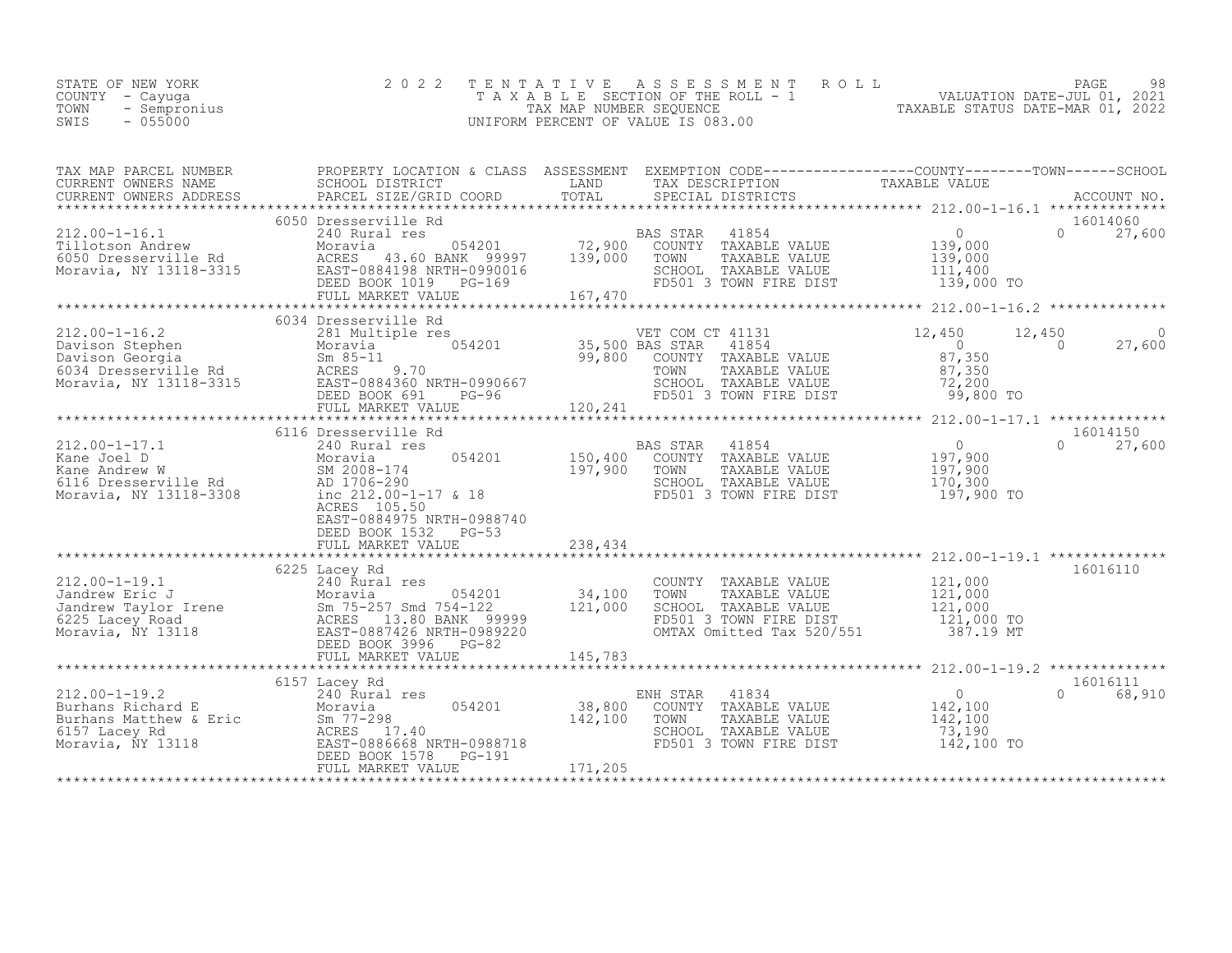| STATE OF NEW YORK<br>COUNTY - Cayuga<br>- Sempronius<br>TOWN<br>$-055000$<br>SWIS                                                                                                                                                        | 2 0 2 2<br>TENTATIVE                                                                                 | UNIFORM PERCENT OF VALUE IS 083.00 |                | ASSESSMENT ROLL                                                                                                         | T A X A B L E SECTION OF THE ROLL - 1 VALUATION DATE-JUL 01, 2021<br>TAX MAP NUMBER SEQUENCE<br>INIFORM PERCENT OF VALUE IS 083.00 |                        | PAGE<br>99         |
|------------------------------------------------------------------------------------------------------------------------------------------------------------------------------------------------------------------------------------------|------------------------------------------------------------------------------------------------------|------------------------------------|----------------|-------------------------------------------------------------------------------------------------------------------------|------------------------------------------------------------------------------------------------------------------------------------|------------------------|--------------------|
|                                                                                                                                                                                                                                          |                                                                                                      |                                    |                |                                                                                                                         |                                                                                                                                    |                        |                    |
| $212.00 - 1 - 20$<br>212.00-1-20<br>Compagni David<br>Compagni Lucinda<br>368 Frenchs Bay Rd<br>Tully, NY 13159-9440<br>2008 Bay Rd<br>2008351 BASET-0888351 BASET-0888351 BASET-0888351 BASET-0888351 BASET                             | 6247 Lacey Rd<br>230 3 Family Res<br>054201<br>EAST-0888351 NRTH-0989397<br>DEED BOOK 835<br>$PG-21$ | 18,000<br>215,700                  | TOWN           | COUNTY TAXABLE VALUE<br>TAXABLE VALUE<br>SCHOOL TAXABLE VALUE<br>FD501 3 TOWN FIRE DIST                                 | $215,700$<br>$215,700$<br>215,700<br>215,700 TO                                                                                    |                        | 16026010           |
|                                                                                                                                                                                                                                          | FULL MARKET VALUE                                                                                    | 259,880                            |                |                                                                                                                         |                                                                                                                                    |                        |                    |
| $212.00 - 1 - 21.1$<br>212.00-1-21.1<br>Foley Edward A Moravia (1.40 BANK 99999<br>2007 Sand Hill Rd ACRES 1.40 BANK 99999<br>2007 Sand Hill Rd EAST-0888720 NRTH-0989304<br>Moravia, NY 13118 ELED BOOK 1402 PG-47                      | 2007 Sand Hill Rd<br>210 1 Family Res<br>$054201$ 18,000                                             | 215,000<br>259,036                 | TOWN           | COUNTY TAXABLE VALUE<br>TAXABLE VALUE<br>SCHOOL TAXABLE VALUE<br>FD501 3 TOWN FIRE DIST                                 | 215,000<br>215,000<br>215,000<br>215,000<br>215,000 TO                                                                             |                        | 16011150           |
|                                                                                                                                                                                                                                          |                                                                                                      |                                    |                |                                                                                                                         |                                                                                                                                    |                        |                    |
| $212.00 - 1 - 21.2$<br>212.00-1-21.2<br>Tracy James E Moravia 054201<br>1906 Sand Hill Rd ACRES 59.10<br>Moravia, NY 13118-2341<br>MAY BE SUBJECT TO PAYMENT FULL MARKET VALUE<br>INDER AGDIST LAW TIL 2026<br>FULL MARKET VALUE         | 1918 Sand Hill Rd                                                                                    | 156,200                            | TOWN           | $41700$<br>$41720$<br>COUNTY TAXABLE VALUE<br>TAXABLE VALUE<br>SCHOOL TAXABLE VALUE<br>188,193 FD501 3 TOWN FIRE DIST   | 50,000<br>29,720<br>76,480<br>76,480<br>76,480<br>156,200 TO                                                                       | 50,000<br>29,720       | 50,000<br>29,720   |
| UNDER AGDIST LAW TIL 2026                                                                                                                                                                                                                |                                                                                                      |                                    |                |                                                                                                                         |                                                                                                                                    |                        |                    |
|                                                                                                                                                                                                                                          | 6171 Dresserville Rd                                                                                 | 86,747                             |                | 41802<br>41834<br><br>COUNTY TAXABLE VALUE<br>TOWN      TAXABLE VALUE<br>SCHOOL TAXABLE VALUE<br>FD501 3 TOWN FIRE DIST | 36,000<br>$\overline{0}$<br>36,000<br>36,000<br>72,000<br>3,090<br>72,000 TO                                                       | $\Omega$<br>$\bigcirc$ | 16003180<br>68,910 |
|                                                                                                                                                                                                                                          |                                                                                                      |                                    | BAS STAR 41854 |                                                                                                                         | $\overline{0}$                                                                                                                     | $\Omega$               | 16028020<br>27,600 |
| 212.00-1-23.1<br>Ward Living Trust Neva A Moravia<br>Ward, Trustee Neva A incl 212.00-1-23 & 212.00<br>6209 Dresserville Rd ACRES 28.10<br>Moravia, NY 13118-3316 EAST-0887971 NRTH-0986763<br>Moravia, NY 13118-3316 EAST-0887971 NRTH- | 054201 52,000 AG LAND EX 41720                                                                       | 153,800                            | TOWN           | COUNTY TAXABLE VALUE<br>TAXABLE VALUE<br>SCHOOL TAXABLE VALUE<br>FD501 3 TOWN FIRE DIST                                 | 6,270<br>147,530<br>147,530<br>119,930<br>153,800 TO                                                                               | 6,270                  | 6,270              |
| UNDER AGDIST LAW TIL 2026                                                                                                                                                                                                                |                                                                                                      | 185,301                            |                |                                                                                                                         |                                                                                                                                    |                        |                    |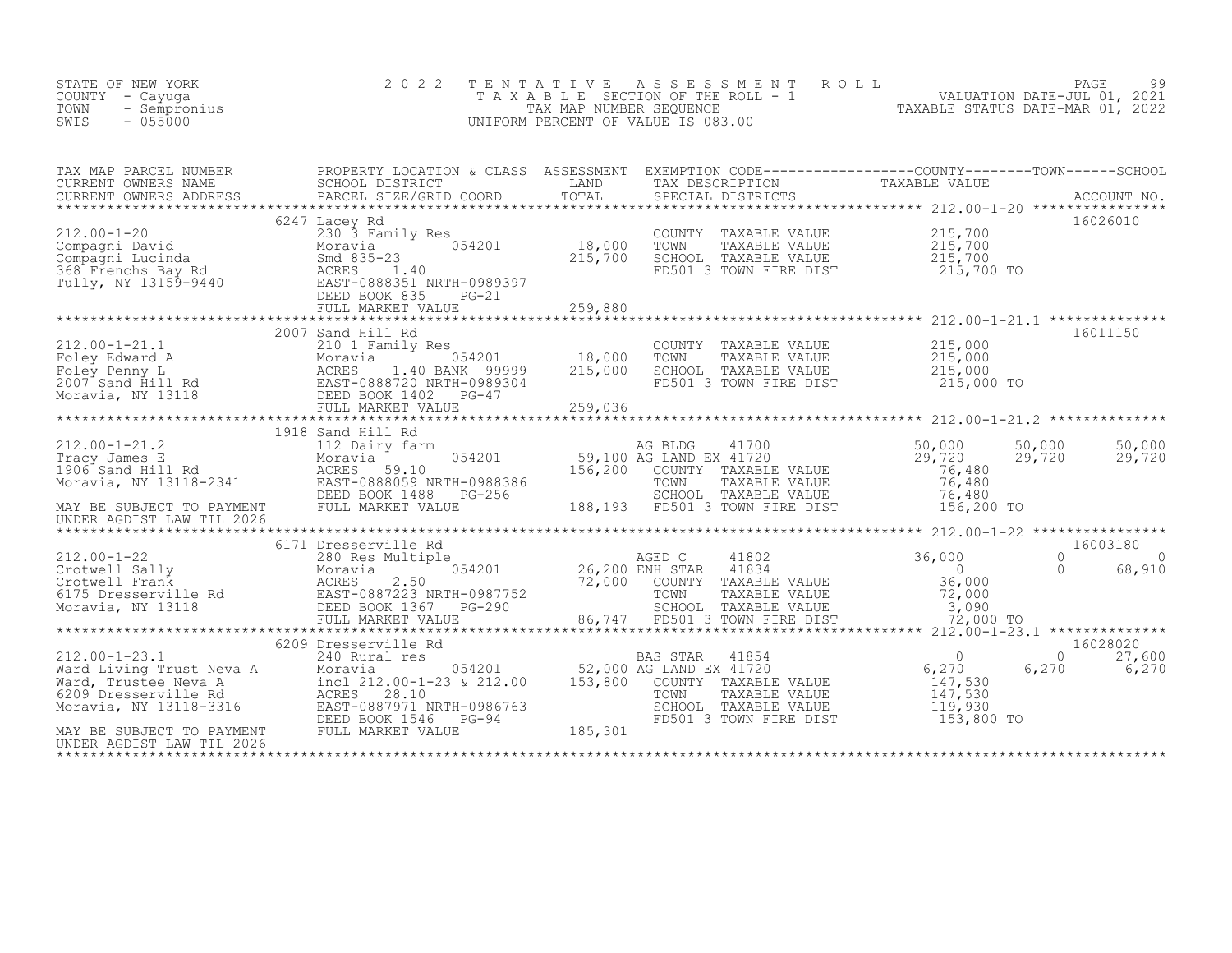| STATE OF NEW YORK    | 2022 TENTATIVE ASSESSMENT ROLL     |                                  | PAGE                        | 100 |
|----------------------|------------------------------------|----------------------------------|-----------------------------|-----|
| COUNTY - Cayuqa      | TAXABLE SECTION OF THE ROLL - 1    |                                  | VALUATION DATE-JUL 01, 2021 |     |
| TOWN<br>- Sempronius | TAX MAP NUMBER SEOUENCE            | TAXABLE STATUS DATE-MAR 01, 2022 |                             |     |
| $-055000$<br>SWIS    | UNIFORM PERCENT OF VALUE IS 083.00 |                                  |                             |     |
|                      |                                    |                                  |                             |     |

| PROPERTY LOCATION & CLASS ASSESSMENT EXEMPTION CODE----------------COUNTY-------TOWN-----SCHOOL<br>TAX DESCRIPTION<br>TAXABLE VALUE                                                                                                                                                                                                                                                  | LAND                              | SCHOOL DISTRICT                                                                                                                                                                         | TAX MAP PARCEL NUMBER<br>CURRENT OWNERS NAME                                                                                                                                                                                                                                                                     |
|--------------------------------------------------------------------------------------------------------------------------------------------------------------------------------------------------------------------------------------------------------------------------------------------------------------------------------------------------------------------------------------|-----------------------------------|-----------------------------------------------------------------------------------------------------------------------------------------------------------------------------------------|------------------------------------------------------------------------------------------------------------------------------------------------------------------------------------------------------------------------------------------------------------------------------------------------------------------|
| 16001080<br>COUNTY TAXABLE VALUE $90,300$<br>TOWN TAXABLE VALUE $90,300$<br>SCHOOL TAXABLE VALUE $90,300$<br>FD501 3 TOWN FIRE DIST 90,300<br>212.00-1-24<br>Petre David C Moravia 322 Rural vac>10<br>Moravia 054201 90,300 TOWN TAXABLE VALUE 90,300<br>Moravia 90,300 SCHOOL TAXABLE VALUE 90,300<br>DE 2nd Street #412 ACRES 63.90 NRTH-0986946 90,300 SCHOOL TAXABLE VALUE 90,3 |                                   | 6214 Dresserville Rd                                                                                                                                                                    | $212.00 - 1 - 24$                                                                                                                                                                                                                                                                                                |
| COUNTY TAXABLE VALUE<br>77,800<br>TOWN TAXABLE VALUE 77,800<br>SCHOOL TAXABLE VALUE 77,800<br>FD501 3 TOWN FIRE DIST 77,800 TO                                                                                                                                                                                                                                                       | 77,800<br>93,735                  | Brockway Rd<br>$054201$ $77,800$<br>FULL MARKET VALUE                                                                                                                                   | 212.00-1-25<br>105 Vac farmland<br>Sabattis Jerry Moravia 054201<br>Sabattis Denise Moravia 054201<br>2670 Howland Hill Rd EAST-0885242 NRTH-0987182<br>Marcelllus, NY 13108 DEED BOOK 1141 PG-132<br>FULL MARKET VALUE                                                                                          |
| 16007010<br>20,341<br>20,341 20,341<br>22,659<br>FOWN TAXABLE VALUE<br>SCHOOL TAXABLE VALUE<br>FD501 3 TOWN FIRE DIST 43,000 TO                                                                                                                                                                                                                                                      | 43,000<br>51,807                  | Brockway Rd<br>DEED BOOK 1322 PG-224<br>FULL MARKET VALUE                                                                                                                               | 212.00-1-26<br>Ripley Roland<br>Ripley Patricia<br>105 Vac farmland<br>105 Vac farmland<br>105 Vac farmland<br>105 Vac farmland<br>105 Vac farmland<br>105 Vac farmland<br>105 Vac farmland<br>105 Vac farmland<br>105 Vac farmland<br>105 Vac farmlan<br>MAY BE SUBJECT TO PAYMENT<br>UNDER AGDIST LAW TIL 2026 |
| 16009170<br>COUNTY TAXABLE VALUE 18,200<br>TOWN TAXABLE VALUE 18,200<br>SCHOOL TAXABLE VALUE 18,200<br>FD501 3 TOWN FIRE DIST 18,200<br>18,200 TO                                                                                                                                                                                                                                    | 21,928                            | Brockway Rd<br>FULL MARKET VALUE                                                                                                                                                        |                                                                                                                                                                                                                                                                                                                  |
| 16022100<br>$\begin{tabular}{llllll} \multicolumn{2}{c}{\text{COUNTY}} & \text{TAXABLE VALUE} & & & & \text{74,400} \\ \text{TOWN} & \text{TAXABLE VALUE} & & & \text{74,400} \end{tabular}$<br>SCHOOL TAXABLE VALUE<br>FD501 3 TOWN FIRE DIST<br>74,400<br>74,400 TO                                                                                                                | 054201 74,400<br>74,400<br>89,639 | Brockway Rd<br>322 Rural vac>10<br>Moravia<br>$\text{Sm}_{2}$ $\text{J}_2$ - 87, Ad 650-188<br>ACRES 59.50<br>EAST-0884565 NRTH-0985095<br>DEED BOOK 691<br>PG-321<br>FULL MARKET VALUE | 212.00-1-28<br>Scavone Phillip Sr<br>116 Cayuga Ave<br>Canastota, NY 13032<br>Canastota, NY 13032                                                                                                                                                                                                                |
| *********************** 212.00-1-28 *****************                                                                                                                                                                                                                                                                                                                                |                                   |                                                                                                                                                                                         |                                                                                                                                                                                                                                                                                                                  |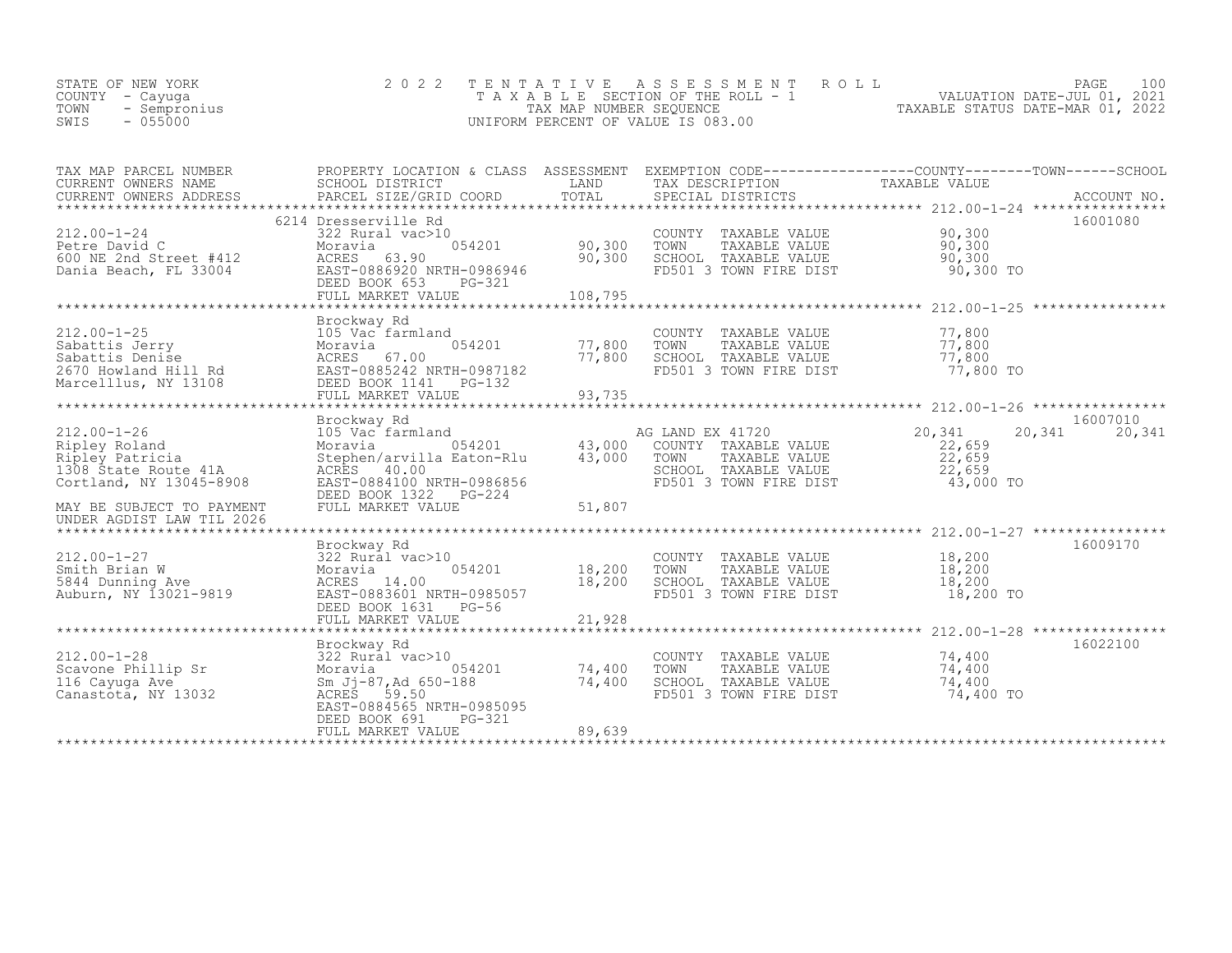| VALUATION DATE-JUL 01, 2021      |
|----------------------------------|
| TAXABLE STATUS DATE-MAR 01, 2022 |
|                                  |
|                                  |

| TAX MAP PARCEL NUMBER<br>CURRENT OWNERS NAME<br>CURRENT OWNERS ADDRESS                                 | PROPERTY LOCATION & CLASS ASSESSMENT EXEMPTION CODE----------------COUNTY-------TOWN-----SCHOOL<br>SCHOOL DISTRICT<br>PARCEL SIZE/GRID COORD                                                                                                                                                                                | LAND                                | TAX DESCRIPTION                                                                                                                 | TAXABLE VALUE                           |                                |
|--------------------------------------------------------------------------------------------------------|-----------------------------------------------------------------------------------------------------------------------------------------------------------------------------------------------------------------------------------------------------------------------------------------------------------------------------|-------------------------------------|---------------------------------------------------------------------------------------------------------------------------------|-----------------------------------------|--------------------------------|
| *********************************<br>$212.00 - 1 - 29$                                                 | Brockway Rd<br>322 Rural vac>10<br>212.00-1-29<br>Howarth Olivia A<br>Whitmore Julie Marie<br>Mhitmore Julie Marie<br>22.80<br>400 Elmwood Ave<br>EAST-0885642 NRTH-0985132<br>Groton, NY 13073<br>DEED BOOK 3672PG-5<br>FULL MARKET VALUE                                                                                  | $054201$ 29,600<br>29,600<br>35,663 | COUNTY TAXABLE VALUE $29,600$<br>TOWN TAXABLE VALUE $29,600$<br>SCHOOL TAXABLE VALUE<br>FD501 3 TOWN FIRE DIST                  | 29,600<br>29,600 TO                     | 16018020                       |
|                                                                                                        | Brockway Rd<br>212.00-1-30<br>22 Rural vac>10<br>Petre David C Moravia 054201<br>600 NE 2nd Street #412<br>Dania Beach, FL 33004<br>232 Rural vac>10<br>22 Rural vac>10<br>22 Rural vac>10<br>22 Rural vac>10<br>22 Rural vac>10<br>22 Rural vac>10<br>22 Rural v<br>DEED BOOK 468<br>$PG - 265$<br>FULL MARKET VALUE       | 81,700<br>98,434                    | COUNTY TAXABLE VALUE<br>TAXABLE VALUE<br>SCHOOL TAXABLE VALUE<br>FD501 3 TOWN FIRE DIST 81,700<br>FD501 3 TOWN FIRE DIST 81,700 | 81,700<br>81,700<br>81,700 TO           | 16021050                       |
| $212.00 - 1 - 31.1$<br>311 Res<br>2365 Oak Hill Rd<br>2365 Oak Hill Rd<br>Moravia, NY 13118-3251 ACRES | 6240 Dresserville Rd<br>311 Res vac land<br>ACRES 2.50<br>EAST-0887599 NRTH-0985931<br>DEED BOOK 1570 PG-232                                                                                                                                                                                                                | 054201 13,500<br>13,500             | COUNTY TAXABLE VALUE 13,500<br>TOWN TAXABLE VALUE 13,500<br>TOWN<br>SCHOOL TAXABLE VALUE 13,500<br>FD501 3 TOWN FIRE DIST       | 13,500 TO                               | 16004020                       |
|                                                                                                        | 6236 Dresserville Rd<br>212.00-1-31.2<br>Roser Paul E Moravia 054201<br>6236 Dresserville Rd Ad 701-124 714-325<br>Moravia, NY 13118-3337 ACRES 1.00 BANK 99998<br>054201 17,500<br>EAST-0887875 NRTH-0985993<br>DEED BOOK 1190 PG-332                                                                                      | 73,600                              | COUNTY TAXABLE VALUE<br>TOWN<br>TAXABLE VALUE<br>SCHOOL TAXABLE VALUE<br>FD501 3 TOWN FIRE DIST                                 | 73,600<br>73,600<br>73,600<br>73,600 TO |                                |
|                                                                                                        | 6239 Dresserville Rd<br>212.00-1-32<br>Crannell Robert<br>Crannell Donna<br>6239 Dresserville Rd<br>Moravia, NY 13118-3336<br>210 1 Family Res<br>2.50<br>2.50<br>2.50<br>2.50<br>2.50<br>2.50<br>2.50<br>2.50<br>2.50<br>2.50<br>2.50<br>2.50<br>2.50<br>2.50<br>2.50<br>2.50<br>2.50<br>2.50<br>2.50<br>FULL MARKET VALUE | 62,000<br>74,699                    | 5<br>0 19,500 COUNTY TAXABLE VALUE 62,000<br>TAXABLE VALUE<br>TOWN<br>SCHOOL TAXABLE VALUE<br>FD501 3 TOWN FIRE DIST            | 62,000<br>$\bigcap$<br>62,000 TO        | 16003080<br>$\Omega$<br>62,000 |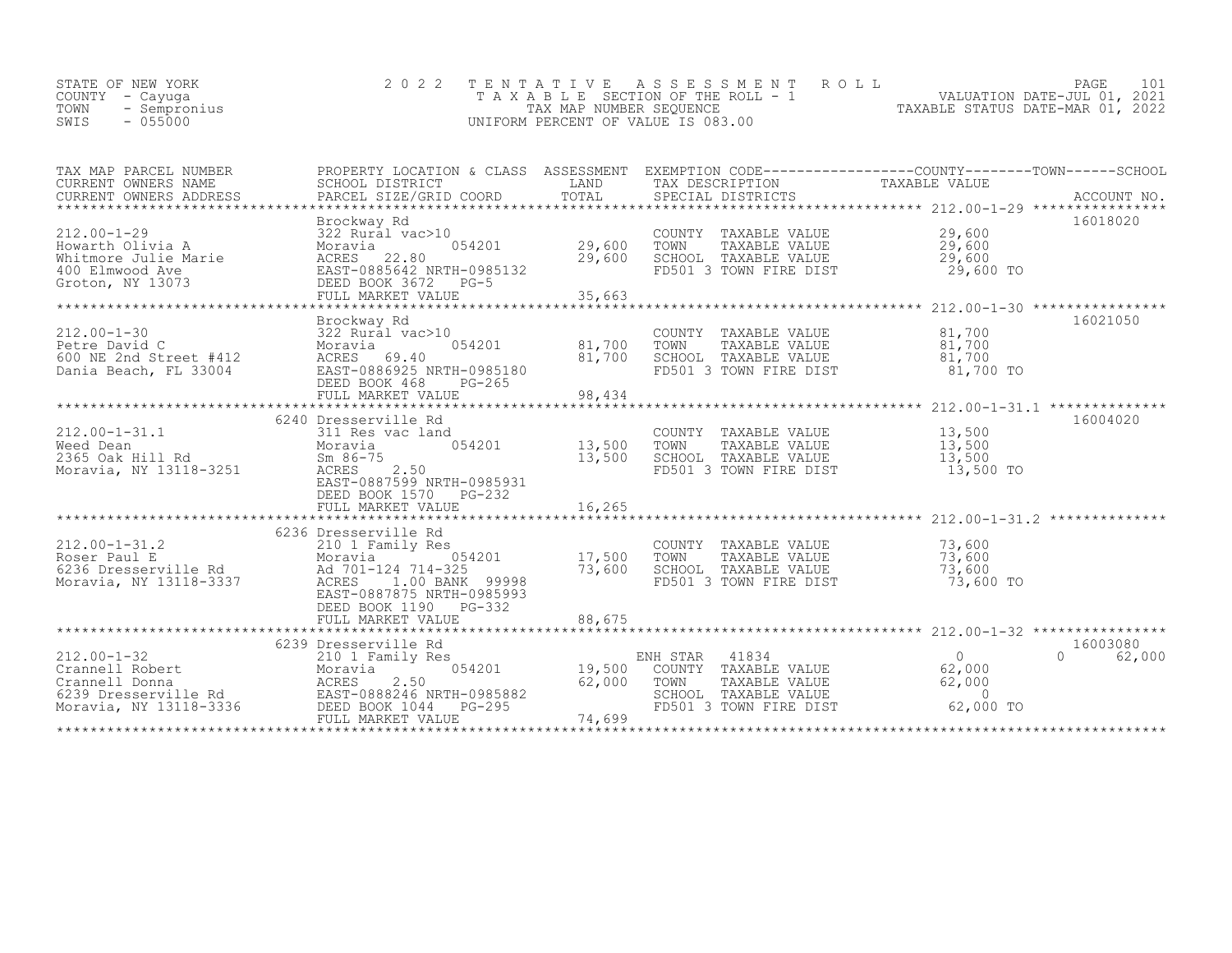| STATE OF NEW YORK<br>COUNTY - Cayuga<br>- Sempronius<br>TOWN<br>$-055000$<br>SWIS                                                                                                                                                                                                                                                                                                                                                                  | 2 0 2 2                                                          | TENTATIVE ASSESSMENT ROLL PAGE 102<br>TAXABLE SECTION OF THE ROLL - 1 VALUATION DATE-JUL 01, 2021<br>TAX MAP NUMBER SEQUENCE TAXABLE STATUS DATE-MAR 01, 2022<br>UNIFORM PERCENT OF VALUE IS 083.00 |               |
|----------------------------------------------------------------------------------------------------------------------------------------------------------------------------------------------------------------------------------------------------------------------------------------------------------------------------------------------------------------------------------------------------------------------------------------------------|------------------------------------------------------------------|-----------------------------------------------------------------------------------------------------------------------------------------------------------------------------------------------------|---------------|
|                                                                                                                                                                                                                                                                                                                                                                                                                                                    |                                                                  |                                                                                                                                                                                                     |               |
| $\begin{tabular}{lllllllllllllllllllllll} \textsc{TAY} & \textsc{PAP} & \textsc{PARCEL} & \textsc{PROBERTY} & \textsc{DCAPTION} & \textsc{CLAS} & \textsc{ASSESSMENT} & \textsc{EXEMPTION} & \textsc{CODE----------------C-COUNTY------C-MN------SCHOOL \\ \textsc{CURERENT ONNERS} & \textsc{ADDRESS} & \textsc{PARCEL} & \textsc{BACEL} & \textsc{GMDR} & \textsc{TAY} & \textsc{SACCDINY} & \textsc{RAXABLE} & \textsc{VALUE} & \textsc{COCUNY$ |                                                                  |                                                                                                                                                                                                     |               |
|                                                                                                                                                                                                                                                                                                                                                                                                                                                    | 6273 Dresserville Rd                                             |                                                                                                                                                                                                     | 16005010      |
| 312.00-1-36<br>212.00-1-36<br>212.00-1-36<br>212.00-1-36<br>212.00-1-36<br>212.00-1-36<br>212.00-1-36<br>212.00-1-36<br>212.00-1-36<br>212.00-1-36<br>212.00-1-36<br>212.00-1-36<br>212.00-1-36<br>212.00-1-36<br>212.00-1-36<br>212.00-1-36<br>212.00-1-36<br>2                                                                                                                                                                                   | BANK 99997<br>EAST-0888710 NRTH-0985597<br>DEED BOOK 1357 PG-166 |                                                                                                                                                                                                     | $0 \t 27,600$ |
|                                                                                                                                                                                                                                                                                                                                                                                                                                                    |                                                                  |                                                                                                                                                                                                     |               |
|                                                                                                                                                                                                                                                                                                                                                                                                                                                    |                                                                  |                                                                                                                                                                                                     | 16002180      |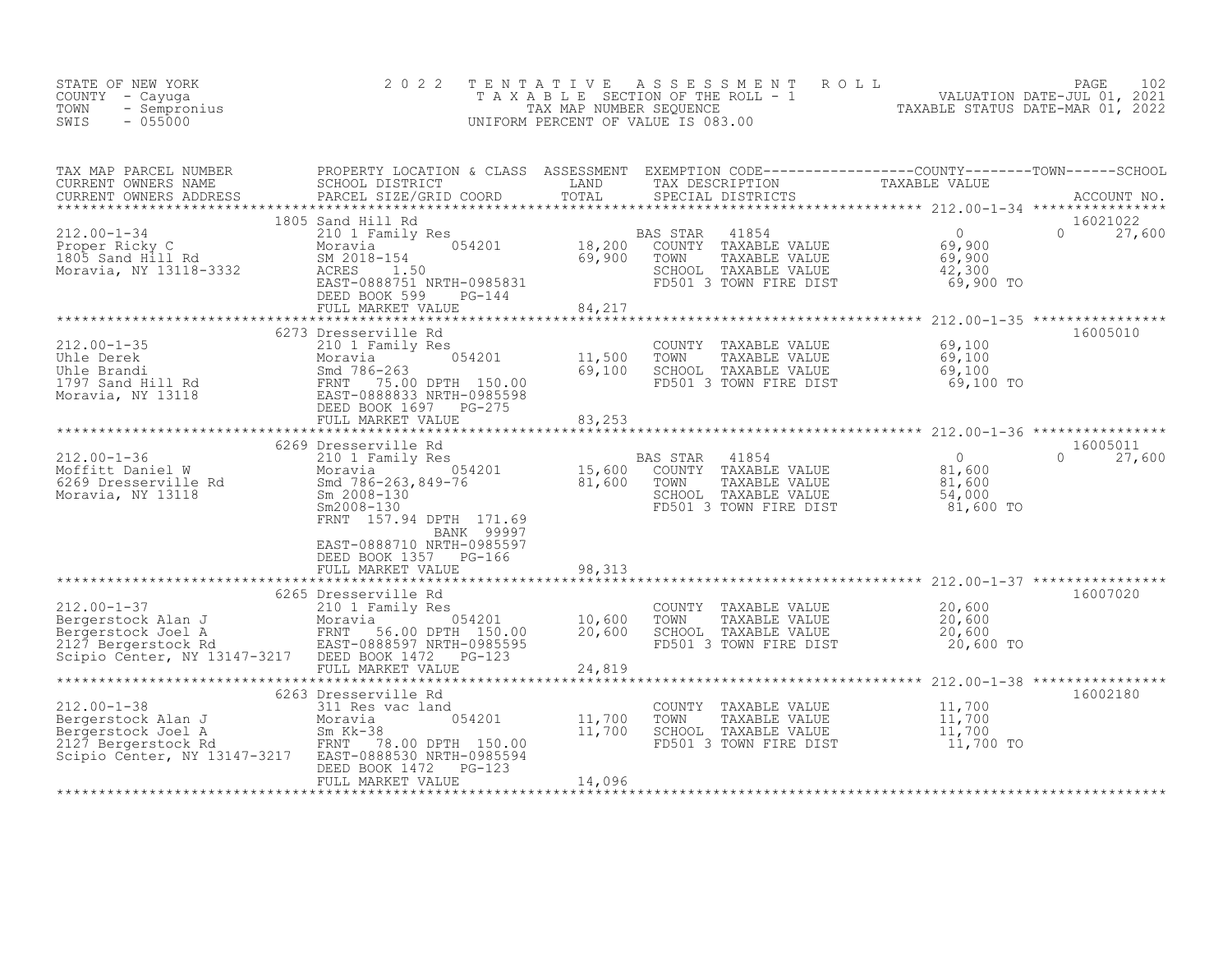| STATE OF NEW YORK<br>COUNTY - Cayuga<br>- Sempronius<br>TOWN<br>$-055000$<br>SWIS                                                                                                                                                 | 2 0 2 2                                                                                          | TENTATIVE<br>UNIFORM PERCENT OF VALUE IS 083.00 |  | FENTATIVE ASSESSMENT ROLL MALUATION DATE-JUL 01, 2021<br>TAXABLE SECTION OF THE ROLL - 1<br>TAX MAP NUMBER SEQUENCE TAXABLE STATUS DATE-MAR 01, 2022<br>JNIFORM PERCENT OF VALUE IS 083.00 |               |
|-----------------------------------------------------------------------------------------------------------------------------------------------------------------------------------------------------------------------------------|--------------------------------------------------------------------------------------------------|-------------------------------------------------|--|--------------------------------------------------------------------------------------------------------------------------------------------------------------------------------------------|---------------|
| TAX MAP PARCEL NUMBER PROPERTY LOCATION & CLASS ASSESSMENT EXEMPTION CODE----------------COUNTY--------TOWN------SCHOOL CURRENT OWNERS NAME SCHOOL DISTRICT LAND TAX DESCRIPTION TAXABLE VALUE<br>CURRENT OWNERS ADDRESS PARCEL S |                                                                                                  |                                                 |  |                                                                                                                                                                                            |               |
|                                                                                                                                                                                                                                   |                                                                                                  |                                                 |  |                                                                                                                                                                                            |               |
|                                                                                                                                                                                                                                   |                                                                                                  |                                                 |  |                                                                                                                                                                                            |               |
|                                                                                                                                                                                                                                   |                                                                                                  |                                                 |  |                                                                                                                                                                                            |               |
|                                                                                                                                                                                                                                   |                                                                                                  |                                                 |  |                                                                                                                                                                                            |               |
|                                                                                                                                                                                                                                   | FULL MARKET VALUE                                                                                | 87,831                                          |  |                                                                                                                                                                                            |               |
|                                                                                                                                                                                                                                   |                                                                                                  |                                                 |  |                                                                                                                                                                                            |               |
|                                                                                                                                                                                                                                   |                                                                                                  |                                                 |  |                                                                                                                                                                                            | $0 \t 27,600$ |
|                                                                                                                                                                                                                                   |                                                                                                  |                                                 |  |                                                                                                                                                                                            |               |
| 212.00-1-43<br>Weed Dale<br>1704 Carley Dr. 311 Res vac land<br>1704 Carley Dr. 3140<br>1704 Carley Dr. 3140<br>2,400<br>Port Byron, NY 13140<br>Mapping Error 1995<br>FRNT 61.60 DPTH 96.00                                      | FRNT 61.60 DPTH 96.00<br>EAST-0888848 NRTH-0985111<br>DEED BOOK 1002 PG-138<br>FULL MARKET VALUE | 2,892                                           |  | COUNTY TAXABLE VALUE<br>TOWN TAXABLE VALUE 2,400<br>SCHOOL TAXABLE VALUE 2,400<br>FD501 3 TOWN FIRE DIST 2,400 TO                                                                          | 16002060      |
|                                                                                                                                                                                                                                   |                                                                                                  |                                                 |  |                                                                                                                                                                                            |               |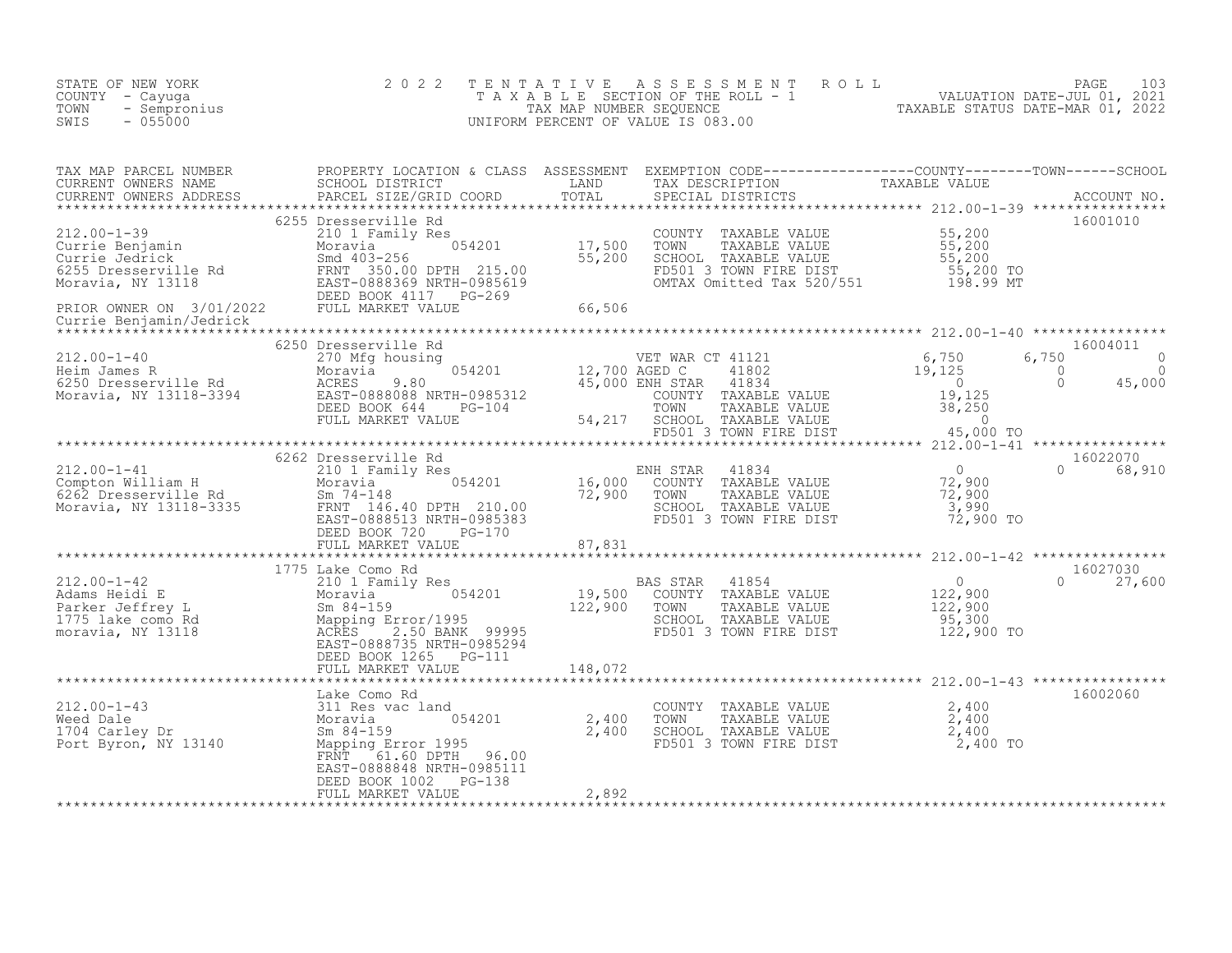| VALUATION DATE-JUL 01, 2021<br>T A X A B L E SECTION OF THE ROLL - 1<br>COUNTY - Cayuga<br>TAXABLE STATUS DATE-MAR 01, 2022<br>TOWN<br>- Sempronius<br>TAX MAP NUMBER SEOUENCE<br>$-055000$<br>UNIFORM PERCENT OF VALUE IS 083.00<br>SWIS | STATE OF NEW YORK |  | 2022 TENTATIVE ASSESSMENT ROLL |  |  | PAGE 104 |  |
|-------------------------------------------------------------------------------------------------------------------------------------------------------------------------------------------------------------------------------------------|-------------------|--|--------------------------------|--|--|----------|--|
|-------------------------------------------------------------------------------------------------------------------------------------------------------------------------------------------------------------------------------------------|-------------------|--|--------------------------------|--|--|----------|--|

| TAX MAP PARCEL NUMBER | PROPERTY LOCATION & CLASS ASSESSMENT EXEMPTION CODE-----------------COUNTY-------TOWN------SCHOOL<br>TAX MAP PARCER TRINING TRINING A CONSUMING A CONSUMING TRINING TRINING TRINING TRINING TRINING TRINING TRINING<br>CURRENT OWNERS ADDRESS FOR BORD TOTAL TRINING TRINING TRINING TRINING TRINING TRINING TRINING TRINING TRINING T                                                                                              |  |                                                  |
|-----------------------|-------------------------------------------------------------------------------------------------------------------------------------------------------------------------------------------------------------------------------------------------------------------------------------------------------------------------------------------------------------------------------------------------------------------------------------|--|--------------------------------------------------|
|                       |                                                                                                                                                                                                                                                                                                                                                                                                                                     |  |                                                  |
|                       | 1757 Lake Como Rd                                                                                                                                                                                                                                                                                                                                                                                                                   |  | 16002120                                         |
|                       | $\begin{array}{cccccccc} 212.00-1-44 & 1757 \text{ Lake Como Rd} & 210 1 \text{ Family Res} & 254201 & 0 & 210 1 \text{ Family Res} & 0 & 210 1 \text{ Family Res} & 0 & 210 1 \text{ Family Res} & 0 & 210 1 \text{ Family Res} & 0 & 210 1 \text{ Family Res} & 0 & 210 1 \text{ Family Res} & 0 & 210 1 \text{ Family Res} & 0 & 210 1 \text{ Family Res} & 0 & 210 1 \text{ Family Res} & 0 & 210 1 \text{ Family Res} & 0 & 2$ |  | $0 \t 27,600$                                    |
|                       |                                                                                                                                                                                                                                                                                                                                                                                                                                     |  |                                                  |
|                       | 1749 Lake Como Rd                                                                                                                                                                                                                                                                                                                                                                                                                   |  | 16018010                                         |
|                       |                                                                                                                                                                                                                                                                                                                                                                                                                                     |  |                                                  |
|                       | 1737 Lake Como Rd                                                                                                                                                                                                                                                                                                                                                                                                                   |  | 16023020                                         |
|                       |                                                                                                                                                                                                                                                                                                                                                                                                                                     |  |                                                  |
|                       |                                                                                                                                                                                                                                                                                                                                                                                                                                     |  |                                                  |
|                       |                                                                                                                                                                                                                                                                                                                                                                                                                                     |  |                                                  |
|                       |                                                                                                                                                                                                                                                                                                                                                                                                                                     |  | 16022110<br>$\overline{0}$<br>$\frac{0}{27.600}$ |
|                       |                                                                                                                                                                                                                                                                                                                                                                                                                                     |  |                                                  |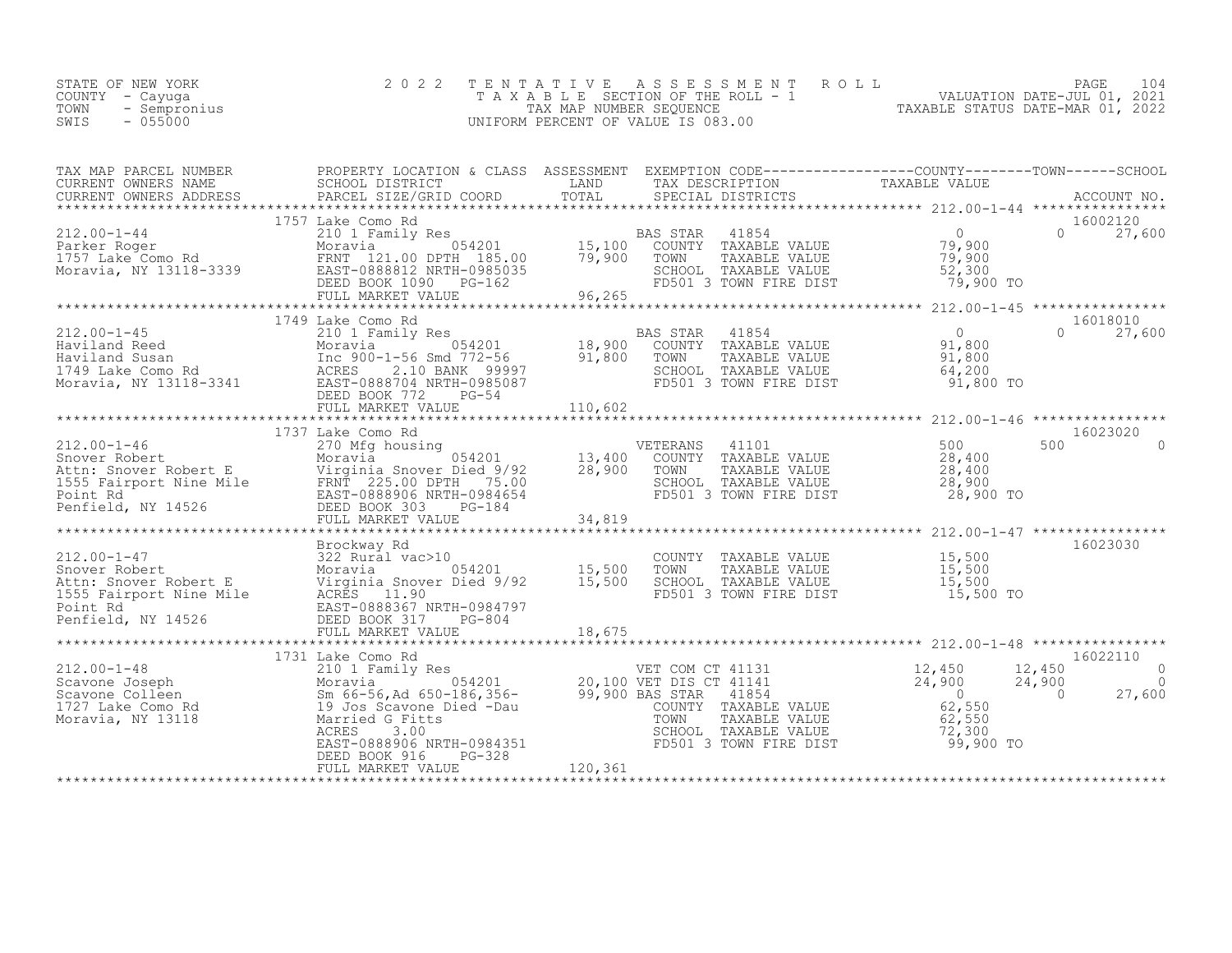| 2 0 2 2<br>COUNTY - Cayuga<br>TOWN - Sempronius<br>SWIS - 055000 |                                                                   |  | TENTATIVE ASSESSMENT ROLL PAGE 105<br>TAXABLE SECTION OF THE ROLL - 1 VALUATION DATE-JUL 01, 2021<br>TAX MAP NUMBER SEQUENCE TAXABLE STATUS DATE-MAR 01, 2022<br>UNIFORM PERCENT OF VALUE IS 083.00                                                                                                                                                                                       |
|------------------------------------------------------------------|-------------------------------------------------------------------|--|-------------------------------------------------------------------------------------------------------------------------------------------------------------------------------------------------------------------------------------------------------------------------------------------------------------------------------------------------------------------------------------------|
|                                                                  |                                                                   |  |                                                                                                                                                                                                                                                                                                                                                                                           |
|                                                                  |                                                                   |  |                                                                                                                                                                                                                                                                                                                                                                                           |
|                                                                  |                                                                   |  |                                                                                                                                                                                                                                                                                                                                                                                           |
|                                                                  |                                                                   |  |                                                                                                                                                                                                                                                                                                                                                                                           |
|                                                                  |                                                                   |  |                                                                                                                                                                                                                                                                                                                                                                                           |
|                                                                  |                                                                   |  |                                                                                                                                                                                                                                                                                                                                                                                           |
|                                                                  |                                                                   |  |                                                                                                                                                                                                                                                                                                                                                                                           |
|                                                                  |                                                                   |  | $\begin{tabular}{lcccc} \texttt{\small 12.00-1-51.1 & \texttt{\small 14.32} & \texttt{\small 15.000-1-51.1} & \texttt{\small 14.32} & \texttt{\small 15.000-1-51.1} & \texttt{\small 14.32} & \texttt{\small 15.000-1-51.1} & \texttt{\small 14.32} & \texttt{\small 15.000-1-51.1} & \texttt{\small 15.008090} & \texttt{\small 15.008090} & \texttt{\small 15.008090} & \texttt{\small$ |
|                                                                  |                                                                   |  |                                                                                                                                                                                                                                                                                                                                                                                           |
|                                                                  | ACRES 30.30<br>EAST-0883859 NRTH-0983380<br>DEED BOOK 1398 PG-172 |  | 16008120                                                                                                                                                                                                                                                                                                                                                                                  |
|                                                                  | FULL MARKET VALUE 59,759                                          |  |                                                                                                                                                                                                                                                                                                                                                                                           |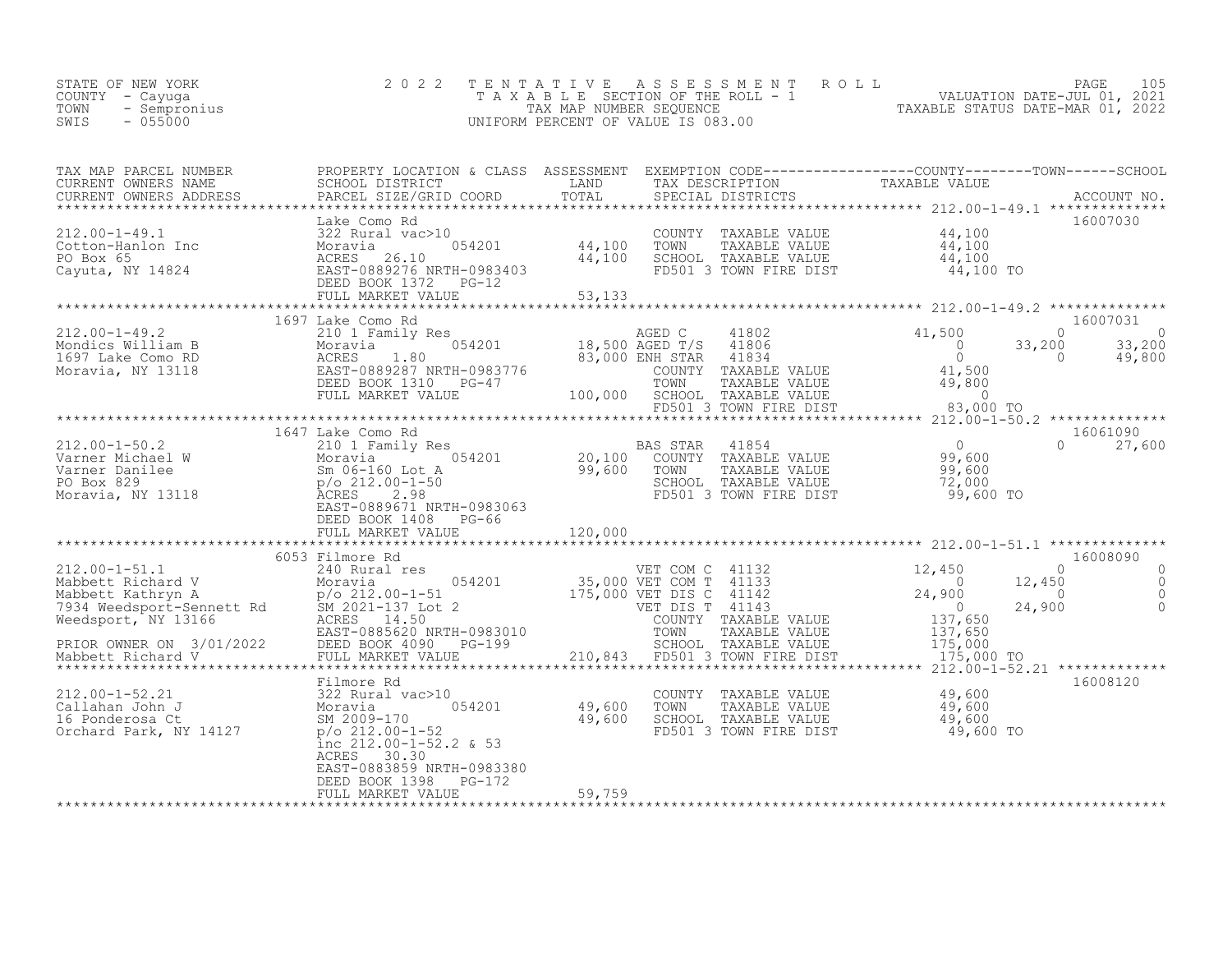| STATE OF NEW YORK<br>COUNTY – Cayuga<br>TOWN<br>- Sempronius<br>SWIS<br>$-055000$ | 2022 TENTATIVE ASSESSMENT ROLL<br>TAXABLE SECTION OF THE ROLL - 1<br>TAX MAP NUMBER SEOUENCE<br>UNIFORM PERCENT OF VALUE IS 083.00 | TAXABLE STATUS DATE-MAR 01, 2022 | PAGE<br>VALUATION DATE-JUL 01, 2021 | 106 |
|-----------------------------------------------------------------------------------|------------------------------------------------------------------------------------------------------------------------------------|----------------------------------|-------------------------------------|-----|
|                                                                                   |                                                                                                                                    |                                  |                                     |     |

| TAX MAP PARCEL NUMBER<br>TAX MAP PARCER TRIVIERS AND PROPERTION A CHANGE TRIVIER OWNER TRIVIER TRIVIER TRIVIER TRIVIER TRIVIER OF THE CON<br>CURRENT OWNERS ADDRESS BORGE DISTRICT TOTAL TRIVIER TRIVIER TRIVIER TRIVIER ACCOUNT NO.<br>FARCEL SIZE/GRID COOR | PROPERTY LOCATION & CLASS ASSESSMENT EXEMPTION CODE----------------COUNTY-------TOWN------SCHOOL |                                       |          |
|---------------------------------------------------------------------------------------------------------------------------------------------------------------------------------------------------------------------------------------------------------------|--------------------------------------------------------------------------------------------------|---------------------------------------|----------|
|                                                                                                                                                                                                                                                               |                                                                                                  |                                       |          |
|                                                                                                                                                                                                                                                               |                                                                                                  |                                       |          |
| 312.00-1-54<br>Morgan John H 271 Mfg housings<br>Morgan John H 271 Mfg housings<br>Morgan John H 271 Mfg housings<br>Morgan John H 27,500 TOWN TAXABLE VALUE<br>S5,900 SCHOOL TAXABLE VALUE<br>THE DIST<br>THE DIST<br>THE DIST<br>THE DIST<br>THE            | 5976 Franklin Rd                                                                                 |                                       | 16001072 |
|                                                                                                                                                                                                                                                               |                                                                                                  |                                       |          |
|                                                                                                                                                                                                                                                               |                                                                                                  |                                       |          |
|                                                                                                                                                                                                                                                               |                                                                                                  |                                       |          |
|                                                                                                                                                                                                                                                               |                                                                                                  |                                       |          |
|                                                                                                                                                                                                                                                               |                                                                                                  |                                       |          |
|                                                                                                                                                                                                                                                               |                                                                                                  |                                       | 018240   |
|                                                                                                                                                                                                                                                               |                                                                                                  |                                       |          |
|                                                                                                                                                                                                                                                               |                                                                                                  |                                       |          |
|                                                                                                                                                                                                                                                               |                                                                                                  |                                       |          |
|                                                                                                                                                                                                                                                               |                                                                                                  |                                       |          |
|                                                                                                                                                                                                                                                               |                                                                                                  |                                       |          |
|                                                                                                                                                                                                                                                               |                                                                                                  |                                       |          |
|                                                                                                                                                                                                                                                               |                                                                                                  |                                       |          |
|                                                                                                                                                                                                                                                               |                                                                                                  |                                       |          |
|                                                                                                                                                                                                                                                               |                                                                                                  |                                       |          |
|                                                                                                                                                                                                                                                               |                                                                                                  |                                       |          |
|                                                                                                                                                                                                                                                               |                                                                                                  |                                       |          |
|                                                                                                                                                                                                                                                               |                                                                                                  |                                       |          |
|                                                                                                                                                                                                                                                               |                                                                                                  |                                       |          |
|                                                                                                                                                                                                                                                               |                                                                                                  |                                       |          |
| 212.00-2-2<br>2229 State Route 41A<br>Moravia 054201<br>Moravia 054201<br>2229 State Route 41A<br>2229 State Route 41A<br>2229 State Route 41A<br>2229 State Route 41A<br>2229 State Route 41A<br>2229 State Route 41A<br>2229 State Route 41A<br>22          |                                                                                                  |                                       | 16017010 |
|                                                                                                                                                                                                                                                               |                                                                                                  |                                       |          |
|                                                                                                                                                                                                                                                               |                                                                                                  |                                       |          |
|                                                                                                                                                                                                                                                               |                                                                                                  |                                       |          |
|                                                                                                                                                                                                                                                               |                                                                                                  |                                       |          |
|                                                                                                                                                                                                                                                               |                                                                                                  |                                       |          |
|                                                                                                                                                                                                                                                               | DEED BOOK 1672 PG-326                                                                            |                                       |          |
|                                                                                                                                                                                                                                                               |                                                                                                  |                                       |          |
|                                                                                                                                                                                                                                                               | 2223 State Route 41A                                                                             |                                       | 16017020 |
|                                                                                                                                                                                                                                                               |                                                                                                  |                                       | 0 68,910 |
|                                                                                                                                                                                                                                                               |                                                                                                  |                                       |          |
|                                                                                                                                                                                                                                                               |                                                                                                  |                                       |          |
|                                                                                                                                                                                                                                                               |                                                                                                  | $FD501$ 3 TOWN FIRE DIST $114,200$ TO |          |
|                                                                                                                                                                                                                                                               | EAST-0892449 NRTH-0993136                                                                        |                                       |          |
|                                                                                                                                                                                                                                                               | DEED BOOK 343<br>PG-811                                                                          |                                       |          |
|                                                                                                                                                                                                                                                               |                                                                                                  |                                       |          |
|                                                                                                                                                                                                                                                               |                                                                                                  |                                       |          |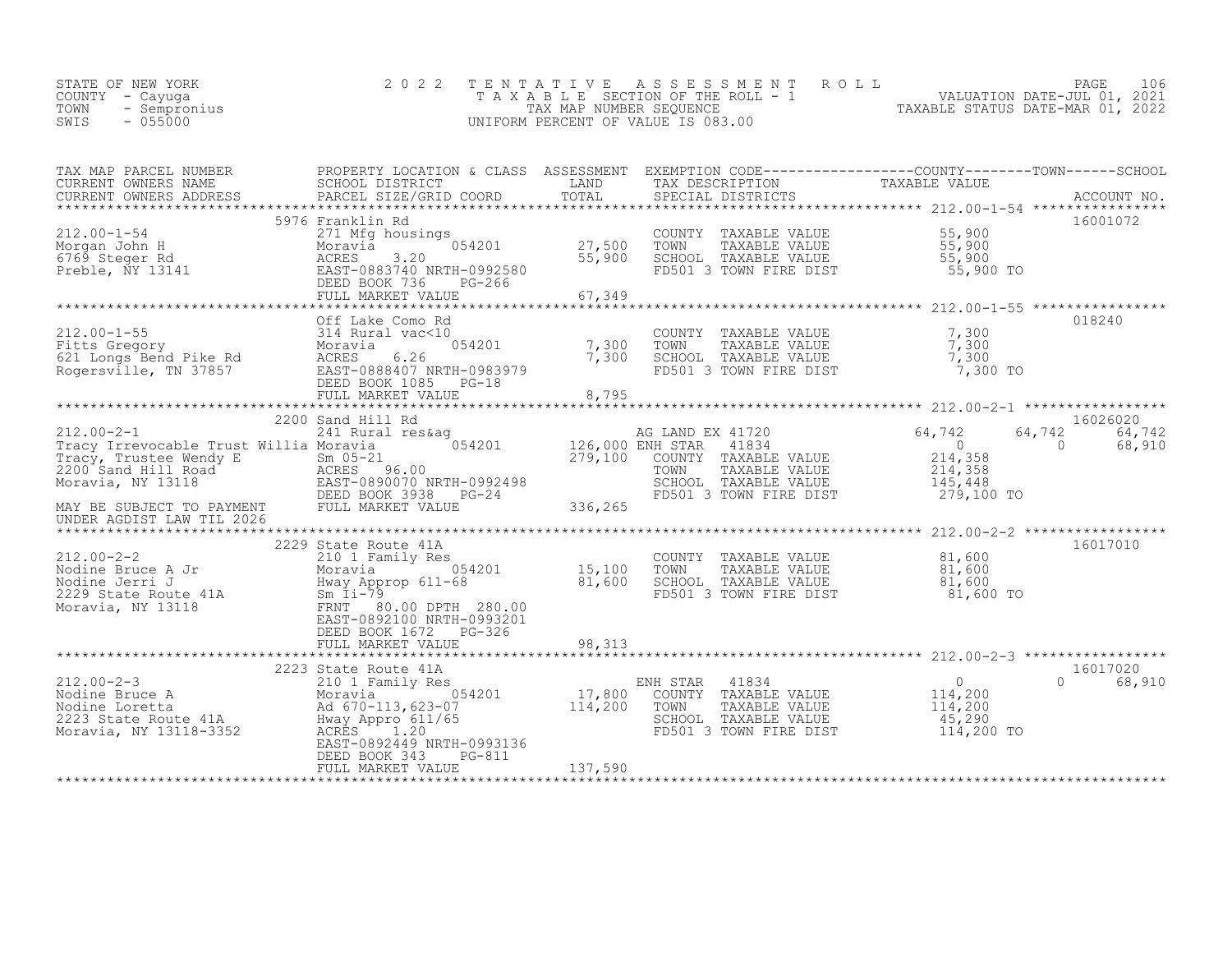| TAXABLE STATUS DATE-MAR 01, 2022<br>SWIS<br>$-055000$<br>UNIFORM PERCENT OF VALUE IS 083.00 | STATE OF NEW YORK<br>COUNTY - Cayuga<br>TOWN<br>- Sempronius |  | 2022 TENTATIVE ASSESSMENT ROLL<br>TAXABLE SECTION OF THE ROLL - 1<br>TAX MAP NUMBER SEOUENCE |  |  | PAGE 107<br>VALUATION DATE-JUL 01, 2021 |  |
|---------------------------------------------------------------------------------------------|--------------------------------------------------------------|--|----------------------------------------------------------------------------------------------|--|--|-----------------------------------------|--|
|---------------------------------------------------------------------------------------------|--------------------------------------------------------------|--|----------------------------------------------------------------------------------------------|--|--|-----------------------------------------|--|

| TAX MAP PARCEL NUMBER                                                                                                                                                                                                                  | PROPERTY LOCATION & CLASS ASSESSMENT EXEMPTION CODE----------------COUNTY-------TOWN------SCHOOL                                     |         |                                                                                                                                                                          | TAXABLE VALUE                                      |                             |
|----------------------------------------------------------------------------------------------------------------------------------------------------------------------------------------------------------------------------------------|--------------------------------------------------------------------------------------------------------------------------------------|---------|--------------------------------------------------------------------------------------------------------------------------------------------------------------------------|----------------------------------------------------|-----------------------------|
|                                                                                                                                                                                                                                        |                                                                                                                                      |         |                                                                                                                                                                          |                                                    |                             |
|                                                                                                                                                                                                                                        |                                                                                                                                      |         |                                                                                                                                                                          |                                                    |                             |
| 212.00-2-4.1<br>Tracy James E Moravia 054201 181,500<br>1906 Sand Hill Rd Hway Appro 617/229 186,000<br>Moravia, NY 13118-2341 ACRES 162.70<br>Moravia, NY 13118-2341 EAST-0892945 NRTH-0991289                                        | 2106 State Route 41A                                                                                                                 |         | Le farm<br>181,500 COUNTY TAXABLE VALUE 054201 181,500 COUNTY TAXABLE VALUE<br>TOWN<br>TAXABLE VALUE<br>SCHOOL TAXABLE VALUE 81,058<br>FD501 3 TOWN FIRE DIST 186,000 TO | 104,942<br>81,058<br>$81,058$<br>$81,058$          | 16026030<br>104,942 104,942 |
|                                                                                                                                                                                                                                        |                                                                                                                                      |         |                                                                                                                                                                          |                                                    |                             |
| 212.00-2-4.2<br>Rofe Nicholas A<br>Rofe Alyssa B<br>2106 State Route 41A<br>Moravia, NY 13118<br>Po 212.00-2-4<br>Moravia, NY 13118<br>Po 212.00-2-4<br>ACRES                                                                          | 2106 State Route 41A<br>te 41A<br>aily Res<br>054201 18,800<br>18,800<br>190,800<br>EAST-0893027 NRTH-0990778<br>DEED BOOK 3924 PG-8 |         | COUNTY TAXABLE VALUE 90,800<br>FD501 3 TOWN FIRE DIST 90,800 TO                                                                                                          |                                                    | 16026030                    |
|                                                                                                                                                                                                                                        |                                                                                                                                      |         |                                                                                                                                                                          |                                                    |                             |
|                                                                                                                                                                                                                                        | 2068 State Route 41A<br>EAST-0893108 NRTH-0990555<br>DEED BOOK 1598 PG-21                                                            |         | FD501 3 TOWN FIRE DIST 49,000 TO                                                                                                                                         |                                                    | 16026030                    |
|                                                                                                                                                                                                                                        |                                                                                                                                      |         |                                                                                                                                                                          |                                                    |                             |
|                                                                                                                                                                                                                                        | 6676 Frazier Rd                                                                                                                      |         |                                                                                                                                                                          |                                                    |                             |
| 12.00-2-5.2 66/6 Frazier Kd<br>Shedeker Nancy Moravia (1834 280,300 0 68,910<br>Shedeker Estate William ACRES 40.00 280,300 TOWN TAXABLE VALUE 280,300<br>Shedeker Estate William ACRES 40.00 280,300 TOWN TAXABLE VALUE 280,300<br>Mo |                                                                                                                                      |         |                                                                                                                                                                          |                                                    |                             |
|                                                                                                                                                                                                                                        |                                                                                                                                      |         |                                                                                                                                                                          |                                                    |                             |
| 212.00-2-5.12<br>Atwood Christopher<br>Atwood Donna<br>6612 Frazier Rd<br>Moravia, NY 13118-3383<br>210 RCRES 5.10<br>Moravia, NY 13118-3383<br>2297 PC-297                                                                            | 6612 Frazier Rd<br>DEED BOOK 682<br>$PG-297$<br>FULL MARKET VALUE                                                                    | 171,566 | mily Res 654201 142,800 BAS STAR 41854<br>054201 22,800 COUNTY TAXABLE VALUE 142,400 TOWN TAXABLE VALUE<br>SCHOOL TAXABLE VALUE<br>FD501 3 TOWN FIRE DIST                | $0$<br>142,400<br>142,400<br>114,800<br>142,400 TO | 27,600<br>$\Omega$          |
|                                                                                                                                                                                                                                        |                                                                                                                                      |         |                                                                                                                                                                          |                                                    |                             |
|                                                                                                                                                                                                                                        |                                                                                                                                      |         |                                                                                                                                                                          |                                                    |                             |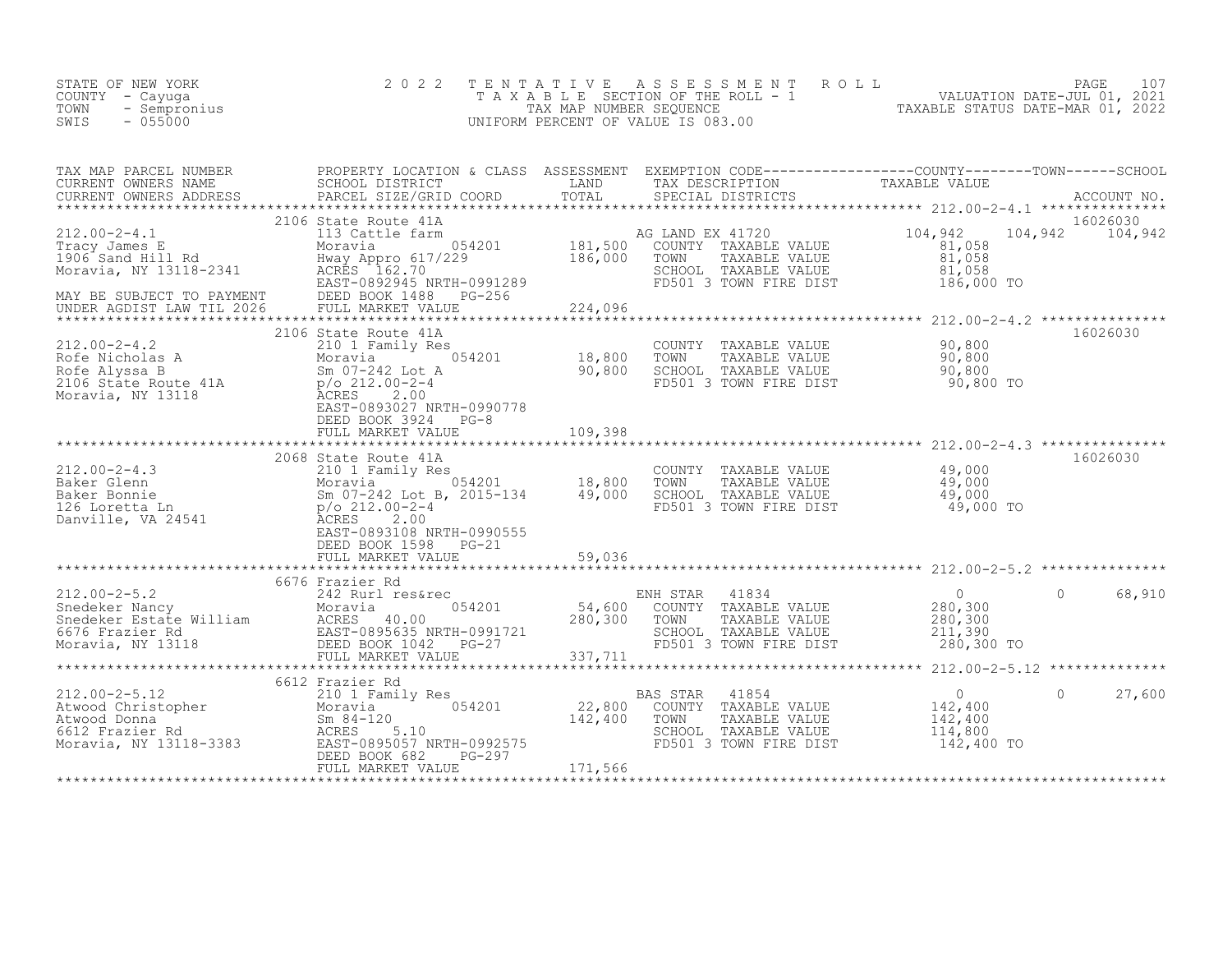| STATE OF NEW YORK<br>COUNTY - Cayuga<br>TOWN - Sempronius<br>SWIS - 055000                                                                                                                                                                                                                                                                                                                                | 2 0 2 2                                           |                                                                                                                             | TENTATIVE ASSESSMENT ROLL PAGE 108<br>TAXABLE SECTION OF THE ROLL - 1 VALUATION DATE-JUL 01, 2021<br>TAX MAP NUMBER SEQUENCE TAXABLE STATUS DATE-MAR 01, 2022<br>UNIFORM PERCENT OF VALUE IS 083.00 |                           |
|-----------------------------------------------------------------------------------------------------------------------------------------------------------------------------------------------------------------------------------------------------------------------------------------------------------------------------------------------------------------------------------------------------------|---------------------------------------------------|-----------------------------------------------------------------------------------------------------------------------------|-----------------------------------------------------------------------------------------------------------------------------------------------------------------------------------------------------|---------------------------|
|                                                                                                                                                                                                                                                                                                                                                                                                           |                                                   |                                                                                                                             |                                                                                                                                                                                                     |                           |
|                                                                                                                                                                                                                                                                                                                                                                                                           |                                                   |                                                                                                                             |                                                                                                                                                                                                     | 16005120<br>13,011 13,011 |
| UNDER AGDIST LAW TIL 2026                                                                                                                                                                                                                                                                                                                                                                                 |                                                   |                                                                                                                             |                                                                                                                                                                                                     |                           |
|                                                                                                                                                                                                                                                                                                                                                                                                           | 6606 Frazier Rd                                   |                                                                                                                             |                                                                                                                                                                                                     |                           |
|                                                                                                                                                                                                                                                                                                                                                                                                           |                                                   |                                                                                                                             |                                                                                                                                                                                                     |                           |
| $\begin{tabular}{lcccc} \texttt{11111} & \texttt{1211} & \texttt{1311} & \texttt{141} & \texttt{151} & \texttt{151} & \texttt{151} & \texttt{151} & \texttt{151} & \texttt{151} & \texttt{151} & \texttt{151} & \texttt{151} & \texttt{151} & \texttt{151} & \texttt{151} & \texttt{151} & \texttt{151} & \texttt{151} & \texttt{151} & \texttt{151} & \texttt{151} & \texttt{151} &$                     |                                                   |                                                                                                                             |                                                                                                                                                                                                     |                           |
|                                                                                                                                                                                                                                                                                                                                                                                                           |                                                   |                                                                                                                             |                                                                                                                                                                                                     |                           |
| $\begin{tabular}{lllllllllllll} \multicolumn{3}{c c c c c} \multicolumn{3}{c c c c} \multicolumn{3}{c c c c} \multicolumn{3}{c c c} \multicolumn{3}{c c c} \multicolumn{3}{c c c} \multicolumn{3}{c c c} \multicolumn{3}{c c c} \multicolumn{3}{c c c} \multicolumn{3}{c c c} \multicolumn{3}{c c c} \multicolumn{3}{c c c} \multicolumn{3}{c c c} \multicolumn{3}{c c c} \multicolumn{3}{c c c} \multic$ |                                                   |                                                                                                                             |                                                                                                                                                                                                     |                           |
|                                                                                                                                                                                                                                                                                                                                                                                                           |                                                   |                                                                                                                             |                                                                                                                                                                                                     |                           |
| $\begin{tabular}{lllllllllllllllllllll} \multicolumn{3}{c}{212.00-2-7.112} & & & & 2242 {\rm Atwood~Rd} \\ \multicolumn{3}{c}{\tt Balliet~Robert~S} & & & 270~{\tt Mfg~housing} & & 50,600 \\ \multicolumn{3}{c}{\tt Balliet~Robert~S} & & & & 054201 & & 50,600 \\ \multicolumn{3}{c}{\tt Nilford,~NJ~08848} & & & & 0542.00-2-7.11 & & 64,100 \\ \multicolumn{3}{c}{\tt Milford,~NJ~08848} &$           | ACRES 29.58<br>EAST-0896277 NRTH-0990399          | COUNTY TAXABLE VALUE 64,100<br>TOWN TAXABLE VALUE 64,100<br>SCHOOL TAXABLE VALUE 64,100<br>FD501 3 TOWN FIRE DIST 64,100 TO |                                                                                                                                                                                                     |                           |
|                                                                                                                                                                                                                                                                                                                                                                                                           | DEED BOOK 875 PG-109<br>FULL MARKET VALUE 77, 229 |                                                                                                                             |                                                                                                                                                                                                     |                           |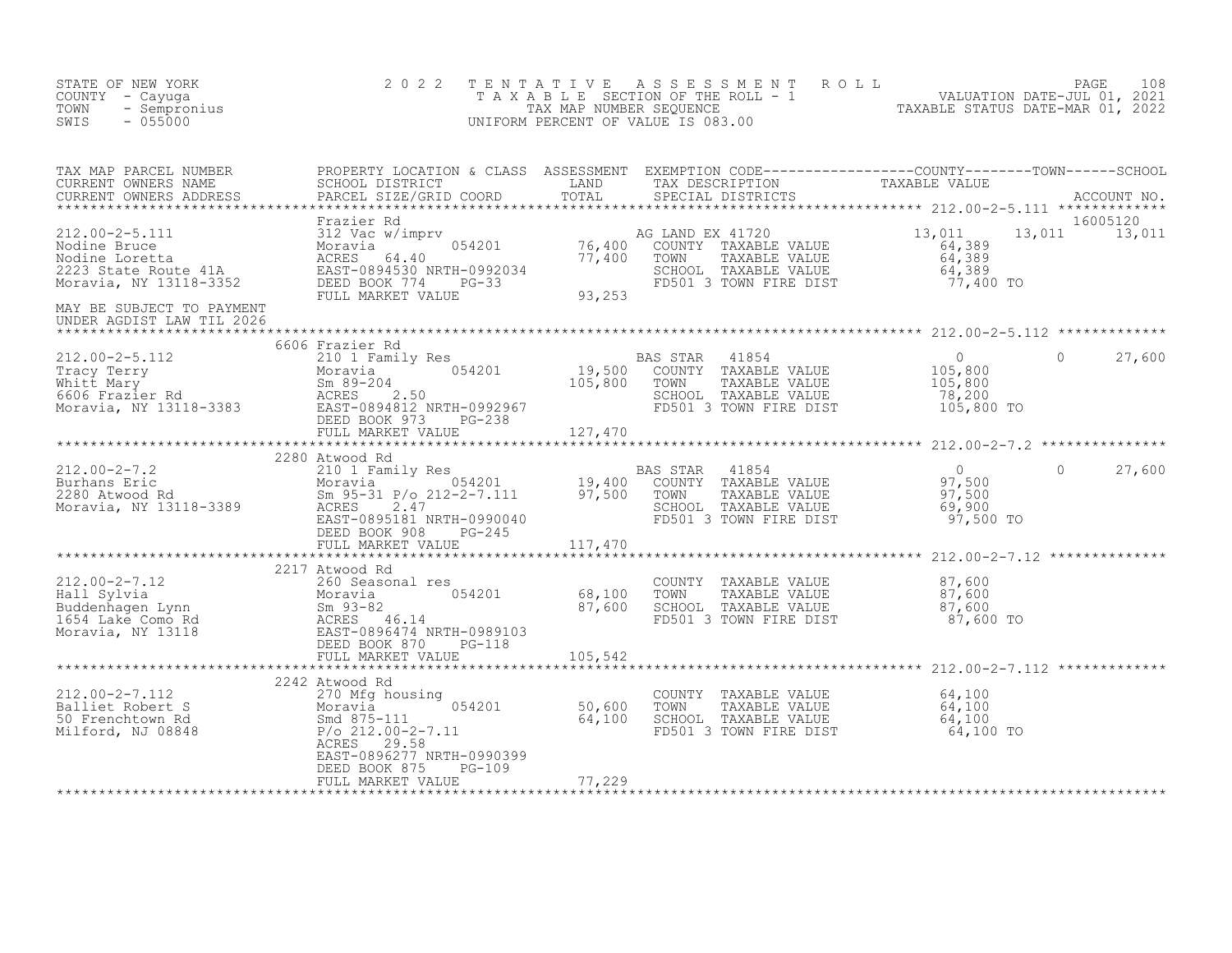| STATE OF NEW YORK<br>COUNTY - Cayuga<br>- Sempronius<br>TOWN<br>$-055000$<br>SWIS                                                                                                                                                                  | 2 0 2 2                                     | TENTATIVE                    | UNIFORM PERCENT OF VALUE IS 083.00                                                                                                                             | PAGE 109<br>TAXABLE SECTION OF THE ROLL - 1 WALUATION DATE-JUL 01, 2021<br>TAX MAP NUMBER SEQUENCE TAXABLE STATUS DATE-MAR 01, 2022<br>NIFORM PERCENT OF VALUE IS 083.00 |
|----------------------------------------------------------------------------------------------------------------------------------------------------------------------------------------------------------------------------------------------------|---------------------------------------------|------------------------------|----------------------------------------------------------------------------------------------------------------------------------------------------------------|--------------------------------------------------------------------------------------------------------------------------------------------------------------------------|
|                                                                                                                                                                                                                                                    |                                             |                              |                                                                                                                                                                |                                                                                                                                                                          |
|                                                                                                                                                                                                                                                    | 2306 Atwood Rd                              |                              |                                                                                                                                                                | 16005090                                                                                                                                                                 |
|                                                                                                                                                                                                                                                    | 2332 Atwood Rd                              |                              | AS STAR 41854<br>COUNTY TAXABLE VALUE 85,900<br>TOWN TAXABLE VALUE 85,900<br>SCHOOL TAXABLE VALUE 58,300<br>FD501 3 TOWN FIRE DIST 85,900 TO<br>BAS STAR 41854 | 16002020<br>$0 \t 27,600$                                                                                                                                                |
| 2012 State Route 41A<br>2012 State Route 41A<br>2012 State Route 41A<br>2012 State Route 41A<br>2012 State Route 41A<br>2012 State Route 41A<br>2012 State Route 41A<br>2012 State Route 41A<br>2012 State Route 41A<br>2012 State Route 41A<br>20 | 2012 State Route 41A                        |                              | COUNTY TAXABLE VALUE 79,300<br>TOWN TAXABLE VALUE 79,300<br>TOWN     TAXABLE VALUE<br>SCHOOL   TAXABLE VALUE<br>FD501 3 TOWN FIRE DIST                         | ************** 212.00-2-9 ******************<br>16011080<br>79,300<br>79,300 TO                                                                                          |
|                                                                                                                                                                                                                                                    |                                             |                              |                                                                                                                                                                |                                                                                                                                                                          |
| 105 Water Manusch Manusch (1998)<br>212.00-2-10.1 (1998)<br>Tracy James E Moravia (1906 Sand Hill Rd Moravia (1906 Sand Hill Rd Moravia (1906 Sand Hill Rd Moravia (1998)<br>MAY BE SUBJECT TO PAYMENT FULL MARKET VALUE 94,578<br>IND             |                                             |                              | AG LAND EX 41720<br>)0    COUNTY   TAXABLE VALUE<br>)0    TOWN      TAXABLE VALUE<br>SCHOOL TAXABLE VALUE 43,285<br>FD501 3 TOWN FIRE DIST 78,500 TO           | 16019120<br>35,215<br>35, 215 35, 215<br>$\frac{43}{43}$ , 285                                                                                                           |
| UNDER AGDIST LAW TIL 2026                                                                                                                                                                                                                          |                                             |                              |                                                                                                                                                                |                                                                                                                                                                          |
|                                                                                                                                                                                                                                                    | OFF Lacey Rd<br>054201<br>FULL MARKET VALUE | $28,100$<br>35.600<br>42,892 | COUNTY TAXABLE VALUE<br>TOWN TAXABLE VALUE 35,600<br>SCHOOL TAXABLE VALUE 35,600<br>FD501 3 TOWN FIRE DIST                                                     | 35,600<br>35,600 TO                                                                                                                                                      |
|                                                                                                                                                                                                                                                    |                                             |                              |                                                                                                                                                                |                                                                                                                                                                          |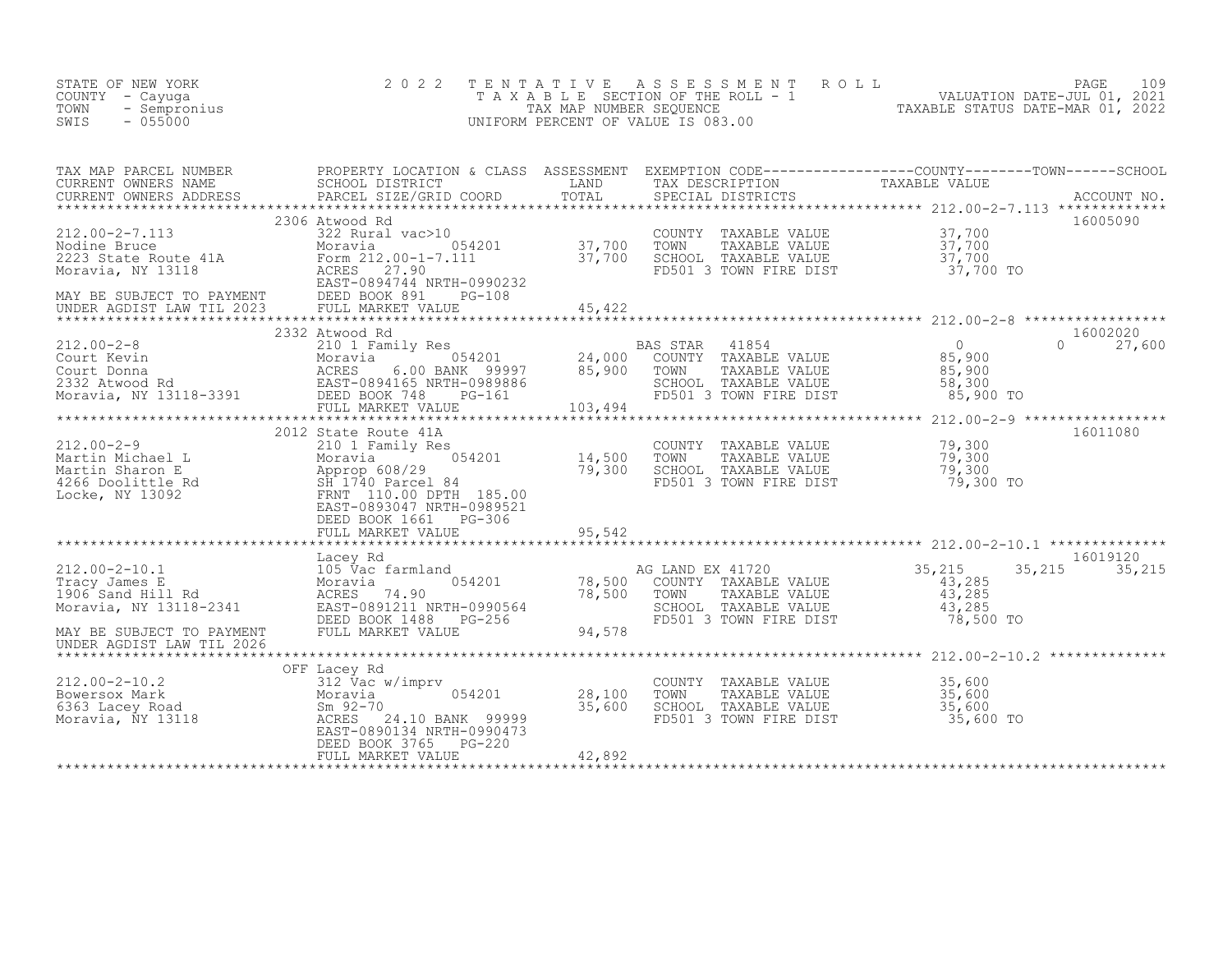| F NEW YORK 2022<br>- Cayuga 2022<br>- Sempronius<br>- 055000<br>STATE OF NEW YORK<br>COUNTY - Cayuga<br>TOWN<br>SWIS                                                                                                                                       |                           | TENTATIVE ASSESSMENT ROLL PAGE 110<br>TAXABLE SECTION OF THE ROLL - 1 VALUATION DATE-JUL 01, 2021<br>TAX MAP NUMBER SEQUENCE TAXABLE STATUS DATE-MAR 01, 2022<br>UNIFORM PERCENT OF VALUE IS 083.00 |               |
|------------------------------------------------------------------------------------------------------------------------------------------------------------------------------------------------------------------------------------------------------------|---------------------------|-----------------------------------------------------------------------------------------------------------------------------------------------------------------------------------------------------|---------------|
| TAX MAP PARCEL NUMBER PROPERTY LOCATION & CLASS ASSESSMENT EXEMPTION CODE-----------------COUNTY--------TOWN------SCHOOL CURRENT OWNERS NAME SCHOOL DISTRICT LAND TAX DESCRIPTION TAXABLE VALUE<br>CURRENT OWNERS ADDRESS PARCEL                           |                           |                                                                                                                                                                                                     |               |
|                                                                                                                                                                                                                                                            |                           |                                                                                                                                                                                                     |               |
|                                                                                                                                                                                                                                                            |                           |                                                                                                                                                                                                     |               |
|                                                                                                                                                                                                                                                            |                           |                                                                                                                                                                                                     |               |
|                                                                                                                                                                                                                                                            |                           |                                                                                                                                                                                                     |               |
|                                                                                                                                                                                                                                                            | EAST-0889287 NRTH-0989799 |                                                                                                                                                                                                     |               |
|                                                                                                                                                                                                                                                            | 6301 Lacey Rd             |                                                                                                                                                                                                     |               |
|                                                                                                                                                                                                                                                            |                           |                                                                                                                                                                                                     | $0 \t 27,600$ |
|                                                                                                                                                                                                                                                            |                           |                                                                                                                                                                                                     |               |
|                                                                                                                                                                                                                                                            |                           |                                                                                                                                                                                                     |               |
| XABLE VALUE<br>212.00-2-14.13<br>212.00-2-14.13<br>212.00-2-14.13<br>212.00-2-14.13<br>214 Rural vac<10<br>2010 16,700<br>2010 16,700<br>2010 16,700<br>2010 16,700<br>2010 16,700<br>2010 TAXABLE VALUE<br>2021 16,700<br>2010 TAXABLE VALUE<br>2021 16,7 |                           |                                                                                                                                                                                                     |               |
|                                                                                                                                                                                                                                                            |                           |                                                                                                                                                                                                     |               |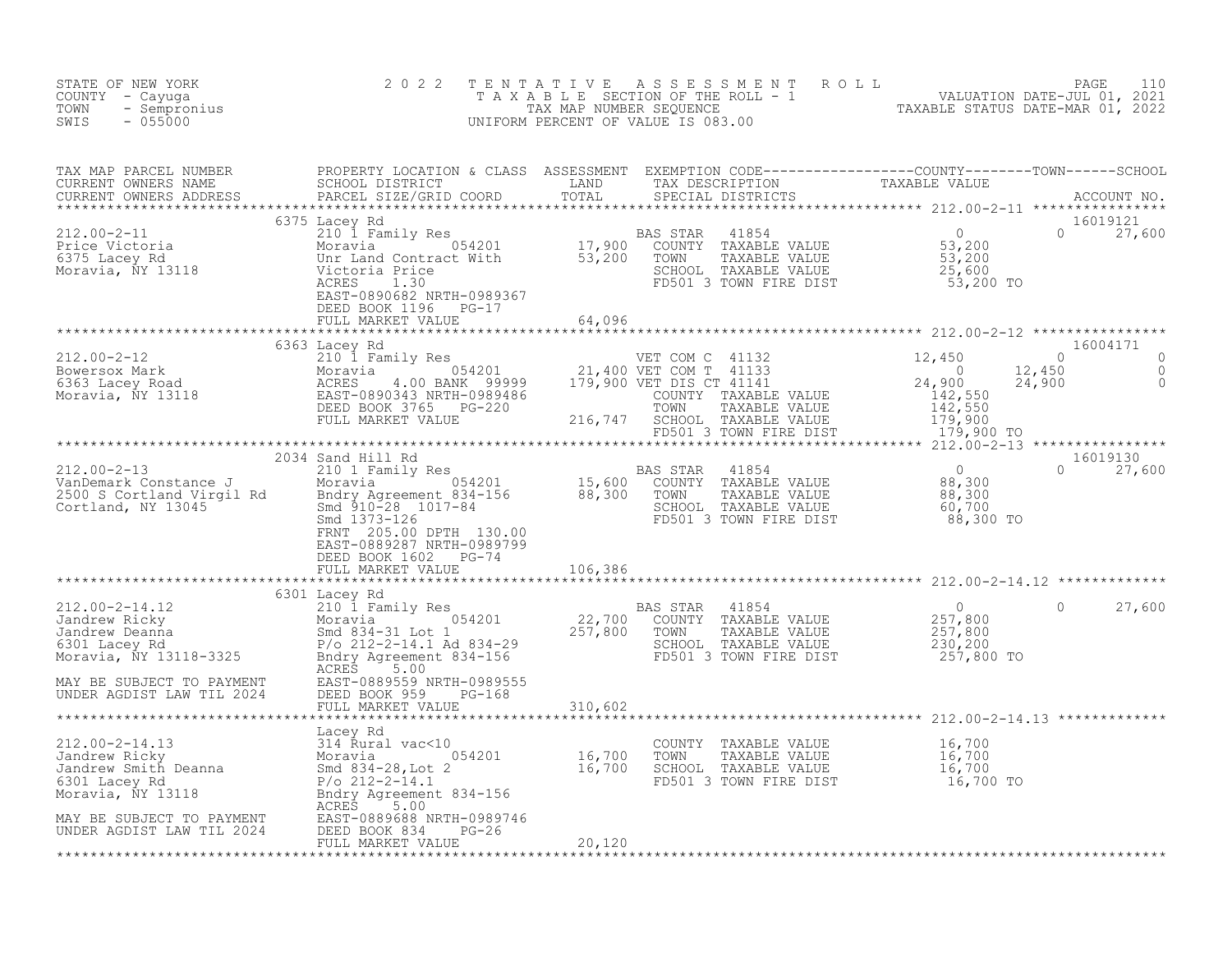| STATE OF NEW YORK<br>COUNTY<br>- Cayuqa<br>TOWN<br>- Sempronius<br>$-055000$<br>SWIS                                          | 2 0 2 2                                                                                                                                                                                              | TENTATIVE<br>TAX MAP NUMBER SEQUENCE | ASSESSMENT<br>ROLL<br>T A X A B L E SECTION OF THE ROLL - 1<br>UNIFORM PERCENT OF VALUE IS 083.00                                       | TAXABLE STATUS DATE-MAR 01, 2022                          | PAGE<br>111<br>VALUATION DATE-JUL 01, 2021 |
|-------------------------------------------------------------------------------------------------------------------------------|------------------------------------------------------------------------------------------------------------------------------------------------------------------------------------------------------|--------------------------------------|-----------------------------------------------------------------------------------------------------------------------------------------|-----------------------------------------------------------|--------------------------------------------|
| TAX MAP PARCEL NUMBER<br>CURRENT OWNERS NAME<br>CURRENT OWNERS ADDRESS                                                        | SCHOOL DISTRICT<br>PARCEL SIZE/GRID COORD                                                                                                                                                            | LAND<br>TOTAL                        | PROPERTY LOCATION & CLASS ASSESSMENT EXEMPTION CODE----------------COUNTY-------TOWN-----SCHOOL<br>TAX DESCRIPTION<br>SPECIAL DISTRICTS | TAXABLE VALUE                                             | ACCOUNT NO.                                |
| $212.00 - 2 - 14.14$<br>Jandrew Ricky<br>Jandrew Deanna<br>6301 Lacey Rd<br>Moravia, NY 13118<br>MAY BE SUBJECT TO PAYMENT    | Sand Hill Rd<br>314 Rural vac<10<br>054201<br>Moravia<br>Sm 91-119, 91-120 Lot 3<br>$P/O$ 212-2-14.1<br><b>ACRES</b><br>7.30<br>EAST-0889621 NRTH-0990138<br>DEED BOOK 963<br>$PG-348$               | 19,700<br>19,700                     | COUNTY TAXABLE VALUE<br>TOWN<br>TAXABLE VALUE<br>SCHOOL TAXABLE VALUE<br>FD501 3 TOWN FIRE DIST                                         | 19,700<br>19,700<br>19,700<br>19,700 TO                   | 16014110                                   |
| UNDER AGDIST LAW TIL 2024                                                                                                     | FULL MARKET VALUE                                                                                                                                                                                    | 23,735                               |                                                                                                                                         |                                                           |                                            |
| $212.00 - 2 - 14.15$<br>Jandrew Ricky<br>Jandrew Deanna<br>6301 Lacey Rd<br>Moravia, NY 13118                                 | Sand Hill Rd<br>314 Rural vac<10<br>054201<br>Moravia<br>Sm 91-119 Lot 4<br>$P/O$ 212-2-14.1<br>ACRES<br>5.10<br>EAST-0889629 NRTH-0990534<br>DEED BOOK 963<br>$PG-348$<br>FULL MARKET VALUE         | 16,800<br>16,800<br>20,241           | COUNTY<br>TAXABLE VALUE<br>TOWN<br>TAXABLE VALUE<br>SCHOOL TAXABLE VALUE<br>FD501 3 TOWN FIRE DIST                                      | 16,800<br>16,800<br>16,800<br>16,800 TO                   |                                            |
|                                                                                                                               |                                                                                                                                                                                                      |                                      |                                                                                                                                         |                                                           |                                            |
| $212.00 - 2 - 14.16$<br>Green William A Jr<br>2088 Sand Hill Rd<br>Moravia, NY 13118-3325                                     | 2088 Sand Hill Rd<br>210 1 Family Res<br>054201<br>Moravia<br>Sm 91-119 Lot 5<br>$P/O$ 212-2-14.1<br>ACRES<br>3.20<br>EAST-0889633 NRTH-0990788<br>DEED BOOK 1315<br>$PG - 345$<br>FULL MARKET VALUE | 20,400<br>96,000<br>115,663          | ENH STAR<br>41834<br>COUNTY<br>TAXABLE VALUE<br>TOWN<br>TAXABLE VALUE<br>SCHOOL TAXABLE VALUE<br>FD501 3 TOWN FIRE DIST                 | $\overline{0}$<br>96,000<br>96,000<br>27,090<br>96,000 TO | $\Omega$<br>68,910                         |
|                                                                                                                               |                                                                                                                                                                                                      |                                      |                                                                                                                                         |                                                           |                                            |
| $212.00 - 2 - 14.18$<br>Davey, Jr. Floyd W.<br>Langerlan-Davey Helen<br>$214\overline{4}$ Sand Hill Road<br>Moravia, NY 13118 | 2144 Sand Hill Rd<br>240 Rural res<br>054201<br>Moravia<br>Sm 91-119, Lot 7<br>$P/O$ 212-2-14.1<br>ACRES 10.70<br>EAST-0890257 NRTH-0991749<br>DEED BOOK 3658<br>$PG-323$<br>FULL MARKET VALUE       | 28,200<br>91,200<br>109,880          | <b>BAS STAR</b><br>41854<br>COUNTY TAXABLE VALUE<br>TOWN<br>TAXABLE VALUE<br>SCHOOL TAXABLE VALUE<br>FD501 3 TOWN FIRE DIST             | $\Omega$<br>91,200<br>91,200<br>63,600<br>91,200 TO       | 27,600<br>$\Omega$                         |
|                                                                                                                               |                                                                                                                                                                                                      |                                      |                                                                                                                                         |                                                           |                                            |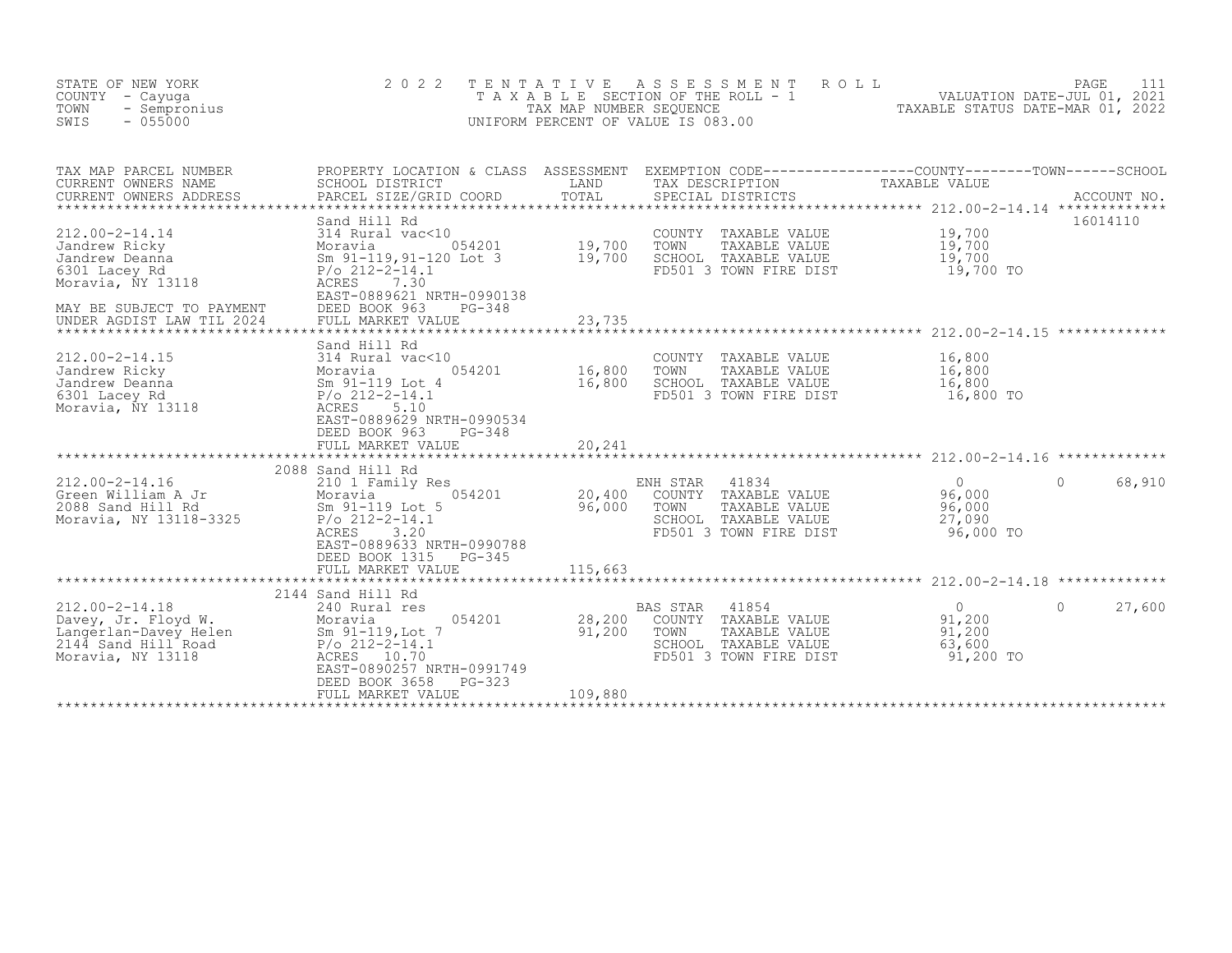| STATE OF NEW YORK<br>COUNTY – Cayuga<br>TOWN - Sempronius<br>SWIS<br>- 055000 | 2022 TENTATIVE ASSESSMENT ROLL<br>T A X A B L E SECTION OF THE ROLL - 1<br>TAX MAP NUMBER SEOUENCE<br>UNIFORM PERCENT OF VALUE IS 083.00 | PAGE 112<br>VALUATION DATE-JUL 01, 2021<br>TAXABLE STATUS DATE-MAR 01, 2022 |
|-------------------------------------------------------------------------------|------------------------------------------------------------------------------------------------------------------------------------------|-----------------------------------------------------------------------------|
|-------------------------------------------------------------------------------|------------------------------------------------------------------------------------------------------------------------------------------|-----------------------------------------------------------------------------|

| TAX MAP PARCEL NUMBER<br>CURRENT OWNERS NAME                                                                                                                                                                                                                        | PROPERTY LOCATION & CLASS ASSESSMENT<br>SCHOOL DISTRICT<br><b>EXAMPLE TERMS</b>                                                                                                          |                                                                     | EXEMPTION CODE-----------------COUNTY-------TOWN------SCHOOL<br>TAX DESCRIPTION                                                                                  | TAXABLE VALUE                                                                                                                                   |                                                        |
|---------------------------------------------------------------------------------------------------------------------------------------------------------------------------------------------------------------------------------------------------------------------|------------------------------------------------------------------------------------------------------------------------------------------------------------------------------------------|---------------------------------------------------------------------|------------------------------------------------------------------------------------------------------------------------------------------------------------------|-------------------------------------------------------------------------------------------------------------------------------------------------|--------------------------------------------------------|
| CURRENT OWNERS ADDRESS                                                                                                                                                                                                                                              |                                                                                                                                                                                          |                                                                     |                                                                                                                                                                  |                                                                                                                                                 |                                                        |
| *************************                                                                                                                                                                                                                                           | 6245 Franklin Rd                                                                                                                                                                         |                                                                     |                                                                                                                                                                  |                                                                                                                                                 | 16014111                                               |
| $212.00 - 2 - 14.21$<br>212.00-2-14.21<br>Langerlan Bruce Moravia 054201<br>Langerlan Linda L Sm 91-120, L-9, 11<br>6245 Franklin Rd Sm 91-120, L-9, 11<br>Moravia, NY 13118-3321 Inc 212-2-14.32, 14.311<br>MAY BE SUBJECT TO PAYMENT<br>UNDER AGDIST LAW TIL 2026 | ACRES 19.60<br>EAST-088869 NRTH-0990154<br>DEED BOOK 502 PG-29<br>FULL MARKET VALUE 149,759                                                                                              |                                                                     | ENH STAR 41834<br>COUNTY TAXABLE VALUE<br>TOWN<br>TAXABLE VALUE<br>COMM TAXABLE VALUE 52,784<br>FOROOL TAXABLE VALUE 52,784<br>FORO1 3 TOWN FIRE DIST 124,300 TO | $12,450$ $12,450$<br>$\frac{24}{2}$ , 900 $\frac{24}{2}$ , 900<br>2, 606 $\frac{24}{2}$ , 606<br>$\overline{a}$<br>84,344<br>$84,344$<br>52,784 | - 0<br>$\bigcirc$<br>2,606<br>68,910<br>$\overline{0}$ |
|                                                                                                                                                                                                                                                                     |                                                                                                                                                                                          |                                                                     |                                                                                                                                                                  |                                                                                                                                                 |                                                        |
| 212.00-2-14.34<br>Compagni David<br>Compagni Lucinda<br>314 Rural vac<10<br>Moravia 054201<br>268 Frenchs Bay Rd<br>368 Frenchs Bay Rd<br>Filed As Referenced In<br>Tully, NY 13159-9440                                                                            | Lacey Rd<br>12,200<br>-14.33, Sm Not 12,200<br>Referenced In 12,200<br>Deed<br>ACRES<br>1.52<br>EAST-0888684 NRTH-0989465<br>DEED BOOK 941<br>$PG-252$                                   |                                                                     | COUNTY TAXABLE VALUE<br>TOWN<br>TAXABLE VALUE<br>SCHOOL TAXABLE VALUE<br>FD501 3 TOWN FIRE DIST                                                                  | 12,200<br>12,200<br>12,200<br>12,200 TO                                                                                                         |                                                        |
|                                                                                                                                                                                                                                                                     | FULL MARKET VALUE                                                                                                                                                                        | 14,699                                                              |                                                                                                                                                                  |                                                                                                                                                 |                                                        |
|                                                                                                                                                                                                                                                                     | 6282 Franklin Rd                                                                                                                                                                         |                                                                     |                                                                                                                                                                  |                                                                                                                                                 |                                                        |
| $212.00 - 2 - 14.35$<br>Turner Dianna<br>3717 Main St<br>Truxton, NY 13158                                                                                                                                                                                          | 210 1 ram1-1<br>Moravia 054201<br>Sm 91-120, Smd 1013-131<br>P/o 212-2-14.1<br>Form 212-2-14.33<br>2.30 BANK 99998<br><b>ACRES</b><br>EAST-0888813 NRTH-0989614<br>DEED BOOK 1196 PG-333 | $\begin{array}{cc} 054201 & 19,200 \\ 213-131 & 82,100 \end{array}$ | COUNTY TAXABLE VALUE 82,100<br>TOWN<br>SCHOOL TAXABLE VALUE<br>FD501 3 TOWN FIRE DIST                                                                            | TAXABLE VALUE $82,100$<br>TAXABLE VALUE $82,100$<br>82,100<br>82,100 TO                                                                         |                                                        |
|                                                                                                                                                                                                                                                                     | FULL MARKET VALUE                                                                                                                                                                        | 98,916                                                              |                                                                                                                                                                  |                                                                                                                                                 |                                                        |
| 212.00-2-14.171 ---- 270 Mfg housing<br>Simpson Nicholas J.<br>Parr Jenna L.<br>6513 Frazier Road<br>Moravia, NY 13118 5M_2019-55 Lot A                                                                                                                             | 2128 Sand Hill Rd<br>SM 2019-55 Lot A<br>ACRES<br>6.00 BANK 98155<br>EAST-0889637 NRTH-0991369<br>DEED BOOK 3720 PG-124                                                                  | 054201 24,000<br>54,000                                             | COUNTY TAXABLE VALUE<br>TOWN<br>TAXABLE VALUE<br>SCHOOL TAXABLE VALUE<br>FD501 3 TOWN FIRE DIST                                                                  | 54,000<br>54,000<br>54,000<br>$54,000$ TO                                                                                                       |                                                        |
|                                                                                                                                                                                                                                                                     | FULL MARKET VALUE                                                                                                                                                                        | 65,060                                                              |                                                                                                                                                                  |                                                                                                                                                 |                                                        |
|                                                                                                                                                                                                                                                                     |                                                                                                                                                                                          |                                                                     |                                                                                                                                                                  |                                                                                                                                                 |                                                        |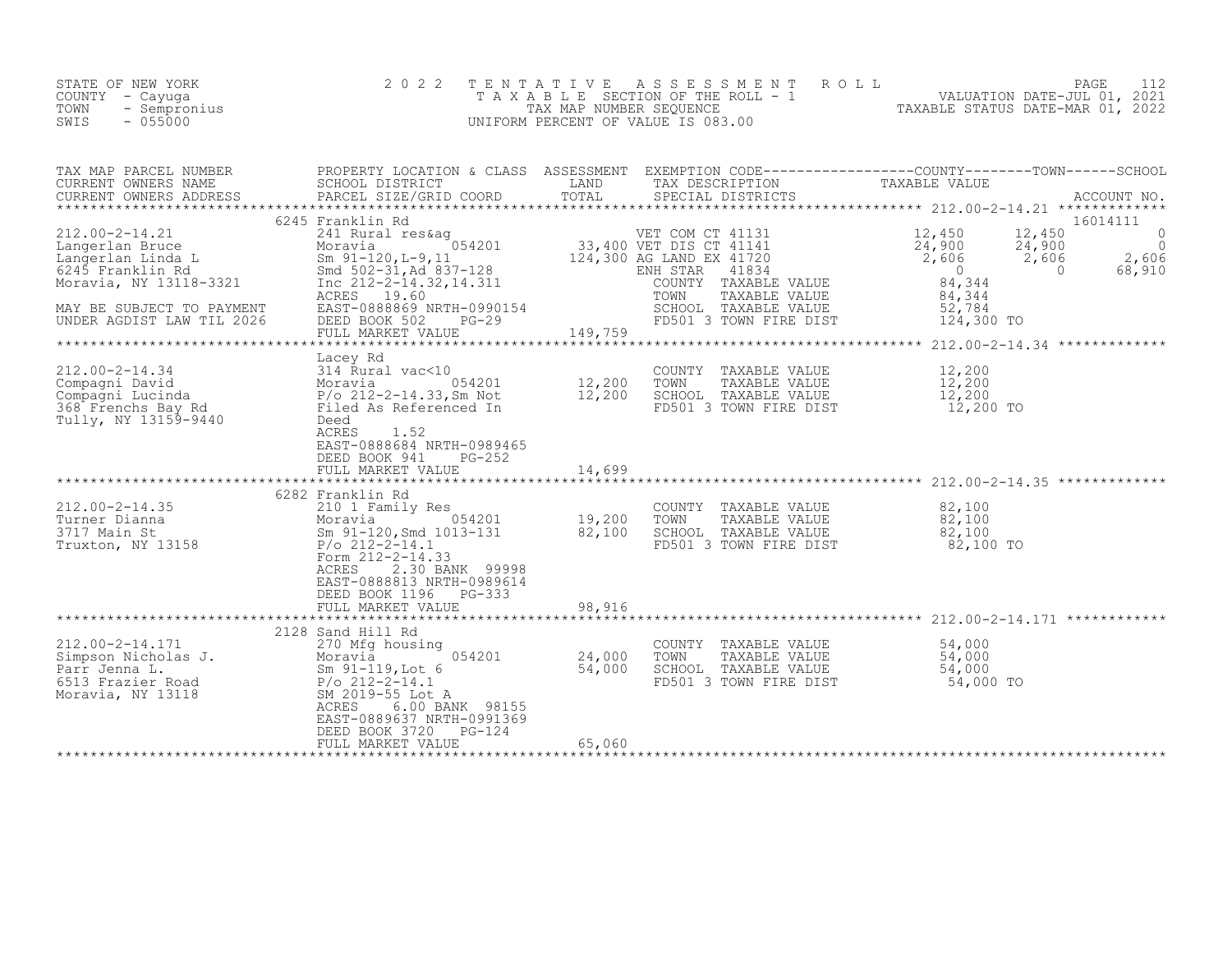| STATE OF NEW YORK<br>COUNTY - Cayuga<br>TOWN<br>- Sempronius<br>$-055000$<br>SWIS                                                                                                                                                                                                                                                                                           | 2 0 2 2                                                                                                                                                                                                                                                         | TENTATIVE      | FENTATIVE ASSESSMENT ROLL UNIVERSITY PAGE 113<br>TAXABLE SECTION OF THE ROLL - 1 VALUATION DATE-JUL 01, 2021<br>TAXABLE STATUS DATE-MAR 01, 2022<br>JNIFORM PERCENT OF VALUE IS 083.00<br>UNIFORM PERCENT OF VALUE IS 083.00 |                                                                                         |                                         |
|-----------------------------------------------------------------------------------------------------------------------------------------------------------------------------------------------------------------------------------------------------------------------------------------------------------------------------------------------------------------------------|-----------------------------------------------------------------------------------------------------------------------------------------------------------------------------------------------------------------------------------------------------------------|----------------|------------------------------------------------------------------------------------------------------------------------------------------------------------------------------------------------------------------------------|-----------------------------------------------------------------------------------------|-----------------------------------------|
| TAX MAP PARCEL NUMBER<br>CURRENT OWNERS NAME<br>CURRENT OWNERS ADDRESS                                                                                                                                                                                                                                                                                                      | PROPERTY LOCATION & CLASS ASSESSMENT EXEMPTION CODE----------------COUNTY--------TOWN------SCHOOL<br>SCHOOL DISTRICT         LAND     TAX DESCRIPTION       TAXABLE VALUE<br>PARCEL SIZE/GRID COORD     TOTAL     SPECIAL DISTRICTS                             |                |                                                                                                                                                                                                                              |                                                                                         |                                         |
| 212.00-2-14.172<br>Pendergast Anthony J<br>6406 Lacey Rd<br>Moravia, NY 13118                                                                                                                                                                                                                                                                                               | Sand Hill Rd<br>Sand HII Rd<br>322 Rural vac>10<br>Moravia 054201 18,900<br>Sm 91-119,Lot 6 18,900<br>P/o 212-2-14.1<br>p/o 212.00-2-14.17<br>$p$ /o 212.00-2-14.17<br>ACRES<br>6.70<br>EAST-0890605 NRTH-0991523<br>DEED BOOK 1656 PG-144<br>FULL MARKET VALUE | 22,771         | COUNTY TAXABLE VALUE 18,900<br>TOWN TAXABLE VALUE 18,900<br>SCHOOL TAXABLE VALUE 18,900<br>FD501 3 TOWN FIRE DIST 18,900 TO                                                                                                  |                                                                                         |                                         |
|                                                                                                                                                                                                                                                                                                                                                                             |                                                                                                                                                                                                                                                                 | ************** |                                                                                                                                                                                                                              |                                                                                         |                                         |
| 112.00-2-14.191<br>1212.00-2-14.191<br>1212.00-2-14.191<br>1215 Band Hill Rd<br>2115 Sand Hill Rd<br>1215 Sand Hill Rd<br>125,300 COUNTY<br>2115 Sand Hill Rd<br>125,300 COUNTY<br>2115 Sand Hill Rd<br>212-2-14.1, 14.19<br>2212-2-14.1, 14.19<br>221                                                                                                                      | 2115 Sand Hill Rd<br>DEED BOOK 1412 PG-110<br>FULL MARKET VALUE                                                                                                                                                                                                 | 150,964        | VET WAR CT 41121<br>41834<br>COUNTY TAXABLE VALUE<br>TAXABLE VALUE<br>SCHOOL TAXABLE VALUE<br>FD501 3 TOWN FIRE DIST                                                                                                         | 7,470<br>$\begin{array}{c} 0 \\ 117,830 \\ 117,830 \end{array}$<br>56,390<br>125,300 TO | 7,470<br>$\Omega$<br>$\Omega$<br>68,910 |
|                                                                                                                                                                                                                                                                                                                                                                             |                                                                                                                                                                                                                                                                 |                |                                                                                                                                                                                                                              |                                                                                         |                                         |
| $\begin{array}{llllll} 212.00\hbox{-}2\hbox{-}14.192 & 2145\hbox{ Sand Hill Rd} & \\ \text{Leonard Richard} & 210\hbox{ I Family Res} & 054201 & \\ 2145\hbox{ Sand Hill Rd} & 054201 & 20,600 \\ 2145\hbox{ Sand Hill Rd} & 054201 & 20,600 \\ \text{Moravia, NY 13118} & 2040 & 2040 & 2040 \\ \text{Moravia, NY 13118} & 2040 & 2040 & 2040 \\ \text{Morava & 212.00} &$ | ACRES 5.64<br>EAST-0888860 NRTH-0991653<br>DEED BOOK 1633 PG-215<br>FULL MARKET VALUE                                                                                                                                                                           | 200,482        | AGED C<br>41802<br>COUNTY TAXABLE VALUE<br>TAXABLE VALUE<br>TOWN<br>SCHOOL TAXABLE VALUE<br>FD501 3 TOWN FIRE DIST                                                                                                           | 83,200<br>83,200<br>166,400<br>166,400<br>166,400 TO                                    | $\Omega$<br>$\Omega$                    |
|                                                                                                                                                                                                                                                                                                                                                                             |                                                                                                                                                                                                                                                                 |                |                                                                                                                                                                                                                              |                                                                                         |                                         |
| 212.00-2-15<br>Mulvaney Brandy E<br>Mulvaney Brandy E<br>Muranes<br>2102 Sand Hill Rd<br>2102 Sand Hill Rd<br>2102 Sand Hill Rd<br>2102 Sand Hill Rd<br>2102 Sand Hill Rd<br>2102 Sand Hill Rd<br>200<br>Moravia, NY 13118-3326<br>EED BOOK 1093 PG-59                                                                                                                      | 2102 Sand Hill Rd                                                                                                                                                                                                                                               |                | <b>BAS STAR</b><br>41854<br>COUNTY TAXABLE VALUE<br>TAXABLE VALUE<br>TOWN<br>SCHOOL TAXABLE VALUE<br>FD501 3 TOWN FIRE DIST                                                                                                  | $\overline{0}$<br>74,300<br>74,300<br>46,700<br>$74,300$ TO                             | 16022050<br>$\Omega$<br>27,600          |
|                                                                                                                                                                                                                                                                                                                                                                             |                                                                                                                                                                                                                                                                 |                |                                                                                                                                                                                                                              |                                                                                         |                                         |
|                                                                                                                                                                                                                                                                                                                                                                             | DEED BOOK 737<br>$PG-95$<br>FULL MARKET VALUE                                                                                                                                                                                                                   | 29,880         | TOWN TAXABLE VALUE $24,800$<br>SCHOOL TAXABLE VALUE 0<br>FD501 3 TOWN FIRE DIST 24,800 TO                                                                                                                                    | $\begin{array}{c} 0 \\ 24,800 \\ 24,800 \end{array}$                                    | 16011081<br>$0 \t 24,800$               |
|                                                                                                                                                                                                                                                                                                                                                                             |                                                                                                                                                                                                                                                                 |                |                                                                                                                                                                                                                              |                                                                                         |                                         |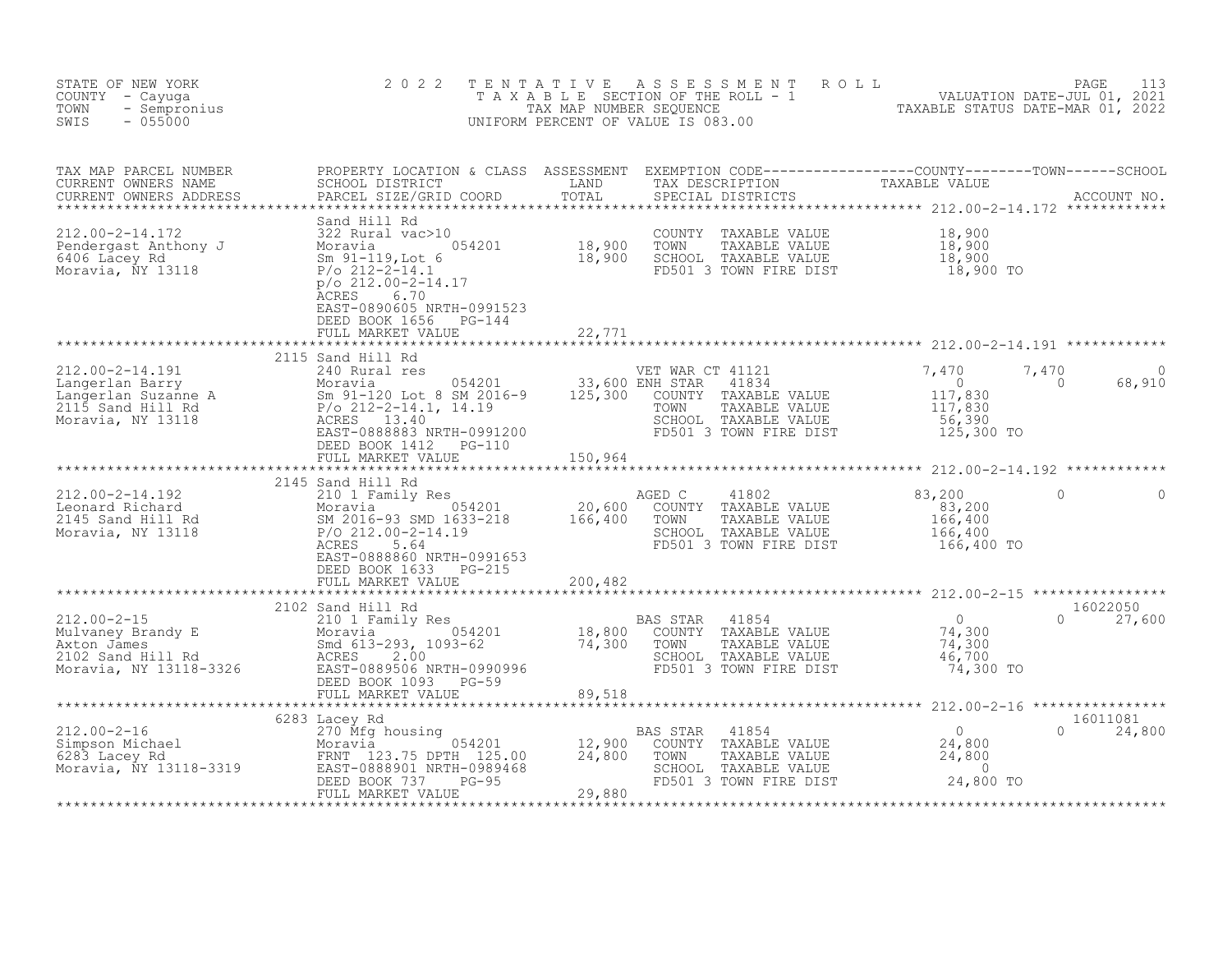| STATE OF NEW YORK<br>COUNTY - Cayuga<br>- Sempronius<br>TOWN<br>$-055000$<br>SWIS                                                                                                                                                                                                                       | 2 0 2 2<br>TENTATIVE                                                                                                                                                                                                                                           |                            | ASSESSMENT ROLL<br>UNIFORM PERCENT OF VALUE IS 083.00                                                                | T A X A B L E SECTION OF THE ROLL - 1<br>TAX MAP NUMBER SEQUENCE - 1 VALUATION DATE-JUL 01, 2021<br>INIFORM PERCENT OF VALUE IS A RESOURNED TO A TAXABLE STATUS DATE-MAR 01, 2022 | PAGE<br>114        |
|---------------------------------------------------------------------------------------------------------------------------------------------------------------------------------------------------------------------------------------------------------------------------------------------------------|----------------------------------------------------------------------------------------------------------------------------------------------------------------------------------------------------------------------------------------------------------------|----------------------------|----------------------------------------------------------------------------------------------------------------------|-----------------------------------------------------------------------------------------------------------------------------------------------------------------------------------|--------------------|
| TAX MAP PARCEL NUMBER<br>CURRENT OWNERS NAME<br>CURRENT OWNERS ADDRESS                                                                                                                                                                                                                                  | PROPERTY LOCATION & CLASS ASSESSMENT EXEMPTION CODE----------------COUNTY--------TOWN------SCHOOL<br>SCHOOL DISTRICT                         LAND       TAX DESCRIPTION             TAXABLE VALUE<br>PARCEL SIZE/GRID COORD       TO<br>PARCEL SIZE/GRID COORD |                            | SPECIAL DISTRICTS                                                                                                    |                                                                                                                                                                                   | ACCOUNT NO.        |
|                                                                                                                                                                                                                                                                                                         | 6406 Lacey Rd<br>DEED BOOK 1363 PG-103<br>FULL MARKET VALUE                                                                                                                                                                                                    | 103,012                    |                                                                                                                      | $\overline{0}$<br>$\Omega$<br>85,500<br>85,500<br>57,900<br>85,500 TO                                                                                                             | 16019061<br>27,600 |
| 212.00-2-18.1<br>Hopkins Lee Moravia 054201<br>Hopkins Lisa Approp 608/28<br>Moravia, NY 13118<br>May RE SUB TECH TO BEED BOOK 662<br>MAY RE SUB TECH TO BEED BOOK 662<br>DEED BOOK 662<br>PAY RE SUB TECH TO BEED BOOK 662<br>PAY RE SUB TEC<br>MAY BE SUBJECT TO PAYMENT<br>UNDER AGDIST LAW TIL 2022 | FULL MARKET VALUE                                                                                                                                                                                                                                              | 48,300<br>63,300<br>76,265 | COUNTY TAXABLE VALUE<br>TOWN<br>TAXABLE VALUE<br>SCHOOL TAXABLE VALUE<br>FD501 3 TOWN FIRE DIST                      | 63,300<br>$63,300$<br>$63,300$<br>63,300 TO                                                                                                                                       | 16011070           |
|                                                                                                                                                                                                                                                                                                         |                                                                                                                                                                                                                                                                |                            |                                                                                                                      |                                                                                                                                                                                   |                    |
| 212.00-2-19<br>Hopkins James<br>2008 State Route 41A<br>Moravia dia 14,300<br>Moravia, NY 13118<br>Moravia, NY 13118<br>Moravia, NY 13118<br>Moravia, NY 13118<br>Moravia, NY 13118<br>Moravia, NY 13118<br>Moravia, NY 13118<br>Moravia, NY 13118<br>                                                  | 2008 State Route 41A<br>EAST-0893037 NRTH-0989317<br>DEED BOOK 3821 PG-11<br>FULL MARKET VALUE                                                                                                                                                                 | 125,301                    | COUNTY TAXABLE VALUE<br>TOWN<br>TAXABLE VALUE<br>SCHOOL TAXABLE VALUE<br>FD501 3 TOWN FIRE DIST                      | 104,000<br>104,000<br>104,000<br>104,000 TO                                                                                                                                       | 16002030           |
|                                                                                                                                                                                                                                                                                                         | 2333 Atwood Rd                                                                                                                                                                                                                                                 |                            |                                                                                                                      |                                                                                                                                                                                   | 16017060           |
| 212.00-2-20                                                                                                                                                                                                                                                                                             | 210 1 Family Res<br>EAST-0894207 NRTH-0989532<br>DEED BOOK 986<br>$PG-5$<br>FULL MARKET VALUE                                                                                                                                                                  | 17,800<br>75,500<br>90,964 | COUNTY TAXABLE VALUE<br>TOWN<br>TAXABLE VALUE<br>SCHOOL TAXABLE VALUE<br>FD501 3 TOWN FIRE DIST                      | 75,500<br>75,500<br>75,500<br>75,500 TO                                                                                                                                           |                    |
|                                                                                                                                                                                                                                                                                                         |                                                                                                                                                                                                                                                                | *************              |                                                                                                                      | ********************** 212.00-2-21.1 **************                                                                                                                               |                    |
| $212.00 - 2 - 21.1$<br>Bouton Patrick S<br>2293 Atwood Rd<br>Moravia, NY 13118                                                                                                                                                                                                                          | 2293 Atwood Rd<br>210 1 Family Res<br>Moravia 054201 19,300<br>Smd 388-785 627-234 81,900<br>Ad 817-172<br>ACRES 2.40<br>EAST-0894965 NRTH-0989604<br>DEED BOOK 1331 PG-342<br>FULL MARKET VALUE                                                               | 98,675                     | BAS STAR<br>41854<br>COUNTY TAXABLE VALUE<br>TOWN<br>TAXABLE VALUE<br>SCHOOL TAXABLE VALUE<br>FD501 3 TOWN FIRE DIST | $\overline{0}$<br>$\Omega$<br>$81,900$<br>$81,900$<br>54,300<br>81,900 TO                                                                                                         | 16009100<br>27,600 |
|                                                                                                                                                                                                                                                                                                         |                                                                                                                                                                                                                                                                |                            |                                                                                                                      |                                                                                                                                                                                   |                    |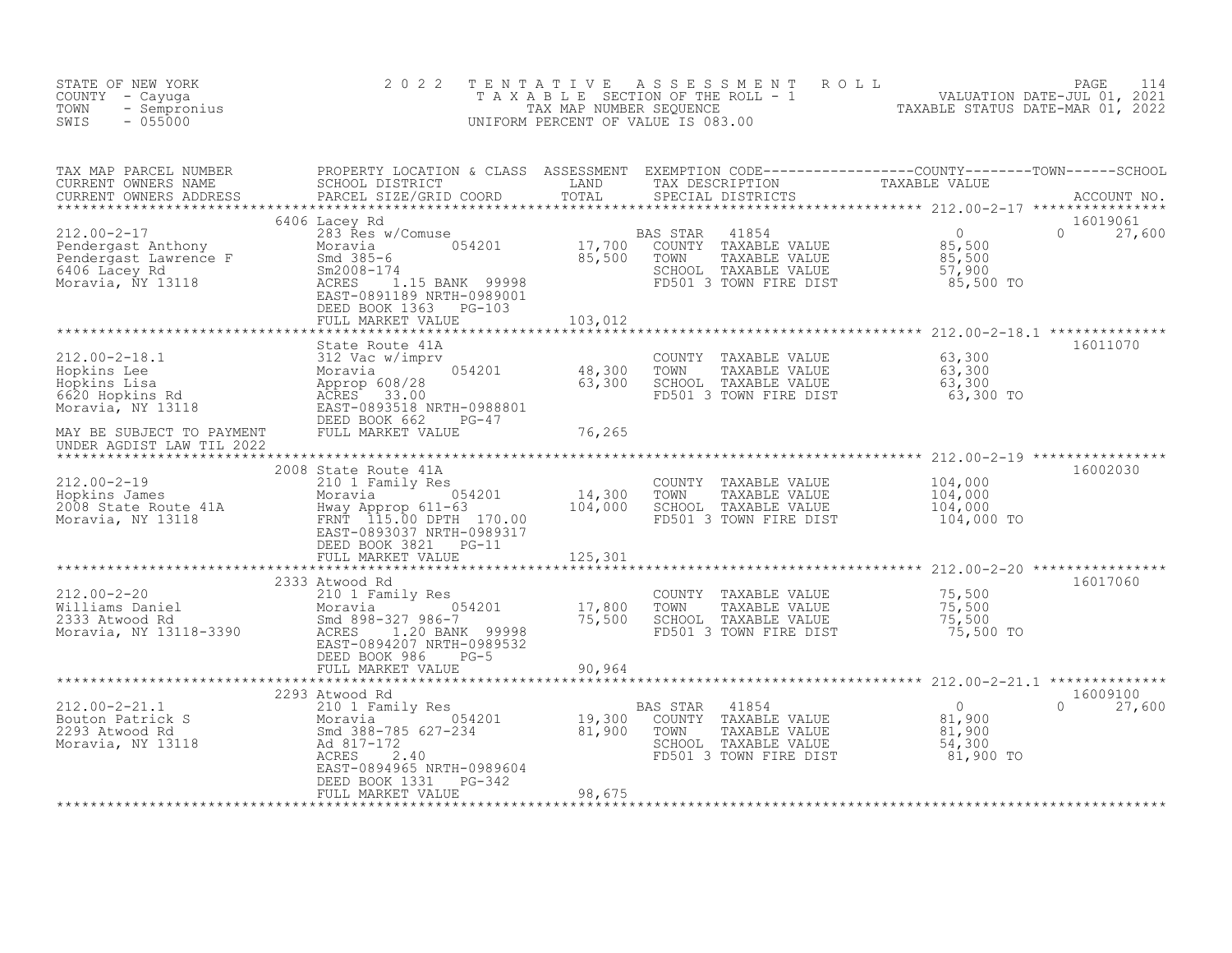| STATE OF NEW YORK<br>COUNTY - Cayuga<br>TOWN<br>- Sempronius<br>$-055000$<br>SWIS                                                                                                                                                                                                                                                                                                 | 2 0 2 2                                                                                                                                                                                                                                                                              | TENTATIVE | UNIFORM PERCENT OF VALUE IS 083.00                                                                                   | TAXABLE SECTION OF THE ROLL - 1<br>TAXABLE SECTION OF THE ROLL - 1<br>TAXABLE STATUS DATE-JUL 01, 2021<br>JNIFORM PERCENT OF VALUE IS 083.00 |                                                      |
|-----------------------------------------------------------------------------------------------------------------------------------------------------------------------------------------------------------------------------------------------------------------------------------------------------------------------------------------------------------------------------------|--------------------------------------------------------------------------------------------------------------------------------------------------------------------------------------------------------------------------------------------------------------------------------------|-----------|----------------------------------------------------------------------------------------------------------------------|----------------------------------------------------------------------------------------------------------------------------------------------|------------------------------------------------------|
|                                                                                                                                                                                                                                                                                                                                                                                   |                                                                                                                                                                                                                                                                                      |           |                                                                                                                      |                                                                                                                                              |                                                      |
| $\begin{array}{cccccccc} 212.00-2-22.1 & 2303&\text{AUWOO} & \text{KE} & \text{WER} & \text{WER} & \text{1121} & 7,470 & 7,470\\ \text{Compton Roy} & 2500&\text{Mofg housing} & 054201 & 12,000&\text{ENH} & \text{STAR} & 41834 & 0\\ \text{Compton Geradaine} & 500-1-54 & 54,500&\text{COUNTY} & \text{TXABLE VALUE} & 47,030\\ \text{2305 Atwood Rd} & \text{FERNT} & 125.0$ | 2305 Atwood Rd                                                                                                                                                                                                                                                                       |           |                                                                                                                      |                                                                                                                                              | 16005080<br>$7,470$<br>0 54,50<br>$\Omega$<br>54,500 |
| 212.00-2-22.22<br>Ver Nooy Stewart A III<br>2255 Atwood Rd<br>Moravia, NY 13118-3388                                                                                                                                                                                                                                                                                              | 2255 Atwood Rd<br>A Atwood Ku and Moravia and 1854<br>Moravia 054201 20,800 COUNTY TAXABLE VALUE 32,800<br>Moravia 3.50 32,800 TOWN TAXABLE VALUE 32,800<br>ACRES 3.50 SCHOOL TAXABLE VALUE 32,800<br>EAST-0895688 NRTH-0989707 FD501 3 TOWN FIRE DIST 3<br>FULL MARKET VALUE 39,518 |           |                                                                                                                      | $\bigcap$<br>32,800 TO                                                                                                                       | 27,600                                               |
| UNDER AGDIST LAW TIL 2026                                                                                                                                                                                                                                                                                                                                                         | Atwood Rd                                                                                                                                                                                                                                                                            |           | SCHOOL TAXABLE VALUE<br>FD501 3 TOWN FIRE DIST 64,500 TO                                                             | 10,188<br>10,188<br>$\frac{54,312}{54,312}$                                                                                                  | 10,188                                               |
|                                                                                                                                                                                                                                                                                                                                                                                   |                                                                                                                                                                                                                                                                                      |           |                                                                                                                      |                                                                                                                                              |                                                      |
| MAY BE SUBJECT TO PAYMENT                                                                                                                                                                                                                                                                                                                                                         | Atwood Rd<br>DEED BOOK 980 PG-193<br>FULL MARKET VALUE                                                                                                                                                                                                                               | 30,723    | AG LAND EX 41720<br>TOWN TAXABLE VALUE 10,109<br>SCHOOL TAXABLE VALUE 10,109<br>FD501 3 TOWN FIRE DIST 25,500 TO     | $15,391$<br>$10,109$                                                                                                                         | 15,391 15,391                                        |
| UNDER AGDIST LAW TIL 2026                                                                                                                                                                                                                                                                                                                                                         |                                                                                                                                                                                                                                                                                      |           |                                                                                                                      |                                                                                                                                              |                                                      |
|                                                                                                                                                                                                                                                                                                                                                                                   | State Route 41A<br>$&24, AD1049-62$<br>ACRES 145.69<br>EAST-0895100 NRTH-0987267<br>DEED BOOK 1421 PG-17                                                                                                                                                                             |           | COUNTY TAXABLE VALUE 199,600<br>TOWN TAXABLE VALUE 199,600<br>SCHOOL TAXABLE VALUE 199,600<br>FD501 3 TOWN FIRE DIST | 199,600 TO                                                                                                                                   | 16011040                                             |
|                                                                                                                                                                                                                                                                                                                                                                                   | FULL MARKET VALUE                                                                                                                                                                                                                                                                    | 240,482   |                                                                                                                      |                                                                                                                                              |                                                      |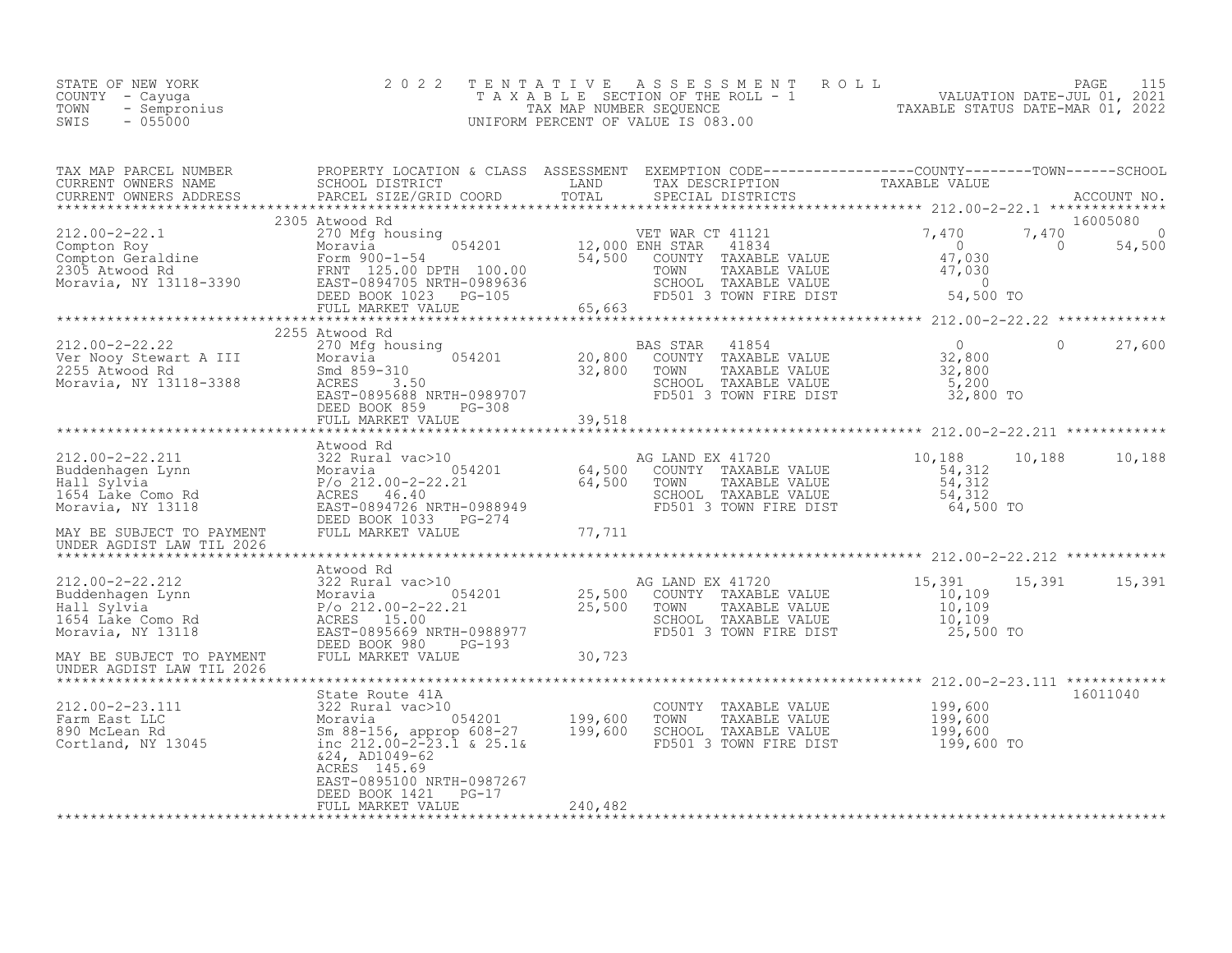| STATE OF NEW YORK<br>COUNTY - Cayuga<br>TOWN<br>- Sempronius<br>$-055000$<br>SWIS                                                                                                                                                                      | 2 0 2 2              | TENTATIVE ASSESSMENT ROLL PAGE 116<br>TAXABLE SECTION OF THE ROLL - 1 VALUATION DATE-JUL 01, 2021<br>TAX MAP NUMBER SEQUENCE TAXABLE STATUS DATE-MAR 01, 2022<br>UNIFORM PERCENT OF VALUE IS 083.00 |                                                  |               |                       |
|--------------------------------------------------------------------------------------------------------------------------------------------------------------------------------------------------------------------------------------------------------|----------------------|-----------------------------------------------------------------------------------------------------------------------------------------------------------------------------------------------------|--------------------------------------------------|---------------|-----------------------|
|                                                                                                                                                                                                                                                        |                      |                                                                                                                                                                                                     |                                                  |               |                       |
|                                                                                                                                                                                                                                                        | 1927 State Route 41A | G LAND EX 41720<br>COUNTY TAXABLE VALUE<br>TOWN _ TAXABLE VALUE<br>AG LAND EX 41720<br>SCHOOL TAXABLE VALUE 78,976<br>FD501 3 TOWN FIRE DIST 153,000 TO                                             | $74,024$<br>$78,976$<br>78,976                   | 74,024 74,024 |                       |
|                                                                                                                                                                                                                                                        |                      |                                                                                                                                                                                                     |                                                  |               |                       |
| 212.00-2-26.11<br>Robison Gary<br>Robison Kathleen<br>6403 Crofoot Rd<br>Moravia, NY 13118-3346<br>Horavia, NY 13118-3346<br>FEED BOOK 644<br>FG-55<br>Horavia, NY 13118-3346<br>FULL MARKET VALUE<br>FULL MARKET VALUE<br>FULL MARKET VALUE<br>FULL M | Crofoot Rd           | COUNTY TAXABLE VALUE $11,900$<br>TOWN TAXABLE VALUE $11,900$<br>SCHOOL TAXABLE VALUE $11,900$<br>FD501 3 TOWN FIRE DIST $11,900$ TO                                                                 |                                                  |               | 16019060              |
|                                                                                                                                                                                                                                                        |                      |                                                                                                                                                                                                     |                                                  |               |                       |
|                                                                                                                                                                                                                                                        | 6379 Crofoot Rd      |                                                                                                                                                                                                     |                                                  |               |                       |
| 212.00-2-26.12 6379 Crofoot Rd<br>Chavez Cindy Moravia Moravia 954201 20,900 AGED T/S 41806 39,850 0<br>6379 Crofoot Rd Sm 90-189 054201 20,900 AGED T/S 41806 0 19,925<br>6379 Crofoot Rd Sm 90-189<br>Moravia, NY 13118-3345 Smd 10                  |                      |                                                                                                                                                                                                     |                                                  |               | 0<br>19,925<br>27,600 |
|                                                                                                                                                                                                                                                        |                      |                                                                                                                                                                                                     | ****************** 212.00-2-26.21 ************** |               |                       |
|                                                                                                                                                                                                                                                        |                      |                                                                                                                                                                                                     |                                                  |               | 120,614<br>27,600     |
|                                                                                                                                                                                                                                                        |                      |                                                                                                                                                                                                     |                                                  |               |                       |
|                                                                                                                                                                                                                                                        |                      | ******************************** 212.00-2-29 ****************                                                                                                                                       |                                                  |               |                       |
|                                                                                                                                                                                                                                                        |                      | TOWN TAXABLE VALUE 96,700<br>SCHOOL TAXABLE VALUE 69,100<br>FD501 3 TOWN FIRE DIST 96,700 TO                                                                                                        |                                                  | $\cap$        | 16008080<br>27,600    |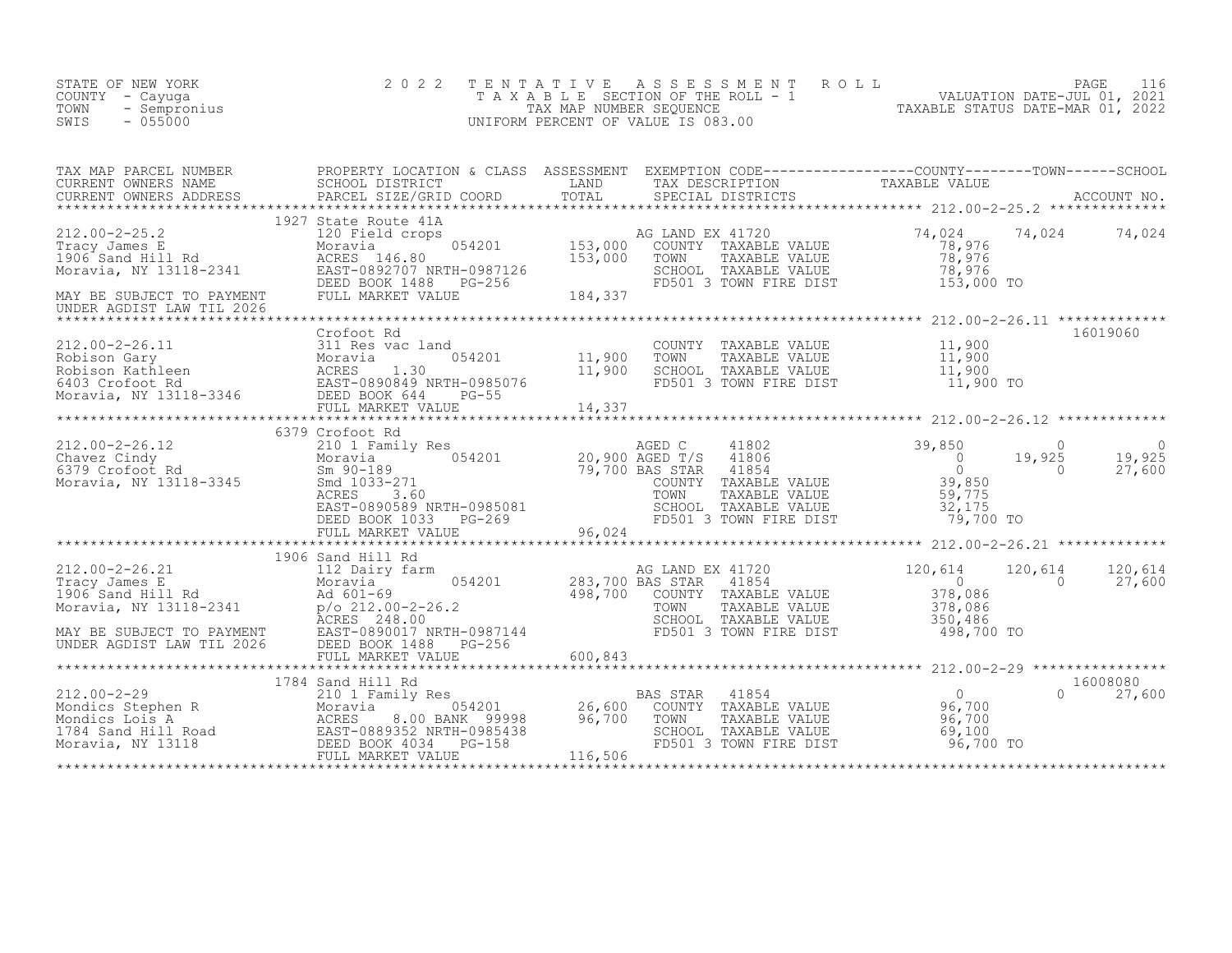| STATE OF NEW YORK<br>COUNTY - Cayuga<br>TOWN<br>- Sempronius<br>$-055000$<br>SWIS                        | 2 0 2 2                                                                                                                                                                                                           | TENTATIVE<br>TAX MAP NUMBER SEQUENCE                      | A S S E S S M E N T<br>TAXABLE SECTION OF THE ROLL - 1<br>UNIFORM PERCENT OF VALUE IS 083.00                                | ROLL                                                                                                                                       | PAGE<br>117<br>VALUATION DATE-JUL 01, 2021<br>TAXABLE STATUS DATE-MAR 01, 2022 |
|----------------------------------------------------------------------------------------------------------|-------------------------------------------------------------------------------------------------------------------------------------------------------------------------------------------------------------------|-----------------------------------------------------------|-----------------------------------------------------------------------------------------------------------------------------|--------------------------------------------------------------------------------------------------------------------------------------------|--------------------------------------------------------------------------------|
| TAX MAP PARCEL NUMBER<br>CURRENT OWNERS NAME<br>CURRENT OWNERS ADDRESS                                   | PROPERTY LOCATION & CLASS ASSESSMENT EXEMPTION CODE----------------COUNTY-------TOWN-----SCHOOL<br>SCHOOL DISTRICT<br>PARCEL SIZE/GRID COORD                                                                      | LAND<br>TOTAL                                             | TAX DESCRIPTION<br>SPECIAL DISTRICTS                                                                                        | TAXABLE VALUE                                                                                                                              | ACCOUNT NO.                                                                    |
| $212.00 - 2 - 30$<br>Janke-Dykens, RLU Cheryl L<br>Janke James A<br>6289 Crofoot Rd<br>Moravia, NY 13118 | 6289 Crofoot Rd<br>210 1 Family Res<br>054201<br>Moravia<br>$Sm$ 73-85<br>FRNT 191.67 DPTH 140.00<br>EAST-0889128 NRTH-0985305<br>DEED BOOK 1417    PG-171<br>FULL MARKET VALUE                                   | 15,600<br>69,000<br>83,133                                | ENH STAR<br>41834<br>TAXABLE VALUE<br>COUNTY<br>TOWN<br>TAXABLE VALUE<br>SCHOOL TAXABLE VALUE<br>FD501 3 TOWN FIRE DIST     | $\Omega$<br>69,000<br>69,000<br>90<br>69,000 TO                                                                                            | 16002070<br>$\cap$<br>68,910                                                   |
| $212.00 - 2 - 31$<br>Betts Jacob R<br>6299 Crofoot Rd<br>Moravia, NY 13118                               | 6299 Crofoot Rd<br>210 1 Family Res<br>054201<br>Moravia<br>FRNT 132.00 DPTH 140.25<br>EAST-0889314 NRTH-0985297<br>DEED BOOK 1633<br>$PG-183$<br>FULL MARKET VALUE                                               | 7,700<br>15,800<br>19,036                                 | COUNTY TAXABLE VALUE<br>TOWN<br>TAXABLE VALUE<br>SCHOOL TAXABLE VALUE<br>FD501 3 TOWN FIRE DIST                             | ********************** 212.00-2-31 ****************<br>15,800<br>15,800<br>15,800<br>15,800 TO                                             | 16026050                                                                       |
| $212.00 - 2 - 35$<br>Robison Gary<br>Robison Kathleen<br>6403 Crofoot Rd<br>Moravia, NY 13118-3346       | **************************<br>6403 Crofoot Rd<br>210 1 Family Res<br>054201<br>Moravia<br>ACRES<br>1.60<br>EAST-0891047 NRTH-0985092<br>DEED BOOK 388<br>$PG-84$<br>FULL MARKET VALUE<br>************************ | ************<br>18,300<br>80,800<br>97,349<br>*********** | 41854<br><b>BAS STAR</b><br>COUNTY TAXABLE VALUE<br>TOWN<br>TAXABLE VALUE<br>SCHOOL TAXABLE VALUE<br>FD501 3 TOWN FIRE DIST | $**********************212.00-2-35$<br>$\Omega$<br>80,800<br>80,800<br>53,200<br>80,800 TO<br>************** 212.00-2-36 ***************** | 16019062<br>27,600<br>$\Omega$                                                 |
| $212.00 - 2 - 36$<br>Reynolds Dana<br>Reynolds Diane<br>6433 Crofoot Rd<br>Moravia, NY 13118-3346        | 6433 Crofoot Rd<br>210 1 Family Res<br>054201<br>Moravia<br>1.12<br>ACRES<br>EAST-0891630 NRTH-0985071<br>DEED BOOK 666<br>PG-335<br>FULL MARKET VALUE                                                            | 17,700<br>85,000<br>102,410                               | 41854<br>BAS STAR<br>COUNTY TAXABLE VALUE<br>TOWN<br>TAXABLE VALUE<br>SCHOOL TAXABLE VALUE<br>FD501 3 TOWN FIRE DIST        | $\circ$<br>85,000<br>85,000<br>57,400<br>85,000 TO                                                                                         | 16014161<br>$\cap$<br>27,600                                                   |
| $212.00 - 2 - 37$<br>Cooper John<br>Cooper Linda M<br>6801 Frazier Road<br>Moravia, NY 13118             | 6471 Crofoot Rd<br>311 Res vac land<br>054201<br>Moravia<br>ACRES<br>4.93<br>EAST-0892234 NRTH-0985253<br>DEED BOOK 4028<br>$PG-1$<br>FULL MARKET VALUE                                                           | 22,700<br>22,700<br>27,349                                | COUNTY<br>TAXABLE VALUE<br>TOWN<br>TAXABLE VALUE<br>SCHOOL TAXABLE VALUE<br>FD501 3 TOWN FIRE DIST                          | ************* 212.00-2-37 ****************<br>22,700<br>22,700<br>22,700<br>22,700 TO                                                      | 16011050                                                                       |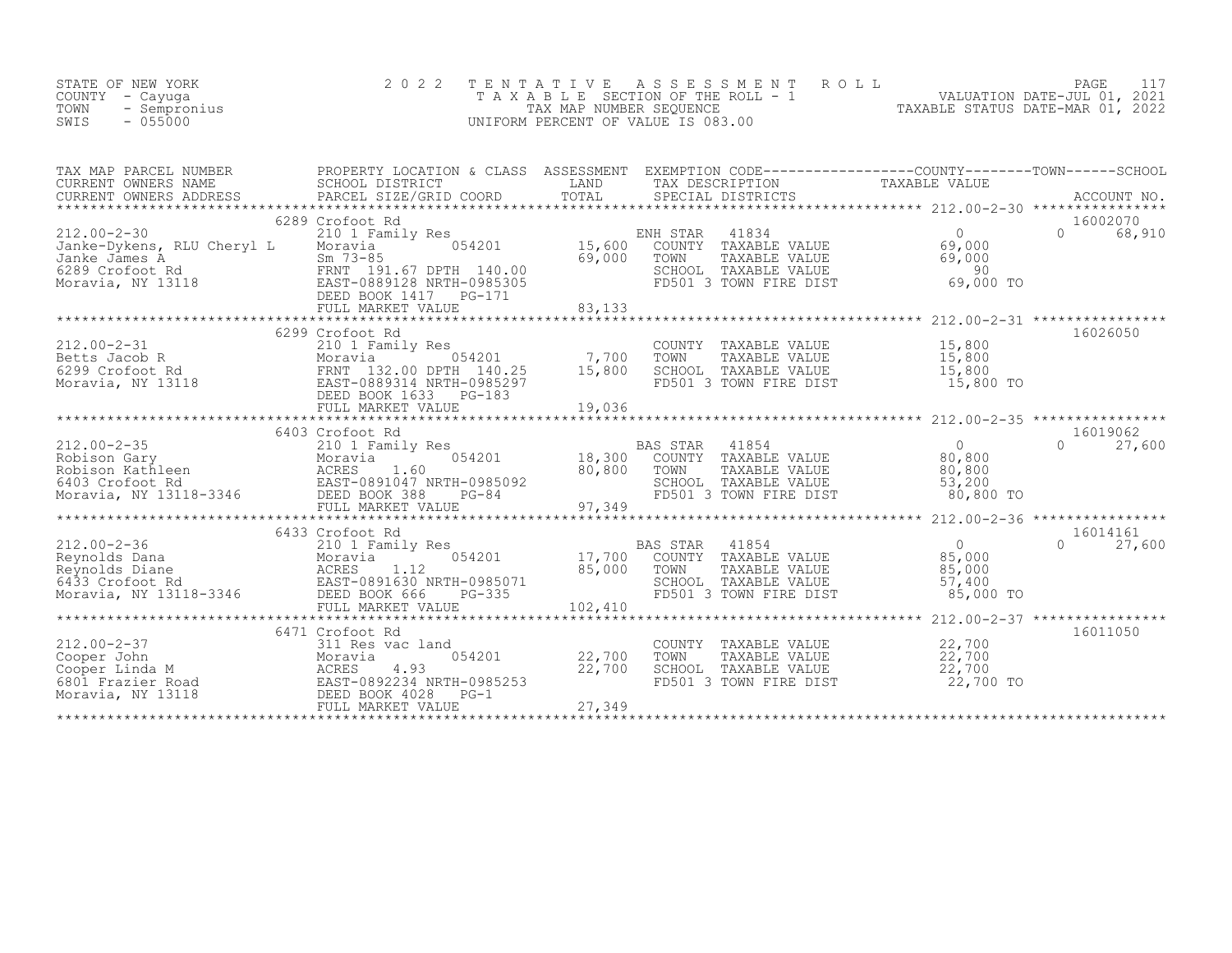|      | STATE OF NEW YORK | 2022 TENTATIVE ASSESSMENT ROLL     | PAGE                             |  |
|------|-------------------|------------------------------------|----------------------------------|--|
|      | COUNTY – Cayuga   | TAXABLE SECTION OF THE ROLL - 1    | VALUATION DATE-JUL 01, 2021      |  |
| TOWN | - Sempronius      | TAX MAP NUMBER SEOUENCE            | TAXABLE STATUS DATE-MAR 01, 2022 |  |
| SWIS | $-055000$         | UNIFORM PERCENT OF VALUE IS 083.00 |                                  |  |
|      |                   |                                    |                                  |  |

| TAX MAP PARCEL NUMBER                                                                                                                                                                                                                                    | PROPERTY LOCATION & CLASS ASSESSMENT EXEMPTION CODE----------------COUNTY-------TOWN------SCHOOL |                            |                                                                                                                                  |            |                                        |
|----------------------------------------------------------------------------------------------------------------------------------------------------------------------------------------------------------------------------------------------------------|--------------------------------------------------------------------------------------------------|----------------------------|----------------------------------------------------------------------------------------------------------------------------------|------------|----------------------------------------|
|                                                                                                                                                                                                                                                          |                                                                                                  |                            |                                                                                                                                  |            |                                        |
|                                                                                                                                                                                                                                                          | 6481 Crofoot Rd                                                                                  |                            |                                                                                                                                  |            | 16012050<br>$\Omega$<br>$\overline{0}$ |
|                                                                                                                                                                                                                                                          |                                                                                                  |                            |                                                                                                                                  |            | 49,900<br>$\bigcirc$                   |
|                                                                                                                                                                                                                                                          |                                                                                                  |                            |                                                                                                                                  |            |                                        |
| 6481 Crofoot Rd  Crofoot Rd  Crofoot Rd  CRISSIS ENST-0892473 NRTH-0985031 TOWN TAXABLE VALUE<br>Moravia, NY 13118-3346 DEED BOOK 349 PG-124 SCHOOL TAXABLE VALUE<br>FULL MARKET VALUE 60,120 FD501 3 TOWN FIRE DIST 49,900 TO<br>**                     |                                                                                                  |                            |                                                                                                                                  |            |                                        |
|                                                                                                                                                                                                                                                          |                                                                                                  |                            |                                                                                                                                  |            |                                        |
|                                                                                                                                                                                                                                                          | 6525 Crofoot Rd                                                                                  |                            |                                                                                                                                  |            | 16005030                               |
| 12.00-2-39 6525 Crofoot Rd<br>210.00-2-39 6525 Crofoot Rd<br>210 16,400 COUNTY TAXABLE VALUE 89,900<br>6525 Crofoot Rd Moray Approp 613/261 89,900 TOWN TAXABLE VALUE 89,900<br>Moravia, NY 13118 5m 89-272 Smd 1018-203<br>FRNT 314.00                  |                                                                                                  |                            |                                                                                                                                  |            | $0 \t 27,600$                          |
|                                                                                                                                                                                                                                                          |                                                                                                  |                            |                                                                                                                                  |            |                                        |
|                                                                                                                                                                                                                                                          |                                                                                                  |                            |                                                                                                                                  |            |                                        |
|                                                                                                                                                                                                                                                          | EAST-0893203 NRTH-0984997                                                                        |                            |                                                                                                                                  |            |                                        |
|                                                                                                                                                                                                                                                          | DEED BOOK 1267 PG-312<br>FULL MARKET VALUE                                                       | 108,313                    |                                                                                                                                  |            |                                        |
|                                                                                                                                                                                                                                                          |                                                                                                  |                            |                                                                                                                                  |            |                                        |
|                                                                                                                                                                                                                                                          | 6620 Hopkins Rd                                                                                  |                            |                                                                                                                                  |            | 16005020                               |
|                                                                                                                                                                                                                                                          | 210 1 Family Res<br>Moravia 054201 21,100<br>CORE 200                                            |                            | COUNTY TAXABLE VALUE $84,900$<br>TOWN TAXABLE VALUE $84,900$<br>SCHOOL TAXABLE VALUE $84,900$<br>FD501 3 TOWN FIRE DIST $84,900$ |            |                                        |
|                                                                                                                                                                                                                                                          |                                                                                                  | 84,900                     |                                                                                                                                  |            |                                        |
| 212.00-2-40<br>Hopkins Lee<br>Hopkins Lisa<br>6620 Hopkins Rd<br>Moravia, NY 13118<br>210 1 Family Res<br>210 1 Family Res<br>210 1 Family Res<br>210 1 Family Res<br>210 1 Family Res<br>210 1 Family Res<br>210 1 Family Res<br>210 1 Family Res<br>21 |                                                                                                  |                            |                                                                                                                                  |            |                                        |
|                                                                                                                                                                                                                                                          | FULL MARKET VALUE                                                                                | 102,289                    |                                                                                                                                  |            |                                        |
|                                                                                                                                                                                                                                                          |                                                                                                  |                            |                                                                                                                                  |            | 16011030                               |
|                                                                                                                                                                                                                                                          |                                                                                                  | 054201 226,700             | COUNTY TAXABLE VALUE 226,700<br>TOWN TAXABLE VALUE 226,700                                                                       |            |                                        |
|                                                                                                                                                                                                                                                          |                                                                                                  | $T_{H-0.984951}$ 226,700   | TOWN TAXABLE VALUE<br>SCHOOL TAXABLE VALUE                                                                                       | 226,700    |                                        |
|                                                                                                                                                                                                                                                          |                                                                                                  |                            | FD501 3 TOWN FIRE DIST                                                                                                           | 226,700 TO |                                        |
|                                                                                                                                                                                                                                                          |                                                                                                  | 273,133                    |                                                                                                                                  |            |                                        |
| UNDER AGDIST LAW TIL 2024                                                                                                                                                                                                                                |                                                                                                  |                            |                                                                                                                                  |            |                                        |
|                                                                                                                                                                                                                                                          | State Route 41A                                                                                  |                            |                                                                                                                                  |            | 16018130                               |
|                                                                                                                                                                                                                                                          |                                                                                                  |                            |                                                                                                                                  |            |                                        |
|                                                                                                                                                                                                                                                          |                                                                                                  | $054201$ $30,700$ $30,700$ |                                                                                                                                  |            |                                        |
| 212.00-2-42<br>Park Douglas<br>Fark Douglas<br>6621 Eaton Rd<br>Moravia, NY 13118-4322<br>Moravia, NY 13118-4322<br>PEED BOOK 1040 PG-101                                                                                                                |                                                                                                  |                            | COUNTY TAXABLE VALUE $30,700$<br>TOWN TAXABLE VALUE $30,700$<br>SCHOOL TAXABLE VALUE $30,700$<br>FD501 3 TOWN FIRE DIST $30,700$ |            |                                        |
|                                                                                                                                                                                                                                                          |                                                                                                  |                            |                                                                                                                                  |            |                                        |
|                                                                                                                                                                                                                                                          |                                                                                                  |                            |                                                                                                                                  |            |                                        |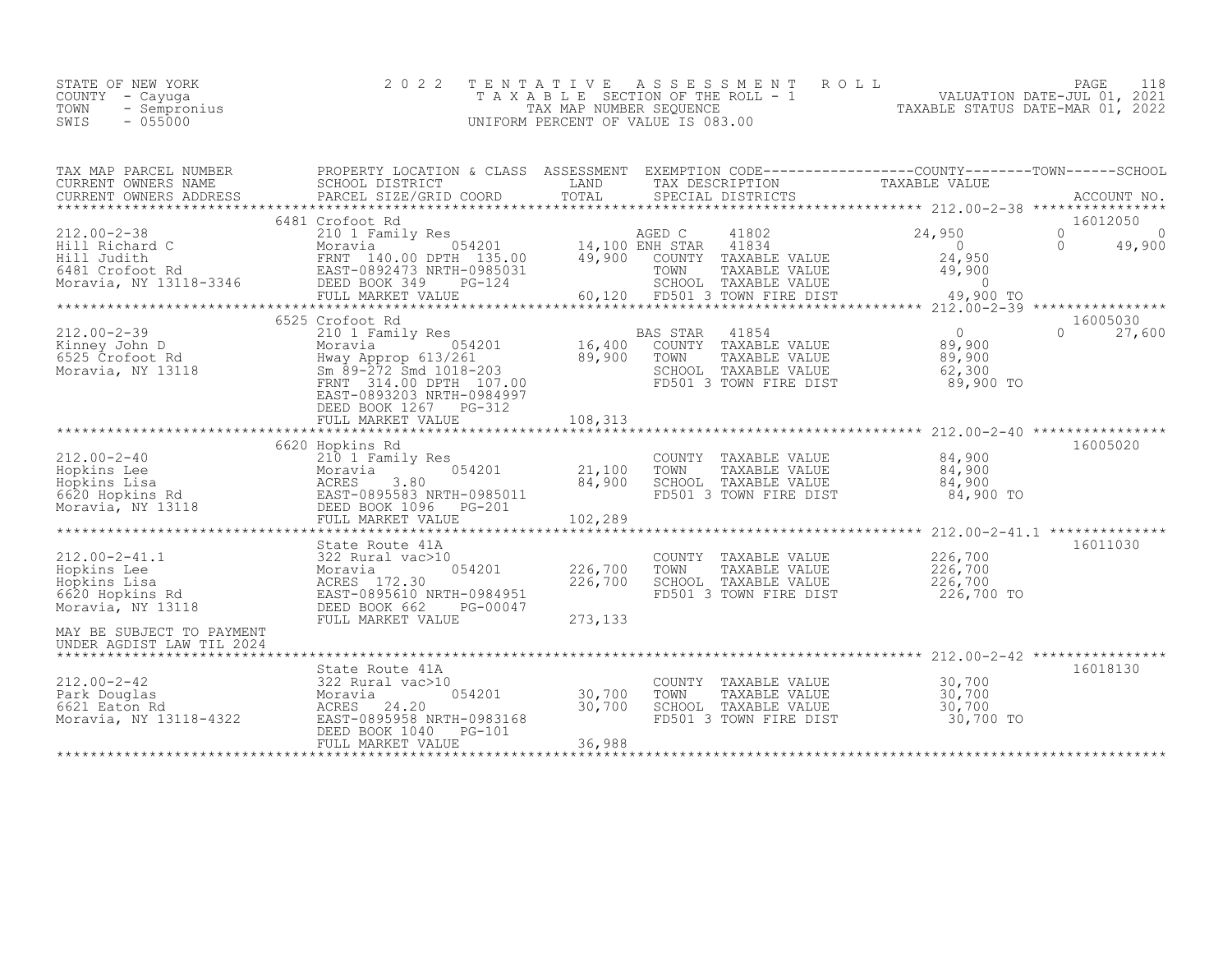| NEW YORK 2020<br>- Cayuga 2020<br>- Sempronius<br>055000<br>STATE OF NEW YORK<br>COUNTY - Cayuga<br>TOWN<br>SWIS                                                                                                                                                                                                                                                                                                                           | 2 0 2 2                                                            |         |                                                                                                                                      | TENTATIVE ASSESSMENT ROLL PALUATION DATE-JUL 01, 2021<br>TAXABLE SECTION OF THE ROLL - 1 VALUATION DATE-JUL 01, 2021<br>UNIFORM PERCENT OF VALUE IS 083.00<br>UNIFORM PERCENT OF VALUE IS 083.00 |  |
|--------------------------------------------------------------------------------------------------------------------------------------------------------------------------------------------------------------------------------------------------------------------------------------------------------------------------------------------------------------------------------------------------------------------------------------------|--------------------------------------------------------------------|---------|--------------------------------------------------------------------------------------------------------------------------------------|--------------------------------------------------------------------------------------------------------------------------------------------------------------------------------------------------|--|
|                                                                                                                                                                                                                                                                                                                                                                                                                                            |                                                                    |         |                                                                                                                                      |                                                                                                                                                                                                  |  |
|                                                                                                                                                                                                                                                                                                                                                                                                                                            |                                                                    |         |                                                                                                                                      |                                                                                                                                                                                                  |  |
|                                                                                                                                                                                                                                                                                                                                                                                                                                            |                                                                    |         |                                                                                                                                      |                                                                                                                                                                                                  |  |
| COUNTY TAXABLE VALUE<br>212.00-2-44.12<br>212.00-2-44.12<br>212.00-2-44.12<br>212.00-2-44.12<br>212.00-2-44.12<br>212.00-2-44.12<br>214 Rural vac<10<br>Moravia<br>2012-28<br>2012-28<br>2012-28<br>2012-28<br>2012-28<br>2012-28<br>2012-28<br>2012-28<br>2012                                                                                                                                                                            | DEED BOOK 819 PG-00132                                             |         |                                                                                                                                      |                                                                                                                                                                                                  |  |
|                                                                                                                                                                                                                                                                                                                                                                                                                                            | FULL MARKET VALUE                                                  | 22,651  |                                                                                                                                      |                                                                                                                                                                                                  |  |
| 312.00-2-44.111 State Route 41A<br>Hopkins Lance S<br>Moravia, NY 13118-4320 Reprop 608/28 approp 608/28<br>Moravia, NY 13118-4320 P/o 212.00-2-44.11 & 54.1<br>MAY BE SUBJECT TO PAYMENT ACRES 67.36<br>MAY BE SUBJECT TO PAYMENT ACRES                                                                                                                                                                                                   | State Route 41A<br>DEED BOOK 964 PG-4<br>FULL MARKET VALUE 119,518 |         |                                                                                                                                      | 16011010<br>16,532 16,532                                                                                                                                                                        |  |
|                                                                                                                                                                                                                                                                                                                                                                                                                                            |                                                                    |         |                                                                                                                                      |                                                                                                                                                                                                  |  |
| $\begin{tabular}{lllllllllllllllllllll} & & & & & & 1819\text{ State Route 41A} & & & & & & 1819\text{ State Route 41A} & & & & & & 1819\text{ State Route 41A} & & & & & & 1819\text{ State Route 41A} & & & & & & & 1819\text{ State Route 41A} & & & & & & & & 1819\text{ State Route 41A} & & & & & & & & 1819\text{ State Route 41A} & & & & & & & & 1819\text{ State Route 41A} & & & & & & & 1819\text{ State Route 41A} & & & & &$ |                                                                    |         |                                                                                                                                      | 28,842<br>28,842<br>$\overline{0}$<br>27,600                                                                                                                                                     |  |
|                                                                                                                                                                                                                                                                                                                                                                                                                                            |                                                                    |         |                                                                                                                                      |                                                                                                                                                                                                  |  |
|                                                                                                                                                                                                                                                                                                                                                                                                                                            | DEED BOOK 1469 PG-55                                               |         | COUNTY TAXABLE VALUE $218,700$<br>TOWN TAXABLE VALUE $218,700$<br>SCHOOL TAXABLE VALUE $218,700$<br>FD501 3 TOWN FIRE DIST $218,700$ |                                                                                                                                                                                                  |  |
|                                                                                                                                                                                                                                                                                                                                                                                                                                            | FULL MARKET VALUE                                                  | 263,494 |                                                                                                                                      |                                                                                                                                                                                                  |  |
|                                                                                                                                                                                                                                                                                                                                                                                                                                            |                                                                    |         |                                                                                                                                      |                                                                                                                                                                                                  |  |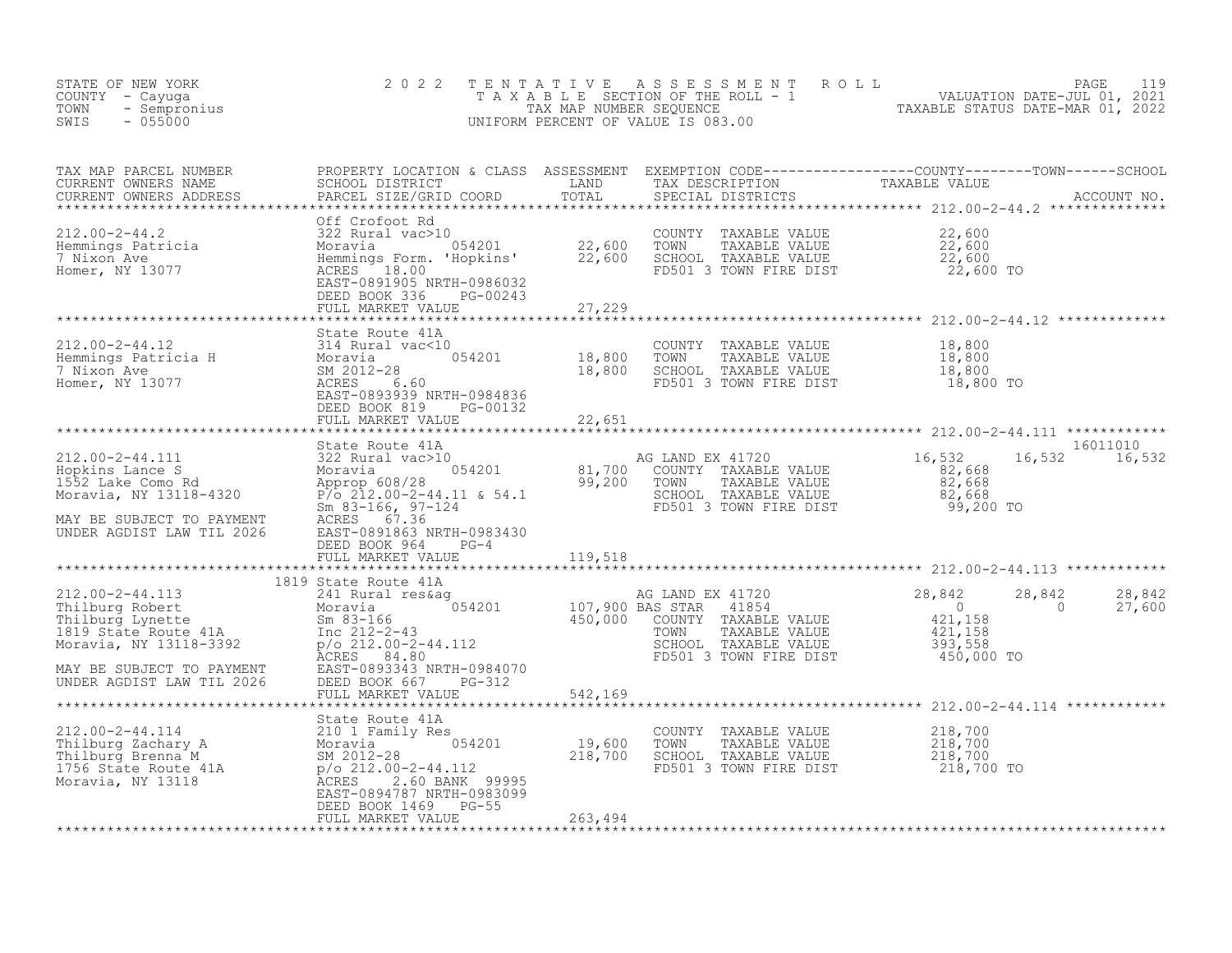| STATE OF NEW YORK<br>COUNTY - Cayuga<br>TOWN<br>- Sempronius<br>SWIS<br>$-055000$                                                                                                                                                                                                                                                                                                                                                  | 2 0 2 2                                                                                                                                                  | TENTATIVE<br>TAX MAP NUMBER SEQUENCE | ASSESSMENT<br>T A X A B L E SECTION OF THE ROLL - 1<br>UNIFORM PERCENT OF VALUE IS 083.00                                                             | R O L L<br>1 VALUATION DATE-JUL 01, 2021<br>TAXABLE STATUS DATE-MAR 01, 2022 | PAGE<br>120                  |
|------------------------------------------------------------------------------------------------------------------------------------------------------------------------------------------------------------------------------------------------------------------------------------------------------------------------------------------------------------------------------------------------------------------------------------|----------------------------------------------------------------------------------------------------------------------------------------------------------|--------------------------------------|-------------------------------------------------------------------------------------------------------------------------------------------------------|------------------------------------------------------------------------------|------------------------------|
| TAX MAP PARCEL NUMBER<br>CURRENT OWNERS NAME<br>CURRENT OWNERS ADDRESS                                                                                                                                                                                                                                                                                                                                                             | PROPERTY LOCATION & CLASS ASSESSMENT EXEMPTION CODE----------------COUNTY-------TOWN-----SCHOOL<br>SCHOOL DISTRICT<br>PARCEL SIZE/GRID COORD             | LAND<br>TOTAL                        | TAX DESCRIPTION TAXABLE VALUE<br>SPECIAL DISTRICTS                                                                                                    |                                                                              | ACCOUNT NO.                  |
| $212.00 - 2 - 45$<br>Miller Christopher Philip<br>Noravia 1931<br>Noravia 1931<br>Main St Sm 06-99, Sm 09-40<br>Moravia, NY 13118<br>Moravia, NY 13118<br>Moravia, NY 13118<br>Moravia, NY 13118                                                                                                                                                                                                                                   | 6456 Crofoot Rd<br>210 1 Family Res<br>BANK 99995<br>EAST-0892064 NRTH-0984713<br>DEED BOOK 1641    PG-324<br>FULL MARKET VALUE                          | 15,100<br>48,900<br>58,916           | COUNTY<br>TAXABLE VALUE<br>TOWN<br>TAXABLE VALUE<br>SCHOOL TAXABLE VALUE<br>FD501 3 TOWN FIRE DIST                                                    | 48,900<br>48,900<br>48,900<br>48,900 TO                                      | 16009060                     |
|                                                                                                                                                                                                                                                                                                                                                                                                                                    | 6448 Crofoot Rd                                                                                                                                          | ************                         |                                                                                                                                                       |                                                                              | 16012030                     |
| 212.00-2-46<br>Hill Albert<br>Hill Borothy<br>Hill Docthy<br>FRNT 100.00 DPTH 210.00<br>6448 Crofoot Rd<br>Moravia, NY 13118-3347<br>ERST-0891961 NRTH-0984756<br>ERST-0891961 NRTH-0984756<br>FULL MARKET VALUE                                                                                                                                                                                                                   | $-1$ $-054201$<br>FULL MARKET VALUE                                                                                                                      | 71,000                               | 41802<br>AGED C<br>41834<br>14,700 ENH STAR<br>COUNTY TAXABLE VALUE<br>TOWN<br>TAXABLE VALUE<br>SCHOOL TAXABLE VALUE<br>85,542 FD501 3 TOWN FIRE DIST | 28,400<br>$\overline{0}$<br>42,600<br>71,000<br>2,090<br>71,000 TO           | 0<br>0<br>$\Omega$<br>68,910 |
|                                                                                                                                                                                                                                                                                                                                                                                                                                    | ***************************<br>6298 Crofoot Rd                                                                                                           |                                      |                                                                                                                                                       |                                                                              | 16003150                     |
|                                                                                                                                                                                                                                                                                                                                                                                                                                    | 054201<br>FULL MARKET VALUE                                                                                                                              | 9,200<br>9,200<br>11,084             | COUNTY TAXABLE VALUE<br>TOWN TAXABLE VALUE<br>SCHOOL TAXABLE VALUE<br>FD501 3 TOWN FIRE DIST                                                          | 9,200<br>9,200<br>9,200<br>9,200 TO                                          |                              |
|                                                                                                                                                                                                                                                                                                                                                                                                                                    | *******************************                                                                                                                          | **********************               |                                                                                                                                                       | ************************ 212.00-2-49 *****************                       |                              |
| $212.00 - 2 - 49$                                                                                                                                                                                                                                                                                                                                                                                                                  | Crofoot Rd<br>311 Res vac land<br>054201<br>Moravia<br>FRNT 145.00 DPTH 125.00<br>EAST-0889019 NRTH-0985113<br>DEED BOOK 1546 PG-92<br>FULL MARKET VALUE | 3,500<br>3,500<br>4,217              | COUNTY TAXABLE VALUE<br>TOWN<br>TAXABLE VALUE<br>SCHOOL TAXABLE VALUE<br>FD501 3 TOWN FIRE DIST                                                       | 3,500<br>3,500<br>3,500<br>3,500 TO                                          | 16013040                     |
|                                                                                                                                                                                                                                                                                                                                                                                                                                    |                                                                                                                                                          |                                      |                                                                                                                                                       |                                                                              | 16011170                     |
| $\begin{tabular}{lllllllllll} $\text{144} \text{ Lake} & \text{Como} & \text{R} & \text{R} & \text{R} & \text{R} & \text{R} & \text{R} & \text{R} & \text{R} & \text{R} & \text{R} & \text{R} & \text{R} & \text{R} & \text{R} & \text{R} & \text{R} & \text{R} & \text{R} & \text{R} & \text{R} & \text{R} & \text{R} & \text{R} & \text{R} & \text{R} & \text{R} & \text{R} & \text{R} & \text{R} & \text{R} & \text{R} & \text$ | FULL MARKET VALUE                                                                                                                                        | 17,600<br>67,400<br>81,205           | COUNTY TAXABLE VALUE<br>TOWN<br>TAXABLE VALUE<br>SCHOOL TAXABLE VALUE<br>FD501 3 TOWN FIRE DIST                                                       | 67,400<br>67,400<br>67,400<br>67,400 TO                                      |                              |
|                                                                                                                                                                                                                                                                                                                                                                                                                                    |                                                                                                                                                          |                                      |                                                                                                                                                       |                                                                              |                              |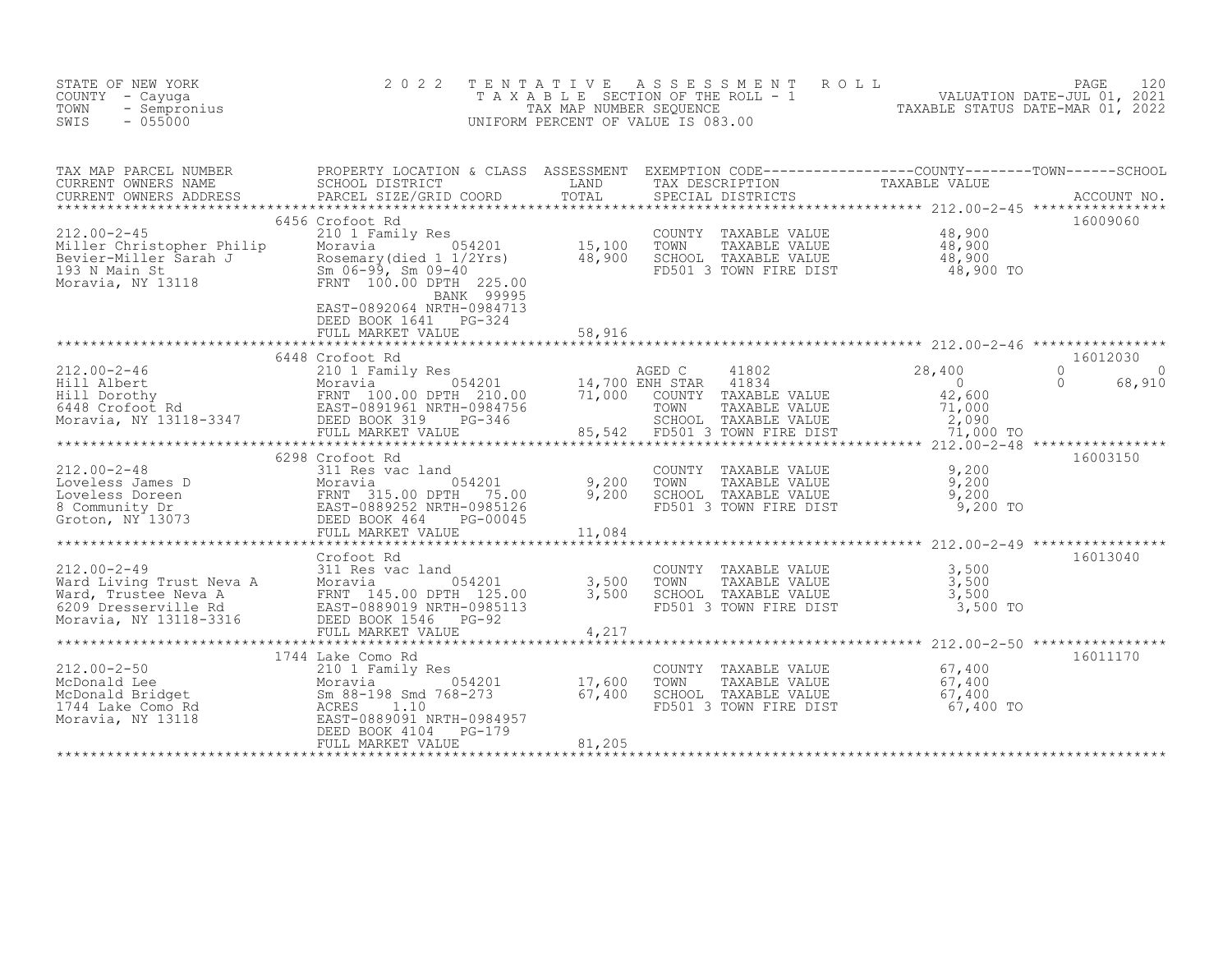| F NEW YORK 2022<br>- Cayuga 2022<br>- Sempronius<br>- 055000<br>STATE OF NEW YORK<br>COUNTY - Cayuqa<br>TOWN<br>SWIS                                                                                                                                                                                                                                                   |                                                    |        | TENTATIVE ASSESSMENT ROLL PAGE 121<br>TAXABLE SECTION OF THE ROLL - 1 VALUATION DATE-JUL 01, 2021<br>TAX MAP NUMBER SEQUENCE TAXABLE STATUS DATE-MAR 01, 2022<br>UNIFORM PERCENT OF VALUE IS 083.00 |                        |
|------------------------------------------------------------------------------------------------------------------------------------------------------------------------------------------------------------------------------------------------------------------------------------------------------------------------------------------------------------------------|----------------------------------------------------|--------|-----------------------------------------------------------------------------------------------------------------------------------------------------------------------------------------------------|------------------------|
| TAX MAP PARCEL NUMBER PROPERTY LOCATION & CLASS ASSESSMENT EXEMPTION CODE----------------COUNTY--------TOWN------SCHOOL SCHOOL DISTRICT<br>CURRENT OWNERS NAME SCHOOL DISTRICT LAND TAX DESCRIPTION TAXABLE VALUE<br>CURRENT OWNERS                                                                                                                                    |                                                    |        |                                                                                                                                                                                                     |                        |
|                                                                                                                                                                                                                                                                                                                                                                        | 1750 Lake Como Rd                                  |        |                                                                                                                                                                                                     | 16020150               |
|                                                                                                                                                                                                                                                                                                                                                                        |                                                    |        |                                                                                                                                                                                                     |                        |
|                                                                                                                                                                                                                                                                                                                                                                        |                                                    |        |                                                                                                                                                                                                     | $0 \t 27,600$          |
|                                                                                                                                                                                                                                                                                                                                                                        |                                                    |        |                                                                                                                                                                                                     |                        |
|                                                                                                                                                                                                                                                                                                                                                                        |                                                    |        |                                                                                                                                                                                                     | $12,450$ 0<br>0 27,600 |
|                                                                                                                                                                                                                                                                                                                                                                        |                                                    |        |                                                                                                                                                                                                     |                        |
|                                                                                                                                                                                                                                                                                                                                                                        | 1654 Lake Como Rd                                  |        |                                                                                                                                                                                                     | 16018050               |
| $\begin{array}{cccc} 212.00-2-54.11 & 1654 \text{ Lake Como Rd} \\ \text{Buddenhagen Lyn} & 322 \text{ Rural vac}>10 & 24,400 \\ \text{Hall Sylvia} & 8m 97-124 & 054201 & 24,400 \\ \text{Hall Sylvia} & 8m 97-124 & 24,400 \\ \text{I654 Lake Como Rd} & 8m 97-124 & 24,400 \\ \text{Moravia, NY 13118} & 8m 2000-171, \text{ Lot} & 24,400 \\ \text{Moravia, NY 13$ | EAST-0890345 NRTH-0983362<br>DEED BOOK 1035 PG-151 |        |                                                                                                                                                                                                     |                        |
|                                                                                                                                                                                                                                                                                                                                                                        | FULL MARKET VALUE                                  | 29,398 |                                                                                                                                                                                                     |                        |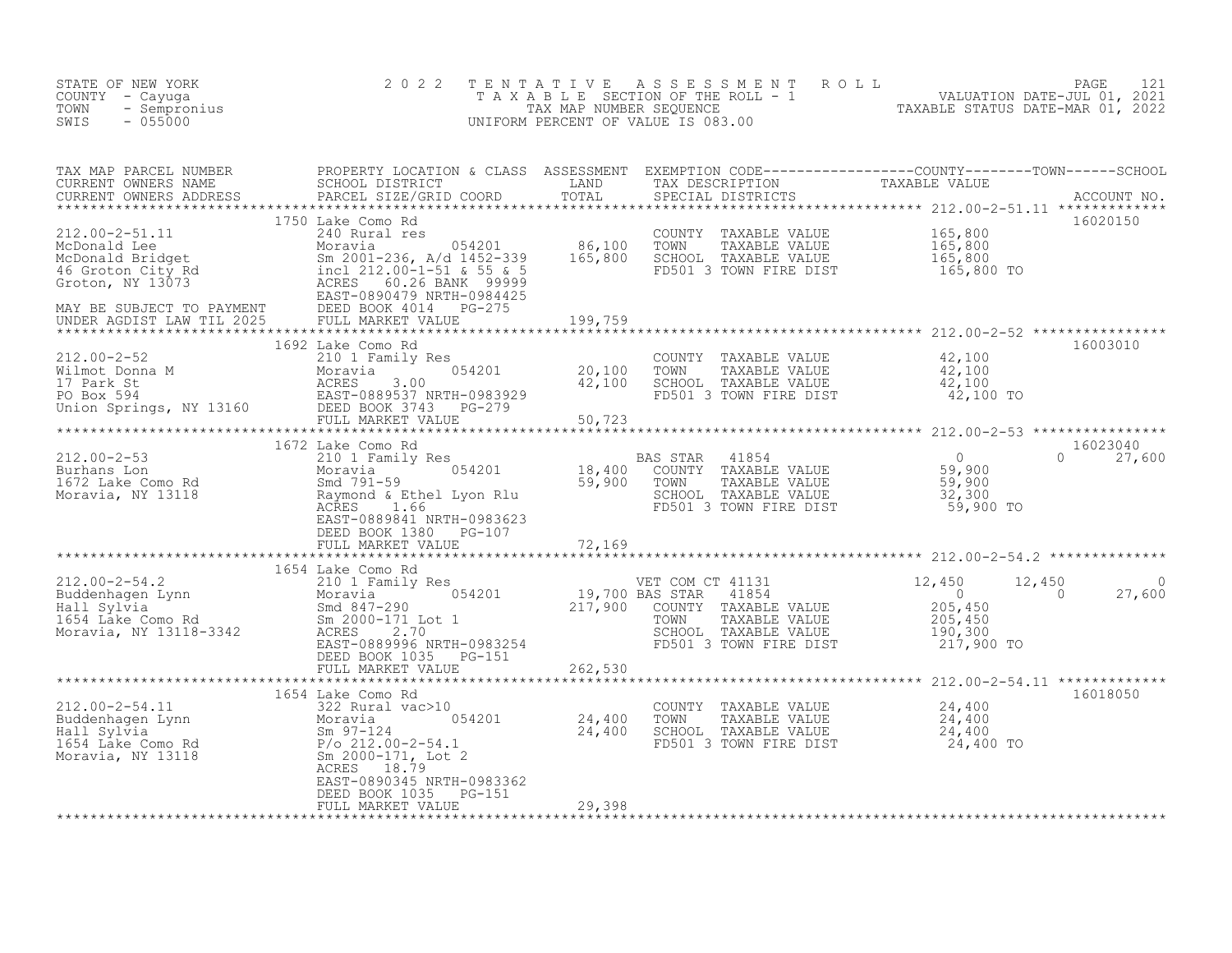| STATE OF NEW YORK<br>COUNTY - Cayuga<br>TOWN - Sempronius<br>SWIS - 055000 | 2 0 2 2                   |  | TENTATIVE ASSESSMENT ROLL PAGE 122<br>TAXABLE SECTION OF THE ROLL - 1 VALUATION DATE-JUL 01, 2021<br>TAX MAP NUMBER SEQUENCE TAXABLE STATUS DATE-MAR 01, 2022<br>UNIFORM PERCENT OF VALUE IS 083.00                                                                                                                                                                                                                                                                             |        |
|----------------------------------------------------------------------------|---------------------------|--|---------------------------------------------------------------------------------------------------------------------------------------------------------------------------------------------------------------------------------------------------------------------------------------------------------------------------------------------------------------------------------------------------------------------------------------------------------------------------------|--------|
|                                                                            |                           |  |                                                                                                                                                                                                                                                                                                                                                                                                                                                                                 |        |
|                                                                            |                           |  | $\begin{tabular}{lllllllllllllllllllll} \textsc{rank} & \textsc{PROE1 NUMBER} & \textsc{PROBERTY LOGATION & \textsc{CLASS} & \textsc{ASSS ESSIMENTION} & \textsc{CDEFI} & \textsc{FCMPITION} & \textsc{CDEFI} & \textsc{TONN} & \textsc{SCHOOL} & \textsc{TANABLE} & \textsc{VALUP} & \textsc{TANABLE} & \textsc{VALUP} \\ \textsc{CURERENT & \textsc{ONRESS} & \textsc{PARCEL SIEZ (GRLD COOD) & \textsc{TANAL} & \textsc{SPESCIAL DISTRIBUTION} & \textsc{TANABLE VALUE} & \$ |        |
|                                                                            |                           |  |                                                                                                                                                                                                                                                                                                                                                                                                                                                                                 |        |
|                                                                            |                           |  |                                                                                                                                                                                                                                                                                                                                                                                                                                                                                 |        |
|                                                                            |                           |  |                                                                                                                                                                                                                                                                                                                                                                                                                                                                                 |        |
|                                                                            |                           |  |                                                                                                                                                                                                                                                                                                                                                                                                                                                                                 |        |
|                                                                            |                           |  |                                                                                                                                                                                                                                                                                                                                                                                                                                                                                 |        |
|                                                                            |                           |  |                                                                                                                                                                                                                                                                                                                                                                                                                                                                                 |        |
|                                                                            |                           |  |                                                                                                                                                                                                                                                                                                                                                                                                                                                                                 |        |
|                                                                            | EAST-0897623 NRTH-0991383 |  |                                                                                                                                                                                                                                                                                                                                                                                                                                                                                 |        |
|                                                                            |                           |  |                                                                                                                                                                                                                                                                                                                                                                                                                                                                                 |        |
|                                                                            |                           |  |                                                                                                                                                                                                                                                                                                                                                                                                                                                                                 | 27,600 |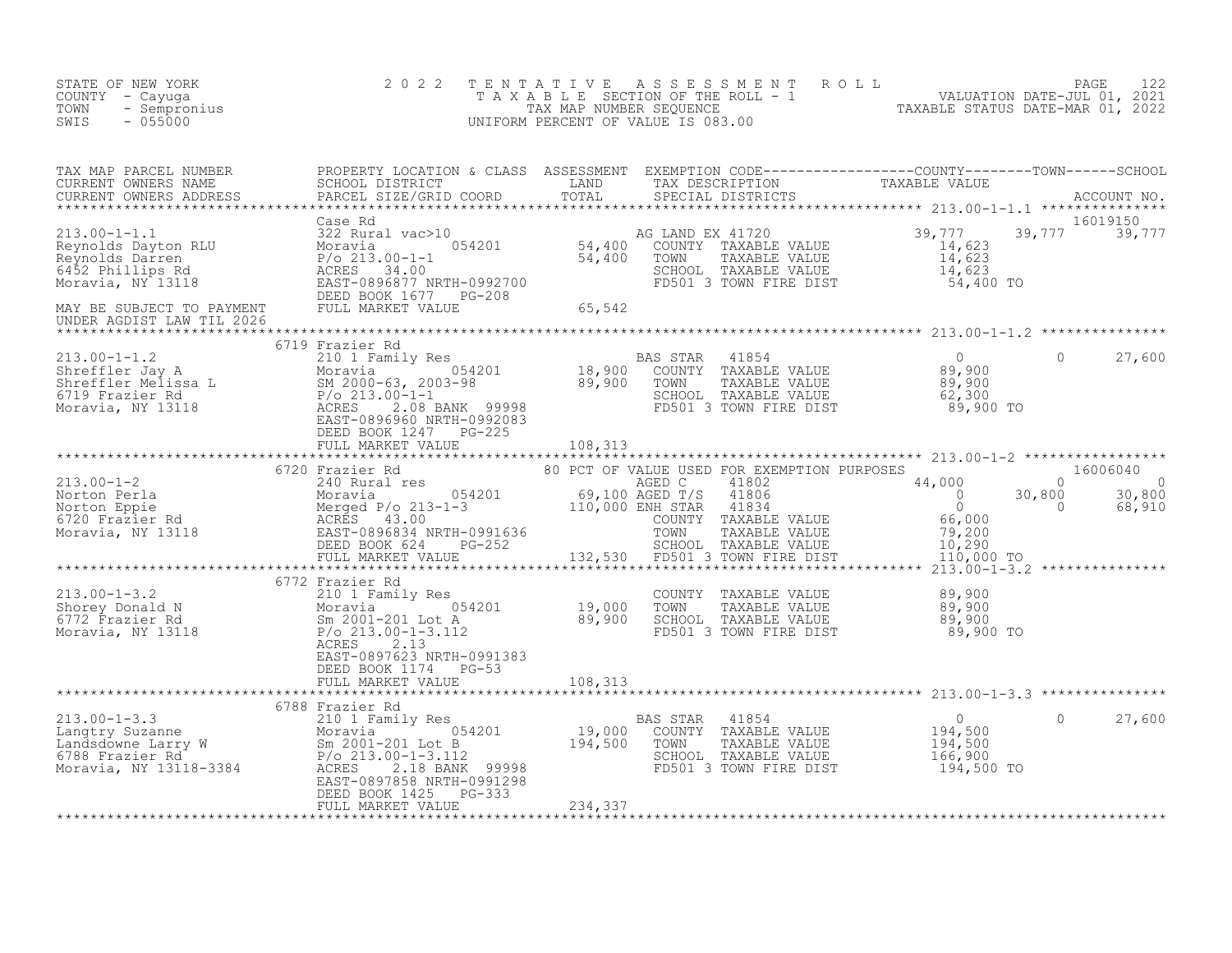| STATE OF NEW YORK<br>COUNTY - Cayuga<br>- Sempronius<br>TOWN<br>$-055000$<br>SWIS                                                                                                                                                                                                                                                                                                                               | 2 0 2 2                                                                                   | TENTATIVE | ASSESSMENT ROLL<br>T A X A B L E SECTION OF THE ROLL - 1<br>TAX MAP NUMBER SEQUENCE<br>INIFORM PERCENT OF VALUE IS 083.00<br>UNIFORM PERCENT OF VALUE IS 083.00                                                                          |                                                                           | PAGE<br>123        |
|-----------------------------------------------------------------------------------------------------------------------------------------------------------------------------------------------------------------------------------------------------------------------------------------------------------------------------------------------------------------------------------------------------------------|-------------------------------------------------------------------------------------------|-----------|------------------------------------------------------------------------------------------------------------------------------------------------------------------------------------------------------------------------------------------|---------------------------------------------------------------------------|--------------------|
| TAX MAP PARCEL NUMBER<br>CURRENT OWNERS NAME<br>CURRENT OWNERS ADDRESS                                                                                                                                                                                                                                                                                                                                          |                                                                                           |           |                                                                                                                                                                                                                                          |                                                                           |                    |
| Frazier Rd 213.00-1-3.4 213.00-1-3.4 213.00-1-3.4 213.00-1-3.4 213.00-1-3.4 213.00-1-3.1 2<br>Lansdowne Janet 2 Moravia 2 Moravia 2001-201, L C<br>6551 Frazier Rd 2 P/o 213.00-1-13.11,13.112 2<br>2 ACRESS 6.9201<br>2 ACRESS 6.9201                                                                                                                                                                          | Frazier Rd<br>EAST-0897516 NRTH-0990872<br>DEED BOOK 997<br>$PG-168$<br>FULL MARKET VALUE | 8,795     | COUNTY TAXABLE VALUE $\begin{array}{ccc} 7,300 \ \text{TOWN} & \text{TAXABLE VALUE} & 7,300 \ \text{SCHOL} & \text{TAXABLE VALUE} & 7,300 \ \text{EDD501 3 TOWN FIRE DIST} & 7,300 \ \text{FDD501 3 TOWN FIRE DIST} & 7,300 \end{array}$ |                                                                           |                    |
|                                                                                                                                                                                                                                                                                                                                                                                                                 |                                                                                           |           |                                                                                                                                                                                                                                          |                                                                           |                    |
| 213.00-1-3.12<br>Crandall Jeffrey<br>Crandall Cathy<br>2158 Atwood Rd<br>Moravia, NY 13118-3387<br>PEED BOOK 824<br>PEED BOOK 824<br>PEED BOOK 824<br>PEED BOOK 824<br>PEED BOOK 824<br>PEED BOOK 824<br>PEED BOOK 824<br>PEED BOOK 824<br>PEED BOOK 82                                                                                                                                                         | 2158 Atwood Rd                                                                            |           | BAS STAR<br>41854<br>COUNTY TAXABLE VALUE<br>TAXABLE VALUE<br>TOWN<br>SCHOOL TAXABLE VALUE<br>FD501 3 TOWN FIRE DIST                                                                                                                     | $\overline{0}$<br>$\Omega$<br>166,800<br>166,800<br>139,200<br>166,800 TO | 27,600             |
|                                                                                                                                                                                                                                                                                                                                                                                                                 |                                                                                           |           |                                                                                                                                                                                                                                          |                                                                           |                    |
|                                                                                                                                                                                                                                                                                                                                                                                                                 |                                                                                           |           |                                                                                                                                                                                                                                          |                                                                           |                    |
| $\begin{tabular}{lllllllllllllllllllllll} \hline 213.00-1-3.111 & Frazier Rd & 322 Rural vac & 1054201\\ \hline \multicolumn{2}{c}{\mbox{Nodine Bruce}} & & 322 Rural vac & 1054201 & 27,600 & COUNTY TAXABLE VALUE\\ \hline \multicolumn{2}{c}{\mbox{Nodine Loreta}} & & 054201 & 27,600 & COUNTY TAXABLE VALUE\\ \hline 2223 State Route 41A & & 0.0213.00-1-3.11 & & 27,600 & COUNTY TAXABLE VALUE\\ \hline$ |                                                                                           |           |                                                                                                                                                                                                                                          | 21,020<br>21,020<br>6,580<br>$6,580$<br>$6,580$<br>$27,600$ TO            | 16006050<br>21,020 |
|                                                                                                                                                                                                                                                                                                                                                                                                                 |                                                                                           |           |                                                                                                                                                                                                                                          |                                                                           |                    |
|                                                                                                                                                                                                                                                                                                                                                                                                                 | Frazier Rd                                                                                |           |                                                                                                                                                                                                                                          |                                                                           | 16021010           |
| 213.00-1-4.1<br>Brill Robert P<br>350 Cobblestone Dr<br>Spring Hill, FL 34606<br>$\begin{array}{ccc}\n & \text{if } 322 \text{ Rural vac}>10 \\ \text{Moravia} & 054201 & 79,800 \\ \text{Spring Hill, FL 34606} & \text{ACRES} & 61.80 \\ \text{Exrem-000537 NDFUL-0001040} & & \\ \end{array}$                                                                                                                | EAST-0898537 NRTH-0991949<br>DEED BOOK 632 PG-187                                         |           | COUNTY TAXABLE VALUE 79,800<br>TOWN<br>TAXABLE VALUE<br>SCHOOL TAXABLE VALUE<br>FD501 3 TOWN FIRE DIST                                                                                                                                   | 79,800<br>79,800<br>79,800 TO                                             |                    |
|                                                                                                                                                                                                                                                                                                                                                                                                                 | FULL MARKET VALUE                                                                         | 96,145    |                                                                                                                                                                                                                                          |                                                                           |                    |
|                                                                                                                                                                                                                                                                                                                                                                                                                 | 6801 Frazier Rd                                                                           |           |                                                                                                                                                                                                                                          |                                                                           |                    |
| 213.00-1-4.2<br>Cooper John D<br>Cooper Linda M<br>6801 Frazier Rd<br>Moravia, NY 13118<br>Moravia, NY 13118<br>22,900<br>EAST-0898277 NRTH-0991479<br>EAST-0898277 NRTH-0991479<br>EAST-0898277 NRTH-0991479<br>ELED BOOK 1702-219<br>COOPERES<br>EAS                                                                                                                                                          | FULL MARKET VALUE                                                                         | 138,795   | COUNTY TAXABLE VALUE<br>TAXABLE VALUE<br>TOWN<br>SCHOOL TAXABLE VALUE<br>FD501 3 TOWN FIRE DIST                                                                                                                                          | 115,200<br>115,200<br>115,200<br>115,200 TO                               |                    |
|                                                                                                                                                                                                                                                                                                                                                                                                                 |                                                                                           |           |                                                                                                                                                                                                                                          |                                                                           |                    |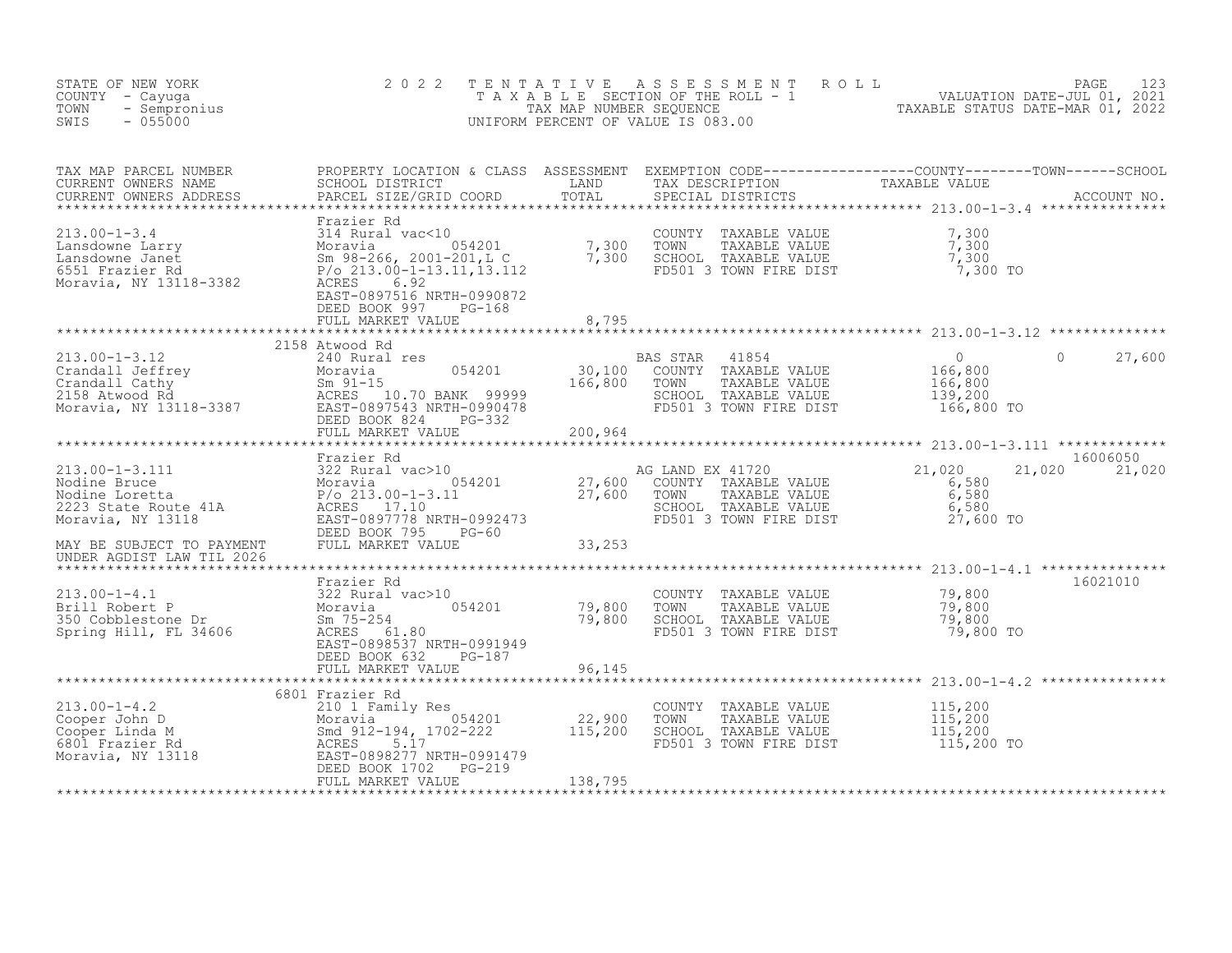| STATE OF NEW YORK<br>F NEW YORK 2020<br>- Cayuga<br>- Sempronius<br>- 055000<br>COUNTY - Cayuga<br>TOWN<br>SWIS                                                                                                                                                                                                                            | 2 0 2 2                                    |        |                                                                                                                                      | TENTATIVE ASSESSMENT ROLL PACE 124<br>TAXABLE SECTION OF THE ROLL - 1 VALUATION DATE-JUL 01, 2021<br>TAX MAP NUMBER SEQUENCE TAXABLE STATUS DATE-MAR 01, 2022<br>UNIFORM PERCENT OF VALUE IS 083.00 |                           |
|--------------------------------------------------------------------------------------------------------------------------------------------------------------------------------------------------------------------------------------------------------------------------------------------------------------------------------------------|--------------------------------------------|--------|--------------------------------------------------------------------------------------------------------------------------------------|-----------------------------------------------------------------------------------------------------------------------------------------------------------------------------------------------------|---------------------------|
| TAX MAP PARCEL NUMBER PROPERTY LOCATION & CLASS ASSESSMENT EXEMPTION CODE----------------COUNTY--------TOWN------SCHOOL CURRENT OWNERS NAME SCHOOL DISTRICT LAND TAX DESCRIPTION TAXABLE VALUE<br>CURRENT OWNERS ADDRESS PARCEL S                                                                                                          |                                            |        |                                                                                                                                      |                                                                                                                                                                                                     |                           |
|                                                                                                                                                                                                                                                                                                                                            | FULL MARKET VALUE 19 33, 193, 012          |        |                                                                                                                                      |                                                                                                                                                                                                     |                           |
|                                                                                                                                                                                                                                                                                                                                            |                                            |        |                                                                                                                                      |                                                                                                                                                                                                     |                           |
|                                                                                                                                                                                                                                                                                                                                            |                                            |        | COUNTY TAXABLE VALUE $132,200$<br>TOWN TAXABLE VALUE $132,200$<br>SCHOOL TAXABLE VALUE $132,200$<br>FD501 3 TOWN FIRE DIST $132,200$ |                                                                                                                                                                                                     |                           |
|                                                                                                                                                                                                                                                                                                                                            | FULL MARKET VALUE 159,277                  |        |                                                                                                                                      |                                                                                                                                                                                                     |                           |
|                                                                                                                                                                                                                                                                                                                                            |                                            |        |                                                                                                                                      |                                                                                                                                                                                                     |                           |
|                                                                                                                                                                                                                                                                                                                                            | 2178 Watkins Rd                            |        |                                                                                                                                      |                                                                                                                                                                                                     |                           |
|                                                                                                                                                                                                                                                                                                                                            |                                            |        |                                                                                                                                      |                                                                                                                                                                                                     |                           |
|                                                                                                                                                                                                                                                                                                                                            |                                            |        |                                                                                                                                      |                                                                                                                                                                                                     |                           |
| $(213.00-1-6.11\nAtwood David\nAtwood Donald\nAtwood Dona\n2178 Waktins Rd\n218 Warkins Rd\n2198 Waktins Rd\nMoxvia, NY 13118-4335\nMoxvia, NY 13118-4335\nMox325\nMax BE SUBJECT TO PAYMENT\nEABST-0903098 NRTH-0991560\nMAX BE SUBJECT TO PAYMENT\n05013000\nMAY BE SUBJECT TO PAYMENT\n05013 TOWN FIRE DIST\n05013 TOWN FIRE DIST\n051$ |                                            |        |                                                                                                                                      | 162,200 TO                                                                                                                                                                                          | 16001050<br>50,959 50,959 |
|                                                                                                                                                                                                                                                                                                                                            |                                            |        |                                                                                                                                      |                                                                                                                                                                                                     |                           |
|                                                                                                                                                                                                                                                                                                                                            | EAST-0902355 NRTH-0991440                  |        |                                                                                                                                      |                                                                                                                                                                                                     | 16001050                  |
|                                                                                                                                                                                                                                                                                                                                            | DEED BOOK 1531 PG-122<br>FULL MARKET VALUE | 20,482 |                                                                                                                                      |                                                                                                                                                                                                     |                           |
|                                                                                                                                                                                                                                                                                                                                            |                                            |        |                                                                                                                                      |                                                                                                                                                                                                     |                           |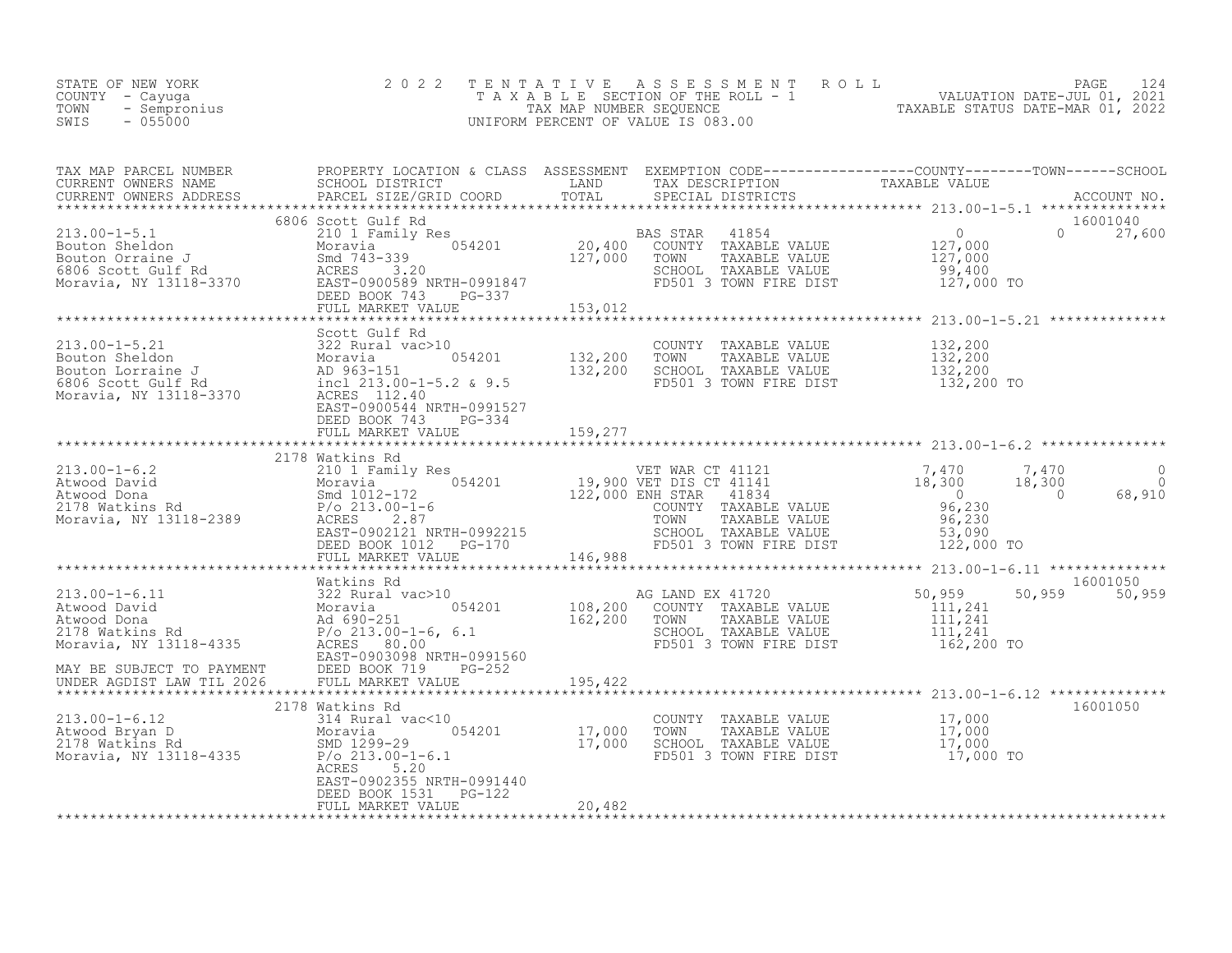| STATE OF NEW YORK<br>COUNTY - Cayuga<br>- Sempronius<br>TOWN<br>$-055000$<br>SWIS                                                   | 2 0 2 2<br>TENTATIVE                                                                                                                                                                          |                               | ASSESSMENT ROLL<br>UNIFORM PERCENT OF VALUE IS 083.00                                                                | TAXABLE SECTION OF THE ROLL - 1 (1994) VALUATION DATE-JUL 01, 2021<br>TAX MAP NUMBER SEQUENCE TAXABLE STATUS DATE-MAR 01, 2022 | PAGE<br>125 |
|-------------------------------------------------------------------------------------------------------------------------------------|-----------------------------------------------------------------------------------------------------------------------------------------------------------------------------------------------|-------------------------------|----------------------------------------------------------------------------------------------------------------------|--------------------------------------------------------------------------------------------------------------------------------|-------------|
| TAX MAP PARCEL NUMBER<br>CURRENT OWNERS NAME<br>CURRENT OWNERS ADDRESS                                                              | PROPERTY LOCATION & CLASS ASSESSMENT EXEMPTION CODE----------------COUNTY-------TOWN------SCHOOL SCHOOL SCHOOL<br>PARCEL SIZE/GRID COORD                                                      | TOTAL                         | SPECIAL DISTRICTS                                                                                                    |                                                                                                                                | ACCOUNT NO. |
| $213.00 - 1 - 7.11$<br>Clark Mark<br>Fingerlakes Exotic Farm DBA<br>PO Box 303<br>Homer, NY 13077-0303<br>MAY BE SUBJECT TO PAYMENT | 2070 Watkins Rd<br>240 Rural res<br>054201<br>Moravia<br>88.00<br>ACRES<br>EAST-0903206 NRTH-0989582<br>DEED BOOK 1556 PG-144<br>FULL MARKET VALUE                                            | 130,600<br>210,600<br>253,735 | COUNTY<br>TAXABLE VALUE<br>TAXABLE VALUE<br>TOWN<br>SCHOOL TAXABLE VALUE<br>FD501 3 TOWN FIRE DIST                   | 210,600<br>210,600<br>210,600<br>210,600 TO                                                                                    | 16005150    |
| UNDER AGDIST LAW TIL 2026                                                                                                           |                                                                                                                                                                                               |                               |                                                                                                                      |                                                                                                                                |             |
| $213.00 - 1 - 7.21$<br>ruttle Bradley<br>2024 Watkins Rd<br>Monard III 2011<br>Moravia, NY 13118-3375                               | 2024 Watkins Rd<br>210 1 Family Res<br>054201<br>Moravia<br>Sm $90-48$ 98-50<br>3.26<br>ACRES<br>EAST-0902352 NRTH-0989525<br>DEED BOOK 979<br>$PG-41$                                        | 20,400<br>122,800             | BAS STAR<br>41854<br>COUNTY TAXABLE VALUE<br>TAXABLE VALUE<br>TOWN<br>SCHOOL TAXABLE VALUE<br>FD501 3 TOWN FIRE DIST | $\overline{0}$<br>$\Omega$<br>122,800<br>122,800<br>95,200<br>122,800 TO                                                       | 27,600      |
|                                                                                                                                     | FULL MARKET VALUE                                                                                                                                                                             | 147,952<br>*****************  |                                                                                                                      | ************************ 213.00-1-7.121 **************                                                                         |             |
| $213.00 - 1 - 7.121$<br>Tuttle Bradley<br>2024 Watkins Rd<br>Moravia, NY 13118-3375                                                 | Watkins Rd<br>314 Rural vac<10<br>Moravia 054201<br>Sm 91-182, Ad 804-11<br>054201<br>Sm 91-182, Ad 804-11<br>SM 90-48<br>ACRES<br>6.74<br>EAST-0902527 NRTH-0989333<br>DEED BOOK 1517 PG-283 | 19,000<br>19,000              | COUNTY<br>TAXABLE VALUE<br>TOWN<br>TAXABLE VALUE<br>SCHOOL TAXABLE VALUE<br>FD501 3 TOWN FIRE DIST                   | 19,000<br>19,000<br>19,000<br>19,000 TO                                                                                        |             |
|                                                                                                                                     | FULL MARKET VALUE                                                                                                                                                                             | 22,892                        |                                                                                                                      |                                                                                                                                |             |
| $213.00 - 1 - 8.11$<br>Rice Isaiah<br>سير Atwood Rd<br>Moravia, NY 13118                                                            | 1944 Atwood Rd<br>210 1 Family Res<br>054201<br>Moravia<br>SM 2006-284<br>ACRES<br>1.90<br>EAST-0901325 NRTH-0988898<br>DEED BOOK 1700<br>PG-328<br>FULL MARKET VALUE                         | 18,700<br>80,000<br>96,386    | COUNTY TAXABLE VALUE<br>TOWN<br>TAXABLE VALUE<br>SCHOOL TAXABLE VALUE<br>FD501 3 TOWN FIRE DIST                      | 80,000<br>80,000<br>80,000<br>80,000 TO                                                                                        | 16001020    |
|                                                                                                                                     | ************<br>*****************                                                                                                                                                             |                               |                                                                                                                      | ****************** 213.00-1-8.23 **************                                                                                |             |
| $213.00 - 1 - 8.23$<br>Simpson Norman H<br>Simpson Diana L<br>1939 Atwood Rd<br>Moravia, NY 13118-2423                              | 1948 Atwood Rd<br>210 1 Family Res<br>054201<br>Moravia<br>Sm 2006-23<br>$p/o 213.00-1-8.12 & 8.21$<br>ACRES<br>5.00<br>EAST-0901255 NRTH-0989282<br>PG-129<br>DEED BOOK 1465                 | 22,700<br>109,000             | COUNTY TAXABLE VALUE<br>TOWN<br>TAXABLE VALUE<br>SCHOOL TAXABLE VALUE<br>FD501 3 TOWN FIRE DIST                      | 109,000<br>109,000<br>109,000<br>109,000 TO                                                                                    |             |
|                                                                                                                                     | FULL MARKET VALUE                                                                                                                                                                             | 131,325                       |                                                                                                                      |                                                                                                                                |             |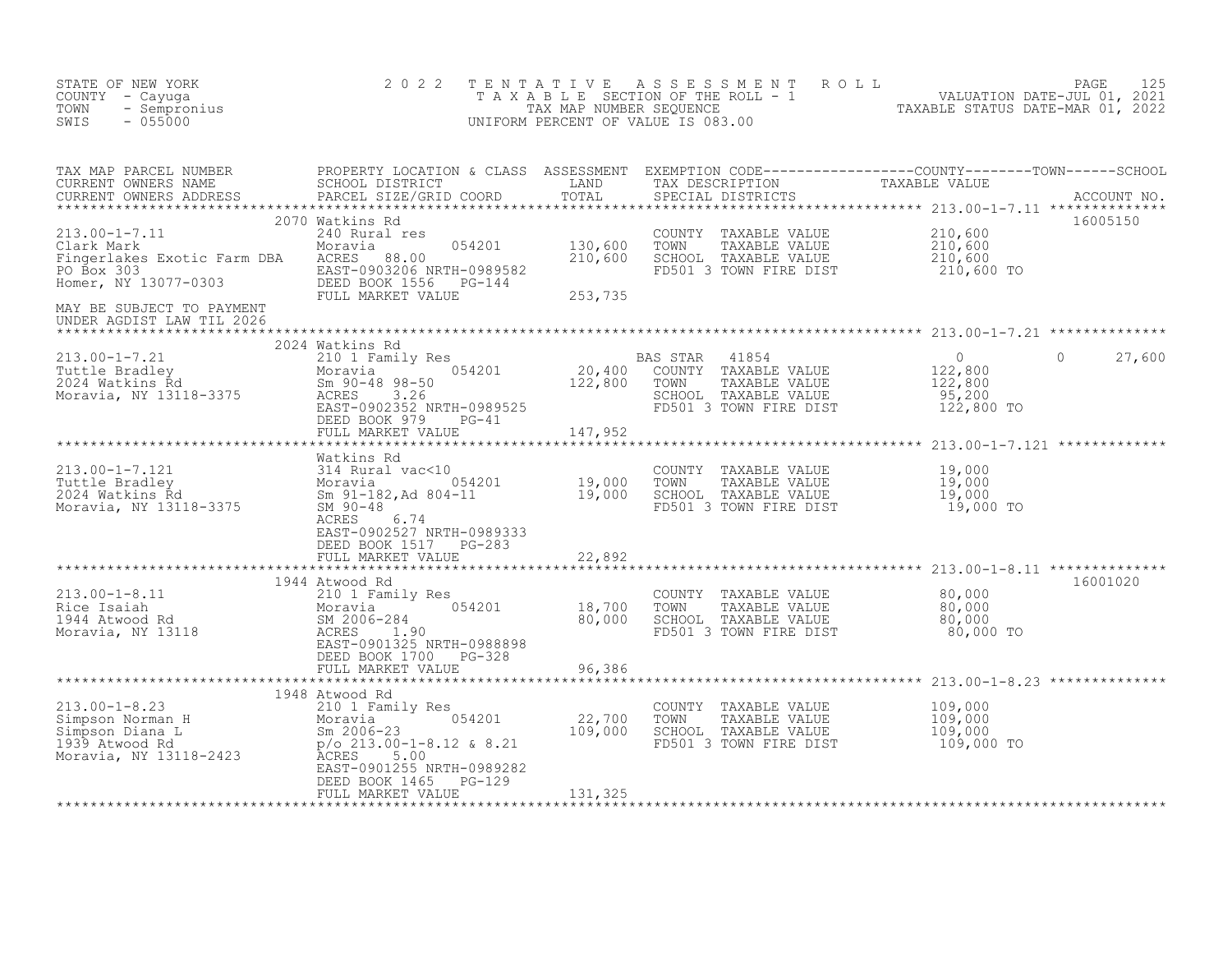| STATE OF NEW YORK<br>COUNTY - Cayuga<br>- Sempronius<br>TOWN<br>$-055000$<br>SWIS | 2 0 2 2        |                                                                                                                                  | TENTATIVE ASSESSMENT ROLL PAGE 126<br>TAXABLE SECTION OF THE ROLL - 1 VALUATION DATE-JUL 01, 2021<br>TAX MAP NUMBER SEQUENCE TAXABLE STATUS DATE-MAR 01, 2022<br>UNIFORM PERCENT OF VALUE IS 083.00 |       |
|-----------------------------------------------------------------------------------|----------------|----------------------------------------------------------------------------------------------------------------------------------|-----------------------------------------------------------------------------------------------------------------------------------------------------------------------------------------------------|-------|
|                                                                                   |                |                                                                                                                                  |                                                                                                                                                                                                     |       |
|                                                                                   |                |                                                                                                                                  |                                                                                                                                                                                                     |       |
|                                                                                   |                |                                                                                                                                  |                                                                                                                                                                                                     |       |
|                                                                                   |                |                                                                                                                                  |                                                                                                                                                                                                     |       |
|                                                                                   | 2016 Atwood Rd |                                                                                                                                  | 2,153                                                                                                                                                                                               | 2,153 |
| UNDER AGDIST LAW TIL 2026                                                         |                |                                                                                                                                  |                                                                                                                                                                                                     |       |
|                                                                                   |                |                                                                                                                                  |                                                                                                                                                                                                     |       |
|                                                                                   |                | COUNTY TAXABLE VALUE $37,500$<br>TOWN TAXABLE VALUE $37,500$<br>SCHOOL TAXABLE VALUE $37,500$<br>FD501 3 TOWN FIRE DIST $37,500$ |                                                                                                                                                                                                     |       |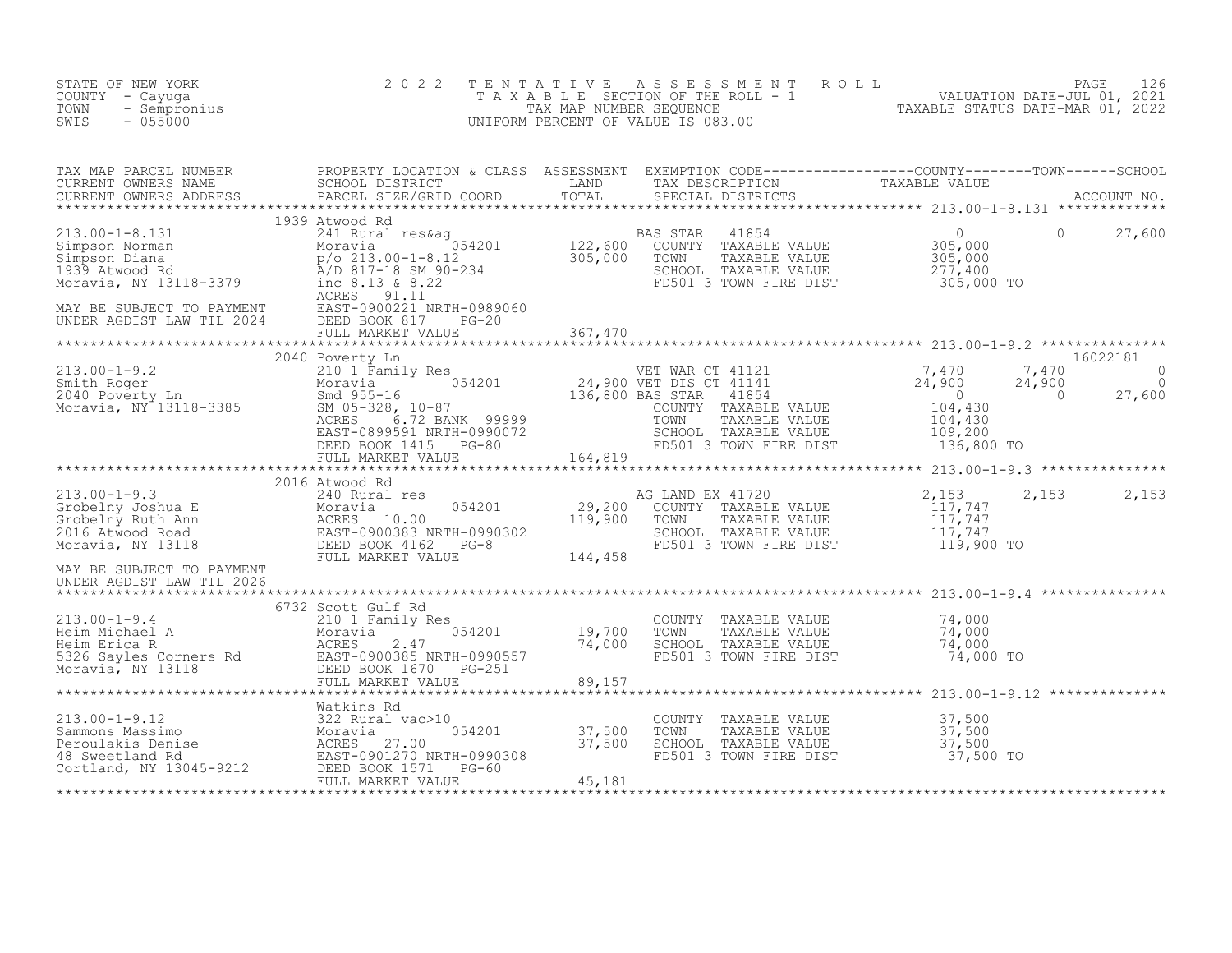| STATE OF NEW YORK<br>COUNTY - Cayuga<br>- Sempronius<br>TOWN<br>$-055000$<br>SWIS                                                                                                                                                                                | 2 0 2 2                                                                |         | TENTATIVE ASSESSMENT ROLL PAGE 127<br>TAXABLE SECTION OF THE ROLL - 1 VALUATION DATE-JUL 01, 2021<br>TAX MAP NUMBER SEQUENCE TAXABLE STATUS DATE-MAR 01, 2022<br>UNIFORM PERCENT OF VALUE IS 083.00 |             |                           |
|------------------------------------------------------------------------------------------------------------------------------------------------------------------------------------------------------------------------------------------------------------------|------------------------------------------------------------------------|---------|-----------------------------------------------------------------------------------------------------------------------------------------------------------------------------------------------------|-------------|---------------------------|
|                                                                                                                                                                                                                                                                  |                                                                        |         |                                                                                                                                                                                                     |             |                           |
|                                                                                                                                                                                                                                                                  |                                                                        |         | COUNTY TAXABLE VALUE $\begin{array}{cccc} 8,600 \ \text{TOWN} & \text{TAXABLE VALUE} & 8,600 \ \text{SCHOOL} & \text{TAXABLE VALUE} & 8,600 \ \text{FD501 3 TOWN FIRE DIST} & 8,600 \ \end{array}$  |             | 16022180                  |
|                                                                                                                                                                                                                                                                  |                                                                        |         |                                                                                                                                                                                                     |             |                           |
| 213.00-1-9.62<br>213.00-1-9.62<br>Smith Roger<br>2040 Poverty Ln<br>2040 Poverty Ln<br>2040 Poverty Ln<br>2040 Poverty Ln<br>2040 Poverty Ln<br>2010-87<br>2005-328, 2008-33<br>2010-87<br>2010-87<br>2010-87<br>2020-202<br>2020-87<br>2020-202<br>2020-202<br> | ACRES<br>6.40 BANK 99999                                               |         |                                                                                                                                                                                                     |             |                           |
|                                                                                                                                                                                                                                                                  | EAST-0899482 NRTH-0990254<br>DEED BOOK 1415 PG-80                      |         |                                                                                                                                                                                                     |             |                           |
|                                                                                                                                                                                                                                                                  | FULL MARKET VALUE                                                      | 22,289  |                                                                                                                                                                                                     |             |                           |
| 2020 Atwood Rd<br>Crobelny Joshua E 270 Mfg housing<br>Crobelny Ruth Ann<br>2016 Atwood Road<br>2016 Atwood Road<br>Moravia, NY 13118<br>PEED BOOK 4162 PG-8<br>PEED BOOK 4162 PG-8<br>PEED BOOK 4162 PG-8<br>PEED BOOK 4162 PG-8<br>PEED BOOK 41                | 2020 Atwood Rd                                                         |         | COUNTY TAXABLE VALUE $22,000$<br>TOWN TAXABLE VALUE $22,000$<br>SCHOOL TAXABLE VALUE $22,000$<br>FD501 3 TOWN FIRE DIST $22,000$ TO                                                                 |             | 16002080                  |
|                                                                                                                                                                                                                                                                  |                                                                        |         |                                                                                                                                                                                                     |             |                           |
|                                                                                                                                                                                                                                                                  | 2087 Atwood Rd                                                         |         |                                                                                                                                                                                                     |             | 16013160<br>$0 \t 27,600$ |
| 2087 Atwood Rd 2087 Atwood Rd 2087 Atwood Rd 2087 Atwood Rd 2087 Atwood Rd 2087 Atwood Rd 2087 Atwood Rd 2087 Atwood Rd 2087 Atwood Rd 2087 Atwood Rd 2087 Atwood Rd 2087 Atwood Rd 2087 Atwood Rd 2005-238 2005-238 2005-238                                    | EAST-0898872 NRTH-0990300<br>DEED BOOK 1528 PG-233                     |         |                                                                                                                                                                                                     | 98,900 TO   |                           |
|                                                                                                                                                                                                                                                                  | FULL MARKET VALUE                                                      | 119,157 |                                                                                                                                                                                                     |             |                           |
|                                                                                                                                                                                                                                                                  | 2173 Atwood Rd                                                         |         |                                                                                                                                                                                                     |             | 16005040                  |
| 213.00-1-12<br>Smith Rowland<br>Smith Patsy<br>2173 Atwood Rd<br>Moravia, NY 13118-3387<br>2174 Atwood Rd<br>Moravia, NY 13118-3387<br>2179 Atwood Rd<br>2173 Atwood Rd<br>2173 Atwood Rd<br>22.00 DPTH 115.00<br>EED BOOK 384 PG-272<br>FULL MARKET V           | i<br>nily Res<br>054201 16,400<br>09,000<br>115,00<br>115,00<br>115,00 |         | COUNTY TAXABLE VALUE 69,000<br>TOWN TAXABLE VALUE 69,000<br>SCHOOL TAXABLE VALUE 69,000<br>TOWN<br>SCHOOL TAXABLE VALUE<br>FD501 3 TOWN FIRE DIST                                                   | $69,000$ TO |                           |
|                                                                                                                                                                                                                                                                  |                                                                        | 83,133  |                                                                                                                                                                                                     |             |                           |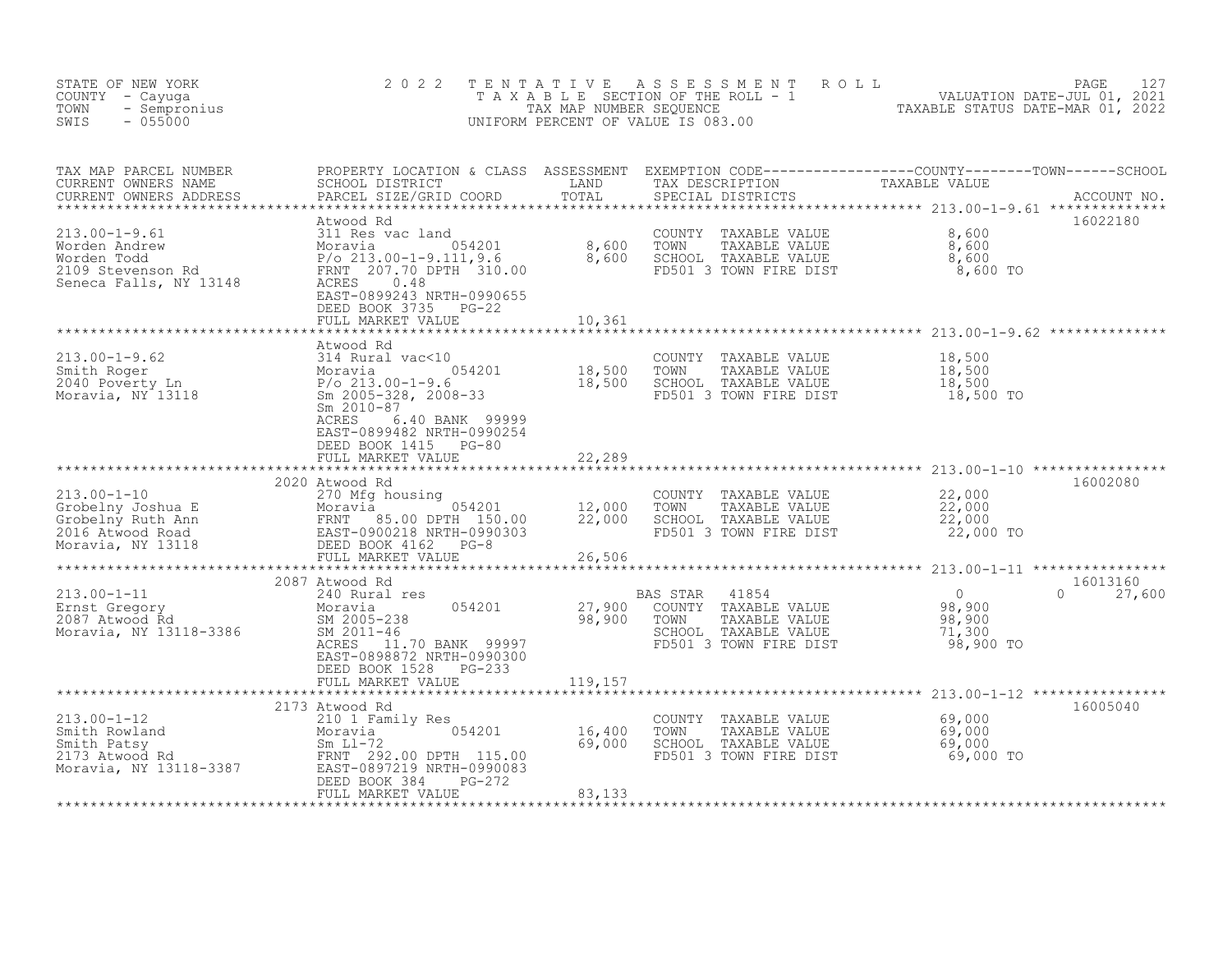| STATE OF NEW YORK<br>COUNTY - Cayuqa<br>TOWN<br>- Sempronius<br>$-055000$<br>SWIS                | 2 0 2 2                                                                                                                                                                                                                                                                                                           | TENTATIVE<br>TAX MAP NUMBER SEQUENCE | A S S E S S M E N T<br>T A X A B L E SECTION OF THE ROLL - 1<br>UNIFORM PERCENT OF VALUE IS 083.00                                                                                                                                                                                                                              | ROLL<br>VALUATION DATE-JUL 01, 2021<br>TAXABLE STATUS DATE-MAR 01, 2022 | PAGE<br>128        |
|--------------------------------------------------------------------------------------------------|-------------------------------------------------------------------------------------------------------------------------------------------------------------------------------------------------------------------------------------------------------------------------------------------------------------------|--------------------------------------|---------------------------------------------------------------------------------------------------------------------------------------------------------------------------------------------------------------------------------------------------------------------------------------------------------------------------------|-------------------------------------------------------------------------|--------------------|
| TAX MAP PARCEL NUMBER<br>CURRENT OWNERS NAME<br>CURRENT OWNERS ADDRESS<br>******************     | PROPERTY LOCATION & CLASS ASSESSMENT<br>SCHOOL DISTRICT<br>PARCEL SIZE/GRID COORD                                                                                                                                                                                                                                 | LAND<br>TOTAL                        | $\begin{tabular}{ll} \texttt{EXEMPTION} & \texttt{CODE} \texttt{---}\texttt{---}\texttt{---}\texttt{---}\texttt{---}\texttt{COUNTY}\texttt{---}\texttt{---}\texttt{TOWN} \texttt{---}\texttt{---}\texttt{SCHOOL} \\ \texttt{TAX} & \texttt{DESCRIPTION} & \texttt{TAXABLE} & \texttt{VALUE} \end{tabular}$<br>SPECIAL DISTRICTS |                                                                         | ACCOUNT NO.        |
| $213.00 - 1 - 13.2$<br>Knapp Terry G<br>2301 Richardson Hill Rd<br>Moravia, NY 13118-3309        | 2025 Poverty Ln<br>312 Vac w/imprv<br>054201<br>Moravia<br>SMD 1475-71<br>ACRES 5.60 BANK 99995<br>EAST-0898904 NRTH-0989457<br>DEED BOOK 1475 PG-68<br>FULL MARKET VALUE                                                                                                                                         | 17,500<br>26,000<br>31,325           | COUNTY TAXABLE VALUE<br>TOWN<br>TAXABLE VALUE<br>SCHOOL TAXABLE VALUE<br>FD501 3 TOWN FIRE DIST                                                                                                                                                                                                                                 | 26,000<br>26,000<br>26,000<br>26,000 TO                                 |                    |
|                                                                                                  |                                                                                                                                                                                                                                                                                                                   |                                      |                                                                                                                                                                                                                                                                                                                                 |                                                                         |                    |
| $213.00 - 1 - 13.12$<br>Smith Brian<br>2205 Atwood Rd<br>Moravia, NY 13118-3388                  | 2205 Atwood Rd<br>240 Rural res<br>054201<br>Moravia<br>$P/O$ 212-2-7 213-1-13.1<br>ACRES 79.50 BANK 99997<br>EAST-0897480 NRTH-0988361<br>DEED BOOK 865<br>PG-314                                                                                                                                                | 107,600<br>248,500                   | 41854<br>BAS STAR<br>COUNTY TAXABLE VALUE<br>TOWN<br>TAXABLE VALUE<br>SCHOOL TAXABLE VALUE<br>FD501 3 TOWN FIRE DIST                                                                                                                                                                                                            | $\overline{0}$<br>248,500<br>248,500<br>220,900<br>248,500 TO           | $\Omega$<br>27,600 |
|                                                                                                  | FULL MARKET VALUE                                                                                                                                                                                                                                                                                                 | 299,398                              |                                                                                                                                                                                                                                                                                                                                 |                                                                         |                    |
| 213.00-1-13.111<br>Dunham John S<br>Dunham Ingrid H<br>3701 Hedgemoor Dr<br>Cortland, NY 13045   | Poverty Lane<br>322 Rural vac>10<br>054201<br>Moravia<br>Smd 888-35<br>ACRES 10.30<br>EAST-0898939 NRTH-0988759<br>DEED BOOK 1369 PG-237                                                                                                                                                                          | 9,200<br>9,200                       | COUNTY TAXABLE VALUE<br>TOWN<br>TAXABLE VALUE<br>SCHOOL TAXABLE VALUE<br>FD501 3 TOWN FIRE DIST                                                                                                                                                                                                                                 | 9,200<br>9,200<br>9,200<br>9,200 TO                                     | 16005100           |
|                                                                                                  | FULL MARKET VALUE                                                                                                                                                                                                                                                                                                 | 11,084                               |                                                                                                                                                                                                                                                                                                                                 |                                                                         |                    |
| $213.00 - 1 - 13.112$<br>Eakin James<br>Eakin Margaret<br>315 Poplar Ave NW<br>Canton, OH 44708  | Atwood Rd<br>322 Rural vac>10<br>$\begin{array}{ll}\n322 & \text{num} \\ \text{Moravia} \\ \text{Sm} & 93-2' \\ \text{Smd} & 112 \\ \text{nms}\n\end{array}$<br>054201<br>Sm 93-227, P/o 213-1-13.11<br>Smd 1123-165<br>ACRES 29.50<br>EAST-0898384 NRTH-0989322<br>DEED BOOK 1123<br>PG-161<br>FULL MARKET VALUE | 44,100<br>44,100<br>53,133           | COUNTY TAXABLE VALUE<br>TOWN<br>TAXABLE VALUE<br>SCHOOL TAXABLE VALUE<br>FD501 3 TOWN FIRE DIST                                                                                                                                                                                                                                 | 44,100<br>44,100<br>44,100<br>44,100 TO                                 |                    |
|                                                                                                  |                                                                                                                                                                                                                                                                                                                   | ************                         |                                                                                                                                                                                                                                                                                                                                 | ******************************** 213.00-1-14 ****************           |                    |
| $213.00 - 1 - 14$<br>Simpson Norman<br>Simpson Diana<br>1939 Atwood Rd<br>Moravia, NY 13118-3379 | Poverty Ln<br>322 Rural vac>10<br>-overt <sub>)</sub><br>322 Rur<br>Moravia<br>ACRF°<br>054201<br>ACRES 10.00<br>EAST-0897744 NRTH-0987535<br>DEED BOOK 817<br>$PG-20$<br>FULL MARKET VALUE                                                                                                                       | 13,000<br>13,000<br>15,663           | COUNTY<br>TAXABLE VALUE<br>TOWN<br>TAXABLE VALUE<br>SCHOOL TAXABLE VALUE<br>FD501 3 TOWN FIRE DIST                                                                                                                                                                                                                              | 13,000<br>13,000<br>13,000<br>13,000 TO                                 | 16001030           |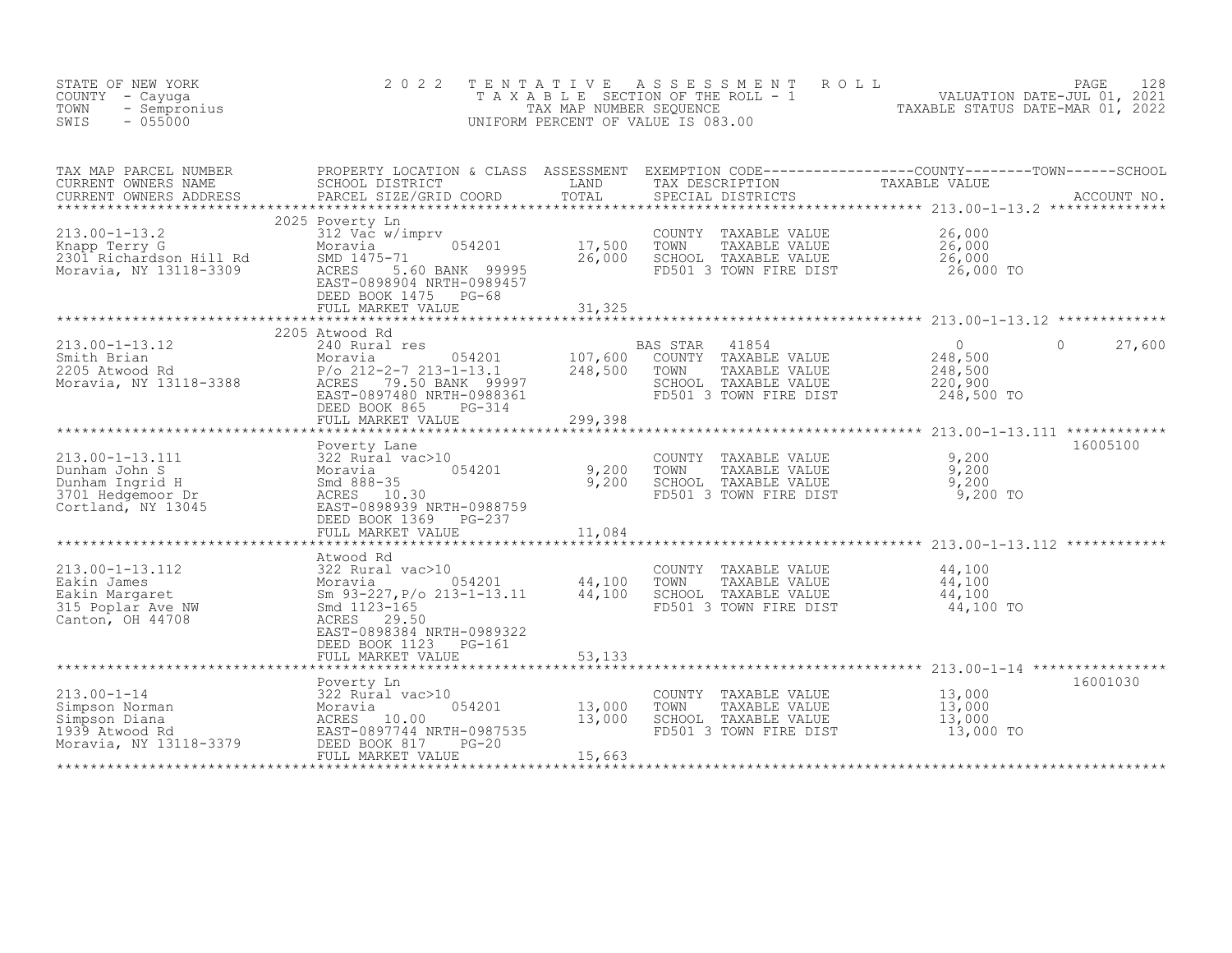| STATE OF NEW YORK<br>COUNTY - Cayuga<br>- Sempronius<br>TOWN<br>$-055000$<br>SWIS                                                                                                                                                                        | 2 0 2 2                                                                                                                                                                                                                                                        | TENTATIVE | A S S E S S M E N T<br>T A X A B L E SECTION OF THE ROLL - 1 (VALUATION DATE-JUL 01, 2021)<br>TAX MAP NUMBER SEQUENCE TANGER TAXABLE STATUS DATE-MAR 01, 2022<br>UNIFORM PERCENT OF VALUE IS 083.00 | R O L L                                                                                                                                                                                                                       | 129<br>PAGE                  |
|----------------------------------------------------------------------------------------------------------------------------------------------------------------------------------------------------------------------------------------------------------|----------------------------------------------------------------------------------------------------------------------------------------------------------------------------------------------------------------------------------------------------------------|-----------|-----------------------------------------------------------------------------------------------------------------------------------------------------------------------------------------------------|-------------------------------------------------------------------------------------------------------------------------------------------------------------------------------------------------------------------------------|------------------------------|
| TAX MAP PARCEL NUMBER<br>CURRENT OWNERS NAME<br>CURRENT OWNERS ADDRESS                                                                                                                                                                                   | PROPERTY LOCATION & CLASS ASSESSMENT EXEMPTION CODE----------------COUNTY--------TOWN------SCHOOL<br>SCHOOL DISTRICT               LAND       TAX DESCRIPTION         TAXABLE VALUE<br>PARCEL SIZE/GRID COORD       TOTAL     SPECIA<br>PARCEL SIZE/GRID COORD | TOTAL     | SPECIAL DISTRICTS                                                                                                                                                                                   |                                                                                                                                                                                                                               | ACCOUNT NO.                  |
|                                                                                                                                                                                                                                                          | EASI-0097774 NAIR-0900034<br>FULL MARKET VALUE 15,663                                                                                                                                                                                                          |           | COUNTY TAXABLE VALUE<br>TOWN<br>TAXABLE VALUE<br>SCHOOL TAXABLE VALUE<br>FD501 3 TOWN FIRE DIST                                                                                                     | 13,000<br>13,000<br>13,000<br>13,000 TO                                                                                                                                                                                       | 16016100                     |
|                                                                                                                                                                                                                                                          |                                                                                                                                                                                                                                                                |           |                                                                                                                                                                                                     |                                                                                                                                                                                                                               | 16008020                     |
| $213.00 - 1 - 16.1$<br>Mead (RLU) Francis E RLU<br>Mead, John C Mead, Michael F<br>1878 Atwood Rd<br>Moravia, NY 13118                                                                                                                                   | Poverty Ln<br>ACRES 24.87<br>EAST-0899962 NRTH-0987962                                                                                                                                                                                                         |           | AG LAND EX 41720<br>COUNTY TAXABLE VALUE<br>TAXABLE VALUE<br>TOWN<br>SCHOOL TAXABLE VALUE<br>FD501 3 TOWN FIRE DIST 23,400 TO                                                                       | 11,465<br>11,465<br>$\begin{array}{c} 11,935 \\ 11,935 \end{array}$<br>11,935                                                                                                                                                 | 11,465                       |
| MAY BE SUBJECT TO PAYMENT<br>UNDER AGDIST LAW TIL 2026                                                                                                                                                                                                   | DEED BOOK 4150 PG-339<br>FULL MARKET VALUE                                                                                                                                                                                                                     | 28,193    |                                                                                                                                                                                                     |                                                                                                                                                                                                                               |                              |
| 213.00-1-16.2<br>Longenecker Roy<br>Longenecker Arleta<br>Longenecker Arleta<br>1130 Red Bank Rd<br>Mifflinburg, PA 17844<br>Mifflinburg, PA 17844<br>RACRES A8.64<br>RACRES A8.64<br>RACRES A8.64<br>RACRES A8.64<br>RACRES A8.64<br>RACRES A8.64<br>RA | Poverty Ln<br>EAST-0898672 NRTH-0987379                                                                                                                                                                                                                        |           | COUNTY TAXABLE VALUE<br>TOWN<br>SCHOOL TAXABLE VALUE<br>FD501 3 TOWN FIRE DIST                                                                                                                      | TAXABLE VALUE $\begin{array}{ccc} 61,700 \\ \text{TAXABLE} \text{ VALUE} \\ \text{TAXABLE} \text{ VALUE} \\ \text{TOWN} \text{ FIRE DIST} \\ \end{array} \qquad \begin{array}{ccc} 61,700 \\ 61,700 \\ 61,700 \\ \end{array}$ | 16008020                     |
|                                                                                                                                                                                                                                                          | DEED BOOK 1222 PG-16<br>FULL MARKET VALUE                                                                                                                                                                                                                      | 74,337    |                                                                                                                                                                                                     |                                                                                                                                                                                                                               |                              |
| $213.00 - 1 - 16.3$<br>Mead (RLU) Francis E RLU<br>Mead, John C Mead, Michael F<br>1878 Atwood Rd                                                                                                                                                        | Poverty Ln<br>322 Rural vac>10<br>322 Rural vac>10<br>p/o 213.00-1-16 15,900<br>ACRES 20.53 15,900<br>ACRES 20.53                                                                                                                                              |           | COUNTY TAXABLE VALUE 15,900<br>TOWN TAXABLE VALUE 15,900<br>SCHOOL TAXABLE VALUE 15,900<br>FD501 3 TOWN FIRE DIST 15,900                                                                            | 15,900 TO                                                                                                                                                                                                                     | 16008020                     |
| Moravia, NY 13118<br>PRIOR OWNER ON 3/01/2022                                                                                                                                                                                                            | EAST-0899934 NRTH-0986352<br>DEED BOOK 4150 PG-339<br>FULL MARKET VALUE                                                                                                                                                                                        | 19,157    |                                                                                                                                                                                                     |                                                                                                                                                                                                                               |                              |
| Mead (RLU) Francis E                                                                                                                                                                                                                                     |                                                                                                                                                                                                                                                                |           |                                                                                                                                                                                                     |                                                                                                                                                                                                                               |                              |
|                                                                                                                                                                                                                                                          | 1878 Atwood Rd                                                                                                                                                                                                                                                 |           |                                                                                                                                                                                                     |                                                                                                                                                                                                                               | 16008030                     |
| $213.00 - 1 - 17$<br>Mead (RLU) Francis E RLU<br>Mead, John C Mead, Michael F<br>1878 Atwood Rd<br>Moravia, NY 13118                                                                                                                                     | 241 Rural res&ag and an AG LAND EX 41720<br>Moravia 054201 122,800 ENH STAR 41834<br>ACRES 92.40<br>EAST-0900397 NRTH-0987605<br>DEED BOOK 4150 PG-339<br>FULL MARKET VALUE                                                                                    | 157,400   | AG LAND EX 41720 24,844 ENH STAR 41834<br>COUNTY TAXABLE VALUE<br>TOWN TAXABLE VALUE<br>10WIN TAXABLE VALUE<br>SCHOOL TAXABLE VALUE<br>189,639 FD501 3 TOWN FIRE DIST                               | 24,844<br>$\begin{matrix} 0 \\ 132,556 \\ 132,556 \end{matrix}$<br>63,646<br>157,400 TO                                                                                                                                       | 24,844<br>$\Omega$<br>68,910 |
| PRIOR OWNER ON 3/01/2022<br>Mead (RLU) Francis E                                                                                                                                                                                                         |                                                                                                                                                                                                                                                                |           |                                                                                                                                                                                                     |                                                                                                                                                                                                                               |                              |
| MAY BE SUBJECT TO PAYMENT<br>UNDER AGDIST LAW TIL 2026                                                                                                                                                                                                   |                                                                                                                                                                                                                                                                |           |                                                                                                                                                                                                     |                                                                                                                                                                                                                               |                              |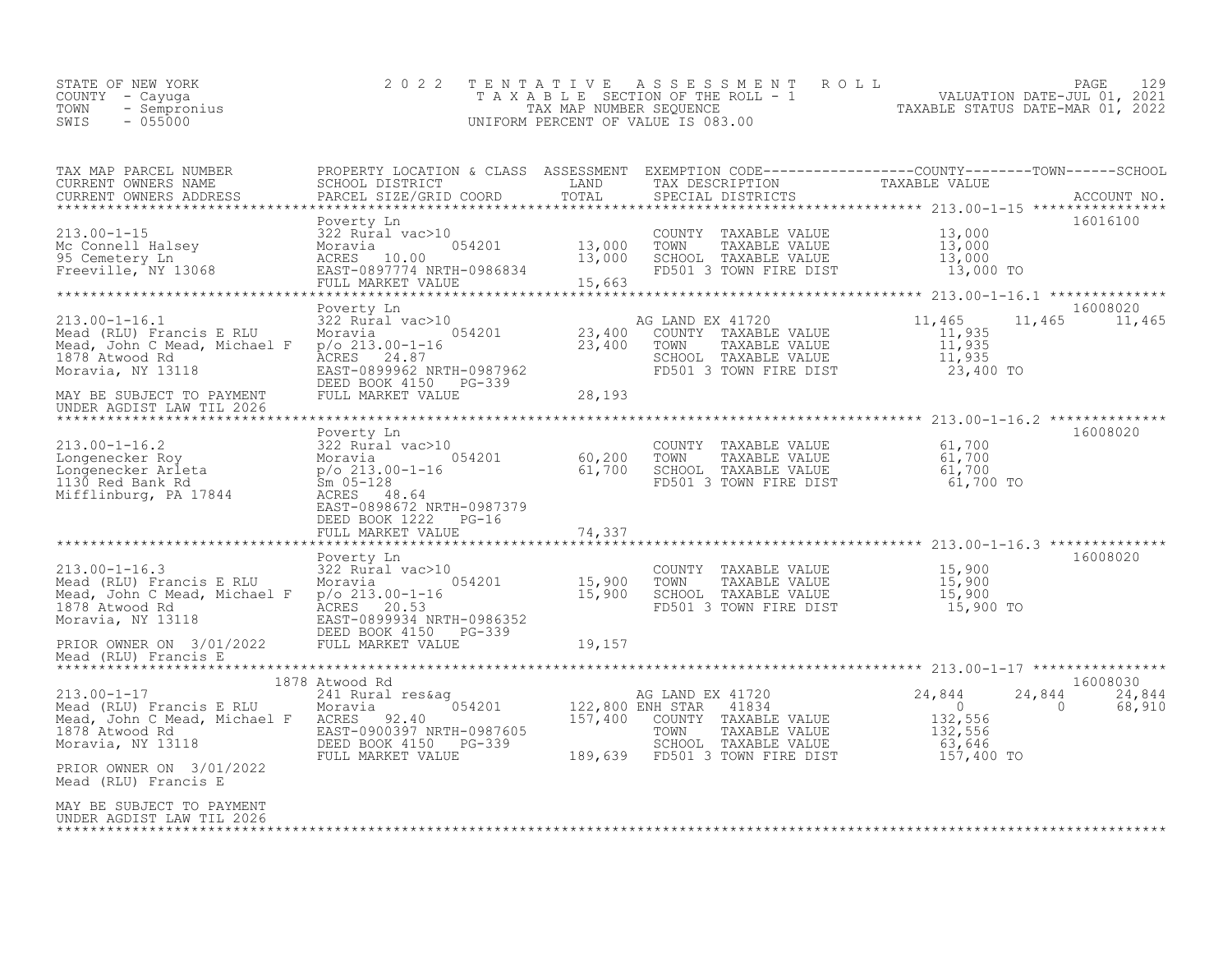| STATE OF NEW YORK<br>F NEW YORK<br>- Cayuga<br>- Sempronius<br>- 055000<br>COUNTY - Cayuqa<br>TOWN<br>SWIS                                                                                                                                                                         | 2 0 2 2                                                                                                                 |                           | UNIFORM PERCENT OF VALUE IS 083.00                                                                                                          | TENTATIVE ASSESSMENT ROLL PAGE 130<br>TAXABLE SECTION OF THE ROLL - 1 VALUATION DATE-JUL 01, 2021<br>TAXABLE STATUS DATE-MAR 01, 2022                                                                                             |
|------------------------------------------------------------------------------------------------------------------------------------------------------------------------------------------------------------------------------------------------------------------------------------|-------------------------------------------------------------------------------------------------------------------------|---------------------------|---------------------------------------------------------------------------------------------------------------------------------------------|-----------------------------------------------------------------------------------------------------------------------------------------------------------------------------------------------------------------------------------|
|                                                                                                                                                                                                                                                                                    |                                                                                                                         |                           |                                                                                                                                             | TAX MAP PARCEL NUMBER BROPERTY LOCATION & CLASS ASSESSMENT EXEMPTION CODE-----------------COUNTY--------TOWN-----SCHOOL CURRENT OWNERS NAME SCHOOL DISTRICT LAND TAX DESCRIPTION TAXABLE VALUE<br>CURRENT OWNERS ADDRESS PARCEL S |
| 1910 YOUNG KO<br>1910 YOUNG KO<br>213.00-1-18.1<br>Mead (RLU) Francis E RLU<br>Mead, John C Mead, Michael F = p/o 213.00-1-18<br>1878 Atwood Rd<br>Moravia, NY 13118<br>26,900 COUNTY TAXABLE VALUE<br>26,900 COUNTY TAXABLE VALUE<br>26,900 COU<br>Mead (RLU) Francis E           | 1910 Youngs Rd                                                                                                          |                           | COUNTY TAXABLE VALUE<br>TOWN TAXABLE VALUE 113,665<br>SCHOOL TAXABLE VALUE 113,665<br>SCHOOL TAXABLE VALUE 98,665<br>FD501 3 TOWN FIRE DIST | 16008050<br>13,235<br>13,235<br>13,235<br>15,000<br>$\overline{0}$<br>126,900 TO                                                                                                                                                  |
| MAY BE SUBJECT TO PAYMENT<br>UNDER AGDIST LAW TIL 2026                                                                                                                                                                                                                             |                                                                                                                         |                           |                                                                                                                                             |                                                                                                                                                                                                                                   |
|                                                                                                                                                                                                                                                                                    | 1860 Youngs Rd<br>DEED BOOK 1170 PG-204<br>FULL MARKET VALUE                                                            | 192,289                   | BAS STAR 41854                                                                                                                              | 16008050<br>$\begin{array}{c}0\\159,600\\159,600\\132,600\end{array}$<br>$0 \t 27,600$<br>132,000<br>159,600 TO                                                                                                                   |
| $213.00 - 1 - 19.21$<br>213.00-1-19.21<br>Morse Brandon S<br>Morse Reva G<br>177,200<br>177,200<br>177,200<br>Moravia, NY 13118<br>210 1 Family Res<br>210 1 Family Res<br>210 1 Family Res<br>210 1 Family Res<br>210 15,500<br>213.00-1-19.1<br>FRNT 345.00 DPTH 75.00<br>FRNT 3 | 1786 Atwood Rd<br>EAST-0801215 NRTH-0986400<br>DEED BOOK 1564 PG-252<br>FULL MARKET VALUE                               | **************<br>213,494 | COUNTY TAXABLE VALUE<br>TOWN<br>TAXABLE VALUE<br>SCHOOL TAXABLE VALUE<br>FD501 3 TOWN FIRE DIST                                             | *********************** 213.00-1-19.21 *************<br>177,200<br>177,200<br>177,200<br>$177,200$ TO                                                                                                                             |
| 213.00-1-20.22<br>St. John Harold<br>St. John Dennis<br>1728 Youngs Rd<br>Moravia 27,100<br>1728 Youngs Rd<br>Moravia, NY 13118-3642<br>27,100<br>27,100<br>27,100<br>27,100<br>27,100<br>27,100<br>27,100<br>27,100<br>27,100<br>27,100<br>27,100<br>27,100                       | 1728 Youngs Rd<br>FRNT 253.00 DPTH 145.00<br>EAST-0903949 NRTH-0984441<br>DEED BOOK 1426<br>PG-136<br>FULL MARKET VALUE | 32,651                    | COUNTY TAXABLE VALUE 27,100<br>TOWN TAXABLE VALUE $27,100$<br>SCHOOL TAXABLE VALUE $27,100$<br>FD501 3 TOWN FIRE DIST                       | 27,100 TO                                                                                                                                                                                                                         |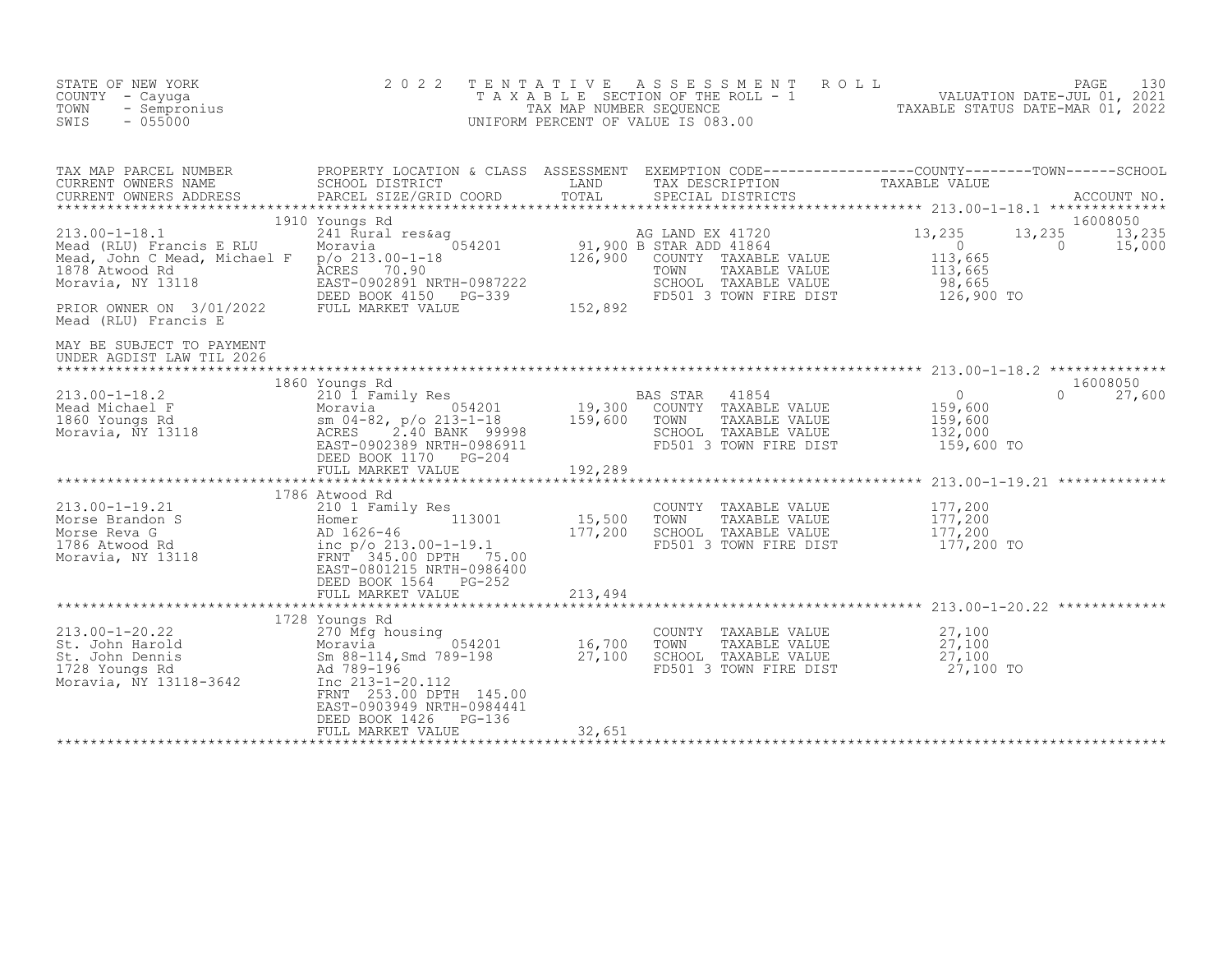| COUNTY - Cayuga<br>TOWN - Cayuga<br>SWIS - 055000                                                                                                                                                                                                                                                                                                                                                                                                                                    | 2 0 2 2                                                                                      |         | TENTATIVE ASSESSMENT ROLL PAGE 131<br>TAXABLE SECTION OF THE ROLL - 1 VALUATION DATE-JUL 01, 2021<br>TAX MAP NUMBER SEQUENCE TAXABLE STATUS DATE-MAR 01, 2022<br>UNIFORM PERCENT OF VALUE IS 083.00 |
|--------------------------------------------------------------------------------------------------------------------------------------------------------------------------------------------------------------------------------------------------------------------------------------------------------------------------------------------------------------------------------------------------------------------------------------------------------------------------------------|----------------------------------------------------------------------------------------------|---------|-----------------------------------------------------------------------------------------------------------------------------------------------------------------------------------------------------|
|                                                                                                                                                                                                                                                                                                                                                                                                                                                                                      |                                                                                              |         |                                                                                                                                                                                                     |
|                                                                                                                                                                                                                                                                                                                                                                                                                                                                                      |                                                                                              |         |                                                                                                                                                                                                     |
|                                                                                                                                                                                                                                                                                                                                                                                                                                                                                      |                                                                                              |         |                                                                                                                                                                                                     |
| 213.00-1-23.1<br>Mead (RLU) Francis E RLU Moravia 314 Rural vac<10<br>Mead, John C Mead, Michael F Sm 2001-52<br>1,477<br>1878 Atwood Rd P/o 213.00-1-23<br>Moravia, NY 13118<br>Moravia, NY 13118<br>2,500 TOWN TAXABLE VALUE 1,477<br>2,500                                                                                                                                                                                                                                        | Atwood Rd                                                                                    |         | 16016080<br>1,023 1,023                                                                                                                                                                             |
| PRIOR OWNER ON 3/01/2022 DEED BOOK 4150 PG-339<br>Mead (RLU) Francis E FULL MARKET VALUE                                                                                                                                                                                                                                                                                                                                                                                             |                                                                                              | 3,012   |                                                                                                                                                                                                     |
| MAY BE SUBJECT TO PAYMENT<br>UNDER AGDIST LAW TIL 2026                                                                                                                                                                                                                                                                                                                                                                                                                               |                                                                                              |         |                                                                                                                                                                                                     |
|                                                                                                                                                                                                                                                                                                                                                                                                                                                                                      | 1754 Atwood Rd<br>ACRES 24.20<br>EAST-0900999 NRTH-0986053                                   |         |                                                                                                                                                                                                     |
|                                                                                                                                                                                                                                                                                                                                                                                                                                                                                      | DEED BOOK 1054 PG-124<br>FULL MARKET VALUE                                                   | 50,241  |                                                                                                                                                                                                     |
| $\begin{tabular}{lllllllllllllllllll} \multicolumn{3}{c }{\text{\small{213.00--1--24}} & \text{\small{Dover1--24}} & \text{\small{Dover1--24}} & \text{\small{Dover1--24}} & \text{\small{Dover1--24}} & \text{\small{Dover1--24}} & \text{\small{Dover1--24}} & \text{\small{Dover1--24}} & \text{\small{Dover1--24}} & \text{\small{Dover1--24}} & \text{\small{Dover1--24}} & \text{\small{Dover1--24}} & \text{\small{Dover1--24}} & \text{\small{Dover1--24}} & \text{\small{D$ | FULL MARKET VALUE                                                                            | 17,229  | 16016090                                                                                                                                                                                            |
|                                                                                                                                                                                                                                                                                                                                                                                                                                                                                      | Poverty Ln                                                                                   |         | 16009140                                                                                                                                                                                            |
|                                                                                                                                                                                                                                                                                                                                                                                                                                                                                      | SMm2002-147, AD1103-190<br>ACRES 136.20<br>EAST-0898156 NRTH-0985059<br>DEED BOOK 1421 PG-17 |         |                                                                                                                                                                                                     |
|                                                                                                                                                                                                                                                                                                                                                                                                                                                                                      | FULL MARKET VALUE                                                                            | 213,373 |                                                                                                                                                                                                     |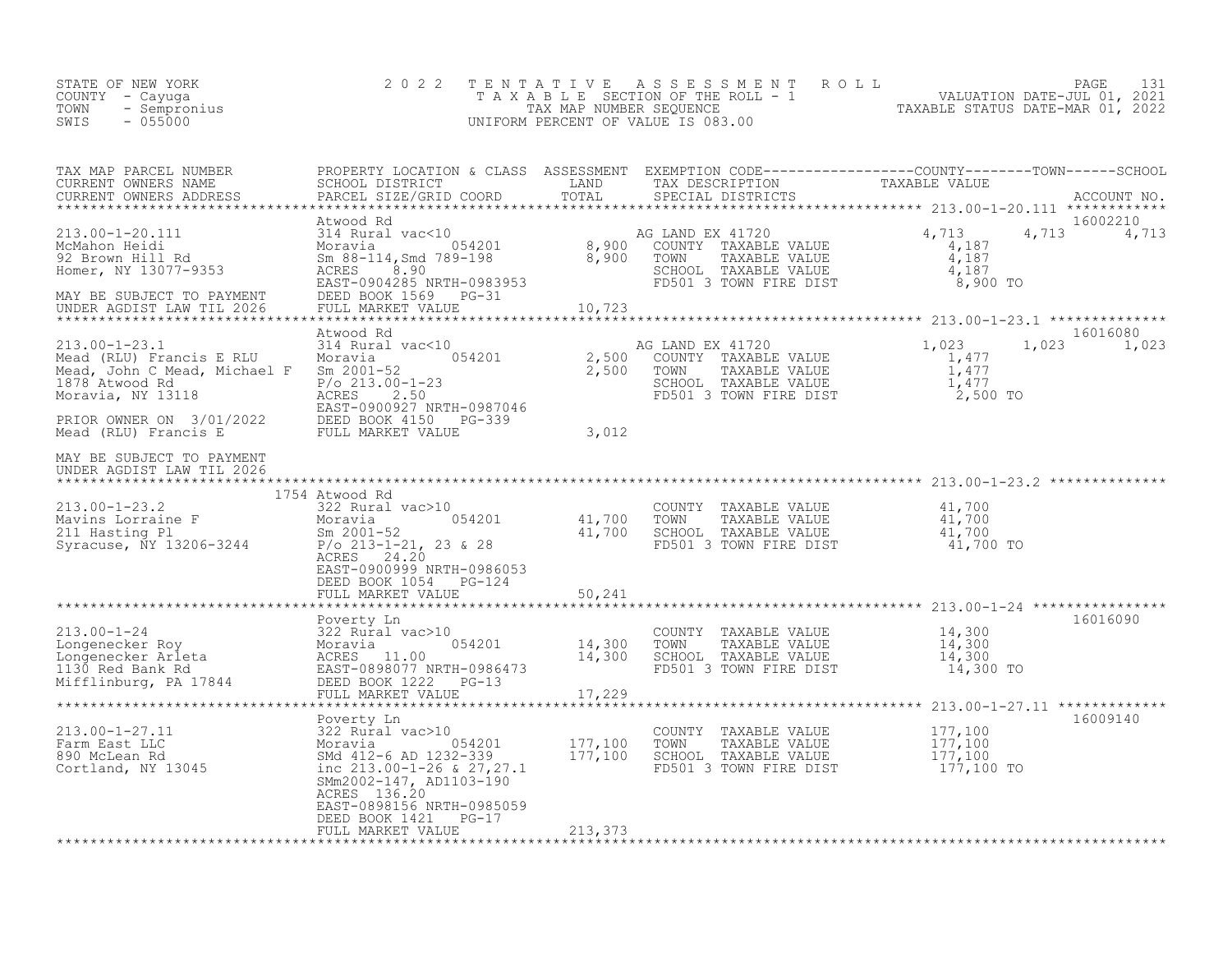| STATE OF NEW YORK<br>COUNTY - Cayuga<br>TOWN<br>- Sempronius<br>$-055000$<br>SWIS                                                            | 2 0 2 2<br>TENTATIVE<br>TAXABLE                                                                                                                                                                                                    | TAX MAP NUMBER SEQUENCE      | ROLL<br>A S S E S S M E N T<br>UNIFORM PERCENT OF VALUE IS 083.00                                                          | 132<br>PAGE<br>SECTION OF THE ROLL - 1 VALUATION DATE-JUL 01, 2021<br>NUMBER SEQUENCE TAXABLE STATUS DATE-MAR 01, 2022          |  |
|----------------------------------------------------------------------------------------------------------------------------------------------|------------------------------------------------------------------------------------------------------------------------------------------------------------------------------------------------------------------------------------|------------------------------|----------------------------------------------------------------------------------------------------------------------------|---------------------------------------------------------------------------------------------------------------------------------|--|
| TAX MAP PARCEL NUMBER<br>CURRENT OWNERS NAME<br>CURRENT OWNERS ADDRESS                                                                       | SCHOOL DISTRICT<br>PARCEL SIZE/GRID COORD                                                                                                                                                                                          | LAND<br>TOTAL                | TAX DESCRIPTION<br>SPECIAL DISTRICTS                                                                                       | PROPERTY LOCATION & CLASS ASSESSMENT EXEMPTION CODE----------------COUNTY-------TOWN-----SCHOOL<br>TAXABLE VALUE<br>ACCOUNT NO. |  |
| $213.00 - 1 - 28.11$<br>Mead Francis E<br>1878 Atwood Rd<br>Moravia, NY 13118-2381<br>MAY BE SUBJECT TO PAYMENT<br>UNDER AGDIST LAW TIL 2026 | Atwood Rd<br>322 Rural vac>10<br>Moravia 054201<br>Sm2001-52, SM2011-175<br>Inc $P/O$ 213-1-21 & 28<br>$P/O$ 213.00-1-28.1, smd1464<br>ACRES<br>17.70<br>EAST-0900669 NRTH-0985210<br>DEED BOOK 1464<br>PG-15<br>FULL MARKET VALUE | 19,700<br>19,700<br>23,735   | AG LAND EX 41720<br>COUNTY TAXABLE VALUE<br>TOWN<br>TAXABLE VALUE<br>SCHOOL TAXABLE VALUE<br>FD501 3 TOWN FIRE DIST        | 16016130<br>2,932<br>2,932<br>2,932<br>16,768<br>16,768<br>16,768<br>19,700 TO                                                  |  |
|                                                                                                                                              | Poverty Ln                                                                                                                                                                                                                         | * * * * * * * * * *          |                                                                                                                            | 16016130                                                                                                                        |  |
| $213.00 - 1 - 28.12$<br>O'Hern Matthew<br>6136 Thunderhead Ln<br>Jamesville, NY 13078                                                        | 322 Rural vac>10<br>Moravia<br>054201<br>Sm 2007-141<br>$p$ /o 213.00-1-28.1 & 33<br>ACRES<br>40.70<br>EAST-0899813 NRTH-0985094<br>DEED BOOK 1314<br>$PG-23$                                                                      | 48,900<br>48,900             | TAXABLE VALUE<br>COUNTY<br>TOWN<br>TAXABLE VALUE<br>SCHOOL<br>TAXABLE VALUE<br>FD501 3 TOWN FIRE DIST                      | 48,900<br>48,900<br>48,900<br>48,900 TO                                                                                         |  |
|                                                                                                                                              | FULL MARKET VALUE                                                                                                                                                                                                                  | 58,916<br>************       |                                                                                                                            |                                                                                                                                 |  |
| $213.00 - 1 - 29.11$<br>New Hope Haven, LLC<br>5937 US Route 11<br>Homer, NY 13077<br>MAY BE SUBJECT TO PAYMENT<br>UNDER AGDIST LAW TIL 2026 | Atwood Rd<br>105 Vac farmland<br>113001<br>Homer<br>includes 213.00-1-19.11;2<br>32.11<br>ACRES 209.40<br>EAST-0902110 NRTH-0984700<br>DEED BOOK 1692<br>$PG-11$                                                                   | 215,300<br>215,300           | AG LAND EX 41720<br>COUNTY TAXABLE VALUE<br>TOWN<br>TAXABLE VALUE<br>SCHOOL TAXABLE VALUE<br>FD501 3 TOWN FIRE DIST        | 16002110<br>138,204<br>138,204<br>138,204<br>77,096<br>77,096<br>77,096<br>215,300 TO                                           |  |
|                                                                                                                                              | FULL MARKET VALUE<br>* * * * * * * * * * * * * *                                                                                                                                                                                   | 259,398                      |                                                                                                                            |                                                                                                                                 |  |
| $213.00 - 1 - 30.1$<br>Kirk Susan<br>1779 Youngs Rd<br>Moravia, NY 13118-3373                                                                | 1779 Youngs Rd<br>210 1 Family Res<br>054201<br>Moravia<br>$Sm$ 90-150<br>Inc $P/O$ 213-1-29<br>ACRES<br>2.90<br>EAST-0903057 NRTH-0985293<br>DEED BOOK 981<br>PG-315<br>FULL MARKET VALUE                                         | 20,000<br>144,400<br>173,976 | ENH STAR<br>41834<br>TAXABLE VALUE<br>COUNTY<br>TAXABLE VALUE<br>TOWN<br>SCHOOL<br>TAXABLE VALUE<br>FD501 3 TOWN FIRE DIST | 16016050<br>$\Omega$<br>68,910<br>$\overline{0}$<br>144,400<br>144,400<br>75,490<br>144,400 TO                                  |  |
|                                                                                                                                              |                                                                                                                                                                                                                                    |                              |                                                                                                                            |                                                                                                                                 |  |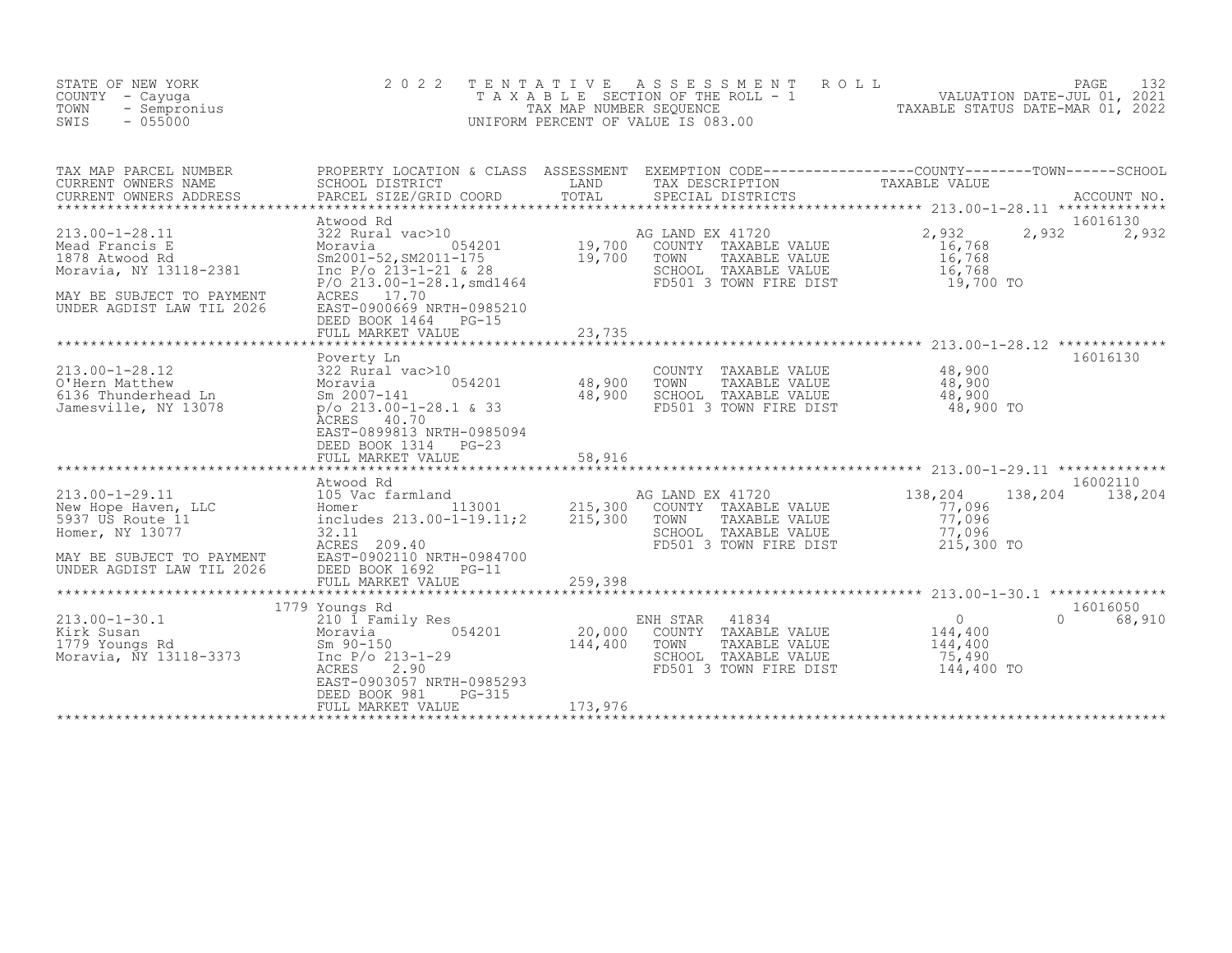| COUNTY - Cayuga<br>TOWN - Sempronius<br>SWIS - 055000                                                                                                                                                                                                                                                                                                                                           | 2 0 2 2                                                                                 |         | TENTATIVE ASSESSMENT ROLL PACE 133<br>TAXABLE SECTION OF THE ROLL - 1 VALUATION DATE-JUL 01, 2021<br>TAX MAP NUMBER SEQUENCE TAXABLE STATUS DATE-MAR 01, 2022<br>UNIFORM PERCENT OF VALUE IS 083.00 |            |                      |                    |
|-------------------------------------------------------------------------------------------------------------------------------------------------------------------------------------------------------------------------------------------------------------------------------------------------------------------------------------------------------------------------------------------------|-----------------------------------------------------------------------------------------|---------|-----------------------------------------------------------------------------------------------------------------------------------------------------------------------------------------------------|------------|----------------------|--------------------|
| CURRENT OWNERS ADDRESS                                                                                                                                                                                                                                                                                                                                                                          |                                                                                         |         | SPECIAL DISTRICTS                                                                                                                                                                                   |            |                      |                    |
| Youngs Rd<br>213.00-1-31 322 Rural vac>10 AG<br>Mead (RLU) Francis E RLU Moravia 054201 81,800<br>Mead, John C Mead, Michael F ACRES 65.20 81,800<br>1878 Atwood Rd<br>Moravia, NY 13118 BEED BOOK 4150 PG-339<br>FULL MARKET VALUE 98,554<br>PRIOR OWNER ON 3/01/2022<br>Mead (RLU) Francis E                                                                                                  |                                                                                         |         | AG LAND EX 41720<br>G LAND EX 41720<br>COUNTY TAXABLE VALUE 73,205<br>TOWN TAXABLE VALUE 73,205<br>SCHOOL TAXABLE VALUE 73,205<br>FD501 3 TOWN FIRE DIST 81,800 TO                                  | 8,595      | 8,595                | 16008060<br>8,595  |
| MAY BE SUBJECT TO PAYMENT<br>UNDER AGDIST LAW TIL 2026                                                                                                                                                                                                                                                                                                                                          |                                                                                         |         |                                                                                                                                                                                                     |            |                      |                    |
| $\begin{array}{cccccccc} 213.00-1-32.3 & & & & & 1662 & {\text{Atwood Rd}} & & & & & & & 270 & {\text{AGED C}} & & & 41802 & & & & & 21,000 & \\ \text{Burhans Arden Sr} & & & & & & & & & & & 13001 & & & & 20,200 & \text{ENH STAR} & & 41834 & & & & & 0 \\ \text{Burhans Arden Sr} & & & & & & & & & & & 13001 & & & 20,200 & \text{ENH STAR} & & 41834 & & & & 0 \\ \text{Moravia, NY 131$ | 1662 Atwood Rd<br>DEED BOOK 957 PG-13                                                   |         |                                                                                                                                                                                                     |            | $\Omega$<br>$\Omega$ | $\Omega$<br>42,000 |
|                                                                                                                                                                                                                                                                                                                                                                                                 | FULL MARKET VALUE                                                                       | 50,602  |                                                                                                                                                                                                     |            |                      |                    |
| 1904 ALWOU RU RES 1999 BAS STAR 41854 (1854 1999)<br>213.00-1-32.21 21 210 1 Family Res 113001 18,800 COUNTY TAXABLE VALUE<br>1684 Atwood Rd Sm 97-49 Lot A Ad 681-223 124,300 TOWN TAXABLE VALUE 124,300<br>Moravia, NY 13118-3377                                                                                                                                                             | 1684 Atwood Rd<br>2.00<br>ACRES<br>EAST-0901470 NRTH-0984359<br>DEED BOOK 957<br>$PG-9$ |         |                                                                                                                                                                                                     | 124,300 TO | $\Omega$             | 27,600             |
|                                                                                                                                                                                                                                                                                                                                                                                                 | FULL MARKET VALUE                                                                       | 149,759 |                                                                                                                                                                                                     |            |                      |                    |
|                                                                                                                                                                                                                                                                                                                                                                                                 | Poverty Ln                                                                              |         | TOWN TAXABLE VALUE 7,833<br>SCHOOL TAXABLE VALUE 7,833<br>FD501 3 TOWN FIRE DIST 13,100 TO                                                                                                          |            | 5,267                | 16008040<br>5,267  |
| UNDER AGDIST LAW TIL 2026                                                                                                                                                                                                                                                                                                                                                                       | EAST-0900713 NRTH-0984521<br>DEED BOOK 1464<br>PG-15<br>FULL MARKET VALUE               | 15,783  |                                                                                                                                                                                                     |            |                      |                    |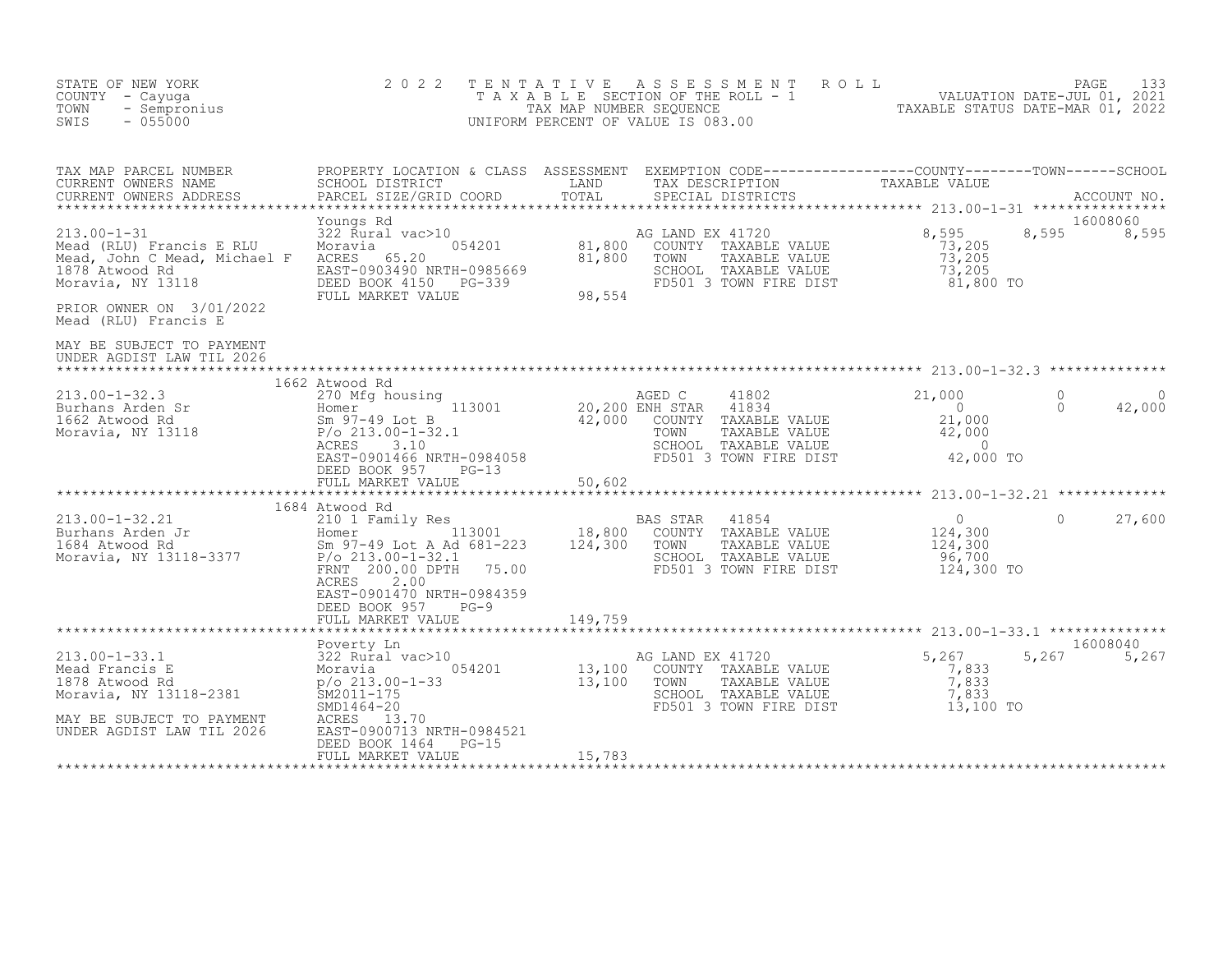| PROPERTY LOCATION & CLASS |                                                                                                                                                                                                                                                                                                                                                                                                                                                    |                          | ASSESSMENT EXEMPTION CODE-----------------COUNTY-------TOWN------SCHOOL                                                                                                                                                                                                                                                                                                                                                                                                                                                            |
|---------------------------|----------------------------------------------------------------------------------------------------------------------------------------------------------------------------------------------------------------------------------------------------------------------------------------------------------------------------------------------------------------------------------------------------------------------------------------------------|--------------------------|------------------------------------------------------------------------------------------------------------------------------------------------------------------------------------------------------------------------------------------------------------------------------------------------------------------------------------------------------------------------------------------------------------------------------------------------------------------------------------------------------------------------------------|
|                           |                                                                                                                                                                                                                                                                                                                                                                                                                                                    |                          |                                                                                                                                                                                                                                                                                                                                                                                                                                                                                                                                    |
|                           |                                                                                                                                                                                                                                                                                                                                                                                                                                                    |                          | 16012010                                                                                                                                                                                                                                                                                                                                                                                                                                                                                                                           |
|                           |                                                                                                                                                                                                                                                                                                                                                                                                                                                    |                          | 1,300                                                                                                                                                                                                                                                                                                                                                                                                                                                                                                                              |
|                           |                                                                                                                                                                                                                                                                                                                                                                                                                                                    |                          | 1,300                                                                                                                                                                                                                                                                                                                                                                                                                                                                                                                              |
|                           |                                                                                                                                                                                                                                                                                                                                                                                                                                                    |                          | 1,300                                                                                                                                                                                                                                                                                                                                                                                                                                                                                                                              |
|                           |                                                                                                                                                                                                                                                                                                                                                                                                                                                    |                          | 1,300 TO                                                                                                                                                                                                                                                                                                                                                                                                                                                                                                                           |
| FULL MARKET VALUE         | 1,566                                                                                                                                                                                                                                                                                                                                                                                                                                              |                          |                                                                                                                                                                                                                                                                                                                                                                                                                                                                                                                                    |
|                           |                                                                                                                                                                                                                                                                                                                                                                                                                                                    |                          |                                                                                                                                                                                                                                                                                                                                                                                                                                                                                                                                    |
|                           |                                                                                                                                                                                                                                                                                                                                                                                                                                                    |                          | 16026070                                                                                                                                                                                                                                                                                                                                                                                                                                                                                                                           |
|                           |                                                                                                                                                                                                                                                                                                                                                                                                                                                    | TOWN                     |                                                                                                                                                                                                                                                                                                                                                                                                                                                                                                                                    |
|                           |                                                                                                                                                                                                                                                                                                                                                                                                                                                    |                          | 12,500                                                                                                                                                                                                                                                                                                                                                                                                                                                                                                                             |
|                           |                                                                                                                                                                                                                                                                                                                                                                                                                                                    |                          | 12,500 TO                                                                                                                                                                                                                                                                                                                                                                                                                                                                                                                          |
|                           |                                                                                                                                                                                                                                                                                                                                                                                                                                                    |                          |                                                                                                                                                                                                                                                                                                                                                                                                                                                                                                                                    |
|                           |                                                                                                                                                                                                                                                                                                                                                                                                                                                    |                          |                                                                                                                                                                                                                                                                                                                                                                                                                                                                                                                                    |
|                           |                                                                                                                                                                                                                                                                                                                                                                                                                                                    |                          | 16026071<br>58,000                                                                                                                                                                                                                                                                                                                                                                                                                                                                                                                 |
|                           |                                                                                                                                                                                                                                                                                                                                                                                                                                                    |                          | 58,000                                                                                                                                                                                                                                                                                                                                                                                                                                                                                                                             |
|                           |                                                                                                                                                                                                                                                                                                                                                                                                                                                    |                          | 58,000                                                                                                                                                                                                                                                                                                                                                                                                                                                                                                                             |
|                           |                                                                                                                                                                                                                                                                                                                                                                                                                                                    |                          | 58,000 TO                                                                                                                                                                                                                                                                                                                                                                                                                                                                                                                          |
|                           |                                                                                                                                                                                                                                                                                                                                                                                                                                                    |                          |                                                                                                                                                                                                                                                                                                                                                                                                                                                                                                                                    |
|                           |                                                                                                                                                                                                                                                                                                                                                                                                                                                    |                          |                                                                                                                                                                                                                                                                                                                                                                                                                                                                                                                                    |
| Off Poverty Ln            |                                                                                                                                                                                                                                                                                                                                                                                                                                                    |                          | 16018140                                                                                                                                                                                                                                                                                                                                                                                                                                                                                                                           |
|                           |                                                                                                                                                                                                                                                                                                                                                                                                                                                    |                          |                                                                                                                                                                                                                                                                                                                                                                                                                                                                                                                                    |
|                           |                                                                                                                                                                                                                                                                                                                                                                                                                                                    |                          |                                                                                                                                                                                                                                                                                                                                                                                                                                                                                                                                    |
| EAST-0897580 NRTH-0983377 |                                                                                                                                                                                                                                                                                                                                                                                                                                                    | FD501 3 TOWN FIRE DIST   | 25,200 TO                                                                                                                                                                                                                                                                                                                                                                                                                                                                                                                          |
|                           |                                                                                                                                                                                                                                                                                                                                                                                                                                                    |                          |                                                                                                                                                                                                                                                                                                                                                                                                                                                                                                                                    |
|                           |                                                                                                                                                                                                                                                                                                                                                                                                                                                    |                          |                                                                                                                                                                                                                                                                                                                                                                                                                                                                                                                                    |
|                           | SCHOOL DISTRICT<br>1655 Poverty Ln<br>Fucker Melbourne P Moravia (194201)<br>1364 State Route 41A (1958) ACRES 1.00<br>Cortland, NY 13045 (2051) DEED BOOK 724 PG-57<br>DEED BOOK 724<br>$PG-57$<br>Poverty Ln<br>DEED BOOK 298<br>PG-206<br>1673 Poverty Ln<br>260 Seasonal res<br>Moravia 054201<br>ACRES 11.60<br>EAST-0898746 NRTH-0983273<br>DEED BOOK 899 PG-40<br>FULL MARKET VALUE<br>DEED BOOK 1040<br><b>PG-100</b><br>FULL MARKET VALUE | LAND<br>25,200<br>30,361 | TAX DESCRIPTION TAXABLE VALUE<br>COUNTY TAXABLE VALUE<br>TOWN TAXABLE VALUE<br>SCHOOL TAXABLE VALUE<br>FD501 3 TOWN FIRE DIST<br>1,300<br>COUNTY TAXABLE VALUE 12,500<br>)<br>054201     12,500<br>TAXABLE VALUE 12,500<br>SCHOOL TAXABLE VALUE<br>12,500<br>FD501 3 TOWN FIRE DIST<br>COUNTY TAXABLE VALUE<br>$054201$ 31,300<br>TAXABLE VALUE<br>TOWN<br>SCHOOL TAXABLE VALUE<br>FD501 3 TOWN FIRE DIST<br>58,000<br>COUNTY TAXABLE VALUE 25,200<br>113001 25,200<br>TAXABLE VALUE 25,200<br>TOWN<br>SCHOOL TAXABLE VALUE 25,200 |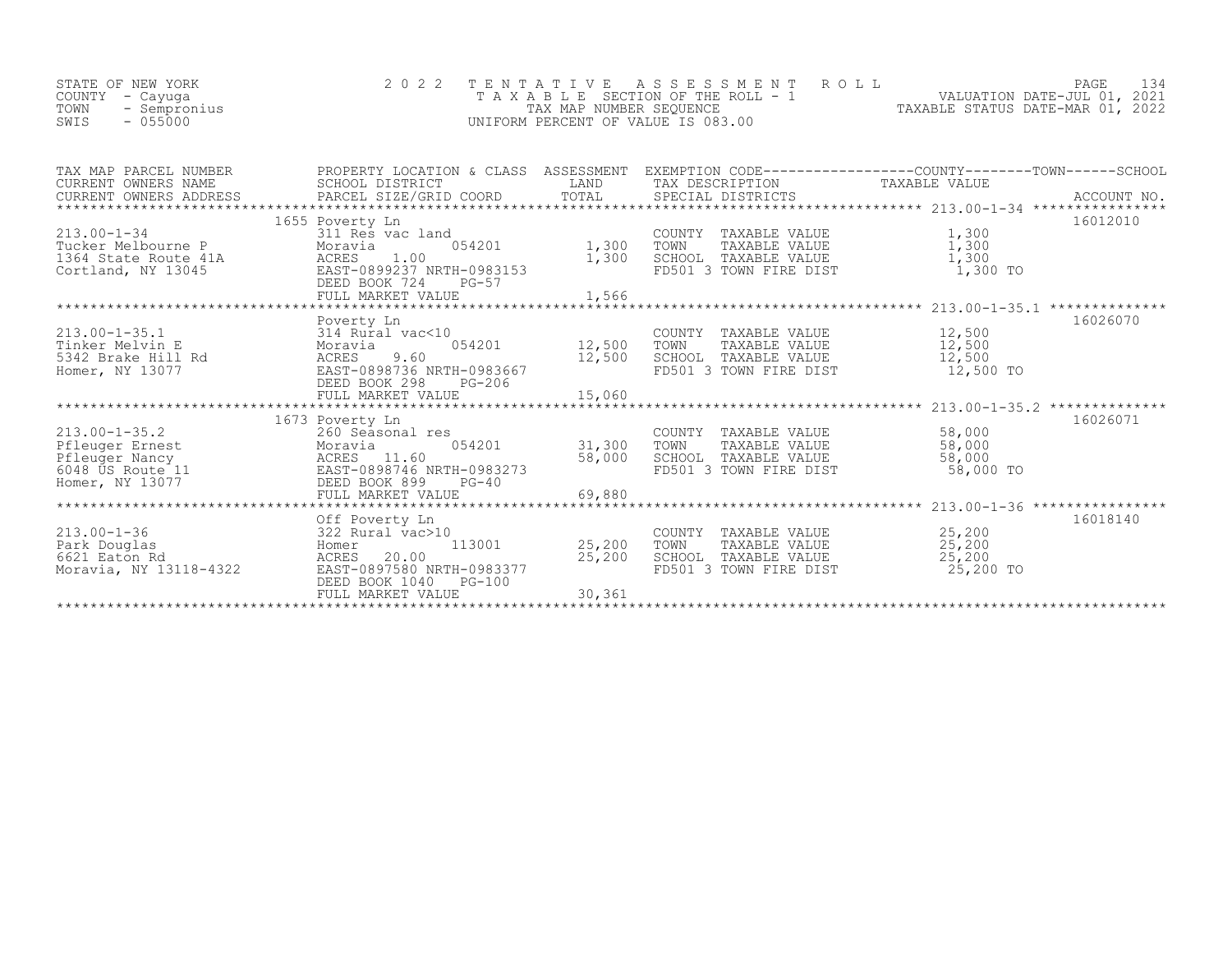| STATE OF NEW YORK    |  | 2022 TENTATIVE ASSESSMENT ROLL     |  |                                  | PAGE                   |  |
|----------------------|--|------------------------------------|--|----------------------------------|------------------------|--|
| COUNTY – Cayuga      |  | TAXABLE SECTION OF THE ROLL - 1    |  | VALUATION DATE-JUL 01, 2021      |                        |  |
| TOWN<br>- Sempronius |  |                                    |  | TAXABLE STATUS DATE-MAR 01, 2022 |                        |  |
| SWIS<br>- 055000     |  | UNIFORM PERCENT OF VALUE IS 083.00 |  |                                  | RPS150/V04/L015        |  |
|                      |  |                                    |  |                                  | CURRENT DATE 4/27/2022 |  |
|                      |  |                                    |  |                                  |                        |  |

# ROLL SECTION TOTALS

### \*\*\* S P E C I A L D I S T R I C T S U M M A R Y \*\*\*

| CODE. | DISTRICT NAME                                                        | TOTAI.<br>PARCELS | EXTENSION<br>TYPE.                | EXTENSION<br>VALUE | AD VALOREM<br>VALUE | <b>F.XFMPT</b><br>AMOUNT | TAXABLE<br>VALUE               |
|-------|----------------------------------------------------------------------|-------------------|-----------------------------------|--------------------|---------------------|--------------------------|--------------------------------|
|       | OMTAX Omitted Tax 52<br>SCOTX OMITTED SCHOOL<br>FD501 3 TOWN FIRE DI |                   | 6 MOVTAX<br>1 MOVTAX<br>649 TOTAL | 1154.36<br>89.04   | 73374.297           |                          | 1,154.36<br>89.04<br>73374.297 |

### \*\*\* S C H O O L D I S T R I C T S U M M A R Y \*\*\*

| CODE             | DISTRICT NAME    | TOTAL<br>PARCELS | ASSESSED<br>LAND      | ASSESSED<br>TOTAL      | EXEMPT<br>AMOUNT    | TOTAL<br>TAXABLE       | STAR<br>AMOUNT      | STAR<br>TAXABLE        |
|------------------|------------------|------------------|-----------------------|------------------------|---------------------|------------------------|---------------------|------------------------|
| 054201<br>113001 | Moravia<br>Homer | 602<br>47        | 28372,900<br>8555,400 | 61027,698<br>12346,599 | 3266,080<br>140,704 | 57761,618<br>12205,895 | 7357,065<br>207,420 | 50404,553<br>11998,475 |
|                  | SUB-TOTAL        | 649              | 36928,300             | 73374,297              | 3406,784            | 69967,513              | 7564,485            | 62403,028              |
|                  | TOTAL            | 649              | 36928,300             | 73374,297              | 3406,784            | 69967,513              | 7564,485            | 62403,028              |

### \*\*\* S Y S T E M C O D E S S U M M A R Y \*\*\*

### NO SYSTEM EXEMPTIONS AT THIS LEVEL

### \*\*\* E X E M P T I O N S U M M A R Y \*\*\*

| CODE  | DESCRIPTION | TOTAL<br>PARCELS | COUNTY   | TOWN     | SCHOOL   |
|-------|-------------|------------------|----------|----------|----------|
| 41101 | VETERANS    |                  | 500      | 500      |          |
| 41121 | VET WAR CT  | 13               | 96,390   | 96,390   |          |
| 41131 | VET COM CT  | 15               | 186,400  | 186,400  |          |
| 41132 | VET COM C   |                  | 37,350   |          |          |
| 41133 | VET COM T   |                  |          | 37,350   |          |
| 41141 | VET DIS CT  |                  | 187,500  | 187,500  |          |
| 41142 | VET DIS C   |                  | 49,800   |          |          |
| 41143 | VET DIS T   |                  |          | 49,800   |          |
| 41700 | AG BLDG     |                  | 95,000   | 95,000   | 95,000   |
| 41720 | AG LAND EX  | 88               | 3047,634 | 3047,634 | 3047,634 |
| 41802 | AGED C      | 19               | 724,135  |          |          |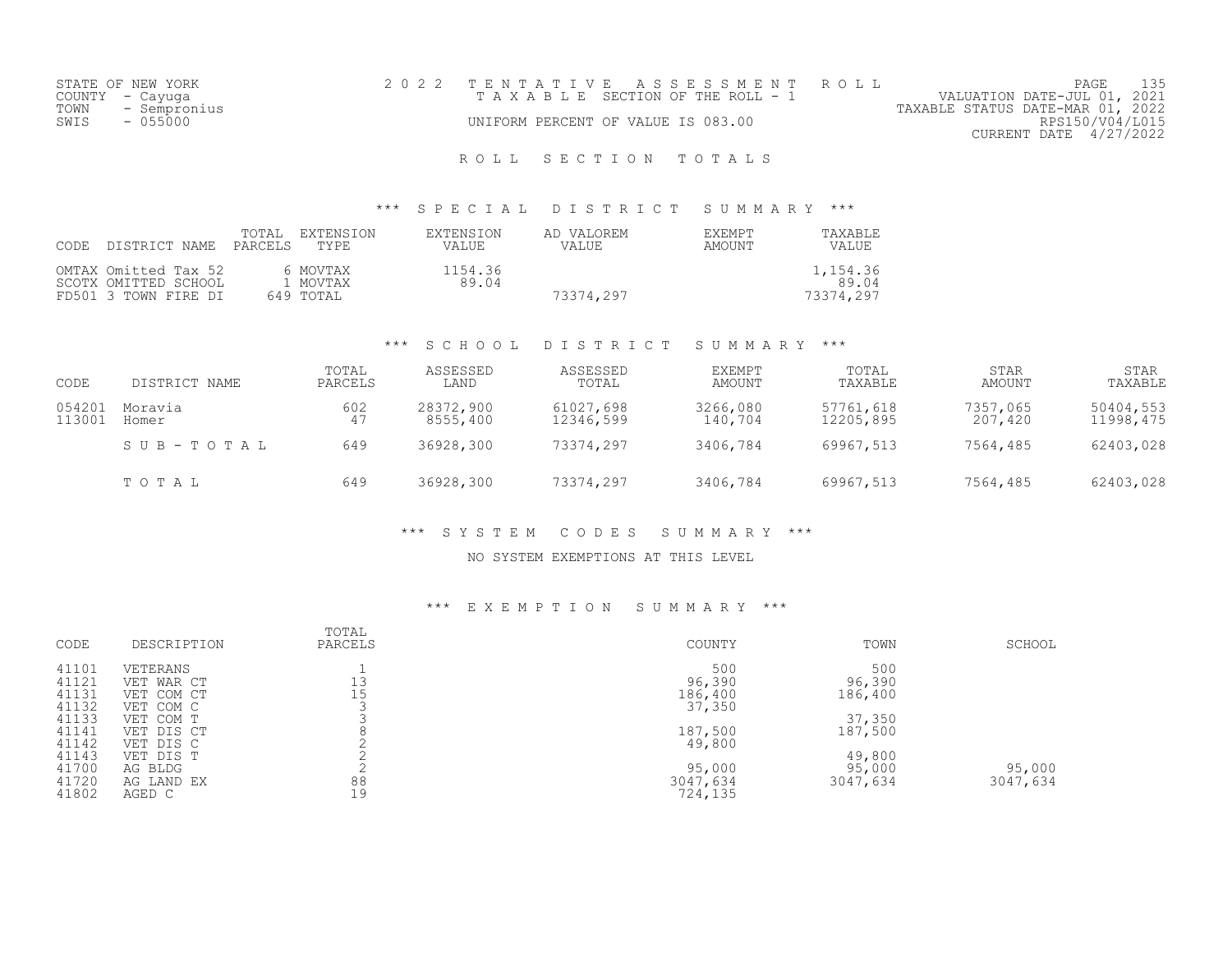|  |  |                                                                             |                                | 136                                                                                                                                         |
|--|--|-----------------------------------------------------------------------------|--------------------------------|---------------------------------------------------------------------------------------------------------------------------------------------|
|  |  |                                                                             |                                |                                                                                                                                             |
|  |  |                                                                             |                                |                                                                                                                                             |
|  |  |                                                                             |                                |                                                                                                                                             |
|  |  |                                                                             |                                |                                                                                                                                             |
|  |  |                                                                             |                                |                                                                                                                                             |
|  |  | T A X A B L E SECTION OF THE ROLL - 1<br>UNIFORM PERCENT OF VALUE IS 083.00 | 2022 TENTATIVE ASSESSMENT ROLL | PAGE<br>VALUATION DATE-JUL 01, 2021<br>TAXABLE STATUS DATE-MAR 01, 2022<br>RPS150/V04/L015<br>CURRENT DATE 4/27/2022<br>ROLL SECTION TOTALS |

### \*\*\* E X E M P T I O N S U M M A R Y \*\*\*

| CODE                                      | DESCRIPTION                                                        | TOTAL<br>PARCELS | COUNTY                        | TOWN                          | SCHOOL                                    |
|-------------------------------------------|--------------------------------------------------------------------|------------------|-------------------------------|-------------------------------|-------------------------------------------|
| 41806<br>41834<br>41854<br>41864<br>41932 | AGED T/S<br>ENH STAR<br>BAS STAR<br><b>B STAR ADD</b><br>L I DIS C | 60<br>132        | 37,800                        | 138,382                       | 147,470<br>3881,485<br>3640,400<br>42,600 |
| 47460<br>49500                            | FOREST LAN<br>SOLAR<br>TOTAL                                       | 361              | 106,080<br>10,600<br>4579,189 | 106,080<br>10,600<br>3955,636 | 106,080<br>10,600<br>10971,269            |

## \*\*\* G R A N D T O T A L S \*\*\*

| ROLL<br><b>SEC</b> | DESCRIPTION | TOTAL<br>PARCELS | ACCFCCFP<br>LAND | 1 C C F C C F L<br>. مىن بىن سىن ب<br>TOTAL | TAXABLE<br>COUNTY | TAXABLE<br>TOWN | TAXABLE<br>$CCTI$ $\bigcap T$<br>JUUUI | STAR<br>TAXABLE |
|--------------------|-------------|------------------|------------------|---------------------------------------------|-------------------|-----------------|----------------------------------------|-----------------|
|                    | TAXABLE     | 549              | 36928,300        | 73374,297                                   | 68795.<br>95,108  | 69418,661       | 69967,513                              | 62403,028       |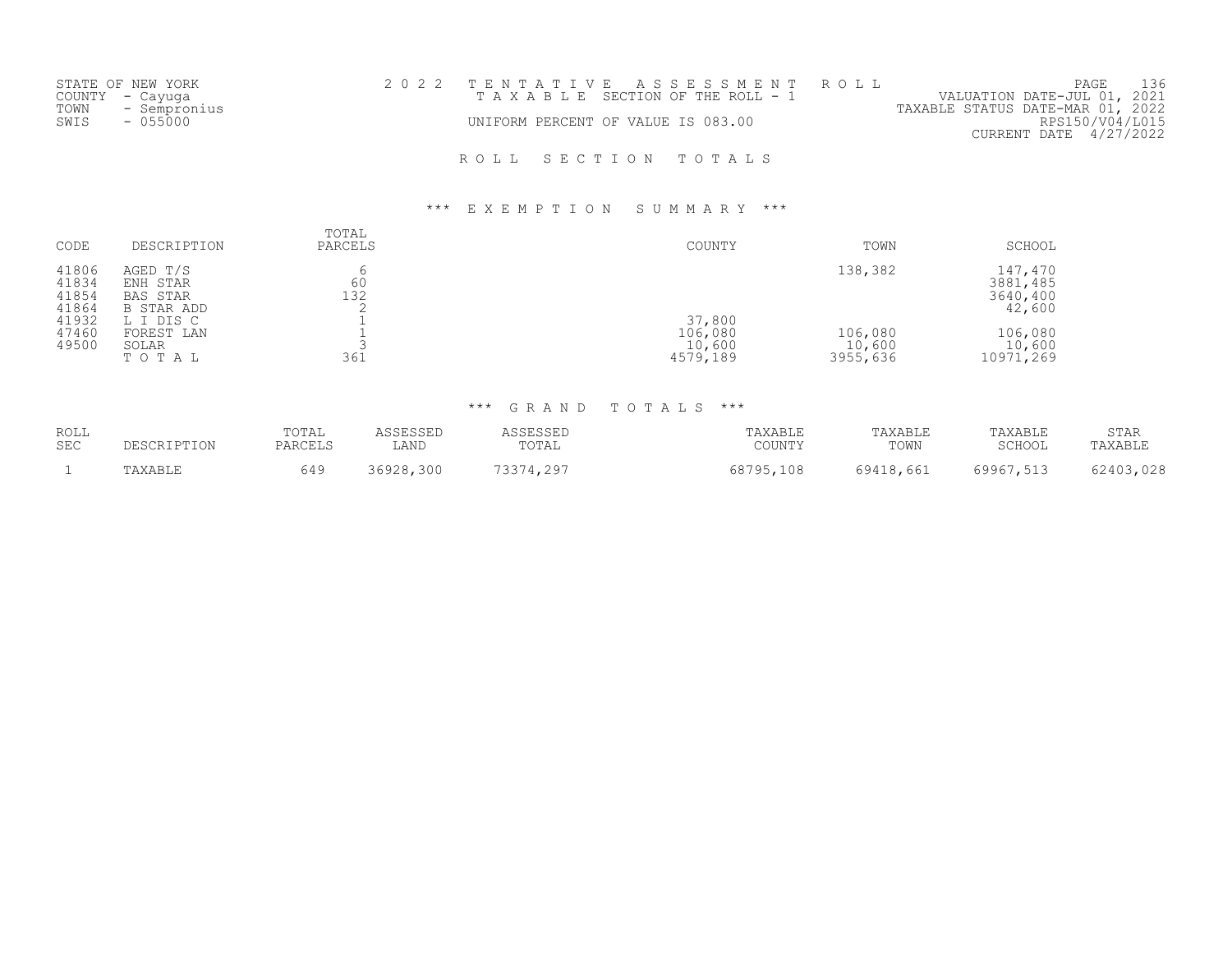STATE OF NEW YORK 2 0 2 2 T E N T A T I V E A S S E S S M E N T R O L L PAGE 137 COUNTY - Cayuga STATE OWNED LAND SECTION OF THE ROLL - 3 VALUATION DATE-JUL 01, 2021 TOWN - Sempronius TAX MAP NUMBER SEQUENCE TAXABLE STATUS DATE-MAR 01, 2022 SUITE - CAPITAL COUNTY - CAPITAL COUNTY - CAPITAL COUNTY - CAPITAL COUNTY - CAPITAL COUNTY - CAPITAL COUNTY - CAPITA<br>
TOWN - SEMPTONIUS - 055000 UNIFORM PERCENT OF VALUE IS 083.00

| TAX MAP PARCEL NUMBER                                                                                                                                                                                                                              | PROPERTY LOCATION & CLASS ASSESSMENT EXEMPTION CODE-----------------COUNTY-------TOWN-----SCHOOL |         |                                                                                                                                                                                                                           |                        |                   |                |
|----------------------------------------------------------------------------------------------------------------------------------------------------------------------------------------------------------------------------------------------------|--------------------------------------------------------------------------------------------------|---------|---------------------------------------------------------------------------------------------------------------------------------------------------------------------------------------------------------------------------|------------------------|-------------------|----------------|
|                                                                                                                                                                                                                                                    | Ridge Rd                                                                                         |         |                                                                                                                                                                                                                           |                        | 0290002           |                |
| $179.00 - 1 - 6$                                                                                                                                                                                                                                   | 932 Forest s532b                                                                                 |         | t s532b<br>054201 300,800 COUNTY TAXABLE VALUE 054201 300,800 COUNTY TAXABLE VALUE 300,800<br>300,800 TOWN TAXABLE VALUE 300,800                                                                                          |                        | $\cap$            | $\overline{0}$ |
|                                                                                                                                                                                                                                                    |                                                                                                  |         |                                                                                                                                                                                                                           |                        |                   |                |
|                                                                                                                                                                                                                                                    | Bear Swamp Rd                                                                                    |         |                                                                                                                                                                                                                           |                        | 0300001           |                |
|                                                                                                                                                                                                                                                    |                                                                                                  |         |                                                                                                                                                                                                                           |                        |                   |                |
|                                                                                                                                                                                                                                                    | Bear Swamp Rd                                                                                    |         |                                                                                                                                                                                                                           |                        | 0280001           |                |
|                                                                                                                                                                                                                                                    | Bear Swamp Rd                                                                                    |         |                                                                                                                                                                                                                           |                        | 0320001           |                |
|                                                                                                                                                                                                                                                    |                                                                                                  |         |                                                                                                                                                                                                                           |                        |                   |                |
|                                                                                                                                                                                                                                                    |                                                                                                  |         |                                                                                                                                                                                                                           |                        |                   |                |
| 180.00-1-27<br>New York State Of B32 Forest s532b<br>Attn: County Treasurer<br>160 Genese St<br>2001<br>2007 Auburn, NY 13021-0190<br>2007 Auburn, NY 13021-0190<br>2008020 NRTH-1012612<br>2008020 NRTH-1012612<br>2008020 NRTH-1012612<br>200802 | Ridge Rd<br>054201                                                                               | 115,181 | 31201 57ATE LAND 32252 95,600<br>54201 95,600 COUNTY TAXABLE VALUE<br>85,600 TOWN TAXABLE VALUE 95,600<br>85,600 SCHOOL TAXABLE VALUE 95,600<br>85,600 FD501 3 TOWN FIRE DIST 95,600<br>PG-449 RF501 REFORESTATION 95,600 | 95,600 TO<br>95,600 TO | 0270002<br>$\cap$ | $\Omega$       |
|                                                                                                                                                                                                                                                    |                                                                                                  |         |                                                                                                                                                                                                                           |                        |                   |                |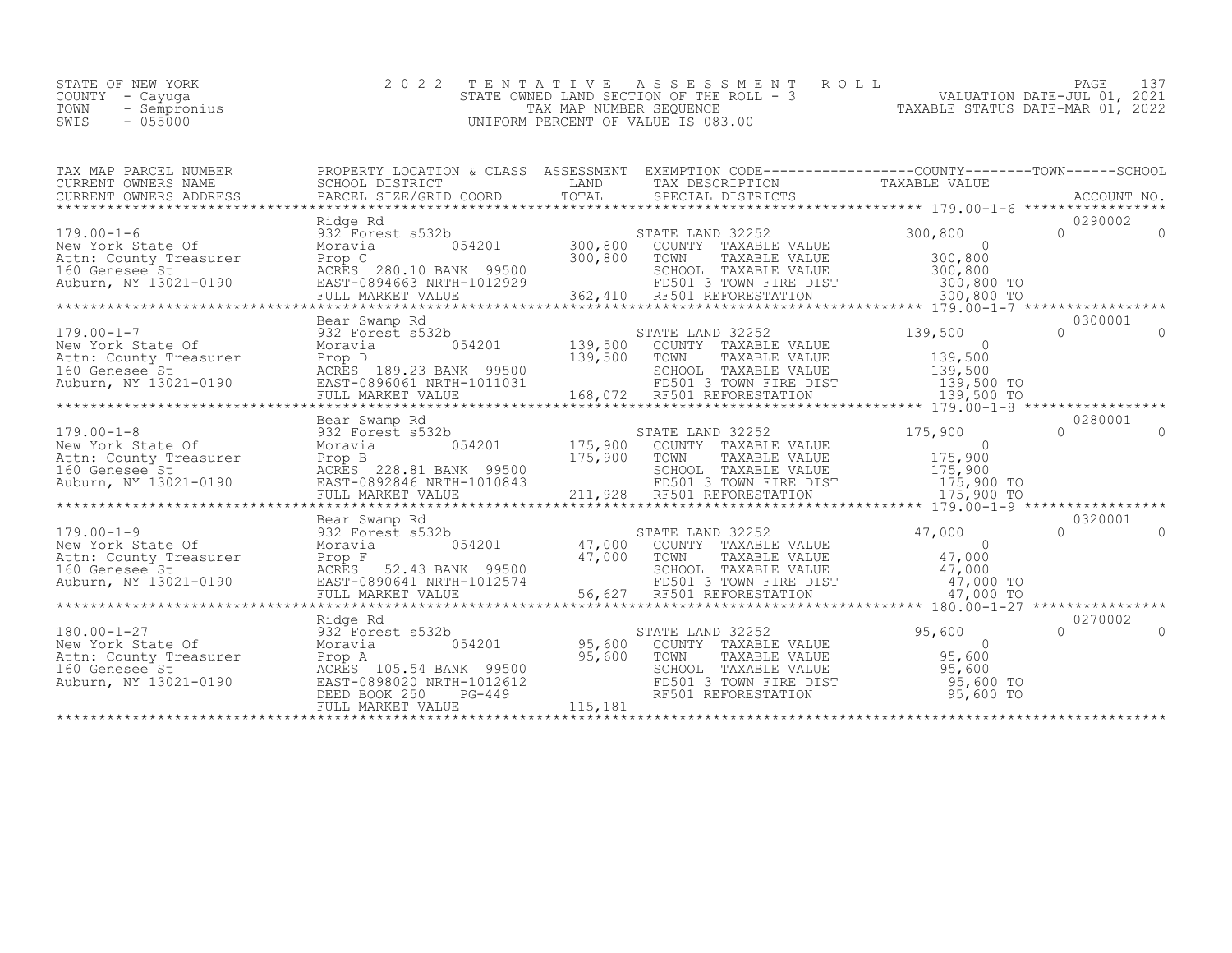| STATE OF NEW YORK    | 2022 TENTATIVE ASSESSMENT ROLL           | 138<br>PAGE                      |
|----------------------|------------------------------------------|----------------------------------|
| COUNTY – Cayuqa      | STATE OWNED LAND SECTION OF THE ROLL - 3 | VALUATION DATE-JUL 01, 2021      |
| TOWN<br>- Sempronius | TAX MAP NUMBER SEOUENCE                  | TAXABLE STATUS DATE-MAR 01, 2022 |
| SWIS<br>$-055000$    | UNIFORM PERCENT OF VALUE IS 083.00       |                                  |

| TAX MAP PARCEL NUMBER THE PROPERTY LOCATION & CLASS ASSESSMENT EXEMPTION CODE----------------COUNTY--------TOWN-----SCHOOL                                                                                                                                       |  |  |          |
|------------------------------------------------------------------------------------------------------------------------------------------------------------------------------------------------------------------------------------------------------------------|--|--|----------|
|                                                                                                                                                                                                                                                                  |  |  |          |
| 180.00-1-28<br>180.00-1-28<br>180.00-1-28<br>16029010<br>16029010<br>16029010<br>New York State D.E.C.<br>New York State D.E.C.<br>MEXES<br>22 Rural vac>10<br>1600 500001 141,600 700001 17 TAXABLE VALUE<br>21,600 100001 1204<br>21,600 100001 1204           |  |  |          |
|                                                                                                                                                                                                                                                                  |  |  |          |
| 190.00-1-15<br>190.00-1-15<br>2000001<br>2000001 177,400<br>New York State Of Moravia 180<br>New York STATE LAND 32252<br>Attn: County Treasurer Prop J<br>200001 177,400 10<br>200001 177,400 10<br>200001 177,400 10<br>200001 177,400 10<br>20000             |  |  |          |
|                                                                                                                                                                                                                                                                  |  |  |          |
|                                                                                                                                                                                                                                                                  |  |  |          |
|                                                                                                                                                                                                                                                                  |  |  |          |
| 190.00-1-23<br>190.00-1-23<br>200.00-1-23<br>200.00-1-23<br>200.00-1-23<br>200.00-1-23<br>200.00-1-23<br>200.00-1-23<br>200.00-1-23<br>200.00-1-23<br>200.00-1-23<br>200.00-1-23<br>200.00-1-23<br>200.00-1-23<br>229,900<br>200.00-1-24<br>200.00-1-24<br>200.0 |  |  |          |
|                                                                                                                                                                                                                                                                  |  |  |          |
| 190.00-1-24 33.300 Morals (190.00-1-24 31.30001)<br>Narthett Rd STATE LAND 32252<br>New York State of 932 Forest s532b<br>Mew York State 20150001 (190.00-1-24 33.300 COUNTY TAXABLE VALUE<br>New York State 20150001 (190.0001)<br>New                          |  |  | $\Omega$ |
|                                                                                                                                                                                                                                                                  |  |  |          |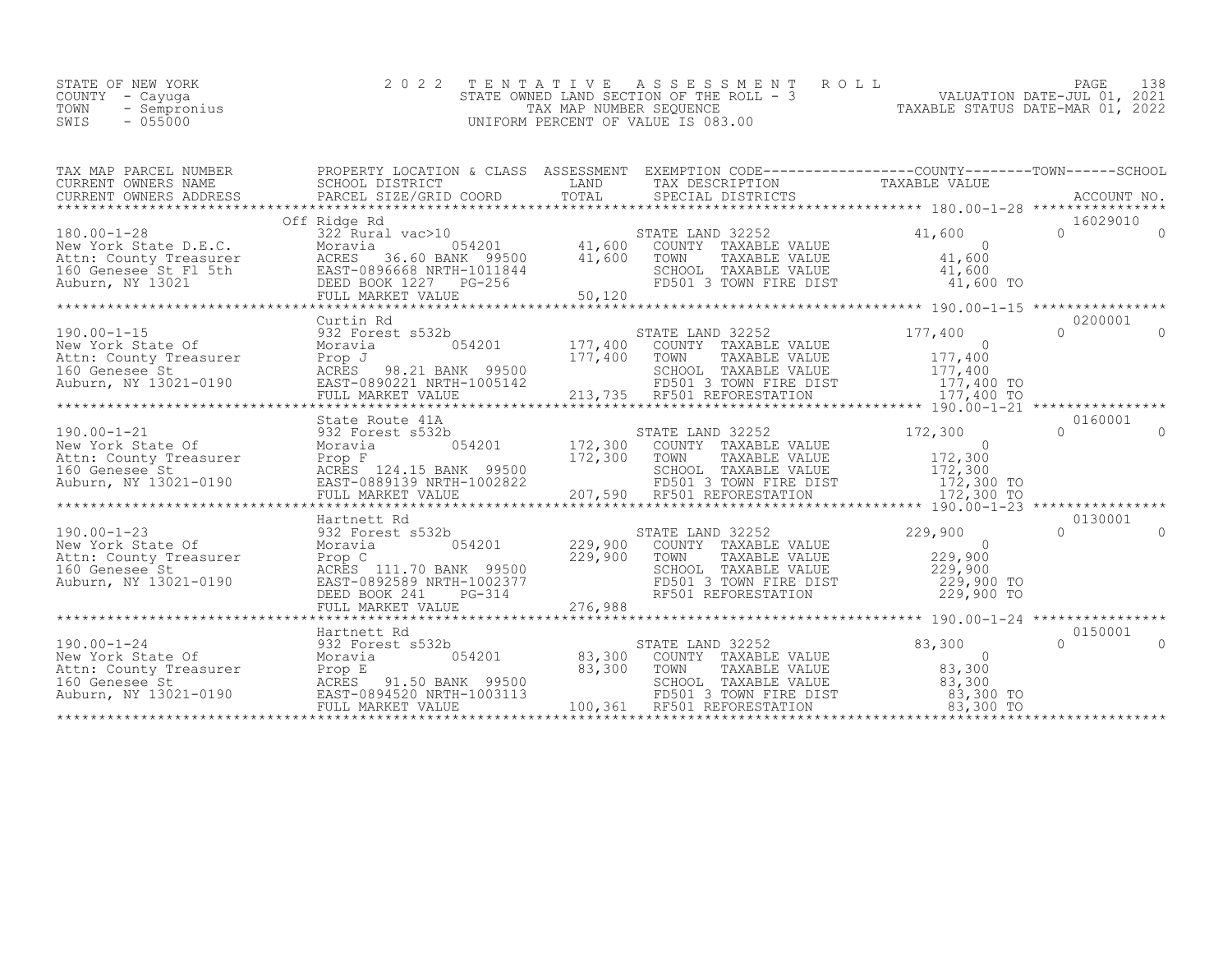| STATE OF NEW YORK |           |              |
|-------------------|-----------|--------------|
| COUNTY            | - Cayuga  |              |
| TOWN              |           | - Sempronius |
| SWIS              | $-055000$ |              |

STATE OF NEW YORK 2 0 2 2 T E N T A T I V E A S S E S S M E N T R O L L PAGE 139 COUNTY - Cayuga STATE OWNED LAND SECTION OF THE ROLL - 3 VALUATION DATE-JUL 01, 2021 TOWN - Sempronius TAX MAP NUMBER SEQUENCE TAXABLE STATUS DATE-MAR 01, 2022 SWITS - 055000 UNIFORM PERCENT OF VALUE IS 083.00

| TAX MAP PARCEL NUMBER                                                                                                                                                                                                                              | PROPERTY LOCATION & CLASS ASSESSMENT EXEMPTION CODE----------------COUNTY-------TOWN-----SCHOOL |                         |                                                                                                                                                                                                      |                                 |                               |
|----------------------------------------------------------------------------------------------------------------------------------------------------------------------------------------------------------------------------------------------------|-------------------------------------------------------------------------------------------------|-------------------------|------------------------------------------------------------------------------------------------------------------------------------------------------------------------------------------------------|---------------------------------|-------------------------------|
|                                                                                                                                                                                                                                                    | Hartnett Rd                                                                                     |                         |                                                                                                                                                                                                      |                                 | 0120001                       |
| 190.00-1-25<br>New York State Of 832 Forest s532b<br>New York State Of 8201<br>Attn: County Treasurer Prop B<br>160 Genesee St<br>Auburn, NY 13021-0190<br>2007 EAST-0896029 NRTH-1000909<br>EAST-0896029 NRTH-1000909<br>EAST-0896029 NRTH-10     |                                                                                                 | 630,100                 | STATE LAND 32252<br>COUNTY TAXABLE VALUE<br>TOWN<br>TAXABLE VALUE<br>SCHOOL TAXABLE VALUE 630,100<br>FD501 3 TOWN FIRE DIST 630,100 TO<br>T59,157 RE501 REFORESTATION 630,100 TO                     | 630,100<br>$\bigcap$<br>630,100 | $\Omega$<br>$\Omega$          |
|                                                                                                                                                                                                                                                    | *************************************                                                           |                         |                                                                                                                                                                                                      |                                 |                               |
|                                                                                                                                                                                                                                                    | State Route 41A                                                                                 |                         |                                                                                                                                                                                                      |                                 | 0140001                       |
|                                                                                                                                                                                                                                                    |                                                                                                 |                         |                                                                                                                                                                                                      |                                 |                               |
| 191.00-1-1<br>New York State Of Ball Short and the Same County Treasurer<br>160 Genesee St<br>Auburn, NY 13021-0190<br>Auburn, NY 13021-0190<br>Auburn, NY 13021-0190<br>Auburn, NY 13021-0190<br>FULL MARKES<br>FULL MARKET VALUE<br>FULL MARKE   | Bear Swamp Rd                                                                                   | 143,700                 | STATE LAND 32252<br>COONTT TAXABLE VALUE 143,700<br>TOWN TAXABLE VALUE 143,700<br>SCHOOL TAXABLE VALUE 143,700<br>FD501 3 TOWN FIRE DIST 143,700 TO<br>RE501 REFORESTATION 143,700 TO                | 143,700                         | 0310001<br>$\cap$<br>$\Omega$ |
|                                                                                                                                                                                                                                                    |                                                                                                 |                         |                                                                                                                                                                                                      |                                 |                               |
|                                                                                                                                                                                                                                                    | Bear Swamp Rd                                                                                   |                         |                                                                                                                                                                                                      |                                 | 0190004                       |
|                                                                                                                                                                                                                                                    |                                                                                                 |                         |                                                                                                                                                                                                      |                                 |                               |
|                                                                                                                                                                                                                                                    |                                                                                                 |                         |                                                                                                                                                                                                      |                                 |                               |
| Ridge Rd<br>New York State Of<br>New York State Of B22 Forest s532b<br>Attn: County Treasurer<br>160 Genesee St<br>Auburn, NY 13021-0190<br>160 TULL MARKET VALUE<br>TULL MARKET VALUE<br>TULL MARKET VALUE<br>TULL MARKET VALUE<br>TULL MARKET VA | Ridge Rd                                                                                        | $227,800$ S!<br>227,800 | STATE LAND 32252<br>TOUNTY TAXABLE VALUE<br>TOUNTY TAXABLE VALUE $227,800$<br>327,800<br>SCHOOL TAXABLE VALUE 227,800<br>FD501 3 TOWN FIRE DIST 227,800 TO<br>274,458 RF501 REFORESTATION 227,800 TO | 227,800                         | 0170002<br>$\cap$<br>$\Omega$ |
|                                                                                                                                                                                                                                                    |                                                                                                 |                         |                                                                                                                                                                                                      |                                 |                               |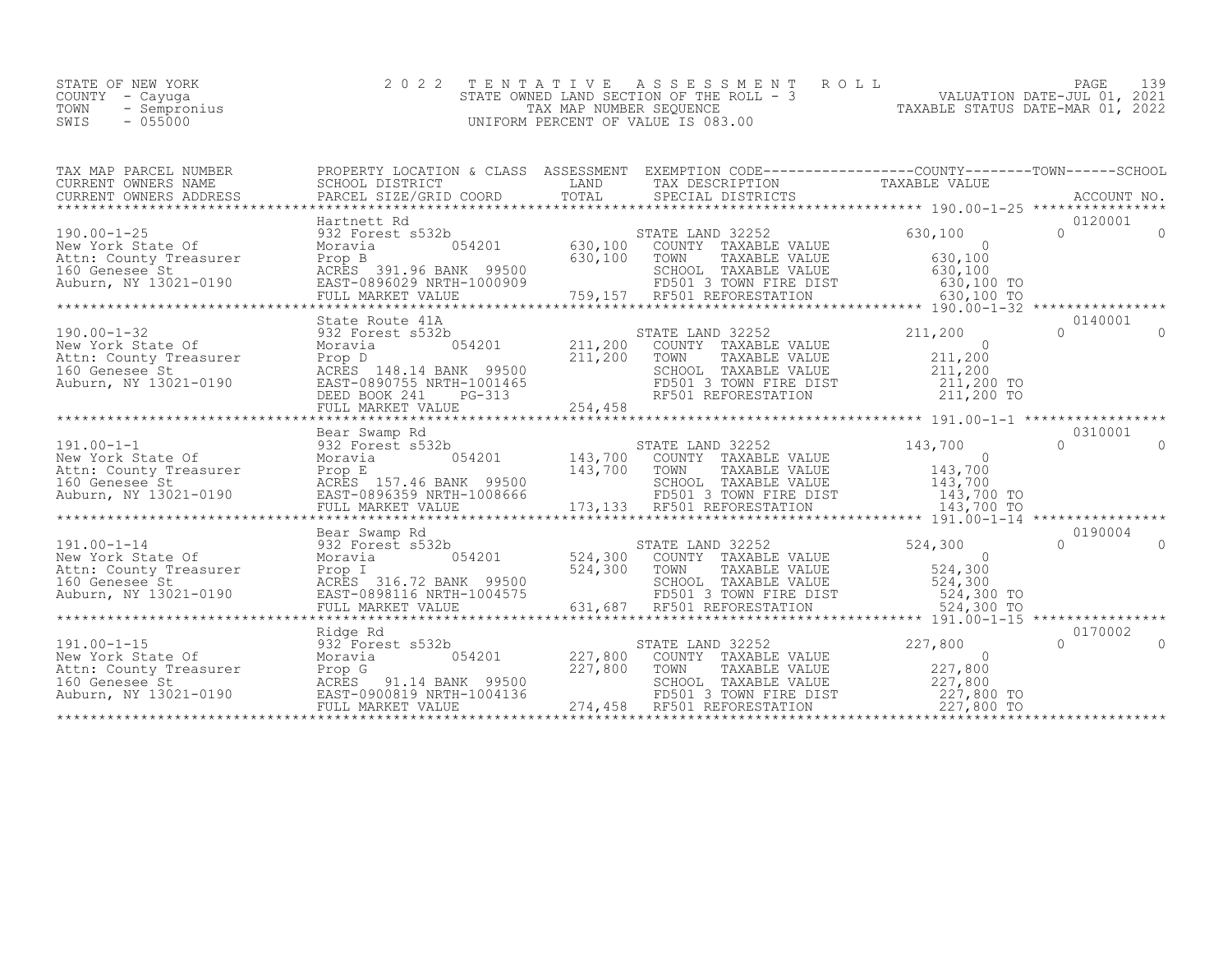| COUNTY<br>- Cayuqa<br>TOWN<br>- Sempronius<br>$-055000$<br>SWIS                                                                                                                                                                              | STATE OWNED LAND SECTION OF THE ROLI<br>TAX MAP NUMBER SEQUENCE<br>UNIFORM PERCENT OF VALUE IS 083.00 | STATE OWNED LAND SECTION OF THE ROLL - 3 WALUATION DATE-JUL 01, 2021<br>TAXABLE STATUS DATE-MAR 01, 2022                                                                                                                                                                                                                                                                                                     |  |                                      |
|----------------------------------------------------------------------------------------------------------------------------------------------------------------------------------------------------------------------------------------------|-------------------------------------------------------------------------------------------------------|--------------------------------------------------------------------------------------------------------------------------------------------------------------------------------------------------------------------------------------------------------------------------------------------------------------------------------------------------------------------------------------------------------------|--|--------------------------------------|
|                                                                                                                                                                                                                                              |                                                                                                       |                                                                                                                                                                                                                                                                                                                                                                                                              |  |                                      |
| 191.00-1-16<br>New York State Of Moravia 054201 76,600 STATE LAND 32252 76.600<br>New York State Of Moravia 054201 76,600 COUNTY TAXABLE VALUE 20<br>160 Genesee St 2012 143<br>2021-0190 EAST-0902263 NRTH-1003800 FD501 3 TOWN FIRE        |                                                                                                       |                                                                                                                                                                                                                                                                                                                                                                                                              |  | 16009180<br>$\cap$<br>$\overline{a}$ |
| Bear Swamp Rd<br>New York State Of 532 Forest s532b<br>New York State Of 532 Forest s532b<br>Attn: County Treasurer 5m 92-102, Unr Sm<br>160 Genesee St<br>Auburn, NY 13021-0190 EAST-0901159 NRTH-1000258<br>FULL MARKET VALUE<br>FULL MARK | Bear Swamp Rd                                                                                         | $054201$ 1532,900 COUNTY TAXABLE VALUE<br>${\small \begin{tabular}{cc} \tt 1532,900 & \tt 1532,900 & \tt 1532,900 & \tt 1532,900 & \tt 1532,900 & \tt 1532,900 & \tt 1532,900 & \tt 1532,900 & \tt 1532,900 & \tt 1532,900 & \tt 1532,900 & \tt 1532,900 & \tt 1532,900 & \tt 1532,900 & \tt 1532,900 & \tt 1532,900 & \tt 1532,900 & \tt 153$                                                               |  | 0110002<br>$\cap$<br>$\Omega$        |
|                                                                                                                                                                                                                                              |                                                                                                       |                                                                                                                                                                                                                                                                                                                                                                                                              |  |                                      |
|                                                                                                                                                                                                                                              | Dumplin Hill Rd                                                                                       |                                                                                                                                                                                                                                                                                                                                                                                                              |  | 0250001                              |
|                                                                                                                                                                                                                                              |                                                                                                       | $\begin{tabular}{lllllllllllll} \texttt{b} & \texttt{STATE} & \texttt{LAND} & 32252 & 195,600 \\ 054201 & 195,600 & \texttt{COUNTY} & \texttt{TAXABLE VALUE} & 0 \\ 195,600 & \texttt{TONN} & \texttt{TAXABLE VALUE} & 195,600 \\ \texttt{ANK} & 99500 & \texttt{SCHOOL} & \texttt{TAXABLE VALUE} & 195,600 \\ \texttt{TH}-0988333 & \texttt{FDS01} & \texttt{RFORESTATION} & 195,600 \\ \texttt{UE} & & 19$ |  | 0240002<br>$\cap$<br>$\Omega$        |

STATE OF NEW YORK 2 0 2 2 T E N T A T I V E A S S E S S M E N T R O L L PAGE 140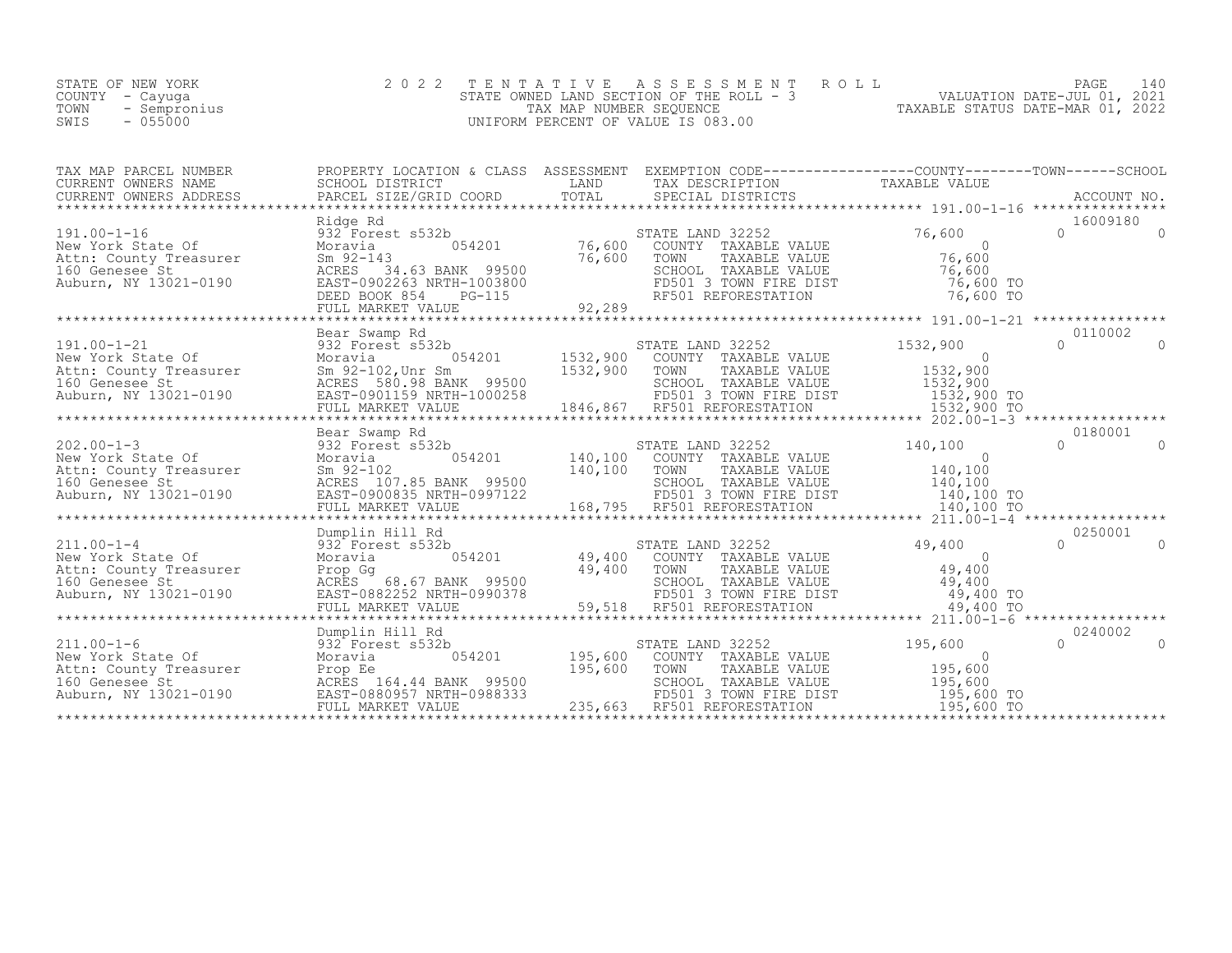| STATE OF NEW YORK |           |              |
|-------------------|-----------|--------------|
| COUNTY            | - Cayuqa  |              |
| TOWN              |           | - Sempronius |
| SWIS              | $-055000$ |              |

STATE OF NEW YORK 2 0 2 2 T E N T A T I V E A S S E S S M E N T R O L L PAGE 141 COUNTY - Cayuga STATE OWNED LAND SECTION OF THE ROLL - 3 VALUATION DATE-JUL 01, 2021 TOWN - Sempronius TAX MAP NUMBER SEQUENCE TAXABLE STATUS DATE-MAR 01, 2022 SWIS - 055000 UNIFORM PERCENT OF VALUE IS 083.00

| TAX MAP PARCEL NUMBER                                                                                                                                                                             | PROPERTY LOCATION & CLASS ASSESSMENT EXEMPTION CODE----------------COUNTY-------TOWN------SCHOOL |                           |                                                                                                                                                                                                                                                                                                                                                                                                               |                                         |                               |
|---------------------------------------------------------------------------------------------------------------------------------------------------------------------------------------------------|--------------------------------------------------------------------------------------------------|---------------------------|---------------------------------------------------------------------------------------------------------------------------------------------------------------------------------------------------------------------------------------------------------------------------------------------------------------------------------------------------------------------------------------------------------------|-----------------------------------------|-------------------------------|
| $211.00 - 1 - 10$<br>New York State Of<br>Attn: County Treasurer Prop Jj<br>160 Genesee St MCRES 10.98 BANK 99500<br>Auburn, NY 13021-0190 EAST-0881657 NRTH-0987223                              | Dumplin Hill Rd                                                                                  |                           |                                                                                                                                                                                                                                                                                                                                                                                                               |                                         | 0260001                       |
|                                                                                                                                                                                                   | Dumplin Hill Rd                                                                                  |                           |                                                                                                                                                                                                                                                                                                                                                                                                               |                                         | 0230002                       |
| $211.00 - 1 - 11$<br>New York State Of Moravia (1992)<br>New York State Of Moravia (1992)<br>160 Genesee St (1992)<br>Auburn, NY 13021-0190 (1993)<br>EAST-0882166 NRTH-0986776                   | 932 Forest s532b<br>FULL MARKET VALUE                                                            | 054201 155,100<br>155,100 | STATE LAND 32252<br>COUNTY TAXABLE VALUE<br>TOWN<br>TAXABLE VALUE                                                                                                                                                                                                                                                                                                                                             | 155, 100<br>$\bigcap$<br>$0$<br>155,100 | $\cap$<br>$\Omega$            |
|                                                                                                                                                                                                   | Dumplin Hill Rd                                                                                  |                           |                                                                                                                                                                                                                                                                                                                                                                                                               |                                         | 0210001                       |
| $211.00 - 1 - 14$<br>New York State Of<br>New York State of the Maria County Treasurer<br>160 Genesee St<br>Auburn, NY 13021-0190<br>EAST-0884024<br>EAST-0884024<br>EAST-0884024<br>EAST-0884024 | 932 Forest s532b<br>054201<br>Moravia<br>FULL MARKET VALUE                                       |                           | STATE LAND 32252 276,000<br>276,000 COUNTY TAXABLE VALUE 0<br>276,000 TOWN TAXABLE VALUE 276,000<br>SCHOOL TAXABLE VALUE 276,000<br>FD501 3 TOWN FIRE DIST 276,000 TO<br>332,530 RE501 REFORESTATION 276,000 TO                                                                                                                                                                                               |                                         | $\Omega$<br>$\Omega$          |
|                                                                                                                                                                                                   |                                                                                                  |                           |                                                                                                                                                                                                                                                                                                                                                                                                               |                                         |                               |
| 211.00-1-15<br>New York State Of Barry Barry Moravia<br>Musical Barry Treasurer<br>160 Genesee St Barry Barry Barry 2016<br>2016 Auburn, NY 13021-0190 EAST-0879458 NRTH-0985286                  | Brockway Rd<br>82,000<br>BANK 99500<br>RTH-0985286<br>FULL MARKET VALUE                          |                           | $\begin{tabular}{lllllllllll} \texttt{b} & \texttt{STATE} & \texttt{LAND} & 32252 & 82,000 \\ 054201 & 82,000 & \texttt{COUNTY} & \texttt{TXABLE} & \texttt{VALUE} & 0 \\ 082,000 & \texttt{TOUNY} & \texttt{TXABLE} & \texttt{VALUE} & 82,000 \\ 0 & \texttt{S2,000} & \texttt{TOWN} & \texttt{TXABLE} & \texttt{VALUE} & 82,000 \\ \texttt{TH-0985286} & \texttt{P5501} & 3 & \texttt{TOWN} & \texttt{FIRE$ |                                         | 0220001<br>$\cap$<br>$\Omega$ |
|                                                                                                                                                                                                   | ************************                                                                         |                           |                                                                                                                                                                                                                                                                                                                                                                                                               |                                         |                               |
| $333.00 - 50 - 4$<br>State Of New York<br>Attn: Cayuga County Treasurer Transition Assmt<br>160 Genesee St<br>Auburn, NY 13021-0190                                                               |                                                                                                  |                           | FATE LAND 32301 0<br>COUNTY TAXABLE VALUE 0<br>TOWN TAXABLE VALUE 0<br>SCHOOL TAXABLE VALUE 0<br>FD501 3 TOWN FIRE DIST 0 TO<br>RF501 REFORESTATION 1<br>RF501 REFORESTATION                                                                                                                                                                                                                                  |                                         | $\Omega$                      |
|                                                                                                                                                                                                   |                                                                                                  |                           |                                                                                                                                                                                                                                                                                                                                                                                                               |                                         |                               |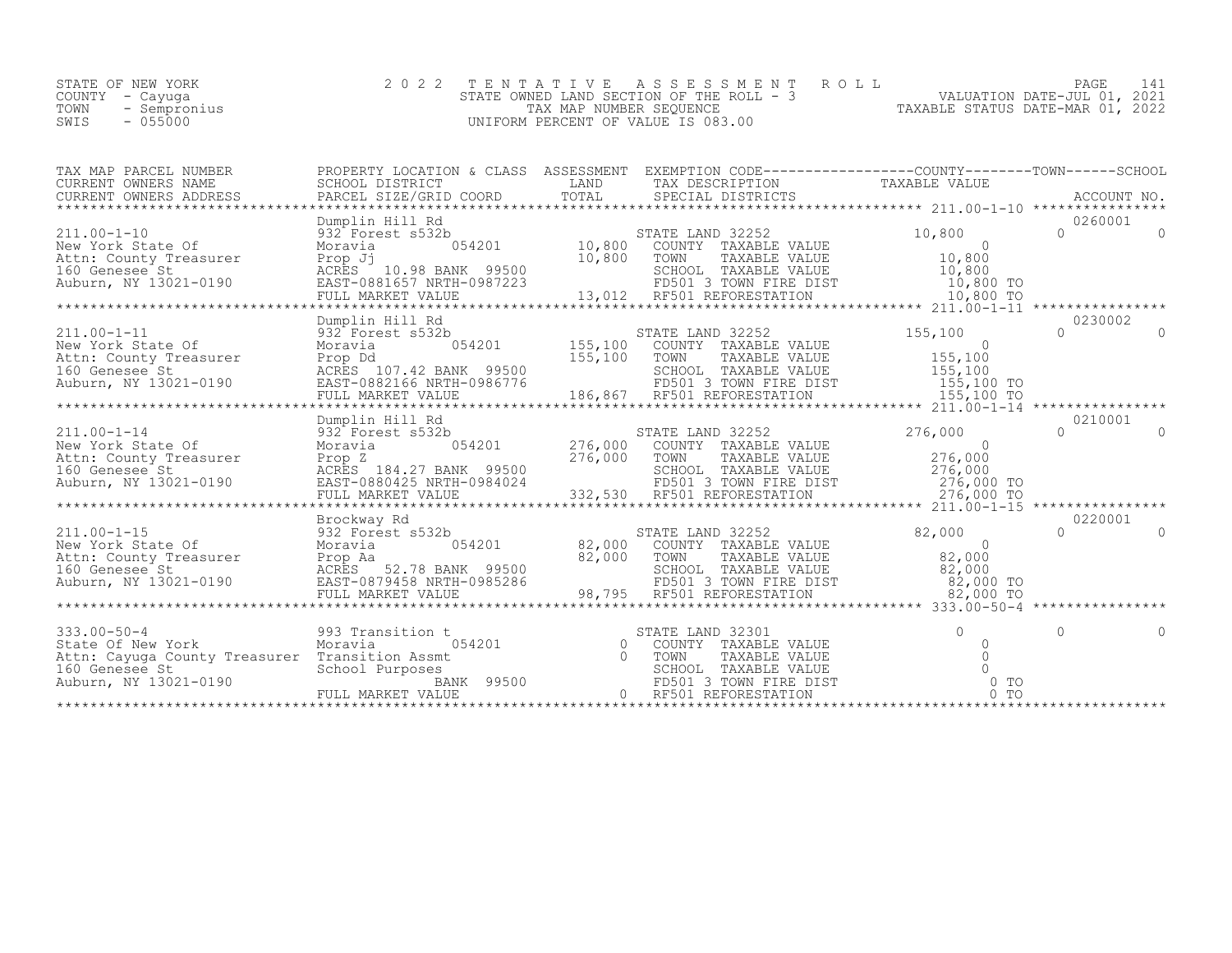| STATE OF NEW YORK<br>COUNTY<br>- Cayuga<br>- Sempronius<br>TOWN<br>$-055000$<br>SWIS                        |                                                                                                                   |                           | 2022 TENTATIVE ASSESSMENT ROLL<br>STATE OWNED LAND SECTION OF THE ROLL - 3<br>TAX MAP NUMBER SEQUENCE<br>UNIFORM PERCENT OF VALUE IS 083.00     |                          | PAGE<br>142<br>VALUATION DATE-JUL 01, 2021<br>TAXABLE STATUS DATE-MAR 01, 2022 |
|-------------------------------------------------------------------------------------------------------------|-------------------------------------------------------------------------------------------------------------------|---------------------------|-------------------------------------------------------------------------------------------------------------------------------------------------|--------------------------|--------------------------------------------------------------------------------|
| TAX MAP PARCEL NUMBER<br>CURRENT OWNERS NAME                                                                | PROPERTY LOCATION & CLASS<br>SCHOOL DISTRICT                                                                      | ASSESSMENT<br><b>LAND</b> | EXEMPTION CODE-----------------COUNTY-------TOWN------SCHOOL<br>TAX DESCRIPTION                                                                 | TAXABLE VALUE            |                                                                                |
| $333.00 - 50 - 5$<br>State Of New York<br>Attn: County Treasurer<br>160 Genesee St<br>Auburn, NY 13021-0190 | 993 Transition t<br>054201<br>Moravia<br>Transition Assmt For<br>Town Purposes<br>BANK 99500<br>FULL MARKET VALUE |                           | STATE LAND 32252<br>COUNTY TAXABLE VALUE<br>TAXABLE VALUE<br>TOWN<br>SCHOOL<br>TAXABLE VALUE<br>FD501 3 TOWN FIRE DIST<br>0 RF501 REFORESTATION | 0 <sub>T</sub><br>$0$ TO |                                                                                |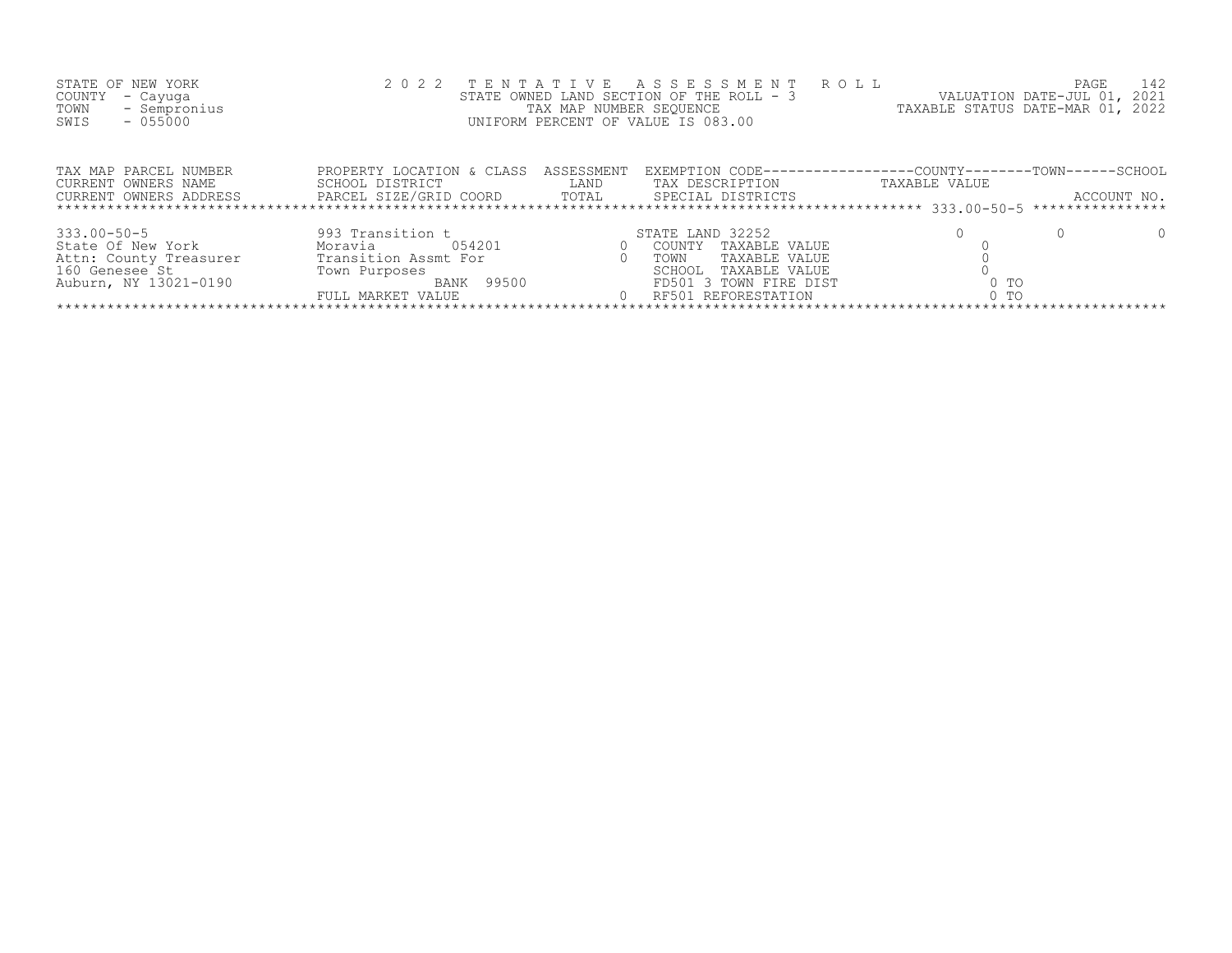|      | STATE OF NEW YORK | 2022 TENTATIVE ASSESSMENT ROLL           |  |  |                                  |                        | PAGE |  |
|------|-------------------|------------------------------------------|--|--|----------------------------------|------------------------|------|--|
|      | COUNTY - Cayuga   | STATE OWNED LAND SECTION OF THE ROLL - 3 |  |  | VALUATION DATE-JUL 01, 2021      |                        |      |  |
|      | TOWN - Sempronius |                                          |  |  | TAXABLE STATUS DATE-MAR 01, 2022 |                        |      |  |
| SWIS | - 055000          | UNIFORM PERCENT OF VALUE IS 083.00       |  |  |                                  | RPS150/V04/L015        |      |  |
|      |                   |                                          |  |  |                                  | CURRENT DATE 4/27/2022 |      |  |

# ROLL SECTION TOTALS

### \*\*\* S P E C I A L D I S T R I C T S U M M A R Y \*\*\*

| CODE | DISTRICT NAME PARCELS                       | TOTAL | EXTENSION<br>TYPE.   | EXTENSION<br>VALUE. | AD VALOREM<br>VALUE  | <b>F.XFMPT</b><br>AMOUNT | TAXABLE<br>VALUE     |
|------|---------------------------------------------|-------|----------------------|---------------------|----------------------|--------------------------|----------------------|
|      | FD501 3 TOWN FIRE DI<br>RF501 REFORESTATION |       | 26 TOTAL<br>25 TOTAL |                     | 5718,900<br>5677,300 |                          | 5718,900<br>5677,300 |

## \*\*\* S C H O O L D I S T R I C T S U M M A R Y \*\*\*

| CODE   | DISTRICT NAME | TOTAL<br>PARCELS | ASSESSED<br>LAND | ASSESSED<br>TOTAL | EXEMPT<br>AMOUNT | TOTAL<br>TAXABLE | STAR<br>AMOUNT | STAR<br>TAXABLE |
|--------|---------------|------------------|------------------|-------------------|------------------|------------------|----------------|-----------------|
| 054201 | Moravia       | 26               | 5718,900         | 5718,900          |                  | 5718,900         |                | 5718,900        |
|        | SUB-TOTAL     | 26               | 5718,900         | 5718,900          |                  | 5718,900         |                | 5718,900        |
|        | TOTAL         | 26               | 5718,900         | 5718,900          |                  | 5718,900         |                | 5718,900        |

### \*\*\* S Y S T E M C O D E S S U M M A R Y \*\*\*

### NO SYSTEM EXEMPTIONS AT THIS LEVEL

#### \*\*\* E X E M P T I O N S U M M A R Y \*\*\*

| CODE           | DESCRIPTION              | TOTAL<br>PARCELS | COUNTY   | TOWN | SCHOOL |
|----------------|--------------------------|------------------|----------|------|--------|
| 32252<br>32301 | STATE LAND<br>STATE LAND | 25               | 5718,900 |      |        |
|                | тотац                    | 26               | 5718,900 |      |        |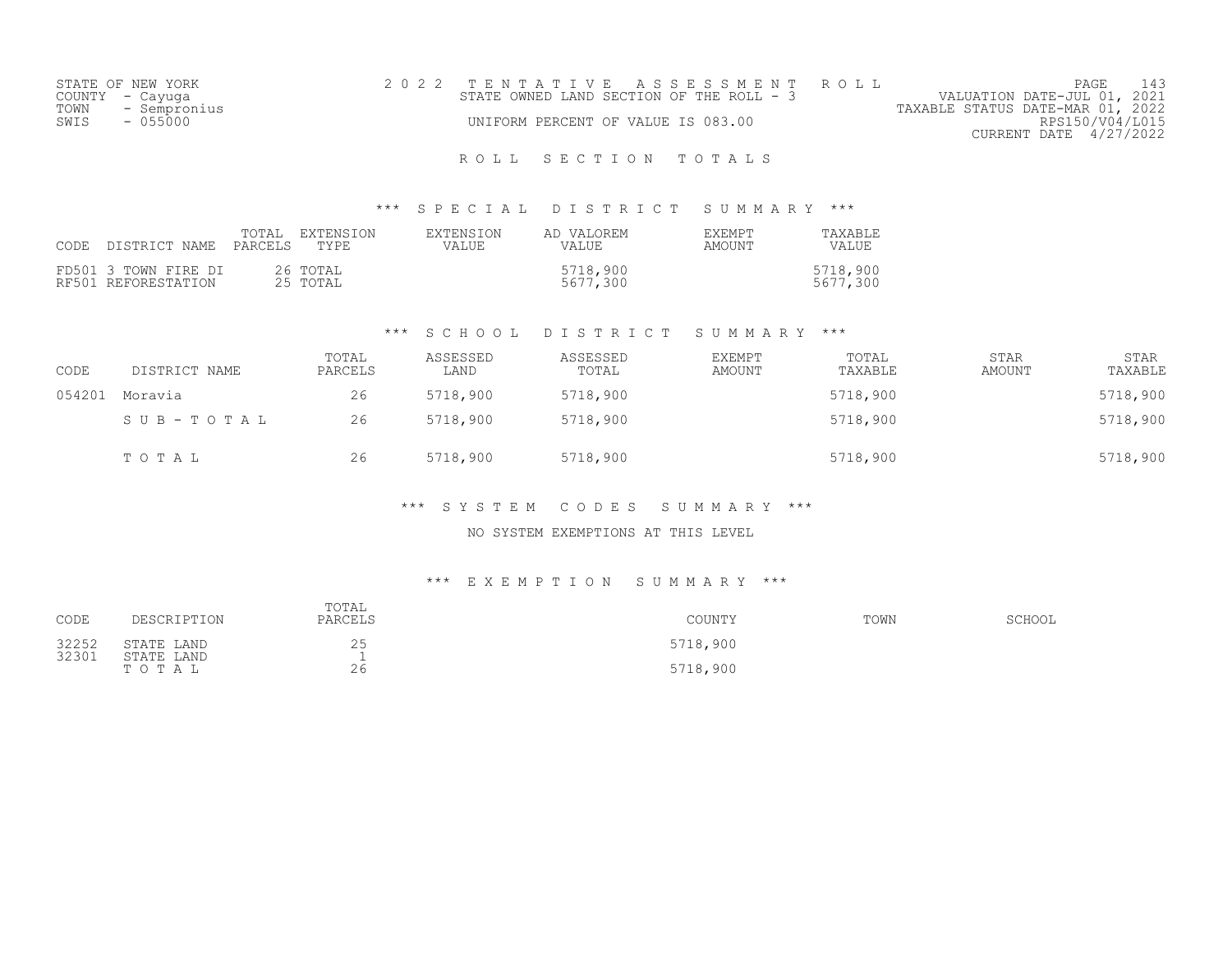|      | STATE OF NEW YORK |  |  | 2022 TENTATIVE ASSESSMENT ROLL           |                                  | PAGE                        |  |
|------|-------------------|--|--|------------------------------------------|----------------------------------|-----------------------------|--|
|      | COUNTY - Cayuga   |  |  | STATE OWNED LAND SECTION OF THE ROLL - 3 |                                  | VALUATION DATE-JUL 01, 2021 |  |
| TOWN | - Sempronius      |  |  |                                          | TAXABLE STATUS DATE-MAR 01, 2022 |                             |  |
| SWIS | $-055000$         |  |  | UNIFORM PERCENT OF VALUE IS 083.00       |                                  | RPS150/V04/L015             |  |
|      |                   |  |  |                                          |                                  | CURRENT DATE 4/27/2022      |  |
|      |                   |  |  |                                          |                                  |                             |  |
|      |                   |  |  | ROLL SECTION TOTALS                      |                                  |                             |  |

| ROLL<br><b>SEC</b> |                            | TOTAL<br>PARCELS | <i>I</i> G G E G G E L<br>LAND | TOTAL        | AXABLE<br>COUNTY | <b><i>TAXABLE</i></b><br>TOWN | PAXABLE<br>$\cap$ $\cap$ $\cap$ $\cap$ $\cap$ $\cap$ | <b>STAR</b><br>'AXABL! |
|--------------------|----------------------------|------------------|--------------------------------|--------------|------------------|-------------------------------|------------------------------------------------------|------------------------|
|                    | OWNED LAND<br><b>STATE</b> | 26               | 5718,900                       | 5718<br>,900 |                  | 5718,900                      | 5718,900                                             | ,900                   |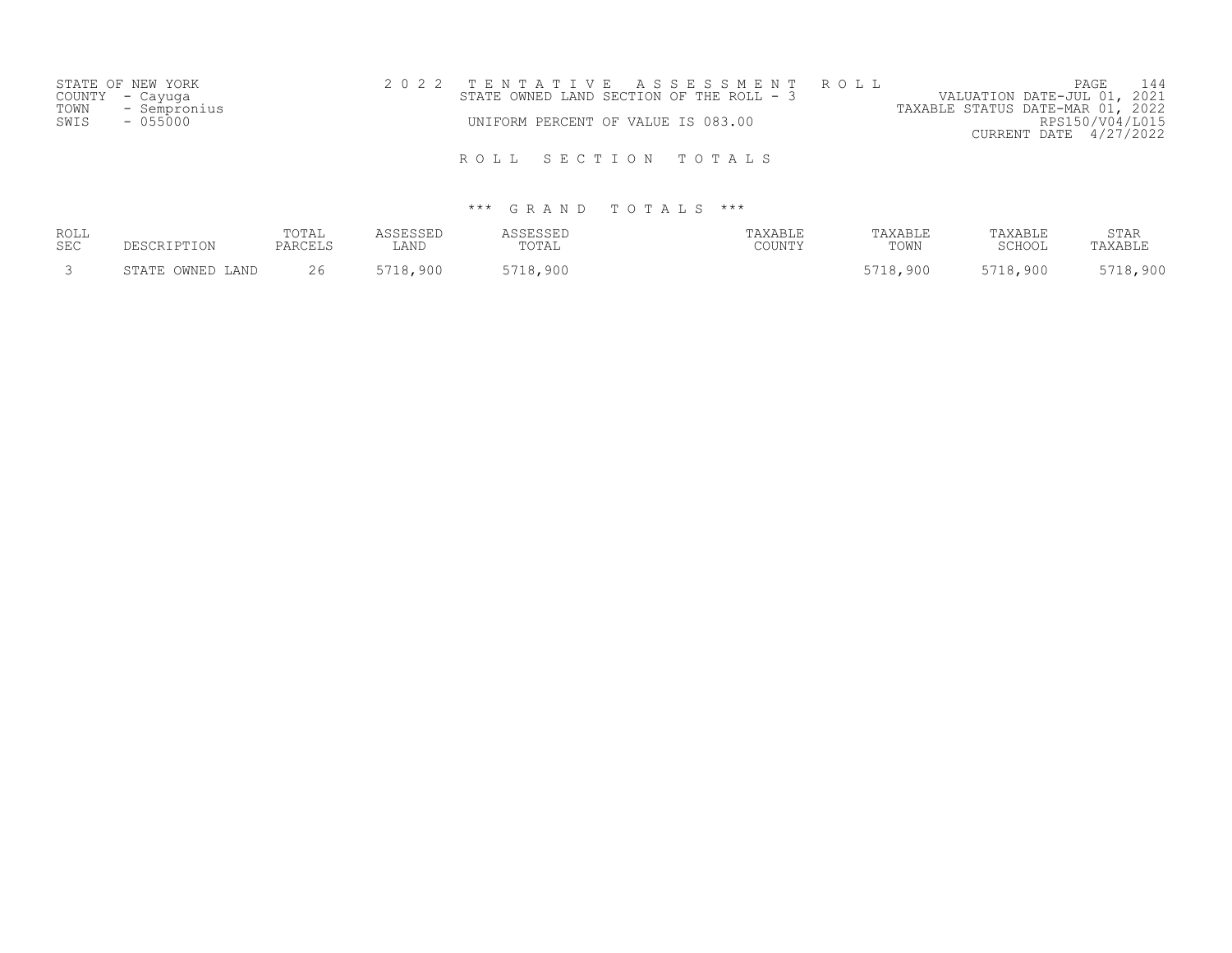| STATE OF NEW YORK<br>COUNTY<br>- Cayuqa<br>TOWN<br>- Sempronius<br>$-055000$<br>SWIS                         | 2 0 2 2                                                                           | TENTATIVE<br>SPECIAL FRANCHISE SECTION OF THE ROLL - 5<br>UNIFORM PERCENT OF VALUE IS 083.00 | A S S E S S M E N T<br>TAX MAP NUMBER SEQUENCE |                                                                                  | ROLL                                                                             | PAGE<br>145<br>VALUATION DATE-JUL 01, 2021<br>TAXABLE STATUS DATE-MAR 01, 2022 |
|--------------------------------------------------------------------------------------------------------------|-----------------------------------------------------------------------------------|----------------------------------------------------------------------------------------------|------------------------------------------------|----------------------------------------------------------------------------------|----------------------------------------------------------------------------------|--------------------------------------------------------------------------------|
| TAX MAP PARCEL NUMBER<br>CURRENT OWNERS NAME<br>CURRENT OWNERS ADDRESS                                       | PROPERTY LOCATION & CLASS ASSESSMENT<br>SCHOOL DISTRICT<br>PARCEL SIZE/GRID COORD | LAND<br>TOTAL                                                                                |                                                | TAX DESCRIPTION<br>SPECIAL DISTRICTS                                             | EXEMPTION CODE-----------------COUNTY-------TOWN------SCHOOL<br>TAXABLE VALUE    | ACCOUNT NO.                                                                    |
| $500.00 - 10$<br>Verizon New York Inc<br>$c/O$ Duff & Phelps<br>PO Box 2749<br>Addison, TX 75001             | 866 Telephone<br>Moravia<br>Fiqured At 99%<br>FULL MARKET VALUE                   | 054201<br>203,819<br>245,565                                                                 | COUNTY<br>$\bigcirc$<br>TOWN<br>SCHOOL         | TAXABLE VALUE<br>TAXABLE VALUE<br>TAXABLE VALUE<br>FD501 3 TOWN FIRE DIST        | 203,819<br>203,819<br>203,819<br>203,819 TO                                      | 16051010                                                                       |
| *****************************                                                                                |                                                                                   |                                                                                              |                                                |                                                                                  | *********************** 500.00--11 ******************                            | 16051012                                                                       |
| $500.00 - -11$<br>Verizon New York Inc<br>c/o Duff & Phelps<br>PO Box 2749<br>Addison, TX 75001              | 866 Telephone<br>Homer<br>Figured At 1%<br>FULL MARKET V<br>FULL MARKET VALUE     | 113001<br>2,059<br>2,481                                                                     | COUNTY<br>$\bigcirc$<br>TOWN                   | TAXABLE VALUE<br>TAXABLE VALUE<br>SCHOOL TAXABLE VALUE<br>FD501 3 TOWN FIRE DIST | 2,059<br>2,059<br>2,059<br>2,059 TO                                              |                                                                                |
| ********************                                                                                         |                                                                                   |                                                                                              |                                                |                                                                                  |                                                                                  | 16051070                                                                       |
| $500.00 - 12$<br>Nys Electric & Gas Corp<br>c/o Avangrid Management Co.<br>Local Tax<br>One City Center Fl 5 | 861 Elec & gas<br>Moravia<br>Figured At 82%<br>FULL MARKET VALUE                  | 054201<br>$\overline{0}$<br>201,207<br>242,418                                               | COUNTY<br>TOWN                                 | TAXABLE VALUE<br>TAXABLE VALUE<br>SCHOOL TAXABLE VALUE<br>FD501 3 TOWN FIRE DIST | 201,207<br>201,207<br>201, 207<br>201,207 TO                                     |                                                                                |
| Portland, ME 04101                                                                                           |                                                                                   |                                                                                              |                                                |                                                                                  |                                                                                  |                                                                                |
| $500.00 - 13$<br>Nys Electric & Gas Corp<br>c/o Avangrid Management Co.<br>Local Tax<br>One City Center Fl 5 | 861 Elec & gas<br>Homer<br>Figured At 18%<br>FULL MARKET VALUE                    | 113001<br>$\overline{0}$<br>44,167<br>53,213                                                 | TOWN<br>SCHOOL                                 | COUNTY TAXABLE VALUE<br>TAXABLE VALUE<br>TAXABLE VALUE<br>FD501 3 TOWN FIRE DIST | 44,167<br>44,167<br>44,167<br>44,167 TO                                          | 16051072                                                                       |
|                                                                                                              |                                                                                   |                                                                                              |                                                |                                                                                  |                                                                                  | 16051010                                                                       |
| $500.00 - 14$<br>Time Warner of Syracuse<br>PO Box 7467<br>Charlotte, NC 28241-7467                          | 869 Television<br>Moravia<br>wires<br>FULL MARKET VALUE                           | 054201<br>20,642<br>24,870                                                                   | COUNTY<br>$\bigcirc$<br>TOWN<br>SCHOOL         | TAXABLE VALUE<br>TAXABLE VALUE<br>TAXABLE VALUE<br>FD501 3 TOWN FIRE DIST        | 20,642<br>20,642<br>20,642<br>20,642 TO<br>************************************* |                                                                                |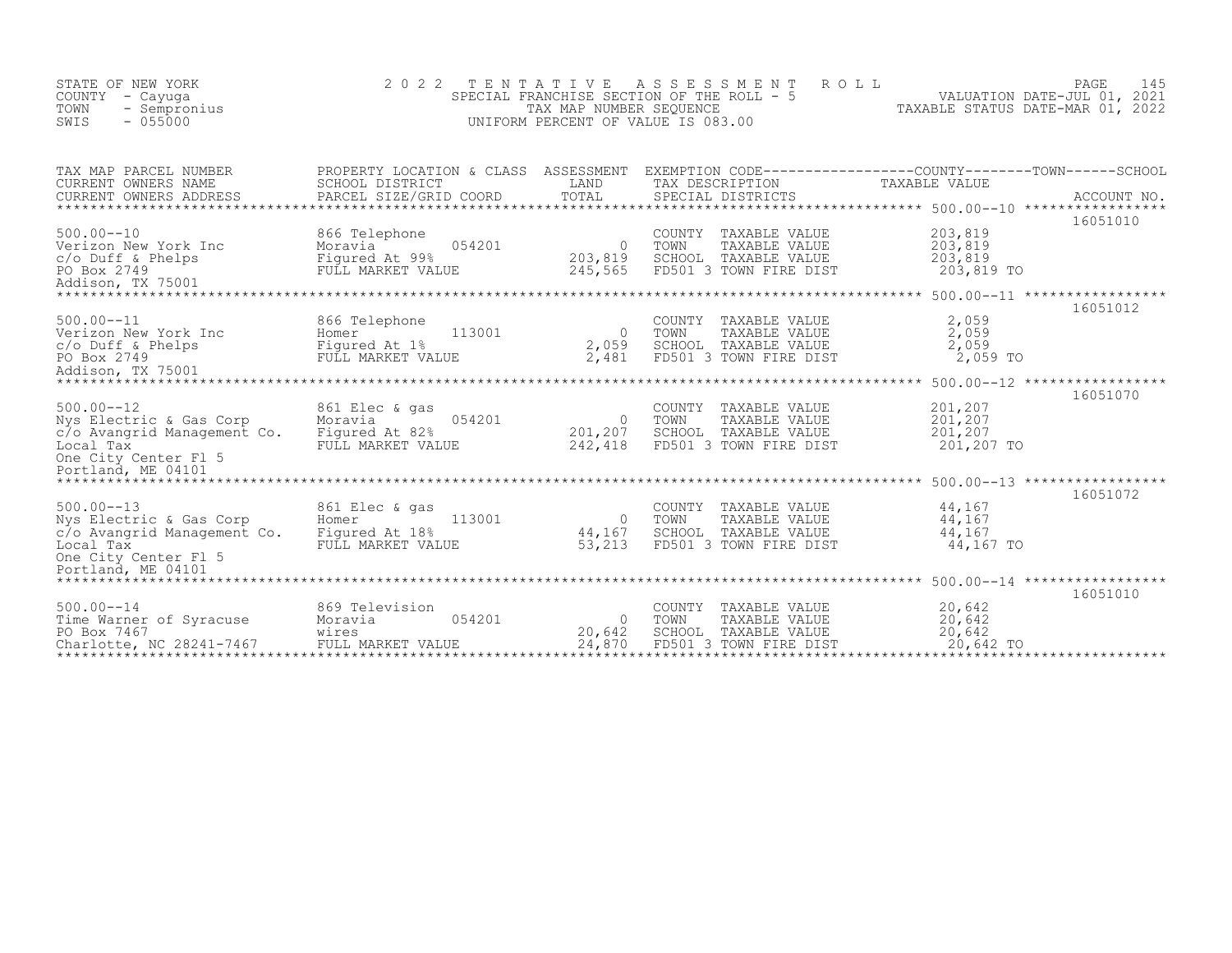| STATE OF NEW YORK    | 2022 TENTATIVE ASSESSMENT ROLL            |                                  | PAGE                        |  |
|----------------------|-------------------------------------------|----------------------------------|-----------------------------|--|
| COUNTY – Cayuga      | SPECIAL FRANCHISE SECTION OF THE ROLL - 5 |                                  | VALUATION DATE-JUL 01, 2021 |  |
| TOWN<br>- Sempronius |                                           | TAXABLE STATUS DATE-MAR 01, 2022 |                             |  |
| SWIS<br>- 055000     | UNIFORM PERCENT OF VALUE IS 083.00        |                                  | RPS150/V04/L015             |  |
|                      |                                           |                                  | CURRENT DATE $4/27/2022$    |  |
|                      |                                           |                                  |                             |  |

## ROLL SECTION TOTALS

### \*\*\* S P E C I A L D I S T R I C T S U M M A R Y \*\*\*

|                      | TOTAL EXTENSION<br>CODE DISTRICT NAME PARCELS TYPE | AD VALOREM<br>EXTENSION<br>VALUE<br><b>VALUE</b> | TAXABLE<br><b>EXEMPT</b><br>VALUE<br>AMOUNT |
|----------------------|----------------------------------------------------|--------------------------------------------------|---------------------------------------------|
| FD501 3 TOWN FIRE DI | 5 TOTAL                                            | 471,894                                          | 471,894                                     |

### \*\*\* S C H O O L D I S T R I C T S U M M A R Y \*\*\*

| CODE             | DISTRICT NAME    | TOTAL<br>PARCELS | ASSESSED<br>LAND | ASSESSED<br>TOTAL | EXEMPT<br>AMOUNT | TOTAL<br>TAXABLE  | <b>STAR</b><br>AMOUNT | STAR<br>TAXABLE   |
|------------------|------------------|------------------|------------------|-------------------|------------------|-------------------|-----------------------|-------------------|
| 054201<br>113001 | Moravia<br>Homer |                  |                  | 425,668<br>46,226 |                  | 425,668<br>46,226 |                       | 425,668<br>46,226 |
|                  | SUB-TOTAL        |                  |                  | 471,894           |                  | 471,894           |                       | 471,894           |
|                  | TOTAL            |                  |                  | 471,894           |                  | 471,894           |                       | 471,894           |

### \*\*\* S Y S T E M C O D E S S U M M A R Y \*\*\*

### NO SYSTEM EXEMPTIONS AT THIS LEVEL

### \*\*\* E X E M P T I O N S U M M A R Y \*\*\*

#### NO EXEMPTIONS AT THIS LEVEL

| ROLL<br><b>SEC</b> |                  | TOTAL<br><b>PARCELS</b> | $\alpha$ $\alpha$ $\pi$ $\tau$<br>LAND | <b>TOTA</b><br>UTAL   | <b>AVARTT</b><br>AAAD LE<br>COUNTY | <b>TAXABLF</b><br>TOWN | PAXABLE<br>SCHOOL | STAR |
|--------------------|------------------|-------------------------|----------------------------------------|-----------------------|------------------------------------|------------------------|-------------------|------|
|                    | <b>PRANCHICE</b> |                         |                                        | 171 894<br>・・・・ いし ・・ | <b>RG4</b>                         | 90/                    | 99/               | 99/  |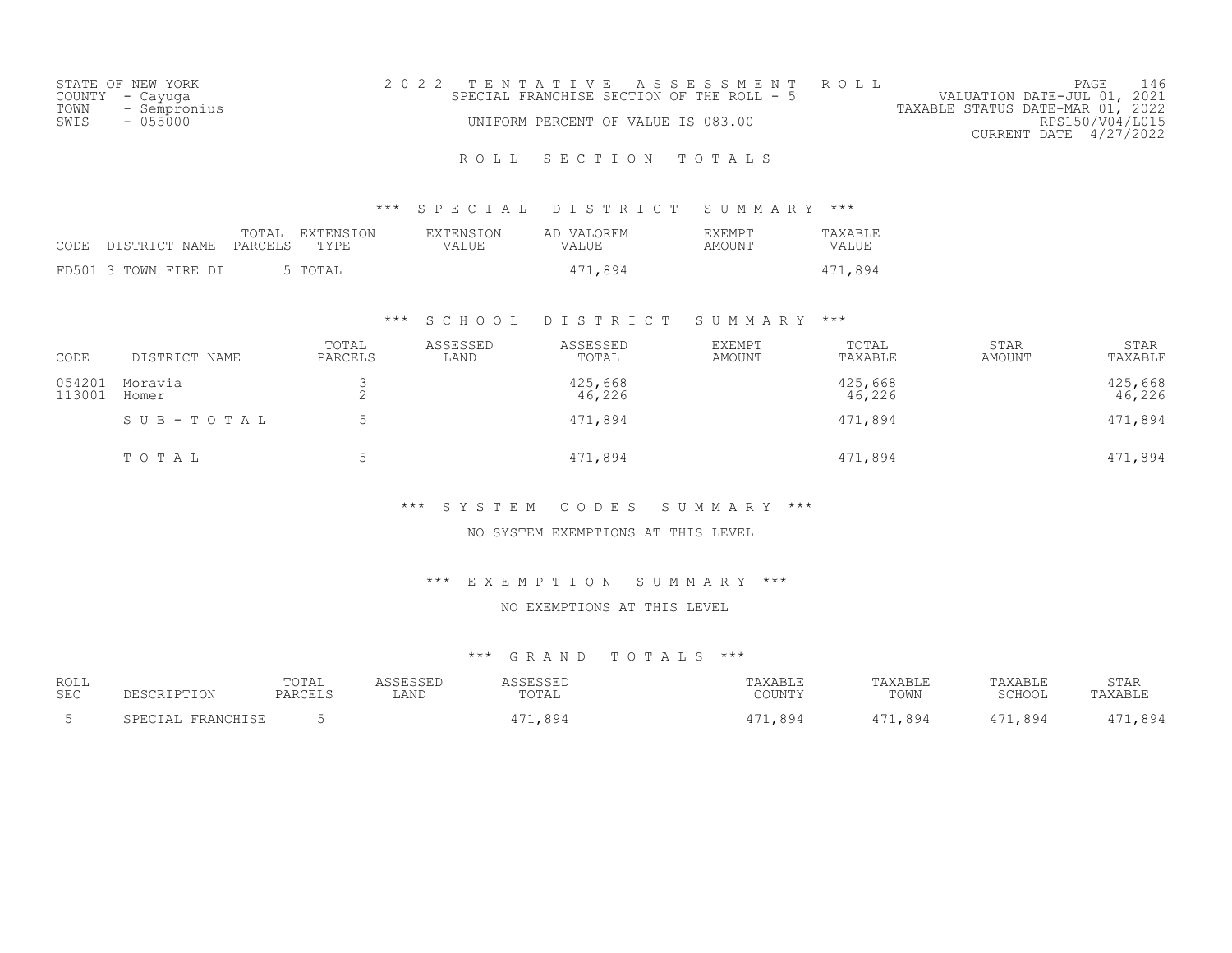| STATE OF NEW YORK<br>COUNTY<br>- Cayuga<br>TOWN<br>- Sempronius<br>$-055000$<br>SWIS            | 2022 TENTATIVE<br>2022                                                                    |                           | A S S E S S M E N T<br>ROLL<br>UTILITY & R.R. SECTION OF THE ROLL - $6$ VALUATION DATE-JUL 01, 2021<br>TAXABLE STATUS DATE-MAR 01, 2022<br>UNIFORM PERCENT OF VALUE IS 083.00 |                                             | PAGE<br>147 |
|-------------------------------------------------------------------------------------------------|-------------------------------------------------------------------------------------------|---------------------------|-------------------------------------------------------------------------------------------------------------------------------------------------------------------------------|---------------------------------------------|-------------|
|                                                                                                 |                                                                                           |                           |                                                                                                                                                                               |                                             | 16048070    |
|                                                                                                 |                                                                                           |                           | COUNTY TAXABLE VALUE<br>TOWN TAXABLE VALUE<br>SCHOOL TAXABLE VALUE<br>FD501 3 TOWN FIRE DIST                                                                                  | 95,155<br>95,155<br>95, 155<br>95,155 TO    |             |
|                                                                                                 |                                                                                           |                           |                                                                                                                                                                               |                                             | 16048072    |
| Addison, TX 75001 Form 600.00--19                                                               | 836 Telecom. eq.<br>Homer 113001 0                                                        |                           | COUNTY TAXABLE VALUE 16,595<br>TOWN      TAXABLE VALUE<br>SCHOOL   TAXABLE VALUE<br>FD501 3 TOWN FIRE DIST                                                                    | 16,595<br>16,595<br>16,595 TO               |             |
|                                                                                                 |                                                                                           |                           |                                                                                                                                                                               |                                             | 16048010    |
| 650.00-9999-131.600-1881<br>Nys Electric & Gas Corp<br>c/o Avangrid Management Co.<br>Local Tax | 884 Elec Dist Out<br>054201<br>Moravia<br>Outside Plant/poles/wires<br>Cables/loc #888888 | 712,043<br>857,883        | COUNTY TAXABLE VALUE<br>TOWN<br>TAXABLE VALUE<br>SCHOOL TAXABLE VALUE<br>FD501 3 TOWN FIRE DIST                                                                               | 712,043<br>712,043<br>712,043<br>712,043 TO |             |
|                                                                                                 |                                                                                           | ************************* |                                                                                                                                                                               |                                             |             |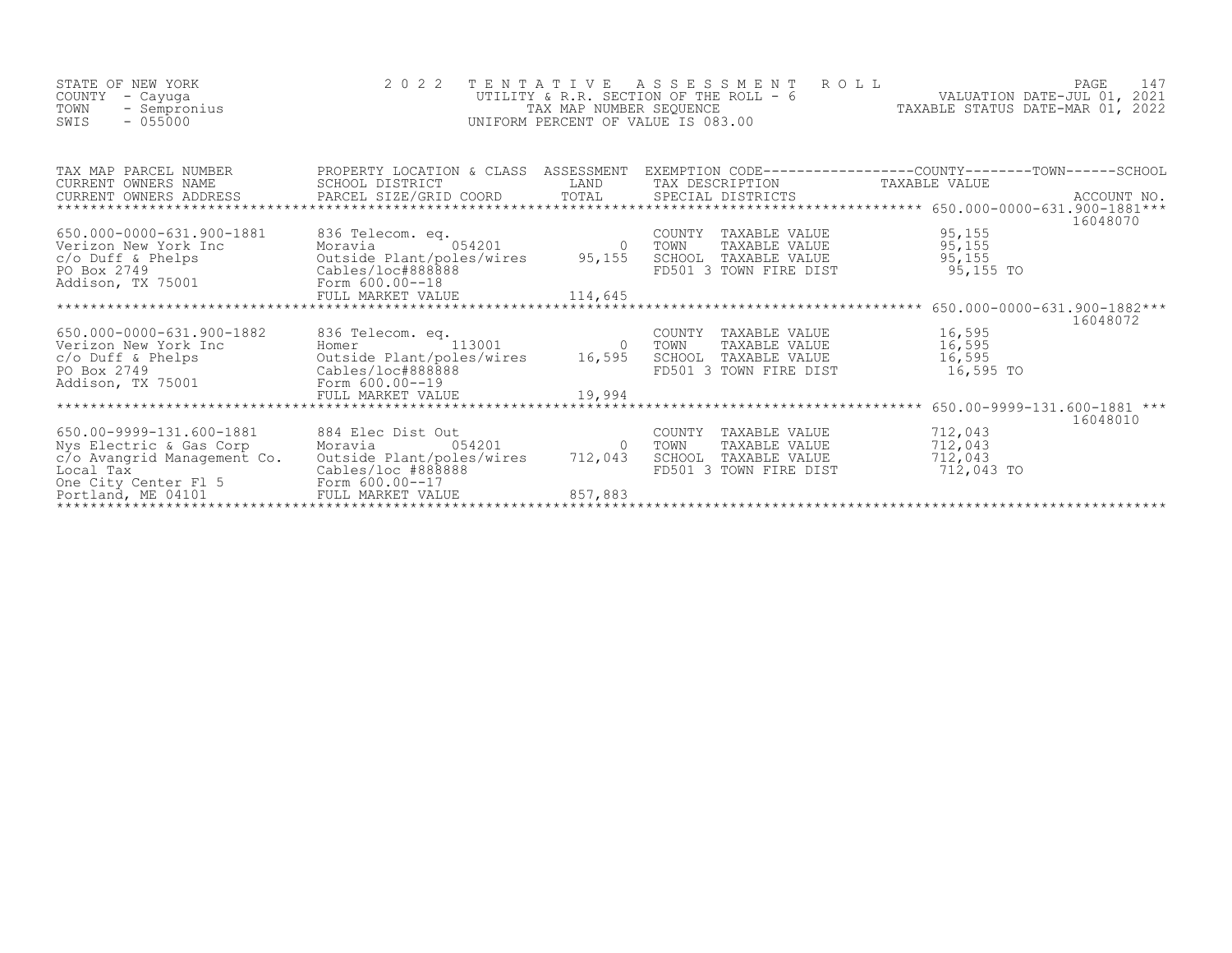| STATE OF NEW YORK    | 2022 TENTATIVE ASSESSMENT ROLL          |  |  |                                  |                        | PAGE |  |
|----------------------|-----------------------------------------|--|--|----------------------------------|------------------------|------|--|
| COUNTY - Cayuga      | UTILITY & R.R. SECTION OF THE ROLL $-6$ |  |  | VALUATION DATE-JUL 01, 2021      |                        |      |  |
| TOWN<br>- Sempronius |                                         |  |  | TAXABLE STATUS DATE-MAR 01, 2022 |                        |      |  |
| - 055000<br>SWIS     | UNIFORM PERCENT OF VALUE IS 083.00      |  |  |                                  | RPS150/V04/L015        |      |  |
|                      |                                         |  |  |                                  | CURRENT DATE 4/27/2022 |      |  |

## ROLL SECTION TOTALS

### \*\*\* S P E C I A L D I S T R I C T S U M M A R Y \*\*\*

| CODE DISTRICT NAME PARCELS | TOTAL | EXTENSION<br>TYPE | EXTENSION<br><b>VALUE</b> | AD VALOREM<br>VALUE | EXEMPT<br>AMOUNT | TAXABLE<br>VALUE |
|----------------------------|-------|-------------------|---------------------------|---------------------|------------------|------------------|
| FD501 3 TOWN FIRE DI       |       | 3 TOTAL           |                           | 823,793             |                  | 823,793          |

### \*\*\* S C H O O L D I S T R I C T S U M M A R Y \*\*\*

| CODE             | DISTRICT NAME    | TOTAL<br>PARCELS | ASSESSED<br>LAND | ASSESSED<br>TOTAL | EXEMPT<br>AMOUNT | TOTAL<br>TAXABLE  | <b>STAR</b><br>AMOUNT | STAR<br>TAXABLE   |
|------------------|------------------|------------------|------------------|-------------------|------------------|-------------------|-----------------------|-------------------|
| 054201<br>113001 | Moravia<br>Homer |                  |                  | 807,198<br>16,595 |                  | 807,198<br>16,595 |                       | 807,198<br>16,595 |
|                  | SUB-TOTAL        |                  |                  | 823,793           |                  | 823,793           |                       | 823,793           |
|                  | TOTAL            |                  |                  | 823,793           |                  | 823,793           |                       | 823,793           |

### \*\*\* S Y S T E M C O D E S S U M M A R Y \*\*\*

### NO SYSTEM EXEMPTIONS AT THIS LEVEL

#### \*\*\* E X E M P T I O N S U M M A R Y \*\*\*

#### NO EXEMPTIONS AT THIS LEVEL

| ROLL       | DESCRIPTION      | TOTAL   | ASSESSED | ASSESSED                | TAXABLE      | TAXABLE | TAXABLE | STAR    |
|------------|------------------|---------|----------|-------------------------|--------------|---------|---------|---------|
| <b>SEC</b> |                  | PARCELS | LAND     | TOTAL                   | COUNTY       | TOWN    | SCHOOL  | TAXABLE |
|            | UTILITIES & N.C. |         |          | . 792<br>022<br>049,799 | 823,<br>.793 | 823,793 | 823,793 | 823,793 |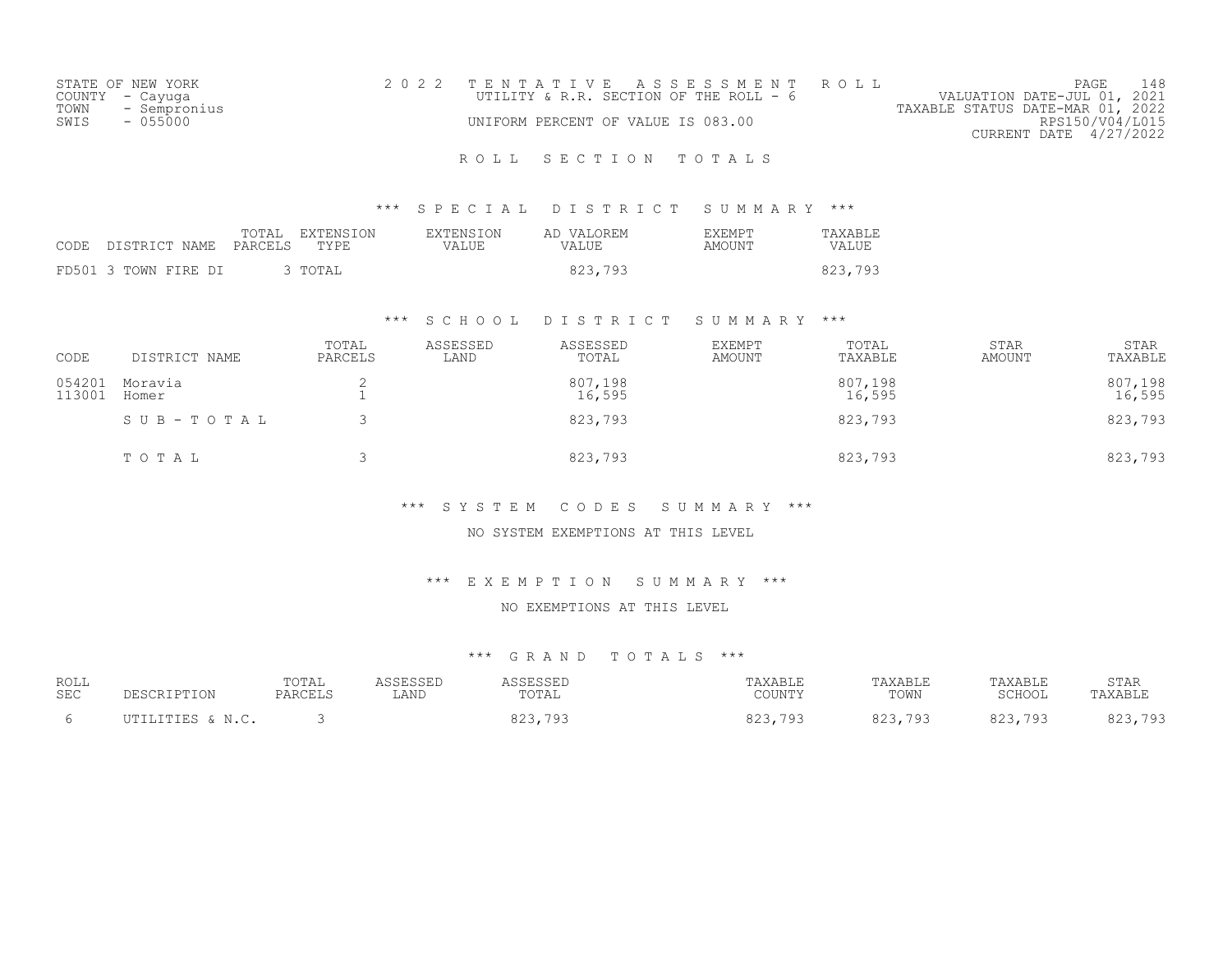| STATE OF NEW YORK<br>COUNTY – Cayuga<br>TOWN<br>- Sempronius<br>$-055000$<br>SWIS                                                                                                                                                                                                                                                                                                                                                                                                                                                      | 2 0 2 2                                                         | TENTATIVE | UNIFORM PERCENT OF VALUE IS 083.00                                                                                                              | WHOLLY EXEMPT SECTION OF THE ROLL - 8<br>WALUATION DATE-JUL 01, 2021<br>TAX MAP NUMBER SEQUENCE<br>IFORM PERCENT OF VALUE IS 083.00                                                                                                                                         |
|----------------------------------------------------------------------------------------------------------------------------------------------------------------------------------------------------------------------------------------------------------------------------------------------------------------------------------------------------------------------------------------------------------------------------------------------------------------------------------------------------------------------------------------|-----------------------------------------------------------------|-----------|-------------------------------------------------------------------------------------------------------------------------------------------------|-----------------------------------------------------------------------------------------------------------------------------------------------------------------------------------------------------------------------------------------------------------------------------|
|                                                                                                                                                                                                                                                                                                                                                                                                                                                                                                                                        | 3303 White Rd                                                   |           |                                                                                                                                                 | TAX MAP PARCEL NUMBER PROPERTY LOCATION & CLASS ASSESSMENT EXEMPTION CODE-----------------COUNTY---------TOWN------SCHOOL CURRENT OWNERS NAME SCHOOL DISTRICT LAND TAX DESCRIPTION TAXABLE VALUE<br>CURRENT OWNERS ADDRESS PARCEL                                           |
|                                                                                                                                                                                                                                                                                                                                                                                                                                                                                                                                        | 3433 Bear Swamp Rd<br>DEED BOOK 1700 PG-57<br>FULL MARKET VALUE |           |                                                                                                                                                 | 16026100<br>179.00-1-2<br>$3433$ Bear Swamp Rd<br>$312$ Vac w/imprv<br>Moravia 054201<br>Ad 926-225<br>Albany, NY 12233<br>Super Contract 941-10<br>SM 2016-77<br>ACRES 146.76 BANK 99500<br>EAST-0890024 NRTH-1013647<br>EAST-0890024 NRTH-1013647<br>ARTH-101             |
| $\begin{tabular}{lcccc} \texttt{****}{\texttt{****}} & \texttt{****}{\texttt{****}} & \texttt{****}{\texttt{****}} & \texttt{****}{\texttt{****}} & \texttt{****}{\texttt{****}} & \texttt{****}{\texttt{****}} & \texttt{****}{\texttt{****}} & \texttt{****}{\texttt{****}} & \texttt{****}{\texttt{****}} & \texttt{****}{\texttt{****}} & \texttt{****}{\texttt{****}} & \texttt{****}{\texttt{****}} & \texttt{****}{\texttt{****}} & \texttt{****}{\texttt{****}} & \texttt{314} & \texttt{Rarea} & \texttt{WOLLY EX} & \texttt$ |                                                                 |           |                                                                                                                                                 | $\begin{array}{c} 16008170 \\ 0 \\ 200 \end{array}$<br>$\Omega$<br>200<br>200<br>********************** 189.00-1-14 *****************                                                                                                                                       |
|                                                                                                                                                                                                                                                                                                                                                                                                                                                                                                                                        |                                                                 |           |                                                                                                                                                 | 189.00-1-14<br>189.00-1-14<br>189.00-1-14<br>189.00-1-14<br>189.00-1-14<br>189.00-1-14<br>189.00-1-14<br>189.00-1-14<br>199.00-1-14<br>199.00-1-14<br>199.00-1-14<br>199.00-1-14<br>199.00-1-14<br>199.00-1-14<br>2274 State Route 41A<br>ISBN 199800 TOWN T<br>9,800 9,800 |
|                                                                                                                                                                                                                                                                                                                                                                                                                                                                                                                                        | FULL MARKET VALUE                                               | 65,542    | Y STATE 12100 54,400 54<br>COUNTY TAXABLE VALUE 0<br>TOWN TAXABLE VALUE 0<br>SCHOOL TAXABLE VALUE 0<br>FD501 3 TOWN FIRE DIST 0 TO<br>54,400 EX | 54,400 54,400                                                                                                                                                                                                                                                               |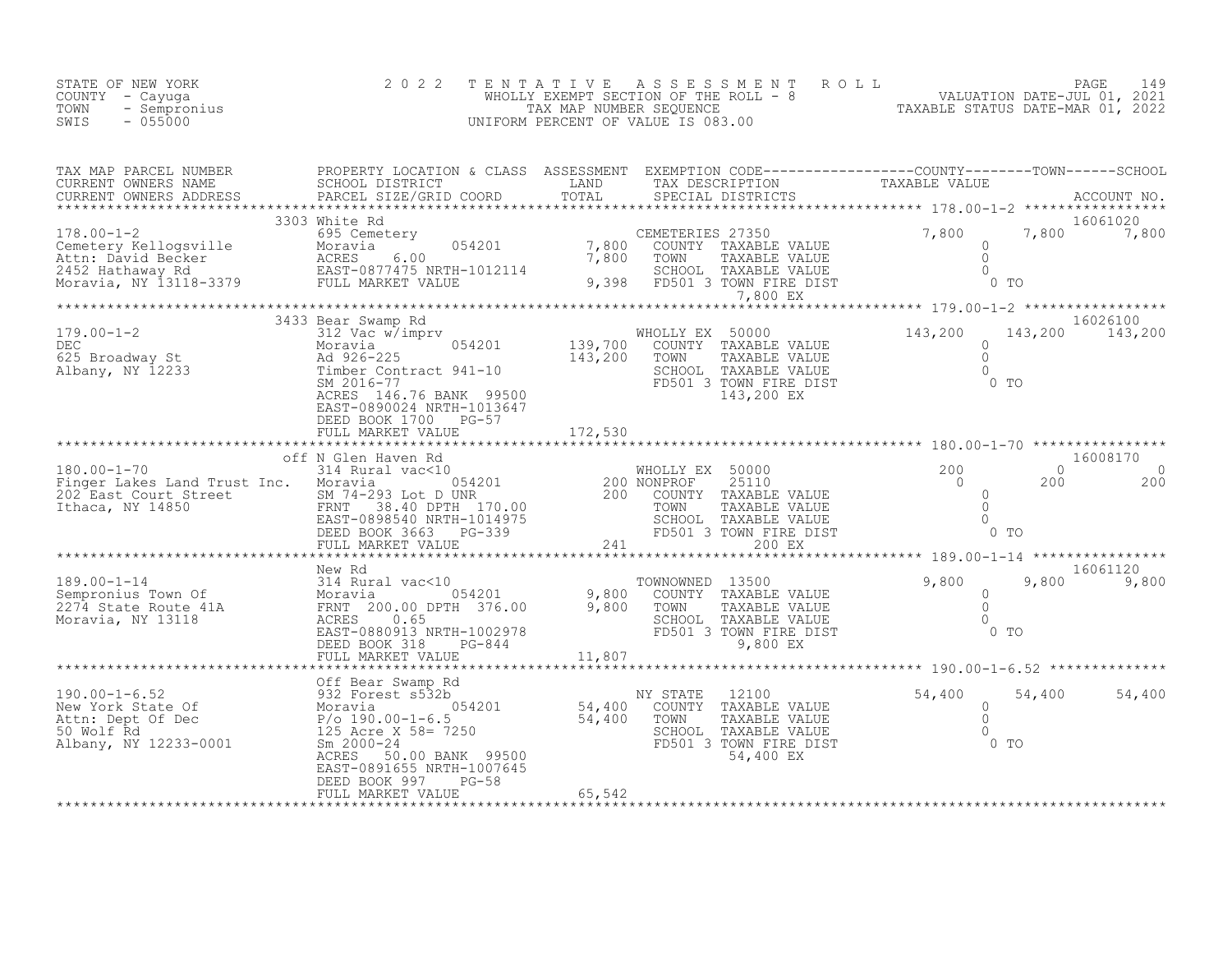| STATE OF NEW YORK    | 2022 TENTATIVE ASSESSMENT ROLL        | PAGE 150                         |  |
|----------------------|---------------------------------------|----------------------------------|--|
| COUNTY - Cayuqa      | WHOLLY EXEMPT SECTION OF THE ROLL - 8 | VALUATION DATE-JUL 01, 2021      |  |
| TOWN<br>- Sempronius | TAX MAP NUMBER SEOUENCE               | TAXABLE STATUS DATE-MAR 01, 2022 |  |
| $-055000$<br>SWIS    | UNIFORM PERCENT OF VALUE IS 083.00    |                                  |  |

| TAX MAP PARCEL NUMBER<br>CURRENT OWNERS NAME                                                                                                                                                                           | PROPERTY LOCATION & CLASS<br>SCHOOL DISTRICT                                                                                      | LAND                       | ASSESSMENT EXEMPTION CODE-----------------COUNTY-------TOWN------SCHOOL<br>TAX DESCRIPTION                  |                                             | TAXABLE VALUE                                             |                         |          |
|------------------------------------------------------------------------------------------------------------------------------------------------------------------------------------------------------------------------|-----------------------------------------------------------------------------------------------------------------------------------|----------------------------|-------------------------------------------------------------------------------------------------------------|---------------------------------------------|-----------------------------------------------------------|-------------------------|----------|
| CURRENT OWNERS ADDRESS<br>***************************                                                                                                                                                                  | PARCEL SIZE/GRID COORD                                                                                                            |                            |                                                                                                             |                                             |                                                           |                         |          |
|                                                                                                                                                                                                                        | Bear Swamp Rd                                                                                                                     |                            |                                                                                                             |                                             |                                                           |                         | 16034210 |
| $190.00 - 1 - 9$<br>New York State Of<br>Environmental Conservatn                                                                                                                                                      | 930 State forest<br>054201<br>Moravia<br>ACRES 194.40<br>EAST-0893914 NRTH-1007429<br>EAST-0893914 NRTH-<br>FULL MARKET VALUE     | 220,700<br>220,700         | NY STATE<br>12100<br>COUNTY TAXABLE VALUE<br>TOWN<br>SCHOOL TAXABLE VALUE<br>265,904 FD501 3 TOWN FIRE DIST | TAXABLE VALUE<br>220,700 EX                 | 220,700<br>$\Omega$<br>$\Omega$                           | 220,700<br>$0$ To       | 220,700  |
|                                                                                                                                                                                                                        |                                                                                                                                   |                            |                                                                                                             |                                             |                                                           |                         |          |
| $190.00 - 1 - 10.21$<br>New York State D.E.C.<br>625 Broadway<br>Albany, NY 12233-4256                                                                                                                                 | Off Bear Swamp Rd<br>314 Rural vac<10<br>054201<br>Moravia<br>ACRES<br>9.50<br>EAST-0893745 NRTH-1004989<br>DEED BOOK 1242 PG-292 | 9,900<br>9,900             | NY STATE<br>12100<br>COUNTY TAXABLE VALUE<br>TOWN<br>SCHOOL TAXABLE VALUE<br>FD501 3 TOWN FIRE DIST         | TAXABLE VALUE                               | 9,900<br>0<br>$\Omega$                                    | 9,900<br>$0$ TO         | 9,900    |
|                                                                                                                                                                                                                        | State Route 41A                                                                                                                   |                            |                                                                                                             |                                             |                                                           |                         | 16034220 |
| $190.00 - 1 - 22$<br>New York State Of<br>Environmental Conservation<br>Po Box 1169<br>Cortland, NY 13045<br>Cortland, NY 13045<br>PULL MARKET VALUE                                                                   | 930 State forest<br>Moravia                                                                                                       | 9,100<br>10,964            | NY STATE<br>12100<br>COUNTY TAXABLE VALUE<br>TOWN<br>SCHOOL TAXABLE VALUE<br>FD501 3 TOWN FIRE DIST         | TAXABLE VALUE<br>9,100 EX                   | 9,100<br>$\Omega$<br>$\Omega$                             | 9,100<br>0 <sub>T</sub> | 9,100    |
|                                                                                                                                                                                                                        |                                                                                                                                   |                            |                                                                                                             |                                             |                                                           |                         |          |
|                                                                                                                                                                                                                        | Ridge Rd                                                                                                                          |                            |                                                                                                             |                                             |                                                           |                         | 16061060 |
| $191.00 - 1 - 20$<br>191.00-1-20<br>Cemetery Wilcox Moravia 180.00 DPTH 105.00<br>Attn: David Becker FRNT 180.00 DPTH 105.00<br>2452 Hathaway Rd<br>Moravia, NY 13118-3379 FULL MARKET VALUE<br>Moravia, NY 13118-3379 | 695 Cemetery<br>054201<br>FULL MARKET VALUE                                                                                       | 600<br>600<br>723          | CEMETERIES 27350<br>COUNTY TAXABLE VALUE<br>TOWN<br>SCHOOL TAXABLE VALUE<br>FD501 3 TOWN FIRE DIST          | TAXABLE VALUE<br>600 EX                     | 600<br>$\Omega$<br>$\begin{matrix}0\\0\\0\\0\end{matrix}$ | 600                     | 600      |
|                                                                                                                                                                                                                        |                                                                                                                                   |                            |                                                                                                             |                                             |                                                           |                         |          |
| $201.00 - 1 - 1.112$<br>Cayuga County Real Property R Moravia<br>Extra: County Treasurer<br>Attn: County Treasurer<br>160 Genesee St<br>Auburn, NY 13021-0190<br>EAST-0888001 NRTH-0999075<br>DEED BOOK 781<br>PG-111  | Hathaway Rd<br>314 Rural vac<10<br>054201<br>DEED BOOK 781<br><b>PG-111</b><br>FULL MARKET VALUE                                  | 18,000<br>18,000<br>21,687 | COUNTY/MUN 13100<br>COUNTY TAXABLE VALUE<br>TOWN<br>SCHOOL<br>FD501 3 TOWN FIRE DIST                        | TAXABLE VALUE<br>TAXABLE VALUE<br>18,000 EX | 18,000<br>$\Omega$<br>$\Omega$                            | 18,000<br>$0$ TO        | 18,000   |
|                                                                                                                                                                                                                        | **************************                                                                                                        |                            |                                                                                                             |                                             |                                                           |                         |          |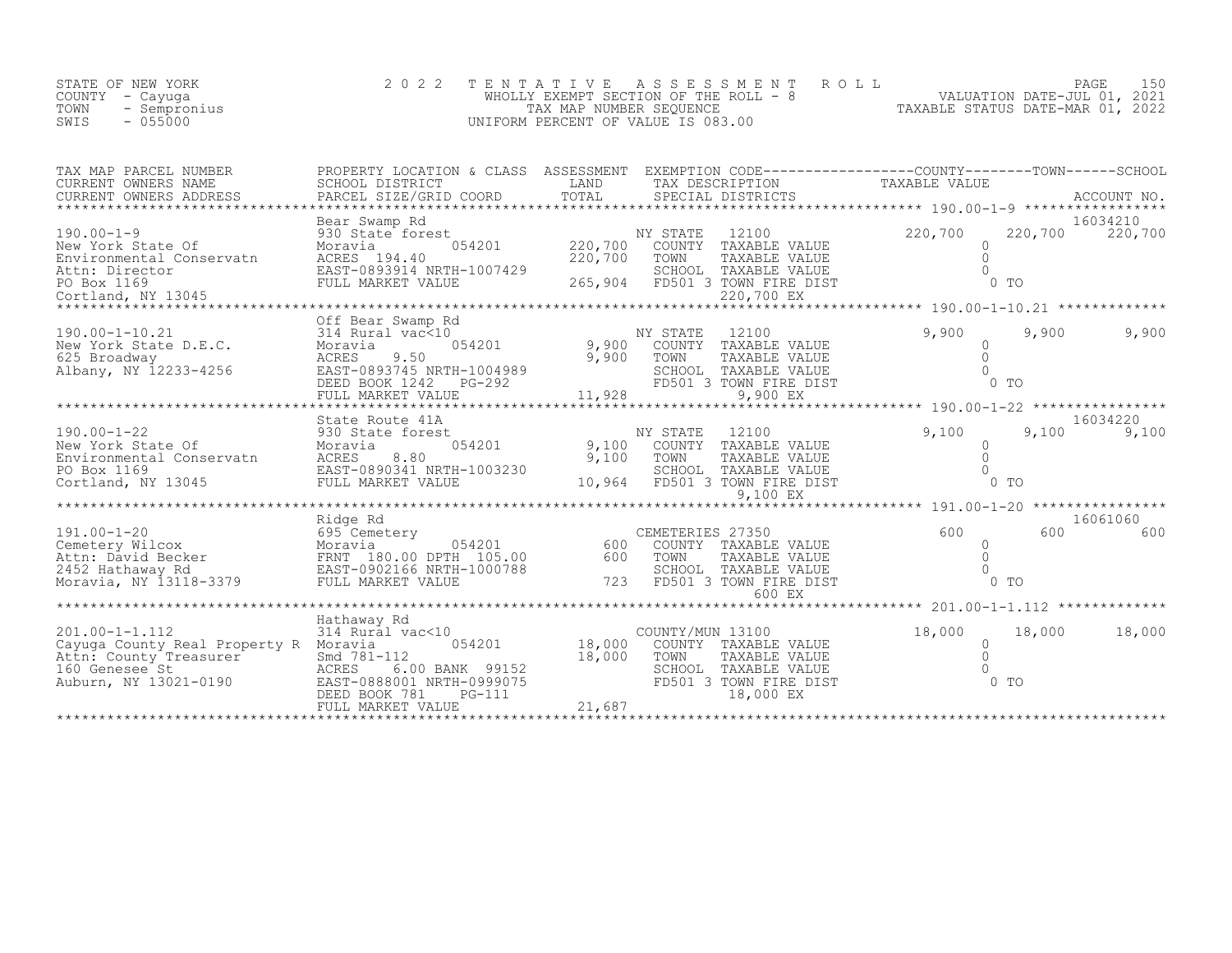| STATE OF NEW YORK<br>COUNTY - Cayuqa<br>TOWN<br>- Sempronius<br>$-055000$<br>SWIS                                                                                                                                                                                                                                                                                                                                                                                                                          | 2022                                         |                                                                                                                                  | TENTATIVE ASSESSMENT ROLL PAGE 151<br>WHOLLY EXEMPT SECTION OF THE ROLL - 8 VALUATION DATE-JUL 01, 2021<br>TAX MAP NUMBER SEQUENCE TAXABLE STATUS DATE-MAR 01, 2022<br>UNIFORM PERCENT OF VALUE IS 083.00 |                             |
|------------------------------------------------------------------------------------------------------------------------------------------------------------------------------------------------------------------------------------------------------------------------------------------------------------------------------------------------------------------------------------------------------------------------------------------------------------------------------------------------------------|----------------------------------------------|----------------------------------------------------------------------------------------------------------------------------------|-----------------------------------------------------------------------------------------------------------------------------------------------------------------------------------------------------------|-----------------------------|
|                                                                                                                                                                                                                                                                                                                                                                                                                                                                                                            |                                              |                                                                                                                                  |                                                                                                                                                                                                           |                             |
|                                                                                                                                                                                                                                                                                                                                                                                                                                                                                                            |                                              |                                                                                                                                  |                                                                                                                                                                                                           |                             |
|                                                                                                                                                                                                                                                                                                                                                                                                                                                                                                            | 6469 Frazier Rd                              |                                                                                                                                  | 16061070                                                                                                                                                                                                  |                             |
| 148,000 Extermined More Church Baptist Sempronius and More More and the Mondayia of the Mondayia of the More of the More of the More of the More of the More of the More of the More of the More of the More of the More of th                                                                                                                                                                                                                                                                             | 6500 Frazier Rd                              |                                                                                                                                  | $0$ TO                                                                                                                                                                                                    | 16061080<br>148,000 148,000 |
|                                                                                                                                                                                                                                                                                                                                                                                                                                                                                                            | 2274 State Route 41A<br>DEED BOOK 353 PG-934 | NWNOWNED 13500<br>COUNTY TAXABLE VALUE<br>TOWN TAXABLE VALUE 0<br>SCHOOL TAXABLE VALUE 0<br>FD501 3 TOWN FIRE DIST<br>757.400 EX |                                                                                                                                                                                                           | 16061130<br>257,400 257,400 |
| $\begin{tabular}{lcccc} \texttt{\textbf{****}} & \texttt{\textbf{FULL}} & \texttt{\textbf{MARKET}} & \texttt{\textbf{WOL}} & \texttt{\textbf{MARKET}} & \texttt{\textbf{WOL}} & \texttt{\textbf{MOL}} & \texttt{\textbf{MOL}} & \texttt{\textbf{MOL}} & \texttt{\textbf{MOL}} & \texttt{\textbf{MOL}} & \texttt{\textbf{MOL}} & \texttt{\textbf{MOL}} & \texttt{\textbf{MOL}} & \texttt{\textbf{MOL}} & \texttt{\textbf{MOL}} & \texttt{\textbf{MOL}} & \texttt{\textbf{MOL}} & \texttt{\textbf{MOL}} & \$ |                                              | VOLFIREASS 26400<br>COUNTY TAXABLE VALUE<br>TOWN TAXABLE VALUE<br>SCHOOL TAXABLE VALUE<br>FD501 3 TOWN FIRE DIST<br>202,500 EX   | 202,500<br>$\circ$<br>$\overline{0}$<br>$\bigcirc$<br>$0$ TO                                                                                                                                              | 202,500                     |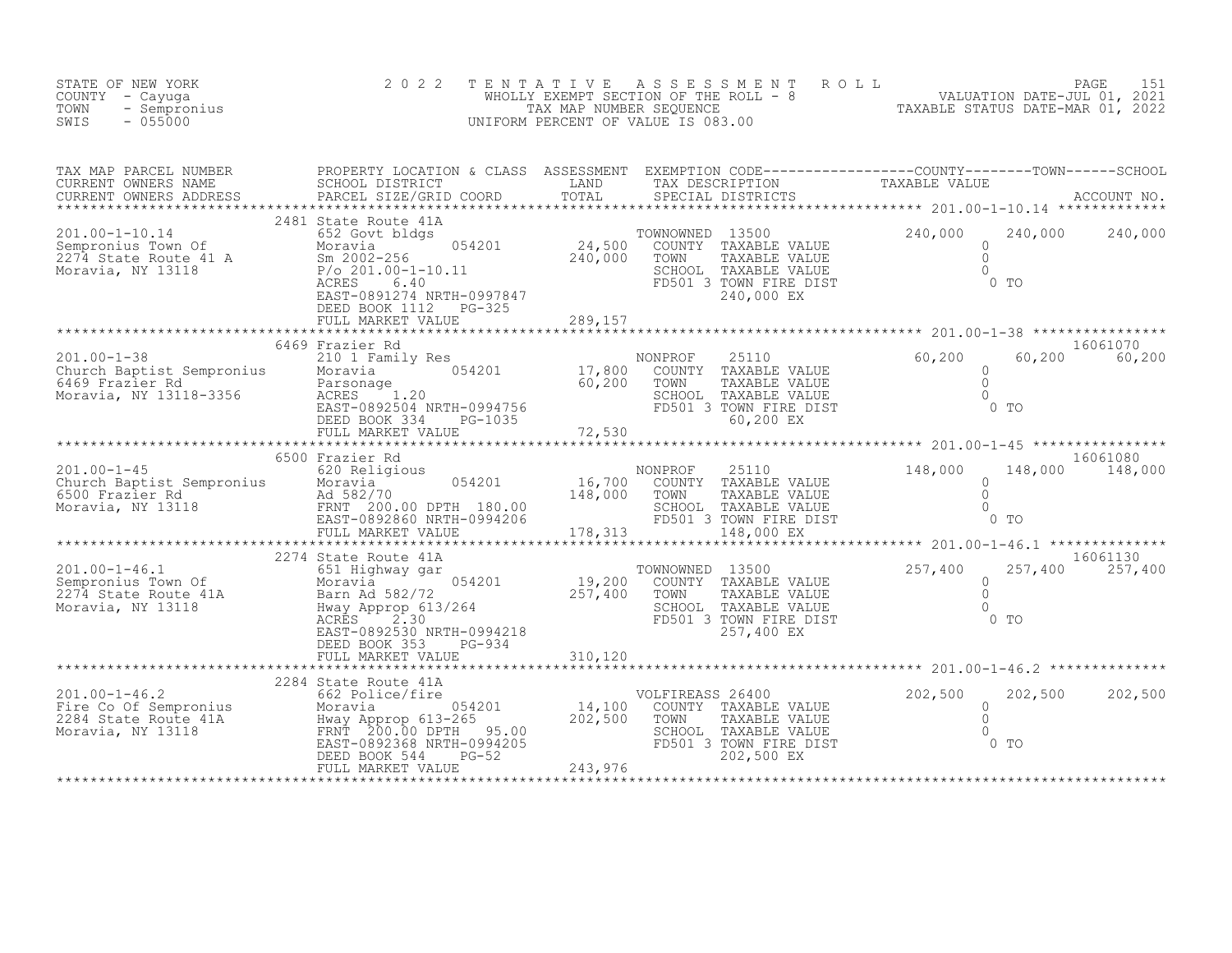| STATE OF NEW YORK<br>COUNTY - Cayuga<br>TOWN<br>- Sempronius<br>$-055000$<br>SWIS | 2 0 2 2                                                                                                                                                                                                                                                                                                                                                                                                                                                                                 |        | TENTATIVE ASSESSMENT ROLL PACE 152<br>WHOLLY EXEMPT SECTION OF THE ROLL - 8 VALUATION DATE-JUL 01, 2021<br>TAX MAP NUMBER SEQUENCE TAXABLE STATUS DATE-MAR 01, 2022<br>UNIFORM PERCENT OF VALUE IS 083.00 |                                                        |                                |
|-----------------------------------------------------------------------------------|-----------------------------------------------------------------------------------------------------------------------------------------------------------------------------------------------------------------------------------------------------------------------------------------------------------------------------------------------------------------------------------------------------------------------------------------------------------------------------------------|--------|-----------------------------------------------------------------------------------------------------------------------------------------------------------------------------------------------------------|--------------------------------------------------------|--------------------------------|
| TAX MAP PARCEL NUMBER<br>CURRENT OWNERS NAME<br>CURRENT OWNERS ADDRESS            | $\begin{tabular}{lllllllll} \multicolumn{2}{c}{\textbf{PROPERTY LOCATION & CLASS} & \textbf{ASSESSMENT} & \textbf{EXEMPITION} & \textbf{CODE} \texttt{-------------COUNTY--------TOWN------SCHOOL} \\ \multicolumn{2}{c}{\textbf{SCHOOL DISTRICT} & \textbf{LAND} & \textbf{TAX} & \textbf{DESCRIPTION} & \textbf{TAXABLE VALUE} \\ \multicolumn{2}{c}{\textbf{PANCE}} & \textbf{SCE/GRID COORD} & \textbf{TOTAL} & \textbf{SPECIAL DISTRICTS} & \textbf{ACCOUNT NO.} \\ \end{tabular}$ |        |                                                                                                                                                                                                           |                                                        |                                |
|                                                                                   | State Route 41A                                                                                                                                                                                                                                                                                                                                                                                                                                                                         |        |                                                                                                                                                                                                           |                                                        |                                |
|                                                                                   |                                                                                                                                                                                                                                                                                                                                                                                                                                                                                         |        |                                                                                                                                                                                                           |                                                        |                                |
|                                                                                   |                                                                                                                                                                                                                                                                                                                                                                                                                                                                                         |        |                                                                                                                                                                                                           |                                                        |                                |
|                                                                                   |                                                                                                                                                                                                                                                                                                                                                                                                                                                                                         |        |                                                                                                                                                                                                           |                                                        |                                |
|                                                                                   | EAST-0879043 NRTH-0984627<br>DEED BOOK 226<br>PG-146<br>FULL MARKET VALUE                                                                                                                                                                                                                                                                                                                                                                                                               | 6,506  |                                                                                                                                                                                                           |                                                        | 5,400<br>5,400                 |
|                                                                                   |                                                                                                                                                                                                                                                                                                                                                                                                                                                                                         |        |                                                                                                                                                                                                           |                                                        |                                |
|                                                                                   | Lake Como Rd<br>FULL MARKET VALUE                                                                                                                                                                                                                                                                                                                                                                                                                                                       | 17,590 | TOWN TAXABLE VALUE<br>SCHOOL TAXABLE VALUE                                                                                                                                                                | 14,600<br>$\Omega$<br>$\Omega$<br>$\Omega$<br>$0$ To   | 16061090<br>14,600 14,600      |
|                                                                                   | ***************************                                                                                                                                                                                                                                                                                                                                                                                                                                                             |        |                                                                                                                                                                                                           |                                                        |                                |
|                                                                                   |                                                                                                                                                                                                                                                                                                                                                                                                                                                                                         |        | 193,000<br>SCHOOL TAXABLE VALUE<br>FD501 3 TOWN FIRE DIST<br>193,000 EX<br>Atternal 193,000 EX                                                                                                            | 193,000<br>$\circ$<br>$\Omega$<br>$\bigcirc$<br>$0$ TO | 16008090<br>193,000<br>193,000 |
|                                                                                   |                                                                                                                                                                                                                                                                                                                                                                                                                                                                                         |        |                                                                                                                                                                                                           |                                                        |                                |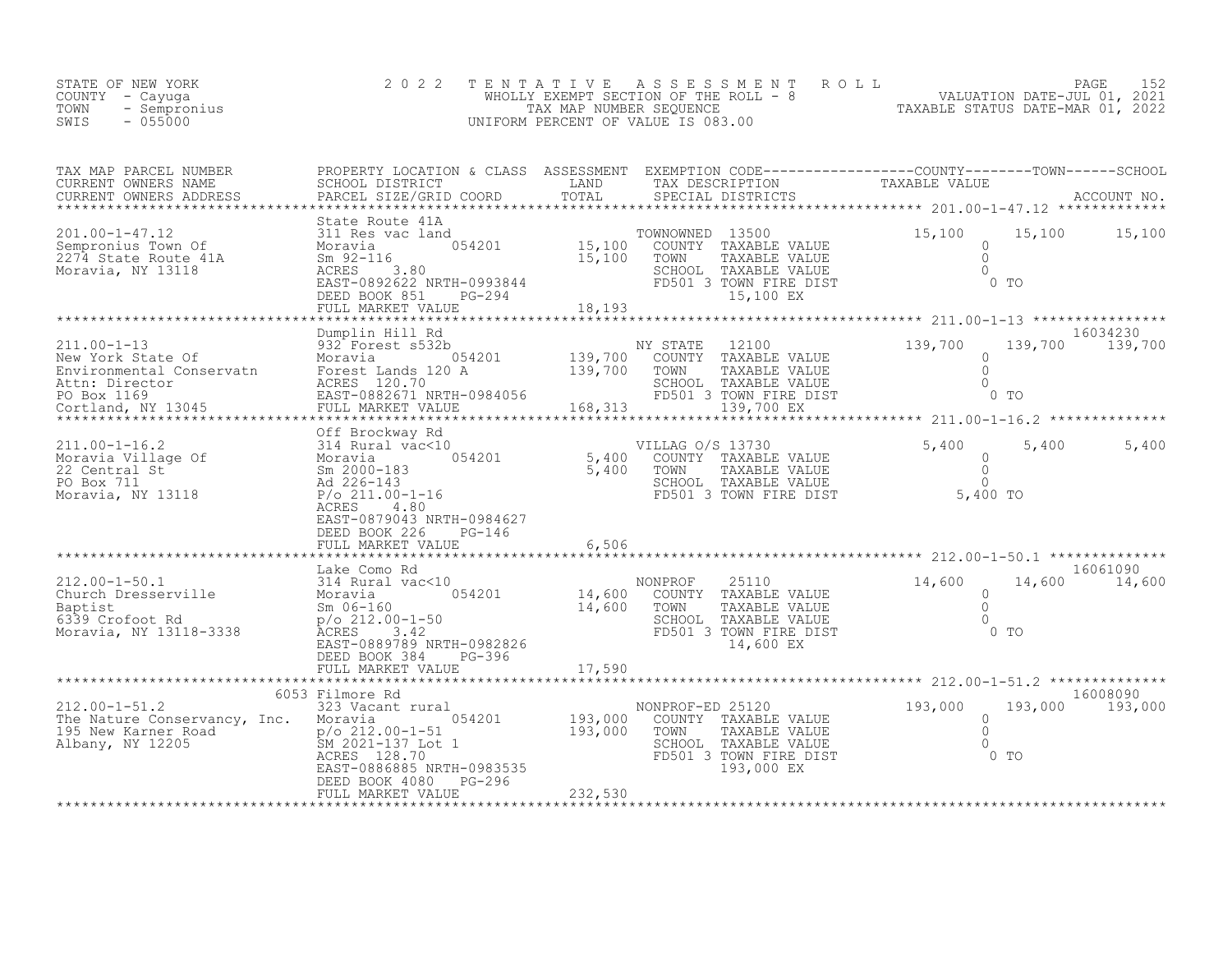| STATE OF NEW YORK<br>COUNTY - Cayuga<br>TOWN<br>- Sempronius<br>$-055000$<br>SWIS                                                                                                                                                                                                                                                                                                                                                 | 2 0 2 2                                                              |         |                                                | TENTATIVE ASSESSMENT ROLL PACE 153<br>WHOLLY EXEMPT SECTION OF THE ROLL - 8<br>TAX MAP NUMBER SEQUENCE TAXABLE STATUS DATE-MAR 01, 2022<br>UNIFORM PERCENT OF VALUE IS 083.00                                                          |
|-----------------------------------------------------------------------------------------------------------------------------------------------------------------------------------------------------------------------------------------------------------------------------------------------------------------------------------------------------------------------------------------------------------------------------------|----------------------------------------------------------------------|---------|------------------------------------------------|----------------------------------------------------------------------------------------------------------------------------------------------------------------------------------------------------------------------------------------|
|                                                                                                                                                                                                                                                                                                                                                                                                                                   |                                                                      |         |                                                |                                                                                                                                                                                                                                        |
| $212.00 - 1 - 52.1$<br>The Nature Conservancy, Inc.<br>The Nature Conservancy,<br>195 New Karner Road<br>Albany, NY 12205                                                                                                                                                                                                                                                                                                         |                                                                      |         |                                                | Filmore Rd<br>:e Conservancy, Inc. More Road<br>(arner Road Mone Pole 212.00-1-52 2009 19,000 COUNTY TAXABLE VALUE<br>(arner Road p/o 212.00-1-52 2009 19,000 TOWN TAXABLE VALUE o 19,000 19,000 19,000<br>ISABLE VALUE (2009 19,000 T |
|                                                                                                                                                                                                                                                                                                                                                                                                                                   |                                                                      |         |                                                |                                                                                                                                                                                                                                        |
|                                                                                                                                                                                                                                                                                                                                                                                                                                   |                                                                      |         |                                                | 16061050<br>900 900<br>$0$ TO                                                                                                                                                                                                          |
|                                                                                                                                                                                                                                                                                                                                                                                                                                   |                                                                      |         |                                                | ********** 212.00-2-27 ****************                                                                                                                                                                                                |
|                                                                                                                                                                                                                                                                                                                                                                                                                                   | Sand Hill Rd                                                         |         |                                                | 16061030                                                                                                                                                                                                                               |
|                                                                                                                                                                                                                                                                                                                                                                                                                                   |                                                                      |         |                                                |                                                                                                                                                                                                                                        |
| 300 COUNTY TAXABLE VALUE<br>Moravia 135.00 DPTH 65.00<br>Moravia 54201 300 COUNTY TAXABLE VALUE 2452 Hathaway Rd<br>Moravia, NY 13118-3379 FULL MARKET VALUE<br>Moravia, NY 13118-3379 FULL MARKET VALUE<br>Moravia, NY 13118-3379 FULL                                                                                                                                                                                           |                                                                      |         | 300 EX                                         | 16061010<br>300 300                                                                                                                                                                                                                    |
|                                                                                                                                                                                                                                                                                                                                                                                                                                   |                                                                      |         |                                                |                                                                                                                                                                                                                                        |
| $\begin{tabular}{lllllllllllllllllllll} \multicolumn{3}{c }{5339$ & $6343$ Crofoot Rd & $620 \text{ Religious} & $11,400$ & $10\text{NORROF} & $25110$ \\ \multicolumn{3}{c }{Dresserville} & \multicolumn{3}{c }{Bible} & \multicolumn{3}{c }{Baptist} & \multicolumn{3}{c }{A301-321} & $31,400$ & \multicolumn{3}{c }{COUNTY} & \multicolumn{3}{c }{TAXABLE} & \multicolumn{3}{c }{VALUE} \\ \multicolumn{3}{c }{539$ Crofoot$ | 6339 & 6343 Crofoot Rd<br>DEED BOOK 1381 PG-193<br>FULL MARKET VALUE | 448,193 | SCHOOL TAXABLE VALUE<br>FD501 3 TOWN FIRE DIST | 372,000<br>372,000 372,000<br>$\frac{0}{0}$<br>0<br>0<br>0 TO                                                                                                                                                                          |
|                                                                                                                                                                                                                                                                                                                                                                                                                                   |                                                                      |         |                                                |                                                                                                                                                                                                                                        |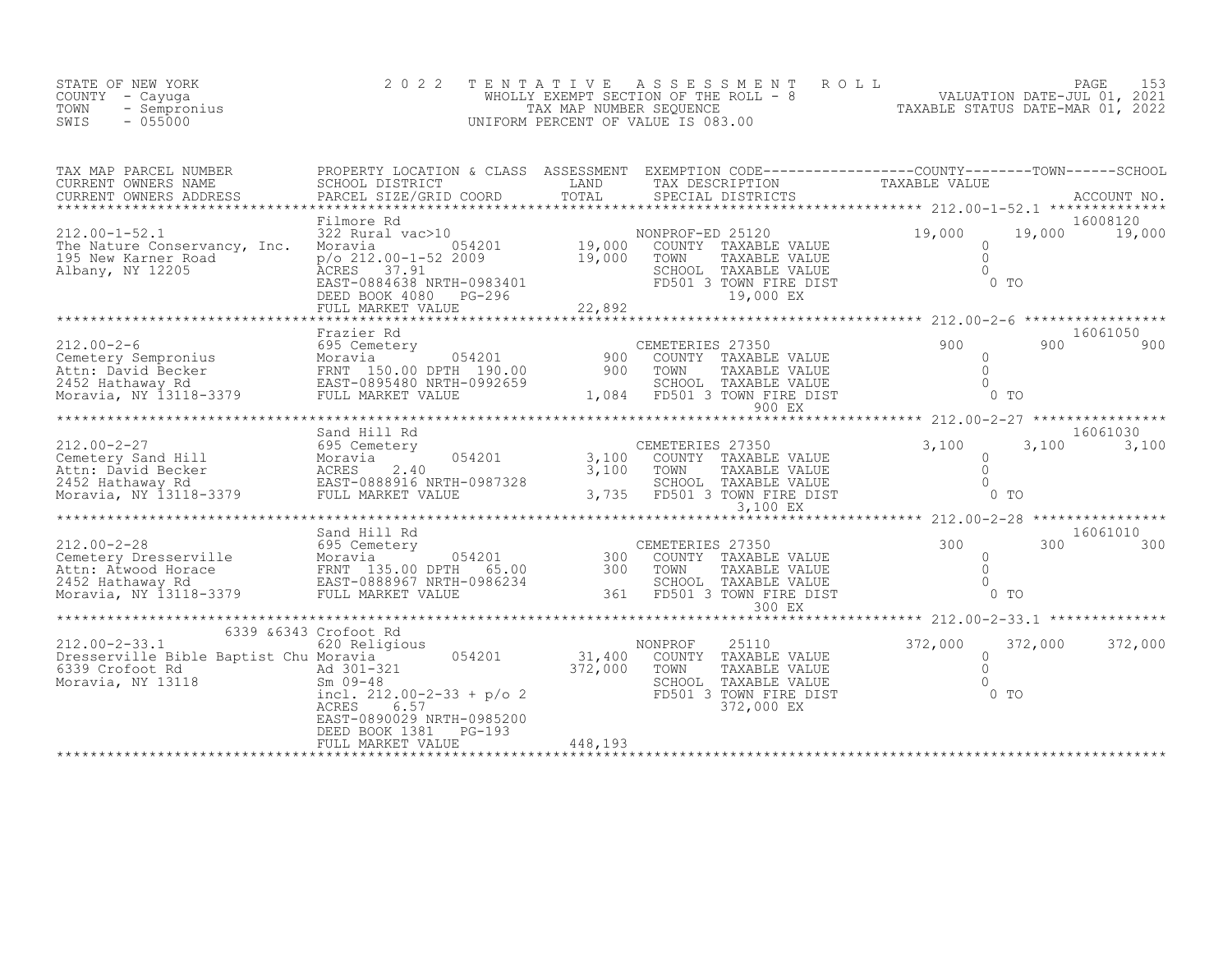| STATE OF NEW YORK<br>COUNTY<br>- Cayuga<br>TOWN<br>- Sempronius<br>$-055000$<br>SWIS | 2 0 2 2                                      | TAX MAP NUMBER SEOUENCE | TENTATIVE ASSESSMENT ROLL<br>WHOLLY EXEMPT SECTION OF THE ROLL - 8<br>UNIFORM PERCENT OF VALUE IS 083.00 | VALUATION DATE-JUL 01, 2021<br>TAXABLE STATUS DATE-MAR 01, 2022 | PAGE<br>154 |  |  |
|--------------------------------------------------------------------------------------|----------------------------------------------|-------------------------|----------------------------------------------------------------------------------------------------------|-----------------------------------------------------------------|-------------|--|--|
| TAX MAP PARCEL NUMBER<br>CURRENT OWNERS NAME                                         | PROPERTY LOCATION & CLASS<br>SCHOOL DISTRICT | ASSESSMENT<br>LAND      | EXEMPTION CODE-----------------COUNTY-------TOWN------SCHOOL<br>TAX DESCRIPTION                          | TAXABLE VALUE                                                   |             |  |  |
| CURRENT OWNERS ADDRESS                                                               |                                              |                         | PARCEL SIZE/GRID COORD TOTAL SPECIAL DISTRICTS                                                           |                                                                 | ACCOUNT NO. |  |  |
|                                                                                      | Atwood Rd                                    |                         |                                                                                                          |                                                                 | 16061040    |  |  |
| $213.00 - 1 - 22$                                                                    | 695 Cemetery                                 |                         | CEMETERIES 27350                                                                                         | 300<br>300                                                      | 300         |  |  |
| Cemetery Searls                                                                      | 054201<br>Moravia                            | 300                     | COUNTY TAXABLE VALUE                                                                                     |                                                                 |             |  |  |
| Attn: Town Clerk                                                                     | FRNT 110.02 DPTH 85.00                       | 300                     | TOWN<br>TAXABLE VALUE                                                                                    |                                                                 |             |  |  |
| 2274 State Route 41A                                                                 | EAST-0901075 NRTH-0986484                    |                         | SCHOOL<br>TAXABLE VALUE                                                                                  |                                                                 |             |  |  |
| Moravia, NY 13118                                                                    | FULL MARKET VALUE                            | 361                     | FD501 3<br>TOWN FIRE DIST<br>300 EX                                                                      | 0 <sub>T</sub>                                                  |             |  |  |
|                                                                                      |                                              |                         |                                                                                                          |                                                                 |             |  |  |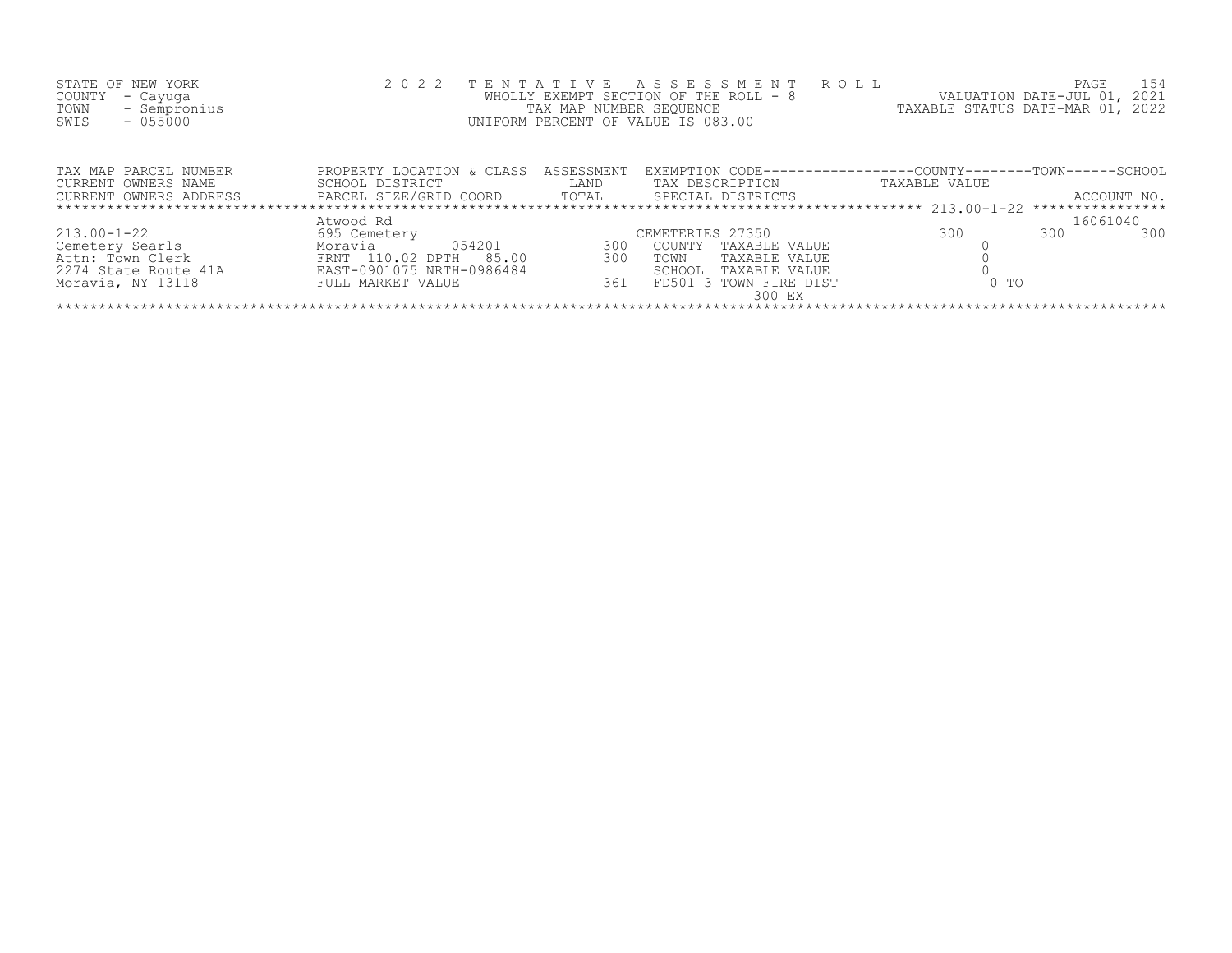|      | STATE OF NEW YORK | 2022 TENTATIVE ASSESSMENT ROLL        |  |  |                                  | PAGE                   |  |
|------|-------------------|---------------------------------------|--|--|----------------------------------|------------------------|--|
|      | COUNTY - Cayuga   | WHOLLY EXEMPT SECTION OF THE ROLL - 8 |  |  | VALUATION DATE-JUL 01, 2021      |                        |  |
|      | TOWN - Sempronius |                                       |  |  | TAXABLE STATUS DATE-MAR 01, 2022 |                        |  |
| SWIS | - 055000          | UNIFORM PERCENT OF VALUE IS 083.00    |  |  |                                  | RPS150/V04/L015        |  |
|      |                   |                                       |  |  |                                  | CURRENT DATE 4/27/2022 |  |

# ROLL SECTION TOTALS

### \*\*\* S P E C I A L D I S T R I C T S U M M A R Y \*\*\*

| CODE DISTRICT NAME PARCELS TYPE | TOTAL EXTENSION | EXTENSION<br>VALUE | AD VALOREM<br><b>VALUE</b> | EXEMPT<br>AMOUNT | TAXABLE<br>VALUE |
|---------------------------------|-----------------|--------------------|----------------------------|------------------|------------------|
| FD501 3 TOWN FIRE DI            | 26 TOTAL        |                    | 2145,200                   | 2139,800         | 5,400            |

### \*\*\* S C H O O L D I S T R I C T S U M M A R Y \*\*\*

| CODE   | DISTRICT NAME | TOTAL<br>PARCELS | ASSESSED<br>LAND | ASSESSED<br>TOTAL | EXEMPT<br>AMOUNT | TOTAL<br>TAXABLE | <b>STAR</b><br>AMOUNT | <b>STAR</b><br>TAXABLE |
|--------|---------------|------------------|------------------|-------------------|------------------|------------------|-----------------------|------------------------|
| 054201 | Moravia       | 26               | 985,300          | 2145,200          | 2145,200         |                  |                       |                        |
|        | SUB-TOTAL     | 26               | 985,300          | 2145,200          | 2145,200         |                  |                       |                        |
|        | TOTAL         | 26               | 985,300          | 2145,200          | 2145,200         |                  |                       |                        |

### \*\*\* S Y S T E M C O D E S S U M M A R Y \*\*\*

| CODE  | DESCRIPTION        | TOTAL<br>PARCELS | COUNTY             | TOWN               | SCHOOL             |
|-------|--------------------|------------------|--------------------|--------------------|--------------------|
| 50000 | WHOLLY EX<br>TOTAL | ∼                | 143,400<br>143,400 | 143,200<br>143,200 | 143,200<br>143,200 |

### \*\*\* E X E M P T I O N S U M M A R Y \*\*\*

| CODE                                                                 | DESCRIPTION                                                                                                     | TOTAL<br>PARCELS | COUNTY                                                                                       | TOWN                                                                                         | SCHOOL                                                                                       |
|----------------------------------------------------------------------|-----------------------------------------------------------------------------------------------------------------|------------------|----------------------------------------------------------------------------------------------|----------------------------------------------------------------------------------------------|----------------------------------------------------------------------------------------------|
| 12100<br>13100<br>13500<br>13730<br>25110<br>25120<br>26400<br>27350 | NY STATE<br>COUNTY/MUN<br>TOWNOWNED<br>VILLAG O/S<br>NONPROF<br>NONPROF-ED<br>VOLFIREASS<br>CEMETERIES<br>TOTAL | 25               | 433,800<br>18,000<br>522,300<br>5,400<br>594,800<br>212,000<br>202,500<br>13,000<br>2001,800 | 433,800<br>18,000<br>522,300<br>5,400<br>595,000<br>212,000<br>202,500<br>13,000<br>2002,000 | 433,800<br>18,000<br>522,300<br>5,400<br>595,000<br>212,000<br>202,500<br>13,000<br>2002,000 |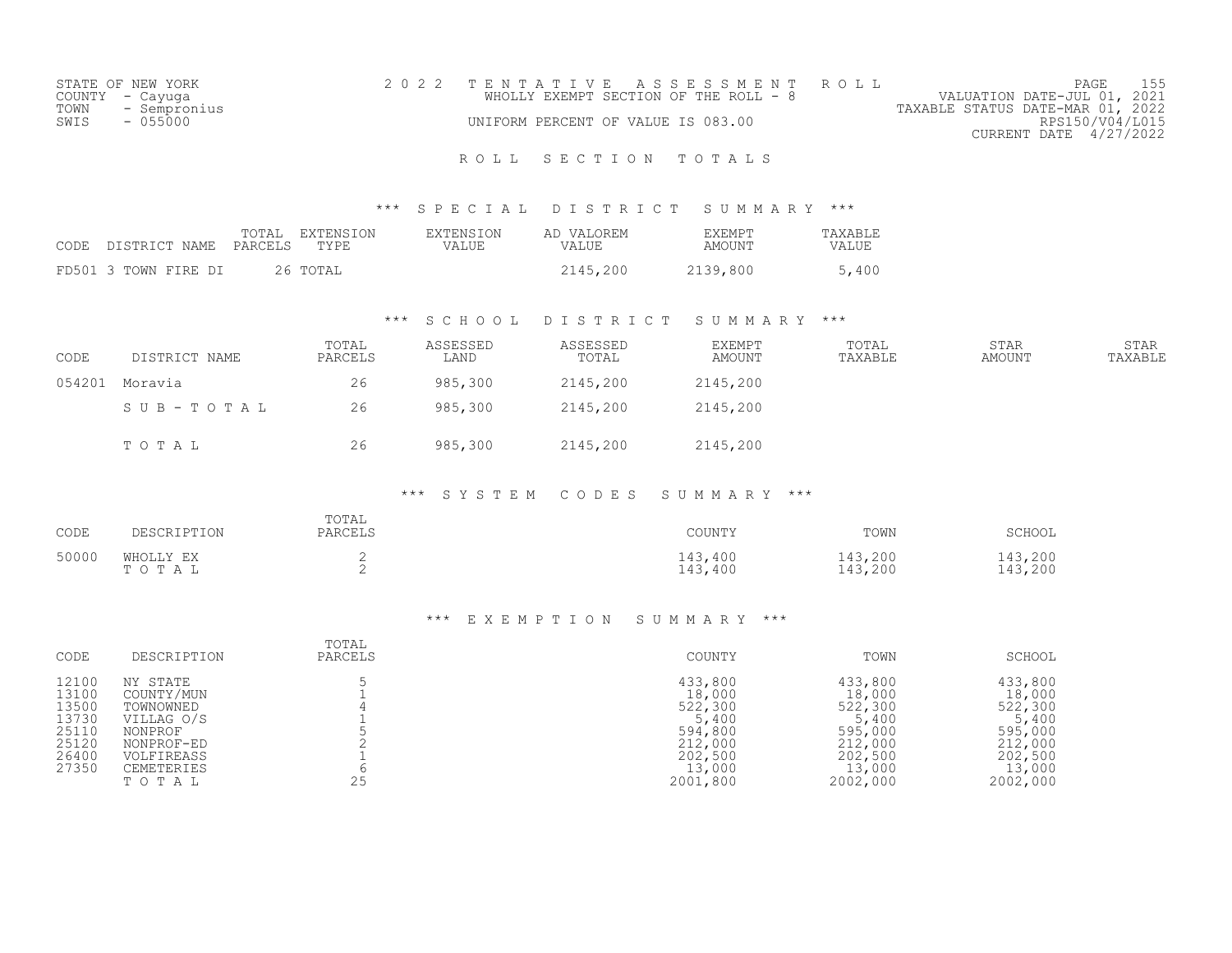|      | STATE OF NEW YORK | 2022 TENTATIVE ASSESSMENT ROLL                                       | 156<br>PAGE            |
|------|-------------------|----------------------------------------------------------------------|------------------------|
|      | COUNTY – Cayuga   | VALUATION DATE-JUL 01, 2021<br>WHOLLY EXEMPT SECTION OF THE ROLL - 8 |                        |
| TOWN | - Sempronius      | TAXABLE STATUS DATE-MAR 01, 2022                                     |                        |
| SWIS | $-055000$         | UNIFORM PERCENT OF VALUE IS 083.00                                   | RPS150/V04/L015        |
|      |                   |                                                                      | CURRENT DATE 4/27/2022 |
|      |                   | ROLL SECTION TOTALS                                                  |                        |

| ROLL<br><b>SEC</b> | DESCRIPTION          | TOTAL<br><b>PARCELS</b> | SSESSED<br>LAND | <b>CORCORT</b><br>שטטשטט<br>TOTAL | TAXABLE<br>COUNTY | 'AXABLE<br>TOWN | 'AXABLE<br>QQHQQT | <b>STAR</b><br>AXABLE |
|--------------------|----------------------|-------------------------|-----------------|-----------------------------------|-------------------|-----------------|-------------------|-----------------------|
|                    | <b>WHOLLY FYFMPT</b> |                         | 300<br>QQE      | , 200                             |                   |                 |                   |                       |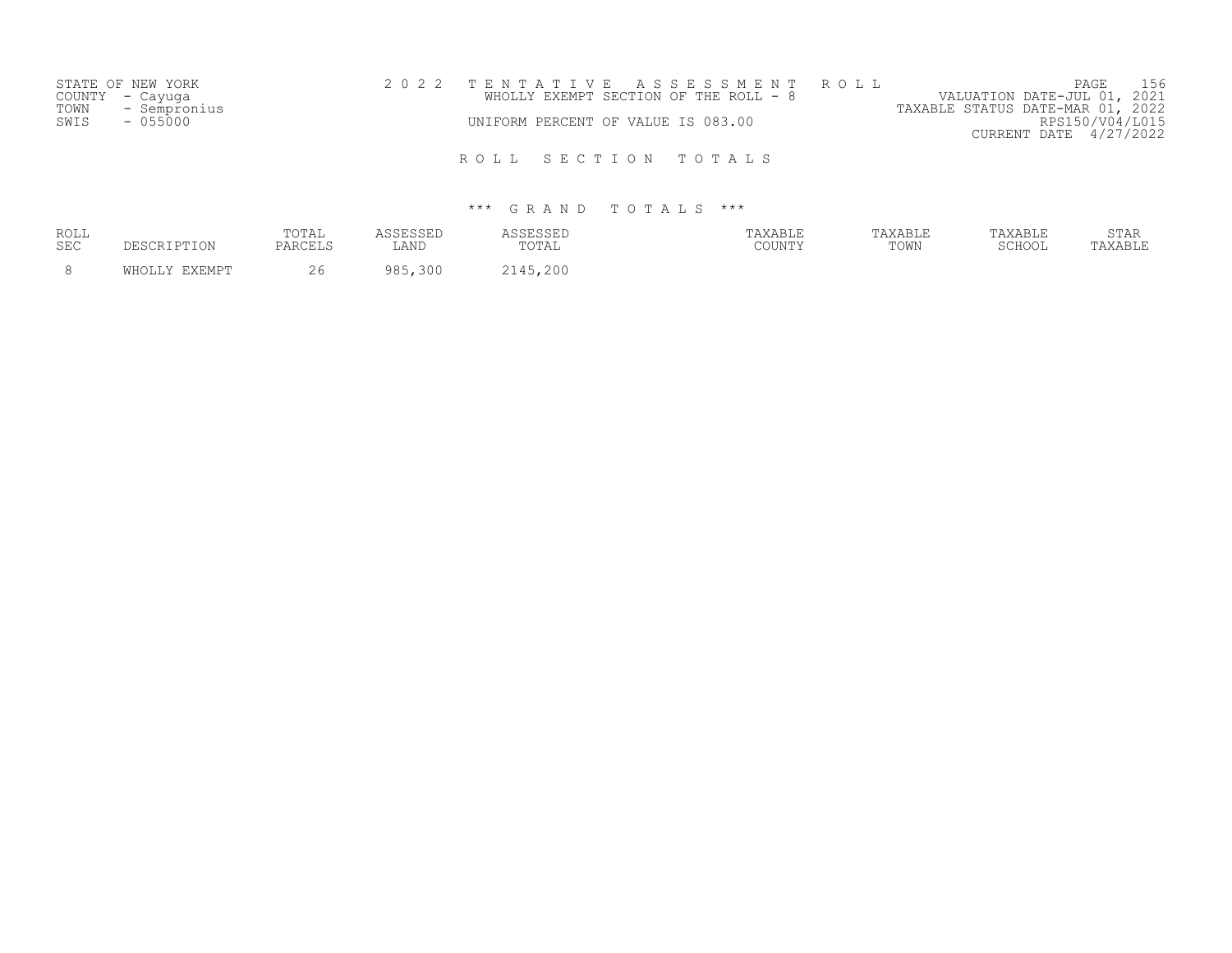| STATE OF NEW YORK    |                                    | 2022 TENTATIVE ASSESSMENT ROLL |                                  | PAGE                        |  |
|----------------------|------------------------------------|--------------------------------|----------------------------------|-----------------------------|--|
| COUNTY - Cayuga      |                                    |                                |                                  | VALUATION DATE-JUL 01, 2021 |  |
| TOWN<br>- Sempronius |                                    | SWIS TOTALS                    | TAXABLE STATUS DATE-MAR 01, 2022 |                             |  |
| SWIS<br>$-055000$    | UNIFORM PERCENT OF VALUE IS 083.00 |                                |                                  | RPS150/V04/L015             |  |
|                      |                                    |                                |                                  | CURRENT DATE $4/27/2022$    |  |

# \*\*\* S P E C I A L D I S T R I C T S U M M A R Y \*\*\*

| CODE | DISTRICT NAME                                                                               | TOTAL<br>PARCELS | EXTENSION<br>TYPE                             | EXTENSION<br>VALUE | AD VALOREM<br>VALUE   | EXEMPT<br>AMOUNT | TAXABLE<br>VALUE                           |
|------|---------------------------------------------------------------------------------------------|------------------|-----------------------------------------------|--------------------|-----------------------|------------------|--------------------------------------------|
|      | OMTAX Omitted Tax 52<br>SCOTX OMITTED SCHOOL<br>FD501 3 TOWN FIRE DI<br>RF501 REFORESTATION |                  | 6 MOVTAX<br>1 MOVTAX<br>709 TOTAL<br>25 TOTAL | 1154.36<br>89.04   | 82534,084<br>5677,300 | 2139,800         | 1,154.36<br>89.04<br>80394,284<br>5677,300 |

### \*\*\* S C H O O L D I S T R I C T S U M M A R Y \*\*\*

| CODE             | DISTRICT NAME    | TOTAL<br>PARCELS | ASSESSED<br>LAND      | ASSESSED<br>TOTAL      | EXEMPT<br>AMOUNT    | TOTAL<br>TAXABLE       | <b>STAR</b><br>AMOUNT | <b>STAR</b><br>TAXABLE |
|------------------|------------------|------------------|-----------------------|------------------------|---------------------|------------------------|-----------------------|------------------------|
| 054201<br>113001 | Moravia<br>Homer | 659<br>50        | 35077,100<br>8555,400 | 70124,664<br>12409,420 | 5411,280<br>140,704 | 64713,384<br>12268,716 | 7357,065<br>207,420   | 57356,319<br>12061,296 |
|                  | SUB-TOTAL        | 709              | 43632,500             | 82534,084              | 5551,984            | 76982,100              | 7564,485              | 69417,615              |
|                  | TOTAL            | 709              | 43632,500             | 82534,084              | 5551,984            | 76982,100              | 7564,485              | 69417,615              |

### \*\*\* S Y S T E M C O D E S S U M M A R Y \*\*\*

| CODE  | DESCRIPTION        | TOTAL<br>PARCELS | COUNTY             | TOWN               | SCHOOL             |
|-------|--------------------|------------------|--------------------|--------------------|--------------------|
| 50000 | WHOLLY EX<br>тотаь | ∼                | 143,400<br>143,400 | 143,200<br>143,200 | 143,200<br>143,200 |

### \*\*\* E X E M P T I O N S U M M A R Y \*\*\*

| CODE  | DESCRIPTION | TOTAL<br>PARCELS | COUNTY  | TOWN    | SCHOOL  |
|-------|-------------|------------------|---------|---------|---------|
| 12100 | NY STATE    |                  | 433,800 | 433,800 | 433,800 |
| 13100 | COUNTY/MUN  |                  | 18,000  | 18,000  | 18,000  |
| 13500 | TOWNOWNED   |                  | 522,300 | 522,300 | 522,300 |
| 13730 | VILLAG O/S  |                  | 5,400   | 5,400   | 5,400   |
| 25110 | NONPROF     |                  | 594,800 | 595,000 | 595,000 |
| 25120 | NONPROF-ED  |                  | 212,000 | 212,000 | 212,000 |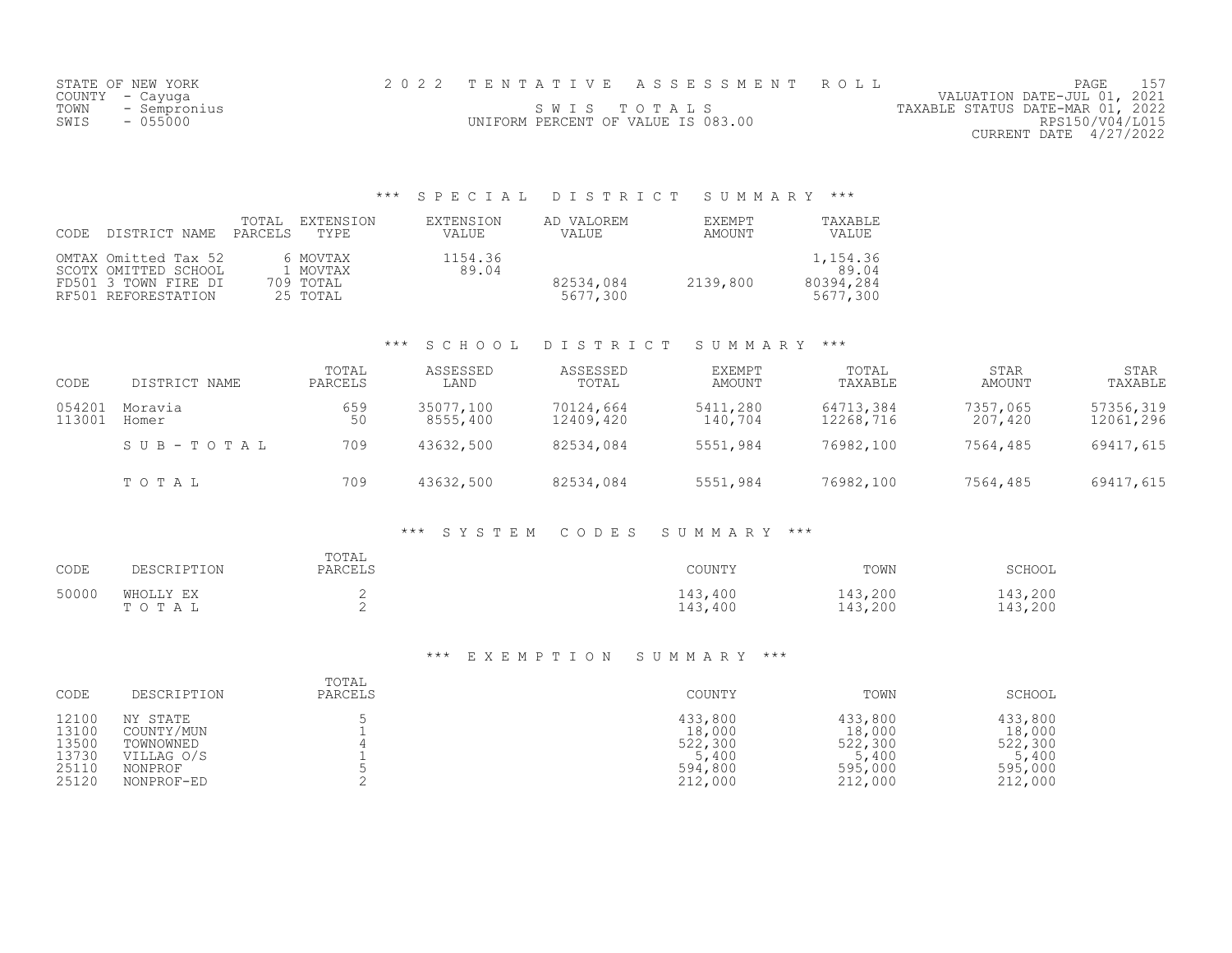|      | STATE OF NEW YORK |                                    | 2022 TENTATIVE ASSESSMENT ROLL |                                  | PAGE            |  |
|------|-------------------|------------------------------------|--------------------------------|----------------------------------|-----------------|--|
|      | COUNTY – Cayuga   |                                    |                                | VALUATION DATE-JUL 01, 2021      |                 |  |
| TOWN | - Sempronius      |                                    | SWIS TOTALS                    | TAXABLE STATUS DATE-MAR 01, 2022 |                 |  |
| SWIS | $-055000$         | UNIFORM PERCENT OF VALUE IS 083.00 |                                |                                  | RPS150/V04/L015 |  |
|      |                   |                                    |                                | CURRENT DATE 4/27/2022           |                 |  |

# \*\*\* E X E M P T I O N S U M M A R Y \*\*\*

| CODE                             | DESCRIPTION                                        | TOTAL<br>PARCELS     | COUNTY                        | TOWN                          | SCHOOL                        |
|----------------------------------|----------------------------------------------------|----------------------|-------------------------------|-------------------------------|-------------------------------|
| 26400<br>27350<br>32252          | VOLFIREASS<br>CEMETERIES<br>STATE LAND             | 6<br>25              | 202,500<br>13,000<br>5718,900 | 202,500<br>13,000             | 202,500<br>13,000             |
| 32301<br>41101<br>41121<br>41131 | STATE LAND<br>VETERANS<br>VET WAR CT<br>VET COM CT | 13<br>15             | 500<br>96,390<br>186,400      | 500<br>96,390<br>186,400      |                               |
| 41132<br>41133<br>41141          | VET COM C<br>VET COM T<br>VET DIS CT               | 3<br>8               | 37,350<br>187,500             | 37,350<br>187,500             |                               |
| 41142<br>41143<br>41700<br>41720 | VET DIS C<br>VET DIS T<br>AG BLDG<br>AG LAND EX    | $\overline{c}$<br>88 | 49,800<br>95,000<br>3047,634  | 49,800<br>95,000<br>3047,634  | 95,000<br>3047,634            |
| 41802<br>41806<br>41834          | AGED C<br>AGED T/S<br>ENH STAR                     | 19<br>6<br>60        | 724,135                       | 138,382                       | 147,470<br>3881,485           |
| 41854<br>41864<br>41932<br>47460 | <b>BAS STAR</b><br>B STAR ADD<br>L I DIS C         | 132                  | 37,800<br>106,080             |                               | 3640,400<br>42,600<br>106,080 |
| 49500                            | FOREST LAN<br>SOLAR<br>TOTAL                       | 412                  | 10,600<br>12299,889           | 106,080<br>10,600<br>5957,636 | 10,600<br>12973,269           |

| ROLL<br><b>SEC</b> | DESCRIPTION       | TOTAL<br>PARCELS | ASSESSED<br>LAND | ASSESSED<br>TOTAL | TAXABLE<br>COUNTY | TAXABLE<br>TOWN | TAXABLE<br>SCHOOL | STAR<br>TAXABLE |
|--------------------|-------------------|------------------|------------------|-------------------|-------------------|-----------------|-------------------|-----------------|
|                    | TAXABLE           | 649              | 36928,300        | 73374,297         | 68795,108         | 69418,661       | 69967,513         | 62403,028       |
|                    | STATE OWNED LAND  | 26               | 5718,900         | 5718,900          |                   | 5718,900        | 5718,900          | 5718,900        |
|                    | SPECIAL FRANCHISE |                  |                  | 471,894           | 471,894           | 471,894         | 471,894           | 471,894         |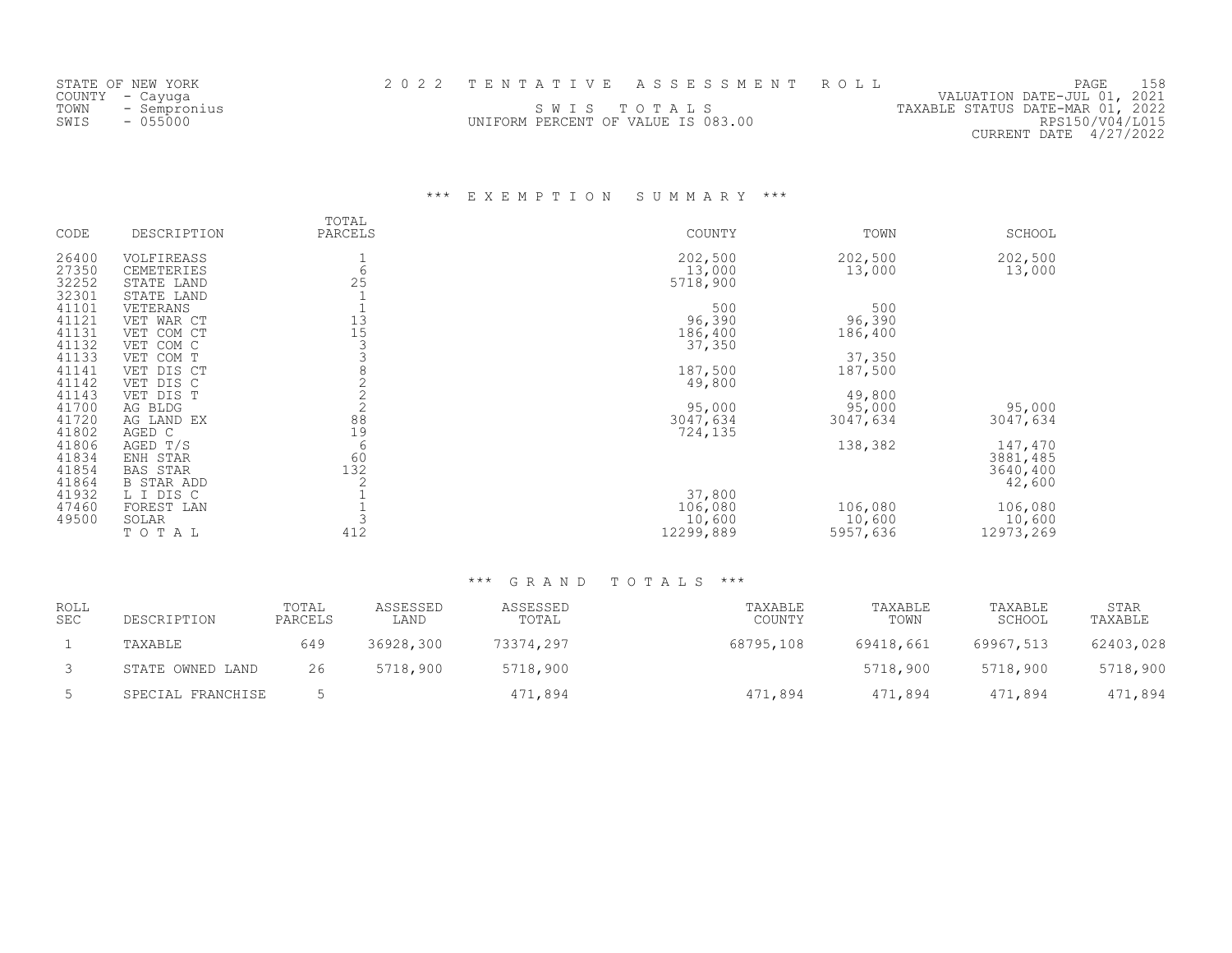| STATE OF NEW YORK    |                                    | 2022 TENTATIVE ASSESSMENT ROLL |                                  | PAGE                        |  |
|----------------------|------------------------------------|--------------------------------|----------------------------------|-----------------------------|--|
| COUNTY - Cayuga      |                                    |                                |                                  | VALUATION DATE-JUL 01, 2021 |  |
| TOWN<br>- Sempronius |                                    | SWIS TOTALS                    | TAXABLE STATUS DATE-MAR 01, 2022 |                             |  |
| SWIS<br>$-055000$    | UNIFORM PERCENT OF VALUE IS 083.00 |                                |                                  | RPS150/V04/L015             |  |
|                      |                                    |                                |                                  | CURRENT DATE $4/27/2022$    |  |

| ROLL<br><b>SEC</b> | DESCRIPTION      | TOTAL<br>PARCELS | ASSESSED<br>LAND | ASSESSED<br>TOTAL | TAXABLE<br>COUNTY | TAXABLE<br>TOWN | TAXABLE<br>SCHOOL | <b>STAR</b><br>TAXABLE |
|--------------------|------------------|------------------|------------------|-------------------|-------------------|-----------------|-------------------|------------------------|
| 6                  | UTILITIES & N.C. |                  |                  | 823,793           | 823,793           | 823,793         | 823,793           | 823,793                |
| 8                  | WHOLLY EXEMPT    | 26               | 985,300          | 2145,200          |                   |                 |                   |                        |
| $\star$            | TOTAL<br>SUB     | 709              | 43632,500        | 82534,084         | 70090,795         | 76433,248       | 76982,100         | 69417,615              |
| $\star\star$       | GRAND TOTAL      | 709              | 43632,500        | 82534,084         | 70090,795         | 76433,248       | 76982,100         | 69417,615              |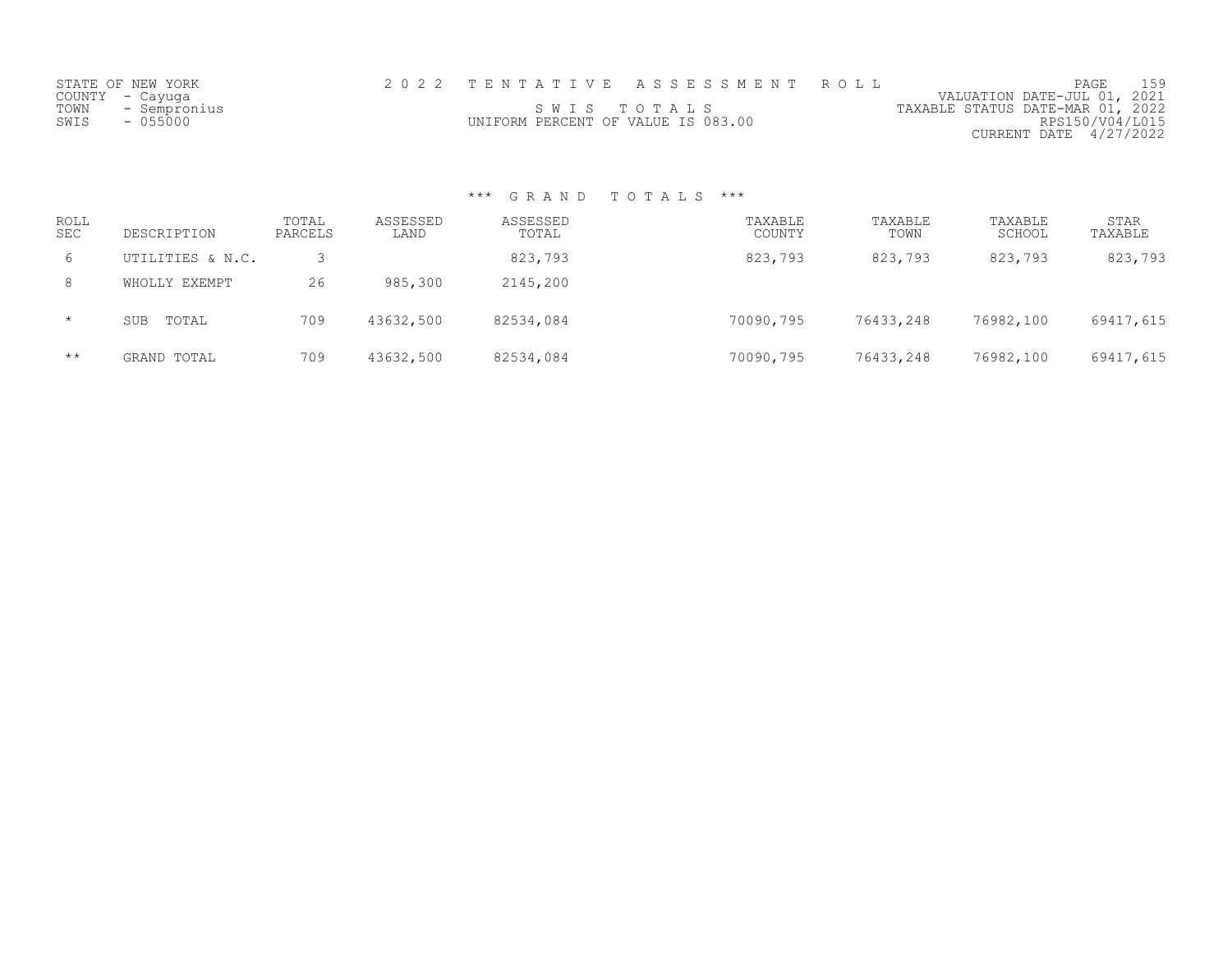| TOWN<br>SWIS     | STATE OF NEW YORK<br>COUNTY - Cayuga<br>- Sempronius<br>$-0550$                             |                                               | 2 0 2 2                   | TENTATIVE<br>T O W N<br>UNIFORM PERCENT OF VALUE IS 083.00 | ASSESSMENT<br>TOTALS           | ROLL                                       | VALUATION DATE-JUL 01, 2021<br>TAXABLE STATUS DATE-MAR 01, 2022<br>CURRENT DATE 4/27/2022 | PAGE<br>160<br>RPS150/V04/L015 |
|------------------|---------------------------------------------------------------------------------------------|-----------------------------------------------|---------------------------|------------------------------------------------------------|--------------------------------|--------------------------------------------|-------------------------------------------------------------------------------------------|--------------------------------|
|                  |                                                                                             | $***$                                         | SPECIAL                   | DISTRICT                                                   | SUMMARY ***                    |                                            |                                                                                           |                                |
| CODE             | TOTAL<br>PARCELS<br>DISTRICT NAME                                                           | EXTENSION<br>TYPE                             | <b>EXTENSION</b><br>VALUE | AD VALOREM<br>VALUE                                        | <b>EXEMPT</b><br><b>AMOUNT</b> | TAXABLE<br>VALUE                           |                                                                                           |                                |
|                  | OMTAX Omitted Tax 52<br>SCOTX OMITTED SCHOOL<br>FD501 3 TOWN FIRE DI<br>RF501 REFORESTATION | 6 MOVTAX<br>1 MOVTAX<br>709 TOTAL<br>25 TOTAL | 1154.36<br>89.04          | 82534,084<br>5677,300                                      | 2139,800                       | 1,154.36<br>89.04<br>80394,284<br>5677,300 |                                                                                           |                                |
|                  |                                                                                             | $***$                                         | SCHOOL                    | DISTRICT                                                   | SUMMARY ***                    |                                            |                                                                                           |                                |
| CODE             | DISTRICT NAME                                                                               | TOTAL<br>PARCELS                              | ASSESSED<br>LAND          | ASSESSED<br>TOTAL                                          | <b>EXEMPT</b><br><b>AMOUNT</b> | TOTAL<br>TAXABLE                           | STAR<br><b>AMOUNT</b>                                                                     | STAR<br>TAXABLE                |
| 054201<br>113001 | Moravia<br>Homer                                                                            | 659<br>50                                     | 35077,100<br>8555,400     | 70124,664<br>12409,420                                     | 5411,280<br>140,704            | 64713,384<br>12268,716                     | 7357,065<br>207,420                                                                       | 57356,319<br>12061,296         |
|                  | SUB-TOTAL                                                                                   | 709                                           | 43632,500                 | 82534,084                                                  | 5551,984                       | 76982,100                                  | 7564,485                                                                                  | 69417,615                      |
|                  | TOTAL                                                                                       | 709                                           | 43632,500                 | 82534,084                                                  | 5551,984                       | 76982,100                                  | 7564,485                                                                                  | 69417,615                      |
|                  |                                                                                             |                                               | $***$<br>SYSTEM           | CODES                                                      | SUMMARY                        | $***$                                      |                                                                                           |                                |
| CODE             | DESCRIPTION                                                                                 | TOTAL<br>PARCELS                              |                           |                                                            | COUNTY                         | TOWN                                       | SCHOOL                                                                                    |                                |
| 50000            | WHOLLY EX<br>TOTAL                                                                          | $\mathbf{2}$<br>2                             |                           |                                                            | 143,400<br>143,400             | 143,200<br>143,200                         | 143,200<br>143,200                                                                        |                                |
|                  |                                                                                             |                                               | *** EXEMPTION             |                                                            | SUMMARY<br>$\star\star\star$   |                                            |                                                                                           |                                |
| CODE             | DESCRIPTION                                                                                 | TOTAL<br>PARCELS                              |                           |                                                            | COUNTY                         | TOWN                                       | SCHOOL                                                                                    |                                |

| 12100 | NY<br>STATE | 433,800 | 433,800 | 433,800 |
|-------|-------------|---------|---------|---------|
| 13100 | COUNTY/MUN  | 18,000  | 18,000  | 18,000  |
| 13500 | TOWNOWNED   | 522,300 | 522,300 | 522,300 |
| 13730 | VILLAG O/S  | 5,400   | 5,400   | 5,400   |
| 25110 | NONPROF     | 594,800 | 595,000 | 595,000 |
| 25120 | NONPROF-ED  | 212,000 | 212,000 | 212,000 |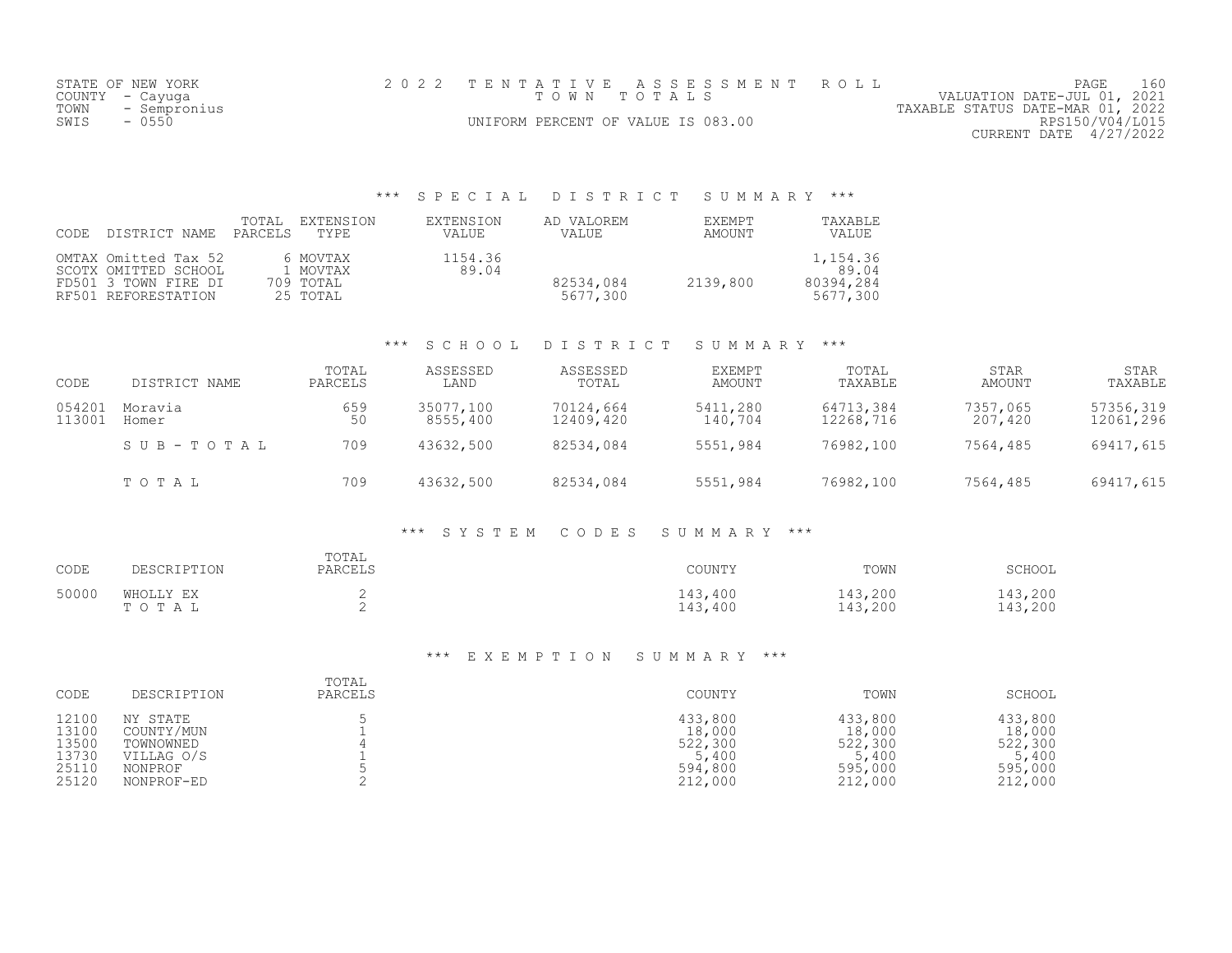|      | STATE OF NEW YORK |                                    | 2022 TENTATIVE ASSESSMENT ROLL |                                  | PAGE                   |  |
|------|-------------------|------------------------------------|--------------------------------|----------------------------------|------------------------|--|
|      | COUNTY – Cayuga   |                                    | TOWN TOTALS                    | VALUATION DATE-JUL 01, 2021      |                        |  |
| TOWN | - Sempronius      |                                    |                                | TAXABLE STATUS DATE-MAR 01, 2022 |                        |  |
| SWIS | $-0550$           | UNIFORM PERCENT OF VALUE IS 083.00 |                                |                                  | RPS150/V04/L015        |  |
|      |                   |                                    |                                |                                  | CURRENT DATE 4/27/2022 |  |

\*\*\* E X E M P T I O N S U M M A R Y \*\*\*

| CODE           | DESCRIPTION            | TOTAL<br>PARCELS | COUNTY    | TOWN     | SCHOOL              |
|----------------|------------------------|------------------|-----------|----------|---------------------|
| 26400          | VOLFIREASS             |                  | 202,500   | 202,500  | 202,500             |
| 27350          | <b>CEMETERIES</b>      | 6                | 13,000    | 13,000   | 13,000              |
| 32252          | STATE LAND             | 25               | 5718,900  |          |                     |
| 32301<br>41101 | STATE LAND             |                  | 500       | 500      |                     |
| 41121          | VETERANS<br>VET WAR CT | 13               | 96,390    | 96,390   |                     |
| 41131          | VET COM CT             | 15               | 186,400   | 186,400  |                     |
| 41132          | VET COM C              |                  | 37,350    |          |                     |
| 41133          | VET COM T              |                  |           | 37,350   |                     |
| 41141          | VET DIS CT             |                  | 187,500   | 187,500  |                     |
| 41142          | VET DIS C              |                  | 49,800    |          |                     |
| 41143          | VET DIS T              |                  |           | 49,800   |                     |
| 41700          | AG BLDG                |                  | 95,000    | 95,000   | 95,000              |
| 41720          | AG LAND EX             | 88               | 3047,634  | 3047,634 | 3047,634            |
| 41802          | AGED C                 | 19<br>6          | 724,135   |          |                     |
| 41806<br>41834 | AGED T/S<br>ENH STAR   | 60               |           | 138,382  | 147,470<br>3881,485 |
| 41854          | <b>BAS STAR</b>        | 132              |           |          | 3640,400            |
| 41864          | <b>B STAR ADD</b>      |                  |           |          | 42,600              |
| 41932          | L I DIS C              |                  | 37,800    |          |                     |
| 47460          | FOREST LAN             |                  | 106,080   | 106,080  | 106,080             |
| 49500          | SOLAR                  |                  | 10,600    | 10,600   | 10,600              |
|                | TOTAL                  | 412              | 12299,889 | 5957,636 | 12973,269           |

| ROLL<br><b>SEC</b> | DESCRIPTION       | TOTAL<br>PARCELS | ASSESSED<br>LAND | ASSESSED<br>TOTAL | TAXABLE<br>COUNTY | TAXABLE<br>TOWN | TAXABLE<br>SCHOOL | STAR<br>TAXABLE |
|--------------------|-------------------|------------------|------------------|-------------------|-------------------|-----------------|-------------------|-----------------|
|                    | TAXABLE           | 649              | 36928,300        | 73374,297         | 68795,108         | 69418,661       | 69967,513         | 62403,028       |
|                    | STATE OWNED LAND  | 26               | 5718,900         | 5718,900          |                   | 5718,900        | 5718,900          | 5718,900        |
|                    | SPECIAL FRANCHISE |                  |                  | 471,894           | 471,894           | 471,894         | 471,894           | 471,894         |